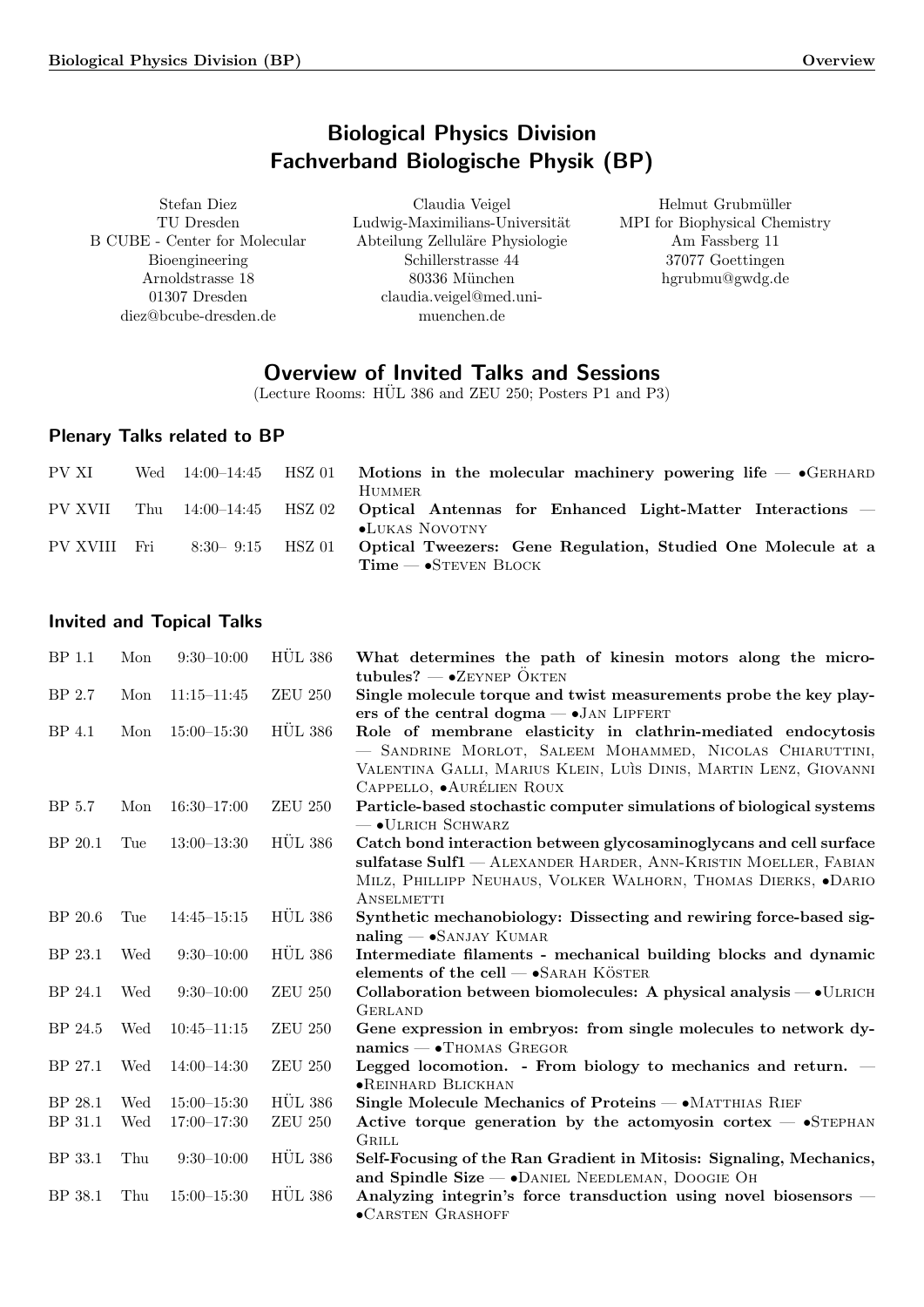BP 43.1 Fri 9:30-10:00 ZEU 250 The Dynamics of Neuronal Circuits — •FRED WOLF

# Invited talks of the joint symposium SYMS

See SYMS for the full program of the symposium.

| SYMS 1.1 | Wed | 9:30–10:00                      | HSZ 02   | Imaging and manipulation of single functional molecules on surfaces |
|----------|-----|---------------------------------|----------|---------------------------------------------------------------------|
|          |     |                                 |          | $\overline{\phantom{a}}$ • LEONHARD GRILL                           |
| SYMS 1.2 | Wed | 10:00–10:30                     | $HSZ$ 02 | Adiabatic quantum motors $-\bullet$ FELIX VON OPPEN                 |
|          |     | SYMS 1.3 Wed 10:30-11:00        | HSZ 02   | Operation of molecular devices and machines on surfaces $-$ •SAW    |
|          |     |                                 |          | WAI HLA                                                             |
|          |     | SYMS 1.4 Wed 11:15-11:45 HSZ 02 |          | Driving and Controlling Molecular Surface Rotors with a Terahertz   |
|          |     |                                 |          | Electric Field $\rightarrow$ RAYMOND DEAN ASTUMIAN                  |
|          |     | SYMS 1.5 Wed 11:45-12:15        | HSZ 02   | Unidirectional motion by inelastic electron tunneling $-$ • KARL-   |
|          |     |                                 |          | HEINZ ERNST                                                         |

# Invited talks of the joint symposium SYCP

See SYCP for the full program of the symposium.

| $\text{SYCP}$ 1.1 Thu |     | 9:30–10:00      | HSZ 02   | Why do polymer collapse and polymer topology frustrate each other         |
|-----------------------|-----|-----------------|----------|---------------------------------------------------------------------------|
|                       |     |                 |          | $-$ • ALEXANDER Y. GROSBERG                                               |
| $\rm SYCP$ 1.2        | Thu | $10:00 - 10:30$ | $HSZ$ 02 | Nanoscopy of nuclear Genome Structure — • CHRISTOPH CREMER                |
| $\rm SYCP$ 1.3        | Thu | $10:30 - 11:00$ | HSZ 02   | Blood Clotting Inspired Polymer Physics - • ALFREDO ALEXANDER-            |
|                       |     |                 |          | K ATZ                                                                     |
| SYCP 1.4              | Thu | 11:15–11:45     | HSZ 02   | Modeling dynamic spatial genome organization in yeast $-$                 |
|                       |     |                 |          | $\bullet$ CHRISTOPHE ZIMMER                                               |
| $\text{SYCP} 1.5$ Thu |     | 11:45–12:15     | HSZ 02   | Ring polymers in the melt state: the physics of crumpling $-\bullet$ RALF |
|                       |     |                 |          | EVERAERS, ANGELO ROSA                                                     |

# Invited talks of the joint symposium SYGP

See SYGP for the full program of the symposium.

|  | $SYGP 1.1$ Thu $15:00-15:30$ HSZ 02 |        | Noisy invasions: large fluctuations in stochastic invasion models –  |
|--|-------------------------------------|--------|----------------------------------------------------------------------|
|  |                                     |        | $\bullet$ BARUCH MEERSON                                             |
|  | $SYGP$ 1.2 Thu $15:30-16:00$ HSZ 02 |        | Fractal clustering of inertial particles in random velocity fields – |
|  |                                     |        | • BERNHARD MEHLIG, KRISTIAN GUSTAVSSON                               |
|  | $SYGP$ 1.3 Thu $16:00-16:30$ HSZ 02 |        | Stochastic population dynamics on rugged fitness landscapes –        |
|  |                                     |        | $\bullet$ JOACHIM KRUG                                               |
|  | ${\rm SYGP}$ 1.4 Thu 16:45-17:15    | HSZ 02 | Modeling cancer as a stochastic process $-\bullet$ TIBOR ANTAL       |
|  | ${\rm SYGP}$ 1.5 Thu 17:15-17:45    | HSZ 02 | Von Neumann's growth model: from statistical mechanics to cell       |
|  |                                     |        | $metabolism - \bullet$ ANDREA DE MARTINO                             |

# **Sessions**

| $BP$ 1.1–1.12     | Mon | $9:30-13:00$    | <b>HUL 386</b> | Molecular Motors                                |
|-------------------|-----|-----------------|----------------|-------------------------------------------------|
| $BP$ 2.1-2.12     | Mon | $9:30-13:00$    | <b>ZEU 250</b> | DNA/RNA and related enzymes                     |
| $BP \, 3.1 - 3.4$ | Mon | $11:00-12:40$   | CHE 89         | Symposium SKM Dissertation-Prize 2014           |
| BP 4.1-4.7        | Mon | $15:00 - 17:00$ | <b>HUL 386</b> | Membranes and Vesicles I                        |
| $BP 5.1 - 5.7$    | Mon | $15:00 - 17:00$ | <b>ZEU 250</b> | Protein structure and dynamics I                |
| $BP 6.1 - 6.12$   | Mon | $17:30 - 19:30$ | P <sub>3</sub> | Posters: Membranes and vesicles                 |
| $BP 7.1 - 7.48$   | Mon | $17:30 - 19:30$ | P <sub>3</sub> | Posters: Cell adhesion, mechanics and migration |
| $BP$ 8.1–8.10     | Mon | $17:30 - 19:30$ | P <sub>3</sub> | Posters: Active cell and tissue mechanics       |
| $BP$ 9.1–9.6      | Mon | $17:30 - 19:30$ | P <sub>3</sub> | Posters: Biotechnology and bioengineering       |
| $BP$ 10.1–10.10   | Tue | $9:30-12:30$    | P1             | Posters: Molecular Motors                       |
| BP 11.1-11.15     | Tue | $9:30-12:30$    | P1             | Posters: Cytoskeleton                           |
| BP 12.1-12.13     | Tue | $9:30-12:30$    | P1             | Posters: Imaging                                |
| BP 13.1-13.8      | Tue | $9:30-12:30$    | P1             | Posters: DNA/RNA and related enzymes            |
| BP 14.1-14.19     | Tue | $9:30-12:30$    | P <sub>1</sub> | <b>Posters: Protein Structure and dynamics</b>  |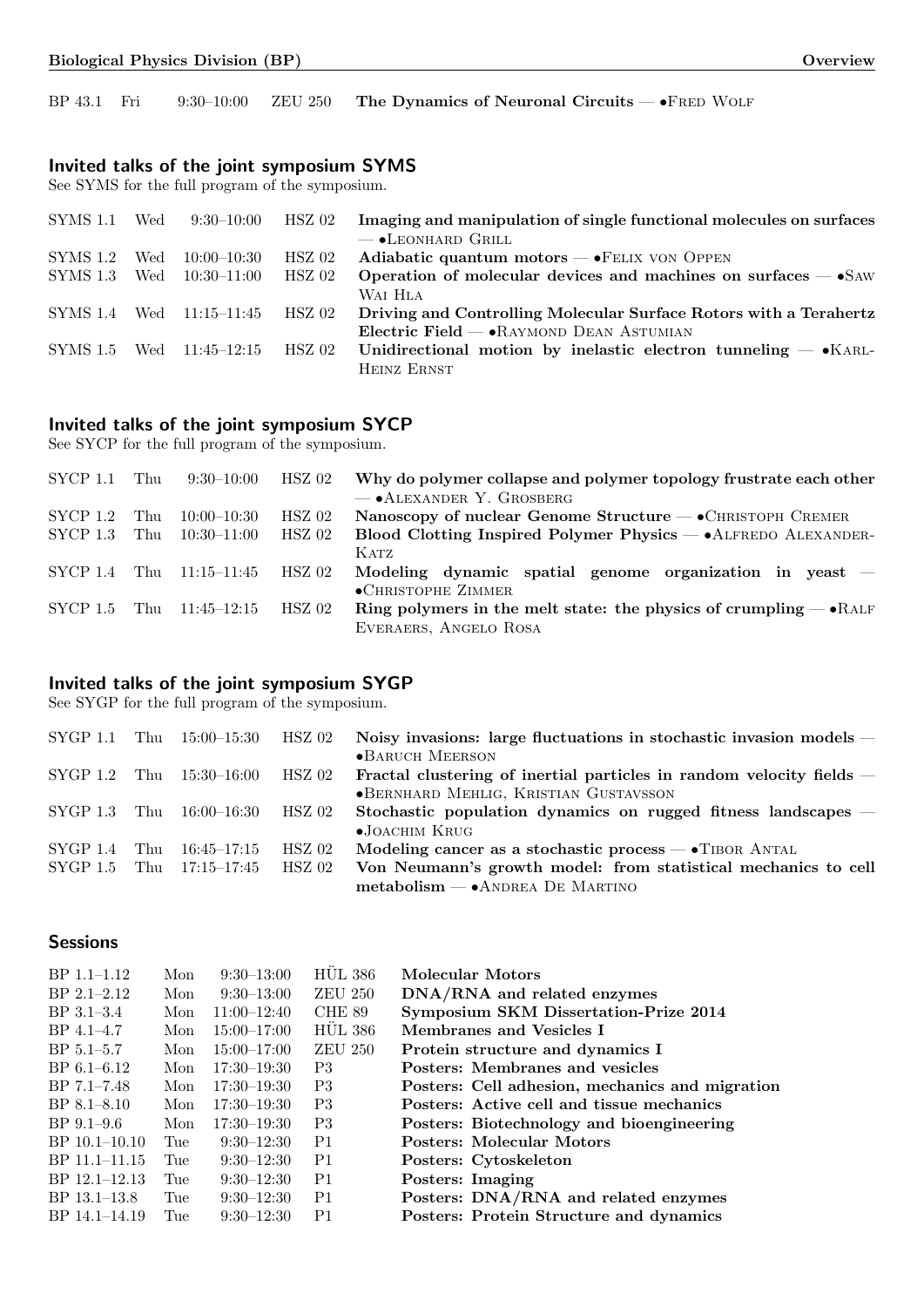| BP $15.1 - 15.3$ | Tue | $9:30 - 12:30$  | P <sub>1</sub>    | Posters: Systems biology and neurosciences                                               |
|------------------|-----|-----------------|-------------------|------------------------------------------------------------------------------------------|
| BP 16.1-16.38    | Tue | $9:30 - 12:30$  | P <sub>1</sub>    | Poster - Glasses / Stat. Phys.<br>Bio.<br>/ Networks (joint                              |
|                  |     |                 |                   | DY/BP/CPP/SOE)                                                                           |
| BP 17.1-17.11    | Tue | $9:30 - 12:30$  | <b>ZEU 146</b>    | Microswimmers (joint DY/BP)                                                              |
| BP 18.1-18.7     | Tue | $9:30 - 11:30$  | <b>ZEU 118</b>    | Complex Fluids and Soft Matter (joint DY/CPP/BP)                                         |
| BP 19.1-19.5     | Tue | $9:30 - 11:30$  | <b>HÜL 186</b>    | Focus Session: Dynamical Patterns in Neural Systems: From                                |
|                  |     |                 |                   | Brain Function to Dysfunction (joint DY/BP)                                              |
| BP 20.1-20.9     | Tue | $13:00 - 16:00$ | <b>HÜL 386</b>    | Cell adhesion, mechanics and migration I                                                 |
| BP 21.1-21.8     | Tue | $14:00 - 16:00$ | ${\rm ZEU}$ 250   | Membranes and Vesicles II                                                                |
| BP 22.1-22.4     | Tue | $15:00 - 16:00$ | GÖR 226           | Networks, From Topology to Dynamics I (joint SOE/DY/BP)                                  |
| BP 23.1-23.12    | Wed | $9:30 - 13:00$  | <b>HÜL 386</b>    | Cytoskeleton (joint BP/CPP)                                                              |
| BP 24.1-24.5     | Wed | $9:30 - 11:15$  | ${\rm ZEU}$ 250   | <b>Systems biology</b>                                                                   |
| BP 25.1-25.9     | Wed | $9:30 - 12:00$  | ${\rm ZEU}$ $160$ | Statistical Physics in Biological Systems (joint DY/BP)                                  |
| BP 26.1-26.7     | Wed | $11:45 - 13:30$ | ${\rm ZEU}$ 250   | Multi-cellular systems and Physics of Cancer                                             |
| BP 27.1-27.8     | Wed | $14:00 - 16:30$ | <b>ZEU 250</b>    | Modelling of non-linear dynamics in biological movement (fo-                             |
|                  |     |                 |                   | cus session, joint BP/DY)                                                                |
| BP 28.1-28.12    | Wed | $15:00 - 18:30$ | <b>HÜL 386</b>    | Protein structure and dynamics II                                                        |
| BP 29.1-29.14    | Wed | $15:00 - 18:45$ | <b>ZEU 118</b>    | Networks - Statistics and Dynamics (joint DY/BP/SOE)                                     |
| BP 30.1-30.10    | Wed | $15:00 - 18:15$ | ${\rm ZEU}$ 222   | Biomaterials and Biopolymers I (joint CPP/BP)                                            |
| BP 31.1-31.5     | Wed | $17:00 - 18:30$ | ${\rm ZEU}$ 250   | Cell adhesion, mechanics and migration II                                                |
| <b>BP</b> 32     | Wed | $19:00 - 20:00$ | <b>HÜL 386</b>    | <b>BP</b> Mitgliederversammlung                                                          |
| BP 33.1-33.9     | Thu | $9:30 - 12:30$  | <b>HÜL 386</b>    | Active cell and tissue mechanics (focus session) I                                       |
| BP 34.1-34.8     | Thu | $9:30 - 11:45$  | ${\rm ZEU}$ 250   | Imaging                                                                                  |
| BP 35.1-35.5     | Thu | $9:30 - 12:15$  | $\rm{HSZ}$ 02     | The Collapsed State of Polymers: From Physical Concepts                                  |
|                  |     |                 |                   | to Applications and Biological Systems (Symposium SYCP,                                  |
|                  |     |                 |                   | joint $\text{CPP}/\text{BP}/\text{DY}$                                                   |
| BP 36.1-36.5     | Thu | $11:00 - 12:15$ | GÖR 226           | Evolutionary Game Theory and Economic Models (joint                                      |
|                  |     |                 |                   | SOE/BP/DY)                                                                               |
| BP 37.1-37.3     | Thu | $12:15 - 13:00$ | GÖR 226           | Networks,<br>From<br><b>Topology</b><br><b>Dynamics</b><br>$\mathbf{I}$<br>(joint)<br>to |
|                  |     |                 |                   | SOE/DY/BP)                                                                               |
| BP 38.1-38.8     | Thu | $15:00 - 17:30$ | <b>HÜL 386</b>    | Active cell and tissue mechanics (focus session) II                                      |
| BP 39.1-39.8     | Thu | $15:00 - 17:30$ | <b>ZEU 250</b>    | The Collapsed State of Polymers: From Physical Concepts to                               |
|                  |     |                 |                   | Applications and Biological Systems (accompanying session,                               |
|                  |     |                 |                   | joint CPP/BP/DY)                                                                         |
| BP 40.1-40.5     | Thu | $15:00 - 17:45$ | <b>HSZ 02</b>     | Stochastic Dynamics of Growth Processes in Biological and                                |
|                  |     |                 |                   | Social Systems (Symposium SYGP, joint DY/BP/SOE)                                         |
| BP 41.1-41.13    | Thu | $15:00 - 18:45$ | <b>ZEU 222</b>    | Biomaterials and Biopolymers II (joint CPP/BP)                                           |
| BP 42.1-42.9     | Fri | $9:30 - 12:00$  | <b>HÜL 386</b>    | Biotechnology and bioengineering                                                         |
| BP 43.1-43.8     | Fri | $9:30 - 11:45$  | ${\rm ZEU}$ 250   | Neurosciences                                                                            |
| BP 44.1-44.11    | Fri | $10:00 - 12:45$ | GÖR 226           | Stochastic Dynamics of Growth Processes in Biological and                                |
|                  |     |                 |                   | Social Systems (accompanying session, joint DY/BP/SOE)                                   |

# Annual General Meeting of the Biological Physics Division

Wednesday 19:00–20:00  $\,$  HÜL 386  $\,$ 

- Award of the EPL poster prizes for biological physics
- $\bullet~$  Report of the current speakers
- Lessons learned and spring meeting Berlin 2015
- Miscellaneous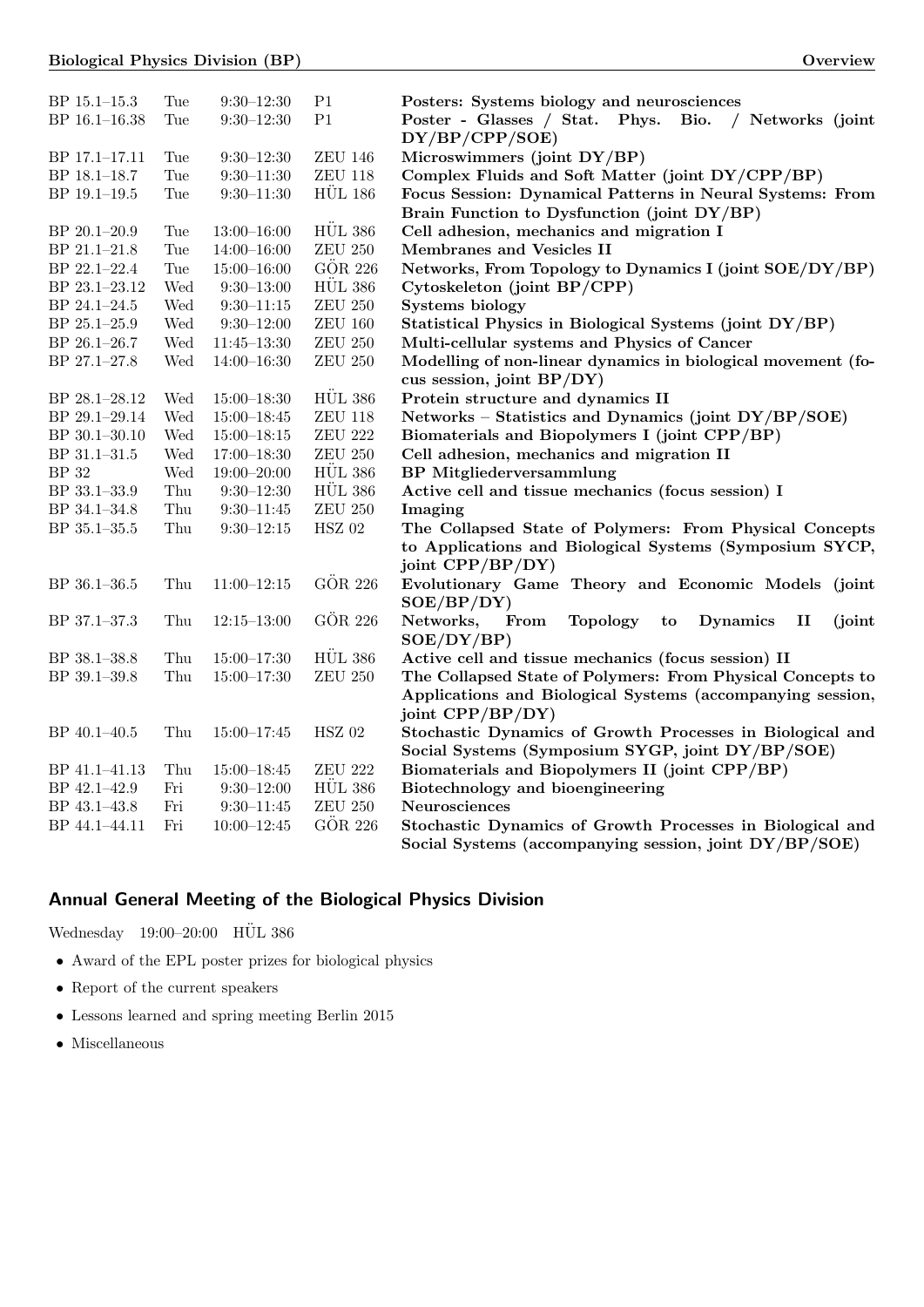# BP 1: Molecular Motors

Time: Monday 9:30–13:00 Location: HÜL 386

**Topical Talk** BP 1.1 Mon  $9:30$  HUL 386 What determines the path of kinesin motors along the mi- $\text{crotubules?} \longrightarrow \text{Zeyner ÖKTEN} \longrightarrow \text{TV München}, \text{Germany}$ 

In long-range transport of cargo, prototypical kinesin-1 steps along a single protofilament on the microtubule, an astonishing behavior given the number of theoretically available binding sites on adjacent protofilaments. Using a laser trap assay, we analyzed the trajectories of several representatives from the kinesin-2 class on freely suspended microtubules. In stark contrast to kinesin-1, these motors display a wide range of left-handed spiraling around microtubules and thus generate torque during cargo transport. We provide direct evidence that kinesin\*s neck region determines the torque generating properties. Disrupting the stability of the neck by inserting flexible peptide stretches resulted in pronounced left-handed spiraling. Mimicking neck stability by crosslinking significantly reduced the spiraling of the motor up to the point of protofilament tracking.

BP 1.2 Mon 10:00 HÜL 386 Microtubule rotations reveal the 3D stepping trajectories of motor proteins on microtubule lattices  $-$  • ANIRUDDHA MITRA<sup>1</sup>, FELIX RUHNOW<sup>1</sup>, and STEFAN  $DIEZ^{1,2}$  - <sup>1</sup>B CUBE, Dresden, Ger $m$ any — <sup>2</sup>MPI-CBG, Dresden, Germany

Microtubules consist of about 13 protofilaments which act as tracks for motor proteins. It is interesting to know, whether processive motors step strictly along one of these tracks or whether they are able to switch between the tracks. We recently performed in vitro gliding motility assays on surfaces coated with kinesin-1 and kinesin-8 motor proteins and measured the rotations of microtubules around their longitudinal axis using quantum dots in combination with fluorescence-interference contrast (FLIC) microscopy and 2D nanometer tracking. We found that the cargo carrying motor kinesin-1 follows a single protofilament, while the highly processive microtubule-depolymerizing motor kinesin-8, does switch tracks with a bias towards the left. Because the attached quantum dots might interfere with the microtubule rotations, we recently devised a novel quantum-dot free method to obtain microtubule rotation data.

BP 1.3 Mon 10:15 HUL 386

The kinesin-8, Kip3, frequently switches microtubule protofilaments in a biased random walk  $\bullet$ MICHAEL BUGIEL<sup>1</sup>, ELISA BÖHL<sup>1</sup>, and ERIK SCHÄFFER<sup>2</sup> - <sup>1</sup>Nanomechanics Group, Biotechnology Center, TU Dresden, Tatzberg 47/49, 01307 Dresden, Germany — <sup>2</sup>Zentrum für Molekularbiologie der Pflanzen (ZMBP), University of Tübingen, Auf der Morgenstelle 32, 72076 Tübingen, Germany

The budding yeast Kinesin-8 Kip3 is a highly processive motor protein that walks to the end of cytoskeletal microtubules and shortens them in a collective manner. Microtubules usually consist of 12 to 15 circularly-arranged tubulin polymer chains, called protofilaments. Left-handed rotations of microtubules in Kip3 gliding assays indicate sideward motion of Kip3 perpendicular to the microtubule axis, i.e. a switching between single protofilaments. Here, we used high-resolution optical tweezers in a force feedback mode to track the path of single Kip3 motors by applying alternating sideward loads. Our studies show that Kip3 steps sideward in both directions, but follows the load on average with a preference towards the left. Based on statistical data analysis and comparison with simulations, we propose a diffusive sideward motion of Kip3 on the microtubule lattice. This diffusive switching mechanism may enable Kip3 to bypass obstacles and reach the microtubule end for length regulation.

# <span id="page-3-6"></span> $BP$  1.4 Mon 10:30  $HÜL$  386

Teams of molecular motors in optical traps from a theoretical perspective — •FLORIAN BERGER, CORINA KELLER, STEFAN Klumpp, and Reinhard Lipowsky1 — Max Planck Institute of Colloids and Interfaces, 14424 Potsdam, Germany

Intracellular transport of cargos is achieved by the cooperative action of molecular motors, which pull the cargo along cytoskeletal filaments. A lot of single molecule studies together with theoretical considerations have contributed to develop a common understanding how single kinesin motor respond to an external force. However, it is far from obvious, how an external load force influence the dynamics of a small

<span id="page-3-3"></span>

<span id="page-3-0"></span>team of molecular motors. Starting from the single molecule properties, we introduce a theoretical framework for cooperative transport and study the response of a motor team to a constant force (forcefeedback trap) and a time dependent force (stationary trap). Within in our simple description, we discuss the basic differences of these two measurement techniques and point out the implications for transport in a soft crowded environment.

BP 1.5 Mon 10:45 HUL 386 Length regulation of microtubules: the effect of limited re $sources$   $\bullet$  Matthias Rank, Louis Reese, and Erwin Frey  $-$ Arnold Sommerfeld Center for Theoretical Physics (ASC) and Center for NanoScience (CeNS), Department of Physics, Ludwig-Maximilians-Universität München

<span id="page-3-4"></span>Length regulation of microtubules is strongly associated with the motion and action of molecular motors as kinesin-8 Kip3p. This processive motor has been shown to depolymerise microtubules; its activity thus competes with spontaneous tubulin polymerisation. We describe the kinesin motion in terms of the totally asymetric simple exclusion process (TASEP) with modified dynamic rules at the terminal site. In particular—mimicking situations in real cells—we investigate the effect of limited resources on the dynamics. We find rich phase behaviour which differs fundamentally from the case of an infinite reservoir. We supplement our mean-field theory with Monte Carlo simulations to obtain a complete theoretical picture of the process.

#### <span id="page-3-2"></span> $BP_1.6$  Mon  $11:00$  HÜL 386

Direct measurement of the pressure generated by a 1D protein gas confined within microtubule overlaps  $- \bullet$ ANNEMARIE<br>LÜDECKE<sup>1,2</sup>, MARCUS BRAUN<sup>1,2</sup>, ZDENEK LANSKY<sup>1,2</sup>, MICHAEL SCHLIERF<sup>1</sup>, PIETER REIN TEN WOLDE<sup>3</sup>, MARCEL E. JANSON<sup>4</sup>, and STE-FAN DIEZ<sup>1,2</sup> — <sup>1</sup>B CUBE, TU Dresden, Dresden, Germany — <sup>2</sup>Max Planck Institute of Molecular Cell Biology and Genetics, Dresden, Germany — <sup>3</sup>AMOLF, Amsterdam, Netherlands — <sup>4</sup>Laboratory of Cell Biology, Wageningen University, Wageningen, Netherlands

<span id="page-3-5"></span>The integrity of the mitotic spindle during anaphase is facilitated by antiparallel microtubule-microtubule overlaps in the spindle midzone. Within these overlaps, motor proteins (e.g. kinesin-5, kinesin-14) as well as passive, non-enzymatic microtubule crosslinkers (e.g. from the MAP65 family) localize and influence the mechanical stability of the overlaps. Here, we show in vitro that the diffusible microtubule crosslinker Ase1, a member of the MAP65 family, can slow down and halt the shortening of microtubule-microtubule overlaps driven by the kinesin-14 Ncd. Using mathematical modeling we show that Ase1 confined in a microtubule overlap behaves like a 1D gas upon compression, i.e. producing an entropic force opposing the compression. Direct measurement of the entropic force by optical tweezers yielded values in the pN-range, comparable to the forces produced by motor proteins present in the spindle midzone. We hypothesize that entropic pressure may be a general mechanism of force production in biological systems.

## 15 min. break

<span id="page-3-1"></span>BP 1.7 Mon 11:30 HÜL 386 Stochastic dynamics of small ensembles of non-processive molecular motors: The parallel cluster model  $\bullet$ Thorsten ERDMANN<sup>1,2</sup>, PHILIPP J. ALBERT<sup>1,2</sup>, and ULRICH S. SCHWARZ<sup>1,2</sup> -<sup>1</sup>Institute for Theoretical Physics, Heidelberg University, Heidelberg, Germany — <sup>2</sup>BioQuant, Heidelberg University, Heidelberg, Germany Forces in the actin cytoskeleton are generated by small groups of nonprocessive myosin II motors. For such small groups comprising few tens of myosin II molecules, stochastic effects are highly relevant. Using a three-state crossbridge model with the assumptions of fast powerstroke kinetics and equal load sharing between motors in equivalent states, the stochastic reaction network is reduced to a one-step master equation for binding and unbinding dynamics (parallel cluster model) together with rules for ensemble movement. For constant external load, ensemble dynamics is determined by the catch bond character of myosin II, leading to an increase of the fraction of bound motors under load and firm attachment of small ensembles. This adaptation to load results in a concave force-velocity relation described by a Hill relation. When working against an external linear spring, myosin II ensembles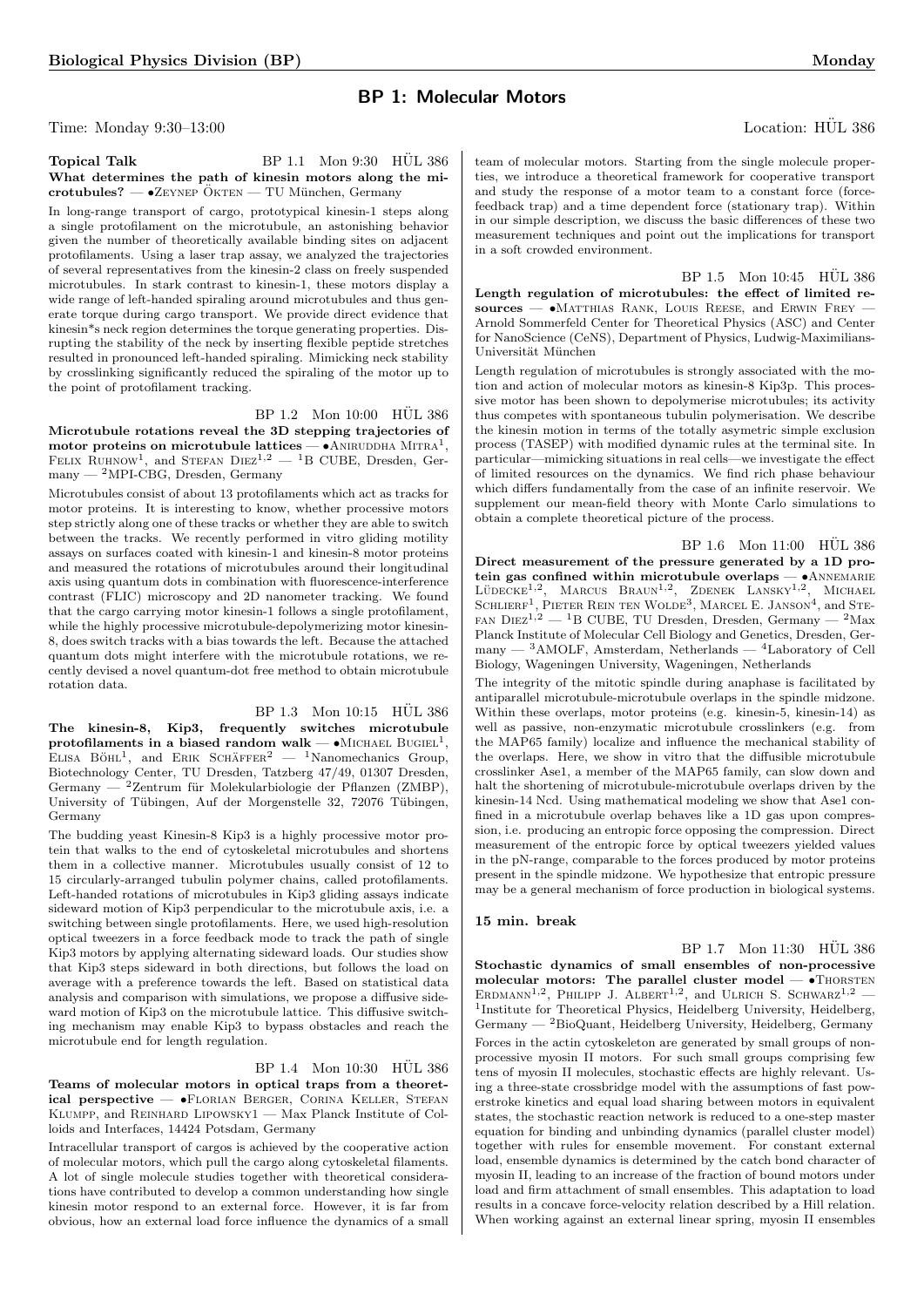adjust themselves to an isometric state with constant average position and load. Ensemble dynamics is now determined by the distribution of motors over different bound states. Above a critical spring stiffness, myosin II can no longer perform the power stroke. This stalls ensemble movement but slow unbinding from the pre-power-stroke state protects the ensembles against detachment. [Reference: T. Erdmann, P.J. Albert & U.S. Schwarz, J. Chem. Phys. 139, 175104 (2013).]

# BP 1.8 Mon 11:45 HÜL 386

Dynamical Phenomena in Coupled Muscle Myosins — •Lennart Hilbert, Zsombor Balassy, Shivaram Cumarasamy, Anne-Marie Lauzon, and Michael C. Mackey — McGill University, Montréal, Québec, Canada

The length (l) of muscle myosin filaments in smooth muscle cells is distributed following  $exp(-l/L_0)$ ,  $L_0 = 0.116 - 0.182 \,\mu m$  [Liu et al., J Physiol, 2013]. The kinetics of skeletal muscle myosin groups working on a commonly propelled actin filament qualitatively change at  $L_1^c\approx 0.3\,\mu m$  and  $L_2^c\approx 1.0\,\mu m$  lengths of interaction between a myosincoated surface and myosin-propelled actin filaments (L, motility assay) [Hilbert et al., Biophys J, 2013]. In this study, motility assays of smooth muscle myosin showed the same kinetic regimes for increasing L as seen for skeletal muscle myosin: (1) actin arrest to surface, (2) alternating arrest and forward sliding (autocorrelation time  $0.3 s$ ), (3) continuous forward sliding; transition lengths  $L_1^c \approx 0.27 \,\mu m$  and  $L_2^c \approx 0.75 \,\mu m$ . The regimes were reproduced by a mathematical model of  $N = 5$  to 100 myosin binding sites  $(N \propto L)$  on individual actin filaments interacting with surface-fixed myosins. Binding site kinetics were mechanically coupled via actin, and dependent on L, a stable focus (arrest) and a limit cycle (sliding) existed that entrained global behavior. The dynamic phenomena and resulting L-dependent statistics from our actin sliding experiments were captured by a reduced mathematical model with two fast variables (exhibiting limit cycle or stable focus) and one slow variable (switching between cycle and focus).

## $BP 1.9$  Mon  $12:00$  HUL 386

Single-molecule studies of RNA polymerase I elongation  $\bullet$ Ana Lisica<sup>1</sup>, Marcus Jahnel<sup>1</sup>, Christoph Engel<sup>2</sup>, Patrick<br>Cramer<sup>2</sup>, and Stephan W. Grill<sup>1</sup> — <sup>1</sup>MPI-CBG and MPI-PKS, Dresden, Germany — <sup>2</sup>Gene Centre Munich, LMU, Munich, Germany Eukaryotic RNA polymerases (Pol I, Pol II and Pol III) have a highly conserved core and active center region. This implies that the mechanism of RNA polymerization is similar in all three polymerases. Additionally, Pol I and Pol III have specific surface subunits. Furthermore, the strength of the intrinsic activity of transcript cleavage differs highly: Pol I and Pol III possess a strong RNA cleavage mechanism, while Pol II has a weak one and needs a transcription factor (TFIIS) to cleave the RNA. To observe fine differences in transcription dynamics that stem from structural differences between these machines, we are using high-resolution dual-trap optical tweezers to analyze the mechanochemical details of the Pol I elongation in comparison to Pol II. Here we present the first single-molecule optical tweezers traces of Pol I transcribing a bare DNA template. A comparison with the Pol II dynamics revealed that Pol I is faster, with significantly higher overall and pause-free velocities, it pauses less often than Pol II, exhibits shorter pauses and can transcribe against higher opposing forces. Surprisingly, we find that the intrinsic transcript cleavage ability of Pol I is functional only with backtracked RNAs shorter than about 18 nt. Together, our results contribute to the understanding of unique micromechanical function and cellular role of this essential enzyme.

BP 1.10 Mon 12:15 HUL 386 Myosin II Activity Softens Cells in Suspension  $\bullet$ CHII JOU CHAN<sup>1,2</sup>, ANDREW EKPENYONG<sup>1,2</sup>, JOCHEN GUCK<sup>1,2</sup>, and FRANZISKA LAUTENSCHLÄGER<sup>1,3</sup> — <sup>1</sup>Cavendish Laboratory, Department of Physics, University of Cambridge, Cambridge, United King-

 $dom - 2$ Biotechnology Center, Technische Universität Dresden, Dresden, Germany  $-$  3Department of Physics, Saarland University, Saarbrücken, Germany

The cytoskeleton of cells is crucial for many cellular functions that require shape change or force generation, which is enacted by actin in concert with the motor protein myosin. While studies investigating the contribution of myosin-activity on the mechanical properties of cells have been performed on cells attached to a substrate, we investigated mechanical properties of cells in suspension using an optical stretcher. Both naturally suspended cells and naturally attached cells were treated with myosin inhibitors (Blebbistatin, Y-27632). We find that all cells, once in suspension, stiffen when myosin activity is inhibited and vice versa This is exactly opposite to what has been reported for cells attached to a substrate, which stiffen via pre-stress by myosin activity. Possible reasons for this difference and likely molecular mechanisms will be discussed. Our findings shed new light on the role of myosin II in the control of cell mechanical properties when cells are not attached to flat, rigid surfaces.

<span id="page-4-0"></span>BP 1.11 Mon 12:30 HÜL 386

Linking single-motor dynamics to ciliary ultrastructure using single-molecule super-resolution microscopy in Caenorhabdi**tis elegans.** — •Felix Oswald<sup>1</sup>, Bram Prevo<sup>1</sup>, Pierre Mangeol<sup>1</sup>, Jonathan Scholey<sup>2</sup>, and Erwin Peterman<sup>1</sup> — <sup>1</sup>VU University Amsterdam, Amsterdam, Netherlands — <sup>2</sup>University of California, Davis, Davis, United States of America

Cilia are finger-like protrusions that are present in most eukaryotic cells fulfilling crucial motility and sensory functions. Their shape and structural integrity is determined by microtubules and a variety of other structural components such as transition fibers and Y-shaped links. In Caenorhabditis elegans two kinesin-2-family motors, kinesin-II and OSM-3, are responsible for building and maintenance of the chemosensory cilia. It is known that both kinesins are active on the microtubule doublets and that OSM-3 alone maintains the microtubule singlets. It is not known, however, how other structural features influence their dynamics. In order to address this question we use single transgenes encoding for fluorescently labeled kinesins in combination with single-particle tracking PALM (sptPALM). By localizing singlemotor proteins deep inside the living organism we are able to build super-resolution roadmaps that reveal ultrastructural details. This allows us to relate the rich single-motor dynamics to ciliary subdomains and their specific structural features. Our findings are the outset to understand the influence of ciliary ultrastructure on motor dynamics.

BP 1.12 Mon 12:45 HUL 386 Dynein, microtubule and cargo: a ménage à trois  $\bullet$ Nenad Pavin<sup>1</sup>, Vaishnavi Ananthanarayanan<sup>2</sup>, and Iva Tolic- $NORRELYKKE<sup>2</sup>$  — <sup>1</sup>Department of Physics, Faculty of Science, University of Zagreb, Zagreb, Croatia — <sup>2</sup>Max Planck Institute of Molecular Cell Biology and Genetics, Dresden, Germany

To exert forces, motor proteins bind with one end to cytoskeletal filaments, such as microtubules and actin, and with the other end to the cell cortex, a vesicle or another motor. A general question is how motors search for sites in the cell where both motor ends can bind to their respective binding partners. In the case of nuclear movements in meiotic prophase, we identify the steps of the dynein binding process: from the cytoplasm to the microtubule and from the microtubule to cortical anchors. We found that dyneins on the microtubule move either in a diffusive or directed manner, with the switch from diffusion to directed movement occurring upon binding of dynein to cortical anchors. We explain theoretically how this dual behavior of dynein, together with the two steps of binding, enables dyneins to self-organize into a spatial pattern needed for them to generate large collective forces.

Ananthanarayanan, Schattat, Vogel, Krull, Pavin, Tolic-Norrelykke, Cell 2013.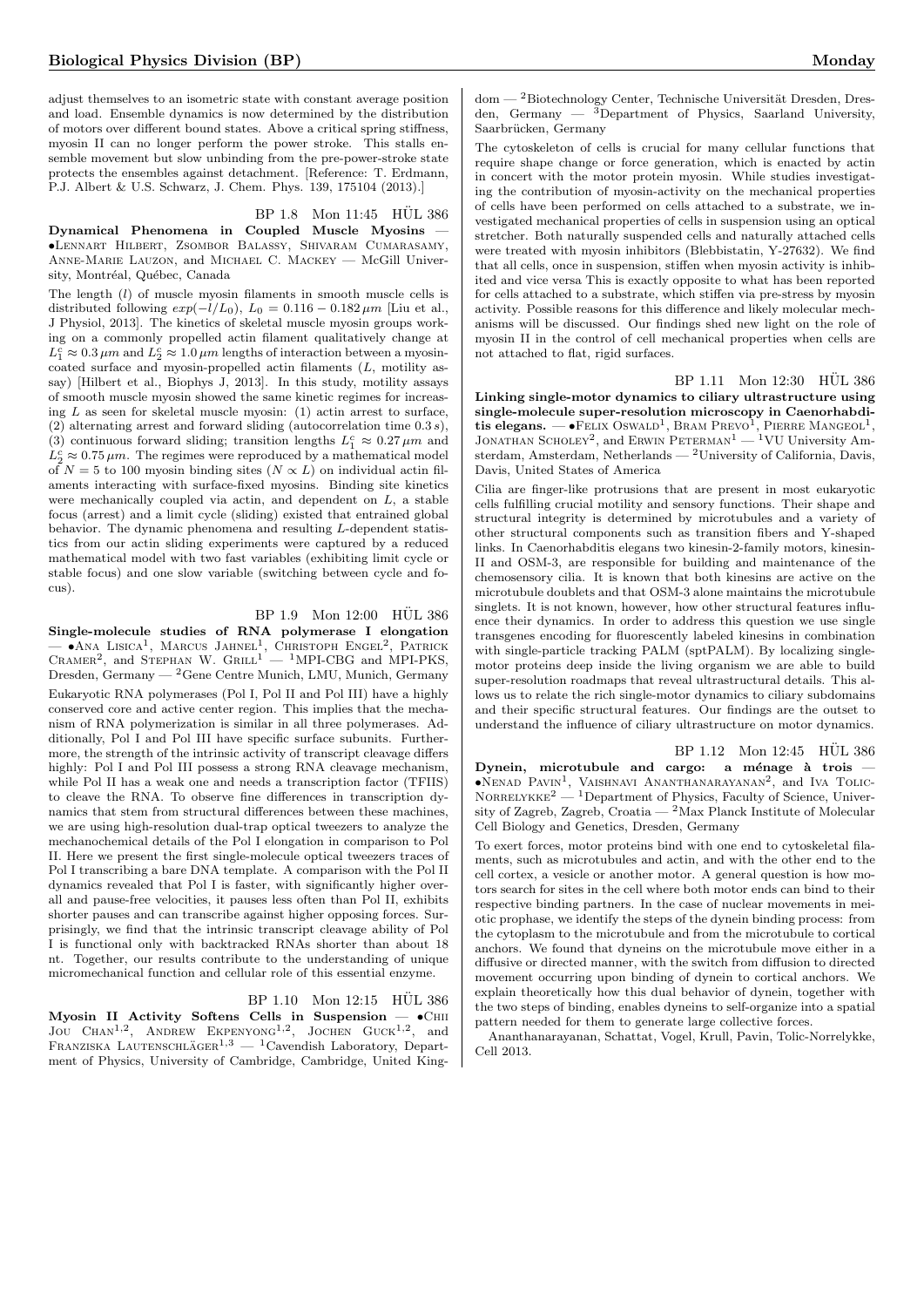# BP 2: DNA/RNA and related enzymes

Time: Monday 9:30–13:00 Location: ZEU 250

BP 2.1 Mon 9:30 ZEU 250

Thermal disequilibrium causes natural selection of replicating  $DNA - \bullet$ Moritz Kreysing<sup>1,2</sup>, Lorenz Keil<sup>1</sup>, Simon Lanzmich<sup>1</sup>, CHRISTOF  $MAST<sup>1</sup>$ , STEPHAN KRAMPF<sup>1</sup>, and DIETER BRAUN<sup>1</sup> -<sup>1</sup>Systems Biophysics, LMU Munich, Germany  $-$  <sup>2</sup>Max Planck Institute of Molecular Cell Biology and Genetics

Here we report on experimental findings that a mere temperature gradient across a sub-millimeter sized compartment can be used to filter bio-molecules from dilute solutions. Because the characteristics of this thermophoretically based filter are strongly non-linear with regard to polymer length, the through-flow system is able to accumulate exclusively long polymers, as firstly shown here by the length selective fractionation of solute DNA strands. Exploiting convectively driven temperature cycles [1], the trapped DNA is additionally able to replicate in a PCR type manner. As we demonstrate, the combination of length selective accumulation and replication renders this compartment a niche in which heterogeneous populations of DNA strands are subject to a selection pressure in favor of molecular complexity, a so far unresolved prerequisite to the onset of Darwinian evolution [2].

References: 1) C. Mast and D. Braun, PRL, 104:188102 (2010), 2) D. Mills, L. Peterson, S. Spiegelman, PNAS, 58:217 (1967)

BP 2.2 Mon 9:45 ZEU 250 Neutral Evolution of Duplicated DNA: An Evolutionary Stick-Breaking Process Causes Scale-Invariant Behavior —<br>FLORIAN MASSIP<sup>1,2</sup> and •PETER F. ARNDT<sup>2</sup> — <sup>1</sup>INRA, Jouy-en-Josas, France  $-$  <sup>2</sup>Max Planck Institute for Molecular Genetics, Berlin, Germany

Recently, an enrichment of identical matching sequences has been found in many eukaryotic genomes. Their length distribution exhibits a power law tail raising the question of what evolutionary mechanism or functional constraints would be able to shape this distribution. Here we introduce a simple and evolutionarily neutral model, which involves only point mutations and segmental duplications, and produces the same statistical features as observed for genomic data. Further, we extend a mathematical model for random stick breaking to analytically show that the exponent of the power law tail is -3 and universal as it does not depend on the microscopic details of the model.

BP 2.3 Mon 10:00 ZEU 250 Insights into the thermodynamic profile of "mutated" Cytosine rich DNA strands: A theoretical study  $-$  •VASILEIOS TATSIS and ANDREAS HEUER — Institut für Physikalische Chemie, Münster, Germany

Cytosine rich DNA sequences form four stranded structures (i-motif) under acidic conditions. The i-motif is an intercalated structure formed by association in a head to tail orientation of two parallel duplexes whose strands are held together by hemiprotonated  $Cytosine-Cytosine(+)$  pairs. Our theoretical work examines how point defects in the central strands and variations of the Cytosine sequences' length affect the thermodynamical stability of the i-motif structure. We employ the fully atomistic Molecular Dynamics method with an explicit solvent model. We use as an initial structure for the "mutations" a single stranded deprotonated DNA i-motif. Furthermore, in order to enhance the conformational sampling and to compute the thermodynamic stability of the new "mutated" i-motif structures, we use the Metadynamics and the Steered Molecular Dynamics techniques. The output from this theoretical study is compared with experimental results derived from CD-experiments.

#### BP 2.4 Mon 10:15 ZEU 250

Extreme polymerization and aggregation of DNA/RNA in thermal traps —  $\bullet$ CHRISTOF MAST<sup>1</sup>, SEVERIN SCHINK<sup>2</sup>, MORITZ KREYSING<sup>1</sup>, URLICH GERLAND<sup>2</sup>, and DIETER  $\text{Braun}^{1}-\text{1}$ Systems Biophysics, Physics Department, Center for Nanoscience, LMU Munich, Germany — <sup>2</sup>Arnold-Sommerfeld-Center for Theoretical Physics and Center for Nanoscience, LMU Munich, Germany

Biopolymers like RNA, DNA and proteins are the fundamental actors in all life on earth. It is however unclear, how the first long RNA polymers with enzymatic activity could arise in a prebiotic scenario: Even in millimolar concentrations, ribonucleic acids only polymerize to short strands with a length of 20 bases. We demonstrate how a simple thermal gradient in a hydrothermal pore-like geometry is able to trap longer polymers exponentially better than shorter polymers. Polymerization leads to even longer polymers due to the increased total mass in the trapping center. Polymerization and thermal trapping are mutually self-enhancing. This process is described by an experimentally supported theory of trapped polymerization. Theoretical extrapolation to RNA-world conditions shows that a pore height of 5 cm and a temperature difference of 10 K are sufficient to form RNA polymers longer than the shortest RNA based replicator. Thermal traps also support the sequence specific formation of large aggregates made by the reversible polymerization of sticky-ended dsDNA. The melting temperature of the aggregates and the sticky ends match. No aggregates were found with non-polymerizing dsDNA pieces or without thermal trapping which therefore acts as a highly sequence selective process.

BP 2.5 Mon 10:30 ZEU 250

Complex RNA folding kinetics revealed by single molecule FRET and hidden Markov models  $\bullet$ BETTINA KELLER<sup>1</sup>, AN-DREI KOBITSKI<sup>2</sup>, G. ULRICH NIENHAUS<sup>2</sup>, and FRANK NOE<sup>3</sup> — <sup>1</sup>Freie Universität Berlin, Institut für Chemie, Takustr. 3, 14195  $2$ Karlsruhe Institute of Technology (KIT), Karlsruhe, Germany —  $3$ Freie Universität Berlin, Institut für Mathematik, Arnimallee 6, 14195 We have developed a hidden Markov model and optimization procedure for photon-based single-molecule FRET data, which takes into account the trace-dependent background intensities. This analysis technique reveals an unprecedented amount of detail in the folding kinetics of the Diels-Alderase ribozyme. Depending on the Mg2+ concentration, 7 to 9 states can be distinguished, including putative native, near-native and misfolded states. Some states exist only at either low or high  $Mg2+$  concentrations, while other states exhibit little sensitivity to Mg2+. There is a general tendency for structures to become more compact upon the addition of Mg2+. A hierarchy of timescales was found, including dynamics of 10 ms or faster, likely due to tertiary structure fluctuations, and slow dynamics on the seconds timescale, presumably associated with significant changes in secondary structure. The folding pathways proceed through a series of intermediate secondary structures. There exist both, compact pathways and more complex ones in which structures show tertiary unfolding, then secondary refolding, and subsequently tertiary refolding.

BP 2.6 Mon 10:45 ZEU 250 In situ release of DNA from artificial gene carriers  $\bullet$ NATALJA STRELNIKOVA<sup>1</sup>, ADRIANA TOMA<sup>1</sup>, ROLF DOOTZ<sup>2</sup>, and THOMAS PFOHL<sup>1</sup> <sup>1</sup>University of Basel, Department of Chemistry, Switzerland —  $2$ Max Planck Institute for Dynamics and Self Organization, Göttingen, Germany

In chromosomes DNA exists in a highly organized state, wrapped around histones, forming a composite material called chromatin. Decondensation of DNA plays an essential role in gene expression. DNA must be unpacked for transcription, arousing interest in the understanding of underlying interaction mechanisms of DNA decompaction. Our goal is to discover the real-time dynamics of the release of DNA from artificial gene carriers (dendrimer PAMAM 6/DNA). We employ a newly developed soft lithography-based microfluidics reaction device in combination with a lab source X-ray instrument. Using SAXS and SAXD (small angle X-ray scattering and diffraction), we can study the nanostructural evolution of the involved processes. We observe the dynamics of DNA release from the gene carrier using heparin as an anionic competitor. Here, negatively charged heparin competes with phosphate groups of DNA to interact with positively charged amines of PAMAM 6. The impact of the heparin and the salt concentrations as well as the pH on the disintegration of DNA/PAMAM 6 complexes can be analyzed in a temporal manner.

## 15 min. break

**Topical Talk** BP 2.7 Mon 11:15 ZEU 250 Single molecule torque and twist measurements probe the key players of the central dogma  $-$  •Jan LIPFERT  $-$  Department of Physics and CeNS, University of Munich, Germany

Single-molecule manipulation techniques have provided unprecedented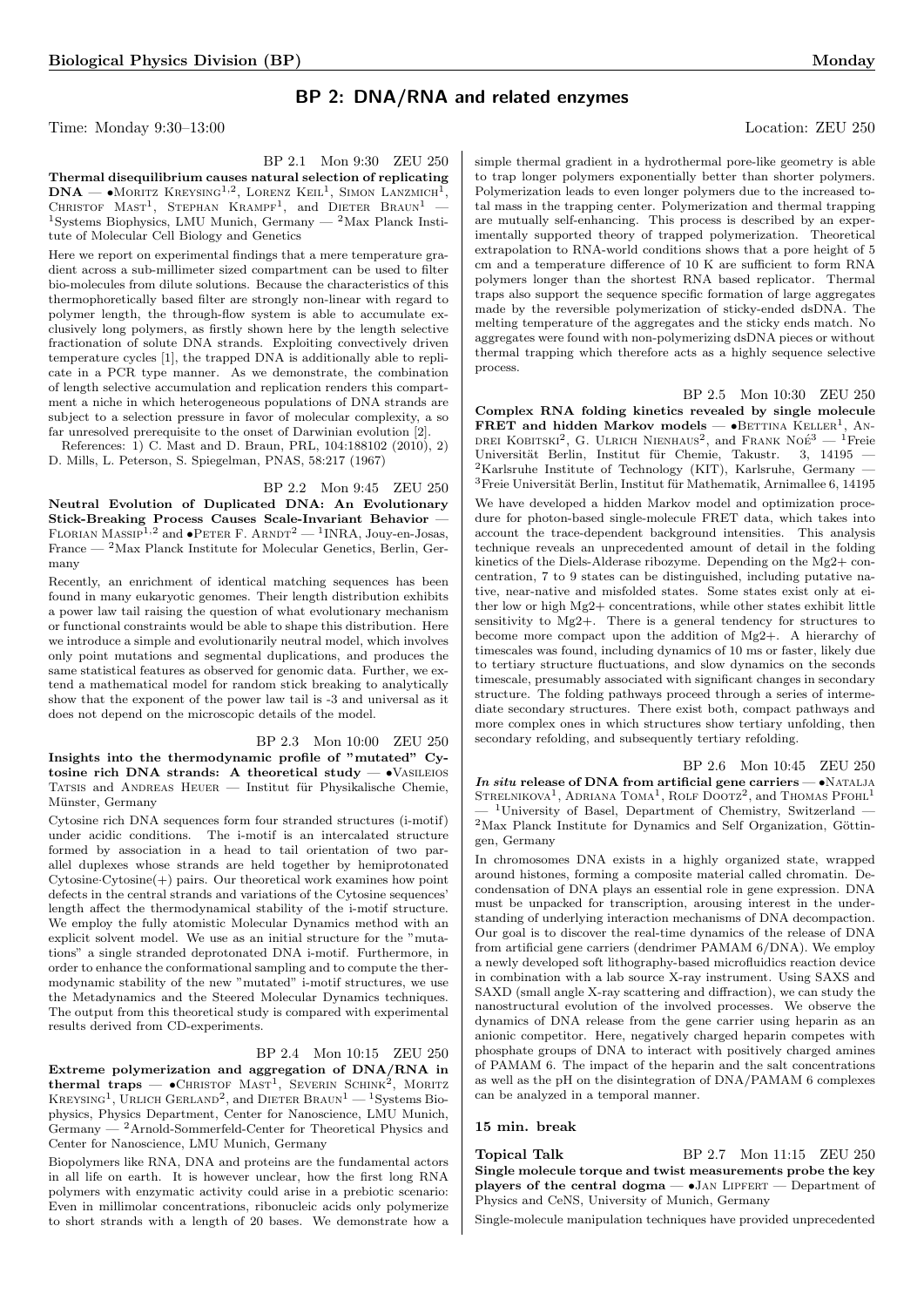insights into the structure, function, interactions, and mechanical properties of biological macromolecules. While many single-molecule manipulation techniques naturally operate in the space of (linear) extension and force, recently a number of techniques have been developed that enable measurements of rotation angle and torque. These new methods provide exciting opportunities to probe biological important macromolecules. In particular, the helical nature of double-stranded DNA and RNA intrinsically links key processes such as replication, transcription, and genome repair to rotational motion and the accumulation of torsional strain.

In my talk, I will briefly review novel magnetic tweezers assays that enable direct measurements of single molecule torque and twist, notably magnetic torque tweezers (MTT) and freely-orbiting magnetic tweezers (FOMT). Using these techniques, we have for the first time mapped out the complete force-torque phase diagram for doublestranded RNA, discovering some similarities but also striking differences to its better studied cousin, DNA. In addition, I will briefly describe results on Rad51-DNA filaments, a key intermediate in DNA repair, and applications of our novel magnetic tweezers techniques to probe nucleosome dynamics.

BP 2.8 Mon 11:45 ZEU 250 Hybrid Single-Molecule-FRET-Magnetic Tweezers Probe Force-Dependent Conformational Space — •MARKO SWOBODA, Maj Svea Grieb, Stephan Friebe, Steffen Hahn, and Michael SCHLIERF — B CUBE, TU Dresden, Arnoldstraße 18, 01307 Dresden, Germany

Single-molecule methods are often separated in force-based and fluorescence-based techniques. Single-molecule Förster resonance energy transfer (smFRET) has proven to be a powerful tool to probe distance changes on the nanometer scale. The technique therefore perfectly matches biomolecular dimensions but lacks the ability to manipulate molecules. Magnetic tweezers are a prime tool to study the mechanics of DNA and its interacting enzymes but their spatial resolution is limited to the direction of force and torque application.

Here, we demonstrate a hybrid instrument, combining smFRET and magnetic tweezers. This allows us to simultaneously probe conformational dynamics in a molecular system, using both force and distance information. We demonstrate the instrument's capabilities by studying the behavior of a fluorescently labeled DNA undergoing rapid conformational fluctuations.

## BP 2.9 Mon 12:00 ZEU 250

Probing the kinetics of a model helicase-nuclease with a temperature-controlled Magnetic Tweezers — •Benjamin GOLLNICK<sup>1</sup>, CAROLINA CARRASCO<sup>I</sup>, FRANCESCA ZUTTION<sup>1</sup>, NEVILLE S. GILHOOLY<sup>2</sup>, MARK S. DILLINGHAM<sup>2</sup>, and FERNANDO MORENO- $HERRERO<sup>1</sup>$  — <sup>1</sup>Centro Nacional de Biotecnología, CSIC, Darwin 3, Campus de Cantoblanco, 28049 Madrid, Spain — <sup>2</sup>School of Biochemistry, Medical Sciences Building, University of Bristol, University Walk, Bristol BS8 1TD, UK

Motor protein activities such as ATP hydrolysis and translocation are temperature-dependent; by studying their kinetics under different thermal conditions one can estimate the associated physicochemical parameters. Here, we present a temperature-controlled Magnetic Tweezers setup that allows us to perform single-molecule experiments at temperatures in solution of up to 40 °C with a precision of 0.1 °C. Using this instrument we have been able to compare the translocation activity of individual copies of the bacterial DNA helicase-nuclease complex AddAB - an enzyme involved in the initial steps of doublestranded DNA break repair by homologous recombination - at different thermal settings with results obtained from ensemble measurements. Interestingly, although the two complementary approaches give rise to a systematic difference between their corresponding velocities measured at each temperature, they yield almost identical estimates of the kinetic barrier of the translocation process, which turns out to be on the order of 21 kT and hence similar to activation energies observed for other translocating proteins.

BP 2.10 Mon 12:15 ZEU 250

RNA folding dynamics studied with structure based models — •Michael Faber and Stefan Klumpp — Max Planck Institute of Colloids and Interfaces Potsdam-Golm Science Park; Am Mühlenberg 1 OT Golm; 14476 Potsdam; Germany

RNA molecules form well defined three-dimensional structures on physiologically relevant timescales which are crucial for their enzymatic activity. Already during transcription structured RNA can have regulatory functions. Key to RNA folding is the formation of intramolecular base pairs which is called the secondary structure. We have developed a structure-based model of RNA and use a kinetic Monte-Carlo method to study the dynamics of secondary structures. We apply our methods to the folding and unfolding of several RNA structures in the presence and absence of external load forces. To study the effect of transcription on folding we look at co-transcriptional folding of riboswitches.

BP 2.11 Mon 12:30 ZEU 250 Kinetics of conformational fluctuations in DNA hairpin-loops in crowded fluids  $\bullet$ OLIVIA STIEHL and MATTHIAS WEISS  $-$  Experimentalphysik I, Universität Bayreuth, Germany

Biochemical reactions in crowded solutions are commonly anticipated to differ strongly from those in dilute solutions. Macromolecular crowding not only induces excluded-volume interactions with surrounding molecules but it has also been frequently reported to initiate anomalous diffusion (subdiffusion). Both facets are supposed to stabilize complex formation of reaction partners.

A typical biochemical reaction is the thermally driven opening and closing transition of DNA hairpin-loops. Using fluorescence correlation spectroscopy (FCS), we have revealed that crowding not only slows down the opening/closing kinetics but also increases the steady-state fraction of the closed state significantly [1]. Our results also show that subdiffusion leads to an even stronger shift of the two-state equilibirum towards the closed state in comparison to pure excluded-volume effects. For that reason, we conclude that biochemical reactions are sensitive to both, excluded-volume interactions and changes of the diffusive behavior of the reactants.

Preliminary UV-absorption data also support the notion that the simplification of a two state model is no more justified in crowded solutions as soon as the DNA strand exceeds a certain length.

[1] O. Stiehl, K. Weidner-Hertrampf and M. Weiss: Kinetics of conformational fluctuations in DNA hairpin-loops in crowded fluids. New J. Phys. 15 (2013) 113010.

BP 2.12 Mon 12:45 ZEU 250

The car–parking model solves the random completion problem of DNA replication  $-$  JENS KARSCHAU<sup>1,2</sup>, PETER J. GILLESPIE<sup>3</sup>, J. JULIAN BLOW<sup>3</sup>, and ALESSANDRO P. S. DE MOURA<sup>1</sup> <sup>1</sup>University of Aberdeen, Aberdeen, U.K. — <sup>2</sup>MPI PKS, Dresden, Germany  $-$ <sup>3</sup>University of Dundee, Dundee, U.K.

Eukaryotic cells have a large yet fixed amount of replication starting points — origins of replication — whose distance amongst them gives the time to synthesise a DNA segment, and the largest distance ultimately dictates when the last remaining segment is fully synthesised so that a cell is ready to divide.

A naive assumption would be to have origins equally separated from each other to partition the DNA into small segments, so to have minimal replication time. In a model for proteins finding origin positions randomly we show how these origin positions are taken as a result from the spatial requirement for proteins to bind stably at random positions. This explains experimental data of protein-DNA adsorption kinetics showing saturation over time. In a second step, this leads to a problem in statistical physics known as the car-parking problem. A model akin to this successfully explains the criteria to have small segments, because during protein adsorption it is more likely for origin-forming proteins to land in large empty regions on DNA. With our model we solve a long-standing conundrum: how to have optimal origin spacing when adsorption occurs at random sites, i.e. the random completion problem. Its solution directly emerges from physical principles of our adsorption model.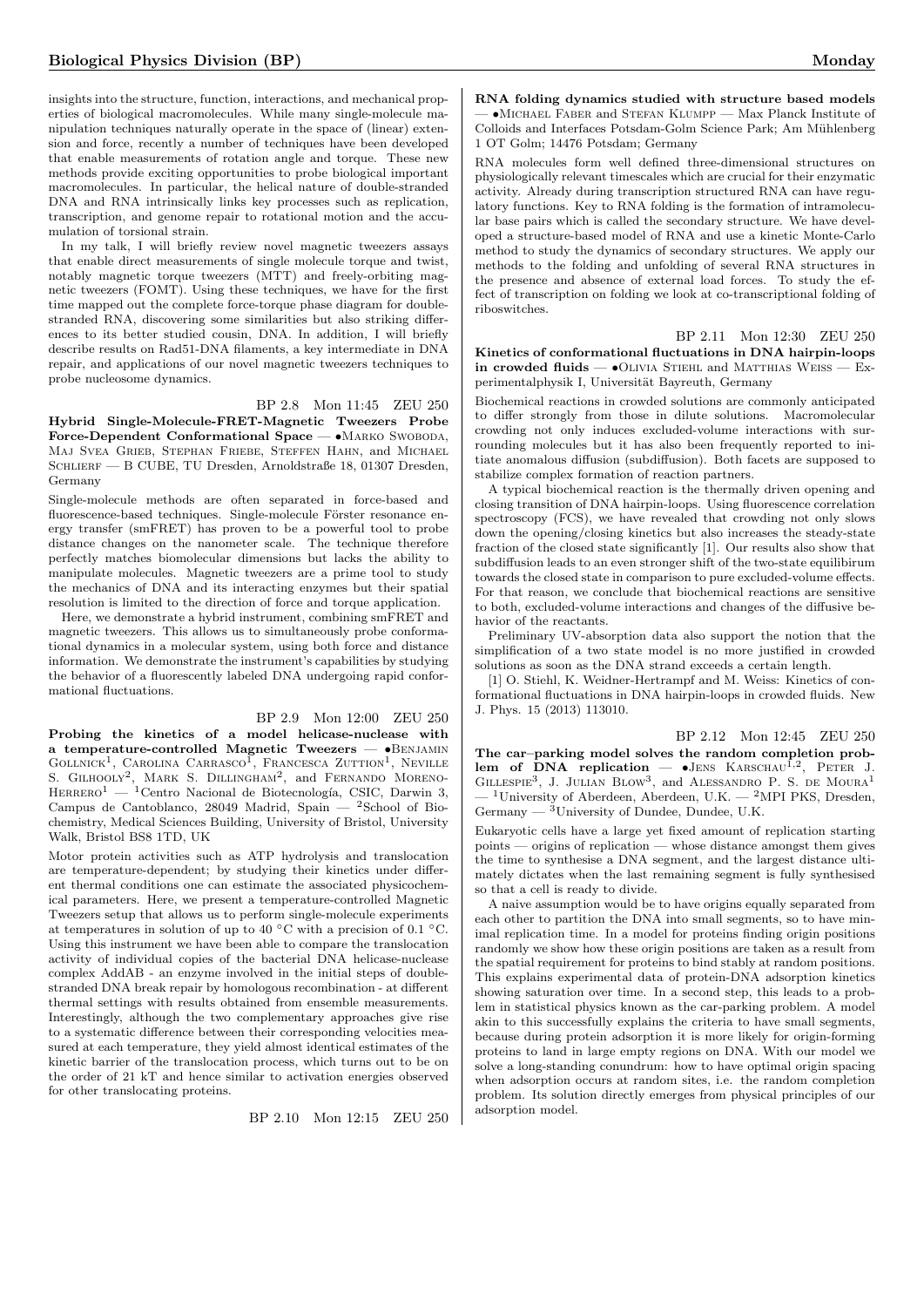# BP 3: Symposium SKM Dissertation-Prize 2014

Time: Monday 11:00–12:40 Location: CHE 89

Invited Talk BP 3.1 Mon 11:00 CHE 89 Interplay of ordering behavior and optical properties in organic semiconductor blends — • KATHARINA BROCH — Universität Tübingen, Institut für Angewandte Physik, Auf der Morgenstelle 10, 72076 Tübingen, Germany

Binary mixtures of organic semiconductors (OSCs) have recently become an important field of research due to their potential applications in opto-electronic devices. In these systems, the mixing (intermixing vs. phase separation) and ordering behavior is crucial, since it affects the optical and electronic properties. Investigating binary mixtures of the three prototypical OSCs pentacene (PEN), perfluoropentacene (PFP) and diindenoperlyene (DIP) in all possible combinations, allows to study systematically the influence of the competing effects of favorable intermolecular interactions and steric incompatibility on film structure and optical properties. The focus of the talk will be on the optical spectra determined post-growth, for which the impact of intermolecular interactions, including charge transfer [1], and of differences in mixing and ordering behavior on the spectral shape and peak positions will be discussed [2]. In particular, for PEN:DIP an anisotropic ordering behavior, comparable to that observed in some liquid crystals, is found, which is fundamentally new for OSCs [3] and which opens possibilites for a targeted tuning of intermolecular interactions in blends. [1] K. Broch et al., Phys. Rev. B, 83 (2011), [2] K. Broch et al., J. Phys. Chem. C, 117 (2013), [3] A. Aufderheide et al., Phys. Rev. Lett., 109 (2012).

Invited Talk BP 3.2 Mon 11:25 CHE 89 Fingerprints of Geometry and Topology on Low Dimensional Mesoscopic Systems  $\bullet$ JAN CARL BUDICH  $-$  Department of Physics, Stockholm University, SE-106 91 Stockholm, Sweden

Triggered by the discovery of the quantum spin Hall effect in two dimensional time reversal symmetric insulators, the impact of topology on the physics of Bloch bands has been systematically studied in recent years culminating in the formulation of a periodic table of topological insulators. We demonstrate the close analogy between geometric phases occurring in quantum systems that adiabatically depend on time via external control parameters and the formal description of topological insulators. While geometric phases may have immediate observable consequences, the experimental implications of the intrinsic topological features of band structures can be much more subtle. As for the mentioned quantum spin Hall state, the salient experimental signature of bulk topology is the necessity of metallic edge states characterized by the locking of spin and momentum. This peculiar constraint leads to novel quantum transport effects relating to the field of spintronics. We discuss how these phenomena are influenced by the presence of electronic correlations and by a finite bias voltage driving the edge channels out of thermal equilibrium, respectively.

Invited Talk BP 3.3 Mon 11:50 CHE 89 Spin injection into GaAs - the spin solar cell and spin photodiode — •Bernhard Endres, Mariusz Ciorga, Maximilian Schmid, Martin Utz, Dominique Bougeard, Dieter Weiss, Chris-TIAN BACK, and GÜNTHER BAYREUTHER  $-$  Universität Regensburg

Efficient spin injection into semiconductors is a prerequisite for the realization of spintronic devices which primarily make use of the electron spin orientation for data storage and information processing. In III-V semiconductors, a sizable spin polarization can be created by illumination, requiring circularly polarized light at a well-defined wavelength. In contrast, we demonstrate the spin solar cell effect as a new and efficient method for optical spin generation without these restrictions [1]. A laser beam is used to create electron-hole pairs in a  $(Ga, Mn)As\n<sub>n-GaAs</sub> p-n-junction and to detect the spin accumulation$ via the magneto-optic Kerr effect  $(T=15 \text{ K})$ . The photo-voltage causes electrons to tunnel across the narrow barrier from the n-GaAs into the (Ga,Mn)As. Since tunneling into (Ga,Mn)As is spin-dependent, spin-polarized electrons accumulate in the n-GaAs. A second working mode, the spin photodiode effect, is realized by applying a negative voltage to the (Ga,Mn)As contact which drives optically excited spins of reverse polarity from the (Ga,Mn)As conduction band into the GaAs layer. This new approach to convert light of arbitrary polarization into spin current is expected to work at room temperature and allows adaptation to different ferromagnets like Fe on mainstream semiconductors like Si.

[1] B. Endres et al., Nature Commun. 4, 2068 (2013).

Invited Talk BP 3.4 Mon 12:15 CHE 89 Unraveling the impact of subsurface and surface properties of a material on biological adhesion - a multi-scale ap- $\mathbf{proad} \leftarrow \bullet \mathbf{PETER} \text{ LosKILL}^1, \text{ HENDRIK} \text{ HÄHL}^1, \text{ MARKUS} \text{ BISCHOFF}^2,$ KELLAR AUTUMN<sup>3</sup>, MATHIAS HERRMANN<sup>2</sup>, and KARIN JACOBS<sup>1</sup> - ${}^{1}$ Experimental Physics, Saarland University, D-66041 Saarbrücken, Germany  $-$  <sup>2</sup>Institute of Medical Microbiology and Hygiene, Saarland University, 66421 Homburg/Saar, Germany — <sup>3</sup>Department of Biology, Lewis & Clark College, Portland, OR 97219, USA

Understanding the adhesion of biological objects to inorganic surfaces is an important research objective in physics and the life sciences. To characterize biological adhesion, most studies describe a substrate solely by its surface properties; the composition of the material beneath the surface is frequently overlooked. That way, long-range van der Waals (vdW) interactions are disregarded. This work reveals that biological objects of all scales - nanoscopic proteins, microscopic bacteria, and macroscopic geckos - are influenced by nanoscale differences in the interface potential. By using tailored silicon wafers with a variable silicon oxide layer thickness, the vdW part of the interface potential is tuned independently from the surface properties. By modifying the wafers with silane monolayers, the surface chemistry can be varied separately as well. On these model substrates, adsorption and adhesion experiments were performed. Protein adsorption was investigated by in situ X-ray reflectometry, bacterial adhesion was explored via AFM force spectroscopy with bacterial probes, and gecko adhesion was characterized using a mechanical testing platform.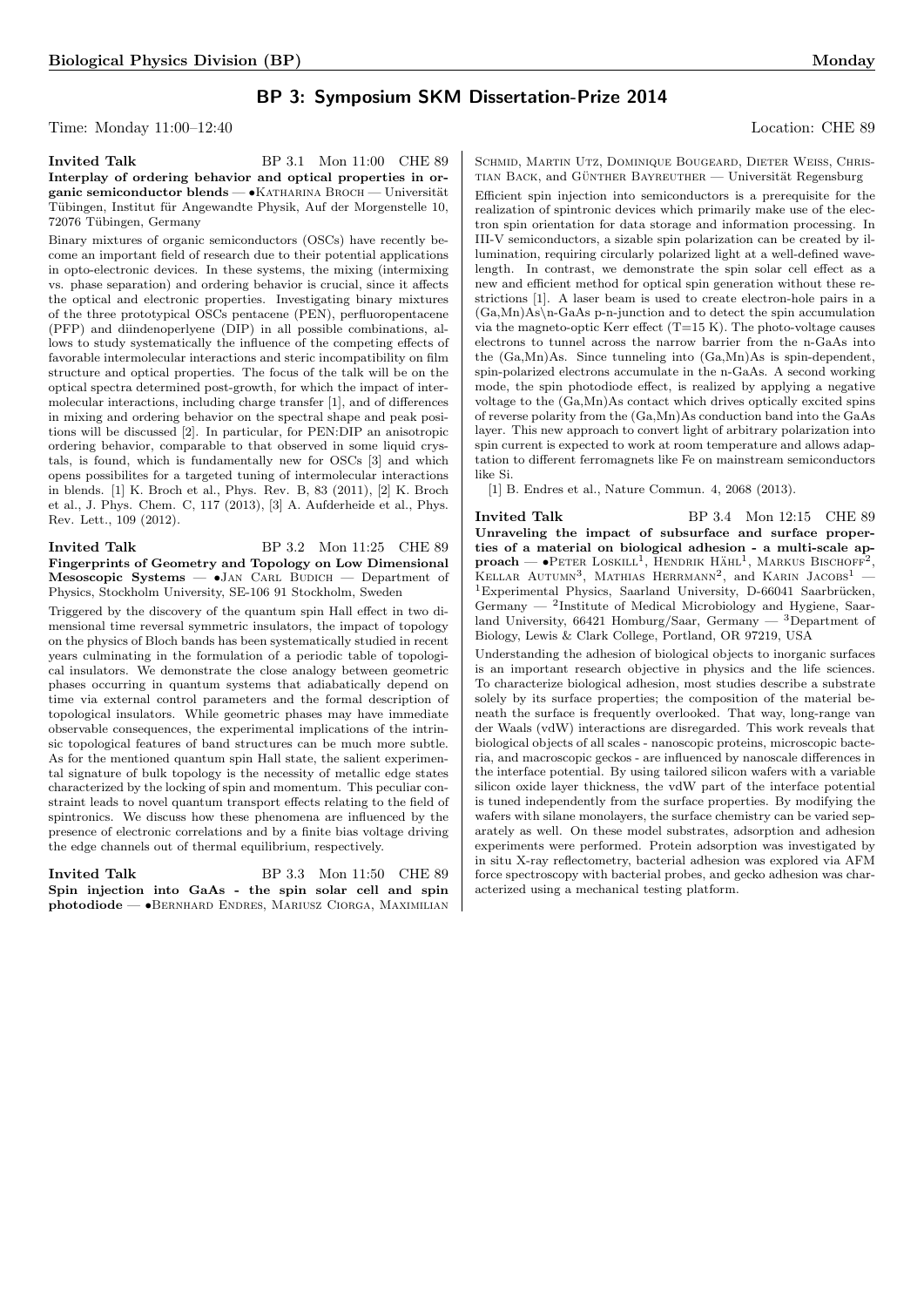# BP 4: Membranes and Vesicles I

Time: Monday 15:00–17:00 Location: HÜL 386

Invited Talk  $BP\ 4.1$  Mon  $15:00$  HUL 386 Role of membrane elasticity in clathrin-mediated endo-<br>cytosis — SANDRINE MORLOT<sup>1</sup>, SALEEM MOHAMMED<sup>1</sup>, NICOLAS<br>CHIARUTTINI<sup>1</sup>, VALENTINA GALLI<sup>1</sup>, MARIUS KLEIN<sup>3</sup>, LUÌS DINIS<sup>4</sup>, MARTIN LENZ<sup>5</sup>, GIOVANNI CAPPELLO<sup>3</sup>, and  $\bullet$ AURÉLIEN ROUX<sup>1,2</sup> — <sup>1</sup>Biochemistry Department, University of Geneva, CH-1211 Geneva, Switzerland — <sup>2</sup>Swiss National Centre for Competence in Research Programme Chemical Biology, CH-1211 Geneva, Switzerland — 3 Institut Curie, Centre de Recherche; CNRS, UMR 168, Physico-Chimie Curie; Université Pierre et Marie Curie, F-75248 Paris, France <sup>4</sup>Departamento de Física Atòmica, Molecular y Nuclear, Facultad

de Ciencas Fìsicas, Universidad Complutense de Madrid, ES-28040, Madrid, Spain — <sup>5</sup>James Franck Institute, University of Chicago, IL-60637 Chicago, U.S.A.

In Clathrin-mediated endocytosis, Clathrin assembles into a soccerballlike structure at the plasma membrane that was proposed to deform the membrane by scaffolding. However, controversies in the community have appeared on the exact role of Clathrin: does its polymerization force is sufficient to curve the membrane, or deformation by other means (protein insertion) is required? We studied the formation of Clathrin buds from Giant Unilamellar Vesicles, and found that the pits can be flattened when membrane tension is increased. This suggested that the Clathrin polymerization force could be counteracted by membrane tension, which we further proved by directly measuring Clathrin polymerization force: by pulling a membrane tube out of a GUV aspirated in a micropipette, we can measure the force required to hold the tube through an optical tweezer system. When Clathrin is added, it polymerizes onto the GUV predominantly, and the force drops. From these measurements, we can deduce that the polymerization strength of Clathrin is in the range of a few hundred micronewtons per meter. This value confirms that clathrin polymerization can be counteracted efficiently by membrane tension. To finalize endocytosis, the clathrin-bud needs to be separated from the plasma membrane. Membrane fission requires the constriction and breakage of a transient neck, splitting one membrane compartment into two. The GTPase Dynamin forms a helical coat that constricts membrane necks of Clathrin-coated pits to promote their fission. Dynamin constriction is necessary but not sufficient, questioning the minimal requirements for fission. Here we show that fission occurs at the edge of the Dynamin coat, where it is connected to the uncoated membrane. At this location, the specific shape of the membrane increases locally its elastic energy, facilitating fission by reducing its energy barrier. We predict that fission kinetics should depend on tension, bending rigidity and the Dynamin constriction torque. We verify that fission times depend on membrane tension in controlled conditions in vitro and in Clathrinmediated endocytosis in vivo. By numerically estimating the energy barrier from the increased elastic energy, and measuring the Dynamin torque, we show that: 1- Dynamin torque, about 1nN.nm, is huge but necessary to achieve constriction, and 2- Dynamin work sufficiently reduces the energy barrier to promote spontaneous fission.

## BP 4.2 Mon 15:30 HÜL 386

Measuring local viscosities near membranes of living cells with photonic force microscopy  $\bullet$  FELIX JÜNGER and ALEXAN-DER ROHRBACH — Lab for Bio- and Nano-Photonics, University of Freiburg, Georges-Koehler-Allee 102, 79110 Freiburg, Germany

The diffusive motion of a particle in the vicinity of a boundary surface is relevant from a biological point of view, since the viscous drag  $\gamma$  changes significantly with the distance to the interface, e.g. a cell membrane. In our work we use photonic force microscopy (PFM) to investigate how  $\gamma$  changes when an optically trapped  $1\mu$ m polystyrene bead approaches the plasma membrane of different biological cells. The bead's temporal fluctuations are tracked interferometrically in three dimensions with nanometer precision and on a microsecond time scale. The autocorrelation of the bead's motion reveals the friction coefficient  $\gamma$ (d) as a function of bead-membrane distance d.

We find a simple exponential decay for  $\gamma(d)$  with a hydrodynamic decay length  $\Lambda(d)$  that fits well to the obtained experimental data. We investigated different cell types (J774, HT29, MDCK) and a giant unilamellar vesicle (GUV). We find that all values  $\Lambda(d)$  measured at biological membranes are significantly longer than those of a rigid glass coverslip, giving rise to the conclusion that the deformable shape of

the membrane influences the hydrodynamic interaction.

BP 4.3 Mon 15:45 HÜL 386

Artificial DNA Membrane Nanopores —  $\bullet$ KERSTIN GÖPFRICH<sup>1</sup> JONATHAN BURNS<sup>2</sup>, VIVEK THACKER<sup>1</sup>, THOMAS ZETTL<sup>1</sup>, SILVIA<br>HERNANDEZ-AINSA<sup>1</sup>, EUGEN STULZ<sup>3</sup>, STEFAN HOWORKA<sup>2</sup>, and UL-RICH KEYSER<sup>1</sup> — <sup>1</sup>Cavendish Laboratory, University of Cambridge, UK — <sup>2</sup>Department of Chemistry, University College London, UK — <sup>3</sup>Department of Chemistry, University of Southampton, UK

Membrane nanopores are essential components of biological and artificial cells. Our group has shown that we can create artificial nanopores using DNA origami self-assembly (N.A.W. Bell, Nanoletters, 2012; S.M. Hernandez-Ainsa, ACS nano, 2013) and anchor them in lipid membranes (J. Burns, K. Göpfrich, Angewandte Chemie, 2013).

Insertion of negatively charged DNA pores into a hydrophobic membrane is achieved by attaching functional hydrophobic groups in strategic positions on the DNA nanopores. Pore formation in lipid vesicles is studied for different nanopore designs and hydrophobic modifications via fluorescent imaging (V.V. Thacker, Applied physics letters, 2012). Single-channel current recordings of our artificial DNA nanopores are performed using a high-throughput lipid nanobilayer system that has recently been introduced by our group (K. Göpfrich, Langmuir, 2013; J.L. Gornall, Nano letters, 2011). Pore architecture and functionality of our DNA nanopores can be easily adapted, opening the pathway to design novel membrane channels.

 $BP_4.4$  Mon  $16:00$  HÜL 386 Nanometer-resolved radio-frequency absorption and heating in bio-membranes —  $\bullet$ STEPHAN GEKLE<sup>1</sup> and ROLAND NETZ<sup>2</sup> <sup>1</sup>Physikalisches Institut, Universität Bayreuth — <sup>2</sup>Fachbereich Physik, Freie Universität Berlin

Radio-frequency (RF) electromagnetic fields are readily absorbed in biological matter and lead to dielectric heating. To understand how RF radiation possibly influences biological function, a quantitative description of dielectric absorption and heating at nanometer resolution beyond the usual effective medium approach is crucial.

We report an exemplary multi-scale theoretical study for biomembranes that combines i) atomistic simulations for the spatially resolved absorption spectrum at a single planar DPPC lipid bilayer immersed in water, ii) calculation of the electric field distribution in planar and spherical cell models, and iii) prediction of the nanometer resolved temperature profiles under steady RF radiation.

For a spherical cell model, we find a strongly enhanced RF absorption on an equatorial ring, which gives rise to temperature gradients inside a single cell under radiation.

 $BP$  4.5 Mon 16:15 HÜL 386 Induced phagocytic particle uptake into a giant unilamellar vesicle using optical tweezers — Andreas Meinel, Benjamin TRÄNKLE, and  $\bullet$ ALEXANDER ROHRBACH — University of Freiburg, Georges-Köhler-Allee 102, 79110 Freiburg

Phagocytosis, the uptake and ingestion of solid particles into living cells, is a central mechanism of our immune system. Due to the complexity of the uptake mechanism, the different forces involved in this process are only partly understood. Therefore the usage of a Giant Unilamellar Vesicle (GUV) as the simplest biomimetic model for a cell allows to investigate the influence of the lipid membrane on the energetics of the uptake process. Here, we use a photonic force microscope (PFM) to approach an optically trapped 1 um latex bead to a immobilized GUV to finally insert the particle into the GUV. By analysing the mean displacement and the position fluctuations of the trapped particle during the uptake process in 3D with nanometre precision, we are able to record force and energy profiles, as well as changes in the viscous drag and the stiffness. The measured energy profiles, which are compared to a Helfrich energy model for local and global deformation, show a good coincidence with the theoretical results.

 $BP$  4.6 Mon 16:30 HUL 386 Cooperative wrapping of nanoparticles by membrane tubes — •Michael Raatz, Thomas R. Weikl, and Reinhard Lipowsky — Max Planck Institute of Colloids and Interfaces, Department of Theory and Bio-Systems, Potsdam, Germany.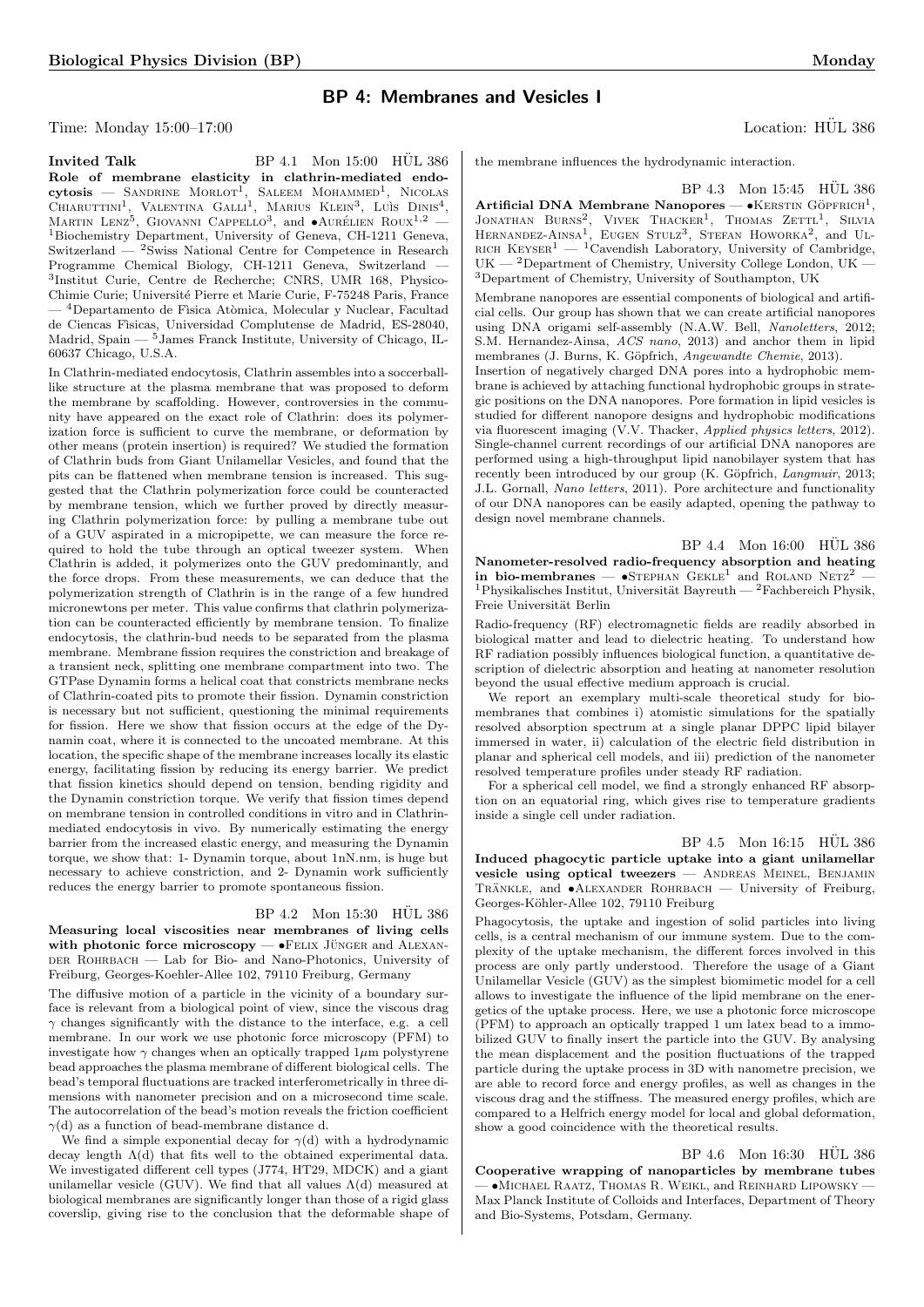The bioactivity of nanoparticles crucially depends on their ability to cross biomembranes. Recent simulations indicate the cooperative wrapping and internalization of spherical nanoparticles in tubular membrane structures. We systematically investigated the energy gain of this cooperative wrapping by minimizing the energies of the rotationally symmetric shapes of the membrane tubes and of membrane segments wrapping single particles. We found that the energy gain for the cooperative wrapping of nanoparticles in membrane tubes relative to their individual wrapping as single particles strongly depends on the ratio  $\rho/R$  of the particle radius R and the range  $\rho$  of the particlemembrane adhesion potential. For a potential range of the order of one nanometer, the cooperative wrapping in tubes is highly favorable for particles with a radius of tens of nanometers and intermediate adhesion energies, but not for particles that are significantly larger.

 $BP$  4.7 Mon 16:45  $HÜL$  386 On the dynamic properties of giant unilamellar vesicles under flow - towards a model for shear force transduction in cells — •Bernhard Sebastian, Tobias Favero, and Petra Dittrich — ETH Zürich, Schweiz

We present a novel method for the study of external shear force transduction through vesicle membranes and their effect on the dynamics of the enclosed lumen in 3D using defocusing fluorescence microscopy.

Blood cells and endothelial cells are frequently exposed to mechanical strain induced by external flow, hence shear stress. External forces are transferred to the intracellular lumen through a process called mechanotransduction. We used giant unilamellar vesicles (GUVs) as a model system to investigate the effects of shear force induced mechanotransduction on the dynamics of the vesicle membrane as well as inside the lumen. Vesicles were trapped on a microfluidic chip. Fluorescent beads enclosed inside GUVs were used as flow tracer particles. A novel 3D tracking program allowed for visualization of the bead movement and its analysis in three dimensions at high spatial resolution using conventional fluorescence wide-field microscopy.

We observed bead movement along the GUV membrane in a bihemispheric pattern including rare crossing events between the hemispheres, independent of external flow speed. Detailed analysis of the bead trajectories revealed regions of high and low velocity that spatially depend on the magnitude of external flow. Flow in the GUV membrane was found to differ from that inside the lumen.

# BP 5: Protein structure and dynamics I

Time: Monday 15:00–17:00 Location: ZEU 250

BP 5.1 Mon 15:00 ZEU 250

Rapid force spectroscopy - •JAKOB TÓMAS BULLERJAHN, SEBAS-TIAN STURM, and KLAUS KROY — Universität Leipzig, Institut für theoretische Physik, 04103 Leipzig, Germany

Dynamic force spectroscopy, the examination of intermolecular binding affinities and kinetics through single-molecule manipulation techniques, is a valuable complement to more traditional means of structural investigation. In contrast to scattering techniques or classical microscopy, it allows the experimentalist to gauge the dynamic and plastic behavior of a given material by directly probing the underlying free energy landscape, on a molecular scale. However, in spite of the strong forces required to do so, established theories of force spectroscopy still build on Kramers' quasistatic theory. Originally devised for the usually slow process of spontaneous unbinding, it is set to break down at high loading rates. We extend these theories to fast loading rates by explicitly resolving the nonequilibrium internal bond dynamics. Our analytical results turn out to hold almost universally, for fast and slow loading alike, breaking down only within a narrow parameter range close to a well-defined critical loading rate. Their large range of applicability moreover renders them an ideal companion to Bayesian methods of data analysis. Yielding highly competitive results, even without precise a priori knowledge of the underlying energy landscape. our generic analytical theory suggests itself as a unified framework for analyzing and comparing force spectroscopy data from a wide range of experiments and simulations.

#### BP 5.2 Mon 15:15 ZEU 250

Influence of Antifreeze Proteins on Local Water Structure Dynamics in Presence of Osmolytes -  $\bullet$ ANAND NARAYANAN KRISHNAMOORTHY<sup>1</sup> and JENS SMIATEK<sup>2</sup> — <sup>1</sup>Institute of Computational Physics, Stuttgart, Germany  $-$  <sup>2</sup>Institute of Computational Physics, Stuttgart, Germany

Antifreeze proteins are synthesized by various organisms to enable their cells to survive low temperature environments like in the polar regions. These proteins produce a difference between the melting and freezing points of the solutions termed as thermal hysteresis. The main objective of this study is to examine the dynamics of water molecules and hydrogen bonds at the protein-water interface of antifreeze protein using atomistic molecular dynamics simulations. For this work a prototype of AFP (antifreeze protein) from antarctic notothenioids (Ala-Ala-Thr repeats) and a mutant which is not antifreeze active were generated and compared. The hydration dynamics results reveal that the retarded water dynamics in the AFP compared to its mutant could be a possible reason for the antifreeze activity. A considerable change of the hydration dynamics was additionally observed for the AFP in presence of osmolytes. The mechanism of the interaction was investigated by analyzing the preferential binding parameter derived from Kirkwood-Buff integrals.

BP 5.3 Mon 15:30 ZEU 250

Electrochromic shift calculations exhibit the light-activation mechanism of BLUF photoreceptors - •FLORIMOND COLLETTE, MARCEL SCHMIDT AM BUSCH, and THOMAS RENGER — Institut für Theoretische Physik, Johannes Kepler Universität Linz, Altenberger Strasse 69, 4040 Linz, Austria

The photoreceptor family named BLUF, short for 'sensors of blue-light using flavin adenine dinucleotide (FAD)', is involved in a variety of important physiological reactions like phototaxis, photosynthetic gene regulation and virulence. Upon illumination with blue light, the photoreceptor switches into a light-adapted signaling state, with a measurable 10 to 15 nm redshift of the absorption maximum. The spectroscopic shift is explained by an alteration in the hydrogen-bonding pattern surrounding the chromophore [1]. Two opposite molecular models exist. One model is supported by the majority of crystallographic studies [2], whereas the second is favored by most spectroscopical works [3]. Within the framework of a quantum chemical/electrostatic calculation scheme, we estimated absorption shifts of the flavin chromophore for a series of site-directed mutants and different BLUF proteins. Our calculations accurately reproduce a series of spectroscopic data and provide compelling evidence for the model supported by the majority of crystallographic studies [4].

- [1] S. Masuda, Plant Cell Physiol. 54, 171 (2013).
- [2] S. Anderson et al., Biochemistry 44, 7998 (2005).
- [3] A. Jung et al., Proc. Natl. Acad. Sci. USA 102, 12350 (2005).

[4] F. Collette et al., submitted.

BP 5.4 Mon 15:45 ZEU 250 Observation of the size and shape of the initial crystallites involved in crystallisation of the model protein lysozyme —  $\bullet$ Raimund J. Heigl<sup>1</sup>, Andreas Ostermann<sup>2</sup>, Jörg Stellbrink<sup>3</sup>, AUREL RADULESCU<sup>1</sup>, DIETER RICHTER<sup>3</sup>, and TOBIAS E. SCHRADER<sup>1</sup> - $1$ Jülich Centre for Neutron Science JCNS, Forschungszentrum Jülich GmbH, Outstation at MLZ, Lichtenbergstr.1, 85747 Garching, Germany — <sup>2</sup>Heinz Maier-Leibnitz Zentrum (MLZ), Lichtenbergstr.1, 85747 Garching, Germany —  $3$  Jülich Centre for Neutron Science JCNS and Institute for Complex Systems ICS, Forschungszentrum Jülich GmbH, 52425 Jülich, Germany

Lysozyme serves as a model protein for the study of protein crystallisation. Yet, the size and shape of the first crystallites leading to the formation of macroscopic crystals is not known. Especially for the method of neutron protein crystallography large crystals need to be grown. Here, good understanding of the evolution of crystal growth would be advantageous. We have found crystallisation conditions of hen egg white lysozyme in  $D_2O$  which lead to the growth of a fair number of crystals. Preliminary data has been recorded on the small angle neutron scattering (SANS) instrument KWS-2 at the MLZ. It shows a decrease at an intermediate q-range between 0.01  $\AA^{-1}$  and 0.02 Å<sup> $-1$ </sup> and an increase at smaller q-values indicating the growth of small crystallites. Dynamic light scattering measurements point to a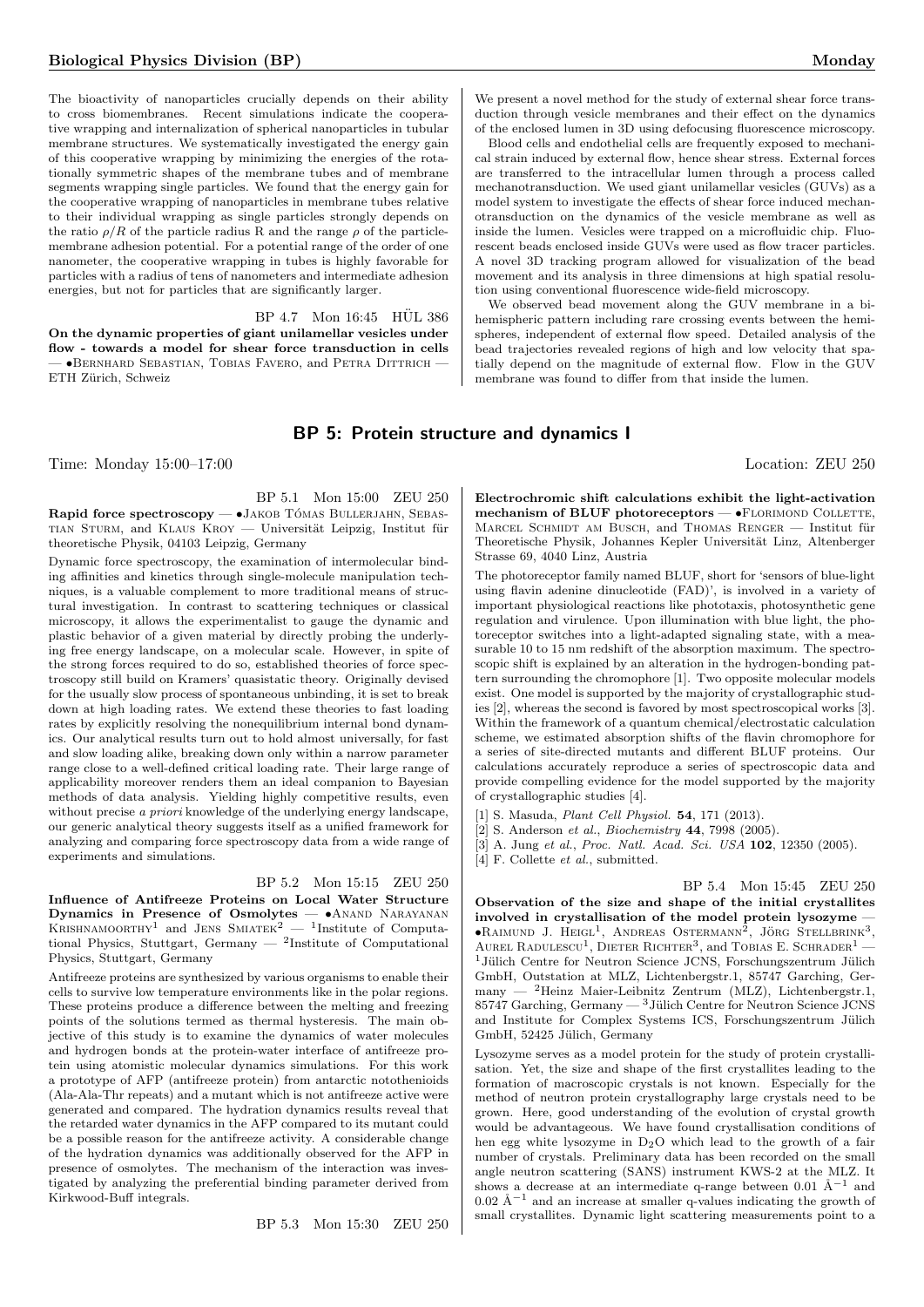size distribution of three different hydrodynamic radii. One around 5 nm does not change much with time whereas the middle sized radius rapidly increases.

BP 5.5 Mon 16:00 ZEU 250 Correlation between Supercoiling and Conformational Motions of the Bacterial Flagellar Filament  $\bullet$  ANDREAS STADLER<sup>1</sup>, TOBIAS UNRUH<sup>2</sup>, KEIICHI NAMBA<sup>3</sup>, FADEL SAMATEY<sup>4</sup>, and GIUSEPPE ZACCAI<sup>5</sup> — <sup>1</sup>FZ Jülich, ICS-1 & JCNS-1, 52428 Jülich — <sup>2</sup>Univ. Erlangen-Nürnberg — <sup>3</sup>Osaka University, Osaka, Japan — 4 Institute of Science and Technology, Okinawa, Japan — <sup>5</sup> Institut Laue-Langevin, Grenoble, France

The bacterial flagellar filament is a very large macromolecular assembly of a single protein flagellin. Various supercoiled states of the filament exist, which are formed by two structurally different conformations of flagellin in different ratios.

We investigated the correlation between supercoiling of the protofilaments and molecular dynamics in the flagellar filament using quasielastic and elastic incoherent neutron scattering in the picosecond and nanosecond time scales. Thermal fluctuations in the straight left- and right-handed (L- and R-type) filaments were measured and compared to the wild-type filament. Amplitudes of motion in the picosecond time scale were found to be similar in the different conformational states. Mean square displacements and protein resilience in the 0.1 nanosecond time scale demonstrate that the L-type state is more flexible and less resilient than the R-type, while the wild-type state lies in between. Our results provide strong support that supercoiling of the protofilaments in the flagellar filament is determined by the strength of molecular forces in and between the flagellin subunits.

BP 5.6 Mon 16:15 ZEU 250

Revealing Rad51 and 53BP1 distribution in HeLa cell nuclei after low and high LET irradiation  $\bullet$ JUDITH REINDL<sup>1</sup>, GUIDO A. DREXLER<sup>2</sup>, STEFANIE GIRST<sup>1</sup>, CHRISTOPH GREUBEL<sup>1</sup>, CHRISTIAN<br>SIEBENWIRTH<sup>1</sup>, SOPHIE DREXLER<sup>2</sup>, ANNA A. FRIEDL<sup>2</sup>, and GÜNTHER  $\mathrm{D}\textsc{olm}$ GER $^1 ^1\textsc{Universität}$  der Bundeswehr, Werner-Heisenberg-Weg 39, 85577 Neubiberg, Germany —  $2$ Ludwig-Maximilians-Universität München, 80336 München, Germany

53BP1 and Rad51 are prominent representatives for two DNA damage

# BP 6: Posters: Membranes and vesicles

Time: Monday 17:30–19:30 Location: P3

BP 6.1 Mon 17:30 P3 Modeling vesicular transport in Chromaffin cells — •Daungruthai Jarukanont — university of Kassel, Kassel, Germany In cell communications, the transport of vesicles is essential for storage and release of chemical messenger molecules. Here, we demonstrate that the statistical analysis of electrophysiological measurements viewed as a time series of spikes permits to determine the equation of motion governing vesicle transport. We perform amperometric measurements of Chromaffin cells for inter-release events interval analysis. Histogram of most recording follow Inverse-Gaussian distribution which can be connected to Brownian motion of particles with a drift term. Therefore we model the vesicles as diffusive particles with external force in membrane direction. Their motion follow over-damped Langevin equation with constant drift velocity, and their density evolve by the corresponding Fokker-Planck equation. The simulations are able to reproduce our and others published experiments in good agreement.

BP 6.2 Mon 17:30 P3

Lipid bilayers on microporous substrates — •Theresa KAUFELD<sup>1</sup>, CLAUDIA STEINEM<sup>2</sup>, and CHRISTOPH F. SCHMIDT<sup>1</sup> –  $1$ Drittes Physikalisches Institut - Biophysik, Georg-August Univesität Göttingen — <sup>2</sup>Institut für organische und biomolekulare Chemie, Georg-August Universität Göttingen

We have designed microporous substrates with individually addressable arrays of micrometer-sized apertures for a combination of electrical experiments and fluorescence microscopy, which are also suitable for other techniques such as mechanical manipulation of lipid bilayers. An integrated electrode facilitates access for microscope objectives. We characterized the substrates in terms of surface roughness and pore gerepair compartments, the flanking chromatin and the single-stranded DNA (ssDNA) compartment. The correlation between these two repair proteins is revealed by super high resolution STED microscopy with respect to the damage distribution inside a cell nucleus. Ionizing radiation creates double-strand breaks (DSB) of high local density and different complexity with respect to its LET (Linear Energy Transfer). Therefore low LET proton and high LET carbon ion irradiation at the irradiation facility SNAKE are used to generate different damage distributions inside cell nuclei. It is possible to image and analyse the ionizing radiation induced foci (IRIF) in their fine structure and visualize the mutual exclusion of the two damage repair compartments in one cell nucleus by analysing the correlation of Rad51 and 53BP1. Therefore a newly designed analysis program is used, which examines the local correlation of two signalling channels. The presented experimental findings clearly support the two compartment model which could be demonstrated for the first time in one cell for Rad51 and 53BP1.

Topical Talk BP 5.7 Mon 16:30 ZEU 250 Particle-based stochastic computer simulations of biological  $s$ ystems —  $\bullet$ ULRICH SCHWARZ — Heidelberg University, Heidelberg, Germany

Evolution is a tinkerer and biological systems have evolved because they work, not because they are beautiful or optimal. Although some biological systems show striking examples of pattern formation, selfassembly or control circuits that occur in a similar manner in physical or engineered systems, very often these aspects are strongly intertwined in biological systems. From the modelling point of view, particle-based stochastic computer simulations are a very fruitful approach to investigate these different aspects of biological systems in one unifying framework. We will first discuss this point for the Min-proteins, which have been shown to develop beautiful spatio-temporal oscillations patterns in reconstitution assays, but which are also related to bacterial regulation. We will then discuss self-assembly of viral capsids, which in some cases might be regulated by event-driven switches in capsomere reactivity. In both cases, particle-based stochastic computer simulations have been successfully used to investigate the detailed dynamics leading to the final state.

ometry by SEM and AFM. We then used impedance spectroscopy to characterize the substrate electrically with and without the integrated electrode and measured a resistance in the kilo-Ohm range, which is clearly distinguishable from the Giga-Ohm seal we found with porespanning lipid bilayers. Solvent-free lipid bilayers were formed by GUV spreading and imaged with fluorescence microscopy. Electric experiments using alamethicin as a test ion channel showed single-channel resolution.

BP 6.3 Mon 17:30 P3  $\alpha$ -Synuclein insertion into supported lipid bilayer as seen by in situ X-ray reflectivity —  $\bullet$ HENDRIK HAHL<sup>1</sup>, ISABELLE MÖLLER<sup>I</sup>, IRENA KIESEL<sup>2</sup>, DORINEL VERDES<sup>1</sup>, CHRISTIAN STERNEMANN<sup>2</sup>, and STEFAN SEEGER<sup>1</sup> — <sup>1</sup>Institute of Physical Chemistry, University of Zurich, Winterthurerstrasse 190, CH-8057 Zurich — <sup>2</sup>Fakultät Physik/DELTA, TU Dortmund, D-44221 Dortmund

 $\alpha$ -Synuclein  $(\alpha S)$  is a small 140 residues protein, which is unstructured in its cytosolic form and folds into  $\alpha$ -helices upon insertion into the cell membrane. The protein is closely related to the Parkinson disease (PD) via the appearance of aggregates in neuronal cells, which consist mainly of missfolded  $\alpha S$ . Yet, neither the normal function of  $\alpha S$  nor its role in the pathogenesis of the disease is fully understood. Both seems to be associated with the interaction with the membrane. In its membrane bound form the protein may cause disruption or permeabilization of the membrane. Especially variants appearing in early-onset forms of PD show an increased propensity to membrane destabilization. Here, we applied in situ X-ray reflectivity at high beam energy to monitor the structural changes of supported lipid bilayers upon inclusion of  $\alpha S$  and thus aim at a better understanding of the membrane interaction of  $\alpha S$ . By comparison with the evolution of a blank bilayer, the wild type form as well as the highly toxic variant E57K were found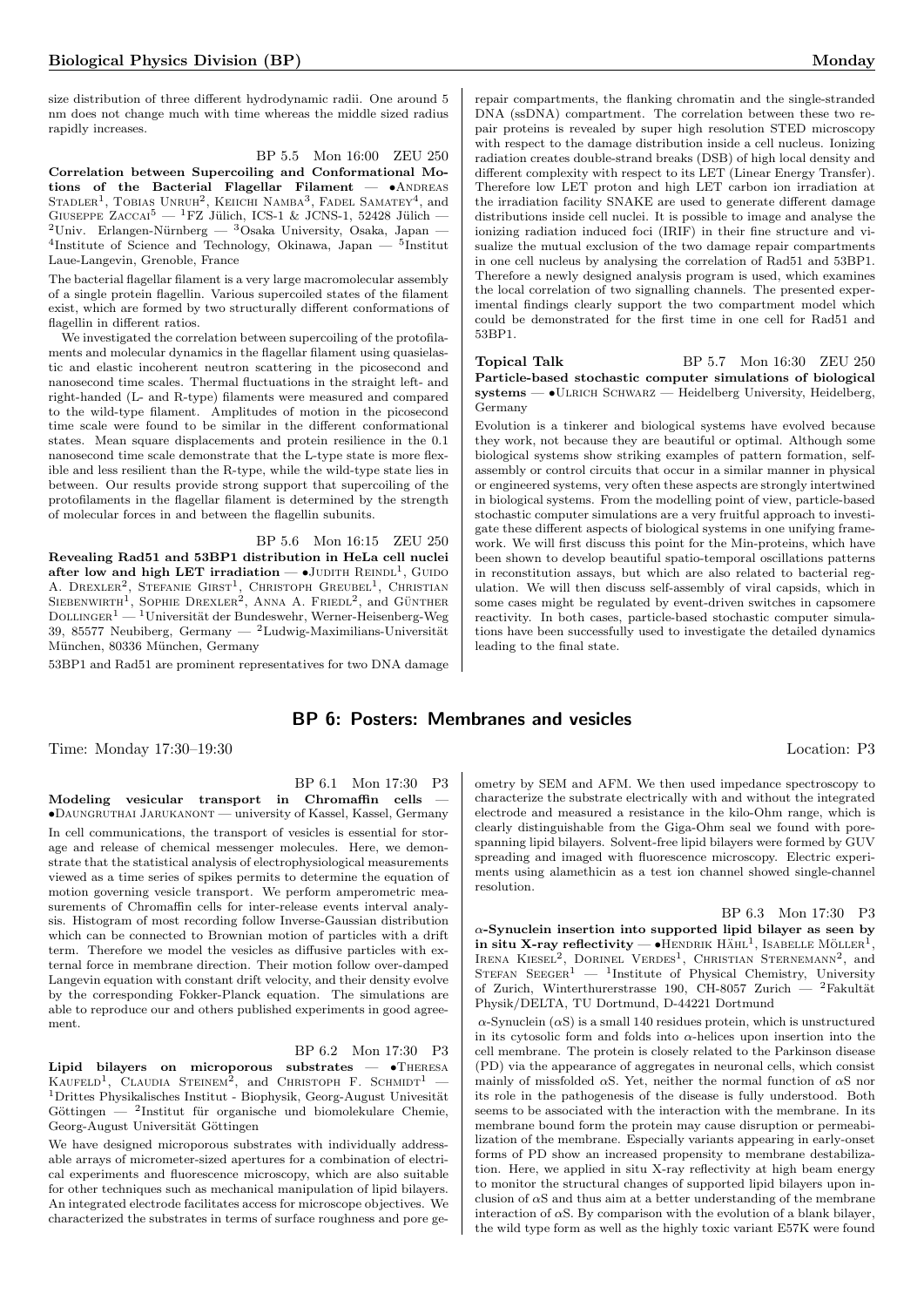to intrude deeply into the lipid head groups of the bilayer. Moreover, an observed decrease in the bilayer's thickness due to the protein insertion shows the protein's ability to force a remodeling of the membrane.

BP 6.4 Mon 17:30 P3

Hydration repulsion between membranes and polar surfaces: simulation approaches versus continuum theories —  $\bullet$ Matej Kanduc<sup>1</sup>, Alexander Schlaich<sup>1</sup>, Emanuel Schneck<sup>2</sup>, and<br>Roland Netz<sup>1</sup> — <sup>1</sup>Free University Berlin, D-14195 Berlin, Germany — <sup>2</sup> Institut Laue-Langevin, Grenoble, France

A computer all-atom simulation approach for the study of the hydration repulsion between lipid membranes and polar surfaces is presented. We show the main results on repulsive hydration pressures, interaction thermodynamics, and interaction mechanisms. We have a close look at the influence of the experimental boundary conditions on the repulsion mechanisms due to the unfavorable overlap of interfacial water layers. To this end, we analyze several water order parameters in simulations of interacting polar surfaces and compare the results to the predictions of continuum theories.

BP 6.5 Mon 17:30 P3

Coarse-grained simulations of membranes interacting with amyloid fibril forming peptides -  $\bullet$ ANDRÉ KESSER and FRIEDERIKE SCHMID — Johannes Gutenberg-Universität Mainz, Mainz We are developing a generic coarse-grained model to investigate nucleation of amyloid peptides in the presence of lipid membranes. To this end, we combine a simple lipid membrane model developed in our group with a peptide model proposed by S. Auer and coworkers, which is derived from the popular tube model. Both peptides and lipids are represented by linear stiff chains connected by beads, with additional angular potentials, non-bonded Lennard-Jones type interactions and (in the case of peptides) additional hydrogen bonds. Currently we are building a c++ based Software to investigate these models by Monte Carlo and Molecular Dynamics simulations. We describe the model and present first results.

# BP 6.6 Mon 17:30 P3

Infrared mapping of membrane proteins with 30 nm lateral resolution — Iban Amenabar<sup>1</sup>,  $\bullet$ Elmar Hassan Hubrich<sup>2</sup>, JOACHIM HEBERLE<sup>2</sup>, and RAINER HILLENBRAND<sup>1</sup> — <sup>1</sup>CIC nanoGUNE Consolider, 20018 Donostia-San Sebastián, Spain — <sup>2</sup>Experimental Molecular Biophysics, Department of Physics, Freie Universität Berlin, 14195 Berlin, Germany

Infrared spectroscopy is a common technique to study proteins. However, the diffraction limit prevents resolution on the nanometer scale. Using Fourier transform infrared nanospectroscopy (nano-FTIR), we were able to measure membrane proteins with a lateral resolution of 30 nm.

Nano-FTIR combines scattering-type scanning near-field optical microscopy (s-SNOM) and Fourier transform infrared spectroscopy (FTIR). A metalized tip of an atomic force microscope (AFM) is illuminated with a broadband infrared laser and the backscattered light is analyzed by a Fourier transform infrared spectrometer.

# BP 6.7 Mon 17:30 P3

Time-resolved electron tomography reveals how the plasma membrane is reshaped during endocytosis  $- \cdot$ MARTIN SCHORB<sup>1</sup> membrane is reshaped during endocytosis — •MARTIN SCHORB<sup>1</sup>,<br>WANDA KUKULSKI<sup>1,2</sup>, MARKO KAKSONEN<sup>2</sup>, and JOHN AG BRIGGS<sup>1,2</sup> - <sup>1</sup>Structural and Computational Biology Unit, EMBL, Meyerhofstr. 1, 69117 Heidelberg  $-$  <sup>2</sup>Cell biology and Biophysics Unit, EMBL, Meyerhofstr. 1, 69117 Heidelberg

Endocytosis is a highly dynamic process that requires a precise temporal and spatial orchestration of multi-component protein modules in order to collect cargo, invaginate the plasma membrane and eventually form an endocytic transport vesicle. Using different pairs of endocytic proteins tagged with GFP and RFP, which act at different stages during endocytosis, we were able to label specific timepoints during the process. By then applying a correlative fluorescence and electron tomography (ET) method, we located specific intermediate stages in 211 individual endocytic budding events, and reconstructed them in 3D. This dataset provides description of plasma membrane (PM) morphology during the transitions from a plane membrane to tubular invagination, through formation of a constricted neck followed by scission of a vesicle. At each timepoint the presence or absence of key protein players is known. This represents a comprehensive, spatiotemporal description of the plasma membrane topology during endocytosis. A multi-parameter analysis of the membrane profile shapes provides quantitative information about how protein modules of the endocytic machinery coordinate the changes in membrane morphology required for vesicle budding in vivo.

BP 6.8 Mon 17:30 P3

Investigation of DPPC-Membranes in the gel phase and its phase transition in Molecular Dynamics Simulations —  $\bullet$ Bartosz Kowalik<sup>1</sup>, Alexander Schlaich<sup>1</sup>, Emanuel Schneck<sup>2</sup>, and ROLAND R.  $NETZ^1$  — <sup>1</sup>Fachbereich Physik, Freie Universität Berlin, Arnimallee 14, 14195 Berlin, Germany  $-$  <sup>2</sup>Institut Laue-Langevin, 6 Rue Jules Horowitz, 38000 Grenoble, France

Membranes in gel phases and melting transitions to the liquid phase have become a topic of increasing interest recently. Experiments and computer simulations have revealed sharp phase transitions in many physical quantities, which still are not completely understood. In our work, we investigate such a membrane consisting of dipalmitoylphosphatidylcholine (DPPC) that forms a lipid bilayer in an aqueous surrounding. We perform Molecular Dynamics Simulations, which allow us to look into atomistic detail of such systems.

We examine in detail the thermodynamic phase transition. Also, we investigate the differences in structure, energy and order parameters, especially we present a framework to derive the bending rigidities of membranes from Molecular Dynamics Simulations.

## BP 6.9 Mon 17:30 P3

The role of ions in the Hydration Interaction between po $lar$  surfaces — • ALEXANDER SCHLAICH<sup>1</sup>, MATEJ KANDUC<sup>1</sup>, EMANUEL SCHNECK<sup>2</sup>, and ROLAND R. NETZ<sup>1</sup> — <sup>1</sup>Fachereich Physik, Freie Universität Berlin, Arnimalle 14, 14195 Berlin — <sup>2</sup>Institut Laue-Langevin, 6 Rue Jules Horowitz, 38000 Grenoble, France

Atomistic computer simulations are an essential tool for the study of the hydration repulsion between biological membranes, which becomes the dominating force at nanometer separations, giving rise to membrane stability. However, the study of interaction pressures, interaction thermodynamics, and interaction mechanisms with computer simulations still is a challenging task as the correct chemical potential of water needs to be accounted for.

We present atomistic simulations of simple polar surfaces in water and analyze the influence of ions present in the water slab at prescribed chemical potential, using Thermodynamic Extrapolation, a technique which has become available only recently. At physiological conditions ions play an important role both for structural and physiological behavior of membranes. We also present their influence on dielectric properties of the water confined between the surfaces and check the applicability of continuum theory on the observed effects.

BP 6.10 Mon 17:30 P3

Environmental effects on diffusion in the Trypanosome membrane — Marius Glogger, Andreas Hartel, Markus Engstler, and •SUSANNE FENZ — University of Würzburg, Biocenter: Zoology I, Würzburg, Germany

Trypanosomes (T. brucei) are the pathogen of sleeping sickness. They exhibit a surface coat of identical variable surface glycoproteins (VSGs) as protection against the innate immune response of the host. This coat is extremely dense, but also highly dynamic. This ambivalent character is in the focus of our research interest. Here, we will present our insights on the effect of the environmental parameters, ambient medium and lipid matrix, on VSG dynamics as measured by Fluorescence Recovery after Photobleaching (FRAP). In order to perform FRAP on endogenously highly motile trypanosomes they have to be immobilized, e.g. embedded in gelatin gels. To probe whether this condition biases the measurements we performed control experiments in model membranes. Surprisingly, neither the absolute diffusion coefficient nor the mobile fraction was affected. We hypothesize that a low viscosity layer of buffer at the trypanosome-gelatine interface served as a lubricant. Thus, it ensured that the observable diffusion was still dominated by frictional dissipation within the membrane and with neighboring variant and invariant membrane proteins. VSGs are anchored to the cell membrane via a glycosylphosphatidylinositol (GPI) moiety. In a second set of experiments we will characterize the fluidity of the lipid matrix both in the inner and outer membrane leaflet and thus define the framework for a holistic interpretation of VSG dynamics.

# BP 6.11 Mon 17:30 P3 Strongly hydrogen bonded water in the hydrophobic tail of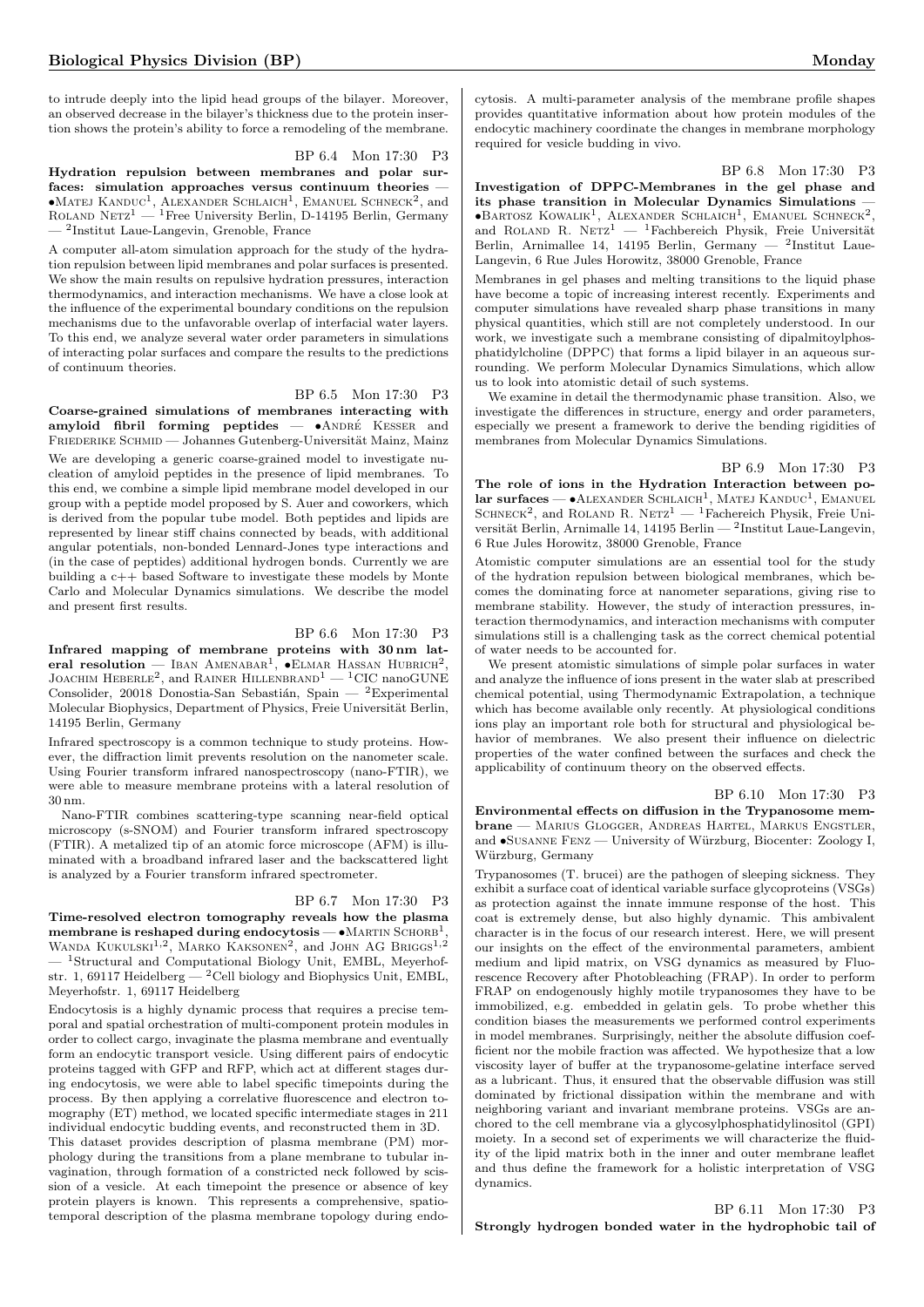lipid bilayers — •MARIE TRITSCHEL and STEPHAN GEKLE — Biofluid Simulation and Modeling, Universität Bayreuth

Recent vibrational sum frequency experiments [1] detected strongly hydrogen bonded water molecules at lipid interfaces which were tentatively attributed to hydrogen bonds between water molecules and the phosphate group. However, similar features were also detected in lipids without a phosphate group such as DPTAP.

Using molecular dynamics simulation we show that in addition to water phosphate bonds there exists a sizeable amount of water molecules strongly hydrogen bonded to the carbonyl group in the hydrophobic tail of DPPC. The interaction energy of these bonds is approximately twice as high as in bulk water. Since similar carbonyl groups are also present in DPTAP this may explain the experimental observations.

Finally, we show that the interaction energy of a hydrogen bond is similar when the second binding partner is either water or an atom from a neighbouring lipid, whereas it is higher when the water shares its two hydrogen bonds with the same lipid.

[1] M. Bonn, H. J. Bakker, A. Ghosh, S. Yamamoto, M. Sovago, and R. K. Campen; 132 J. Am. Chem. Soc. [2010], 14971

BP 6.12 Mon 17:30 P3 Interaction of amphiphilic triblock copolymers with lipid bilayer membranes: Monte-Carlo simulations — •Hauke

 $RABBEL<sup>1,2</sup>$ , MARCO WERNER<sup>1,2</sup>, and JENS-UWE SOMMER<sup>1,2</sup> - ${}^{1}$ Leibniz-Institut für Polymerforschung Dresden, Germany  $^2\mbox{Technische Universität Dresden - Institute for Theoretical Physics}$ 

Amphiphilic ABA triblock copolymers show interesting behaviour in their interactions with lipid membranes. For example PEO-PPO-PEO, also known under the trademark Pluronics, have found applications in pharmaceutical contexts both as membrane sealents and permeabilizers. Despite their applications, the nature of the interaction with cellular membranes is not yet fully understood. Here we study the interactions of different types of ABA triblock copolymers with lipid bilayer membranes using the bond fluctuation model with explicit solvent[1,2]. We consider polymers with different A- and B-block lengths under variation of the relative hydrophobicities of the constituents. The results indicate that the surface active behaviour of ABA triblock copolymers adsorbed at lipid membranes can be understood by their hydrophilic-lipophilic balance, as supported by recent experimental observations[3]. Triblock copolymers with purely hydrophilic Ablocks and a well chosen hydrophobicity of the B-blocks may find use as membrane-active agents, when fixed in a membrane spanning conformation.

[1] I.Carmesin and K.Kremer, Macromolecules 1988, 21, 2819-2823

[2] M. Werner, J.-U. Sommer, V.A. Baulin, Soft Matter 2012, 8, 11714

[3] Wang, Marks, Lee, Biomacromolecules 2012, 13, 2616-2623

# BP 7: Posters: Cell adhesion, mechanics and migration

Time: Monday 17:30–19:30 Location: P3

BP 7.1 Mon 17:30 P3 Mechanical Response of MDCK II Cells to Porous Sub-

strates —  $\bullet$ Matthias Büchsenschütz-Göbeler<sup>1</sup>, Jan Rother<sup>3</sup>, ANDREAS JANSHOFF<sup>3</sup>, WALTER ARNOLD<sup>1,2</sup>, and KONRAD SAMWER<sup>1</sup> — <sup>1</sup>I. Physikalisches Institut, Universität Göttingen — <sup>2</sup>Department of Material Science and Materials Technology, Saarland University — <sup>3</sup>Institut für Physikalische Chemie, Universität Göttingen

A large number of cellular processes, such as proliferation, differentiation and motility involve adhesion and mechanical adaption of living cells to surfaces. Usually, cells are part of whole cellular networks and connected by an extracellular matrix (ECM). Thereby, elasticity, chemical composition and topography of the ECM affect cell motility and viscoelasticity by changing signal transduction pathways that in turn influence organization of cytoskeleton. The viscoelastic response of living MDCK II cells and adhesion to porous surface elasticity has been investigated by conventional nanoindentation and by a microrheological approach using a modified atomic force microscope. The structure of the cytoskeleton has been monitored by scanning electron microscopy and total internal reflection microscopy. The results show that cells grown on porous substrates are generally softer than cells grown on smooth substrates. With increasing pore size the stiffness of the cells decreases until a certain threshold size is reached. For larger pore sizes the stiffness is increasing again. In addition to this mechanical behavior a correlation with the cytoskeletal structures of the cells is observed.

Financial support by the DFG SFB 937 is thankfully acknowledged.

## BP 7.2 Mon 17:30 P3

Xenopus spindle size is set by the microtubule mass balance in an active liquid crystal  $\bullet$ JOHANNES BAUMGART<sup>1</sup>, SIMONE B. REBER<sup>2</sup>, ANTHONY A. HYMAN<sup>2</sup>, and FRANK JULICHER<sup>1</sup> - <sup>1</sup>Max Planck Institute for the Physics of Complex Systems, Nöthnitzer Str. 38, 01187 Dresden, Germany —  $^{2}$ Max Planck Institute of Molecular Cell Biology and Genetics, Pfotenhauer Str. 108, 01307 Dresden, Germany

The spindle apparatus consists mainly of microtubules and associated proteins. Correct spindle length is essential to reliably segregate chromosomes. Although we have extensive knowledge of microtubule dynamics, we still lack an understanding of how their collective properties give rise to a spindle with a defined size. We describe the spindle as an active liquid crystal because the individual rod-like microtubules turnover fast and are short compared to the overall spindle length. Furthermore, they slide and align by the activity of specific motors and crosslinkers. This allows us to determine spindle size by using mass balance of dynamic microtubules considering a constant spindle mass density. Spindle size then results from the balance of localized nucleation mediated by chromatin and global disassembly of microtubules.

This model implies a linear relationship between spindle length and microtubule growth velocity. This is indeed observed experimentally (Reber et al., Nat Cell Biol, 2013, 15, 1116–1122). In experiments, Xenopus laevis egg extract was used, which rules out size control due to external constrains and component limitations.

#### BP 7.3 Mon 17:30 P3

A Novel Method for Traction Force Microscopy and first Applications —  $\bullet$ BENEDIKT SABASS<sup>1,2</sup> and ULRICH S. SCHWARZ<sup>2</sup> — <sup>1</sup>Princeton University — <sup>2</sup>University of Heidelberg

We present a new and simple method to measure three-dimensional forces exerted by cells on flat elastic substrates. Traction force microscopy is a well-established technique for two-dimensional mapping of forces. However, the reconstruction of three-dimensional surface forces has been hampered by the difficulty to obtain reliable measurements of the vertical deformation of the substrate. The new method avoids this problem and only requires a standard experimental setup with a confocal microscope. We explain the mathematical background of our approach and describe the experiment. Advantages and disadvantages of the method are exemplified with simulated data. Finally, we discuss measurements that demonstrate the presence of weak outof-plane forces in the case of adhering fibroblasts.

## BP 7.4 Mon 17:30 P3

Mechanical and spectroscopic analysis of single erythrocytes using whole human blood samples —  $\bullet$ MICHAEL GÖLLNER, ADRIana Toma, and Thomas Pfohl — Department of Chemistry, University of Basel, Switzerland

Containing a wealth of information, human blood is the most used sample for diagnostic purposes. Microfluidics, with its unique advantages in performing analytical functions, has been increasingly used for whole blood and cell-based analysis. Single-cell studies using optical tweezers involve complex and expensive instrumentation to manipulate erythrocytes, which might be detrimental for easy application in medical diagnostics. Moreover, optical trapping shows photodamage causing difficulties with long-term and step-by-step analysis under reversible reaction control.

We developed a microfluidic setup in combination with optical and confocal Raman microscopy for single-cell assays starting with whole blood samples, which permits diffusion-controlled variation of the external environment without the need of optical tweezers for immobilizing the erythrocytes. Mechanical as well as spectroscopic properties like membrane elasticity, shape deformations and the full oxygenation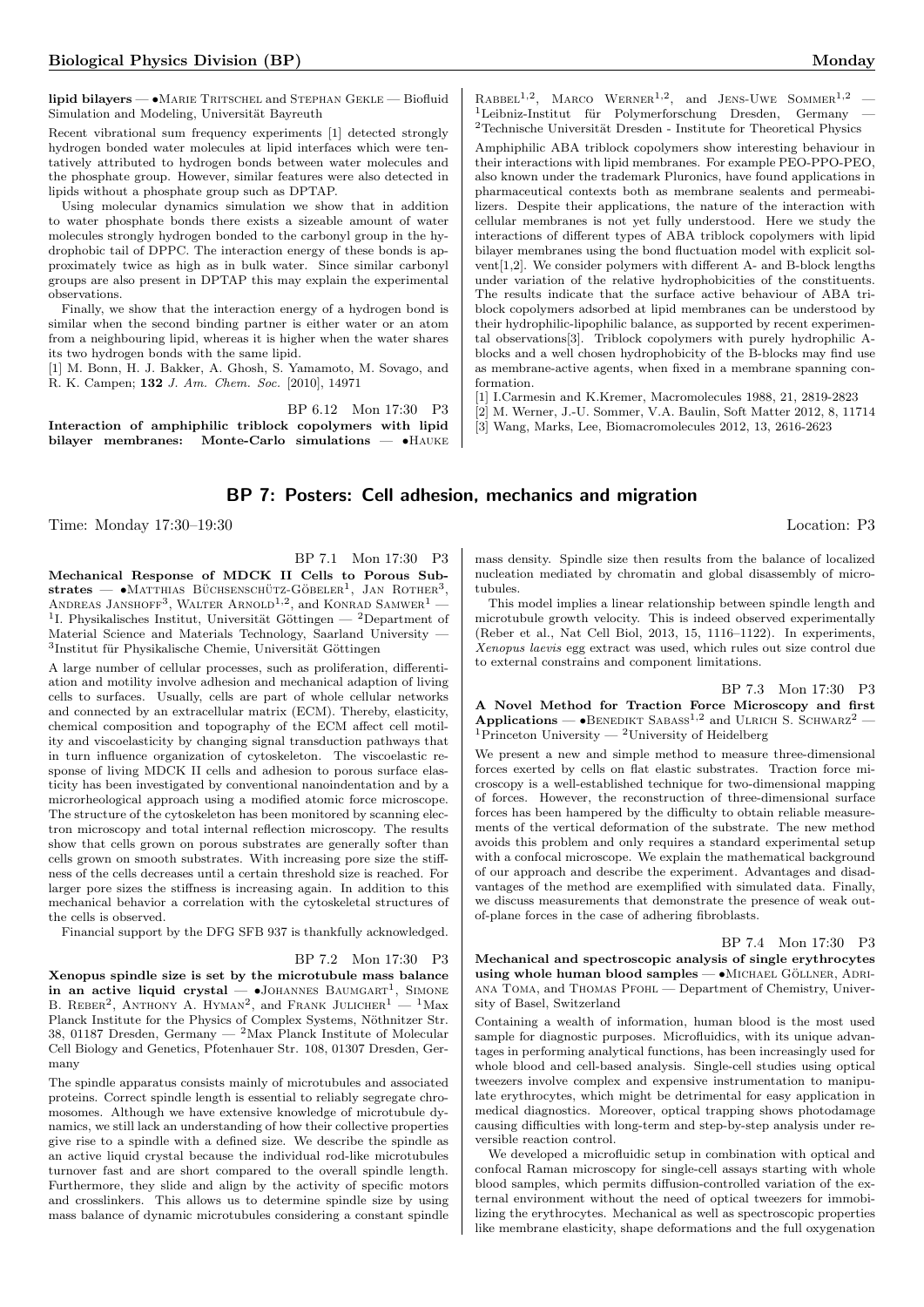cycle of individual erythrocytes under different osmolarities are investigated.

BP 7.5 Mon 17:30 P3 Stress fibre organisation dynamics in adult stem cells —  $\bullet$ Carina Wollnik<sup>1</sup>, Kwang-Rae Kim<sup>2</sup>, Ina Schachtschneider<sup>2</sup>, CARSTEN GOTTSCHLICH<sup>2</sup>, STEPHAN HUCKEMANN<sup>2</sup>, and FLORIAN  $REHFELDT<sup>1</sup>$  — <sup>1</sup>Third Institute of Physics - Biophysics, Georg-August-University, Göttingen, Germany —  $^2$ Institute for Mathematical Stochastics, Georg-August-University, Göttingen, Germany

Human mesenchymal stem cells (hMSCs) from bone marrow differentiate into other cell types like nerve, bone, and muscle cells. Here mechanical cues can be as important as biochemical ones as demonstrated by Engler et al. [1]. They showed substrate stiffness guides hMSCs towards different lineages in the absence of additional biochemical stimuli. Stress fibres composed of actin filaments, binding- and crosslinking-proteins and myosin motor-proteins, generate and transmit forces within the cell and to the ECM. Blocked motor-proteins stop the cell differentiation process, so stress fibre activity seems crucial. Though the differentiation process takes up to weeks, early characteristic stress fibre reorganisation can be detected within the first 24 hours and used as an early morphological marker[2]. In our experiments we use live-cell imaging of RFP-Lifeact transfected hMSCs and trace the stress fibres with sophisticated filament tracking algorithms [3], which enable us to investigate the dynamics of stress fibre formation in early stages after seeding that leads to a non-monotonic dependence of stress fibre polarization on the Young's modulus of the underlying substrate. [1]Engler et. al., 2006 [2]Zemel and F. Rehfeldt et al., 2010 [3]Gottschlich et al., 2009

BP 7.6 Mon 17:30 P3 T-cell response to ligand presentation in the form of nano-dot  $\textbf{array} = \bullet$ Fuwei Pi<sup>I</sup>, Pierre Dillard<sup>1,2</sup>, Anne Charrier<sup>1</sup>, Lau-RENT LIMOZIN<sup>2</sup>, and KHEYA SENGUPTA<sup>1</sup> — <sup>1</sup>Aix-Marseille Université, CNRS, CINaM UMR 7325, Marseille, 13288, France — <sup>2</sup>Laboratoire Adhésion & Inflammation, Aix-Marseille Université / Inserm U1067 / CNRS UMR7333, Marseille, 13288, France

We developed a simple cost-effective benchtop protocol to functionalize glass or polydimethylsiloxane elastomers with an array of nanometric protein dots for cell adhesion studies [1]. The diameter of the dot was varied down to about 80 nm. The adhesion of T-lymphocytes (Jurkat) on substrates patterned with the ligand anti-CD3 was studied using a variety of imaging techniques. The adhesion area was quantified using reflection interference contrast microscopy (RICM). Total internal reflection fluorescence (TIRF) microscopy was used to explore the possible colocalization of T-cell receptor microclusters and the activating anti-CD3 dots. The impact on the structure of the actin cytoskeleton was imaged with TIRF and confocal microscopy. We report modulation of the cell surface topography, and actin organization.

[1] F. Pi, P. Dillard, L. Limozin, A. Charrier, K. Sengupta; NanoLett. 13 7 3372-3378 (2013).

BP 7.7 Mon 17:30 P3

Regulation of Hematopoietic Stem Cell Adhesion by Nanometric Presentation of Niche Ligand Candidates —  $\bullet$ ALEXANDRA BURK<sup>1,2</sup>, CORNELIA MONZEL<sup>2</sup>, HIROSHI YOSHIKAWA<sup>3</sup>, ANTHONY HO<sup>4</sup>, and MOTOMU TANAKA<sup>1,2,5</sup> — <sup>1</sup>Institute for Toxicology and Genetics, Karlsruhe Institute of Technology, Karlsruhe, Germany — <sup>2</sup>Physical Chemistry of Biosystems, Institute of Physical Chemistry, Heidelberg University, Heidelberg, Germany  $-$  3Department of Chemistry, Saitama University, Saitama, Japan — <sup>4</sup>Clinic for Internal Medicine V, Heidelberg University, Heidelberg, Germany — <sup>5</sup>Institute for Integrated Cell-Material Sciences (WPI iCeMS), Kyoto University, Kyoto, Japan

A major challenge in understanding the mobilization/immobilization mechanisms of hematopoietic stem cells (HSC) is to characterize the complex interplays of HSC-niche interactions in bone marrow such as the receptor/ligand pairs N-cad/N-cad and CXCR4/SDF1α. To quantify these interactions, we designed well defined niche models consisting of planar lipid membranes on solid substrates displaying recombinant N-cadherin and human SDF-1 $\alpha$  at defined intermolecular distances (5 nm to 100 nm). For contact- and label-free imaging of HSC, micro-interferometry (RICM) and phase contrast imaging was applied. To evaluate the strength of cell adhesion, we developed a new technique utilizing pressure waves induced by a picosecond laser pulse for non-invasive HSC detachment. Moreover, time-lapse analysis of cellular motion resulted in characteristic mean square displacements

BP 7.8 Mon 17:30 P3 Cell mechanics and innate immunity link up during infec $tions$   $\rightarrow$  Andrew Ekpenyong<sup>1,3</sup>, Si Ming Man<sup>2</sup>, Sarra Achouri<sup>1</sup>, GILBERT NG<sup>1,3</sup>, KATE HUGHES<sup>2</sup>, PANAGIOTIS TOURLOMOUSIS<sup>2</sup>, JOHN WRIGHT<sup>2</sup>, PIETRO CICUTA<sup>1</sup>, CLARE BRYANT<sup>2</sup>, and JOCHEN GUCK<sup>1,3</sup> <sup>1</sup>Cavendish Lab., Dept. of Physics, Univ. of Cambridge, UK —  $^2\rm{Dept.}$  of Vet. Medicine, Univ. of Cambridge, UK —  $^3\rm{Biotechn.}$  Center, Technische Universität Dresden, Germany.

Infections, in which pathogens invade and colonize host cells, constitute some of the most serious diseases faced by humans. Host cells use immune system proteins and other molecules to fight viral and bacterial invaders. The mechanisms by which these proteins enable cells to survive infections remain unclear. Moreover, during infections, some immune system proteins are known to alter the cytoskeleton, the structure that largely determines cellular mechanical properties. We therefore used an optical stretcher to measure the mechanical properties of primary immune cells (macrophages) during bacterial infection. We found that macrophages become stiffer upon infection. Remarkably, macrophages lacking the proteins, Caspase 1 and NLRC4, lost the stiffening response to infection. This in vitro result correlates with our in vivo data whereby mice lacking Caspase 1 and NLRC4 have more lesions, implying increased bacterial spread. Thus, the immuneprotein-dependent increase in cell stiffness in response to bacterial infection seems to have a functional role in the system level fight against pathogens. We will discuss how this functional link between cell mechanics and innate immunity reduces the spread of infection.

BP 7.9 Mon 17:30 P3 Correlation analysis of the role of TRPC6 channels in the regulation of CXCR2-mediated chemotaxis of murine neutrophils —  $\bullet$ Peter Dieterich<sup>1</sup>, Otto LINDEMANN<sup>2</sup>, and ALBRECHT SCHWAB<sup>2</sup> — <sup>1</sup>Institut für Physiologie, TU Dresden — <sup>2</sup>Institut für Physiologie II, Westfälische Wilhelms-Universität Münster

Cellular motility and the ability of cells to sense and react to changes of their environment are of fundamental importance for efficient immune response. Chemoattractants trigger receptor initiated signaling cascades including the activation of plasma membrane  $Ca^{2+}$  channels of the transient receptor potential channel family (TRPC). Here we disentangle the influence of TRPC6 channels on cell migration paths of murine neutrophils during chemotaxis caused by spatially increasing concentrations of keratinocyte-derived cytokine KC. Wildtype neutrophils show directed motion and diffusion. Blocking of the KCreceptor CXCR2 with a specific inhibitor reduces directed motion to  $\sim$  25% compared to wildtype cells and simplifies velocity autocorrelations to an exponential decay. Knock-out of TRPC6 channels results in reduced directed motion to ∼ 20%. However, stronger temporal autocorrelations of the migration process are conserved. In addition, data are assessed with a generalized Langevin equation, allowing to separate the migration pattern into motor and navigation system and to quantify intrinsic correlation more precisely.

BP 7.10 Mon 17:30 P3

Two barriers or not? Dynamic force spectrosopy on the integrin  $\alpha$ 7 $\beta$ 1 invasin complex — KRISTIAN BOYE<sup>1</sup>, •AGNIESZKA LIGEZOWSKA<sup>2</sup>, JOHANNES A. EBLE<sup>3</sup>, BERND HOFFMANN<sup>2</sup>, BEATE<br>KLÖSGEN<sup>1</sup>, and RUDOLF MERKEL<sup>2</sup> — <sup>1</sup>MEMPHYS Center for Biomembrane Physics, University of Southern Denmark, DK-5230 Odense M, Denmark — <sup>2</sup> Institute of Complex Systems 7: Biomechanics, Forschungszentrum Jülich, D-52425 Jülich, Germany —  ${}^{3}$ Center for Molecular Medicine, Frankfurt University, D-60590 Frankfurt am Main, Germany

Dynamic force spectroscopy was applied to test the force driven dissociation of the specific bond between integrin  $\alpha$ 7 $\beta$ 1 and the bacterial protein invasin. Using biomembrane force probe, the single bonds were exposed to 14 different loading rates ranging from 18pN/s to 5.3nN/s. Plotting median yield forces, ranging from 8pN to 72pN, against the logarithm of the corresponding force loading rate revealed two linear regimes seemingly representing two energy barriers. Thermal fluctuations of the ultra-soft force transducer and the environment set a natural detection limit of the technique. The lowest rupture forces were unavoidably obscured by thermal fluctuations that might have led to an artificial shift towards higher forces. An in-depth data analysis including the detection limits showed that the second linear regime might be entirely due to the force shift effect. It is not necessarily rooted in the physical properties of the bond system. The bond disso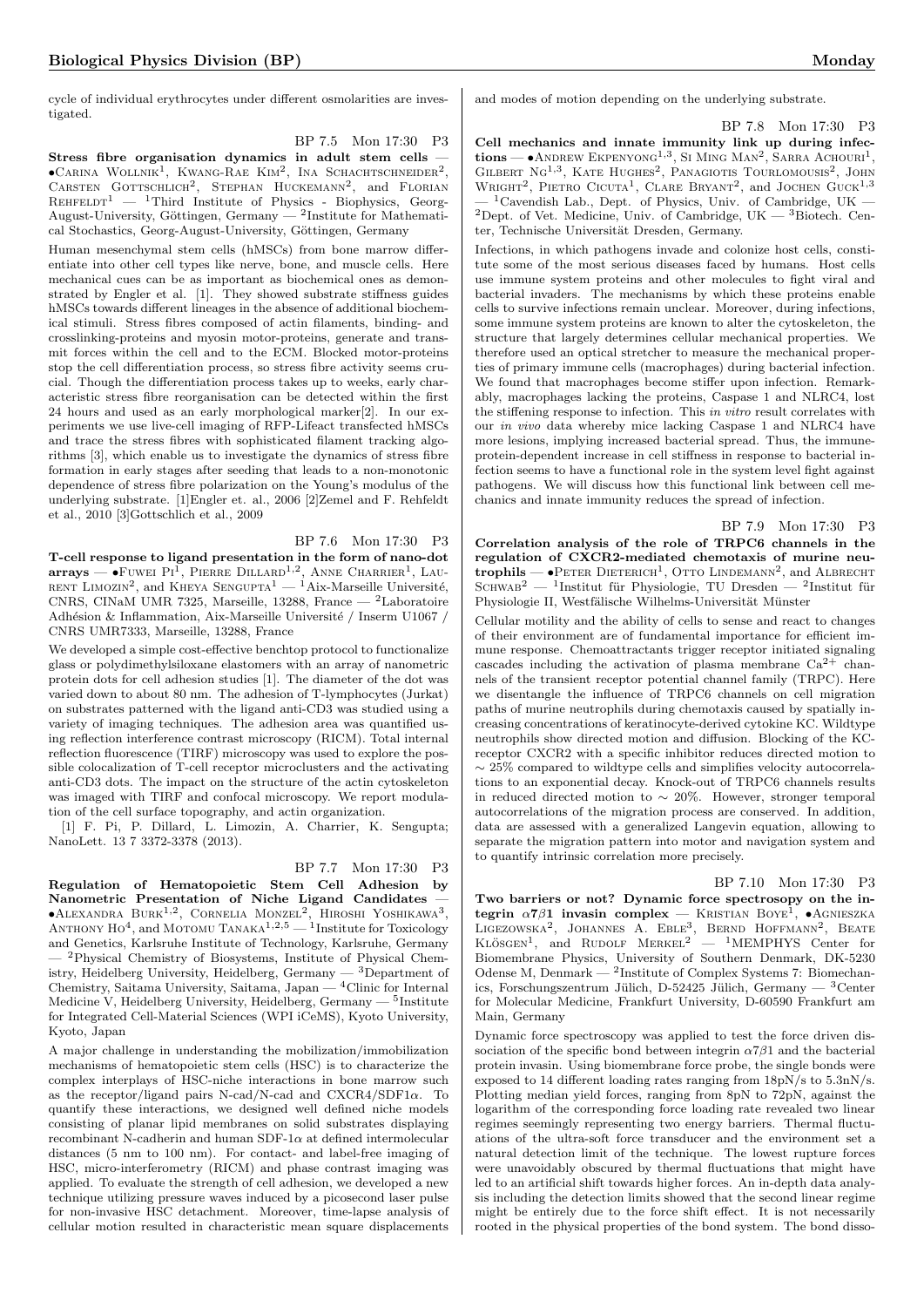ciation could be well described by traverse over a single barrier [1]. [1] K. Boye et al., Biophys J. 105, 1-10 (2013)

BP 7.11 Mon 17:30 P3 Diffusion heterogeneities in cells during Mitosis  $- \cdot$ NISHA PAWAR and MATTHIAS WEISS — Experimental Physics-I University of Bayreuth, Bayreuth, Germany

The Cytoplasm of the eukaryotic cell is highly complex and dynamic in nature. In addition, it is highly structured on many length scales. There are random motions within crowded and heterogeneous cytoplasm via protein complexes and organelles. Therefore diffusion behavior in cytoplasm can be expected to show spatial variations and a dependence on the cell cycle. The formation of mitotic spindle during the metaphase is expected to add another layer of complexity to the diffusion behavior of protein in the cytoplasm. We have probed the diffusion behavior of protein in cytoplasm during interphase and metaphase by Fluorescence Correlation Spectroscopy (FCS). Our results indicate that protein mobility not only heterogeneous in each of these states but also apparent mobility pattern depends on the cell cycle.

# BP 7.12 Mon 17:30 P3

Distinct response of adherent cells to substrate elasticity and  $ligand$  affinity  $\bullet$  CHRISTINA MÜLLER and TILO POMPE  $-$  Institute of Biochemistry, Universität Leipzig, Germany

Cell fate decisions are triggered by physicochemical cues from the microenvironment. The mechanical properties of tissue, like stiffness or viscosity, can severely influence cells in their signaling, a process commonly referred to as 'mechanotransduction'. In this context we want to elucidate the impact of substrate stiffness and molecular friction of non-covalently attached adhesion ligands on early cell adhesion. We monitored human endothelial cells (HUVEC) on tailored polyacrylamide hydrogel layers with a graded stiffness in the range of 1 kPa to 10 kPa and a maleic acid copolymer coating. Coatings of different hydrophobicity provide a graded affinity for non-covalently attached fibronectin ligands. We used time-resolved Traction Force Microscopy to monitor the force generation of cells respective to substrate stiffness and ligand affinity during the first two hours of cell adhesion. For characterization of the cell response we determined the maximum traction stress Tmax,net contractile moment Mnet and strain energy U. We found differences in the temporal regulation of the local forces at the adhesion sites and the global contractility of adherent cells. While ligand affinity limits the slope and maximum value of cell traction stress, the total cell contractility is affected by substrate stiffness. In parallel, we investigate intracellular signaling processes to correlate the force generation to the biochemical key players in the cell's response to mechanical substrate parameters.

#### BP 7.13 Mon 17:30 P3

Influence of direct laser written three-dimensional topographies on osteoblast-like cells  $\bullet$ JUDITH K. HOHMANN<sup>1</sup> and GEORG VON FREYMANN<sup>1,2</sup> — <sup>1</sup>Physics Department and Research Center OPTIMAS, University of Kaiserslautern —  ${}^{2}$ Fraunhofer Institute for Physical Measurement Techniques IPM, Department of Materials Characterization and Testing, Kaiserslautern

Biological cells react to various signals of their environment. While biochemical pathways have been investigated for decades, the influence of physical characteristics of the cellular environment has only been studied in the very recent past. Especially information on the interaction with three-dimensional structures is barely available, since common chemical and/or physical surface treatments (e.g. acid-etching, sand blasting) lead to randomly shaped surface topographies.

Our well-defined three-dimensional templates are fabricated by direct laser writing and coated with titanium dioxide via atomic layer deposition. This allows us to provide biocompatible substrates with nearly arbitrary micro structures.

We report on how geometric parameters influence viability parameters of osteoblast-like cells. We observe a significantly higher proliferation on particular topographies compared to unstructured surfaces. Additionally, an influence of structural parameters on the morphology and focal adhesion contacts of osteoblast-like cells is obtained and differentiation is verified via alkaline phosphatase staining. Our results might lead to novel dental implant surfaces which promote osseointegration.

BP 7.14 Mon 17:30 P3 Temperature induced sudden loss of cell nuclei integrity

— •Enrico Warmt, Tobias Kießling, Roland Stange, Anatol FRITSCH, MAREIKE ZINK, and JOSEF KAS — Universität Leipzig, Experimentelle Physik I, Germany

The DNA double helix, is one of the most stable proteins in a cell. However, despite the high temperature stability of DNA itself, we have found a sudden loss of cell nuclei integrity at relative moderate temperatures ranging from 45 to 55 degree Celsius. Suspended cells hold in an optical double beam trap were heated under controlled conditions and nuclear shape was monitored. At specific critical temperatures an irreversible sudden shape transition of the nuclei was observed. These temperature induced transitions differ in character of shape change for different cell lines. The high connectivity of the nuclei to the cytosol becomes visible when the initial shape transition of the nucleus propagates toward the plasma membrane.

BP 7.15 Mon 17:30 P3

Cell Shape and Forces on Micropatterned Substrates Predicted by a Cellular Potts Model  $\bullet$ PHILIPP J. ALBERT and ULRICH S. SCHWARZ — Institute of Theoretical Physics, University of Heidelberg

Micropatterned substrates are increasingly used to decrease the variability inherent to cell experiments and to quantitatively study the relation between cell shape and function. When combined with traction force microscopy on soft elastic substrates, micropatterns can be used to evaluate the average relation between cell shape and forces, independent of the exact organization of the adhesion contacts and the cytoskeleton in an individual experiment. However, a conceptually transparent and easy-to-implement modeling framework for this situation is still missing. Here we show that a two-dimensional cellular Potts model (CPM) can predict cell shape and forces on micropatterned substrates in good agreement with experimental results if the energy function of previous formulations of the CPM is modified to account for adhesive energies and local contour reinforcement by peripheral bundles. While these additional elements are required to describe shape and forces during periods of strong contraction, the CPM-part describes more dynamic situation, such as spreading over a pattern. Together, these elements result in a flexible and efficient framework to predict cell shape and forces on arbitrary adhesive geometries.

BP 7.16 Mon 17:30 P3

A Geometrical Model for Malaria Parasite Migration in Structured Environments  $\bullet$ ANNA BATTISTA<sup>1</sup>, JANINA HELLMANN<sup>2</sup>, FRIEDRICH FRISCHKNECHT<sup>2</sup>, and ULRICH SCHWARZ<sup>1</sup> -<sup>1</sup>ITP and Bioquant, Heidelberg University, Heidelberg, Germany -<sup>2</sup>Department of Infectious Diseases, University Clinics Heidelberg, Heidelberg, Germany

Plasmodium sporozoites are the form of the malaria parasite that is injected into the skin of the host during a mosquito bite. They migrate rapidly through the dermis searching for a blood capillary to penetrate. Sporozoites have a curved shape and this is essential for their migration patterns: they describe circles on a flat substrate, roughly helical trajectories in an unstructured 3D environment, and irregular trajectories with circular elements in the skin [1,2,3]. Experiments with micro-fabricated pillar arrays [1] have shown that obstacles can deflect sporozoite trajectories into complex motility patterns, suggesting that the irregular trajectories in the skin result mainly from physical interactions with the environment. We propose a model that combines the prominent geometrical features of the parasite with a detailed interaction scheme upon collision with obstacles. The model is able to reproduce trajectories in homogeneous pillar arrays as well as to predict curvature-dependent selection of pillars in heterogeneous arrays. This cannot be explained via a pure hard-core interaction, but requires a favourable contact with a pillar. References [1] S. Muenter, Cell Host & Microbe 6, 551-562 (2009). [2] R. Amino, Nature Medicine 12, 220- 224 (2006). [3] J.K. Hellmann, Plos Pathogens 7, e1002080 (2011).

## <span id="page-14-0"></span>BP 7.17 Mon 17:30 P3

Ultra-soft PDMS elastomers for cell mechanic investiga $tion - \cdot$ VIKTOR HEINRICHS, SABINE DIELUWEIT, JÖRG STELLBRINK, RUDOLF MERKEL, and DIETER RICHTER — Forschungszentrum Jülich GmbH

The elasticity of cell environment (e.g. extra cellular matrix) plays an important role in cell morphology and protein expression. Every tissue in the organism owns a specific elasticity; the cerebral tissue is the softest one and has an elasticity (Young's modulus) below 1 kPa. Therefore, an elastic and biocompatible model substrate with well-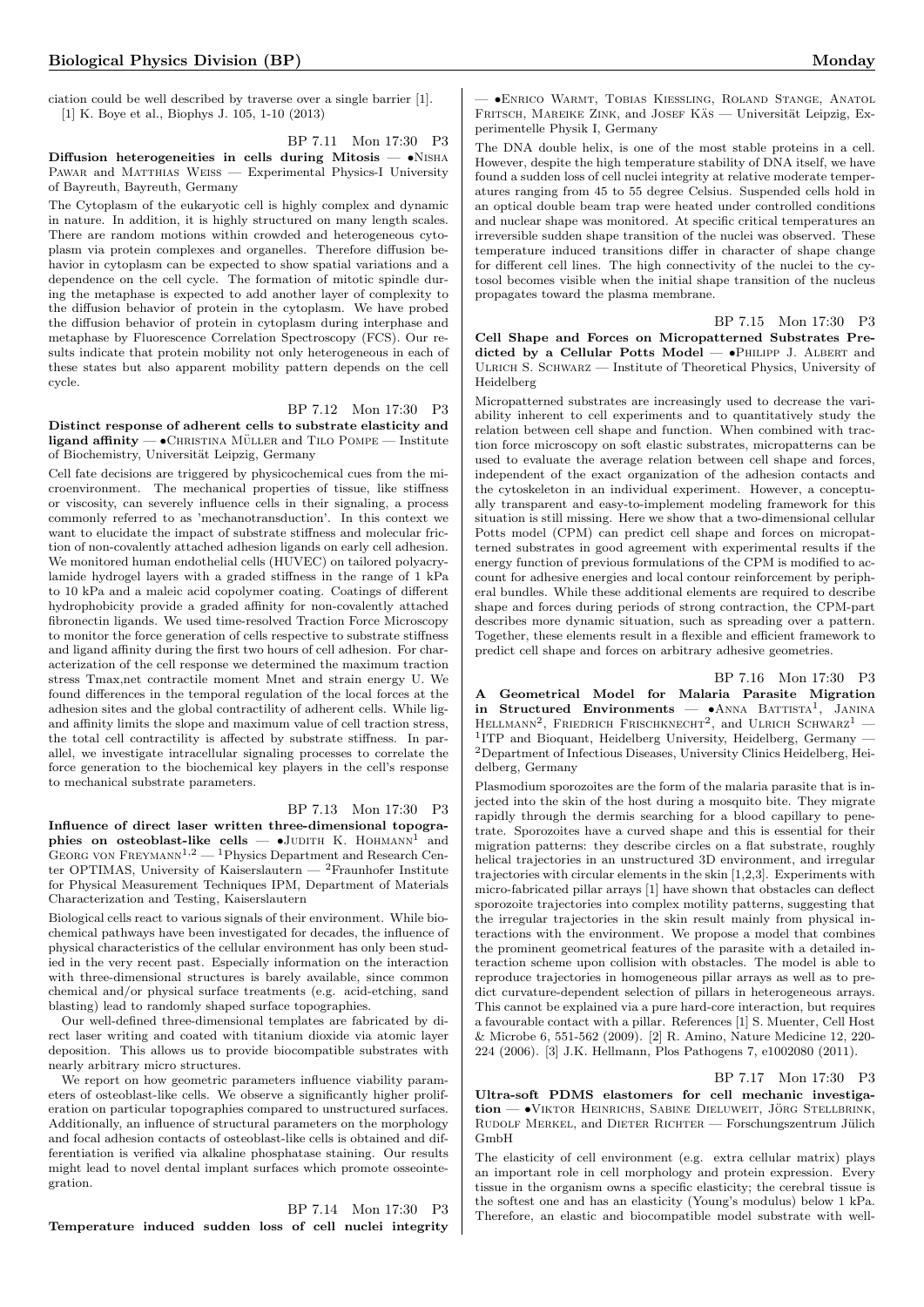defined and adjustable properties for cell mechanic investigation is required. Cross-linked polydimethylsiloxane (PDMS) is frequently used because PDMS is nontoxic, easy to handle and commercially available, although an elasticity of 1 kPa is difficult to achieve. The preparation of the PDMS substrates is carried out by hydrosilylation reaction with well-defined polymers and crosslinking agent in the presence of platinum catalyst. The stiffness of PDMS networks can be varied by polymer chain length, reaction time of hydrosylilation and stoichiometrie. Quantification of mechanical properties was carried out by strained controlled rheometer (ARES-G2, TA Instruments). Using ultra-low frequency measurements (down to 10−<sup>5</sup> s−<sup>1</sup> ) its Young's modulus was clearly formed to be 1.8 kPa. Using this approach, we created new well defined PDMS elastomers to simulate the cell environment and in particular for research of cerebral tissue. [1] N. Hersch, B. Wolters, G. Dreissen, R. Springer, N. Kirchgeßner, R. Merkel, B. Hoffmann, Biol. Open 2013, 2, 251-361.

## BP 7.18 Mon 17:30 P3

Spiral actin-polymerization waves can generate amoeboidal cell crawling —  $\bullet$ ALEXANDER DREHER<sup>1</sup>, IGOR ARANSON<sup>2</sup>, and<br>KARSTEN KRUSE<sup>1</sup> — <sup>1</sup>Theoretische Physik, Universität des Saarlandes, Postfach 151150, 66041 Saarbrücken, Germany — <sup>2</sup>Argonne National Laboratory, Materials Science Division, 9700 South Cass Avenue, Argonne, USA

Amoeboidal cell crawling on solid substrates is characterized by protrusions that apparently randomly appear along the cell periphery and drive the cell forward. It is well-established that the protrusions result from local polymerization of the actin cytoskeleton. However, it is currently unknown how the formation of protrusions is triggered and whether the appearance of subsequent protrusions is coordinated. Recently, spontaneous formation of polymerization waves was observed in the actin cytoskeleton, which have been proposed to orchestrate the cytoskeletal dynamics during cell crawling. Here we study the impact of cytoskeletal polymerization waves on cell migration using a phase-field approach. In addition to directionally moving states, we found states reminiscent of the amoeboidal cell crawling. In this framework, new protrusions are seen to emerge from a nucleation process generating spiral actin waves in the cell interior. Nucleation of new spirals does not require noise, but occurs in a state that is apparently displaying spatio-temporal chaos.

# BP 7.19 Mon 17:30 P3

Preparation of in vitro extracted, covalently crosslinked cell  $\text{membrane.} \longrightarrow \text{PARTRICK PAUL}^1$ , ULLA NOLTE<sup>1</sup>, TOBIAS  $\text{PAUST}^1$ , REINHARD FÄSSLER<sup>2</sup>, and KAY E. GOTTSCHALK<sup>1</sup> — <sup>1</sup>Institute of Experimental Physics, Ulm University, Ulm, Germany — <sup>2</sup>Department of Molecular Medicine, Max Planck Institute of Biochemistry, Martinsried, Germany

The interaction of proteins with the intracellular side of cell membranes is important for a variety of cellular functions. We are mainly interested in cell adhesion and migration and therefore, in the interaction in between integrins, proteins of the integrin complex and f-actin. To study this interaction, we extract the cell membrane with the unroofing technique [1] and covalently crosslink substrate with cell membrane in vitro to stabilize the system. The cell membranes of adherent cells are prepared in such way, that the intracellular side is exposed.

Furthermore, we verify our sample preparation with the help of atomic force microscopy, fluorescence light microscopy and scanning electron microscopy.

#### Reference:

[1] John Heuser, The Production of 'Cell Cortices' for Light and Electron Microscopy, 2000, Munksgaard International Publishers, 545-552

# BP 7.20 Mon 17:30 P3

Growth Dynamics of Cellular Clusters on Elastic Substrates — •Philipp Linke<sup>1</sup>, Carina Wollnik<sup>1</sup>, Sara Kaliman<sup>2</sup>, Damir VURNEK<sup>2</sup>, ANA-SUNCANA SMITH<sup>2</sup>, and FLORIAN REHFELDT<sup>1</sup> - <sup>1</sup>3rd Institute of Physics - Biophysics, Georg-August-University, Göttingen, Germany  $-$  <sup>2</sup>Institute for Theoretical Physics and Cluster of Excellence: Engineering of Advanced Materials, University Erlangen-Nürnberg, Germany

Cellular motility is an important factor in many processes like wound healing, tissue formation, and immune reactions. Cells adhere to their environment using focal adhesions and react to the stiffness of their surroundings. To study the response of a distinct cell type to different stiffness we use collagen-I coated polyacrylamide (PA) gels with well-controlled stiffness to mimic different environments.

MDCK II cells have proven to be very useful as model system for endothelial morphogenesis. When growing on a flat surface, these cells usually form a cluster monolayer after a short time. We found recently that soft matrices mimicking the native mechanical conditions of kidney also lead to three dimensional structures. The formation dynamics of these structures is controlled by cellular contractility and the balance of cell-cell and cell-matrix contacts. We use Lifeact-RFP to visualize actin filaments in living cells to elucidate the growth dynamics of clusters of MDCK II cells. We are using the open source software Micro Manager in combination with a motorized xy-stage and a heating and CO2 incubation system to do parallel live cell microscopy of several clusters in physiological conditions.

BP 7.21 Mon 17:30 P3 Mechanical Properties of the Nucleus probed by Atomic Force Microscopy  $(AFM)$  — •SUSANNE KARSCH and FLORIAN REhfeldt — 3rd Institute of Physics - Biophysics, Georg-August University, Göttingen, Germany

<span id="page-15-0"></span>The nucleus, especially the nuclear envelope, consisting of two lipid bilayer membranes and a protein network made up by lamins, creates a specific microenvironment for the genome. Due to multiple connections with the cellular cytoskeleton, the nucleus is also mechanically interacting with the intra- and extra-cellular environment and plays a role in the mechano-sensing machinery. Experiments showed that the nucleus is several times stiffer than the cytoplasmic region, but the fundamental mechanical properties determining shape and structure are still poorly understood. Elucidating these properties is of high importance as it may impact gene expression and could be related to certain diseases. Biochemical modifications of cytoskeletal components can give hints how the nucleus interacts with the surrounding and subsequently varies its shape and mechanics. We measure mechanical properties of nuclei in cells and isolated nuclei by AFM to dissect contributions of the cytoskeleton. These measurements are complemented by confocal and fluorescent imaging to analyze and correlate the structure with mechanical properties.

BP 7.22 Mon 17:30 P3

Resolution Limits and Regularization in Traction Force Microscopy —  $\bullet$ JÉRÔME R. D. SOINÉ<sup>1,2</sup>, CHRISTOPH A. BRAND<sup>1,2</sup>, and ULRICH S. SCHWARZ<sup>1,2</sup>  $-$ <sup>1</sup>Institute for Theoretical Physics, Heidelberg University, Heidelberg, Germany — <sup>2</sup>Bioquant, Heidelberg University, Heidelberg, Germany

Regularization is a standard technique to achieve unique solutions for inverse problems that are ill-posed. One such problem is reconstructing cellular traction fields of adherent cells on planar elastic substrates, a method known as traction force microscopy (TFM). Regularization is based on the idea of suppressing noise effects. However, in TFM the choice of the regularization term and of the regularization strength may affect reconstruction results such as the spatial distribution of traction hot spots, traction magnitudes and feature sizes. We have conducted a systematic investigation of the effects of using different regularization schemes in TFM. In contrast to unconstrained TFM, we constrained cellular force transmission to specific locations identified from fluorescence microscopy data for proteins localizing to focal adhesions. We then correlated the properties of these focal adhesions with the traction forces reconstructed by different methods. This enabled us to give a systematic overview on how regularization influences the reconstruction of cellular traction fields and to provide theoretical tools to adjust regularization for various experimental environments. We also compare our results to model-based traction force microscopy (MB-TFM), a method in which biophysical models are used to further suppress the effect of noise and to extract more information.

#### BP 7.23 Mon 17:30 P3

Migration behavior of human mesenchymal stem cells on biomimetic elastic substrates  $\bullet$ DANIEL MEYER and FLORIAN REHFELDT — 3rd Institute of Physics - Biophysics, Georg-August University, Göttingen, Germany

Cell motility and migration processes are vital during biological development but also homeostasis. They are essential in tissue regeneration, morphogenesis, but also in pathological mechanisms like tumor metastasis. While migration due to biochemical gradients (e.g. chemotaxis) is very well studied, the influence of other parameters of the microenvironment such as topography and stiffness are less understood.

Nowadays, it is a widely appreciated fact that the mechanical properties of the matrix are significant factors for cellular processes. Here,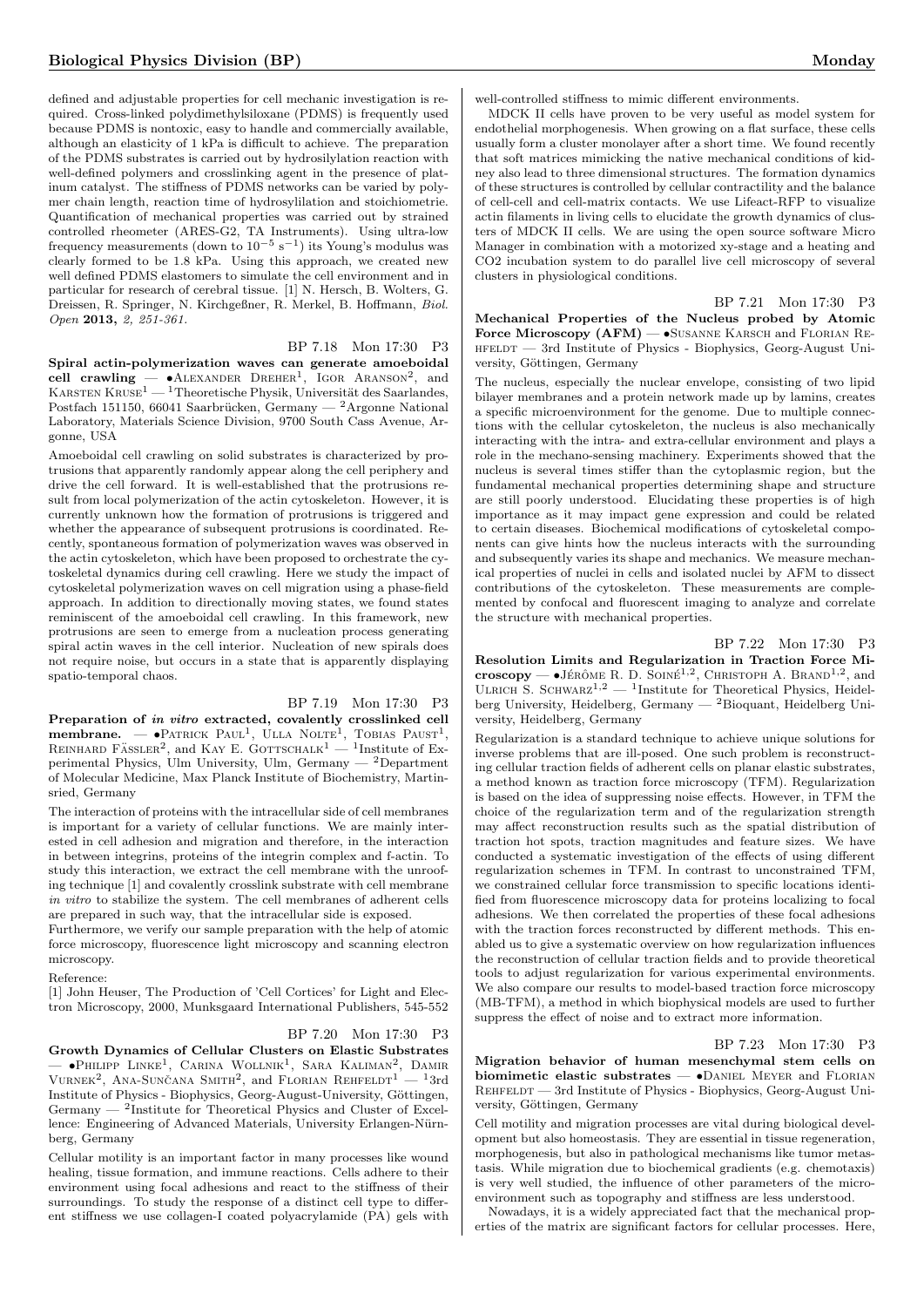we use polyacrylamide (PA) substrates with well-controlled Young\*s moduli E and distinct biochemical composition of ECM ligands to mimic in vivo microenvironments and analyze the migration behavior of human mesenchymal stem cells (hMSC) by life cell microscopy.

# BP 7.24 Mon 17:30 P3

Tailoring the surface potential using Au nanoparticles and Au films deposition for bioelectronic applications — • KYRYLO Greben, Pinggui Li, Dirk Mayer, and Roger Woerdenweber — Peter Gruenberg Institute-8, Forschungszentrum Juelich, Juelich, Deutschland

Generally the growth of films (inorganic as well as organic) on a substrate depends strongly on the properties of the carrier. This also holds for the case of bioelectronic applications, where biological material is immobilized on an inorganic electronic, e.g. a semiconductor device. Therefore it is essential to be able to characterize the interface and the surface (structural, chemical but also electronic properties) of the carrier (substrate or electronic) under conditions that are identical or at least comparable to the conditions used during deposition or immobilization.

In this work we use the streaming current technique to analyze the surface properties of bio-compatible planar silicon and borosilicate glass substrates with different percentage of surface coverage (0 to 100%) of Au. The Au deposition is achieved either by immobilization of different concentration of Au nanoparticles or standard evaporation techniques. The isoelectric point changes from pH 3.1 for Si to pH 3.76 for the completely covered substrate in a nonlinear way. Reference measurement and the data obtained for the completely covered surfaces are in good agreement with the literature and measurements on inert materials like polypropylene (IEP at pH 4) and platinum (IEP at pH 3.82).

# BP 7.25 Mon 17:30 P3

From cytoskeletal dynamics to collective cell migration - a Monte Carlo study — •Florian Martin, Claus Metzner, Janina Lange, and Ben Fabry — Biophysics Group, University of Erlangen

The growth of flat cell colonies on planar substrates is a spatial and temporal multi-scale process. Macroscopically and on long time scales, experiments show an almost deterministic increase of the colony radius and an outward streaming motion of individual cells. On mesoscopic time scales, cells change their shape within the monolayer and divide. Cell dynamics at shorter time scales is dominated by local cytoskeletal remodelling events, generating fluctuating traction forces that act on focal adhesions and are transmitted through cell-cell contacts. We present a bottom-up simulation of colony growth in which each cell is represented by a set of focal adhesions, attached to a dynamic stress fiber network that creates long-time correlated force fluctuations. The ongoing turn over of focal adhesions eventually leads to shape changes and migration of individual cells. As the proliferating and spreading cells are competing for adhesion sites on the substrate, a radial streaming motion emerges on a macroscopic scale. Also in agreement with measurements, the mean squared displacement of cytoskeletal markers shows a gradual transition from sub- to superdiffusive behaviour.

## BP 7.26 Mon 17:30 P3

Dynamics of Cellular Force Generation — •MARI<br>GORELASHVILI<sup>1</sup>, PHILIPP PAULITSCHKE<sup>2</sup>, EVA WEIG<sup>3</sup>, and DORIS  $H$ EINRICH<sup>1,4</sup> — <sup>1</sup>Fraunhofer Institute for Silicate Research ISC, Neunerplatz 2, 97082 Würzburg, Germany —  $2$ Ludwig-Maximilians University Munich, Geschwister-Scholl-Platz 1, 80539 Munich, Germany  $-$ <sup>3</sup>University of Konstanz, Universitätsstraße 10, 78464 Konstanz, Germany  $-$ <sup>4</sup>Leiden University, LION, Leiden Institute of Physics, Niels Bohrweg 2, 2333 CA Leiden,The Netherlands

Force generation is one of the basic mechanisms involved in cellenvironment interaction. Different biochemical as well as biophysical properties of cellular force exertion have been revealed during the last decade. Nevertheless, simultaneous investigation of these mechanisms during cell migration in 3D environments is less studied. Here, we present a novel method for the investigation of force generation by living cells during the mirgation in quasi 3D environments. The method combines highly precise cellular force measurement and quantitative analysis of cytoskeleton dynamics. Well-defined flexible nanowire arrays serve as force sensors. During cell migration in-between these nanowires cytoskeleton structures and force sensors are imaged simultaneously by spinning disc confocal microscopy. Advanced quantitative analysis algorithms enable determining the force and investigation of underlying cytoskeleton dynamics with high spatial and temporal resolution.

Cell type specific mechano-sensitivity on elastic hydrogels - $\bullet$ Galina Kudryasheva<sup>1</sup>, Florian Rehfeldt<sup>1</sup>, and Assaf Zemel<sup>2</sup>  $-$ <sup>1</sup>3rd Institute of Physics - Biophysics, Georg-August-University, Göttingen, Germany —  ${}^{2}$ Faculty of Dental Medicine, Hebrew University, Jerusalem, Israel

It is now widely accepted that the mechanical properties of cellular micro-environments are as important in the regulation and function of cellular processes as biochemical ones. Especially striking is the mechanically guided differentiation of mesenchymal stem cells (hMSCs) on elastic hydrogels. While the complex differentiation mechanisms take several days up to weeks to fully develop, the structure and dynamics of the acto-myosin fibers can be used as an early morphological marker and modelled using classical mechanics with an active spring model. Using fluorescence microscopy we analyze the cytoskeletal structure of cells cultured on elastic poly-acrylamide (PA) substrates with different Young's moduli E in the physiological range. Quantifying the stress fiber organization by an order parameter S gives insight into the mechano-sensing process and determines the mechanical susceptibility as well as an intrinsic pre-stress of the cell. We use this approach to analyze the mechanical cell-matrix interactions of hMSCS during their mechano-differentiation process and compare them with already committed cell types to gain more insight in the integration of mechanical signals to transcriptional changes.

#### BP 7.28 Mon 17:30 P3

Migration, Force Generation and Mechanocsensing of Cells in Collagen Gels —  $\bullet$ Julian Steinwachs<sup>1</sup>, Claus Metzner<sup>1</sup>, Stefan  $M\ddot{\text{UNSTER}}^1,$ KATARINA AIFANTIS<sup>2</sup>, KAI SKODZEK<sup>1</sup>, and BEN FABRY<sup>1</sup> — <sup>1</sup>Lehrstuhl für Physikalisch Medizinische Technik - Friedrich Alexander Universität Erlangen-Nürnberg —  ${}^{2}$ Department of Civil Engineering and Engineering Mechanics - University of Arizona

Collagen gels are frequently used to study cell migration in a 3-D environment. Mechanical properties of collagen gels are governed by non-affine deformation of the fibrils, such as buckling and tautening, resulting at the macroscopic scale in strain stiffening under shear and a strong lateral contraction under stretch. It is currently unknown how these macroscopic properties play out at the scale of a migrating cell, and how this depends on cell geometry. We develop a non-linear elastic material model for collagen gels based on observations from confocal microscopy that fibrils can evade mechanical stress using their internal degrees of freedom. The tautening of fibrils results in a strong material stiffening against expanding forces. By this mechanism, even a soft collagen gel can sterically constrain a migrating cell. We compute cell traction forces from collagen fiber displacements during the migration of carcinoma cells through dilute and dense collagen gels. We find that cells exert highly localized forces that lead to long-ranging collagen displacements and little material stiffening. At the same time, the average traction force magnitude increases for denser collagen gels. This observation may explain why cells can migrate more efficiently in stiffer gels, despite their narrower pore diameter.

#### BP 7.29 Mon 17:30 P3

Fabrication of patterned neuronal networks on multi electrode arrays —  $\bullet$ NORMAN SHEPHEARD<sup>1</sup>, STEFAN NIEHÖRSTER<sup>1</sup>, MATTHIAS SCHÜRMANN<sup>2</sup>, SAVIO FABRETTI<sup>1</sup>, BARBARA KALTSCHMIDT<sup>2</sup>, CHRISTIAN KALTSCHMIDT<sup>2</sup>, and ANDY THOMAS<sup>1,3</sup> - <sup>1</sup>Fakultät für Physik, Universität Bielefeld — <sup>2</sup>Fakultät für Biologie, Universität Bielefeld — <sup>3</sup>Fachbereich Physik, Johannes Gutenberg Universität Mainz

The geometry of neuronal networks seems to be one of the key features to understand the brain functions. Difficulties to examine these networks are caused by the large amount of connections between neurons. A first step is analyzing networks with reduced complexity, for example in vitro neuronal networks with two or three connected neurons. We fabricated patterned adhesion films for neurons on commercial multi electrode arrays (MEAs). The adhesion film consist of three layers on top of the MEA surface which is made from silicon nitride. These layers are (3-aminopropyl)triethoxysilane (APTES), glutaraldehyde and as top layer poly-L-lysin (PLL) which is covalent bound [1]. Patterning is done by using the UV-lithographic 'lift-off' technique [1]. There are several demands to the geometry of the pattern, like the size of the grid, which has to match the distance between two neurons and which has to fit to the electrodes given by commercial MEAs. We successfully coated the pattern with neurons which is the final test. The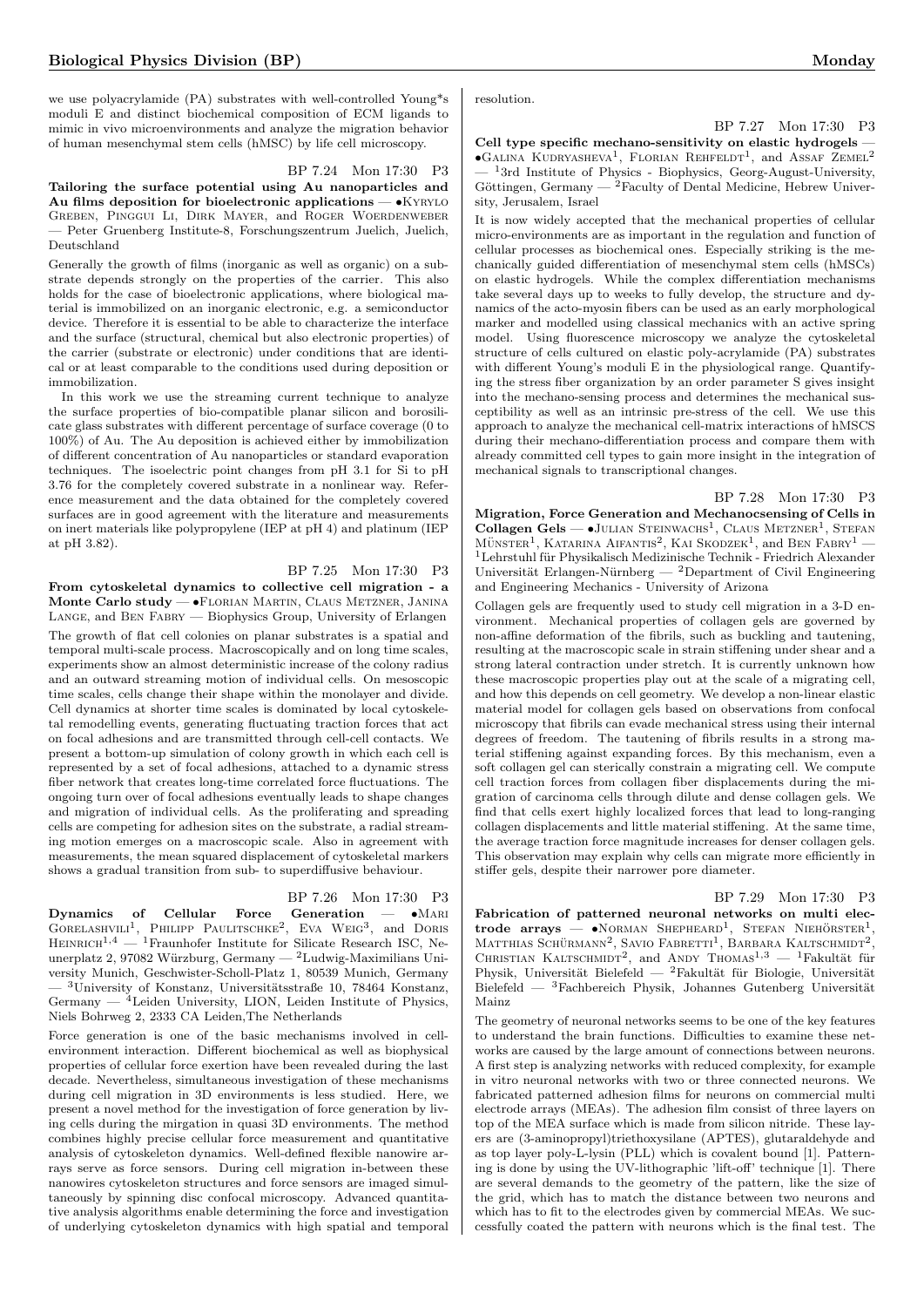aim of the overall project is to compare the behavior of small in vitro neuronal networks and artificial networks build up of memristors.

[1] Yong Hee Kim et al.; J Neurosci Methods. 2011; 202(1):38-44

BP 7.30 Mon 17:30 P3

Observing lateral waves on cells of controlled morphology  $\cdot$  $\bullet$ Julia Strübig, Erik Bernitt, and Hans-Günther Döbereiner -Institut für Biophysik, Universität Bremen, Germany

Much of the current research on cell motility focusses on the wave-like organization of actin and its effectors. In spreading fibroblasts, laterally moving waves can be observed directly before the cell changes from an isotropic to a polarized state. In order to achieve reproducible conditions we force cells into well-defined morphologies using microcontact printing of spherical fibronectin substrates. Using phase contrast microscopy we observe cells exhibiting persistent wave propagation around their circumference. We find different types of these lateral waves of which excitation mechanisms and consequences are widely unknown. Our system allows us to study wave phenomena on cells in a controlled and reproducible manner.

#### BP 7.31 Mon 17:30 P3

A real time drug-assay on individual motile cells  $- \bullet$ Axel<br>Hochstetter<sup>1</sup>, Eric Stellamanns<sup>2</sup>, Sravanti Uppaluri<sup>2</sup>, Niko<br>Heddergott<sup>3</sup>, Markus Engstler<sup>3</sup>, and Thomas Pfohl<sup>1,2</sup>  $1$ Departement Chemie, Universität Basel, Basel, Switzerland —  $2$ Max-Planck-Institut für Dynamik und Selbstorganisation, Göttingen, Germany —  ${}^{3}$ Biozentrum, Universität Würzburg, Würzburg, Germany

The protozoan flagellates Trypanosoma are not only causative agents of the sleeping sickness and the Chagas' disease, but they are also a model system for cell motility. These unicellular parasites live in bodily fluids of their hosts, preferentially in the blood stream. Especially blood capillary vessels are a world of microscopic dimensions - a world at low Reynolds numbers - where our macroscopic strategies of selfpropulsion just do not work. To counter this, Trypanosomes show off their fascinating and complex patterns of motility.

In order to analyse these patterns, we present a straightforward microfluidic device in which diffusion controlled concentration changes can easily be induced together with a versatile method to measure their impact on living and motile eukaryotic cells. By combining microfluidics with optical tweezers and the motile protozoan flagellate Trypanosoma brucei brucei we can directly assess how drugs and other chemicals influence cells and their motility.

Our results show that our assay can be used for a quick and easy test of the effect of almost any water-soluble drug on motile cells, even for protozoa which are normally difficult to permanently observe.

#### BP 7.32 Mon 17:30 P3

Stochastic Resonance as underlying mechanism of growth  $cone$   $chemotaxis$   $\bullet$  WOLFRAM PÖNISCH, MELANIE KNORR, and JOSEF KÄS — Universität Leipzig, Fakultät für Physik und Geowissenschaften, Institut für Experimentelle Physik I, Physik der weichen Materie, Leipzig, Deutschland

Axon guidance is the manipulation of the growth direction of a protruding growth cone, the fan-like shaped tip of a neurons axon. Previous research postulated an important role of stochastic resonance, the amplification of a signal by noise, during axon turning.

In order to get reliable data from experiments it is necessary to create stable and reproducible chemical gradients. In this project two different setups were examined critically: the Ibidi  $\mu$ -Slide Chemotaxis chip and the classical micropipette assays. None of them were able to create gradients with the required quality for the examination of stochastic resonance.

Additionally an earlier developed numerical model was applied to simulate the edge fluctuations of the growth cone considering different concentration gradients. This model predicts the existence of an optimal noise level for the membrane fluctuations in order to induce turning of the in silico growth cone in a chemoattractant gradient.

#### BP 7.33 Mon 17:30 P3

Orientational order and motility in active droplets — •Diana KHOROMSKAIA and GARETH ALEXANDER — Centre for Complexity Science, University of Warwick, Coventry, UK

Spatially confined active matter exhibits fascinating collective behaviour, for instance internally generated flows in, and macroscopic self-propelled motion of active fluid droplets. Both seem to be associated with a particular long-range orientational order of the active

particles in the droplet. Our aim is to understand which type of orientational order enables the transmission of local activity onto large scales and leads to directed movement of the drop. We consider a three dimensional drop of active matter that has a fixed, flat shape and is located on a plane surface. We impose different orientational fields with topological defects and calculate the resulting flow fields inside the drop analytically by solving the Stokes equation, which contains an active stress. For certain cases we show that an asymmetry in the imposed orientation field is inherited by the flow and enables motility in the case of appropriate boundary conditions at the contact surface.

One example of an active droplet is a cell extract, that is a solution of active cytoskeletal compartments confined by the cell membrane. Thus, understanding the interplay of orientational order and directed macroscopic movement could reveal new insights into the basic mechanisms of cell motility.

## BP 7.34 Mon 17:30 P3

The influence of substrate stiffness on integrin mediated cell **properties** — •Maja Gulic<sup>1</sup>, Thomas KERST<sup>1</sup>, REINHARD FÄSSLER<sup>2</sup>, and KAY-E. GOTTSCHALK<sup>1</sup> — <sup>1</sup>Institute for Experimental Physics, Ulm, Germany  $-2$  Max Planck Institute of Biochemistry, Martinsried, Germany

Mechanical cues influence very basic cell properties like proliferation, cell shape or cell migration. Important components of the cell adhesion and migration machinery are the integrins, the actin cytoskeleton and messenger proteins. The analysis of the exact contribution of the individual components of this machinery to cellular properties is hampered by its complexity. Therefore, we reduced the complexity and examined mouse fibroblasts expressing only the fibronectin-binding integrins avb3 or a5b1 or a combination of the two.

To analyze the effect of integrin expression on cellular force generation, we used cell traction force microscopy. We fabricated polydimethylsiloxane (PDMS) micropost arrays via photolithography. We designed microposts with different height and diameter to vary the spring constant. Measuring the deflection of a micropost during adhesion of a cell made it possible to calculate the cellular force. We show differences between the cell types on the same array type as well as for the same cell type on different micropost forms. In addition we manipulated components of the force generation apparatus as well as the extracellular matrix with resulting differences in the cellular forces.

#### BP 7.35 Mon 17:30 P3

Probing the potential landscape of a bacterial protein chain motor used for self-propulsion - JULIAN ROTH, MATTHIAS KOCH, and ALEXANDER ROHRBACH — Lab for Bio- and Nano-Photonics, University of Freiburg, Georges-Koehler- Allee 102, 79110 Freiburg, Germany

The locomotion of swimming bacteria is normally related to rotary motors as e.g. flagella motors. This study concentrates on the helical bacterium Spiroplasma melliferum, a plant pathogen which lacks a stiff cell wall in contrast to most other bacteria. It is able to deform itself intensively, a property that is used for propulsion by generating a pair of kinks propagating down the length of the cell body - thus representing a linear motor. Kinks are generated by a cytoskeletal ribbon made of the unique protein Fibril, whose subunits can change their length through conformational changes. However, the functional principle and the mechanics of the Fibril ribbon have not yet been completely understood. In order to advance the understanding of contraction and relaxation of the Fibril ribbon our experiments are supported by a model, which we developed to describe the switching of the subunits of this ribbon according to Kramers rate theory. To test the validity of the model, we fix the ends of the cell by attaching optically trapped beads and probe its response to different external forces and environmental conditions as e.g. the addition of drugs. Additionally, we use the recently developed object-adapted optical trapping and shape-tracking technique [1] to image and analyze the complex cell movement. [1] Koch, M. & A. Rohrbach (2012). Nature Photonics 6(10): 680-686

#### BP 7.36 Mon 17:30 P3

Theory on active stress of a cortical cytoskeletal network  $\bullet$ TETSUYA HIRAIWA — Department of Physics, Freie Universität Berlin, 14195 Berlin, Germany

Active mechanics of a cortical cytoskeleton, which is a network consisting of actin filaments, myosin motor filaments and passive crosslinker proteins located underneath the cell membrane, plays crucial roles in dynamic cellular behaviors, such as cytokinesis and cell migration. In both a living cell and a reconstituted system, a cortical cytoskeleton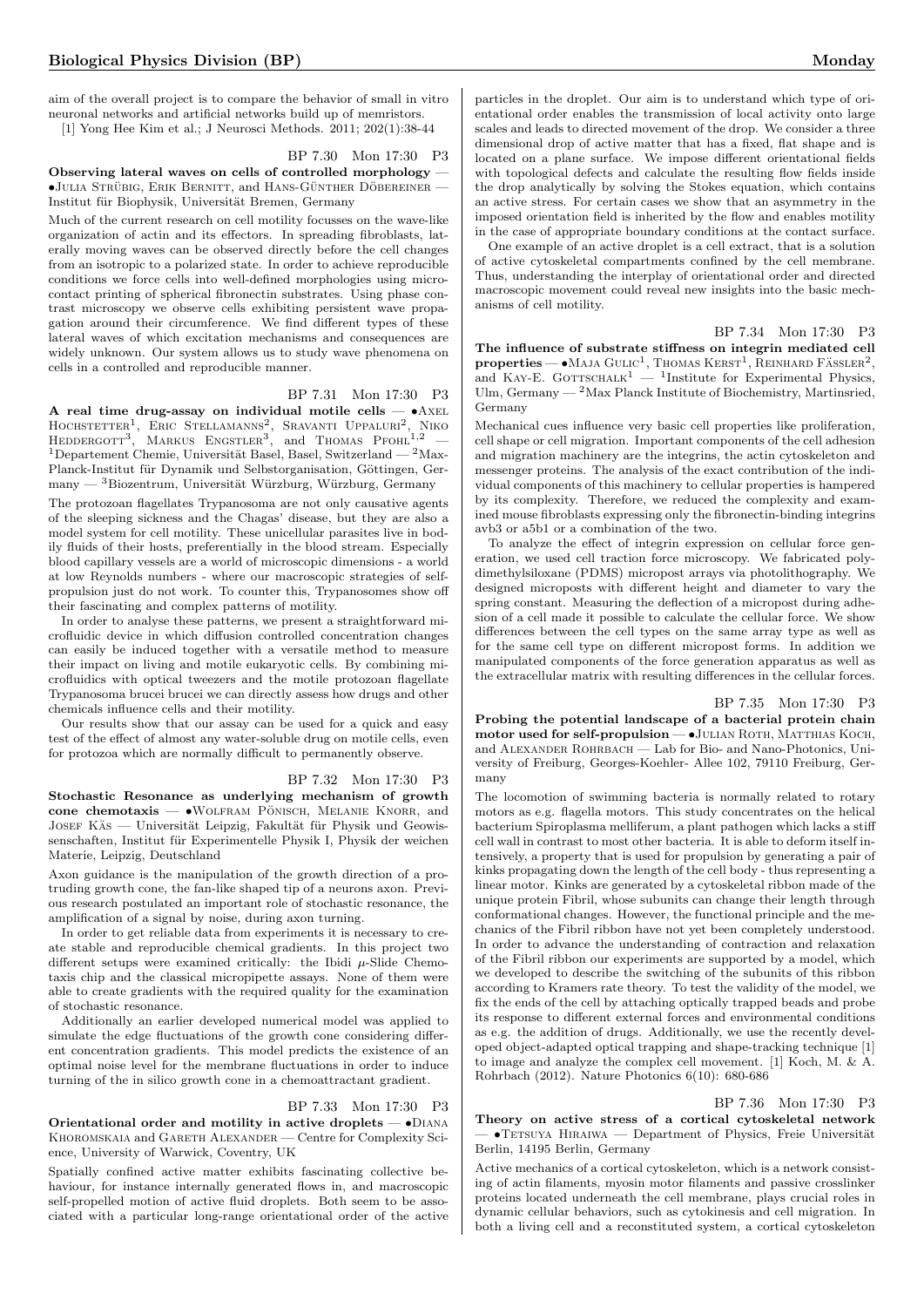behaves as active contractile gel. To understand mechanical property of such an active cortical cytoskeletal gel, we have theoretically studied on their active stress from a microscopic point of view. In this poster, we present an essential mechanical model of a cortical cytoskeletal network, and share with you our results on its spontaneously yielded active stress. In particular, since a cortical cytoskeleton in a living cell shows hydrodynamic characteristics, we consider the non-rigid network, in which there are few amount of crosslinkers and/or the crosslinkers can undergo turnover. We found that this system shows the crossover between the extensile and contractile states in terms of stress at a finite amount of passive crosslinkers, and hence would like to emphasize the significance of passive crosslinker proteins for the present mechanism of active contractility.

# BP 7.37 Mon 17:30 P3

Modeling cytoskeletal polarization during confinementinduced persistent amoeboid motion  $\bullet$ OLIVER NAGEL<sup>1</sup>, CAN GUVEN<sup>2</sup>, MATTHIAS THEVES<sup>1</sup>, MEGHAN DRISCOLL<sup>2</sup>, WOLFGANG<br>LOSERT<sup>2</sup>, and CARSTEN BETA<sup>1</sup> — <sup>1</sup>Institute of Physics and Astronomy, University of Potsdam, Germany — <sup>2</sup>Department of Physics, University of Maryland, MD, USA

We studied the quasi one-dimensional motion of Dictyostelium discoideum amoebae inside narrow microfluidic channels with a cross section of 10 x 20 micrometer. Most of the cells performed a quasi one-dimensional random walk under these conditions. However a subpopulation of cells showed a completely different type of motion. They persistently moved in one direction for a long time without reversing or stopping. We performed laser scanning confocal imaging of a transfected Dictyostelium cell line that expressed myosin II-GFP together with LimE-mRFP, a marker for filamentous actin. Our experiments showed, that the polarized structure of the cell cortex was different from those of polarized cells in the absence of confinement. To systematically analyze the dynamics of local protrusions and retractions of the membrane, we used a custom made software tool for cell shape analysis. Taking into account the observed distributions of actin and myosin II in the cell cortex, we developed a model, based on the biased excitable network model by Iglesias and Devreotes [1] to describe this behavior. Ref.: 1. P. Iglesias and P. Devreotes, Current Opinion in Cell Biology, 24 (2012), 245\*253 <doi:10.1016/j.ceb.2011.11.009>.

## BP 7.38 Mon 17:30 P3

Controlling adhesion of Acanthamoeba castellanii by sub $strate$   $stiffness$   $\rightarrow$   $sören$   $Björn$  Gutekunst and Christine SELHUBER-UNKEL — Institute for Materials Science, Christian-Albrechts-University Kiel, Germany

Acanthamoebae are found worldwide and are most commonly present in water reservoirs such as lakes and swimming pools, but even in soil and dust. Some acanthamoeba species are human pathogenic and can cause severe infections, such as acanthamoeba keratitis, which is caused by Acanthamoeba castellanii. Acanthamoeba keratitis is an infection of the human eye that is mainly caused by insufficient contact lens care. If Acanthamoeba castellanii trophozoites adhere to a soft contact lens material, they are easily transferred to the eye. In order to investigate the influence of substrate stiffness on the adhesion of Acanthamoeba castellanii, we produced polyacrylamide substrates of different elasticity and quantified the motility, number and spreading area of adherent amoeba as a function of substrate stiffness. Our data indicate that Acanthamoeba castellanii adhesion is promoted on soft substrates, suggesting the presence of a mechanosensing mechanism.

## BP 7.39 Mon 17:30 P3

Microrheology study of integrin dependent mechanical prop- $\text{erties of fibroblasts under shear stress} - \text{\textbullet} \text{FenneKE KLENNJAN}^1,$ YOOJIN LEE<sup>1</sup>, REINHARD FÄSSLER<sup>2</sup>, and KAY GOTTSCHALK<sup>1</sup>  $-$  <sup>1</sup>Ulm University, Institute of Experimental Physics, Ulm,  $Germany - 2Max-$ Planck Institute of Biochemistry, Department of Molecular Medicine, Martinsried, Germany

Physical forces are increasingly recognized as an important biological signal. The protein family of integrins are a key element in force sensing, functioning as a bidirectional force signalling protein. They link the cytoskeleton and the extracellular matrix, giving the cells the opportunity to respond to force by adapting the cytoskeletal filaments. However, how the different integrins cooperatively modulate the force response of the cytoskeleton is not understood.

To study the crosstalk between integrin avb3 and a5b1 we use mouse embryonic fibroblasts that express only the single integrin or a combination of both. We focused on the local mechanical properties of

isolated cytoskeletal filaments using microrheology, studying both fibroblasts under static conditions and under influence of shear stress. Preliminary results show that the avb3 integrin is responsible for reinforcing the network. Cells expressing avb3 and avb3a5b1 integrins have a similar elastic modulus under static conditions and this modulus shows a comparable decrease when cells are exposed to shear stress.

### BP 7.40 Mon 17:30 P3

Cell adhesion under lateral confinement —  $\bullet$ ANDREAS MÜLLER and TILO POMPE — Universität Leipzig, Institute of Biochemistry, Johannisallee 21-23, 04109 Leipzig, Germany

The process of structuring of multicellular organisms into tissues and organs relies on the collective organization of cells into compartments. In this context, geometry plays a fundamental role in guiding cell adhesion and cellular behavior, in close relation to biochemical and biophysical characteristics of the extracellular matrix.

In order to better understand the impact of geometry on individual cells, we micropattern hydrogel substrates with adhesion ligands arranged in stripes. Cells grown on these micropatterns show distinct cytoskeletal morphologies, i.e. a bimodal distribution of actin stress fiber spacing depending on stripe width. As underlying regulating cues we hypothesize changes in interfacial energies of cells or intracellular forces. We use traction force microscopy and immunofluorescence staining to identify mechanical, biochemical and structural parameters relevant for cell adhesion under geometrical confinement. Biophysical and biochemical perturbations are used to distinguish regulating elements of intracellular signaling. Substrate stiffness, ligand affinity as well as intracellular force activation were modulated to test a broad range of possible mechanisms.

Next to stripe width, substrate stiffness could be shown to be an important parameter for actin fiber assembly and force generation on micropatterned substrates. With these studies we aim to demonstrate the relevance of geometry for cellular mechanical homeostasis.

BP 7.41 Mon 17:30 P3 Alteration of rolling adhesion in aged monocytes —  $\bullet$ Samira Khalaji<sup>1</sup>, Kay-E Gottschalk<sup>1</sup>, Lisa Zondler<sup>2</sup>, Veselin GROZDANOV<sup>2</sup>, and KARIN DANZER<sup>2</sup> — <sup>1</sup>Institut für experimentelle Physik, 89081 Ulm, Germany — <sup>2</sup>Institut für Neurologie, 89081 Ulm, Germany

Cells alter adhesion to the cells or extracellular matrix during tissue remodeling, morphogenesis, and other responses to the environmental signals. Adhesion of blood monocytes was measured by setting up flow experiments using unidirectional laminar flow and low shear stress (0.59-1 dyn/cm2). Cells were isolated from young adult (20-40 years) and older adult (+40 years) donors and cultured 24 hours with/without Lipopolysaccharide (LPS) before running the flow experiments. Number of rolling and firmly adhesive cells to the substrate during the time point of 7-10 minutes was quantified using live cell imaging, plotted and compared in respect to the age.

## BP 7.42 Mon 17:30 P3

Analytical analysis of cell deformation by hydrodynamic forces in microfluidic flow channels  $\bullet$ ALEXANDER MIETKE<sup>1</sup>, ELISABETH FISCHER-FRIEDRICH<sup>2</sup>, SALVATORE GIRARDO<sup>1</sup>, PHILIPP ROSENDAHL<sup>1</sup>, STEFAN GOLFIER<sup>1</sup>, OLIVER OTTO<sup>1</sup>, and JOCHEN GUCK<sup>1</sup>  $-$ <sup>1</sup>Biotechnology Center, TU Dresden, Tatzberg 47/49, 01307 Dresden, Germany  $-$  <sup>2</sup>Max Planck Institute for the Physics of Complex Systems, Nöthnitzer Strasse 38, 01187 Dresden, Germany

The mechanical response of cells or tissue to external loadings has gained significant interest during the last decades. A thorough theoretical understanding of the hydrodynamic forces acting on micronsized objects is an essential prerequisite to probe and determine their mechanical properties. Here we present an analytic formalism to calculate the stresses and ensuing deformations of a spherical viscoelastic object being flowed through a microfluidic channel. Instead of performing full numerical simulations, we describe how a few simplifying assumptions can lead to a comprehensive analytical understanding of the system. This includes the different hydrodynamic stress components and the resulting deformations of the object. Our theory gives direct information about the scaling of shape measures depending on the experimental conditions and the mechanical properties of the object. Computations to determine and visualise flow fields and object deformations can be performed within a second. Finally, we demonstrate that our model is in agreement with experimental data. This analysis forms an important stepping stone for the further development of emerging high-throughput microfluidic cell mechanical phenotyping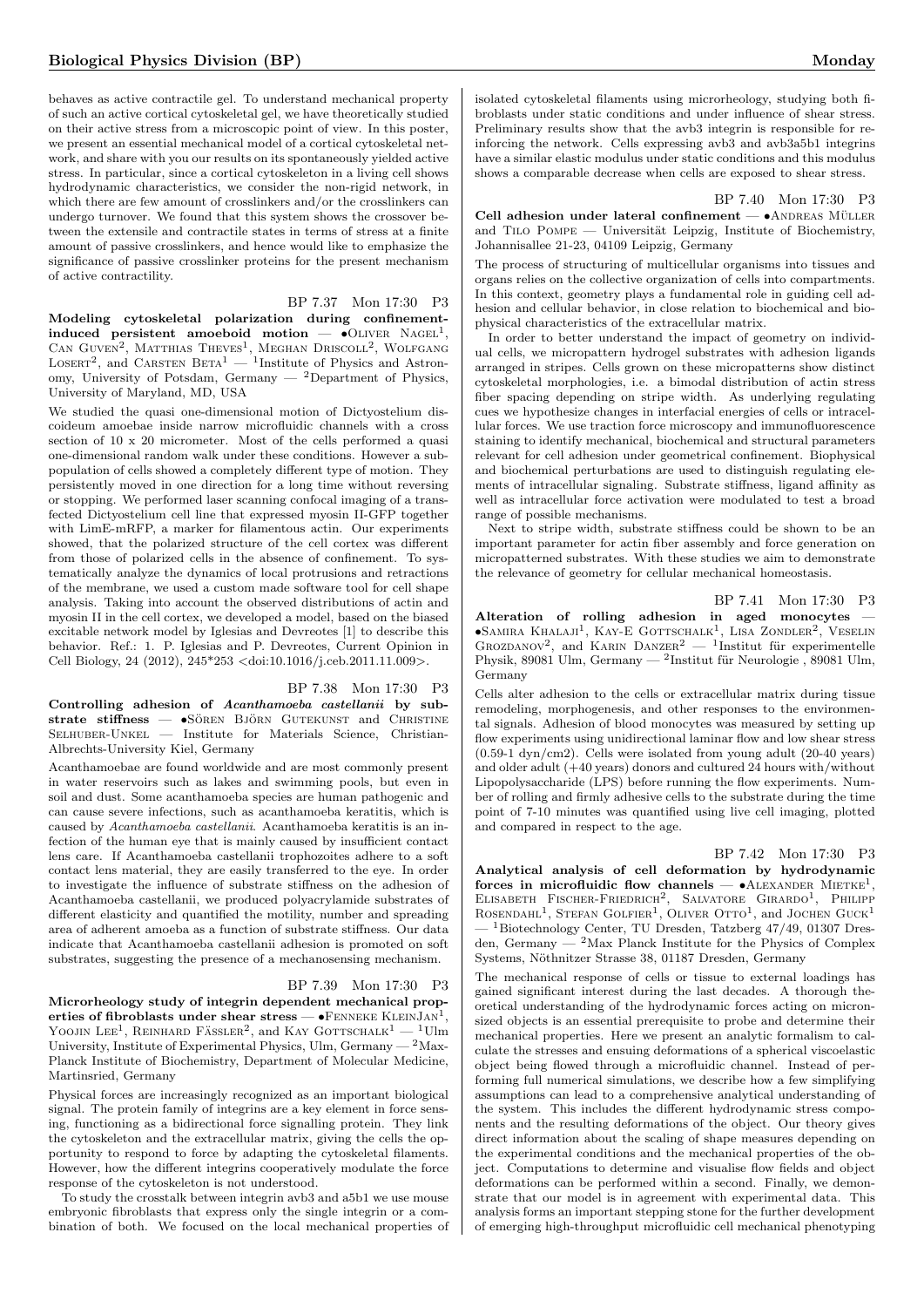approaches.

# BP 7.43 Mon 17:30 P3

Competition for space during bacterial colonisation of a surface — •Diarmuid Lloyd and Rosalind Allen — SUPA, School of Physics and Astronomy, University of Edinburgh, Edinburgh, UK

In the natural environment, bacterial populations often form densely packed self-assembled structures in cavities or on surfaces. Understanding how cells compete for space in these communities is essential if we are to translate our understanding of population dynamics and evolution in well-mixed communities to these real-life situations.

We have used fluorescence microscopy to study the competition for space between thousands of bacterial cells as they colonize a twodimensional agarose surface. For each individual progenitor cell, we quantify the likelihood that their descendants will out-perform their neighbours for local space, under a range of environmental conditions, and how this affected the patterns of genetic segregation within the resulting surface community.

We find that for low-density populations cells which start growing earlier tend to out-compete their neighbours regardless of geometry. In contrast, for high-density populations, neighbour geometry may become significant.

# BP 7.44 Mon 17:30 P3

Volume and morphological changes in single erythrocytes at high hydrostatic pressure -  $\bullet$ ALFONS SCHULTE<sup>1</sup>, SANG HOON PARK<sup>1</sup>, SILKI ARORA<sup>1</sup>, ALESIA ANTOINE<sup>1</sup>, and DEBOPAM  $\textsc{ChAKRABART}^2$  —  $^1\textsc{Physics}$  Department and College of Optics and Photonics, University of Central Florida, Orlando, FL 32816-2385, USA — <sup>2</sup>Burnett School of Biomedical Sciences, University of Central Florida, Orlando, USA

High pressure can change the cell morphology and membrane fluidity. We combine microscopy and spectroscopic probes to study pressure effects at the single cell level. In individual red blood cells large, reversible volume changes are observed over the pressure range from 0.1 to 200 MPa. In erythrocytes infected with the malaria parasite Plasmodium falciparum we observe clear differences in the deformability and between the compression and decompression curves. A possible mechanism for the reversible volume change may involve transport of water through the phospholipid membrane.

# BP 7.45 Mon 17:30 P3

Mechanical properties of human neutrophils in sepsis —  $\bullet$ Maik Herbig<sup>1</sup>, Andrew Ekpenyong<sup>1</sup>, Leon Menschner<sup>2</sup>, Nicole TÖPFNER<sup>2</sup>, LI WENLONG<sup>1</sup>, REINHARD BERNER<sup>2</sup>, and JOCHEN GUCK<sup>1,3</sup>  $-$ <sup>1</sup>Biotechnology Center, Technische Universität Dresden, 01307 Dresden, Germany — <sup>2</sup>University Hospital Carl Gustav Carus, 01304 Dresden, Germany — <sup>3</sup>Cavendish Laboratory, Dept. of Physics, Univ. of Cambridge, CB3 0HE, UK

Recent studies have suggested the use of cell mechanical properties as a diagnostic marker for cancer. Similar use in infectious diseases has received considerably less attention. Using an optical stretcher we have measured the mechanical properties of neutrophils during infection by various sepsis-inducing bacteria. Tractable alterations in cell mechanics due to pathogens could engender its use as a diagnostic marker for sepsis. Furthermore, our work may offer new insights into the complex interactions between immune cells and pathogens.

# BP 7.46 Mon 17:30 P3

Shape fluctuations and osmotic pressure in rounded fibroblasts — •Samaneh Rezvani and Christoph Schmidt — Drittes Physikalisches Institut - Biophysik, Georg-August-Universität Göttingen, Germany

The structure of the cytoskeleton is complex and controls a broad variety of dynamical behaviors.Oscillatory dynamics observed in certain cell types, most prominently in muscle cells such as, insect flight muscle cells which have evolved to generate rhythmic and rapid contractile forces.

Fibroblasts are the most common cells of connective tissue in animals and play an important role, for example, in wound healing. Shape studies of non-adhering rounded fibroblast cells showed a slow oscillatory behavior that can last many hours at a constant frequency.

Here, we further investigate periodic oscillations of 3T3 fibroblast cells in order to establish the driving forces. Using confocal microscopy, we follow the oscillation frequencies under controlled osmotic conditions in 3D.

# BP 7.47 Mon 17:30 P3

Non-Equilibrium Cell Mechanics Probed with a Feedback-Controlled Dual Optical Trap — •Florian Schlosser, Florian REHFELDT, and CHRISTOPH F. SCHMIDT — Drittes Physikalisches Institut - Biophysik, Georg-August Universität Göttingen, Göttingen

Cellular processes not only respond to biochemical, but also to mechanical stimuli. Cells sense the mechanical properties of their surroundings and can adapt to the mechanical properties of their micro-environment. Acto-myosin structures are key players in the generation of contractile forces that cells use to probe the outside world.

We study the contributions of acto-myosin fibers to the force produced by a cell. We attach fibronectin-coated beads to opposite sides of suspended 3T3 fibroblast cells and analyze the correlated motions of the two beads. Using a combination of active and passive microrheology, we could identify the non-equilibrium fluctuations and simultaneously probe the viscoelastic properties of the cell. With a feedbackcontrolled force clamp we were able to measure the cellular response to a constant external force.

Here, we present data on contractile forces and elastic properties of the cell. Biochemical perturbation experiments demonstrate the key role of myosin motors for contractile force generation. Using the optical trap in force-feedback mode (e.g. force clamp) allowed us to analyze the cellular fluctuations at different levels of pre-stress. Combination with confocal scanning microscopy allows us to directly image the fluorescently tagged actin distribution during the trapping experiments and correlate structure and function.

## BP 7.48 Mon 17:30 P3

Force-induced nuclear shape changes in suspended cells  $\bullet$ CHII JOU CHAN<sup>1,2</sup> and JOCHEN GUCK<sup>1,2</sup> — <sup>1</sup>Cavendish Laboratory, Department of Physics, University of Cambridge, UK — <sup>2</sup>Biotechnology Center, TU Dresden, Dresden, Germany

While studies in the past on nuclear mechanotransduction have focused mostly on adherent cells attached to rigid substrates, we study how physical stress propagates and regulates nuclear shape changes for cells in suspended state using an optical stretcher. Intriguingly, we observed distinctly different nuclear response for both naturally suspended and adherent cells, when the cells were subjected to external mechanical stress. Specifically, the cell nucleus of a naturally suspended cell undergoes compression in response to membrane stretch while the cell nucleus for a naturally adherent cell experiences positive deformation, which correlates well with membrane stretch. Our studies suggest that while the vimentin intermediate filaments may play a dominant role in transmitting intracellular forces to cell nuclei of naturally suspended cells, the LINC complex found in many of the naturally adherent cells appear to regulate nuclear shape changes in response to whole cell deformation. Our findings shed new light on the different mechanical pathways from the force-responsive cytoskeleton to the nucleus which may lead to downstream cellular signaling events as the cells adapt to changes in the physical environment.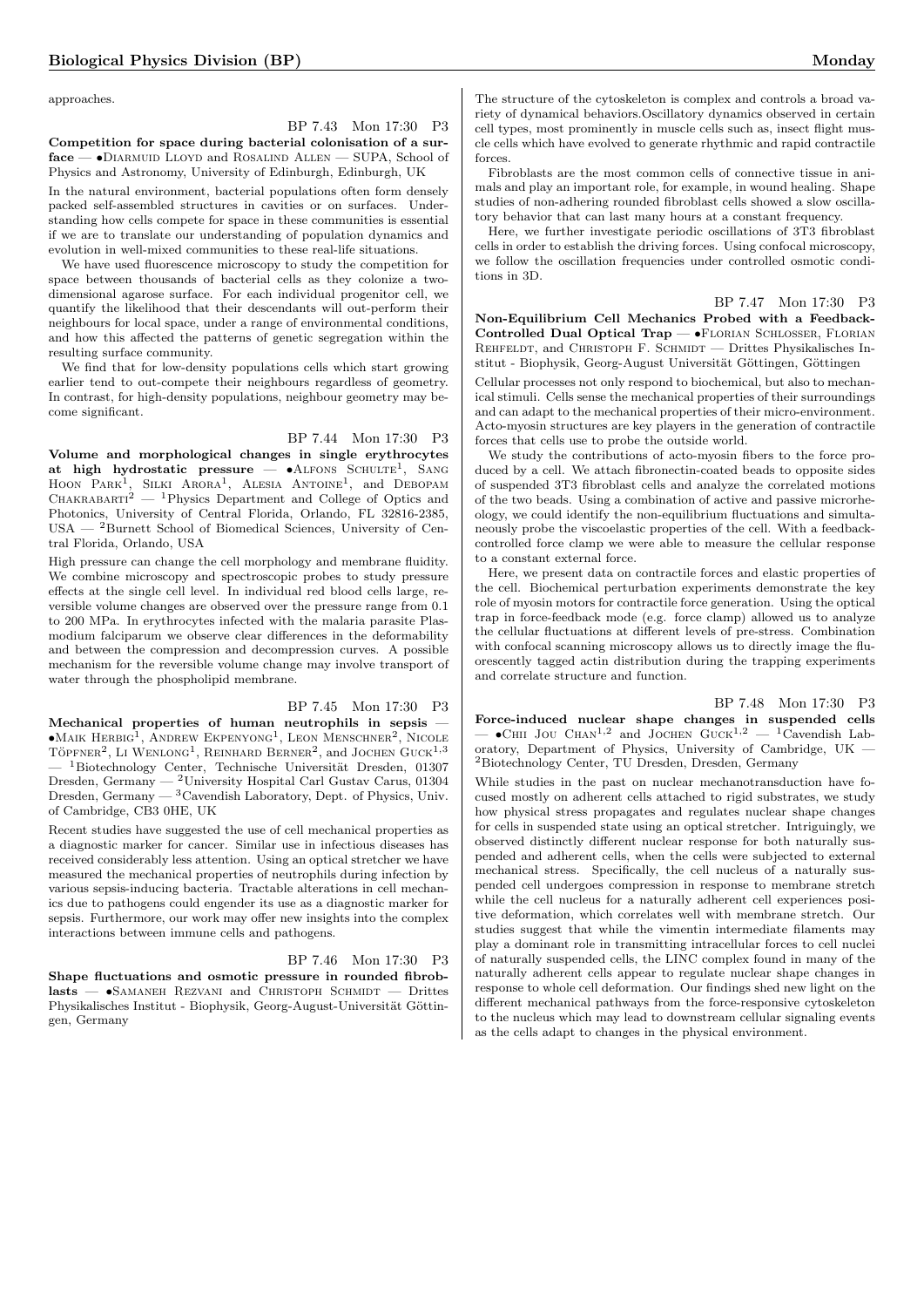# BP 8: Posters: Active cell and tissue mechanics

Time: Monday 17:30–19:30 Location: P3

BP 8.1 Mon 17:30 P3

The 3D Vertex Model for Epithelial Mechanics — •Silvanus ALT, FRANK JÜLICHER, and GUILLAUME SALBREUX — Max-Planck-Institut für Physik komplexer Systeme, Dresden, Deutschland

Understanding how mechanical forces drive epithelia deformations is crucial to shed light on processes involved in morphogenesis. Here we introduce a 3D vertex model, which represents cells in epithelia in three dimensions by a network of vertices joined by triangulated surfaces. Surface and line tensions, arising from forces generated in the actomyosin cytoskeleton, and the cells\* intracellular elasticity act on the vertices to generate cellular deformations. Using this framework, we are interested in understanding the 3D cell shape in epithelia as well as the 3D deformations of epithelia, such as folding, formation of furrows, and invagination of structures.

In my talk, I focus on the physical mechanism for the formation of cysts, out-of-plane bulges which form in the Drosophila wing discs as a result of ectopic expression of a wide range of transcription factors. The 3D vertex model quantitatively captures the observed tissue deformations by considering an increase in line tension at the boundary of the cyst. The increase in tension at the boundary results in a planar pressure driving out of plane deformations. We propose that this constitutes a general mechanism for both invagination and evagination of epithelia.

BP 8.2 Mon 17:30 P3 Mechanical cues during early embryogenesis of C. elegans -•Philipp Struntz, Rolf Fickentscher, and Matthias Weiss — Experimental Physics I, University of Bayreuth, Bayreuth, Germany

The impact of biochemical signaling on developmental processes has been studied intensively during the last decades. However, the role of mechanical cues during embryogenesis has received much less attention. To elucidate the latter in the developmental model organism C. elegans, we have used a custom-made selective plane illumination microscope (SPIM) [1]. SPIM allowed us to quantitatively follow cell divisions and subsequent cell migration in three dimensions with a high spatiotemporal resolution. Comparison of different individuals showed only small deviations of cell trajectories, hence indicating a robust cellular arrangement process. A simple mechanical model revealed that cell organisation until gastrulation is determined by the cells' quest for a position with least repulsive interactions imposed by surrounding cells and the engulfing eggshell of the embryo. The model also predicts key features of the developing tissue that are in favorable agreement with experimental observations.

[1] Rolf Fickentscher, Philipp Struntz & Matthias Weiss: Mechanical cues in the early embryogenesis of Caenorhabditis elegans. Biophys. J, 105:1805 – 1811 (2013)

BP 8.3 Mon 17:30 P3

Broken detailed balance: A tool for identifying nonequilibrium dynamics —  $\bullet$ CHRISTOPHER BATTLE<sup>1,4</sup>, , Nikta FAKHRI<sup>1,4</sup>, CHASE BROEDERSZ<sup>2,4</sup>, FRED C. MACKINTOSH<sup>3</sup>, and CHRISTOPH F. SCHMIDT<sup>1</sup> — <sup>1</sup>Drittes Physikalisches Institut, Georg-August-Universität Göttingen, Göttingen, Germany —  $2$ Lewis-Sigler Institute for Integrative Genomics and Department of Physics, Princeton University, Princeton, NJ, USA  $-$ <sup>3</sup>Dept. of Physics & Astronomy, Vrije Universiteit, Amsterdam, Netherlands — <sup>4</sup>These authors contributed equally to this work

Living systems exist far from thermal equilibrium, with active processes undergirding many of their functions. While some cellular processes show unmistakable non-equilibrium characteristics, e.g. persistent directed motion, others are more subtle, exhibiting non-thermal, random motion which is similar in appearance to Brownian motion, e.g. cortical stress fluctuations or active cellular mixing. Some techniques such as combined active and passive microrheology can quantify the non-equilibrium component of such processes, but they require comparisons between different measurement modalities. We here present an alternative and very general technique to identify non-equilibrium processes, searching for violations of detailed balance in an appropriately chosen phase space of the system. Our approach has the advantage of not requiring comparisons between different measurement techniques, and also allows us to determine a lower limit on the work dissipated by an active system.

BP 8.4 Mon 17:30 P3

Morphological analysis of epithelial tissues  $\bullet$ SARA KALIMAN<sup>1</sup>, DAMIR VURNEK<sup>1</sup>, FLORIAN REHFELDT<sup>2</sup>, and ANA-SUNCANA SMITH<sup>1</sup> — <sup>1</sup>Institut für Theoretische Physik, Universität Erlangen-Nürnberg - $23$ rd Institute of Physics-Biophysics, University of Göttingen

Tissue growth is an inherently complex process, the details of which need to be understood not only from a biological standpoint but also in terms of the purely physical and geometrical aspects. In the most common scenario, epithelial tissue exhibits an increase in cell density during the growth of a colony until such time as a steady state is reached. Using the growth of MDCK II epithelial tissue as an example, we show that several millimeter-sized compartments organize radially, within the typically circular colony, over several days. To characterize these compartments, we study the intensity of the cell-cell and cell-substrate adhesion, as well as the structure of the cellular actin cortexes within each compartment. These data are correlated with information about the local cell density and division rate. Furthermore, we show that the cells within the colony divide the space according to a Voronoi tessellation, based on the shape of the cell nuclei. We use this realization to study the development of the morphological measures (the cell area, orientation, elongation and volume) in the process of densification. We find that as the cell density increases, the tissue structure approaches, but never reaches, a Centroidal Voronoi tessellation. This reorganization is achieved by positioning the nuclei closer to the centers of mass of the cell bodies and by decreasing the area associated with the intercellular contacts.

BP 8.5 Mon 17:30 P3 Cellular chirality derives from active torques generated in the actomyosin cytoskeleton — · SUNDAR NAGANATHAN<sup>1</sup>, SEBASTIAN FÜRTHAUER<sup>2</sup>, FRANK JÜLICHER<sup>3</sup>, and STEPHAN GRILL<sup>1,3,4</sup> - <sup>1</sup>MPI-CBG, Pfotenhauerstr. 108, 01307, Dresden — <sup>2</sup>Courant Institute of Mathematical Sciences, New York University, 251 Mercer Street, New York, N.Y. 10012 —  $\rm{^{3}MPI\text{-}PKS},$  Nöthnitzerstr. 38, 01187, Dresden — <sup>4</sup>Biotechnology Center, TU Dresden, Tatzberg 47/49, 01307, Dresden Many developmental processes break left/right (L/R) symmetry with a consistent handedness, which require cells to be chirally asymmetric. The mechanisms by which cell chirality is established remain unclear, but the actomyosin cytoskeleton appears to be involved. To address this problem, we investigated flows in the actomyosin cortex of the one-cell stage C. elegans embryo. In addition to anterior-directed cortical flow, we observe the cortex to break chiral symmetry by counterrotating flow with a consistent handedness in the anterior and posterior halves. Using active chiral fluid theory, we demonstrate that this motion derives from an active torque-generation process of defined chirality in the actomyosin cortex. This torque generation depends on myosin activity and can be independently regulated from tension generation though mild changes in Rho pathway activity, which we show by weak perturbation RNAi experiments. Our experiments suggest that chirality and torque generation is an emergent network property of the cortex. Interestingly, genes that affect the establishment of the C. elegans L/R body axis also regulate active torques, setting the stage for a mechanistic understanding of chiral morphogenesis in development.

## BP 8.6 Mon 17:30 P3

Uncovering the slow mode dynamics of migrating tumor cells — •Christoph Mark, Claus Metzner, Julian Steinwachs, and Ben Fabry — Biophysics Group, University of Erlangen

Cell migration is usually analyzed by statistical methods that assume temporal homogeneity of the random process. Using long-time migration data from MDA-MB-231 tumor cells on 2D surfaces and in 3D collagen matrices, we show that this random walk process is highly inhomogeneous in time and accross the ensemble. Analysing the cell trajectories with a Hidden Markov Model reveals distinct migration modes with small mode switching rates. We thus describe the measured velocity time series  $\vec{v}_t$  as a first-order autoregressive process  $\vec{v}_{t+1} = q_t \vec{v}_t + \sigma_t \vec{g}_t$ , in which the correlation factor  $q_t$  and the noise amplitude  $\sigma_t$  are treated as slowly varying superstatistical parameters. We show that the joint distribution  $p(q, \sigma)$  and the temporal correlations of these super-parameters provide a characteristic fingerprint of the cell's migration mechanisms in different environments, whereas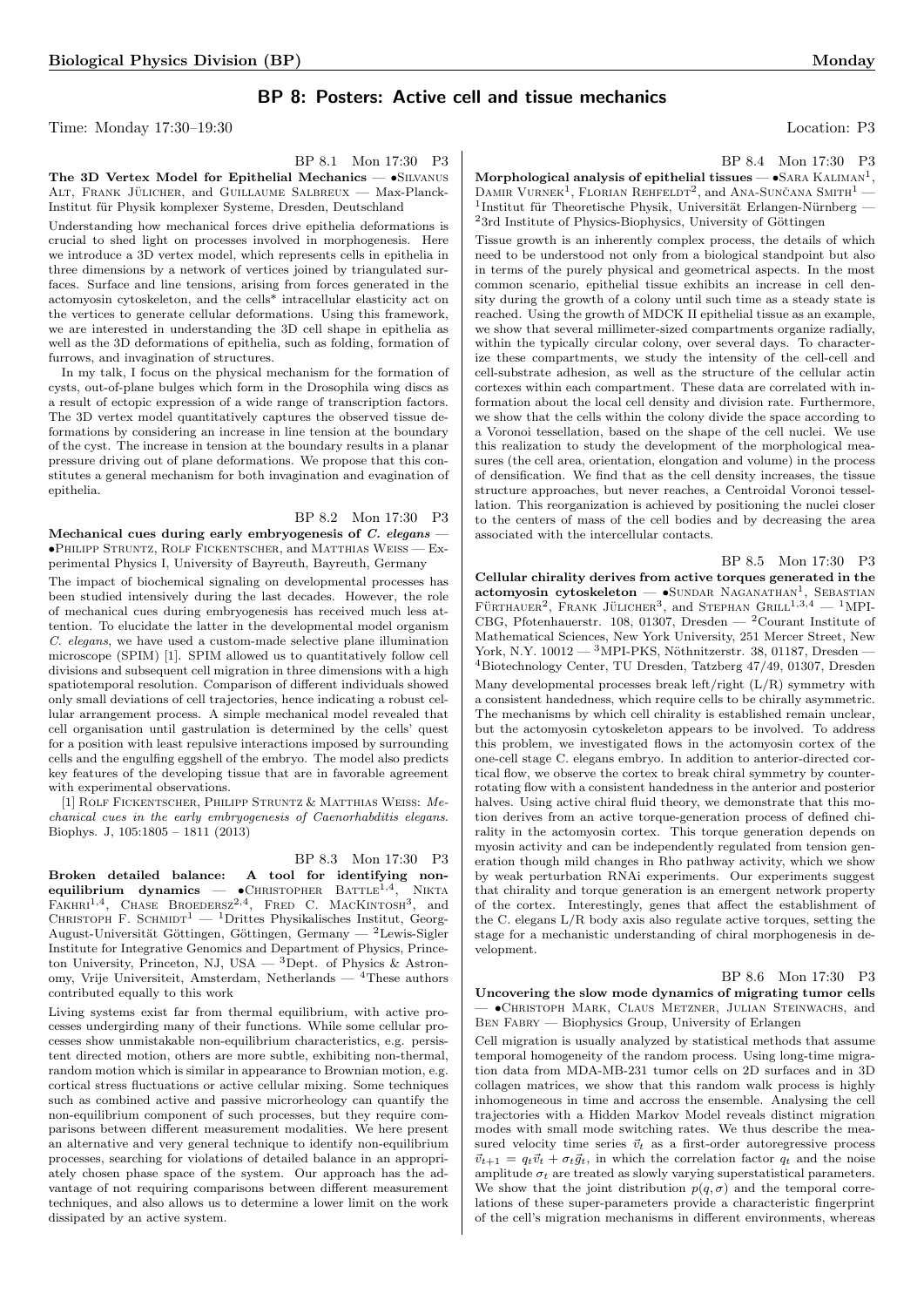traditional time-averaging measures, such as the mean squared displacement, mask such differences almost entirely. An inhomogeneous model, based on the extracted superstatistics can reproduce a large set of characteristic data features quantitively.

BP 8.7 Mon 17:30 P3 Mobility of semi-flexible chains coupled with hydrodynamics - ●WON KYU KIM and ROLAND NETZ — Freie Universität Berlin, Arnimallee 14, 14195 Berlin, Germany

We study the hydrodynamic coupling and the effect of fluctuations on semi-flexible chains propulsion dynamics, where the chains are externally driven by an oscillating force or torque. By use of the linear response theory and Brownian dynamics simulations, we find optimal conditions for the chain propulsive force which can be maximized by proper driving frequencies and chain flexibilities. And we discuss how can the chain dynamics attain the effective propulsion in a collective manner.

BP 8.8 Mon 17:30 P3 AFM-based indentation measurements of adult zebrafish  $\mathbf{spinal}$  cord tissue —  $\bullet$ Stephanie Möllmert<sup>1</sup>, Veronika KUSCHA<sup>1,2</sup>, ANNA V. TAUBENBERGER<sup>1</sup>, MICHAEL BRAND<sup>1,2</sup>, and JOCHEN GUCK<sup>1,3</sup> — <sup>1</sup>BIOTEC, TU Dresden, Germany — <sup>2</sup>CRTD, TU Dresden, Germany  $-$  <sup>3</sup>Cavendish Laboratory, Department of Physics, University of Cambridge, UK

Severe injury to the mammalian spinal cord triggers a complex cascade of biochemical signals that eventually lead to the formation of a glial scar. In addition to inhibiting neuronal regrowth and causing loss of motor function, the glial scar has been proposed to act as a mechanical barrier preventing successful axon regeneration. Studies on spinal cord regeneration in adult zebrafish have revealed that zebrafish - in contrast to mammals - are able to successfully regain motor function after complete spinal cord transection. Therefore, the mechanical description of live spinal cord tissue poses an intriguing addition to biochemical analysis and might shed light on previously unknown mechanisms involved in successful spinal cord regeneration or the failure thereof. To efficiently investigate inherent mechanical properties of live spinal cord tissue from adult zebrafish, we have established a reliable protocol to prepare viable transverse acute spinal cord sections. Indentation type atomic force microscopy (AFM) was then employed to determine apparent elastic moduli (Young's moduli) of these sections under near physiological conditions. The presented work serves as a basis to investigate mechanical properties of neuronal tissue in vivo and test their importance in addition to biochemical and genetic factors.

BP 8.9 Mon 17:30 P3 Coordinated actomyosin kinetics in generating pulsatory dynamics — •Masatoshi Nishikawa<sup>1,2,3</sup>, Sundar Naganathan<sup>1,2,3</sup> GUILLAUME SALBREUX<sup>1</sup>, and STEPHAN GRILL<sup>1,2,3</sup> — <sup>1</sup>Max Planck Institute for Physics of Complex Systems, Dresden, Germany  $-2$  Max Planck Institute of Molecular Cell Biology and Genetics, Dresden, Germany — <sup>3</sup>BIOTEC, Dresden, Germany

The cell cortex, which consists of cross-linked actin filaments and nonmuscle myosin and is located beneath the cell membrane, is responsible for driving cell mechanical events. The cortex has been shown to be inherently unstable, displaying pulsatory dynamics characterized by transient accumulations of myosin at  $\mu$ m length scales. We sought to identify the regulatory mechanism of coordinated actomyosin kinetics to generate pulsatory dynamics, and that ensures the robust cellular processes. To this end we develop a new method to characterize, in the comoving frame of reference, turnover timescales of cortical components as a function of the concentration of actin and myosin, which we term Comoving Mass Balance Imaging (CoMBI). We applied this method to the cortical flow in the one-cell stage C. elegance embryo, and succeeded to extract the actomyosin kinetics in spatially and temporally resolved manner. This method provides us with a detailed description of actomyosin mechanochemical dynamics, relevant for the cellular scale.

BP 8.10 Mon 17:30 P3 Simulation of force transmission in random fiber networks — •Arne Monsees, Julian Steinwachs, Claus Metzner, and Ben Fabry — Biophysics Group, University of Erlangen

Self-organizing random networks of biopolymers, such as collagen gels, are routinely used as three-dimensional matrices for cell migration experiments. Methods for reconstructing the cell's traction forces from displacement fields take into account nonlinear mechanical properties of the networks, but usually approximate it as a continuum material. In the close vicinity of the cell, this approximation fails, since there the transmission of a point force is not spherically symmetric but focused into a small set of individual fibers. We present first simulation results for networks of realistic fibers with built-in curvature and cross-links. The fibers are represented as chains of straight segments, and the discrete chain units have a stiffness with respect to streching, bending and torsional deformations. The response to a static perturbation is found by minimizing the potential energy of the system. By comparing the results to a mean field theory, we map out the limits of applicability of both approaches and explore the combined effects of nonlinearity and inhomogeneity.

# BP 9: Posters: Biotechnology and bioengineering

Time: Monday 17:30–19:30 Location: P3

BP 9.1 Mon 17:30 P3

Quantum-mechanical study of crystalline and amorphous calcite — GERNOT PFANNER<sup>1</sup>,  $\bullet$ MARTIN FRIÁK<sup>1,2</sup>, LI-FANG ZHU<sup>1</sup>, SVEtoslav Nikolov<sup>3</sup>, Anna Maria Janus<sup>1</sup>, Helge Otto Fabritius<sup>1</sup>, Pavlína Hemzalová<sup>1</sup>, Duancheng Ma<sup>1</sup>, Dierk Raabe<sup>1</sup>, Julia  $HUBER<sup>4</sup>$ , ANDREAS ZIEGLER<sup>4</sup>, and JÖRG NEUGEBAUER<sup>1</sup> - <sup>1</sup>Max-Planck-Institut für Eisenforschung GmbH, Düsseldorf, Germany -2 Institute of Physics of Materials AS CR, v.v.i. Brno, Czech Republic — <sup>3</sup>Institute of Mechanics, Bulgarian Academy of Sciences, Sofia, Bulgaria — <sup>4</sup>Central Facility for Electron Microscopy, University of Ulm, Ulm, Germany

Arthropoda, that represent nearly 80 % of all known animal species, are protected by an exoskeleton formed by their cuticle. The cuticle represents a hierarchically structured multifunctional bio-composite based on chitin and proteins. Some groups like Crustacea reinforce the load-bearing parts of their cuticle with calcite. We present a theoretical parameter-free quantum-mechanical study of the phase stability and structural and elastic properties of both crystalline and amorphous (ACC) calcite employing a supercell approach. Computational supercells employed as structural models for crystalline and amorphous calcite contain six and twenty CaCO<sub>3</sub> formula units, respectively. Our comparative study shows that the density of amorphous calcite is lower than that of its crystalline form and that also the studied single-crystalline elastic constants are lower in case of ACC. Both

findings are in qualitative agreement with available experimental data.

BP 9.2 Mon 17:30 P3

Hardware implementation of artificial memristors for neural networks — •BERNHARD KALTSCHMIDT, MARIUS SCHIRMER, SAVIO FABRETTI, and ANDY THOMAS — Bielefeld University, Bielefeld, Germany

Recently, we developed a circuit board, which is able to simulate a memristor like behavior. This circuit board was combined with Lego Mindstorms NXT. With this strategy, it was possible to emulate associative memory in an autonomous robot. Currently, we are working on our next step. Here, we want to replace the Lego Mindstorms NXT with a combination of a Raspberry Pi mini computer and a circuit board  $(Brick\ Pi)$ , which offers the ports to connect original Lego-elements. The intention of this project is to upgrade the weak processing unit of the Lego Mindstorms NXT with a device, which has all the abilities of a complete computer system. This is supported by the simulation of the Pavlov model network in Brian.

# BP 9.3 Mon 17:30 P3

Bioactive Surfaces by Polymer Pen Lithography  $-\bullet$ RAVI KAPOOR<sup>1</sup>, FALKO BRINKMANN<sup>1,2</sup>, SYLWIA SEKULA-NEUNER<sup>1</sup>, MICHAEL<br>HIRTZ<sup>1</sup>, and HARALD FUCHS<sup>1,2</sup> — <sup>1</sup>Institut für Nanotechnologie (INT) & Karlsruhe Nano Micro Facility (KNMF), Karlsruher Institut für Technologie (KIT), 76021 Karlsruhe, Germany — <sup>2</sup>Physikalisches In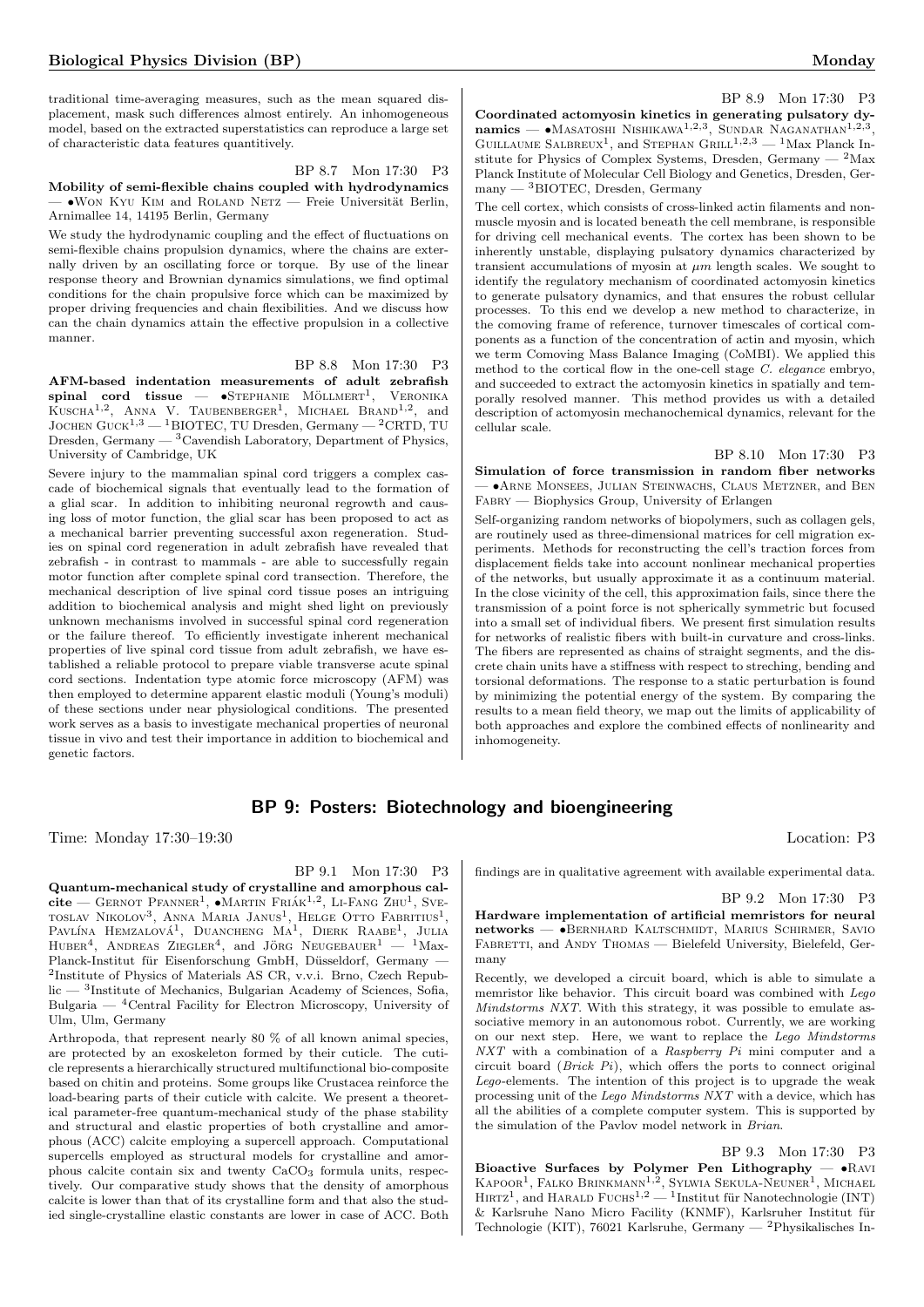stitut & Center for Nanotechnology (CeNTech), Universität Münster, 48149 Münster, Germany

Polymer pen lithography (PPL) is a promising soft lithography technique which has the capability of patterning large areas with precision without denaturing or damaging delicate organic and biologically active compounds. PPL is actually combination of microcontact printing and dip-pen nanolithography, and it takes the advantage of microcontact printing for patterning large areas and dip-pen nanolithography for precisely delivering the ink molecules on the surface. The ink transfer mode is alike microcontact printing or pen spotting approaches, depending on the ink / substrate combination. Multiplexing, i.e. patterning more than one ink compound in close proximity onto the surface is highly demanded in biological applications and can be provided by PPL. Here we present the application of PPL for patterning with different bio-active ink / substrate combinations, e.g. a DNP azide ink on an alkyne-terminated surface with copper catalyzed azide-alkyne cycloaddition (CuAAC). The retained functionality of the DNP allergen head group is confirmed by detection of allergen specific Immunoglobin E (IgE) antibodies. This will offer important improvements for substrates used in the study of mast cell activation in the future.

# BP 9.4 Mon 17:30 P3

Single molecule detection of insulin autoantibodies in type 1 diabetes —  $\bullet$ JULIANE BEYER<sup>1</sup>, RALF PAUL<sup>2</sup>, EZIO BONIFACIO<sup>2</sup>, and STEFAN  $\text{DIEZ}^{1,3}$  — <sup>1</sup>B CUBE - Center for Molecular Bioengineering, Technische Universität Dresden, Germany — <sup>2</sup>CRTD - Center for Regenerative Therapies Dresden, Germany  $-3$  Max Planck Institute of Molecular Cell Biology and Genetics, Dresden, Germany

Type 1 diabetes (T1D) is characterized as a chronic autoimmune disease caused by a selective inflammatory destruction of the insulin producing beta cells in the pancreatic islets of Langerhans. Closely associated to T1D are insulin autoantibodies (IAAs), representing early markers of the disease. Therefore the reliable detection is needed to i) predict the onset of T1D, ii) implement successful regenerative therapies and iii) to prevent loss of the beta cell mass.

For this purpose, we developed a novel optical assay for the detection of insulin autoantibodies using single molecule detection. This quantitative approach specifically detects IAAs in the low pM range using quantum dots and total internal reflection microscopy (TIRF).

So far, for clinically diagnostics, IAAs are detected using an antigen radiolabelling approach which is time consuming, hazardous and expensive. With our novel assay we are able to specifically detect high affinity antibodies without using radiolabelled antigens.

In the future our assay could be used as a point of care measurement for T1D, readily usable in the health care sector combining the prognostic and diagnostic measurements of autoantibodies in T1 D.

BP 9.5 Mon 17:30 P3 Programmable patterning of protein bioactivity on surfaces

BP 10: Posters: Molecular Motors

Time: Tuesday 9:30–12:30 Location: P1

BP 10.1 Tue 9:30 P1

The role of kinesin-8 in chromosome movements on the mitotic spindle  $\bullet$ ANNA H. KLEMM<sup>1</sup>, NENAD PAVIN<sup>2</sup>, and IVA M. TOLIC-NORRELYKKE<sup>1</sup> — <sup>1</sup>Max Planck Institute CBG, Germany <sup>2</sup>Department of Physics, University of Zagreb, Croatia

During cell division, replicated chromosomes move back and forth around the spindle midzone before they are segregated evenly on the two daughter cells. In a screen in the fission yeast Schizosaccharomyces pombe we studied the role of all known fission yeast kinesin-motors, dynein heavy chain and the microtubule (MT) crosslinking protein ase1 on these movements. We found that the movement was only changed by deletion of the kinesin-8 motor klp5/6, but not by deletion of the other motors. It is known that the motor protein kinesin-8 influences chromosome movements by regulating MT catastrophe. However, the mechanics of how the cell coordinates the movement is unknown. Here we saw that in cells lacking klp5/6 replicated centromeres move over the entire spindle length and switch less often the direction of motion, whereas in wild-type cells, the replicated centromere covers only the central third of the spindle. The centromeres spend a significantly

using visible light —  $\bullet$  CORDULA REUTHER<sup>1,2</sup>, ROBERT TUCKER<sup>2,4</sup>, LEONID IONOV<sup>2,3</sup>, and STEFAN DIEZ<sup>1,2</sup> - <sup>1</sup>B CUBE, TU Dresden, Dresden, Germany — <sup>2</sup>Max-Planck-Institute of Molecular Cell Biology and Genetics, Dresden, Germany  $-$  <sup>3</sup>Leibnitz Institute for Polymer Research, Dresden, Germany — <sup>4</sup>Hansen Medical, Mountain View, California, USA

Patterning functional proteins on engineered surfaces is of interest for the development of nanotechnology, tissue engineering, biosensors and cell biology. Here, we report on the programmable patterning of proteins as well as the local activation of enzymes using patterned widefield illumination by visible light. Specifically, the light locally heats the carbon-coated surface and switches the conformation of a thermoresponsive poly(N-isopropylacrylamide) (PNIPAM) polymer layer in aqueous solution between the swollen state at T <  $30^{\circ}$ C (proteinrepelling conformation) to the collapsed state at  $T > 33°C$  (proteinbinding conformation). Thereby, functional protein patterns with different geometries and sizes could be successfully generated in situ. Moreover, we demonstrated the specific patterning of multiple kinds of proteins side-by-side by sequential processing without the need for specific linker molecules or elaborate surface preparation. Additionally, while performing microtubule-based gliding motility assays, the accessibility of kinesin-1 motor proteins could be switched reversibly in a localized manner.

#### BP 9.6 Mon 17:30 P3

DNA origami nanopores for controlling DNA translocation — Silvia Hernandez Ainsa, Nicholas Bell, Vivek Thacker, Kerstin GÖPFRICH, KAROLIS MISIUNAS, and  $\bullet$ ULRICH F KEYSER — Cavendish Laboratory, University of Cambridge, JJ Thomson Ave, CB3 0HE, Cambridge, UK

DNA origami nanopores are emerging as sensors for biological molecules [1]. Here, we combine DNA origami structures with glass nanocapillaries to reversibly form hybrid DNA origami nanopores. Trapping of the DNA origami onto the nanocapillary is proven by imaging fluorescently labeled DNA origami structures and simultaneous ionic current measurements of the trapping events [2]. We show three applications highlighting the versatility of these DNA origami nanopores. First, by tuning the pore size we can control the folding of dsDNA molecules. Second, we show that the specific introduction of binding sites in the DNA origami nanopore allows selective detection of ssDNA as a function of the DNA sequence [2]. Third, we are able to use voltage to change the state of our DNA origami nanopores to lower the frequency of DNA translocation and explain this with a mechanical model [3].

[1] N. A. W. Bell et al. DNA origami nanopores. Nano Letters 12(1):512-517, 2012.

[2] S. Hernandez Ainsa et al.DNA origami nanopores for controlling DNA translocation. ACS nano, 7(7):6024-6030 2013.

[3] S. Hernandez Ainsa, et al. Voltage responsive DNA origami nanopores. submitted. 2013.

longer time in proximity of the spindle pole body in klp5/6-deleted cells in comparison with wild-type cells. Also, comparable to interphase MT and in vitro studies, klp5-GFP accumulates at the plus-end of polar spindle MTs as they grow and then disappears when the polar spindle MT undergoes catastrophe. We conclude that klp5/6 causes centromere movements away from the spindle pole bodies, most likely by increasing microtubule catastrophe in a length-dependent manner.

BP 10.2 Tue 9:30 P1

Synchronization of elastically coupled processive molecular motors and regulation of cargo transport  $\bullet$ FELIX KOHLER and ALEXANDER ROHRBACH — Universität Freiburg, Germany

In biological systems, many energetic processes are quantized by the hydrolysis of ATP-molecules enabling elementary reactions and conformation changes of proteins. In this way, molecular motors step discontinuously along cytoskeletal filaments to transport cargos such as vesicles or to translate filaments for cytoskeletal reorganization [1]. Most motors operate in groups and thereby enable a more efficient cargo transport [2]. A few studies have shown indications for a coordi-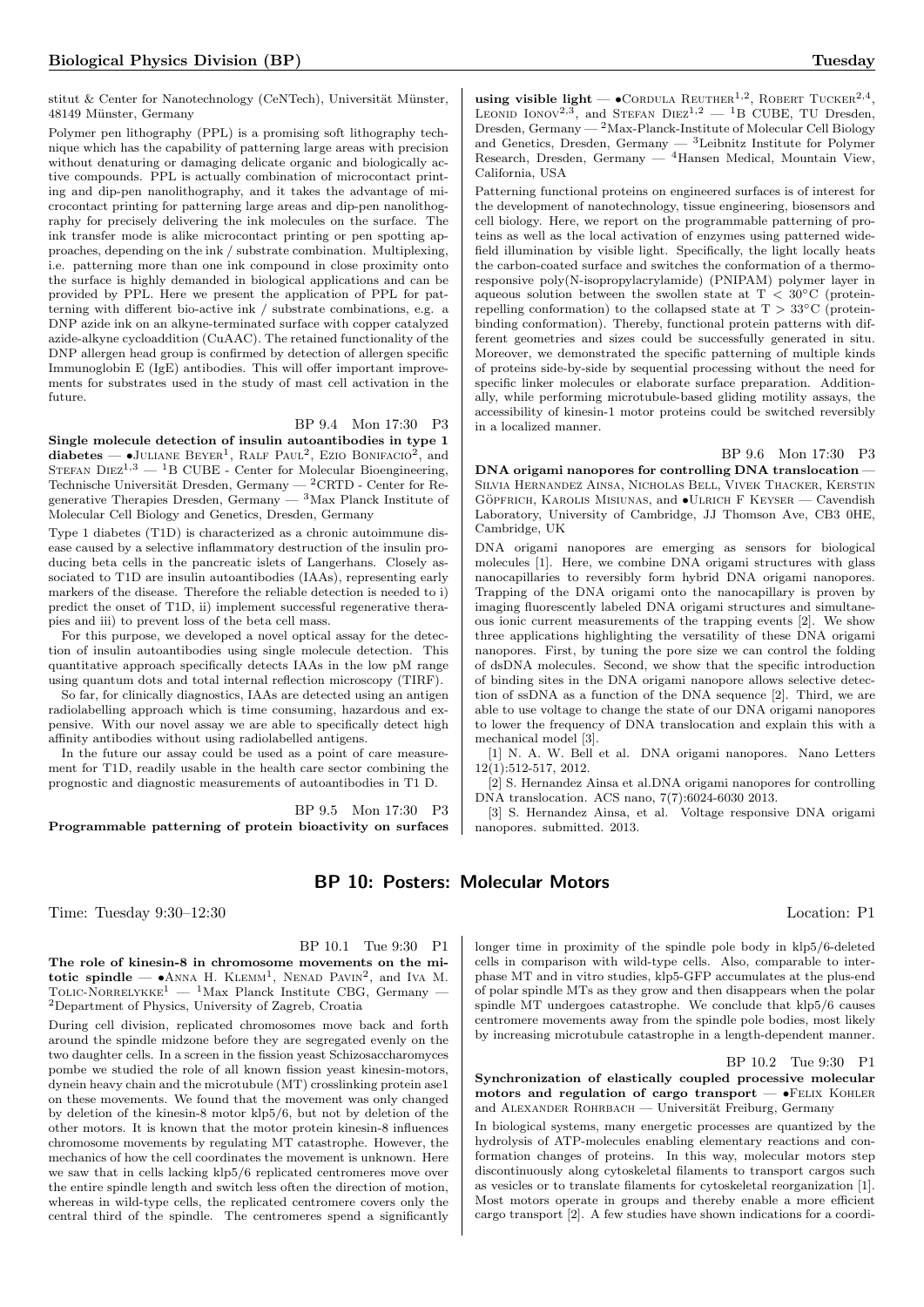nation between the motors and thus a coherent stepping of motors in vitro [3] and in vivo [4]. In order to analyze collective work of motor proteins by a theoretical approach, we introduce the synchronization q as a new observable for elastic coupling, which is identified with the probability to find a stochastic system in its ground state. The synchronization q can be read out from the ratio of the mean times of motor resting and stepping. For the motor proteins myosin V and kinesin I we show that the transport velocity and power can increase significantly for certain motor synchronizations or couplings.

- [1] J. Howard, Mechanics of Motor Proteins and the Cytoskeleton
- $[2]$  F. Jülicher and J. Prost, prl 75 (1995)
- [3] C. Leduc, F. Ruhnow, J. Howard, and S. Diez, pnas 104, (2007)
- [4] X. Nan, P. A. Sims, P. Chen, and X. S. Xie, jpc B 109, (2005)

BP 10.3 Tue 9:30 P1

Single and multi motor measurements of the kinesin-like protein KIF20A —  $\bullet$ Alice Wiesbaum<sup>1</sup>, Nikta Fakhri<sup>1</sup>, I-Mei Yu<sup>2</sup>, ANNE HOUDUSSE-JUILLE<sup>2</sup>, and CHRISTOPH F. SCHMIDT<sup>1</sup> - <sup>1</sup>Georg-August Universität Göttingen, De — <sup>2</sup>Institut Curie, Paris, Fr

The Kinesin-like protein KIF20A is necessary for different processes in human cells. It was found to have an essential role during cell division. There KIF20A is required for chromosome passenger complex mediated cytokinesis. Following phosphorylation by PLK1, KIF20A creates a docking site for PLK1 and recruits it at the central spindle. Knocking out KIF20A leads to defects in the cleavage furrow formation. A down-regulation of KIF20A showed an attenuate growth of pancreatic cancer cells. All this makes KIF20A an interesting object to study.

To understand the genetic structure and the function of single parts of KIF20A, we did in vitro experiments with different KIF20A mutants. KIF20A shows a flexible extension at the N-terminal, of which we partly removed different amounts of amino acids. We investigated KIF20A and the obtained constructs in surface gliding assays, as well as in single molecule tracking, using fluorescent nanotubes bound to the motor protein. In addition we had a look at the shape of KIF20A using small angle x-ray scattering (SAXS).

BP 10.4 Tue 9:30 P1 Bimodal transport in a system of active and inactive kinesin-1 motors —  $\bullet$ LARA SCHARREL<sup>1,2</sup>, RUI MA<sup>3</sup>, FRANK JÜLICHER<sup>3</sup>, and STEFAN  $\text{DIEZ}^{1,2}$  — <sup>1</sup>B CUBE - Center for Molecular Bioengineering, Technische Universität Dresden, Germany —  ${}^{2}$ Max Planck Institute of Cell Biology and Genetics, Dresden, Germany  $-3$  Max Planck Institute for the Physics of Complex Systems, Dresden, Germany

Long-range directional transport in cells is facilitated by microtubulebased motor proteins. One example is transport in a neuron where groups of motor proteins, such as kinesin-1 and cytoplasmic dynein, ensure the supply and clearance of cellular material along the axon. Defects in axonal transport have been linked to Alzheimer and other neurodegenerative diseases. However, it is not known how in detail multi-motor transport is impaired if a fraction of motors is defective. To mimic impaired multi-motor transport in vitro, we performed gliding motility assays with varying fractions of active kinesin-1 and inactive kinesin-1 mutants. We found that impaired transport manifests in multiple motility modes: (i) a fast mode with gliding at singlemolecule velocity, (ii) a slow mode with gliding at close-to zero velocity or stopping, and (iii) a mode with switches between fast and slow mode. Notably, the transition from fast to slow mode occurred at a threshold fraction of active motors. Furthermore, we developed a theoretical description which explains the bimodal motility as well as the sharp transitions between fast and slow motility. Our results demonstrate that, depending on the fraction of active motors, impaired multi-motor transport is either performed close to full speed or is out of action.

# BP 10.5 Tue 9:30 P1

Synthetic molecular motors: a model study  $- \cdot$  AMARTYA Sarkar and Alexander S. Mikhailov — Fritz Haber Institute, Faradayweg 4-6, Berlin 14195

A model of a synthetic molecular machine, whose operation closely resembles that of real molecular motors, is constructed and numerically investigated. The machine, described in terms of an elastic network, is able to perform cyclic conformational motions. These mechanochemical motions result from repetitive and sequential events - binding of a ligand, its conversion to a product, and the product release. The machine has two domains (arms) connected by a flexible hinge; while one of the arms is pinned, the other is able to perform cyclic swinging motions. Due to ratchet interactions between the swinging arm and a stiff filament, internal cyclic motions in the machine become converted into directed translational motion of the filament. Stochastic simulations of this model motor system under the conditions of both weak and strong coupling are performed. Further simulations with a stall force applied to the rigid filament have also been performed. Various statistical and mechanical properties of this model have been studied in detail.

#### BP 10.6 Tue 9:30 P1

Measurements of single fluorescent motor proteins: The Right Way — •FELIX RUHNOW, LINDA KLOSS, and STEFAN DIEZ -B CUBE, Technische Universität Dresden

Cytoskeletal motor proteins are required in many cellular processes, such as intracellular transport and mitosis. Therefore, the biophysical characterization of motor protein movement along their filamentous tracks is essential. Commonly, stepping motility assays are used to determine the stepping and detachment rates of various molecular motor proteins by measuring their speed, run length and interaction time. However, comparison of these results proved to be difficult because the experimental setup (e.g. bead assay vs. single-molecule fluorescence assay), the experimental conditions (e.g. temperature, buffer or filament preparation) and data analysis (e.g. normal vs. exponential distribution) can influence the results. Here, we describe a method to evaluate traces of fluorescent motor proteins and propose an algorithm to correct the measurements for photobleaching and the limited length of the filaments. Additionally, bootstrapping is used to estimate statistical errors of the evaluation method. The method was tested with numerical simulations as well as with experimental data from kinesin-1 stepping experiments to show that the run length of kinesin-1 is independent of the microtubule length distribution. Our work will not only improve the evaluation of experimental data, but will also allow for better statistical comparison of two or more populations of motor proteins (e.g. motors with distinct mutations or motors linked to different cargos).

## BP 10.7 Tue 9:30 P1

Microtubule Guiding on Nano-Patterns of Molecular Motors Generated by Laser-Ablation -  $\bullet$ MATTHÄUS MITTASCH<sup>1,2</sup>, COR-DULA REUTHER<sup>1,2</sup>, STEPHAN GRILL<sup>1,3</sup>, and STEFAN  $DIEZ^{1,2}$  — <sup>1</sup>Max Planck Institute of Molecular Biology and Genetics, 01307 Dresden, Germany  $-{}^{2}B$  CUBE - Center for Molecular Bioengineering, Technische Universität Dresden, 01307 Dresden, Germany — 3Biotechnology Center, Technische Universität Dresden, 01307 Dresden, Germany

Molecular motors such as kinesin-1 are highly optimized biological nano-machines that can be immobilized within engineered environments for the transport of cytoskeletal filaments such as microtubules in order to miniaturize and revolutionize hybrid nano-devices. However, for many applications it is of great importance to control the direction of the filament motion on planar surfaces to fulfill unique tasks such as the specific sorting of molecular entities. Here, we demonstrate the generation of highly-localized binding sites for kinesin-1 on poly(L-lysine)-g-poly(ethylene glycol)-coated surfaces using laser-ablation. Thereby, specific patterns of molecular motors with freely programmable shapes and feature-sizes down to a few hundred nanometers were generated. Straight lines, having a width of about 500 nanometers were shown to guide microtubules reliably. Moreover, we tested the guiding behavior on curved lines to investigate experimentally, if complex patterns can be used to sort microtubules, as was recently predicted theoretically (Rupp and Nédélec, Lab Chip  $(12)$ , 2012).

## BP 10.8 Tue 9:30 P1

Dynamics of diffusing particles interacting with directionally moving particles on a polar filament - · DENIS JOHANN, DEBAJIT GOSWAMI, and KARSTEN KRUSE - Saarland University, Saarbrücken, Germany

During cell division, pairing of sister chromosomes and their segregation is driven by the mitotic spindle, which is a stable bipolar structure consisting of overlapping microtubules, motor and other associated proteins. However, how the interplay between these proteins and microtubules render stability to the spindle structure is still unknown. Passive mobile cross-linkers called Ase1 have been found to dynamically adapt the dynamics of microtubule sliding induced by molecular motors to the length of the microtubules' overlap region [1].

Here, we study the effect of Ase1 on molecular motors in presence of steric interactions in terms of a stochastic lattice model. We find that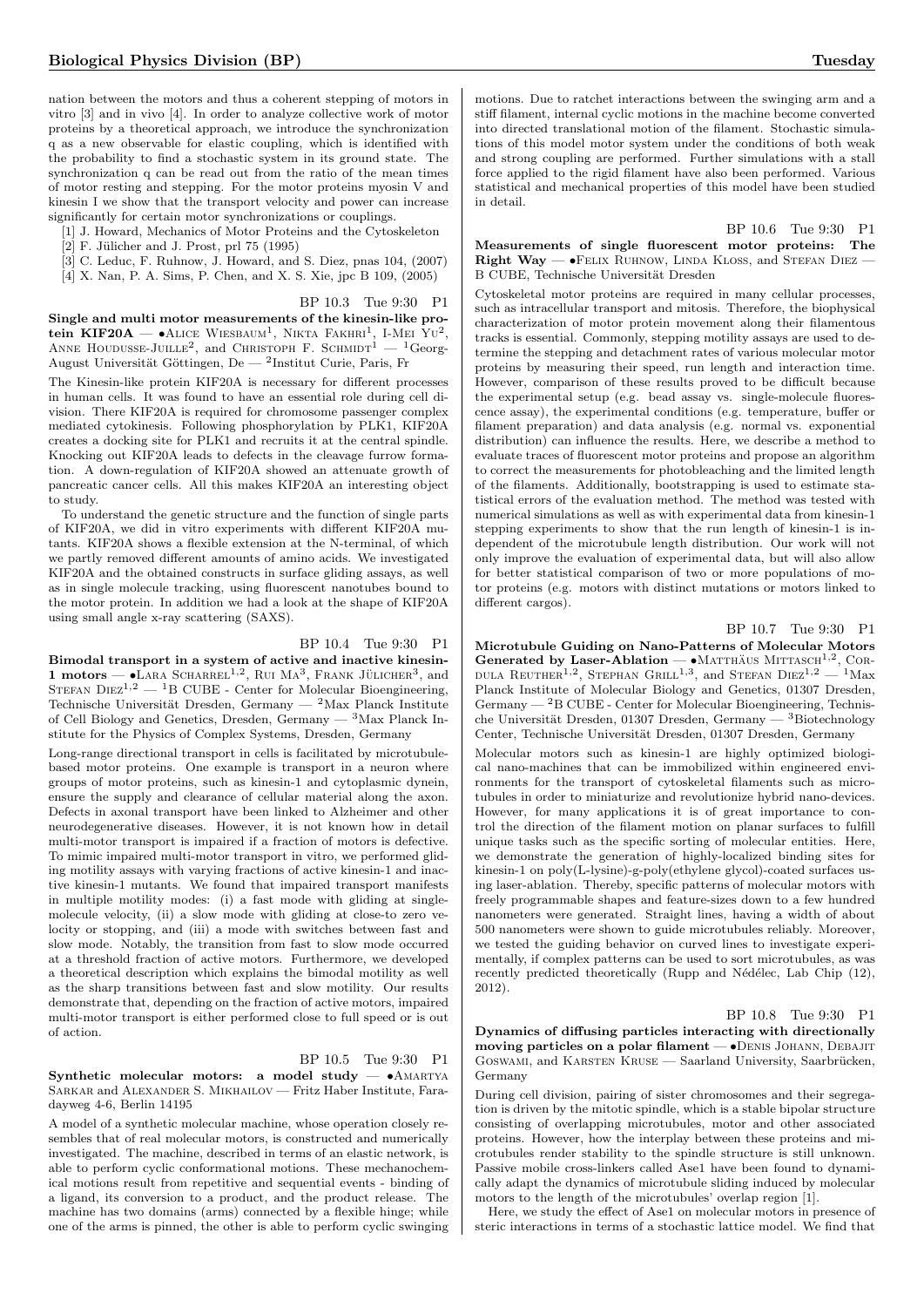the Ase1 accumulate towards the end of the lattice in the direction of motor hopping and characterise their distribution through a mean-field theory.

[1] Braun et al., Nature Cell Biology 13, 1259-1264 (2011)

BP 10.9 Tue 9:30 P1

Directionality of Single Kinesin-5 Cin8 Molecules is Mediated by the Tail Domains —  $\bullet$  ANDRÉ DÜSELDER<sup>1</sup>, CHRISTINA THIEDE<sup>1</sup>, ALICE WIESBAUM<sup>1</sup>, VLADIMIR FRIDMAN<sup>2</sup>, DIETER KLOPFENSTEIN<sup>1</sup>, LARISA GHEBER<sup>2</sup>, and CHRISTOPH F. SCHMIDT<sup>1</sup> - <sup>1</sup>Georg-August-Universität, Göttingen, Deutschland —  ${}^{2}$ Ben-Gurion University of the Negev, Beer-Sheva, Israel

Cin8, the tetrameric Kinesin-5 from budding yeast, shows the striking ability to move toward both the plus as well as the minus end of a microtubule. The molecular mechanism for this switch of directionality remains unknown. We have investigated this mechanism by examining the role of the C-terminal tail domains of Cin8 in the regulation of its directionality and motor function. To remove only the head-tailinteractions in the otherwise native tetramer, we built a Cin8 variant lacking the tail domains. In contrast to the wild type motor, this construct moves with a low velocity toward a randomly-chosen, but persistent direction. To look solely at the motility-generating subunits of Cin8, we fused the head domains and neck linker of Cin8 to the stalk of Kinesin-1 to construct a dimeric chimera. As a single molecule, this chimera is bidirectional with frequent changes in direction, indicating

that the Cin8 head domains are inherently bidirectional. In optical trapping experiments, the probability of a switch of directionality increases with an increase of the force acting on the motor. We performed extensive power spectral analysis of the motor under various loads and different nucleotide conditions. Our findings suggest a force sensitive mechanism for a switch of directionality in Cin8.

## BP 10.10 Tue 9:30 P1 Rotation eines Proteinkomplexes in einer Lipidmembran: Molekulardynamik-Simulationen — •Michael Becker — Universität Duisburg-Essen 47057 Duisburg

Wir befassen uns mit der Simulation des  $F_{0c}$ -Unterkomplexes der ATP Synthase und dessen Interaktion mit den Membranlipiden bei der Rotation. Zu diesem Zweck wird eine MD Simulation, bestehend aus einer Membran und des in ihr eingebetteten c-Ringes durchgeführt. Die Rotation des c-Ringes wird mittels einer gesteuerten Molecular Dynamik Simulation realisiert, wobei die Geschwindigkeit und somit der Impuls der Atome des c-Ringes alle 0.1 [ps] angepasst wird. Das hieraus resultierende Drehmoment ist durch  $\vec{M} = \vec{r} \times \frac{\partial \vec{P}}{\partial t}$  gegeben. Unsere Idee ist es also, dem c-Ring alle 0.1 [ps] einen festen Drehimpuls  $\vec{L}$  zu geben und anhand der Änderung dieses Drehimpulses, in der Zeit von eben diesen 0.1 [ps], dass durch die Reibung wirkende Drehmoment mittels  $\vec{M} = \frac{\vec{L}(t) - \vec{L}(t_0)}{\Delta t}$  zu bestimmen, da im Gleichgewicht dieses Drehmoment dem angelegten entspricht.

# BP 11: Posters: Cytoskeleton

Time: Tuesday 9:30–12:30 Location: P1

BP 11.1 Tue 9:30 P1

Time-resolved study of vimentin aggregation mediated by  $multivalent$  cations  $\bullet$ CHRISTIAN DAMMANN and SARAH KÖSTER – Institute for X-Ray Physics, Georg-August-Universität Göttingen, Friedrich-Hund-Platz 1, 37077 Göttingen, Germany

Besides actin filaments and microtubules, intermediate filaments (IFs) are a major component of the cytoskeleton, forming networks and bundles in the cell. Attractive interactions between purified negatively charged IFs can be mediated by small cations and the understanding of these interactions increases the knowledge of the cytoskeleton on a fundamental level. Here, we directly image the attractive interaction of vimentin IFs in the presence of multivalent cations using time-lapse fluorescence imaging. The dynamics of this process are followed in a drop-based microfluidic device that allows for rapid imaging shortly after the first protein-cation contact. Given a necessary threshold cation concentration, we find that the aggregation process takes place on the order of a few minutes. During this process the initially freely fluctuating filaments form highly compacted networks. We interpret our findings with regard to competitive binding of mono- and multivalent cations onto the filaments and find an explanation for the observed attraction mechanism. Our result emphasizes the important role of electrostatics for cytoskeletal proteins. The findings are likely to be representative for the class of vimentin-like IFs.

BP 11.2 Tue 9:30 P1

Entropic contraction of actin networks  $\bullet$ CARSTEN SCHULDT, TOM GOLDE, JÖRG SCHNAUSS, MARTIN GLASER, and JOSEF A. KÄS -Universität Leipzig, Institut für Experimentelle Physik I, Physik der weichen Materie, Linnéstr. 5, 04103 Leipzig, Germany

Retraction at the rear of a cell is a fundamental part of its migration process. This contraction can be accomplished by actin-myosin interaction. However, myosin knock-out cells have been shown to be still capable of migration. Alternatively, the depolymerization of the cytoskeleton was proposed to cause contractile forces only by a gain in entropy in the absence of molecular motors. This concept has been demonstrated on polymer mesh-works of nematode's major sperm protein.

We study the depolymerization of actin networks. In particular, the mesoscopic details and the forces associated with this process are of interest. We employ a micro-rheology approach in conjunction with light induced softening of actin networks [1] to measure both softening and contraction of the depolymerizing mesh-work.

[1] Golde et al. 2013. PRE 88:044601

BP 11.3 Tue 9:30 P1

Dynamics of active actin network contraction  $\bullet$ DOMINIC JOURDAIN<sup>1</sup>, ANNE BERNHEIM<sup>2</sup>, and KARSTEN KRUSE<sup>1</sup> — <sup>1</sup>Universität des Saarlandes, Germany — <sup>2</sup>Ben Gurion University, Israel

Recent in vitro experiments on actin filaments together with myosin motors reveal characteristic contraction patterns. The contraction speed increases linearly at first, before it decays exponentially. For asymmetric initial x-y-aspect-ratios, the contraction seems to follow this asymmetry. Using a continuous nonlinear Neo-Hookian elastic model for the filaments with a density dependent extra term to take the motor activity into account, we are able to qualitatively reproduce the asymmetric contraction and the contraction speed curves. To this end, a triangular finite element simulation is used.

BP 11.4 Tue 9:30 P1

Visco-elastic properties of artificial biopolymer networks — •Matthias Koch, Dominic Ruh, and Alexander Rohrbach — Lab for Bio- and Nano-Photonics, University of Freiburg, Georges-Koehler-Allee 102, 79110 Freiburg, Germany

Microtubules (MT) are biopolymers which self-organize over a large spatial and temporal scale in living cells as a response to a variety of external stimuli. Most of the highly complex intracellular processes like cell-division or mechanotransduction are based on MT networks. The mechanical properties of single biopolymers like actin filaments or microtubules have already been studied in a wide context. However, the role of the meshwork geometry on the transport of mechanical momentum in a two dimensional MT network has not been studied so far.

Optical tweezers allow generating an array of anchor points for artificial polymer networks consisting of fluorescently labelled MT filaments attached to optically trapped  $1\mu$ m spheres. We use multiple time-multiplexed optical traps which are displaced at rates up to 50kHz for both 3D force generation and measurements. The positions of the trapped particles can be evaluated using back focal plane interferometry, allowing resolving momentum propagation through the network. This configuration allows probing the visco-elastic properties of biopolymers in synthesized networks in a bottom-up approach and might reveal deeper insights in their complex interaction as part of the cytoskeleton. Results from first experiments with fluorescently labelled MT filaments attached to optically trapped  $1\mu$ m spheres are presented.

## BP 11.5 Tue 9:30 P1

On the homogeneity of in vitro assembled keratin 8/18 net**works** — • Tobias Neckernuss<sup>1</sup>, Katinka Mertens<sup>1</sup>, Ines Martin<sup>1</sup>, Tobias Paust<sup>1</sup>, Michael Beil<sup>2</sup>, Raphael Blumenfeld<sup>3</sup>, and Oth-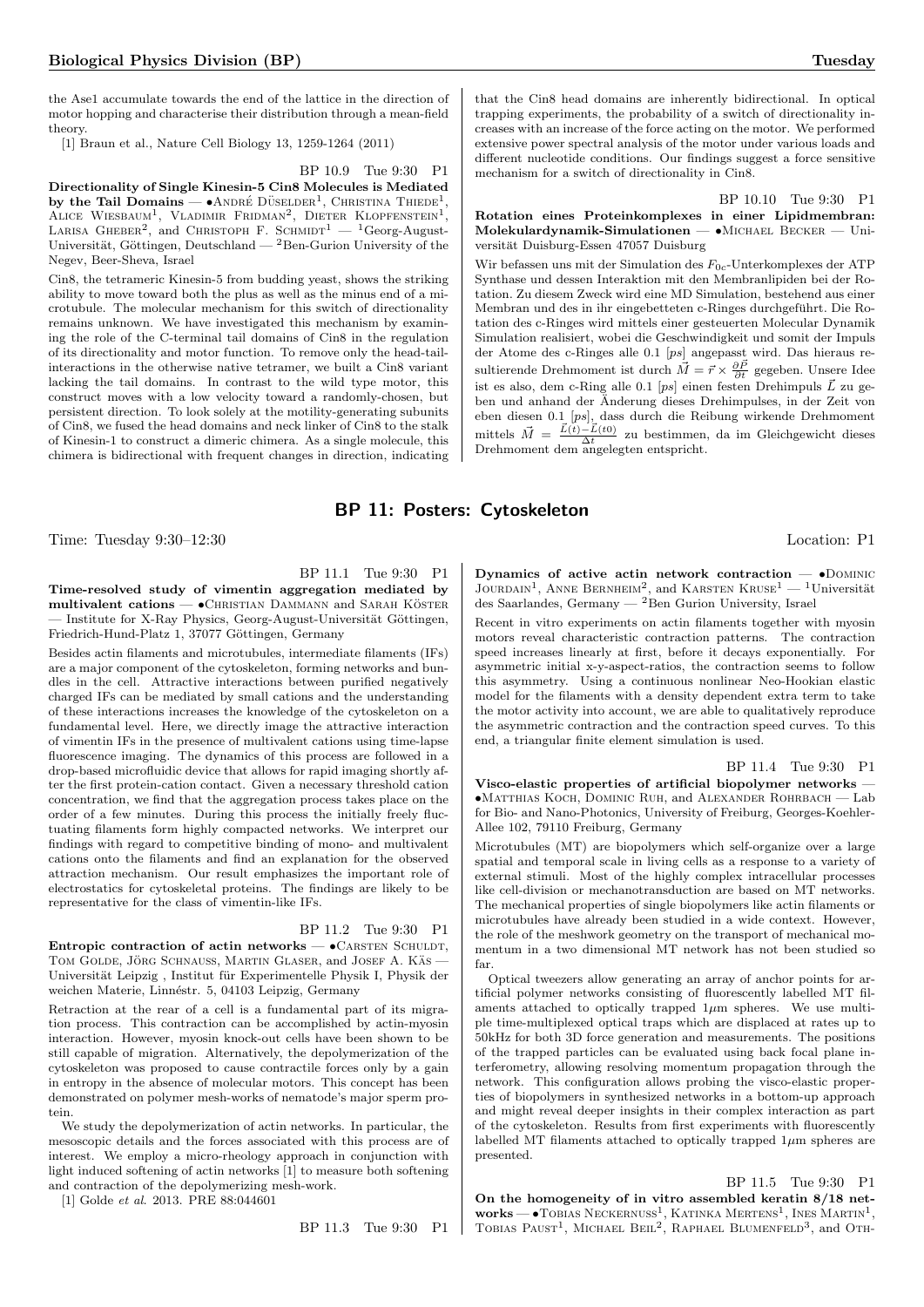MAR  $MART^1$  — <sup>1</sup>Department of Experimental Physics, Ulm University, D-89069 Ulm  $-$  <sup>2</sup>Clinic of Internal Medicine I, Ulm University,  $D-89069$  — <sup>3</sup>Department of Earth Science & Engineering, Imperial College London, GB-London SW7 2BP

The cytoskeleton of epithelial cells consists of three types of filament systems: microtubules, intermediate filaments IFs and actin filaments. In our work, we have a closer look on in vitro assembled intermediate filaments consisting of keratin  $8/18$  and  $\text{MgCl}_2$ , serving as a crosslinker. With an optical trap we are able to determine mechanical properties of the network by trapping and exciting an embedded polystyrene bead which motion is transferred via the network to response beads in the surrounding. Correlating the motion of the excited beads with the ones of the response beads allows us to determine the homogeneity of the network. The setup for such a multibead microrheology measurement is presented as well as the evaluation methods. Furthermore the linearity of the networks response is tested with single bead measurements.

BP 11.6 Tue 9:30 P1 thermal fluctuation of branched biopolymers and result**ing entropic force** —  $\bullet$ MOHAMMADHOSEIN RAZBIN<sup>1,2</sup>, PANAYOTIS<br>BENETATOS<sup>3</sup>, MARTIN FALCKE<sup>4</sup>, and ANNETTE ZIPPELIUS<sup>1,2</sup> — <sup>1</sup>Institute for Theoretical Physics, Georg-August University , Friedrich-Hund-Platz 1, 37077 Goettingen, Germany —  $^2$ Max Planck Institute for Dynamics and Self-Organization, Am Fassberg 17, 37077, Goettingen, Germany  $-3$  Department of Physics, Kyungpook National University, South Korea —  $\frac{4}{}$ Mathematical Cell Physiology, Max-Delbrück-Center for Molecular Medicine, Robert-Rössle-Straße 10, D-13092 Berlin, Germany

We consider branched structures of biopolymers, such as actin polymerized by Arp2/3. The polymers are modeled as weakly bending chains, which are grafted at one end and form branches at a given angle. we compute the thermal fluctuation of the endpoints and the resulting entropic forces on a flat membrane, restricting the fluctuations of the endpoints. The entropic forces are shown to depend sensitively not only on the persistence length but also on the geometry of the structure.

BP 11.7 Tue 9:30 P1 Impact of cell-sized confinement on the dynamics of actin polymerization —  $\bullet$ ZOE SWANK, SIDDHARTH DESHPANDE, and Thomas Pfohl — University of Basel, Basel, Switzerland

Components of the cytoskeleton are generally geometrically confined in cells, thus the range of physical dynamics exhibited by polymers in response to external confinement is connected to our understanding of biological systems. Using a microfluidic platform, we have studied the effects of varying geometrical confinements on the semi-flexible biopolymer actin. We have designed microfluidic devices, containing separate micro-confinements of differing geometries, which may exchange macromolecules and ions with a connected inlet channel via diffusion. Hence, we are able to observe the polymerization of actin filaments in vitro within diffusion-controlled micro-confinements, subject to various geometrical parameters. Furthermore, it is possible to create a macromolecular concentration gradient across the microconfinements, enabling the control of actin filament polarity during polymerization. Observations of single-filament and multiple-filament fluctuations are correlated, and the distribution of single filaments and filament networks are analyzed. Imposing a progressively narrower confinement has been shown to dampen polymer fluctuations and alter their distribution, while constraining filaments to increasing angles of external curvature is found to primarily affect the distribution of polymers within the confinement.

BP 11.8 Tue 9:30 P1

Active Microrheology: Mechanical Properties of In Vitro  $\textbf{Assembled}$  Keratin Networks — TOBIAS  $\text{PAUST}^1$ , KATINKA  $M$ ertens<sup>1</sup>, Ines Martin<sup>1</sup>, Tobias Neckernuss<sup>1</sup>, Michael Beil<sup>2</sup>, and  $\bullet$ OTHMAR MARTI<sup>1</sup> — <sup>1</sup>Institute of Experimental Physics — <sup>2</sup>Department of Internal Medicine I

Macro- and microrheology is extensively used to characterize complex networks of biopolymers. From this data one infers mechanical properties affecting migration or the response to external stresses. So far macro- and microrheology give similar but not identical responses.

The aim in these studies is to gather information about the dynamic mechanical properties of in vitro assembled keratin 8/18 networks realized by an optical tweezers setup.

In this work we explore the possibility of multi-point microrheology to determine locally the complex tensorial elastic response of heterogeneous networks. We use the measurements to find possible differences between macro- and microrheology. A careful analysis of the data provides additionally the frequency response of the complex elastic tensor. Furthermore, it is possible to determine phase dependencies between excitation and response. We show the data of measurements of in vitro assembled keratin 8/18 networks with varying Mg2+ concentrations.

#### BP 11.9 Tue 9:30 P1

Nonlinear elasticity of cross-linked networks  $- \cdot$  KARIN JOHN<sup>1</sup>, DENIS CAILLERIE<sup>2</sup>, PHILIPPE PEYLA<sup>1</sup>, ANNIE RAOULT<sup>3</sup>, and CHAOUQI  $M$ ISBAH<sup>1</sup> — <sup>1</sup>Université Grenoble 1/CNRS, LIPhy UMR 5588, F-38041 Grenoble, France  $-$  <sup>2</sup>L3S-R, B.P. 53, F-38041 Grenoble Cedex 9, France —  $^3\mathit{Laboratoire\; MAP5\; UMR\;8145, Université Paris}$ Descartes/CNRS, F-75270 Paris Cedex 06, France

Cross-linked semiflexible polymer networks are omnipresent in living cells. Typical examples are actin networks in the cytoplasm of eukaryotic cells, which play an essential role in cell motility, and the spectrin network, a key element in maintaining the integrity of erythrocytes in the blood circulatory system. We introduce a simple mechanical network model at the length scale of the typical mesh size and derive a continuous constitutive law relating the stress to deformation. The continuous constitutive law is found to be generically nonlinear even if the microscopic law at the scale of the mesh size is linear. The nonlinear bulk mechanical properties are in good agreement with the experimental data for semiflexible polymer networks, i.e., the network stiffens and exhibits a negative normal stress in response to a volumeconserving shear deformation, whereby the normal stress is of the same order as the shear stress. Furthermore, it shows a strain localization behavior in response to an uniaxial compression.

The presented theory provides a basis for the continuum description of polymer networks such as actin or spectrin in complex geometries and it can be easily coupled to growth problems, as they occur, for example, in modeling actin-driven motility.

BP 11.10 Tue 9:30 P1

Equilibrium Dynamics of Helical Polymers — •Lorenz Huber, Philipp Lang, and Erwin Frey — Arnold Sommerfeld Center for Theoretical Physics and Center for NanoScience, Department of Physics, Ludwig-Maximilians-Universität München, Germany

Biopolymers like DNA, cytoskeletal filaments or artificially designed DNA-origami fibres are elastic nanoparticles that form helical configurations in their ground state. The handedness, radius and pitch of these helices are determined by their curvature  $\kappa$  and torsion  $\tau$ . Their statistical mechanics is described by the helical wormlike chain model, where  $\kappa$ ,  $\tau$  are identified as the filaments' intrinsic bending and twisting rates, respectively.

Here we employ Brownian dynamics simulations to investigate the thermal end-to-end distance fluctuations. We find that  $\langle \delta R^2(t) \rangle$  exhibits a rich scaling behavior with varying  $\kappa$  and  $\tau$ . For  $\kappa = 0$  the initial relaxation resembles the  $t^{3/4}$ -scaling law as predicted by semiflexible polymer theory. In contrast, helices with a low ascending pitch angle, i.e.  $\kappa > \tau$ , show power law exponents exceeding 3/4 due to the additional elastic modes of the spring-like polymer conformation. The crossover region with  $\kappa < \tau$  reveals a sudden intermediate relaxation regime with a scaling exponent well below 3/4. With rising  $\tau$  this domain only slowly converges towards the semiflexible limiting case.

Our findings demonstrate the intriguing influence of helical parameters on the dynamics of single polymer systems and can in principle help to determine structural details beyond the resolution of (static) experimental techniques.

# BP 11.11 Tue 9:30 P1

Mechanical Properties of Keratin Bundles in Living Cells —  $\bullet$  JENS-FRIEDRICH NOLTING and SARAH KÖSTER — Institute for X-Ray Physics, University of Göttingen, Germany

Intermediate filaments are a major component of the eukaryotic cytoskeleton along with microtubules and microfilaments and play a key role in cell mechanics. Here, we present a study of keratin intermediate filament bundles in living cells. Intracellular forces in combination with cytoskeletal cross-talk lead to buckling of the keratin bundles. By investigating these buckling events in situ we conclude upon the mechanical properties of the keratin bundles and their environment. In brief, we measure the buckling wavelength and the bundle diameter of the events using live cell confocal microscopy. From these data we then deduce the elastic modulus of the surrounding matrix and the persis-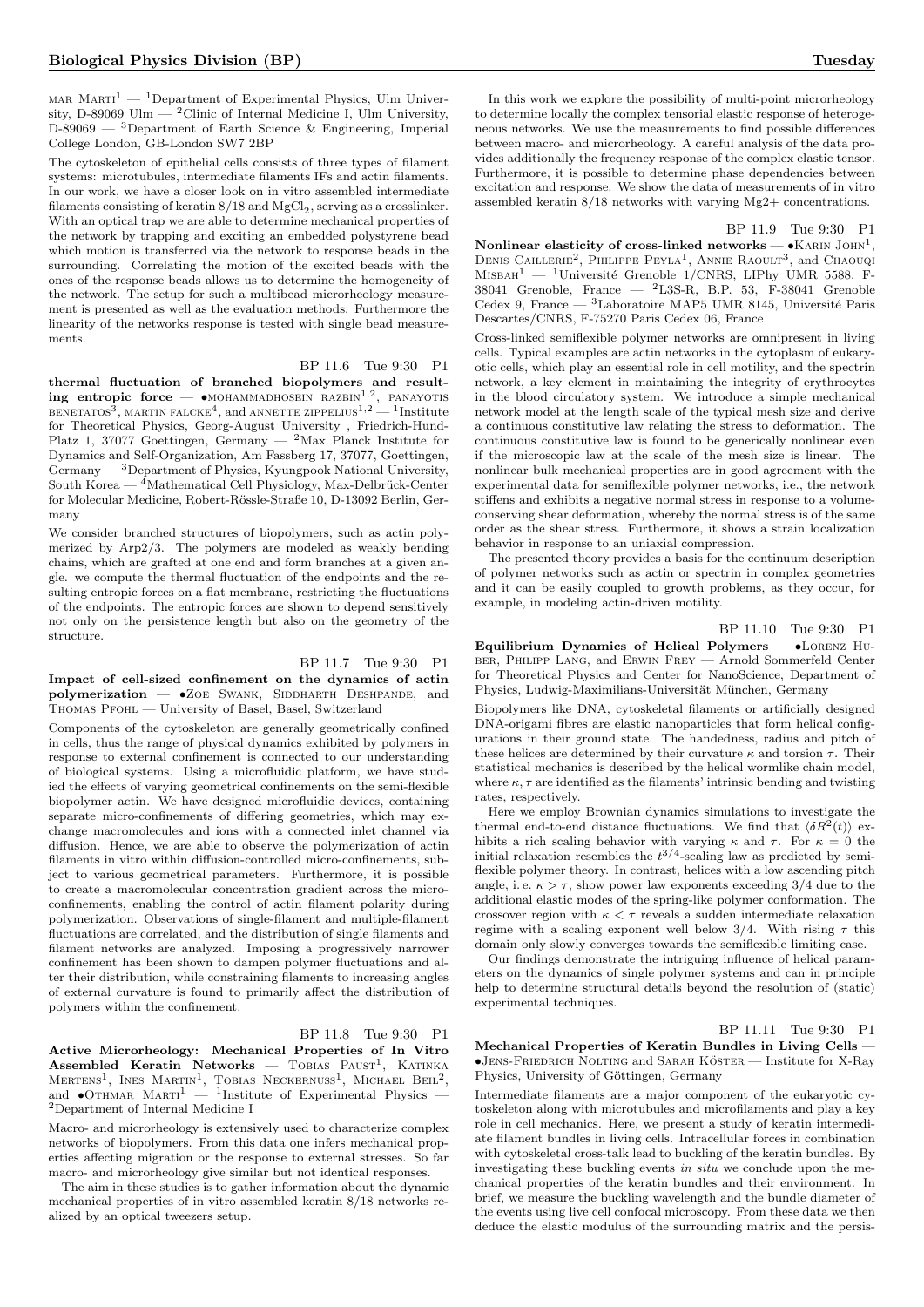tence length of the bundle. Furthermore, we evaluate the strength of the coupling between the individual filaments inside a keratin bundle by fitting a coupling factor to our data. Our findings suggest that the coupling between the filaments within a bundle is predominantly strong but it allows for some movement of filaments with respect to each other.

BP 11.12 Tue 9:30 P1

Subunit exchange in vimentin intermediate filaments — •BERND NÖDING and SARAH KÖSTER — Institute for X-Ray Physics, University of Göttingen, Germany

Intermediate filaments, together with actin filaments and microtubuli and in combination with motorproteins and binding proteins make up the cytoskeleton of eukaryotic cells. While assembly mechanisms for different intermediate filaments have been modeled in the past, insights into the dynamic changes in the filament cross-section are still largely missing. Thus, we perform measurements of the exchange of fluorescently labeled subunits on fully assembled vimentin intermediate filaments. We find that an exchange of subunits occurs at a temperature dependent rate. Likely, polymorphism of the filament cross-section is an important factor in this process. With these findings, we aim to contribute to a more comprehensive description of the assembly and subunit exchange mechanism.

BP 11.13 Tue 9:30 P1 Studying the assembly of intermediate filaments in microfluidic channels using fluorescence cross correlation spectros $copy$  (FCCS) —  $\bullet$ VIKTOR SCHROEDER<sup>1</sup>, BERND NÖDING<sup>1</sup>, AN-JA NIEDERMAYR<sup>2</sup>, HARALD HERRMANN<sup>3</sup> und SARAH KÖSTER<sup>1</sup> -<sup>1</sup>Institute for X-Ray Physics, Georg-August-University Göttingen, Göttingen, Germany  $-2$ Department of Neurophysiology and Cellular Biophysics, Georg-August-University Göttingen, Göttingen, Germany — <sup>3</sup>Division of Molecular Genetics, German Cancer Research Center

(DKFZ), Heidelberg, Germany The cytoskeleton of eukaryotes consists of three different filamentous systems: microtubules, actin filaments and intermediate filaments (IFs). While both tubulin and actin are highly conserved, IF proteins occur in many different variations, depending on cell type and organism. All cytoskeletal filaments consist of distinct subunits and assemble in a characteristic way. For vimentin IFs, which are found in cells of mysenchymal origin, a principal assembly model exists. However, measurements of the assembly process with high time resolution, which would yield insight especially into the early assembly steps, are still largely missing. To approach this problem, we use fluorescence cross correlation spectroscopy (FCCS) in combination with microflui-

dic continuous flow mixers to access time scales in the millisecond range and directly follow binding events.

#### BP 11.14 Tue 9:30 P1

Magnetic interactions in the magnetosome chain of magnetotactic bacteria —  $\bullet$ BAHAREH KIANI and STEFAN KLUMPP — Max Planck Institute of Colloids and Interfaces, Potsdam, Germany

Magnetotactic bacteria are aquatic microorganisms that swim and orient in the direction of magnetic field due to the presence of the magnetosome chain, a chain of vesicle-enclosed magnetic nanoparticles that are aligned on a cytoskeletal filament [1]. Here we investigate magnetic interactions between the nanoparticles to study the contribution of magnetism to the persistence length of the chain. The calculation of the energy of a curved magnetosome chain shows that magnetic interactions contribute only little to the stiffness of the chain, which should be mostly attributed to the filament. Furthermore, magnetic interactions favor closed-ring chains, and attachment to the filament can stabilize the chain against ring closure.

[1] Dirk Schüler, \*Magnetoreception and Magnetosomes in Bacteria\* (Springer, 2006).

## BP 11.15 Tue 9:30 P1

Elastic response of pre-stressed 3D filamentous networks with compliant crosslinks  $- \bullet$ KNUT HEIDEMANN<sup>1</sup>, MEENAKSHI PRABHUNE<sup>2</sup>, FLORIAN REHFELDT<sup>2</sup>, CHRISTOPH SCHMIDT<sup>2</sup>, and MAX WARDETZKY<sup>1</sup> — <sup>1</sup>Institut für Numerische und Angewandte Mathematik, Georg-August-Universität Göttingen —  $^2$ Drittes Physikalisches  $\;$ Institut - Biophysik, Georg-August-Universität Göttingen

The cytoskeleton of cells is a composite network of filaments ranging from stiff rod-like microtubules to semiflexible actin filaments that together play a crucial role for cell structure and mechanics. The collective dynamics of these cytoskeletal filaments with widely different mechanical properties yet remain to be understood completely.

To model a strongly heterogeneous composite, we set up 3D simulations of filamentous networks with compliant crosslinks, and extract elastic moduli via quasistatic deformations.

Furthermore, We introduce an affine theory that captures the simulation results correctly. In particular, we derive asymptotic exponents for the scaling of the differential modulus with stress in the limit of infinite crosslink densities. Numerical results for finite numbers of crosslinks are presented as well.

In addition, we analyze the effects of pre-stress, which is easily tunable in our simulations. It turns out that the initial normal stress can be related to the linear shear elastic modulus, and might therefore be of importance for experimental studies as well.

# BP 12: Posters: Imaging

Time: Tuesday 9:30–12:30 Location: P1

# BP 12.1 Tue 9:30 P1

Homo-Fret to Investigate the Oligomeric State of Proteins — •Franz-Josef Schmitt, Matthias Broser, Cornelia Junghans, and THOMAS FRIEDRICH — Institute of Chemistry, Biophysical Chemistry, TU Berlin, Straße des 17. Juni 135, D-10623 Berlin, Germany The combination of various microscopic techniques allows to address

complex problems in biophysics. We present a multi-parameter setup based on to a Nikon TI Eclipse microscope that combines time resolved fluorescence microscopy and simultaneous anisotropy microscopy by splitting the detector optically into two independent areas. All microscopic techniques (confocal, wide field, total internal reflection) can be done with a high photon throughput up to 2 Mio. photons/sec. with spectral and polarization resolution. Förster Resonance Energy Transfer (FRET) between identical fluorophores without the discrimination between donor and acceptor (Homo-FRET) allows the determination of the aggregation state of identical chromophors. Microscopic measurements of time resolved Homo-FRET were used to determine the aggregation state of a model system of fluorescence proteins (FKBP-GFP constructs) that can dimerize or form larger aggregates (up to pentamers) by adding a specific membrane-permeable agent. The technique has great application potential for the observation of the repair cycle of the D1 protein in the photosystem II.

BP 12.2 Tue 9:30 P1

Diffusion in Living Cells Determined by Multiparameter Imaging — •Franz-Josef Schmitt, Cornelia Junghans, Matthias STURM, MARVIN SCHLISCHKA, and THOMAS FRIEDRICH — Institute of Chemistry, Biophysical Chemistry, TU Berlin, Straße des 17. Juni 135, D-10623 Berlin, Germany

Multiparameter microscopy is close to becoming a standard technique in live cell imaging. The synergistic interplay between highly resolved fluorescence microscopy and photoswitchable fluorescence proteins lead to a brilliant new methodology that broke the diffraction barrier of optical microscopy. We show how the photoswitchable genetically expressed Dreiklang Protein is used to determine the local diffusion coefficients in the cell cytoplasm and the cell nucleus as well as the kinetics of the Dreiklang protein diffusion across membranes. The technique shows preferred pathways of proteins across the cell nucleus which are not visible by constantly fluorescing labels due to the strong overlap of the emission of single molecules that lead to homogeneous fluorescence patterns. The dynamics of selectively marked mitochondria is tracked and the mean square displacement is calculated showing regimes of hampered diffusion, free diffusion and active transport.

BP 12.3 Tue 9:30 P1 An insight into structural changes induced to cells by chemical fixatives using X-ray nano-diffraction  $\bullet$ CLÉMENET HÉMONNOT, BRITTA WEINHAUSEN, RITA GRACEFFA, ROBIN WILKE, and SARAH KÖSTER — Institute for X-Ray Physics, University of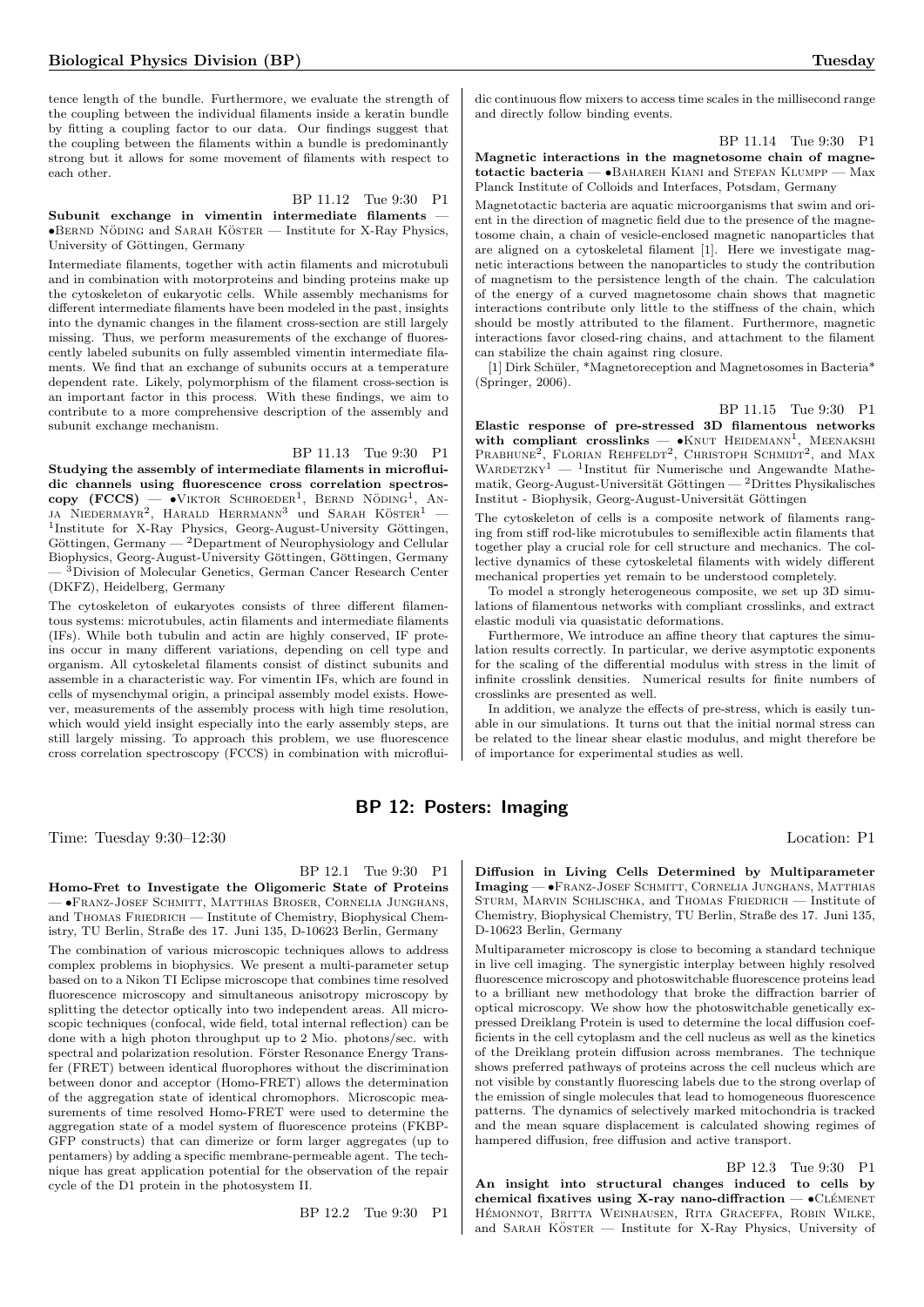#### Göttingen, Germany

Various research methods have been developed to study the structure and composition of biological cells, the most prominent ones being fluorescence and electron microscopy. However, for most of these methods, sample preparation such as chemical or cryogenic fixation, staining or labeling, or tissue sectioning is prone to introduce artifacts. Thus, our aim was to use a label-free technique that probes cells in their native, aqueous environment at high resolution. We have applied X-ray nano-diffraction to image cells in microfluidic devices. High spatial resolution due to small wavelengths is combined with high penetration depth, enabling us to study entire cells. The microfluidic devices allow us to keep the cells alive as well as reducing the radiation damage by cooling the sample and by decreasing the concentration of free radicals through constant buffer or media flow. We have performed X-ray nano-diffraction experiments on fixed-hydrated and living eukaryotic cells. In particular, we have compared three widely employed chemical fixatives and analyzed the overall structure of the nucleus and cytoplasm. The different fixatives indeed introduce a different degree of structural changes on length scales on the order of 35 to 45 nm.

BP 12.4 Tue 9:30 P1 Assessing reptation motion with the WormTracker — MATTHIAS WEISS and  $\bullet$ CARSTEN SCHADE — Experimental physics 1, University of Bayreuth

The locomotion pattern of C. elegans (a small transparent roundworm) is complex and depends on the properties of the environment. To gain a better understanding of the locomotion mechanism of C. elegans, it is mandatory to take a closer look on the motion of individual worms. To get the exact movement pattern of C. elegans in different environments, we have constructed a worm imaging platform. This platform monitors in a time-resolved fashion the accurate shape and center of mass of worms during their movement.The tracking station allows single- and multi worm tracking. In the single tracking mode it is possible to track a single worm for any period of time. Therefore it is possible to track the complete lifetime of a single worm. In the multi tracking mode, it is feasible to track all worms on the plate and therefore to get comparative data from the movements of a worm ensemble in the same environment. The tracking software and the hardware are programmed with Matlab and LabView, i.e. it is easy to develop additional software packages for customized measurements.

BP 12.5 Tue 9:30 P1

Sub-diffraction imaging of cellular organelles  $- \cdot$  ANDREAS VERES and MATTHIAS WEISS — Experimental Physics I, University of Bayreuth, Bayreuth, Germany

Eukaryotic cells are highly compartmentalized. One of the most prominent organelles is the endoplasmic reticulum (ER) which assumes the morphology of a sponge-like web that spans throughout the cell. The full structure of the ER, however cannot be resolved by conventional light microscopy approaches as the typical mesh size is below the diffraction limit. To overcome this limitation, we have used SOFI (Superresolution optical fluctuation imaging) which provides a means to overcome the diffraction limit by exploiting fluorescence fluctuations of quantum dots. Based on our SOFI images we have determined the fractal dimensions of the ER and its porosity in cells at different stages.

#### BP 12.6 Tue 9:30 P1

Preparation of colloidal CdSe quantum dots for medical fluorescence labelling  $\bullet$ SVENJA HERBERTZ<sup>1</sup>, LOTHAR HOUBEN<sup>2</sup>, KATHRIN SCHECKENBACH<sup>3</sup>, and THOMAS HEINZEL<sup>1</sup> - <sup>1</sup>Solid State Physics Laboratory, Buildg. 25.23., Heinrich-Heine University Düsseldorf, Universitätsstr. 1, D-40225 Düsseldorf — <sup>2</sup>PGI-5, FZ Jülich, Wilhelm-Johnen-Str., D-52425 Jülich —  $^3$ HNO-Klinik, Buildg. 13.76, Heinrich-Heine University Düsseldorf, Universitätsstr. 1, D-40225 Düsseldorf

The size dependence of their energy bandgap allows producing quantum dots of various fluorescence wavelengths in one production process. We fabricated colloidal CdSe QDs with tunable emission via kinetic growth with TOP as stabilizer [1] and investigated the influence of various growth parameters on the fluorescence behavior. The produced QDs have a size-dependent fluorescence line with typical FWHM of about 40 nm. Via X-ray diffraction and HR-TEM nanocrystal diameters of about 2 to 6 nm were measured and a hexagonal wurtzite crystal structure was identified. The surface of the QDs as-fabricated was chemically modified to establish solubility in aqueous media. In the context of detecting drugs in cell cultures by fluorescence labelling

with QDs, an agent of particular interest is the chemotherapeutic cisplatin. The interaction of cisplatin with QDs, for a start without a direct connection of the molecules, was investigated. It was found that the presence of cisplatin quenches the fluorescence intensity of QDs in water.

[1] E. M. Boatman et al., J. Chem. Educ. 82, 1697(2005).

BP 12.7 Tue 9:30 P1 Age related changes in human RPE cells, imaged by multicolor SIM microscopy.  $\rightarrow$  • FLORIAN SCHOCK<sup>1,2</sup>, GER-RIT BEST<sup>1,2</sup>, NIL CELIK<sup>2</sup>, ALINA BAKULINA<sup>6</sup>, MARTIN HAGMANN<sup>1,2</sup>, RAINER HEINTZMANN<sup>4,5</sup>, JÜRGEN HESSER<sup>6</sup>, STEFAN DITHMAR<sup>2</sup>, and<br>CHRISTOPH CREMER<sup>1,3</sup> — <sup>1</sup>Kirchhoff Institute for Physics, University of Heidelberg  $-2$ Department of Ophthalmology, University of Heidelberg — <sup>3</sup>Institute of Molecular Biology, Mainz — <sup>4</sup>Institute for Physical Chemistry, University of Jena — <sup>5</sup> Institute of Photonic Technology, Jena — <sup>6</sup> Institute for Medical Technology, Mannheim

In our society old-age diseases are becoming more frequent. One reason for these are non-degradable deposits of degradation products. These are generated in normal cell-processes, but their accumulation during the human lifespan leads to dysfunction of cell-activity. This is believed to be the case in age related macula-degeneration, where the deposits form granules of the size of about  $0.5\mu$ m to  $3\mu$ m. Structured Illumination Microscopy is used to study auto-fluorescent proteins in this deposits, allowing us to separate and image them. In contrast to electron-microscopy, fluorescence microscopy has less stringent constraints to sample preparation and is generally less invasive. Additionally, it offers the possibility to separate different kinds of deposits by using multicolor excitation. This allows us to search for differences in the composition of the deposits. We analysed several histological samples by donors of different age. We present quantitative data to the relation between donor age and granula quantity. All work on human tissue was done according to the Declaration of Helsinki.

BP 12.8 Tue 9:30 P1

Apertureless Scanning Near-Field Optical Microscopy of Tobacco Mosaic Viruses and Intermediate Filament Desmin — ●NIKLAS BIERE<sup>1</sup>, ALEXANDER HARDER<sup>1</sup>, MAREIKE DIEDING<sup>1</sup>, VOLKER WALHORN<sup>1</sup>, SVEN DEGENHARD<sup>2</sup>, ANDREAS BRODEHL<sup>3</sup>, CHRISTINA WEGE<sup>2</sup>, HENDRIK MILTING<sup>3</sup>, and DARIO ANSELMETTI<sup>1</sup> -<sup>1</sup>Experimental Biophysics and Applied Nanoscience, Bielefeld University — <sup>2</sup>Dpt. of Molecular Biology and Plant Virology, Institute of Biology, University of Stuttgart — <sup>3</sup>Heart and Diabetes Center NRW, Bad Oeynhausen

Aperture-less scanning near-field optical microscopy (aSNOM) makes use of both, high resolution topographic and fluorescence imaging. Atomic force microscopy (AFM) allows for a topographic resolution down to the atomic scale. Furthermore it can be operated in ambient conditions, liquids or in vacuum which makes it ideal for a large variety of different samples. The evanescent illumination of the AFM cantilever tip induces enhanced electromagnetic fields that are strongly confined to the tip apex. These can serve to excite and image single dye molecules. Here we report on our custom built aSNOM setup using commercially available monolithic silicon cantilevers. We investigated sparsely labelled tobacco mosaic viruses and the intermediate filament protein desmin. Both of which are complex structures composed of mixed building blocks. The simultaneous recording of topography and fluorescence data and their inherent alignment allows for the exact localization of distinct fluorescently labelled building blocks within the superordinate macromolecular structures.

BP 12.9 Tue 9:30 P1 Space- and time-resolved information of refraction index in a microresonator —  $\bullet$ TOBIAS MENOLD<sup>1,2</sup>, MICHAEL METZGER<sup>1</sup>, ALEXANDER KONRAD<sup>1</sup>, ANDREAS HORRER<sup>2</sup>, SABRINA RAU<sup>1</sup>, GÜNTHER GAUGLITZ<sup>1</sup>, DAI ZHANG<sup>1</sup>, ALFRED J. MEIXNER<sup>1</sup>, DIETER KERN<sup>2</sup>, MARC BRECHT<sup>1,3</sup>, and MONIKA FLEISCHER<sup>2</sup> — <sup>1</sup>IPTC, University of Tübingen —  $^2$ Institute for Applied Physics, University of Tübingen  $-$ <sup>3</sup>Zürcher Hochschule für Angewandte Wissenschaften, Institute of Applied Mathematics and Physics

The aim of our research is to determine the change of the refractive index within a Fabry Perot microresonator, consisting of a flat and a curved mirror in close distance  $(\lambda/2$ -region), in space and time using a standard colour CCD camera. Using white light illumination yields a position dependent transmission. If a flat and a convex mirror are used the transmission shows a spectrally well-defined Newton ring pattern. The possibility to sense small changes of the refractive index within the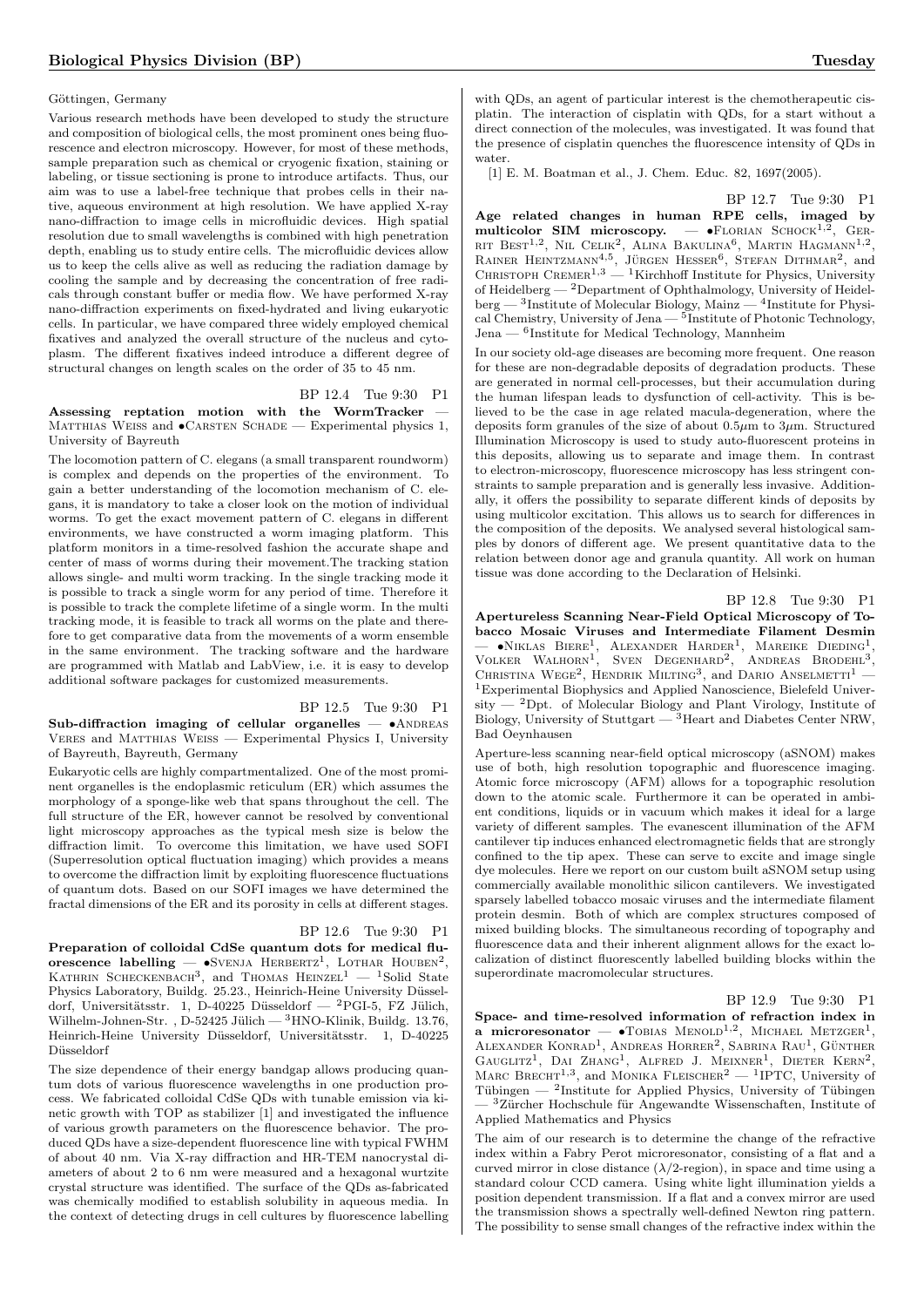cavity depends on the resonator properties and the wavelength resolution of the CCD camera. The main issue is to extract the wavelength with high resolution out of the RGB values determined by the CCD camera. For this purpose we calibrated the CCD-chip using the transmission pattern of monochromatic light with a spectral range between 380 nm and 650 nm. Based on these images we were able to calculate the hue-value of HSV colour space. With that calibration it is possible to translate information from the CCD-camera into refraction index information. The calibration enables us to determine the refraction index within a microresonator with spatial and temporal resolution.

#### BP 12.10 Tue 9:30 P1

Probing quantum coherence in light-harvesting (LH1) complexes using FRET from a single nitrogen vacancy center  $-$  •Priyadharshini Balasubramanian<sup>1</sup>, Anna Ermakova<sup>1</sup>, Chris SCHROEDER<sup>2</sup>, LIAM MCGUINNESS<sup>1</sup>, FELIPE CAYCEDO-SOLER<sup>2</sup>, CAR-OLINE AUTENRIETH<sup>3</sup>, SUSANA HUELGA<sup>2</sup>, MARTIN PLENIO<sup>2</sup>, ROBIN  $G$ HOSH<sup>3</sup>, and FEDOR JELEZKO<sup>1</sup> — <sup>1</sup>Institute for Quantum Optics, University of Ulm — <sup>2</sup> Institute for Theoretical Physics, University of Ulm — <sup>3</sup> Institute of Biology, University of Stuttgart

The formidable quantum efficiency of light harvesting complexes in photosynthetic organisms have been attributed to the long-lived quantum coherence effects. Experiments with ensemble of LH1 complex, have reported the observation of quantum coherence in the time scale of picoseconds range, but the results suffer from ensemble averaging over inhomogeneous distribution of site energy. Here we propose single molecule - Fluorescence Resonance Energy Transfer(FRET) experiment between a single NV center in diamond and the LH1 complexes, to probe the inter-ring coherence dynamics. The path of excitonic energy transfer(EET) between the rings will be measured by injecting excitation locally to a chromophore via a single NV center attached to an AFM tip, and the fluorescent emission is detected from a single red-shifted LH1 in the membrane. The distance traversed by the excitation energy in the membrane gives insight on the contribution of quantum coherence to the inter-ring energy transfer dynamics. Unraveling the role of coherent dynamics in the process of light-harvesting could provide inspiration for artificial photosynthesis.

# BP 12.11 Tue 9:30 P1

Refractive index studies of biological cells and nuclei using digital holographic microscopy  $-\bullet$ MIRJAM SCHÜRMANN<sup>1</sup>, JANA SCHOLZE<sup>1</sup>, CHII J. CHAN<sup>2</sup>, PAUL MÜLLER<sup>1</sup>, ANDREW E. EKPENYONG<sup>1</sup>, KEVIN J. CHALUT<sup>2</sup>, and JOCHEN GUCK<sup>1,2</sup> — <sup>1</sup>Biotechnology Center, TU Dresden, Tatzberg 47/49, 03107 Dresden, Germany —  $2\tilde{C}$ avendish Laboratory, University of Cambridge, Cambridge CB3 0HE, UK

In recent years, digital holographic microscopy (DHM) has increasingly been used in biophysical and cell biological studies for the determination of the refractive index of cells. This quantitative phase microscopy technique is non-invasive, in comparison to other traditional imaging techniques, which often require external labelling of biological samples. Previous work in our group on cell differentiation revealed a lineagespecific modulation in the cells' refractive index, suggesting the use of DHM as a useful tool for marker-free studies of cell differentiation. Recently we have also used DHM to study the optical properties of the cell nucleus, which may reflect its epigenetic nature. In contrast to other studies suggesting a high refractive index of cell nuclei compared to the cytoplasm, the present study reveals that the refractive index of isolated cell nuclei of a variety of cell types can be lower than the refractive index of the cell. In addition, nuclear refractive index was found to be highly sensitive to external salt concentrations. This characterisation of the optical properties of nuclei is important for the proper interpretation of laser trapping experiments of cells or the use of light scattering techniques in tissues, such as optical coherence tomography, for diagnostic purposes.

BP 12.12 Tue 9:30 P1

Towards a zone plate based ultra compact HHG driven XUV/soft X-ray scanning transmission microscope — •Christian Spath ¨ , Jurgen Schmidt ¨ , Huaihai Pan, Alexander Guggenmos, and Ulf Kleineberg — Ludwig-Maximilians-Universität München, Lehrstuhl für Experimentalphysik - Laserphysik, 85748 Garching, Germany

X-ray microscopy is an invaluable imaging method in many research areas with applications in physical, medical and biological problems as well as material science. Especially XUV/soft X-ray microscopy offers the great potential for investigating sensitive biological samples in their natural environment with low dose to reduce radiation damage and high spatial and energy resolution to address questions concerning sub cellular features or elemental composition. Here we report on our concept of an ultra compact microscope utilizing laser driven high harmonic radiation with ~73 eV energy as a light source and a zone plate operated in transmission as the main focussing element combined with different detectors which enables us to run this system in scanning mode as a STXM but also in a modified version as a high resolution instrument in diffraction mode employing the CDI (coherent diffractive imaging) technique. Furthermore due to our pulsed light source the possibility of time-resolved microscopic analysis is given with a possible few-femtosecond temporal resolution.

BP 12.13 Tue 9:30 P1

Following the topography during abscission using SICM —  $\bullet$ ULRICH FROMME<sup>1</sup>, NATALIE ELIA<sup>2</sup>, and CHRISTPH F. SCHMIDT<sup>1</sup> -<sup>1</sup>Drittes Physikalisches Institut, Fakultät für Physik, Georg-August-Universität, Göttingen — <sup>2</sup>Department of Life Sciences and the National Institute for Biotechnology in the Negev, Ben-Gurion University, Beer-Sheva, Israel

The last step in the division cycle of animal cells is abscission. It is defined as the cutting of the small intracellular bridge which remains as a connection between the two daughter cells after the cytoplasm has been divided. This bridge, the so-called midbody, is of an interesting structure, as it contains dense tubulin structures which originate from the cell division- and DNA-separation process. Due to the compactness of this structure, a complex system of membrane constriction and tubulin disassembly molecules are recruited for abscission. In this study we used Scanning-Ion-Conductance-Microscopy (SICM) to create topological movies of these structures in living MDCK cells. SICM can produce images with a resolution that is superior to standard optical methods without damaging or deforming the structures. This makes it possible to acquire high-resolution images and to observe the morphological changes of the intracellular bridge during the abscission process.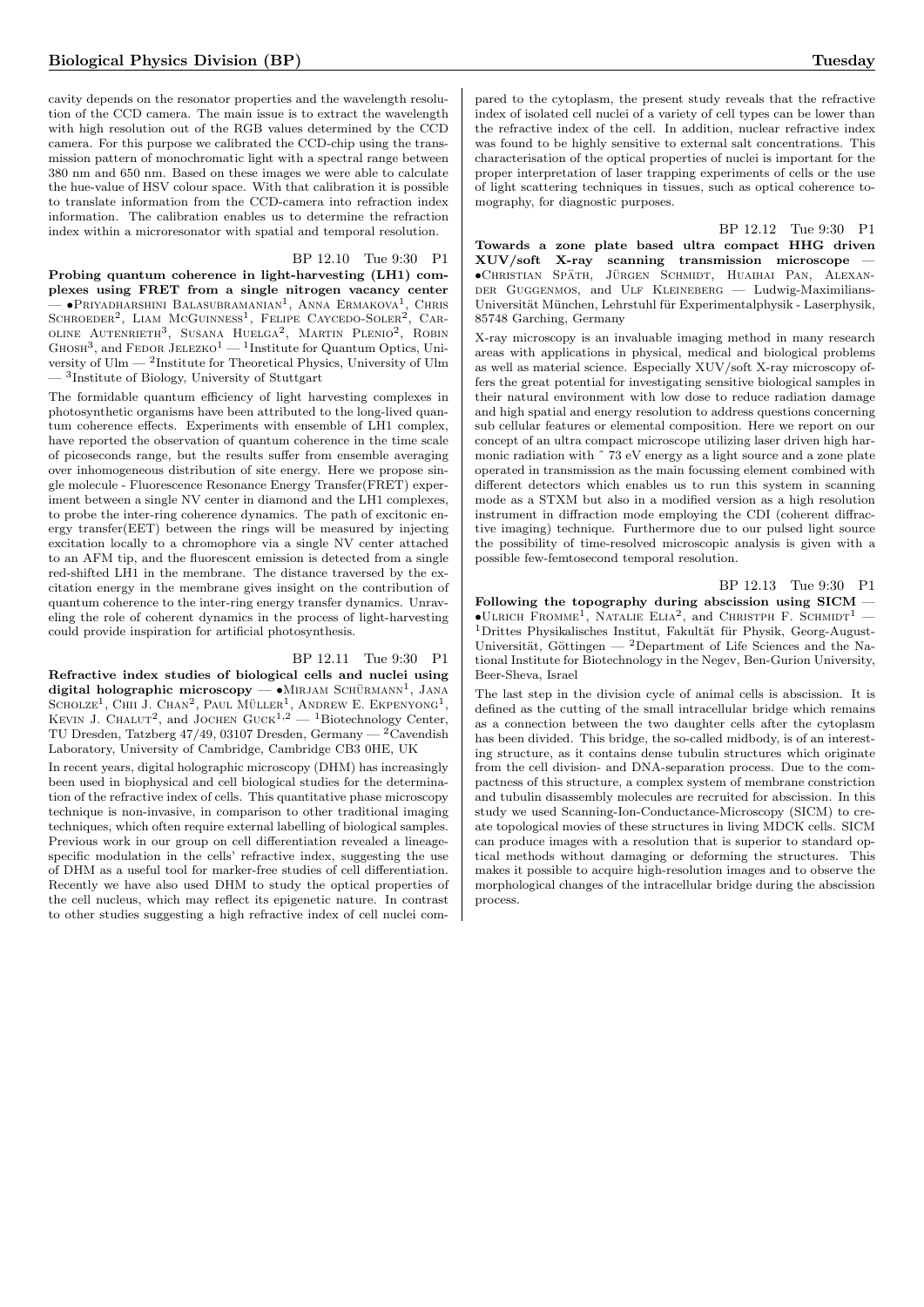# BP 13: Posters: DNA/RNA and related enzymes

Time: Tuesday 9:30–12:30 Location: P1

Local melting of ds-DNA within ultrathin amphiphilic films — •Caroline Falk, Hua Liang, Nikolai Severin, and Jurgen P. ¨ RABE — Department of Physics Humboldt-Universität zu Berlin

DNA-replication is an important process in the human body. Replication of double-stranded (ds)-DNA requires its local unwinding, i.e. melting into two single strands (1). DNA, when stretched in solution, overwinds and melts (2). This was argued to give insight onto the replication mechanism. It is difficult, however, to access the direct conformational changes during stretching in solution. Preliminary work has demonstrated that this transition can be investigated on a graphite surface, pre-coated with an amphiphilic layer imaged with scanning force microscopy (3). ds-DNA can be stretched by an amphiphilic layer. This leads to a local splitting of the ds-DNA into two single strands and overwinding of the rest of the vector ds-DNA. This effect can be analyzed as a function of plasmid length and base sequences. We demonstrate here our efforts to identify the location of the local melting within the ds-DNA by marking specific locations within the DNA.

(1) D.Coman, I.M.Russu, Journal of Biological Chemistry 280, 20216 (2005).

(2) J.Adamcik, S.Tobenas, G.Di Santo, D.Klinov, G.Dietler, Langmuir, 25, 3159 (2009).

(3) H.Liang, W.Zhuang, N.Severin, J.P.Rabe Control of Single DNA Conformation on a Nanostructured Template (to be published).

BP 13.2 Tue 9:30 P1

Quantitative DNA Overstretching Using Optical Tweezers – ROLAND HILLMANN, ANDRÉ SPIERING, ANDY SISCHKA, and  $\bullet$ DARIO ANSELMETTI — Experimental Biophysics, Bielefeld University, 33615 Bielefeld, Germany

We investigated the binding of histonecomplexes to DNA by monitoring the dynamic structure of individual nucleosomes by optical tweezers with single molecule force spectroscopy. 16.4um long biotinylated dsDNA is attached to two streptavidin coated microspheres, one held by a micropipette, as well as the other by the optical trap, respectively. The histones in our experiment contain all of the natural proteins (H2a, H2b, H3, H4) including the linker histone-like protein (H1) to form higher order structures. We observed distinct sawtooth patterns, that can be interpreted as the release of individual nucleosome complexes and will discuss the observed phenomena in the framework of histone complex formation.

BP 13.3 Tue 9:30 P1 Nucleosome Breathing Facilitates Rapid DNA Packaging Into Chromatin — •Brendan Osberg, Johannes Nuebler, and Ulrich

Gerland — Arnold-Sommerfeld Center for Theoretical Physics and Center for NanoScience, Theresienstraße 37, 80333 München In eukaryotic cells DNA is packaged into chromatin: Nucleosomes, each consisting of 147 base pairs of DNA wrapped around a histone

protein octamer, cover approximately 90% of the DNA. However, the mechanisms whereby cells achieve such a high coverage within a short time, e.g. after DNA replication, remain poorly understood.

It is well known that random sequential absorption processes of hard particles on a line lead to extremely slow filling kinetics beyond about 75% coverage, due to a "jamming" behavior. Of course, ATP consuming "remodeler" enzymes can speed up the filling of the DNA with nucleosomes.

However, we show that the breathing property of nucleosomes, where DNA transiently partially unwraps from the histones due to thermal fluctuations, can already eliminate the jamming behavior and alleviate the kinetic problem. We also consider effects whereby the steady progression of the replication fork could enable fast filling in its wake.

# BP 13.4 Tue 9:30 P1

Measuring DNA translocation through nanopores in graphene and carbon nanomenbranes with Optical Tweezers — •Sebastian Knust, Andre Spiering, Andy Sischka, and Dario ANSELMETTI — Experimental Biophysics & Applied Nanoscience, Faculty of Physics, Bielefeld University, 33615 Bielefeld, Germany

The forces acting on DNA during translocation through a nanopore were measured with Optical Tweezers. We developed a video-based

force detection and analysis system allowing for virtually interferencefree axial force measurements with sub-piconewton precision [1].

We previously measured the translocation of dsDNA through 20 nm thick Si2N3 membranes  $(0.1 \text{ pN/mV}$  for pores  $\geq 30 \text{ nm}$  [2, 3]. Carbon nanomembranes and graphene with a thickness of 3 nm and 0.3 nm respectively allow for even more sensitive measurements.

We show the controlled translocation of a single dsDNA strand attached to a microbead with an overall force resolution of  $\pm 0.5$  pN at a sample rate of 123 Hz.

[1] S. Knust et. al., Rev. Sci. Instrum. 83, 103704 (2012)

[2] A. Spiering et. al., Nano Lett. 11, 2978 (2011)

[3] A. Sischka et. al., in preparation

BP 13.5 Tue 9:30 P1

Single Molecule Localization Microscopy of Chromatin Struc- $\tt{tures}$   $\bullet$  Udo Birk<sup>1,2</sup>, Kirti Prakash<sup>1</sup>, Aleksander Szczurek<sup>1</sup>, HYUN-KEUN LEE<sup>1</sup>, and CHRISTOPH CREMER<sup>1,2</sup> - <sup>1</sup>Institute of Molecular Biology (IMB), Ackermannweg 4, 55118 Mainz, Germany — <sup>2</sup>Kirchhoff Institute for Physics, Heidelberg University, 69120 Heidelberg, Germany

Understanding the structural and organizational aspects of chromatin at different stages of cell differentiation as well as at various phases of the cell cycle is one of the many promising applications of superresolution microscopy. It is challenging to study e.g. the organization of the different proteins which form the basis of chromosomal superstructures, due to limitations of conventional Light Microscopy (LM) and of Electron Microscopy (EM). To this end, structured illumination microscopy (with an optical resolution of about 100 nm in the object plane) could provide an improved resolution of intact cell nuclei and of the chromatin therein.

We report results on visible light based single molecule localization microscopy (SMLM) of chromatin structures in intact cell nuclei, and studied these structures at different stages of the cell cycle using the SMLM method of Spectral Position Determination Microscopy (SPDM). We analyzed the distribution of DNA and of associated proteins. The images obtained show a dramatic increase in light optical resolution of chromatin structures. Novel labeling techniques are required to make full use of SMLM visualization of DNA also directly labeled, i.e. without fluorescence in-situ hybridization.

#### BP 13.6 Tue 9:30 P1

Effects of molecular crowding on promoter finding  $-\bullet$  DAVID GOMEZ and STEFAN KLUMPP — Max Planck Institute of Colloids and Interfaces, Potsdam, Germany

All biological functions of DNA depend on the recognition of specific sequences by site-specific DNA-binding proteins. Binding of these proteins to their binding sites is believed to occur through a facilitated diffusion process that combines one-dimensional diffusion along the DNA with three-dimensional diffusion in the bulk solution.

This model has been assumed to be general for all DNA-binding proteins even though the conditions, such as protein concentrations, are different for different DNA-binding proteins. The objective of this work is to model the dynamics of the RNAP-promoter binding under different concentrations of RNAPs and other proteins that act as 'obstacles.' To do that, we place a linear DNA template with its promoter, RNAPs and obstacles on a 3D lattice, and determine the RNAP-promoter binding rates at different conditions. Our results suggest that an acceleration in the binding process occurs only at some obstacle concentrations and non-specific binding times of the RNAP on the DNA.

BP 13.7 Tue 9:30 P1

Dielectric spectroscopy of DNA up to 110 GHz — Elena Er-MILOVA, FRANK BIER, and  $\bullet$ RALPH HÖLZEL — Fraunhofer Institute for Biomedical Engineering Am Mühlenberg 13, 14476 Potsdam-Golm, Germany

Dielectric studies of DNA aqueous solutions still contribute to a better understanding of the interaction mechanisms between biological molecules, solvent, their ionic environment and electromagnetic fields at upper GHz and lower THz frequencies. Reflection measurements using a vector network analyzer allow a fast and uncomplicated determination of permittivity spectra from the measured complex reflection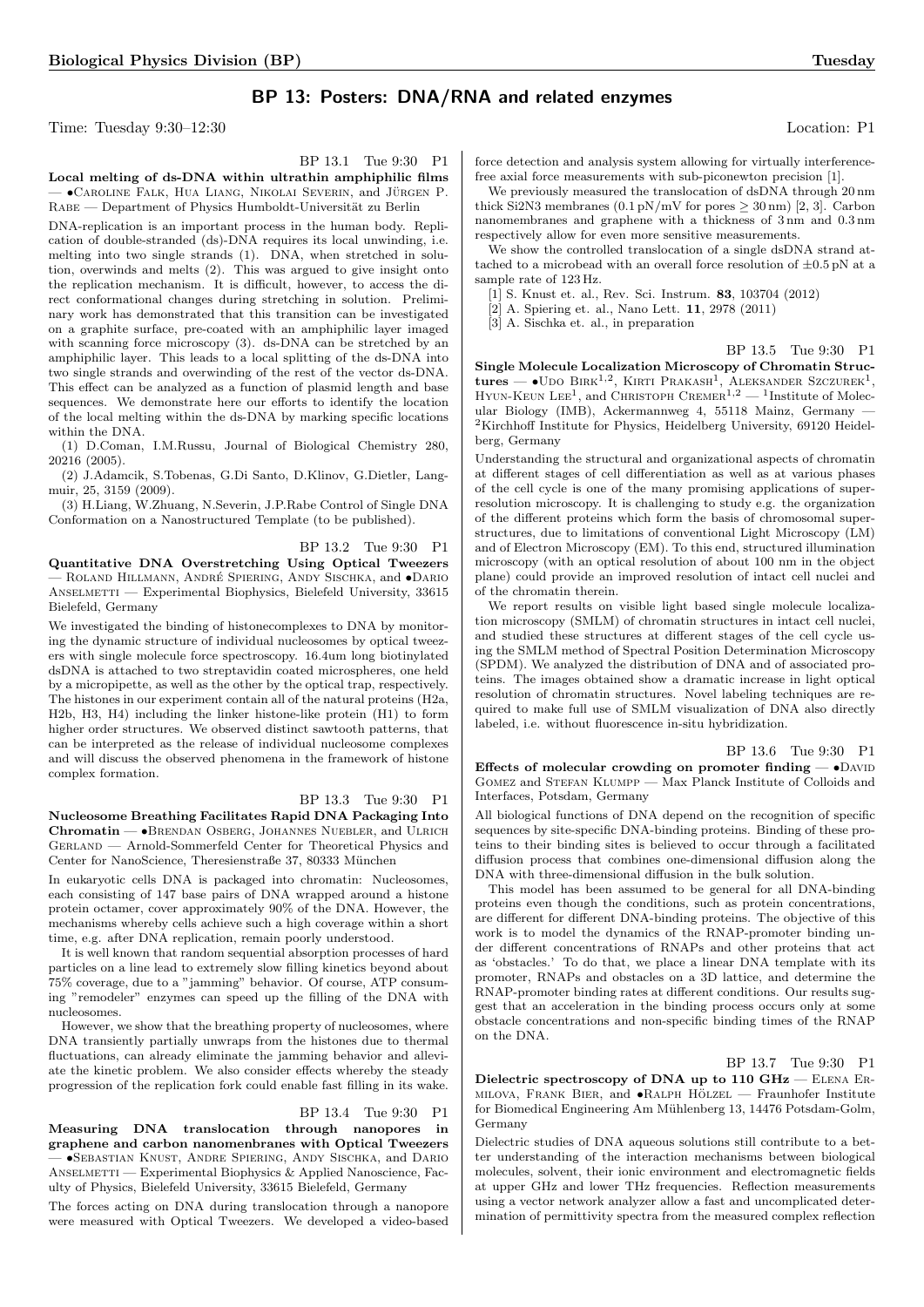coefficient. In the present study we report the experimental results on dielectric relaxation of Na-DNA at various concentrations. Permittivity measurements were performed in the broad frequency range between 25 MHz and 110 GHz in a single sweep by means of a vector network analyzer. The permittivity spectra of DNA solutions exhibit a complex behaviour with several dispersion regions attributed to different relaxation mechanisms. Resulting from fitting to the double Cole-Cole model we resolved two dispersion regions: around 100 MHz and 20 GHz, respectively, and analysed their relaxation strengths and relaxation times.The wide frequency range provides possibilities for better analysis of the relaxation process attributed to the water dipoles in the presence of DNA macromolecules. The small dimension of the coaxial sensor allows to reduce the sample volume, which opens new possibilities for dielectric spectroscopy of well defined highly concentrated DNA solutions, as well as biological and synthetic polymer solutions.

BP 13.8 Tue 9:30 P1 Experiments of DNA-Ligand-Complexes with Optical and  $\mathbf{Magnetic}$  Tweezers  $\bullet$  Ying Wang<sup>1</sup>, Susan Haji Samo<sup>1</sup>,

# BP 14: Posters: Protein Structure and dynamics

Time: Tuesday 9:30–12:30 Location: P1

BP 14.1 Tue 9:30 P1

Langevin simulations of conformational changes in proteins under temperature gradients —  $\bullet$ ANNE DOROTHEE MÜLLER and MARTIN E. GARCIA — Theoretische Physik, Universität Kassel, Fachbereich 10, Kassel, Germany

We developed a program to simulate conformational changes in small, globular proteins under temperature gradients by integrating the Langevin equations of motion. This program uses a potential based on the coarse-grained model developed by Nan-Yow Chen et al. [Phys-RevLett.96.078103(2006)]. Chen's force field does not need any a priori information about the native state of the protein and is known to be able to describe the folding of proteins to both alpha-helices and beta-sheets. Hence we investigated the protein 3ZNF which has part alpha-helix part beta-sheet as its native structures.

BP 14.2 Tue 9:30 P1 **A** multiscale model for fibrinogen —  $\bullet$ STEPHAN KÖHLER $^{1,2}$ , MAR-TIN MCCULLAGH<sup>3</sup>, FRIEDERIKE SCHMID<sup>1</sup>, and GIOVANNI SETTANNI<sup>1,4</sup> — <sup>1</sup>Institut für Physik, Johannes Gutenberg-Universität Mainz, Mainz, Germany —  $^2$ Graduate School Materials Science in Mainz -<sup>3</sup>Department of Chemistry and Institute for Biophysical Dynamics, University of Chicago, Chicago, Illinois, United States — <sup>4</sup>Max Planck Graduate Center mit der Johannes Gutenberg-Universität Mainz

The blood protein fibrinogen (fg) plays an important role in the coagulation cascade and the immune response to injury. However, these functions may also be initiated by fg aggregation on extraneous bodies such as, e.g. medical implants. In our previous work, atomistic molecular dynamics simulations have been used to characterize fg flexibility in solution [1]. Due to the size of the protein complex, however, atomistic simulation of fg aggregates at surfaces are not possible with current computers. Lower resolution models are required to address these systems. Here we present a new coarse grained (CG) model for fg that systematically incorporates data from all atom molecular dynamics simulations. This model reduces the resolution from nearly 31000 interacting particles in an all atom model to 45 CG beads.A heterogeneous elastic network connecting the beads is able to capture the dynamics on large and intermediate scales while the charges assigned to the coarse grained beads elucidate the charge structure of fibrinogen.

[1] Fibrinogen flexibilty and adsorption properties investigated using atomistic molecular dynamics simulations - S. Köhler, F. Schmid and G. Settanni, DPG meeting '14 abstract BP205

BP 14.3 Tue 9:30 P1 Photoswitchable Dynamics of the Orange Carotenoid Protein (OCP) in Living Cells of Synechocystis sp. PCC6803 — •Franz-Josef Schmitt<sup>1</sup> , Evgeny Maksimov<sup>2</sup> , Vladimir Z. PASCHENKO<sup>2</sup> und THOMAS FRIEDRICH<sup>1</sup> — <sup>1</sup>Institute of Chemistry, Biophysical Chemistry, TU Berlin, Straße des 17. Juni 135, D-10623 Ber- $\lim_{h \to 0}$  Germany  $-2$  Department of Biophysics, Biology Faculty, Lomo-

ANDY SISCHKA<sup>1</sup>, HELENE SCHELLENBERG<sup>1</sup>, KATJA TÖNSING<sup>1</sup>, THOMAS JANY<sup>2</sup>, THORSTEN GLASER<sup>2</sup>, and DARIO ANSELMETTI<sup>1</sup>  $^1\rm{Experiments}$  Biophysics and Applied Nanoscience, Bielefeld University, 33615 Bielefeld, Germany — <sup>2</sup>Lehrstuhl für Anorganische Chemie I, Bielefeld University, 33615 Bielefeld, Germany

We investigated the specific binding of Co-, Cu- and Ni-dinuclear metal complexes (DNMCs) to dsDNA with optical (OT) and magnetic tweezers (MT). DNMCs bind to the DNA backbone, hydrolyse phosphate esters (cutting functionality) and thus prevent the particular DNA segment from being replicated or transcribed. In the OT stretching experiments, we have observed force peaks, suggesting knot or coil formation of DNA entanglements, since the aromatic groups of neighbouring DNMCs can interact with each other via  $\pi$ -stacking. Detecting these complexations have proved the binding of DNMCs to DNA. In twisting experiments with MT, we have evidenced that  $200\mu$ M Cu-DNMC shows cutting functionality. Because of the created nicks, the DNA molecule can no further be twisted. Combining with molecular recognition techniques DNMCs could be utilized on medical applications as a possible drug dealing with cancers in the future.

nosov Moscow State University, 119991 Moscow, Russia

The cyanobacterium Synechocystis sp. PCC6803 contains a photoswitchable protein, the orange carotenoid protein (OCP) which undergoes conformational changes under illumination in the blue spectral regime. After activation by light the OCP binds to the membrane extrinsic phycobilisome (PBS) complexes and leads to non-photochemical quenching (NPQ) of the PBS fluorescence reducing the flow of energy into the photosystems (PS) under high light conditions as protection mechanism. We investigated the energy migration in the PS II by time- and wavelength-resolved fluorescence spectroscopy in a wide temperature range between 4 K and 300 K. The decay associated spectra calculated from the time resolved spectra were simulated by rate equation systems to analyse the pathway of energy migration in the PBS of Synechosystis sp. WT and two mutants that exhibit PBS of reduced complexity. The simulations show that NPQ of PBS by OCP occurs in the PBS core with an apparent time constant of about 100 ps. At kryostatic temperatures the efficient NPQ by OCP is hampered showing that the protein flexibility and/or mobility is essential for NPQ.

BP 14.4 Tue 9:30 P1 Glass-like transition in a dry protein: evidence from neu**tron scattering study — •**A.V. FRONTZEK<sup>1</sup>, S.V. STROKOV<sup>1</sup>, J.P.<br>EMBS<sup>2</sup>, and S.G. LUSHNIKOV<sup>1</sup> — <sup>1</sup>Ioffe Physical Technical Institute, St.Petersburg, Russia — <sup>2</sup>Paul Scherrer Institut, Switzerland

The interest in proteins dynamics is stimulated by its close relation to the biological activity and mechanisms of functioning. Generally, biopolymers demonstrate the dynamical features typical for disordered systems. Such phenomena as the dynamical transition and a glass transition in hydrated proteins have been revealed and intensively investigated in past decades. However, it still remained an open question if a glass transition occurs in dry biopolymers. Our purpose was to study the vibrational and relaxational dynamics of two dry model proteins, bovine serum albumin and alpha-lactalbumin form bovine milk, at temperatures at which a glass or dynamical transition can occur (200-340K). The lyophilized powders of both proteins have been used for neutron scattering experiments at a neutron time-of-flight spectrometer FOCUS (SINQ). As a result, the inelastic incoherent dynamic structure factors and the density of states have been obtained and analyzed in broad temperature range. Anomalous temperature behaviour has been revealed for relaxational and low-frequency vibrational dynamics of investigated proteins in the vicinity of 250 K. The mean square atomic displacement has been demonstrated to exhibit a change in the slope of temperature dependence near the same temperature. The presented results point out that the glass-like transition occurs also in dry protein.

BP 14.5 Tue 9:30 P1

Computational clarification of structural detail in polyglu $t$ amine aggregation —  $\bullet$ MARKUS MIETTINEN — FU Berlin, Berlin, Germany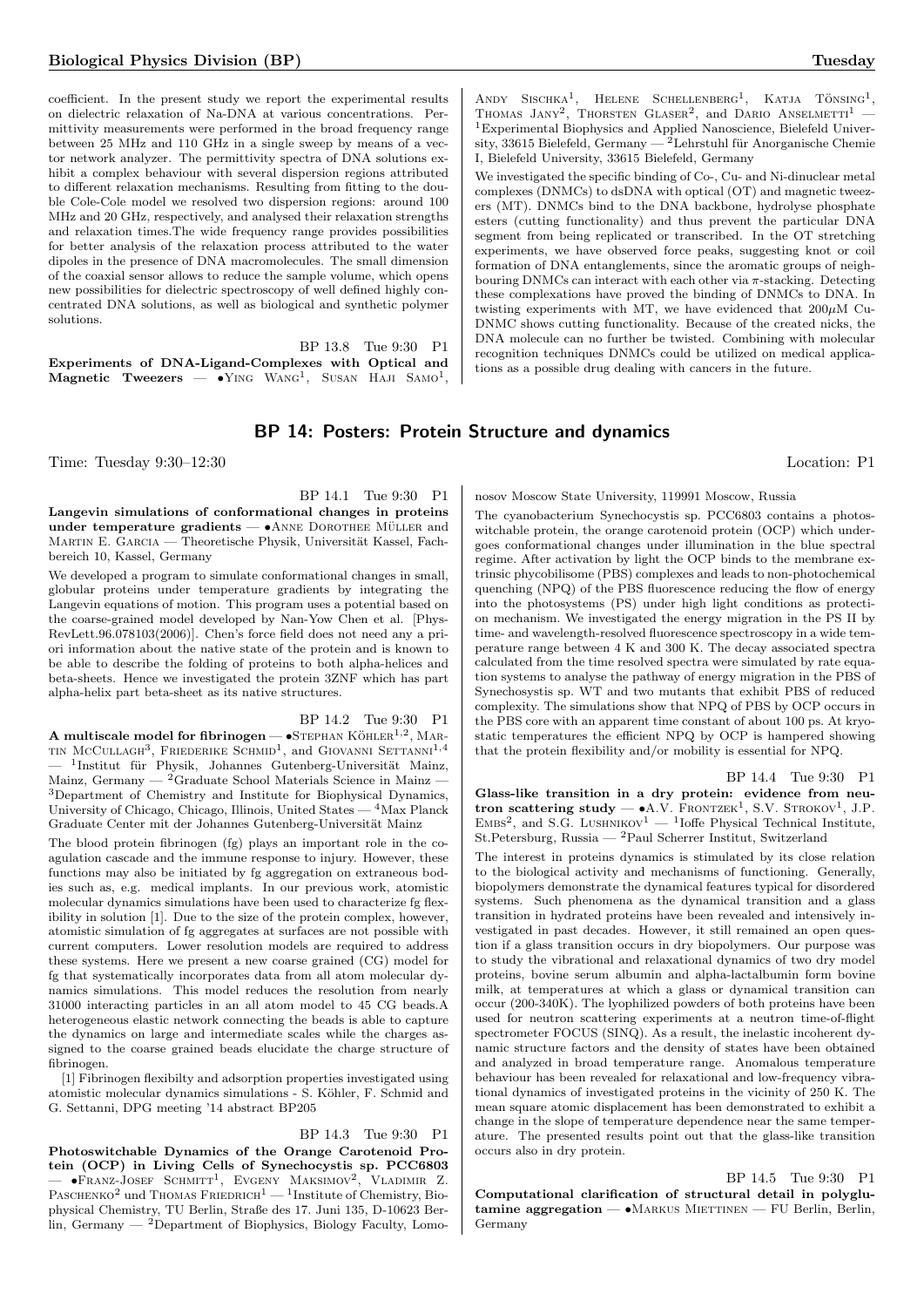In many neurodegenerative diseases, such as Altzheimer's, Parkinson's and Huntington's, cell death is associated with protein misfolding and aggregation. We studied the events leading to aggregation of polyglutamine, the aggregation-prone part of the disease-associated protein in Huntington's and eight other diseases. It is believed that some structures in the initial stages of aggregation are highly toxic, but due to their fleeting nature it has been difficult to obtain direct experimental data on them. Combining a criterion based on available experimental data with extensive molecular simulations, we demonstrated the infeasibility of several structures, and could single out one motif as crucial for the initiation of aggregation. We suggest a pathway that could provide new insight into developing strategies to alleviate toxicity.

BP 14.6 Tue 9:30 P1

Local averaging of single particle cryo-electrom microscopy data —  $\bullet$ AMUDHA KUMARI DURAISAMY<sup>1</sup> and GUNNAR F. SCHROEDER<sup>1,2</sup>  $-$  <sup>1</sup>Institute of Complex Systems, Forschungszentrum Juelich, 52425 Juelich, Germany — <sup>2</sup>Physics Department, Henrich-Heine-Universitaet, Duesseldorf, Germany

Single particle cryo-EM is a powerful technique to study the structure of biomolecular assemblies that are often large, flexible and conformational heterogeneous. Most of the density maps obtained from cryo-EM experiments are limited in resolution by this conformational heterogeneity. Improving the resolution of the density maps, thus, requires to account for the structural heterogeneity. In principle, the resolution can be reached to the atomic level, if the images of the structures are aligned accurately [1]. In the biological macromolecules, the conformational motions leads to global structural changes, however there are often rather rigid domains. Those rigid domains could be used to align and average the density to reach higher resolution. This is analogous to NCS averaging used to improve the phase information in the field of X-Ray crystallography [2]. An algorithm is presented to average rigid domains and to improve the resolution of cryo-EM density maps.

References: [1] Henderson. R, Q. Rev. Biophys. 28 171-193 (1995). [2] Kleywegt. G and Read. R, Structure 5 1557-1569 (1997).

# BP 14.7 Tue 9:30 P1

Ultrafast Side Chain Dynamics of Peptides at the Air-Water Interface — •Michael Donovan, Mischa Bonn, and Tobias Wei-DNER — Max Planck Institute for Polymer Research, Ackermannweg 10, 55128 Mainz, Germany

Proteins possess fluctuating structural forms, and very little is known about their dynamics at the interface between two bulk phases. Few tools are available to study dynamics at interfaces. For this reason we chose to use a time resolved variant of the intrinsically surface specific vibrational spectroscopy Infrared-Visible Sum Frequency Generation. The rotational dynamics of side chains are followed by orthogonal infrared pump pulses and SFG probe pulses. The IR pulse bleaches specific side chain orientations. The recovery of the steady state signal, related to side chain rotational motion, is monitored in real time. Specifically, model amphiphilic LK peptides which consist of alternating leucines and lysines have been probed at the air water interface. Further experiments which utilize isotopically labeled side chains along the peptide backbone will allow us to resolve the rotational dynamics in further detail.

### BP 14.8 Tue 9:30 P1 Thermodynamic characterization of protein folding using Monte Carlo methods - · NANA HEILMANN, MORITZ WOLF, JUlia Setzler, and Wolfgang Wenzel — INT, Karlsruhe Institute of Technology, Eggenstein-Leopoldshafen, Germany

The study of protein folding has been a difficult challenge in molecular biology and simulation science. Up-to-date research showed reproducible folding of small protein using molecular dynamics simulations. These results can be only achieved by using time-consuming, specialized supercomputers [1]. In contrast to molecular dynamics simulations, Monte Carlo based simulations are not constrained solving Newton's equation of motion and therefore protein folding simulations can be compute on conventional computer architectures. In this study, we show reproducible all-atom folding transition of the villin headpiece 1VII, which was simulated by using SIMONA[2], a Monte Carlo based simulation package for nanoscale simulations including a variant of the Amber99SB\*-ILDN[3]. The results of these simulations demonstrate that Monte Carlo simulation techniques are generally applicable to the investigation of large-scale conformational changes of protein on conventional computer architectures. The thermodynamic characterization of simulated proteins can be compared with the experimental results while the computing time for observing folding/refolding events can be significantly reduced in comparison with molecular dynamics simulations. [1] Shaw et al. Science 330 (2010). [2] Wolf et al. J Comput Chem (2012). [3] Lindorff-Larsen et al. Science 334 (2011).

BP 14.9 Tue 9:30 P1

Dynamics of the family of protein disulfide isomerases. —  $\bullet$ Jack Heal<sup>1</sup>, Stephen Well<sup>2</sup>, Emilio Jimenez-Roldan<sup>1</sup>, Rudolf  $R\ddot{o}$ MER<sup>1</sup>, and ROBERT FREEDMAN<sup>1</sup> — <sup>1</sup>University of Warwick, Coventry, England, CV4 7AL  $-$  <sup>2</sup>University of Bath, Bath, England, BA2 7AY

Protein disulfide isomerase (PDI) is a multifunctional enzyme that facilitates protein folding by disulfide bond formation and isomerisation. PDI consists of four thioredoxin-fold domains; the other members of the PDI family are formed of a small number of homologous domains. The function of some of the members is not well understood or characterised. Recently, the structure of human PDI has been determined for the first time through X-ray crystallography. These data add to a small number of previous X-ray crystal structures of the PDI family members that are available in the protein data bank. With these structures as input, we use rapid computational methods to simulate their overall flexibility and dynamics. We study quantitatively the relative domain orientations as well as the distance between functional sites, extending our recent study on yeast PDI. From this information, we construct a map of these motions and discuss the protein dynamics of the PDI family in the context of structure, sequence and function. We aim to use these techniques along with the experimental data available to fully characterise the whole family and use structure-derived information to inform discussion of protein function in general.

BP 14.10 Tue 9:30 P1

Influence of surface and subsurface properties on the structure and activity of adsorbed bactericidal proteins —  $\bullet$ Christian Spengler<sup>1</sup>, Christian Kreis<sup>1</sup>, Stéphane Mesnage<sup>2</sup>, HENDRIK HÄHL<sup>1</sup>, and SIMON FOSTER<sup>2</sup> - <sup>1</sup>Saarland University, Experimental Physics, D-66041 Saarbrücken — <sup>2</sup>University of Sheffield, Krebs Institute, Department of Molecular Biology and Biotechnology, Sheffield S10 2TN, United Kingdom

Protein adsorption is the first step in biofilm formation: Protein films serve as a conditioning layer that enables and affects the attachment of bacteria and other organisms. Hence, the understanding and control of protein layers is an important task that is relevant to life sciences and engineering. Previous studies revealed that the structure and density of adsorbed proteins and the adhesion force of bacteria depend on both the surface properties and the subsurface composition of the adsorbent material [1,2]. These findings raise the question whether or not the activity of adsorbed proteins is also influenced by the properties of the underlying material. In this study, we investigate how the activity – the bactericidal effect – of adsorbed lysozyme and lysostaphin is affected by surface properties. The activity is thereby characterized by measuring the turbidity of a very sensitive protein assay containing purified peptidoglycan.

[1] Hähl et al., Langmuir 28 (2012) 7747-7756

[2] Loskill et al., Langmuir 28 (2012) 7242-7248

BP 14.11 Tue 9:30 P1

Resolving conformational switching of AAA+ protease FtsH in real time using single-molecule  $FRET - \bullet$ MARTINE RUER, PHILIP GRÖGER, NADINE BÖLKE, and MICHAEL SCHLIERF  $-$  B CUBE - Center for Molecular Bioengineering, TU Dresden, 01307 Dresden

FtsH is a highly conserved, homo-hexameric AAA+ protease embedded in the bacterial membrane, where it recognizes, unfolds, translocates and degrades protein substrates to be degraded. Previous crystal structure data of Thermotoga maritima FtsH in an ADP and an ATP-bound state show an ATPase and a protease domain linked by a flexible hinge, facilitating a large conformational change event upon ADP/ATP binding. Based on these structural data, a model was presented where the unfolding and proteolytic mechanism are tightly coupled. However, in protease assays FtsH shows an ATP independent mechanism. How is the chemical energy converted into mechanical work for protein unfolding and translocation? We are using singlemolecule Förster Resonance Energy Transfer (smFRET) experiments to resolve the conformational changes of FtsH upon ATPase and protease activities. Therefore, we have developed an in vitro assay with vesicle encapsulated, self-assembled FtsH hexamers in absence or presence of degradation substrates. In absence of a degradation substrate, the labeled FtsH protease shows 2 or 3 conformational states and the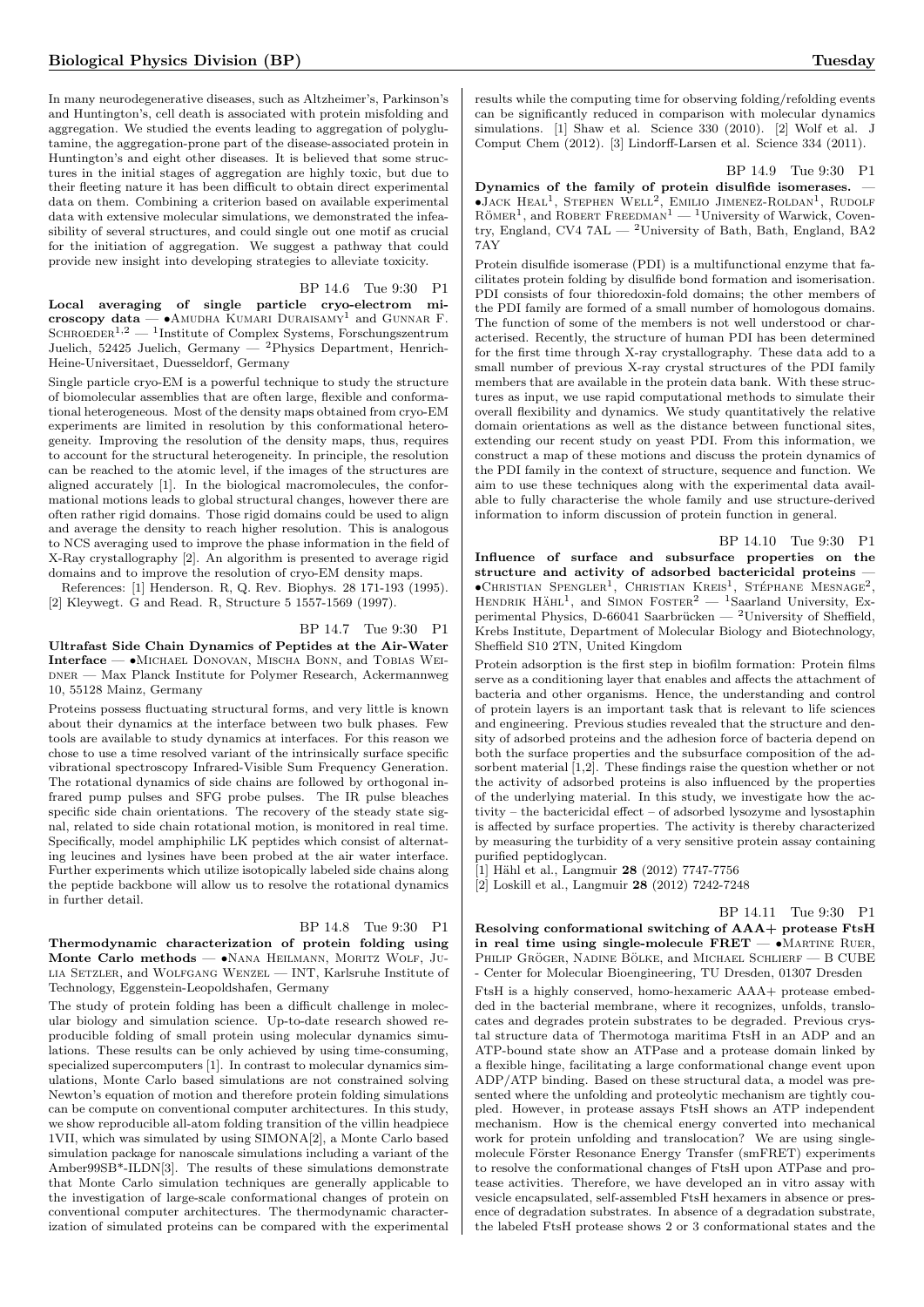conformational switching is strongly dependent on the ATP concentration. In further experiments, we study the ATP dependent kinetics of the different conformational states in dependence of various protein substrates.

BP 14.12 Tue 9:30 P1 Friction between hydrogen bonding peptides —  $\bullet$ JULIAN KAPpler and ROLAND NETZ — Institut für Theoretische Physik, Freie Universität Berlin, 14195 Berlin, Germany

Understanding how friction arises from microscopic interactions is not only important for improving the efficiency of machines, but also for a detailed understanding of biologically relevant systems. We use allatom MD simulations to study the friction between pairs of various kinds of stretched homo-polypeptide strands in water: While fixing one peptide strand, we pull the second one with constant velocity along its axis, thereby simulating a non-equilibrium steady state. In our analysis we particularly focus on the roles of i) the hydrogen bonds (and cooperative effects thereof) between the pairs and ii) the interaction of the pulled peptide with the surrounding water.

#### BP 14.13 Tue 9:30 P1

Fluorescence Lifetime Spectroscopy of Free and Enzyme-<br>bound NADH —  $\bullet$ ANDRÉ WEBER<sup>1,2</sup>, WERNER ZUSCHRATTER<sup>2</sup>, and MARCUS  $H$ AUSER<sup>1</sup> — <sup>1</sup>Abteilung Biophysik, Institut für Experimentelle Physik, Otto-von-Guericke-Universität Magdeburg, Universitätsplatz 2, 39106 Magdeburg, Germany — <sup>2</sup>Leibniz-Institut für Neurobiologie, Speziallabor Elektronen- und Laserscanmikroskopie, Brenneckestr. 6, 39118 Magdeburg, Germany

NADH plays a keyrole in energy metabolism of cells and its autofluorescence acts as an indicator for metabolic states of a cell. Certain enzymes, so called dehydrogenases, build up products from substrates by a transport of hydrogen to NAD+.

The fluorescence lifetimes of NADH allow for differentiation between free diffusing and protein-bound NADH and are sensitive to pH, temperature and ionic strength.

We investigate the concentration dependent reaction dynamics of dehydrogenases while binding to NADH and substrates in solution with various pH values via fluorescence lifetime spectroscopy of NADH fluorescence. Through time and space correlated single photon counting we analyse the wavelength dependence of the fluorescence decays.

## BP 14.14 Tue 9:30 P1

Adsorption kinetics and structure of hydrophobins at interfaces — •JONAS RAPHAEL HEPPE<sup>1</sup>, HENDRIK HÄHL<sup>1</sup>, PHILIPP HUDALLA<sup>2</sup>, LUDGER SANTEN<sup>2</sup>, and KARIN JACOBS<sup>1</sup> — <sup>1</sup>Saarland University, Experimental Physics, D-66041 Saarbrücken —  $^2$ Saarland University, Theoretical Physics, D-66041 Saarbrücken

Protein adsorption to interfaces is a common, but complex process with many applications. Besides the attachment to the solid/liquid interface, the adsorption to the interface between water and other liquids or air is of major technological interest. Amphiphilic proteins stabilize this interface and hence serve as emulsifying or foaming agent. To control the processes, a deeper understanding of the competitive processes and interactions leading to the final adsorbate is necessary.

Hydrophobins (HFB) are a class of proteins that may serve as ideal model candidates. Produced by filamentous fungi, they are conformationally stable, highly surface active, and form ordered monolayers at the water surface [1]. We studied the adsorption of HFB wild types and specifically designed mutants featuring different geometry or charge.

To access the adsorption kinetics, we used ellipsometry to record in situ the adsorbed amount at the air/water interface and on solid substrates varying the conditions of surface and solution. Moreover, we analyzed the resulting structure of the adsorbates by applying XRR.

Our results reveal differences in the adsorption kinetics depending on the electrical and steric properties of the proteins as well as the ambient parameters. The experiments are accompanied by theoretical modeling. [1] S. Varjonen et al., Soft Matter 7 (2011) 2402

#### BP 14.15 Tue 9:30 P1

Sorting cryo-EM images into classes of similar molecular con $formations$  — •MICHAELA SPIEGEL<sup>1</sup> and GUNNAR SCHRÖDER<sup>1,2</sup> — <sup>1</sup>ICS-6 Computational Structural Biology, Forschungszentrum Jülich,  $Germany - <sup>2</sup>Physics Department, Heinrich-Heine-Universität Düssel$ dorf, Germany

The resolutions of density maps which are reconstructed from singleparticle cryoelectron microscopy (cryo-EM) images are often limited

by the conformational heterogeneity of the biological macromolecules. To increase the resolution, the images have to be sorted into groups of similar conformations. The common approaches of sorting images typically compare densities (either in 2D or 3D). However, a large difference in conformation does not necessarily lead to a large difference in density. We are developing a new sorting method that is based on comparing conformations. For this we are using a bootstrapping approach and refine pseudo-atomic models against an ensemble of bootstrapped density maps. These models capture the conformational variance and can be used for sorting the images. This procedure also reveals the conformational heterogeneity and is able to determine global conformational motions of large macromolecular structures and assemblies.

#### BP 14.16 Tue 9:30 P1

Optical activity of chiral molecules and its analog on a macro $scopic \; scale \sim \bullet$ Carina Häusler, Hendrik Bettermann, and MATHIAS GETZLAFF — Institute of Applied Physics, University of Duesseldorf

Optical activity of chiral molecules like proteins in nm-range is barely understood due to its complex behavior but it may provide a new noninvasive blood sugar measurement for diabetes patients. It is the goal to develop an experimental setup for students which demonstrates the analogy between nm-sized molecules and cm-sized helices. The latter creates a simple approach for this optical phenomenon without the use of chemical processes. The measurement setup consists of a source for linearly polarized light and an analyzer to determine the degree of rotation of the electric field vector after transmission. Biologically relevant substances like glucose, fructose, and camphor are studied by visible light whereas chiral copper helices with dimensions in the cm-regime are studied by radiation in the GHz range. The specific amount of rotation is identified in both scales in the same way which is not known for molecules in cm-range yet. The data also shows a direct comparison of enantiomeric excess in both scales. Furthermore, the experiment demonstrates the mutarotation of glucose and a wavelength depending amount of rotation in the nm-range.

## BP 14.17 Tue 9:30 P1

Competing paradigms of protein dimerization tested by so**lution SAXS** — •STEFANO DA VELA<sup>1</sup>, FAJUN ZHANG<sup>1</sup>, VASYL HARAMUS<sup>2</sup>, and FRANK SCHREIBER<sup>1</sup> — <sup>1</sup>Institut für Angewandte Physik - Universität Tübingen, Tübingen, Germany — <sup>2</sup>Helmholtz-Zentrum Geesthacht: Zentrum für Material- und Küstenforschung GmbH, Geesthacht, Germany

Small Angle X-Ray Scattering (SAXS) is a versatile and popular tool for the characterization of proteins in solution. In this contribution we use the capabilities of SAXS, Size Exclusion Chromatography and complementary Dynamic and Static Light Scattering techniques to investigate the association and interactions of Ovalbumin, Bovine Serum Albumin and Immunoglobulin G. These proteins are chosen as different paradigms for protein dimerization. We explore the architecture, the effective dimensions and hydration state of monomers and dimers in relation to the solution parameters. Furthermore, we assess the influence of the dimerization on the quality of the information which can be obtained from SAXS data and the effect of the resulting shape polidispersity on the overall protein-protein interaction parameters. A deeper insight into the dimerization process can serve as basis for further studies on its influence on protein phase behaviour and on protein dynamics in concentrated solutions.

#### BP 14.18 Tue 9:30 P1

Diffusion of peripheral membrane proteins on intracellular membranes — •Julia Hoffmann and Matthias Weiss — University of Bayreuth, Bayreuth, Germany

Biological processes, such as secretion and signaling in living cells, depend crucially on the diffusive properties of the involved proteins. The mobility of proteins is determined by their environment as well as by their size and thus by their ability to form oligomers. Fluorescence correlation spectroscopy (FCS) is a common and sensitive technique to characterize the diffusive processes of proteins in vivo. We used this technique to investigate different peripheral membrane protein types, including membrane anchored Ras proteins and proteins involved in the cell's secretion machinery. FCS measurements of membrane anchored N-Ras mutants for example, show predominantly anomalous diffusion on intracellular membranes. In contrast, FCS experiments on Sec16, a regulating protein of the COPII machinery in the early secretory pathway, show slowed diffusion on membranes of endoplasmic reticulum due to oligomerization. These insights into the diffusion and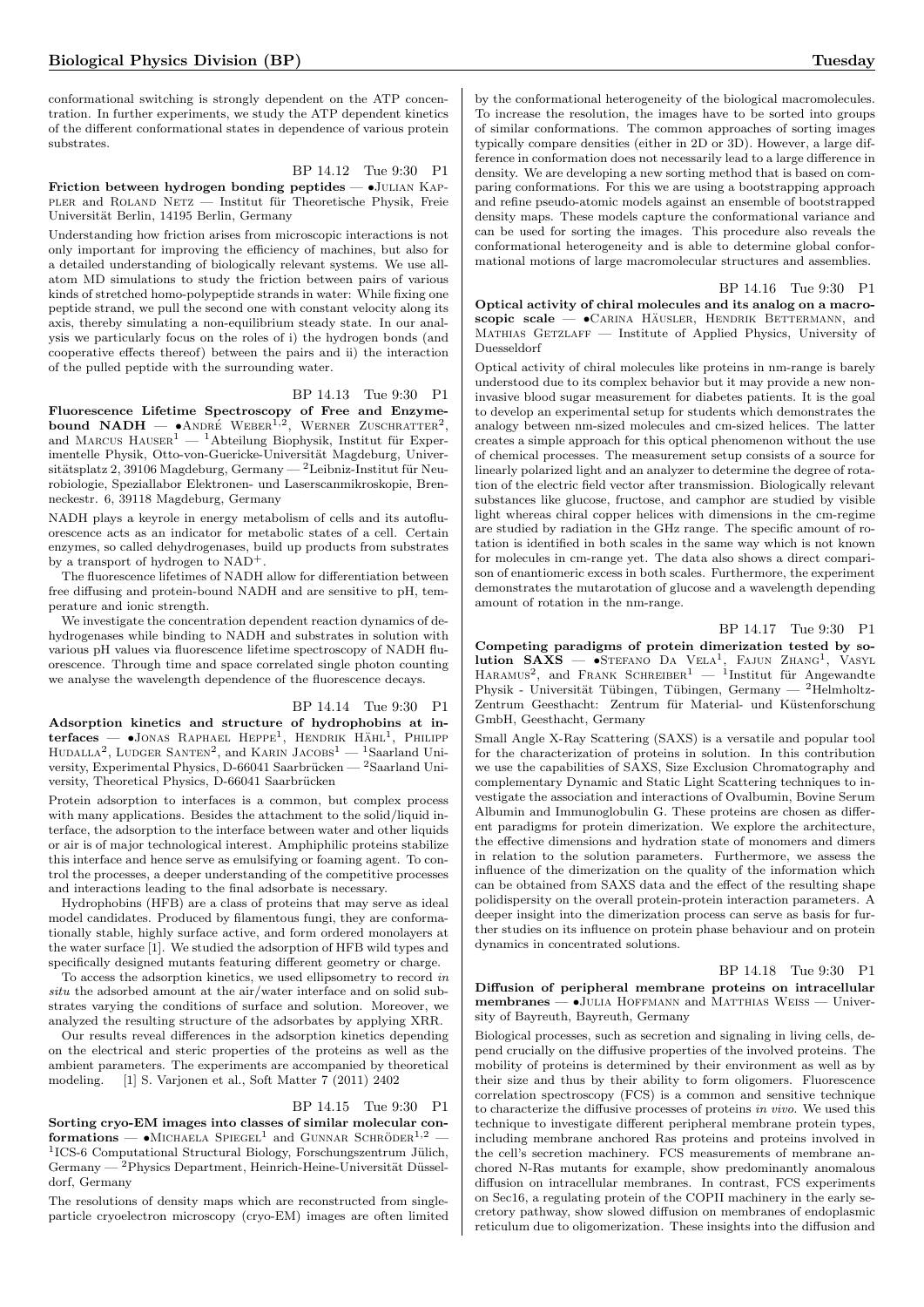oligomerization of peripheral membrane proteins yield valuable information about physico-chemical mechanisms that support, for example, secretion events.

BP 14.19 Tue 9:30 P1

Using Molecular Dynamics Simulation to Obtain Protein Pigment Interaction in Photosynthetic Pigment Protein Complex — •Xiaoqing Wang, Sebastian Wuester, and Alexander EISFELD — Max Planck Institute for the Physics of Complex Systems, Nöthnitzer Strasse 38, 01187 Dresden, Germany

Protein pigment interaction is very important on the electronic excitation energy transfer and spectral properties in photosynthetic pigmentprotein complex. However, investigating the interaction from full

# BP 15: Posters: Systems biology and neurosciences

Time: Tuesday 9:30–12:30 Location: P1

BP 15.1 Tue 9:30 P1

Optimization of collective enzyme activity via spatial localization — •Filipe Tostevin, Alexander Buchner, Florian HINZPETER, and ULRICH GERLAND — Arnold Sommerfeld Center for Theoretical Physics, Ludwig-Maximilians-Universität, Munich, Germany

The spatial organization of enzymes often plays a crucial role in the functionality and efficiency of enzymatic pathways. To understand the design and operation of enzymatic pathways, it is therefore important to analyze how the relative arrangement of enzymes affects pathway function. Here we investigate the effect of enzyme arrangements on the flux of a minimal two-enzyme pathway within a reaction-diffusion model. We consider different reaction kinetics, spatial dimensions, and loss mechanisms for intermediate substrate molecules. Our systematic analysis of the different regimes of this model reveals both universal features and distinct characteristics in the phenomenology of these different systems. In particular, the distribution of the second pathway enzyme that maximizes the reaction flux undergoes a generic transition from co-localization with the first enzyme when the catalytic efficiency of the second enzyme is low, to an extended profile when the catalytic efficiency is high. However, the critical transition point and the shape of the extended optimal profile is significantly affected by specific features of the model. We explain the behavior of these different systems in terms of the underlying stochastic reaction and diffusion processes of single substrate molecules.

BP 15.2 Tue 9:30 P1 Reaction kinetics modeling of RNAi: gene silencing dependence of target mRNA concentration  $\bullet$ SIMON DORNSEIFER<sup>1</sup> dence of target mRNA concentration —  $\bullet$ SIMON DORNSEIFER<sup>1</sup>,<br>GEORG SCZAKIEL<sup>1</sup>, TOBIAS RESTLE<sup>1</sup>, and JENS CHRISTIAN CLAUSSEN<sup>2</sup>  $-$  <sup>1</sup>IMM, Universität zu Lübeck, Germany  $-$  <sup>2</sup>Computational Systems Biology Lab, Research II, Jacobs University Bremen, Germany The discovery of post-transcriptional gene silencing via RNA interference (RNAi) gave rise to the development of new nucleic acid-based tools. Mechanistic key details of RNAi in human need to be deciphered yet. Here we propose and investigate a computational model of siRNA-mediated RNAi in human cells in order to link precise quantitative kinetic data and new molecular findings with a quantitative

quantum mechanics is out of reach because of the large number of protein atoms and the complicated arrangement of pigment molecules. In our work classical molecular dynamics simulation is used to simulate the dynamics of pigment-protein complex on the ground state. The local excitation energies and transition dipole-dipole couplings which used to build the Hamiltonian of the complex are extracted from the structure information of the molecular dynamics trajectories. In order to investigate the protein pigment coupling interaction the spectral density is calculated. Since the excitation energy is calculated by electrostatic energy shift caused by the atomic charge of protein environment we can investigate the influence of various parts of the protein. The method also might help to understand the effects on the molecular dynamics parameters.

and time-resolved understanding of RNAi in the human system. Cell culture experiments suggest that the RNAi machinery adopts to large variations in target mRNA level, independent of siRNA or Ago2 concentrations. These experimental findings are not explained by the common literature view of RNAi, here termed dissociative mechanism, where the departing ligand (here, cleaved RNA fragments) leaves the complex in a slow step. Here, we investigate an alternatice, associative mechanism of target strand recognition by Argonaute 2 (Ago2). The associative model is compatible with the high multiple turnover rates of RNAi-based gene silencing in living cells and accounts for target mRNA concentration-dependent acceleration of the RNAi machinery. The associative model proposed here suggests that the efficacy of an siRNA or miRNA depends on the expression level of its target RNA such that high target levels allow better regulation via RNAi.

BP 15.3 Tue 9:30 P1

Biophysics of mechanosensation in the fruit fly Drosophila  $-$  • ACHINTYA PRAHLAD<sup>1</sup>, CHRISTOPH F. SCHMIDT<sup>1</sup>, and MARTIN  $G\ddot{\text{o}}$ PFERT<sup>2</sup> — <sup>1</sup>Third Institute of Physics - Biophysics, Georg-August University, Göttingen —  ${}^{2}$ Schwann-Schleiden Research Centre, Faculty of Biology, Georg-August University, Göttingen

The fruit fly Drosophila uses mechanosensation for several purposes. Much of the literature is on a class of organs called chordotonal organs, such as the auditory organ attached to the antennae, and the larval pentamere organ (or lch5). The sensory neurons at the core of these organs have one dendrite, which terminates in a cilium. The cilia are said to be the main transducers. The lch5 organ aids in locomotion by giving feedback to the central nervous system.

Molecular and anatomical aspects of these organs have been studied. Also, there have recently been some exciting discoveries about the mechanics of the external sound receiver. However, an understanding of the internal transduction mechanics and the manner in which membrane channels are activated upon deflection of the cilium is still elusive. Since the inner parts of the antenna organ of an adult fly are difficult to access in a functional state and since flies don't survive under water, we are using a preparation of larvae under buffer solution that allows us to directly access the sensory neurons of the lch5. Our approach is to then use optically-trapped beads to give stimuli to the cilia, and couple that with calcium imaging in the cells.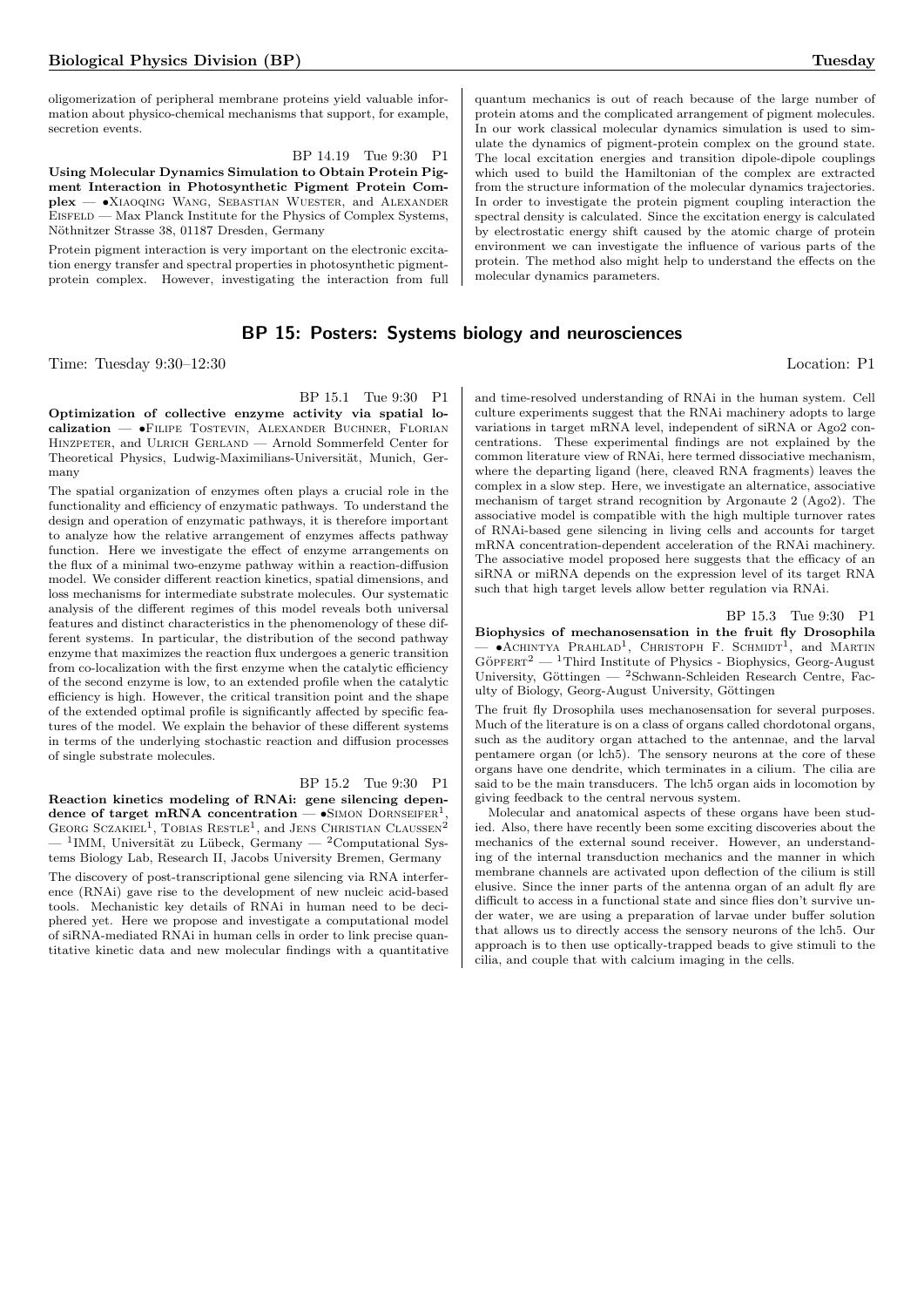# BP 16: Poster - Glasses / Stat. Phys. Bio. / Networks (joint DY/BP/CPP/SOE)

In this poster session there are contribution from

- Focus Session: Slow Dynamics in Glasses and Granular Matter
- Focus Session: Feedback Control Soft and Hard Matter
- Glasses
- Statistical Physics in Biological Systems
- Networks Statistics and Dynamics

Time: Tuesday 9:30–12:30 Location: P1

# BP 16.1 Tue 9:30 P1

Investigation of the behavior of binary mixtures upon variation of the dynamic asymmetry  $\bullet$  MARIE-LUISE BRAATZ<sup>1</sup>, SEBASTIAN SCHRAMM<sup>1</sup>, THOMAS BLOCHOWICZ<sup>1</sup>, BERND STÜHN<sup>1</sup>, and BERNHARD FRICK<sup>2</sup> — <sup>1</sup>Experimental Condensed Matter Physics, TU Darmstadt, Germany — <sup>2</sup> Institut Laue Langevin, Grenoble, France We study dynamically asymmetric binary mixtures comprised of polystyrene and the small molecule methyl tetrahydrofuran (MTHF). The blends are fully miscible on supercooling but still exhibit two glass transition temperatures. Between these two temperatures MTHF relaxes in a matrix of polystyrene, showing the signature of geometrical confinement on the nanoscale in its dynamic properties. Among the interesting characteristics observed, is a transition from fragile to strong behavior of the time constants and in some cases features of a type-A glass transition are found.

We study the behavior of these characteristics upon varying the molecular weight and thereby the dynamic asymmetry of the mixture as well as the concentration of the small molecules. Dielectric spectroscopy, depolarized dynamic light scattering and quasielastic neutron scattering are combined to cover a dynamic range of 1ps to 1000s.

Our results are compared to theoretical predictions that expect fragile-strong transitions and type-A glass transitions to be most pronounced at low concentrations of the small molecules and large dynamic asymmetries.

#### BP 16.2 Tue 9:30 P1

Mesoscale modeling of aeolian sand transport — •Anne Mei-WALD, MARC LÄMMEL, and KLAUS KROY — Institut für Theoretische Physik, Leipzig, Germany

Aeolian transport of sand is one of the most important geological processes on Earth and other rocky planets, creating a wide range of selforganised dynamic structures, like ripples or sand dunes. To make the complex grain physics more amenable to analytical studies, it was proposed to coarse-grain the ensemble of grain trajectories by two types representing low-energetic reptating grains and high-energetic saltating grains [1]. We recently showed that our analytically tractable and numerically efficient continuum model reliably reproduces sand flux measurements obtained in various wind tunnel experiments [2].

Here, we scrutiny the potential of our approach to predict important grain-scale properties and find remarkable agreement with various experimental data. We also speculate about the reason for the success of the coarse-grained description, even in comparison to more detailed numerical models, despite its allegedly unfaithful representation of some of the grain-scale details [3]. Finally we conclude that the two-species continuum approach provides an appropriate starting point for analytical and efficient numerical modelling of seemingly complex aeolian saltation process and the structures it creates.

[1] Bagnold, The physics of blown sand and desert dunes. Dover Publ.  $(2005)$ .

- $[2]$  Lämmel, Rings, and Kroy, New J. Phys. 14, 093037 (2012).
- [3] Kok, and Renno, J. Geophys. Res. 114, D17204 (2009).

#### BP 16.3 Tue 9:30 P1

Railway buckling safety: From Theory to application<br>
— •János Török<sup>1</sup>, László Halma<sup>2</sup>, and István Fejér<sup>2</sup> —  $^1$ Department of Theoretical Physics,Budapest University of Technology and Economics, H-1111 Budapest, Hungary —  $^2\rm Vas$ útépítök Kft, H-9023 Györ, Csaba utca 9

Using numerical simulation and mesoscopic theory we show that in granular materials the effective friction coefficient at walls depends heavily on the wall roughness. We show that it can be used in real application. In continuous welded rails the standard railbed in small radius curves are not able to resist the radial load arising from temperature and train movement. Today many different and expensive

methods are used to tackle this problem. We show that by making the bottom of the sleepers rough we can increase the buckling safety of the track.

BP 16.4 Tue 9:30 P1

Continuum Mechanics Simulations of Nonlinear Deformation of Viscoplastic Solids  $\bullet$ HELIANA CARDENAS<sup>1</sup> and THOMAS VOIGTMANN<sup>1,2</sup> — <sup>1</sup>Institut für Materialphysik im Weltraum, Deutsches Zentrum für Luft- und Raumfahrt (DLR), Köln, Germany - <sup>2</sup>Zukunftskolleg und Fachbereich Physik, Universität Konstanz, Konstanz, Germany

When amorphous solids are formed by solidification of dense liquids slow intrinsic relaxation plays a determining role on describing their behavior. Systems like this can be perturbed by external mechanical fields driving it to a non-equilibrium regime following then non-linear deformation laws. The mode-coupling theory of the glass transition (MCT) has been extended to describe the interplay between strong external forces and slow relaxation.

A non-linear extension of the Maxwell model of viscoelastic fluids is proposed. This model takes into account the relaxation time dependence on the shear rate and thereby mimics microscopic processes identified by MCT. Combining this constitutive equation with the Navier-Stokes equations we can describe the evolution of macroscopic flows. Attention will be focused on shear-thinning fluids where the fluid's viscosity decreases with an increasing rate of shear stress.

To solve non-linear integro-differential equations finite element modeling (FEM) is used through a computational fluid dynamics tool. The effect of different relaxation times for a pressure driven flow is studied by analyzing velocity profiles, among other measurable quantities.

## BP 16.5 Tue 9:30 P1

Mechanical Properties of Sheared Wet Granular Piles —  $\bullet$ SOMNATH KARMAKAR<sup>1</sup>, MARC SCHABER<sup>1</sup>, ANNA-LENA HIPPLER<sup>1</sup>, MARTIN BRINKMANN<sup>2</sup>, MARIO SCHEEL<sup>3</sup>, MARCO DI MICHIEL<sup>3</sup>, and RALF SEEMANN<sup>1,2</sup> — <sup>1</sup>Experimental Physics, Saarland University, Saarbrücken, Germany —  $^2$ MPI for Dynamics and Self-Organization, Göttingen, Germany —  ${}^{3}$ European Synchrotron Radiation Facility, Grenoble, France

Adding small amount of wetting fluid to dry granulates typically leads to the granular stiffness which arises due the formation of minute liquid contacts between individual granules by the virtue of capillary forces. We experimentally study the mechanical properties of wet granulates, composed of monodisperse spherical glass or basalt beads. The glass microspheres are almost perfectly wetted by water whereas the basalt microspheres have a rather large contact angles with water. The different wettability causes a difference in the shape and volume distribution of the appeared liquid morphologies. We have investigated the shear strength, measured under cyclic shear deformation for various system parameters like liquid content, shear rate and absolute pressure. At large absolute pressures, the associated energy dissipation of a sheared wet granulate is considerably smaller than that of a completely dry bead assembly; where the wetting fluid might act as a 'liquid lubricant' by lowering the wet bead pile's shear stiffness. With time resolved X-ray microtomography, we could shed some light on the underlying microscopic mechanisms of the sheared wet granulates.

BP 16.6 Tue 9:30 P1

Stability of Barchan Dune Fields -  $\bullet$ SVEN AUSCHRA, MARC LÄMMEL, and KLAUS KROY — Institut für theoretische Physik, Leipzig, Germany

Crescent-shaped barchan dunes are among the most impressive structures observed in arid regions on Earth and Mars. Although they are isolated from nearby dunes by bedrock, models suggests that truly isolated barchans would be unstable with respect to their mass balance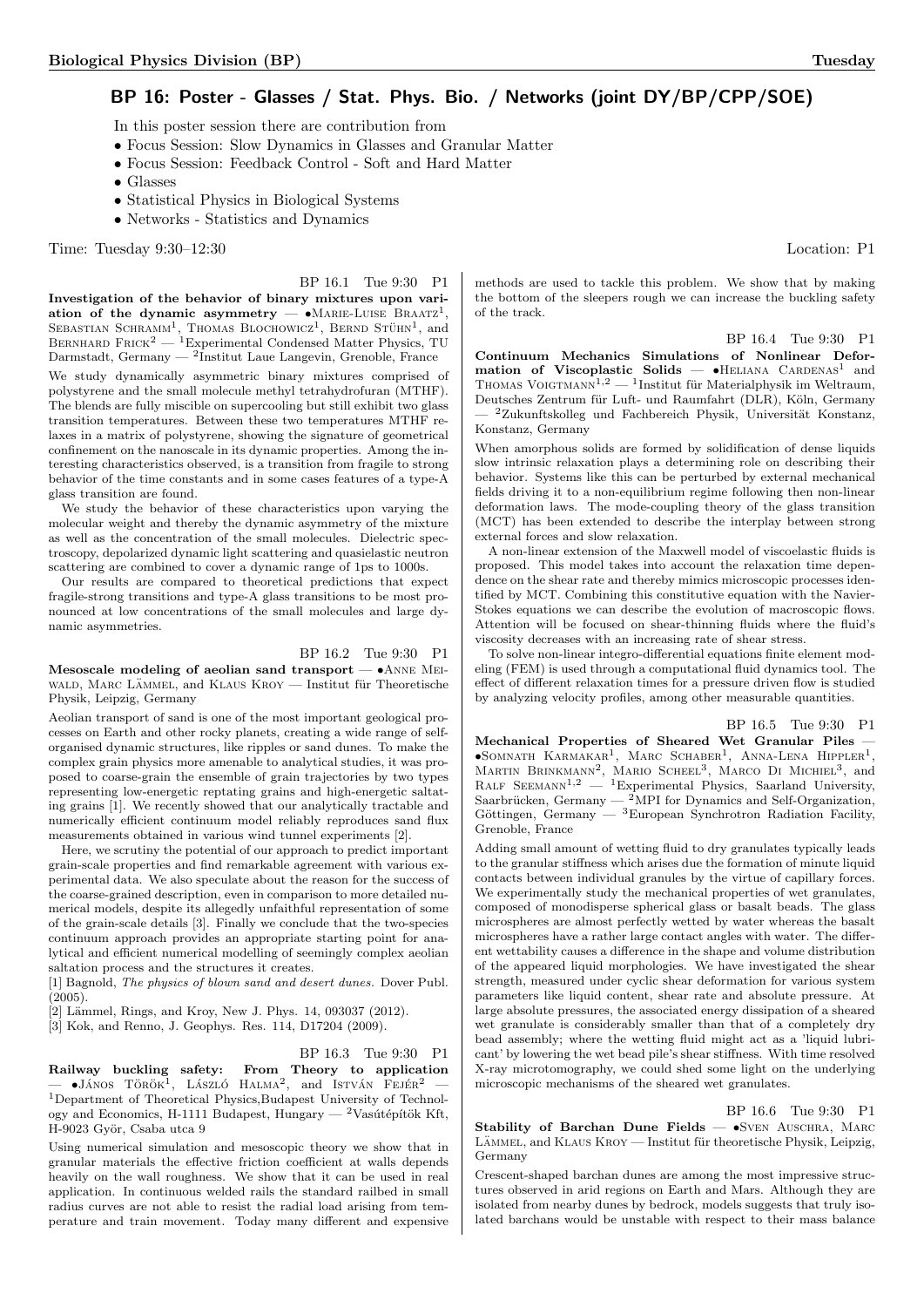[1]. This suggests that some sort of interactions between the dunes in a dune field give rise to some size stabilization resulting in the empirically observed uniform size distribution along the dune field [2, 3].

To uncover the underlying mechanism, we perform a mass stability analysis for a pair of consecutive dunes in a barchan field. Sand supplied from the horn of the windward dune to its downwind neighbor initiates a complex response of its shape and mass. Based on a dimensionally reduced description justified by a closeby shape attractor, a one-dimensional fixed-point equation for the mass balance of the downwind dune is derived and analyzed for stable solutions.

[1] Fischer, Cates and Kroy, Phys. Rev. E 77, 031302, 2008.

[2] Hersen, Andersen, Elbelrhiti, Andreotti, Claudin and Douady, Phys. Rev. E 69, 011304, 2004.

[3] Duran, Schwämmle, Lind and Herrmann, Nonlin. Processes Geophys. 69, 455-467, 2001.

BP 16.7 Tue 9:30 P1

Ab-inito MD parameter estimation for Na diffusion in glasses  $-$  •Lars WINTERFELD and Erich Runge — Institut für Physik, TU Ilmenau, 98693 Ilmenau

Molecular dynamics (MD) simulation provide a scalable method for the investigation of disordered systems like glasses. However, there is no generally accepted method for the determination of the MD model parameters. We present a new first-principle approach that allow us to self-consistently obtain such parameters by sampling an ensemble of representative configurations. We use MD to create these configurations and run ab-initio DFT calculations as basis for the subsequent fitting procedure. Results of this approach are compared for  $(Na_2O)_x - SiO_2$  glass systems with those from the literature.

BP 16.8 Tue 9:30 P1

Non-universal dielectric properties of glasses at very low temperatures — •Annina Luck, Andreas Fleischmann, and Christian ENSS — Kirchhoff-Institut für Physik, INF227, D-69120 Heidelberg

The universal behaviour of amorphous solids at low temperatures, governed by two level tunneling systems, has long been a generally accepted fact. In the last years, however, measurements of dielectric two-pulse polarization echoes have revealed that nuclear electric quadrupole moments involved in atomic tunneling sytems can cause specific material-dependent effects in magnetic fields.

To study the possible influence of nuclear electric quadrupoles connected with atomic tunneling systems on the low frequency dielectric properties of glasses down to a temperature of 10 mK, we measured the multicomponent glass N-KZFS11, which contains 25 mass percent of tantalum oxide and a glass containing a similar amount of holmium oxide. As <sup>181</sup>Ta and <sup>165</sup>Ho carry very large nuclear electric quadrupole moments,these glasses seem to be ideal candidates to determine the influence of nuclear electric quadrupole moments on the physical properties of glasses at low temperatures.

Our measurements not only show a non-universal dieletric behaviour in the two glasses, but also differ significantly from various predictions of the standard tunneling model. We discuss these new findings in the framework of the tunneling model.

# BP 16.9 Tue 9:30 P1

Understanding the properties of two dimensional silica systems —  $\bullet$ ProjeshKumar Roy<sup>1</sup> and Andreas Heuer<sup>2</sup> — <sup>1</sup>Graduate school of chemistry, University of Muenster —  $^2$ Institute of physical chemistry, University of Muenster

Recently, STEM and SPM studies were performed by Lichtenstein et al, [1] in a virtually two dimensional silica bilayer; which was grown by depositing vaporised Si atoms on a [Ru(0001)] metal surface in an oxygen atmosphere. Silica bilayers were generated, which could be either amorphous or crystalline, depending on the preparation conditions. Under specific conditions even both states could be generated in the same layer, including a short-range transition between them. Remarkably, even in the amorphous case both layers were virtually identical. Due to the atomic resolution the ring statistics in the amorphous structure could be characterized in detail.

We report about computer simulations which have the aim to reproduce the properties of two-dimensional silica layers and, consequently, obtain an improved microscopic understanding of this system. In particular we want to learn, under which conditions crystalline and amorphous structures can be generated, respectively. For this purpose, an appropriate silica potential has to be developed which can be used in

[1] Lichtenstein L; Heyde M; Freund H.J.; J. Phys. Chem. C 2012, 116, 20426.

BP 16.10 Tue 9:30 P1

Understanding the energy landscape of a simple water  $model - \bullet$ Katharina Ferling and Andreas Heuer — Institut für Physikalische Chemie, WWU Münster

Liquid water plays an important role not only in our everyday life but also in simulations and experiments where it serves as a solute with many applications. The understanding of the water behaviour, including its anomalies, can play an important role in improving the description of water. Here the emphasis lies on the property of building H-bonds which is believed to be one major factor for many anomalies such as the density change or the liquid-liquid phase transition at low temperatures. For the present investigation a simple model has been chosen which focuses on the distinction between a close-packed and an open structure. The one dimensional model - which was first introduced by Ben-Naim [1,2] - has now been extended with additional long range interactions in the underlying potential to get rid of the mean-field character of that model. First, simulations are performed in the NPT-ensemble with the aim to show water-like behaviour such as a high-density liquid and low-density liquid (HDL-LDL) transition. Second, from simulations in the NVT-ensemble for different volumes (lengths, resp.) a closer understanding of the possible anomalies can be reached, related to properties of the underlying potential energy landscape.

[1] Arieh Ben-Naim, J. Chem. Phys. 128, 024505 (2008)

[2] Lotta Heckmann and Barbara Drossel, J. Chem. Phys. 137, 064503 (2012)

BP 16.11 Tue 9:30 P1 Compressed exponential decays in correlation experiments: The influence of temperature gradients and convection —  $\bullet$ Jan Gabriel, Thomas Blochowicz, and Bernd Stühn — Institut für Festkörperphysik, Darmstadt

In a wide range of correlation experiments using laser light or partially coherent X-rays so called compressed exponential correlation functions were reported [1] i.e. decays  $c(\tau) \propto \exp(-(t/\tau)^{\beta})$  with  $\beta > 1$ . The source of this phenomenon is still a point of discussion. For example for colloidal particles in supercooled liquid [2] it is claimed that near  $T<sub>g</sub>$  hyperdiffusive behavior appears, which leads to compressed correlation functions.

We performed multispeckle-dynamic light scattering experiments in a temperature range from 230 K to 300 K with a sCMOS camera in a system of Polystyrene spheres in supercooled propanediol. At low temperatures compressed exponential decays are observed. At the same time, however, the speckle pattern shows indication for convection in the sample due to a slight temperature gradient, across the sample cuvette mounted on a cold finger cryostat. These effects increase with decreasing temperature and after a temperature jump and can be corrected for by assuming convective flow at constant velocity. Such corrections reduce or remove compressed exponential behavior.

[1] A Madsen, R. L. Leheny, H. Guo, M Sprun and Orsolyal, New J. Phys., 12, 055001 (2010)

[2] C. Caronna, Y. Chushkin, A. Madasen and A. Cupane, Phys. Rev. Lett., 100, 055702 (2008)

#### BP 16.12 Tue 9:30 P1

Temperature and pressure dependence of the supramolecular structure of 2-ehyl-1-hexanol and 4-methyl-3-heptanol —  $\bullet$ Thomas Büning<sup>1</sup>, Christian Sternemann<sup>1</sup>, Catalin Gainaru<sup>2</sup>, MICHAEL PAULUS<sup>1</sup>, KOLJA MENDE<sup>1</sup>, FLORIAN WIRKERT<sup>1</sup>, IRENA KIESEL<sup>1</sup>, JOHANNES MÖLLER<sup>1</sup>, JULIA NASE<sup>1</sup>, STEFAN BAUER<sup>2</sup>, ROLAND BÖHMER<sup>2</sup>, and METIN TOLAN<sup>1</sup> - <sup>1</sup>Fakultät Physik/DELTA, Technische Universität Dortmund, D-44221 Dortmund — <sup>2</sup>Fakultät Physik/E3, Technische Universität Dortmund, D-44221 Dortmund

Hydrogen bonds are essential for structure and dynamics of e.g. alcohols, aqueous solutions and water. Due to their low tendency to crystallization and large variability in molecular configuration, monohydroxy alcohols are a typical system that is studied to learn about the impact of hydrogen-bonding on molecular liquids. Because of the hydrogen bonds alcohols form supramolecular structures in the liquid phase. Here, the molecular arrangements of monohydroxy alcohols such as 2-ethyl-1-hexanol (2E1H) and 4-methyl-3-heptanol (4M3H) strongly depend on the position of the OH group within the molecule.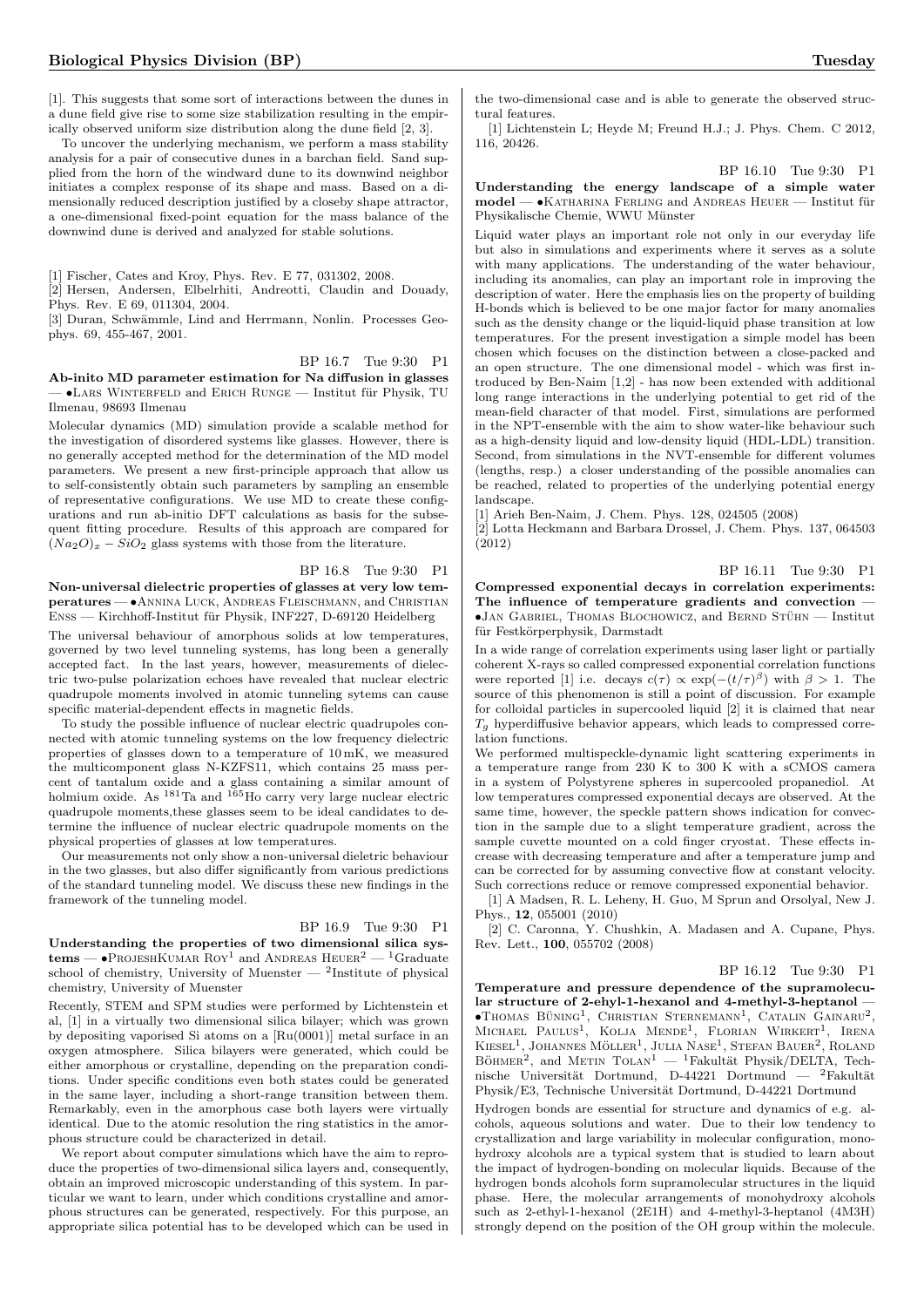Based on dielectric spectroscopy molecular arrangements in chain-like (2E1H) and, ring-like (4M3H) structures have been proposed. We present an x-ray diffraction study of 2E1H and 4M3H, providing new information regarding the supramolecular structure in pressure up to 4 kbar and temperature down to -110 ◦C.

#### BP 16.13 Tue 9:30 P1

Molecular Order and Dynamics of Nanometric Thin Layers of Poly(styrene-b-1,4-isoprene) Diblock Copolymers — •Wycliffe K. Kipnusu<sup>1</sup> , Mahdy M. Elmahdy<sup>1</sup> , Martin Tress<sup>1</sup> , Emmanuel U. Mapesa1 , Detlef-M. Smilgies<sup>2</sup> , Jianqi Zhang<sup>3</sup> , Christine M. Papadakis3 , and Friedrich Kremer<sup>1</sup> — <sup>1</sup> Institute of Experimental physics I, Linnstr.5, 04103, Leipzig  $-$  <sup>2</sup>CHESS, Wilson Laboratory, Cornell University, Ithaca, NY 14853, USA —  $^3$ Technische Universität München, Physik-Department, James-Franck-Straße 1, 85748 Garching, Germany

Order and dynamics of poly(styrene-block-1,4-isoprene), P(S-b-I) diblock copolymers in nanometer thin layers with different isoprene volume fraction (fPI) and identical molecular weight of the styrene blocks are studied by a combination of Grazing-Incidence Small-Angle X-ray Scattering (GISAXS), Atomic Force Microscopy (AFM) and Broadband Dielectric Spectroscopy (BDS). GISAXS and AFM reveal randomly oriented lamellar structures in the films and a parallel orientation at the top surface, respectively. Using BDS, three well separated relaxation processes are detected, (i) and (ii) the dynamic glass transitions (segmental mode) in the styrene and isoprene blocks respectively and (iii) the normal mode relaxation representing fluctuations of the isoprene chain as a whole or parts of it. While the two former do not show any thickness dependence in their spectral positions, the latter becomes faster with decreasing sample thickness. This reflects the difference in the length-scale on which the molecular fluctuations take place.

#### BP 16.14 Tue 9:30 P1

Intra- and inter-molecular dynamics in the course of vitrification in organic glasses - LUDWIG POPP, BENJAMIN SUT-TNER, •WILHELM KOSSAK, and FRIEDRICH KREMER - Universität Leipzig, Fakultät für Physik und Geowissenschaften, Institut für Experimentelle Physik I, Linnestr. 5, 04103 Leipzig

FTIR and BDS are utilized to study the vitrification of various well known glass formers in a wide temperature range around the calorimetric glass transition temperature, Tg. Measurements on Propylene glycol, Glycerol, Salol, Benzophenone, Sorbitol, Xylitol, etc. are compared and the sub-molecluar specificity of the different moieties in their contribution to thermally activated processes including the dynamic glass transition are discussed. By that the necessity of atomistic models of the glass transition beyond coarse grained models is revealed.

#### BP 16.15 Tue 9:30 P1

The potential energy landscape of sheared glass-forming systems — •Markus Blank-Burian and Andreas Heuer — Institut für Physikalische Chemie, WWU Münster, Deutschland

We performed molecular dynamics simulations of small supercooled binary Lennard-Jones mixtures (65  $\leq N \leq 1040$ ) under a constant shear rate. The shearing is achieved by applying Lees-Edwards periodic boundary conditions to the system. The potential energy landscape (PEL) is most informative for small systems. However, we also study the influence of finite size effects on our results.

In previous work, it was shown, that the finite size effects in unsheared systems is quite small for thermodynamic observables and for the diffusivity. The dynamics of these systems can be described by a continous time random walk (CTRW) between minima in the potential energy landscape. Our focus now lies on comparing these results with the constantly sheared system.

In the sheared system, we test for finite size effects in general properties like the velocity profile or the shear viscosity. Since the potential energy landscape is now time-dependent, we use affine transformations to understand the temporal evolution of its minima. With this insight, we can use the same continuous time random walk analysis as with the unsheared system.

#### BP 16.16 Tue 9:30 P1

Self-stabilizing Learning Rules in Neural Models driven by Objective Functions — •Rodrigo Echeveste and Claudius Gros - Institut für Theoretische Physik, Johann Wolfgang Goethe Universität, Max-von-Laue-Str. 1, Frankfurt am Main, Germany

In the present work, learning rules for a neuronal model are derived from two objective functions. On the one hand, the neuron's firing bias is adjusted by minimizing the Kullback-Leibler divergence with respect to an exponential output distribution. On the other hand, learning rules for the synaptic weights are obtained by minimizing a Fisher information that measures the sensitivity of the input distribution with respect to the growth of the synaptic weights. In this way, we obtain rules that both account for Hebbian/anti-Hebbian learning and stabilize the system to avoid unbounded weight growth. As a byproduct of the derivation, a sliding threshold, similar to the one found in BCM models, is obtained for the learning rules.

As a first application of these rules, the single neuron case is studied in the context of principal component analysis and linear discrimination. We observe that the weight vector aligns to the principal component when the input distribution has a single direction of maximal variance but, when presented with two directions of equal variance, the neuron tends to pick the one with larger negative Kurtosis. In particular, this fact allows the neuron to linearly separate bimodal inputs. Robustness to large input sizes ( 1000 inputs) is also studied, observing that the neuron is still able to find the principal component in a distribution under these conditions.

### BP 16.17 Tue 9:30 P1

Fluctuations of Probe Particles Coupled to Molecular Motors — •Patrick Pietzonka, Eva Zimmermann, and Udo Seifert — II. Institut für Theoretische Physik, Universität Stuttgart

In recent years, many experiments have been carried out in which the motion of molecular motors is probed by the observation of attached colloidal particles. For the experimental determination of the torque exerted by the rotational motor  $\mathrm{F_{1}\text{-}ATP}$  ase onto such a particle, the application of a fluctuation theorem (FT) for the motion of the colloid has been proposed [1].

However, we show that this approach is generally valid only in the limit of fluctuations on short timescales. The statistics of fluctuations during larger time-intervals depends significantly on the intrinsic behavior of the motor and the linker, which is not observable in experiments. In particular, we investigate a simple model characterized by discrete motor jumps and harmonic coupling between the motor and the colloid [2]. Using the framework of the theory of large deviations, we calculate the distribution of fluctuations of the colloid in the long-time limit. This result implies a refined formulation of the FT-like relation observed in experiments. Moreover, we gain general insight into the properties of stochastic processes with hidden degrees of freedom.

[1] K. Hayashi et al., Phys. Rev. Lett. 104, 218103 (2010)

[2] E. Zimmermann and U. Seifert, New J. Phys. 14, 103023 (2012)

BP 16.18 Tue 9:30 P1

Detention time of a model microswimmer at a plane surface: importance of hydrodynamic interactions -  $\bullet$ KONSTANTIN SCHAAR, ANDREAS ZÖTTL, and HOLGER STARK — TU Berlin, Institut für Theoretische Physik

We discuss the detention time of a microswimmer at a plane no-slip surface taking into account hydrodynamic interactions of the swimmer with the surface and rotational diffusion. To evaluate the detention time, we use the formalism of the mean first-passage time (MFPT) based on an appropriate Smoluchowski equation. The microswimmer operates in 'squirmer' mode and can easily be tuned between a 'pusher' and a 'puller'. The hydrodynamic interactions with the surface are described by lubrication theory.

We examine the MFPT and also the distribution of first passage times at the surface and achieve good agreement of our results with direct simulations of the squirmer motion close to the no-slip surface using the method of multi-particle collision dynamics. The detention time of the squirmer is clearly determined by hydrodynamic interactions with the surface. They rotate the squirmer away from the surface and therefore reduce the detention time considerably compared to pure rotational diffusion. We find that pushers have a larger detention time than pullers.

#### BP 16.19 Tue 9:30 P1

Thermodynamically consistent coarse graining of molecular motor models — • EVA ZIMMERMANN and UDO SEIFERT — II. Institut  $\operatorname{für}$  Theoretische Physik, Universität Stuttgart

In many single molecule experiments probe particles that are attached to molecular motors are used to infer properties of the motor protein from the analysis of the particle's trajectory and to manipulate the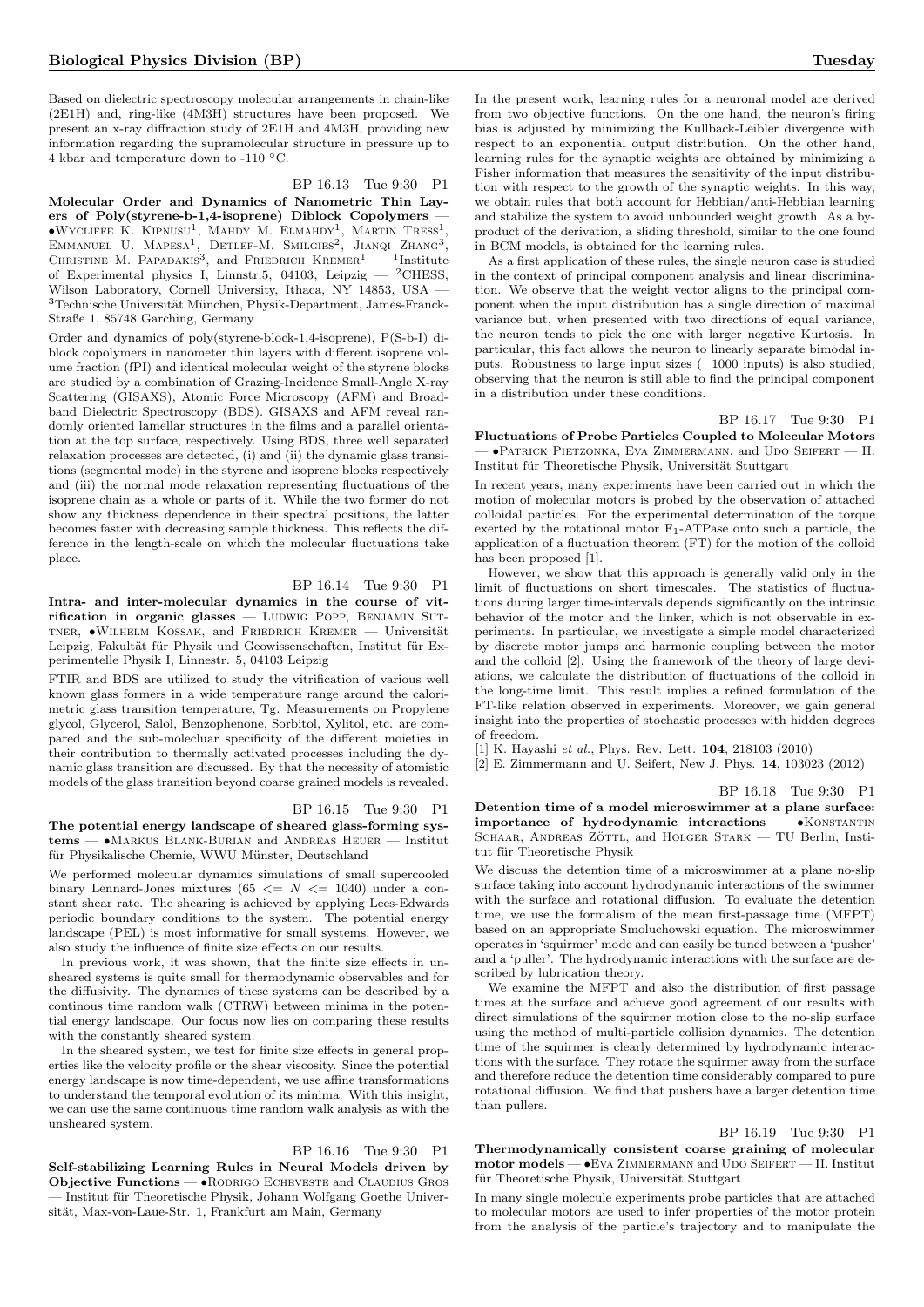system by exerting external forces on the motor protein via the probe particle. Theoretical modelling used to describe such assays should comprise at least two coupled degrees of freedom. However, many simple theoretical models applied to molecular motor experiments contain only one degree of freedom representing the motor.

We use a simple illustrative model consisting of two coupled degrees of freedom for the molecular motor and the probe particle to introduce a coarse graining method that allows to eliminate the explicit dynamics of the probe particle in a dynamically and thermodynamically consistent way. We discuss under which conditions the coarse grained model reduces to the widely-used one-particle models.

#### BP 16.20 Tue 9:30 P1

Active Turing Systems —  $\bullet$ SILKE BERGELER, FLORIAN THÜROFF, and Erwin Frey — Arnold Sommerfeld Center for Theoretical Physics (ASC) and Center for NanoScience (CeNS), Department of Physics, Ludwig-Maximilians-Universität München

Active Turing systems combine the ideas of active matter and reaction diffusion systems showing Turing patterns. We investigate such systems analytically and numerically starting within the framework of Boltzmann-like equations. Adapting previous analytical approaches for active systems we derive a set of hydrodynamic equations and perform a linear stability analysis of the isotropic uniform steady state. We find that the stability against homogeneous perturbations switches from unstable to stable by crossing a threshold noise from below. From direct simulations of the Boltzmann equation we observe that activity changes the form of the Turing patterns and broadens the parameter range for which patterns emerge. Analytical investigations on the stability of the isotropic homogeneous steady state are confirmed by numerical analysis.

BP 16.21 Tue 9:30 P1

Application of a random fitness landscape model to a long term evolution experiment -  $\bullet$ MARES BAREKZAI<sup>1</sup>, SU-CHAN PARK<sup>2</sup>, and JOACHIM  $\text{KRUG}^3 - 1$ Department of Physics, University of Cologne,Germany —  $^2$ Department of Physics, Catholic University of Korea, Bucheon, South Korea — <sup>3</sup>Department of Physics, University of Cologne,Germany

Since 1988, a long term microbial evolution experiment has attracted attention in the scientific community. In the experiment 12 populations of Escherichia coli are propagated in a daily refreshed minimal medium for more than 50000 generations. One of many results are the fitness trajectories of these asexually evolving populations, where fitness is measured as relative growth rate compared to the founding population. Is there a simple model to interpret the observed microbial evolution? We approached this question using the House of Cards Model introduced in 1978 by Kingman, which models the evolution of an asexual population on an uncorrelated random fitness landscape in the limit of infinite genome size. This limit implies that all mutations generate new fitness values drawn from a fixed probability distribution. The model produces fitness trajectories that are in qualitative agreement with the experimental data. Based on an analytical solution for the long term behavior of the model, we estimate the model parameters from the experimental data and provide a biological interpretation of our results.

BP 16.22 Tue 9:30 P1 Event chain simulations of polymer bundles  $\bullet$ TOBIAS Alexander Kampmann and Jan Kierfeld — TU Dortmund, Germany, NRW

We study simulation methods for large polymer systems forming locally dense structures such as polymer or filament bundles. In order to simulate such systems effectively using Monte-Carlo methods, we propose a novel event chain algorithm adapted from hard sphere systems [E. P. Bernard, W. Krauth, Phys. Rev. E, 80: 056704 (2009)]. The algorithm works rejection-free and reduces autocorrelation and equilibration times significantly.

We demonstrate the advantages of the algorithm by investigating the diffusive behaviour of bundle structures. Using the event chain algorithm a polymer bundle exhibits the correct scaling of diffusion constants with bundle size, which is not obtained using simple local displacement moves. We apply the algorithm to bundle networks formed by semiflexible filaments with short-range attractive interactions.

BP 16.23 Tue 9:30 P1

Estimation of sleep stages and sleep depth dynamics by neural clustering  $-$  •STEPHAN VOLKLAND<sup>1</sup> and JENS CHRIS-

TIAN CLAUSSEN<sup>2,1</sup> — <sup>1</sup>INB, Universität zu Lübeck, Germany — <sup>2</sup>Computational Systems Biology Lab, Research II, Jacobs University Bremen, Germany

The quantitative analysis of sleep from polysomnographic date (i.e., simulataneous recording of EEG, EMG and EOG) is practically limited by the final step of sleep scoring, i.e. extensive manual inspection of data according to the Rechtschaffen and Kales rules or the recent AASM counterpart, leading to a manually classified time series of sleep stages on a discrete scale of six values (wake, REM, S1, S2, S3, S4). Starting from the observation that the stages S2, S3, and S4 are merely defined by spectral properties, namely by activity in the delta and sigma band, here we present a neural clustering approach to assess sleep stages automatically by unsupervised neural clustering and a posteriori assignment of sleep stages. One particular goal is to provide a finer resolution in time as well as a finer interpolation in sleep depth than obtainable from manual scoring. We find that EOG and EMG data are still needed to improve classification of wake and REM states, and still an interpolation of states at the borders of wake, REM and S1 is difficult. In the range between the NonREM stages S1–S4 an interpolation with higher resolution is feasible, as expected.

#### BP 16.24 Tue 9:30 P1

Extended diffusion model of sleep depth dynamics  $- \cdot$  ANNA BARKENTIEN<sup>1</sup> and JENS CHRISTIAN CLAUSSEN<sup>2,1</sup> - <sup>1</sup>INB, Universität zu Lübeck, Germany —  $^2$ Computational Systems Biology Lab, Research II, Jacobs University Bremen, Germany

The duration of wake bouts during sleep has puzzled complex systems scientists since a decade since [1], as these distributions eventually resemble a power-law. The theoretical understanding is incomplete, biologically plausible models still are not available. A pure Markov analysis [2] assuming random switching however ignores any deterministic components in the dynamics which are manifest in time correlations. The phenomenological model proposed in [1] describes sleep depth by a one-dimensional diffusion process with a reflecting border for sleep and a restoring force for wake. We extend this model in [3] to account for the REM state and modify the restoring force law to account for deviations to the power law that are observed in data from some (but not all) labs and obtain a better fit to data [3]. We conclude that a refined model as [3] is necessary to account for the different experimental results, but significantly larger cohorts of sleep studies would be needed to distinguish between the two-regime and the one-regime distributions. This concerns only the wake  $\rightarrow$  sleep transition, the sleep  $\rightarrow$  wake transition remains consistant with a random process homogeneous in time.

[1] C.C. Lo et al, EPL 57, 631, 2002. [2] J.W. Kim et al, PRL 102, 2009. [3] A. Barkentien and J.C. Claussen (in preparation).

BP 16.25 Tue 9:30 P1

Multidimensional epistasis and the transitory advantage of sex — •Johannes Neidhart, Stefan Nowak, Ivan G. Szendro, and JOACHIM KRUG — THP, Universität zu Köln, Deutschland

The benefit of sex and recombination is a long standing problem. We numerically study evolutionary dynamics on high dimensional epistatic fitness landscapes, with focus on the temporal development of the evolutionary advantage of recombination. We show that the adaptive advantage of recombination on static landscapes is strictly transitory. These findings are explained by means of well established results for a setup with two loci. It is further shown that the transitory advantage can be prolonged indefinitely in fluctuating environments.

# BP 16.26 Tue 9:30 P1

Adaptive walks in Kauffman's NK-Landscape  $\bullet$ STEFAN NOWAK and JOACHIM KRUG — Institut für Theoretische Physik, Universität zu Köln, Deutschland

We study evolutionary dynamics in a high-dimensional genotype space in the limit of rare mutations and strong selection. In this regime the population performs an uphill walk which terminates at local fitness optima. We analyze the length and attained fitness of such walks with our focus on the influence of different genetic interaction patterns.

#### BP 16.27 Tue 9:30 P1

Coexisting autocatalysts generate increasing complexity —  $\bullet$ Emanuel Gregor Worst<sup>1</sup>, Philipp Zimmer<sup>2</sup>, Eva Wollrab<sup>1</sup>, KARSTEN KRUSE<sup>2</sup>, and ALBRECHT  $\text{OTT}^1$  — <sup>1</sup>Biologische Experimentalphysik, Universität des Saarlandes, Deutschland —  $^2\rm{Theoretische}$ Biologische Physik, Universität des Saarlandes, Deutschland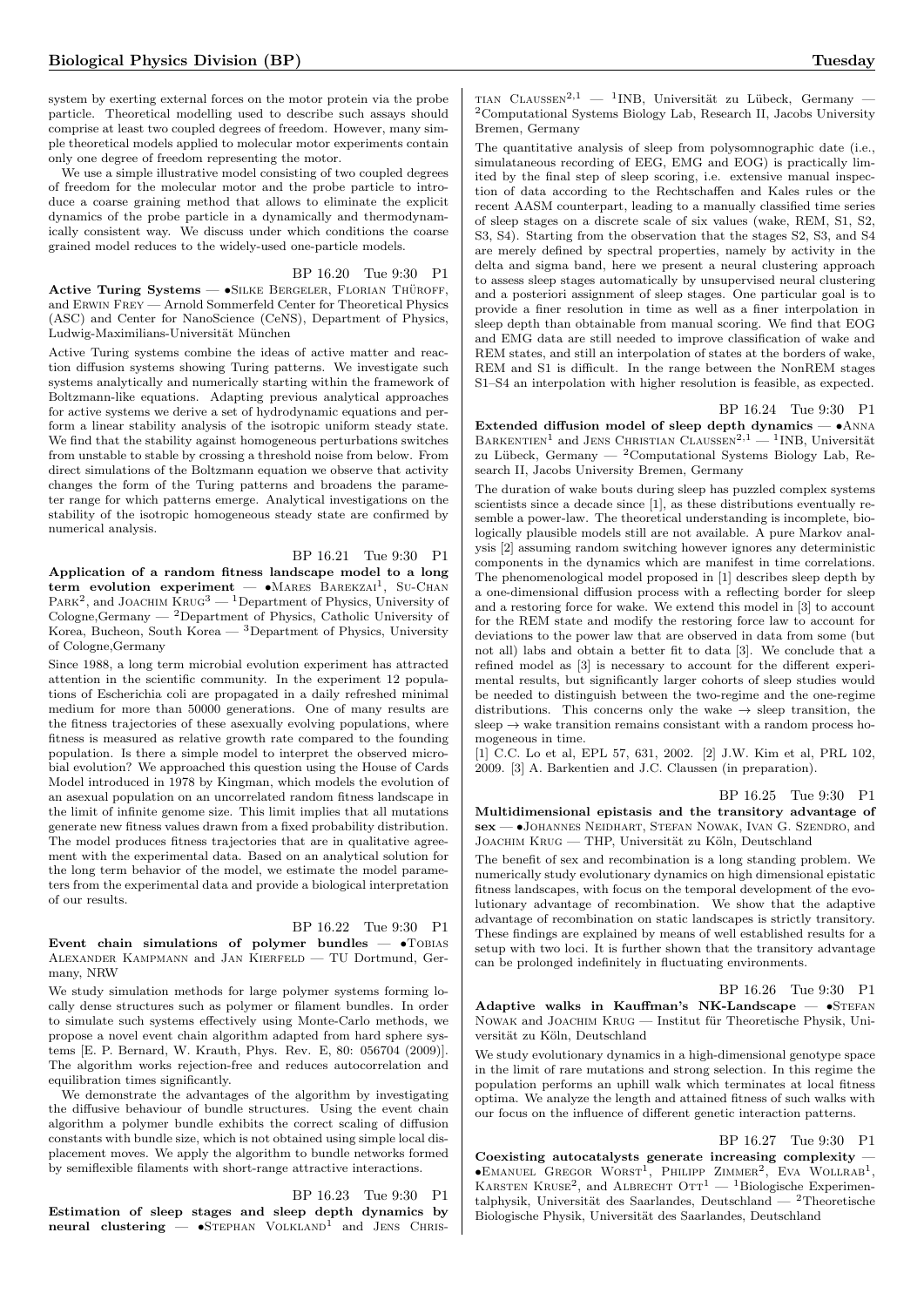The evolution towards more complex structures from the earliest building blocks of life remains poorly understood. Here we present an experimental realization that exhibits evolutionary properties in one dimension and generates multiple coexisting species. Molecular chains of a certain length (identified as a species) are autocatalytically reproducing, and new species form randomly by spontaneous concatenation. We use DNA strands and DNA ligase, covalently linking single-stranded DNA, as an experimental model system. Reproduction occurs by template-directed ligation. Spontaneous and random generation of new species is a consequence of thermal fluctuations. We show that the system evolves towards more complex structures in a non-trivial way if the ratio between autocatalytic reproduction and spontaneous generation of new species exceeds a critical value. An outstanding characteristic of this system is the iterated production of more complex species while coexistence is maintained.

#### BP 16.28 Tue 9:30 P1

Identifying molecular expression dynamics in practice - how to distinguish between noise regulation and direct deterministic control using experimental data  $- \bullet$ MARTIN HOFFMANN<sup>1</sup> and JÖRG  $GALLE<sup>2</sup>$  — <sup>1</sup>Fraunhofer ITEM, Project Group Personalized Tumor Therapy, Biopark I, Josef-Engert-Strasse 9, 93053 Regensburg, Germany — <sup>2</sup>Interdisciplinary Centre for Bioinformatics, University of Leipzig, Haertelstr. 16-18, 04107 Leipzig, Germany

Biological noise plays an important role in generating phenotypic diversity and contributes to unspecific environmental adaptation. However, the classical pathway view of cell biology focusing on deterministic stimulus-response relationships may well accommodate the majority of biological phenomena. It is thus necessary to develop combined theoretical and experimental approaches that can dissect the relative contribution of noise regulation and direct deterministic control. Accordingly, we define molecular level conditions for noise-driven and deterministic dynamics and compare corresponding modeling results to published experimental data. We show that both models can fit the FACS data for the toggle switch system equally well while simulated dynamic mRNA labeling results in distinct observations for both models. Using synthetic time course data we demonstrate that complete system identification can be achieved based on single cell tracking. As demonstrated, noise regulation can be an effective second layer of cell regulation that may be associated with active short term search processes.

#### BP 16.29 Tue 9:30 P1

Propagation and propagation failure of waves on excitable tree networks — NIKOS KOUVARIS<sup>1</sup>, •Thomas ISELE<sup>2</sup>, ALEXANDER MIKHAILOV<sup>3</sup>, and ECKEHARD SCHÖLL<sup>2</sup> — <sup>1</sup>Department of Physics, University of Barcelona, Marti i Franques 1, 08028, Barcelona, Spain — <sup>2</sup>Institut für theoretische Physik, Technische Universität Berlin, Hardenbergstraße 36, 10623 Berlin, Germany — <sup>3</sup>Department of Physical Chemistry, Fritz Haber Institute of the Max Planck Society, Faradayweg 4-6, 14195 Berlin, Germany

We study the properties of pulse solutions on excitable tree networks by means of numerical (simulation and continuation) as well as analytical methods. We focus on the dependence of the propagation velocity and the change of stability properties with respect to the branching ratio (i.e. degree) of the nodes. But we also consider different coupling strengths and the continuous (thermodynamic) limit of our model.

#### BP 16.30 Tue 9:30 P1 Dynamics of neural networks with transient synaptic plasticity rules  $-$  •BULCSU SÁNDOR and CLAUDIUS GROS — Institut für Theoretische Physik, Goethe Universität, Frankfurt am Main, Deutschland

Working memory makes it possible to hold information temporarily for processing purposes; as such it has an important role in the execution of cognitive tasks. Its operation may possibly be mediated via short-term or transient synaptic plasticity effects. Thus the standard Tsodyks-Markram model for transient synaptic dynamics, built upon short-term synaptic plasticity effects, is a promising candidate to investigate the underlying dynamical behavior of these systems.

In our work we propose a simplified continuous time model for presynaptic plasticity rules, called full depletion model, which may allow a stricter control of the dynamics. The model is implemented for clique encoding recurrent networks with a Mexican-hat connection profile of synaptic weights. These systems show a wide variety of dynamical states as a function of the control parameters. We study the different types of behaviour emerging from transient synaptic plasticity rules from a dynamical system's point of view.

#### BP 16.31 Tue 9:30 P1

Optimization of complex network for minimizing traffic congestion: case study for a popular internet based service in Serbia —  $\bullet$ IGOR STANKOVI $\acute{c}^1$ , VLADICA TINOTOR<sup>2</sup>, and JOVAN RADUNOVI $\acute{\text{c}}^3$  —  $^1$ Scientific Computing Laboratory, Institute of Physics Belgrade, University of Belgrade, Pregrevica 118, 11080 Belgrade, Serbia — <sup>2</sup>Republic Agency for Electronic Communications, Višnjićeva 8, 11000 Belgrade, Serbia — <sup>3</sup>School of Electrical Engineering, University of Belgrade, Bulevar kralja Aleksandra 73, 11120 Belgrade, Serbia

We present a case study of network parameter optimization for a popular internet based service in Serbia. The physical layer of the network consists of two existing nation-wide optical networks, i.e., a commercial telecommunication network and a network of public power grid operator. The second network is build for synchronization and control of the power grid and is not currently used commercially. Information traffic is directed by standard Open Shortest Path First routing protocol and in our case initial link weights are assigned according to the link costs [1]. We apply optimization algorithm aimed at avoiding, if possible, link overload by a judicious link weight tuning. The output characteristics which enter into quality of service function are link utilization and total cost of the service. The input parameters of the optimization algorithm are network topology, relevant protocol, link costs and capacities.

[1] J. Smiljanic, I. Stankovic, "Efficient Routing on Small Complex Networks Without Buffers", Physica A 392, (2013) 2294.

#### BP 16.32 Tue 9:30 P1 Motifs in Triadic Random Graphs Based on Steiner Triple Systems —  $\bullet$ MARCO WINKLER and JÖRG REICHARDT — Institute for Theoretical Physics, University of Würzburg, Germany

Conventionally, pairwise relationships between nodes are considered to be the fundamental building blocks of complex networks. However, over the last decade so-called motifs have attracted much attention. It has been hypothesized that these motifs, rather than links, serve as the building blocks of network structures. Although the relation between a network's topology and its function, its robustness against perturbations, or its efficiency in spreading information, is the central theme of network science, there is still a lack of sound generative models needed for testing the functional role of subgraph motifs. Our work aims to overcome this limitation. We employ the framework of exponential random graph models (ERGMs) to define models based on triadic substructures. The fact that only a small portion of triads can actually be set independently poses a challenge for the formulation of such models. To overcome this obstacle, we use Steiner triple systems (STSs). These are partitions of sets of nodes into pair-disjoint triads, which thus can be specified independently. Combining the concepts of ERGMs and STSs, we suggest generative models capable of generating ensembles of networks with nontrivial triadic Z-score profiles. Further, we discover inevitable correlations between the abundance of triad patterns, which occur solely for statistical reasons and need to be taken into account when discussing the functional implications of motif statistics.

#### BP 16.33 Tue 9:30 P1

Architecture of biologically inspired adaptive transport networks - •JOHANNES GRÄWER<sup>1</sup>, CARL MODES<sup>2</sup>, MARCELO O. MAGNASCO<sup>2</sup>, and ELENI KATIFORI<sup>1</sup> — <sup>1</sup>Max Planck Institute for Dynamics and Self-Organization, Göttingen, Germany —  $2$ Laboratory of Mathematical Physics, The Rockefeller University, New York, NY, USA

We study self-organized adaptation mechanisms of biologically inspired transport networks (e.g. plasmodial veins of slime moulds). Therefore, evolving network architectures are simulated using a generic dynamical system and weighted graphs. The graphs' edges represent tubes with Hagen-Poiseuille flow, connected through junctions, represented by their nodes. A local update rule, that changes the conductivity of the tubes (edge weights) according to the flow through them, is used as a self-organizing adaptation principle. We model these interrelated transportation and adaptation processes on paradigmatic complex network topologies (e.g. Watts-Strogatz, Barabási-Albert, Erdös-Rényi) with random initial edge weights. We examine the adaptation dynamics and find, that it exhibits discrete, cascade reorganization events until the network reaches a hierarchically organized state.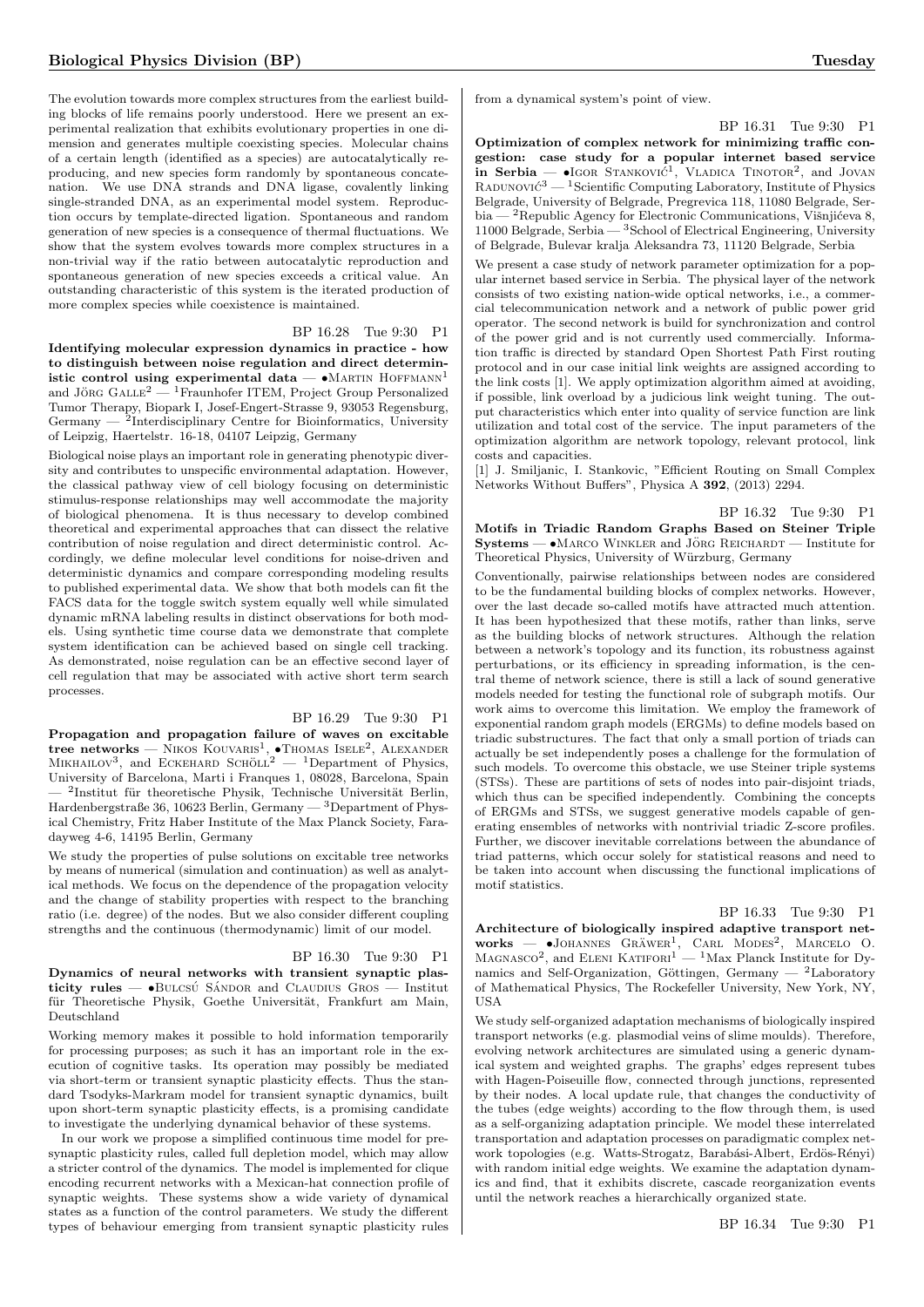Quantum walks on 1D and 2D quasi-crystals  $\bullet$ CHI-HUNG WENG and OLIVER  $MÜLKEN$  — Institute of Physics, University of Freiburg, Germany

We study the dynamics of quantum walks on a quasi-crystals modelled by the tight-binding Aubry-André-Harper (AAH) equation. We numerically solved both the diagonal/off -diagonal AAH in both 1D and 2D cases. It is known that the 2D diagonal AAH can also be regarded as a model for the Integer Quantum Hall Effect (IQHE), a phenomena when a 2D electron gas is subjected to strong magnetic fields at a low temperature. As a consequence we also observe the edge states which are responsible for carrying the current. Those states can be changed from localized to de-localized, as a topological phase within the aperiodic modulated on-site potential varies. In order to identify how localized the states are, as well as how fast the transport is, the Inverse Participation Ratio (IPR) and Mean Squared Displacement (MSD) are calculated, respectively. Moreover, we also study the impact of disorder and non-Hermitian settings ( i.e. system with absorbers or Parity-Time (PT) symmetric modulated aperiodicity) on the dynamics.

BP 16.35 Tue 9:30 P1 Transport efficiency in complex networks -  $\bullet$ MARCO TABARELLI and OLIVER MÜLKEN — Albert-Ludwigs-Universität, Freiburg, Germany

We examine complex networks of two-level quantum systems regarding their efficiency to transport exitons through the network. Our model uses the so-called Quantum Stochastic Walk (QSW), a version of a quantum master equation in Lindblad form (LME) which allows to parametrize the classical-quantummechanical crossover. To describe a circular probability current an external node is coupled to two "ends" of the network acting as a source to an entrance node and a trap to an exit node. These links are directed and their effect is realized with additional Lindblad operators in the dissipative term of the LME. Comparing stationary solutions of node populations sheds light on the probability current through the network. In addition to the geometry of the network, parameters varied include the internal coupling constant, source- and trap strength and the ratio of coherent and decoherent transitions. Networks studied include modified linear chains and networks with self-similarity properties.

BP 16.36 Tue 9:30 P1

Feedback control of vorticity in a Newtonian fluid  $\bullet$  MARIA ZEITZ and HOLGER STARK — Institut für Theoretische Physik, Technische Universität Berlin, D-10623 Berlin

Our goal is to explore feedback control strategies to stabilize novel dynamic flow patterns in microfluidic model systems. As an example, we investigate a Couette flow geometry without the inner cylinder filled with a Newtonian fluid. Its vorticity satisfies a diffusion equation. To stabilize a mean vortex strength in the flow field, we use feedback control with hysteresis. We either set the angular velocity of the outer cylinder or apply a torque at the boundary and switch velocity or

torque value in a hysteretic fashion depending on the actual mean vortex strength. Since the boundary condition changes with time, the system does not reach a stationary state. In this setup, we explore the possibility of time-periodic solutions and spatial flow patters. In a second step, we will also implement time-delayed feedback in our system.

BP 16.37 Tue 9:30 P1

Fractal distributions in a cyclic information-engine with optimal feedback —  $\bullet$ MICHAEL BAUER, ANDRE C. BARATO, and UDO SEIFERT — II. Institut für Theoretische Physik, Universität Stuttgart, 70550 Stuttgart, Germany

It is known that information obtained by measurements can be converted into work, the paradigmatic example being Szilard's engine. For a two level system coupled to a heat bath and a work reservoir we obtain the optimal protocol corresponding to the maximal work extraction. Moreover, we consider a controller performing cyclic measurements and changing the protocol accordingly. Analyzing this optimal cyclic machine we find a recursion relation for the initial occupation probability of the level with higher energy, which depends on the measurement error. Through the numerical analysis of this relation we obtain a fractal histogram, which is a strange attractor (common in chaos theory). This fractal structure can be explained with a simplified model leading to the Cantor set.

#### BP 16.38 Tue 9:30 P1

Feedback control of non-equilibrium dynamics of a multilayer system of confined colloidal particles in planar shear flow - •SASCHA GERLOFF, TARLAN A. VEZIROV, and SABINE H. L. KLAPP — Institut für Theoretische Physik, Technische Universität Berlin, Hardenbergstraße 36, 10623 Berlin, Germany

We perform computer simulations of charged colloidal particles in planar shear flow combined with feedback control. The particles interact via a combined Yukawa- and softsphere-potential. The system is known to form shear-induced multi-layer configurations in confinement and to show different intra-layer structures which depend on the applied shear rate [1]. The parameters are set to suit experimental data for ludox silica particles, which where previously studied [2, 3].

We employ overdamped Brownian dynamics simulations to investigate the structure and the rheological behavior of the considered system. We then supplement our equations of motion by an additional dynamical equation, which corresponds to a feedback control mechanism for the shear rate via the shear stress. This enables the system to select between steady states dependent on the control parameters. Furthermore we present an approximation which estimates the transtion between steady states in the control parameter space analytically.

[1] T. A. Vezirov and S. H. L. Klapp, Phys. Rev. E 88, 5 (2013).

[2] S. Grandner and S. H. L. Klapp, J. Chem. Phys. 129, 244703  $(2008)$ 

[3] S. H. L. Klapp, Y. Zeng, D. Qu and R. v. Klitzing, Phys. Rev. Lett. 100, 118303 (2008).

# BP 17: Microswimmers (joint DY/BP)

Time: Tuesday 9:30–12:30 Location: ZEU 146

BP 17.1 Tue 9:30 ZEU 146

Aftrican trypanosomes swim faster in small capillaries and heterogeneous environment —  $\bullet$ DAVOD ALIZADEHRAD and HOL- $GER$  STARK — Institut für Theoretische Physik, Technische Universität Berlin, Germany

Human African trypanosome (HAT), the causative agent of the deadly sleeping sickness in sub-Saharan Africa, is a protozoan or single- celled microorganism that propels itself with the help of a beating flagellum. Despite good recent progress [1], refined models and further numerical simulations are necessary to uncover the heavily debated propulsion mechanism of the trypanosome, in particular, how the flagellum is attached to the cell body.

In this study, to simulate the swimming trypanosome, we construct a refined elastic network model of trypanosome based on experimental data and combine it with the mesoscale simulation technique called multi-particle collision dynamics (MPCD) to model the fluid environment. We reproduce several key features of trypanosome motility. First, we simulate the swimming and rotation speed of the trypanosome and find excellent agreement with experiments [2]. Second, we show that confinement has profound effects on trypanosome locomotion. In narrow circular channels the swimming speed increases up to 6 times its bulk value. Finally, we demonstrate that randomly distributed obstacles in a fluid help the trypanosome to swim more efficient.

[1] S.B. Babu and H. Stark, New J. Phys. 14, 085012 (2012).

[2] N. Heddergott, et al., PLoS Pathog, 8, e1003023 (2012).

BP 17.2 Tue 9:45 ZEU 146 Energetic efficiency of ciliary propulsion —  $\bullet$  ANDREJ VILFAN and Natan Osterman — J. Stefan Institute, Ljubljana, Slovenia

Energetic efficiency of swimming has long been considered a non-issue in microorganisms, but newer studies show that ciliates can use more than half of their energy for propulsion. To estimate how close the ciliates are to the theoretically optimal way of swimming we address the following problems: i) we determine the optimal stroke of a cilium, ii) we determine the optimal beating pattern of a ciliated surface and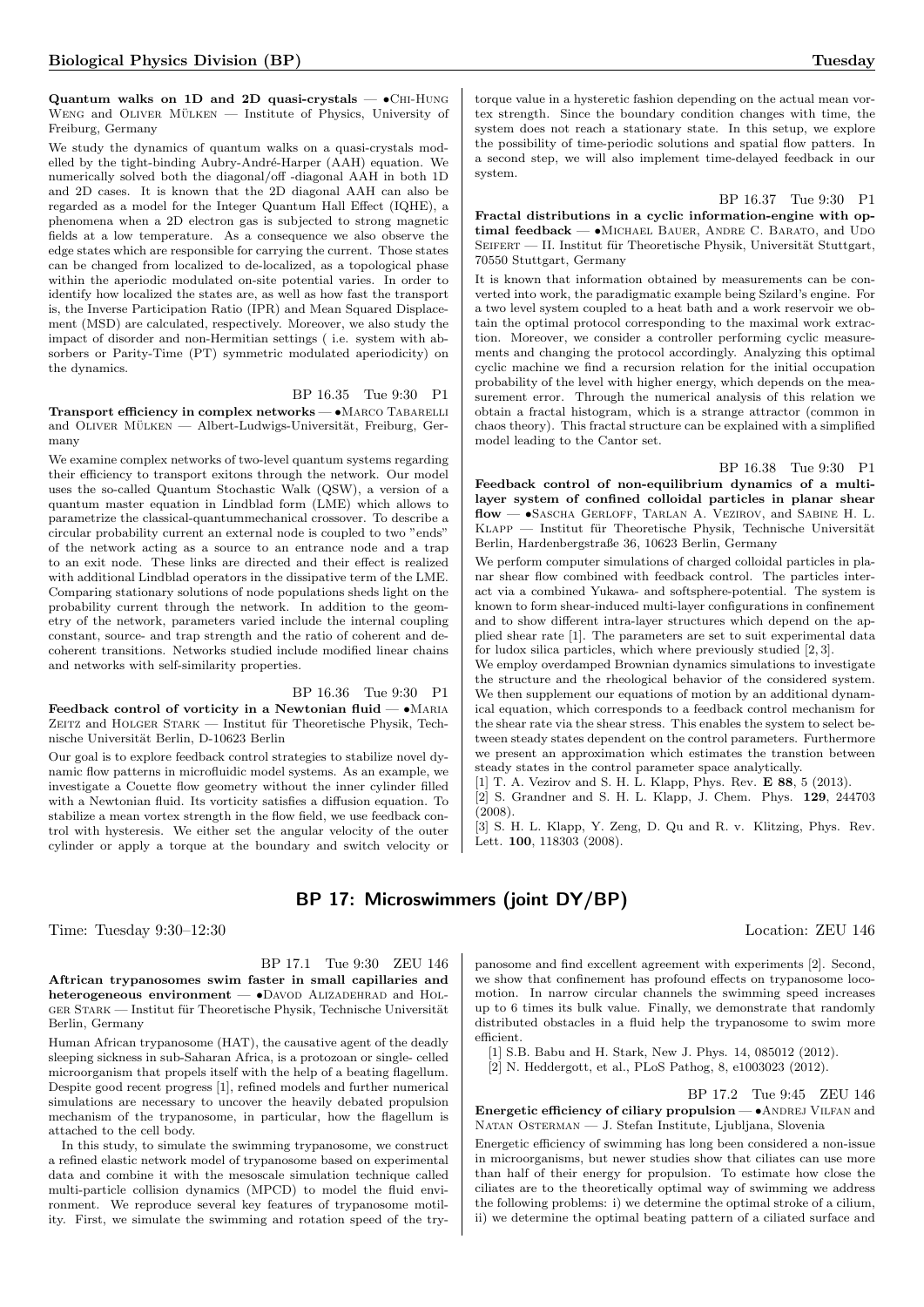iii) we calculate the optimal shape of a ciliated swimmer.

For a single cilium we define the efficiency in a scale-invariant way and show that the optimal stroke consists of a working stroke with a stretched cilium and a recovery stroke where the cilium bends and moves closer to the surface. When optimizing an array of cilia we additionally show that metachronal waves improve the efficiency and that the optimal efficiency is achieved for antiplectic waves. The resulting beating patterns, as well as the optimal ciliary density, show remarkable similarity with those observed in ciliated microorganisms. In order to optimize the shape of the whole swimmer we use a simplified description where we replace the ciliated layer with a surface slip velocity. The optimal shapes again resemble those of different ciliates. If we combine the results of our optimization with experimental efficiency estimates we can show that Paramecium has a propulsion efficiency that is within a factor of 2 of the theoretical optimum.

[1] N. Osterman and A. Vilfan, PNAS 108, 15727 (2011) [2] A. Vilfan, Phys. Rev. Lett. 109, 128105 (2012)

#### BP 17.3 Tue 10:00 ZEU 146 Hydrodynamics of spherical microswimmers in a quasi-2D

 $geometry - \bullet$ ANDREAS ZÖTTL and HOLGER STARK  $-$  TU Berlin

Microorganisms like bacteria, sperm cells or algae live in aqueous environments and their motion is therefore governed by low-Reynoldsnumber hydrodynamics, but also influenced by thermal and biological noise. Experiments with artificial microswimmers, which are used to study collective motion of self-driven particles out of equilibrium, are often performed in a quasi-2D geometry or in thin films, where dynamic clustering and motility-induced phase separation is observed.

Motivated by recent experiments of active colloids and emulsion droplets in confinement, we also study the collective motion of spherical squirmers moving in a quasi-2D geometry by means of multi-particle collision dynamics. Hydrodynamic near-field interactions between swimmers lead to hydrodynamic rotational diffusion, while hydrodynamic interactions between the channel walls and swimmers strongly influence the preferred swimmer orientations and therefore the formation of hexagonal clusters. Neutral squirmers in particular separate into a gas-like and a crystalline phase which we characterize by a structural order parameter. Varying the density of the swimmers from low to high area fraction results in a steep increase of the order parameter at the critical density, accompanied by strong fluctuations indicating a non-equilibrium phase transition which is absent for strong pullers and pushers.

#### BP 17.4 Tue 10:15 ZEU 146

Optimization of bead-spring micro-swimmers and study of dense swimmer solutions  $-\tilde{\bullet}$  JAYANT PANDE<sup>1,2</sup> and ANA-SUNCANA  $S$ MITH<sup>1,2</sup> — <sup>1</sup>Institute for Theoretical Physics, Friedrich-Alexander University, Erlangen, Germany —  ${}^{2}$ EAM: Cluster of Excellence, Friedrich-Alexander University, Erlangen, Germany

With the increasing need to understand and predict the locomotion of natural organisms and machines at the micro-scale, the theoretical modelling of micro-swimmers has become an important field of study. Contributing to its development, we present analytical results on the geometric and kinematic optimization of three-ellipsoid microswimmers, based on the three-sphere model of Najafi and Golestanian. Assuming a sinusoidal driving protocol, we identify different drag-related regimes and determine the exact shapes which maximise the swimming velocity and efficiency in each regime. Conditions on the optimal forcing parameters as well as the push/pull nature of the swimmer are elucidated. The analytical work is supported by simulations using an in-house framework based on the lattice-Boltzmann method. Its versatility and massively-parallel capabilities allow us to explore near-field effects as well as those arising from asymmetry in the swimmer design. We show that these effects, while inaccessible to an exact theoretical treatment, are nevertheless amenable to an approximate description. In the last part of our contribution, we employ our simulation system to study large populations of passive and active particles in fluids. For different concentrations, we observe previouslyknown effects as well as departures from theory.

#### BP 17.5 Tue 10:30 ZEU 146

Statistical properties of tracer positions, sedimenting in an active fluid — •Thomas John, Matthias Mußler, and Christian WAGNER — Experimentalphysik, Universität des Saarlandes

Fluid dynamics on  $\mu$ m scale at velocities in  $\mu$ m/s is characterized by very low Reynolds numbers. Therefore no turbulent behavior and characteristics is expected. Nevertheless, a spatial-temporal random flow field can be present in a media if the fluid contains a lot of active, irregular moving micro-swimmers. We consider trajectories of passive sedimenting beads in such fluids. This trajectories are strongly influenced from the random flow field if the passive particle (tracer) diameter comparable or less then the diameter of the micro-swimmers. We measured such trajectories in suspensions of the green alga chlamydomonas reinhardtii. The alga has two flagella, a diameter of 10  $\mu$ m and swims as a puller with 50  $\mu$ m/s. We extract statistical properties of the passive bead positions, e.g. the mean square displacement or the probability density function. Our results are compared with the Brownian motion characteristics of sedimenting particles in very dilute systems and the known non-Brownian characteristics in passive sedimenting particles at higher volume concentrations where the hydrodynamic interactions becomes important.

BP 17.6 Tue 10:45 ZEU 146 Propulsion of droplets by rigidly tethered traction forces -•P. Sekhar Burada, Reiner Kree, and Annette Zippelius — Institute for Theoretical Physics, University of Göttingen, Germany

We study the dynamics of an active droplet, with both translationaland rotational degrees of freedom. A field of interfacial traction forces, which is time independent in a body-fixed reference frame drives the system. Using the general solution of the Stokes equation, with the appropriate boundary conditions, we are able to calculate the hydrodynamic flow pattern both inside and outside of the droplet. Also, using force- and torque balance conditions the translational- and rotational velocities of the droplet are calculated. We derive the conditions, in terms of mode amplitudes of the traction force, which need to be satisfied in order to preserve the shape of the droplet.

#### 15 min break

BP 17.7 Tue 11:15 ZEU 146 Transport powered by bacterial turbulence  $\bullet$ ANDREAS KAISER<sup>1</sup>, ANTON PESHKOV<sup>2</sup>, ANDREY SOKOLOV<sup>3</sup>, BORGE TEN HAGEN<sup>1</sup>, HARTMUT LÖWEN<sup>1</sup>, and IGOR S. ARANSON<sup>3</sup> — <sup>1</sup>Institut für Theoretische Physik II: Weiche Materie, Heinrich-Heine-Universität Düsseldorf —  $^{2}$ Service de Physique de l'Etat Condensé, Gif-sur-Yvette — <sup>3</sup>Materials Science Division, Argonne National Laboratory

We show that turbulence in a bacterial bath can be exploited to power and steer directed transport of mesoscopic carriers through the suspension. In our experiments and simulations, a microwedge-like "bulldozer" is exposed to a bacterial bath of varied concentration and obtains a maximal transport speed in the turbulent state of the bacterial suspension.

BP 17.8 Tue 11:30 ZEU 146 Cell body rocking is dominant mechanism for flagellar synchronization in a swimming alga — VEIKKO  $G$ EYER<sup>1</sup>, FRANK JULICHER<sup>2</sup>, JONATHON HOWARD<sup>1</sup>, and  $\bullet$ BENJAMIN FRIEDRICH<sup>2</sup> – <sup>1</sup>Max Planck Institute for Cell Biology and Genetics — <sup>2</sup>Max Planck Institute for the Physics of Complex Systems

The eukaryotic flagellum is a best-seller of nature: These slender cell appendages propel sperm and many other microswimmers, including disease-causing protists. In mammalian airways and the oviduct, collections of flagella beat in synchrony to pump fluids efficiently. Here, we report on theory and experiment that elucidate a mechanism of flagellar synchronization in the model organism Chlamydomonas, a green algal cell that swims with two flagella like a breaststroke swimmer. Our analysis shows how synchronization arises by a coupling of swimming and flagellar beating and characterizes an exemplary forcevelocity relationship of the flagellar beat. Any perturbation from the synchronized state causes the cell body to rock, which changes the hydrodynamic friction forces acting on the flagella and thus their speed, which restores their synchronization.

Geyer et al.: Proc. Natl. Acad. Sci. U.S.A. 110, 2013.

BP 17.9 Tue 11:45 ZEU 146 Direct Measurements of Active Flagellar Fluctuations —  $\bullet$ Benjamin Friedrich<sup>1</sup>, Rui Ma<sup>2</sup>, Gary Klindt<sup>1</sup>, Frank Julicher<sup>1</sup>, and INGMAR RIEDEL<sup>3</sup> — <sup>1</sup>Max Planck Institute for the Physics of Complex Systems — <sup>2</sup> Institute for Advanced Study, Tsinghua University, Beijing, China — <sup>3</sup>Department of Bioengineering, Stanford University, Stanford, CA, USA

The eukaryotic flagellum beats regularly, driven by the oscillatory dynamics of molecular motors, to propel cells and pump fluids. Small, but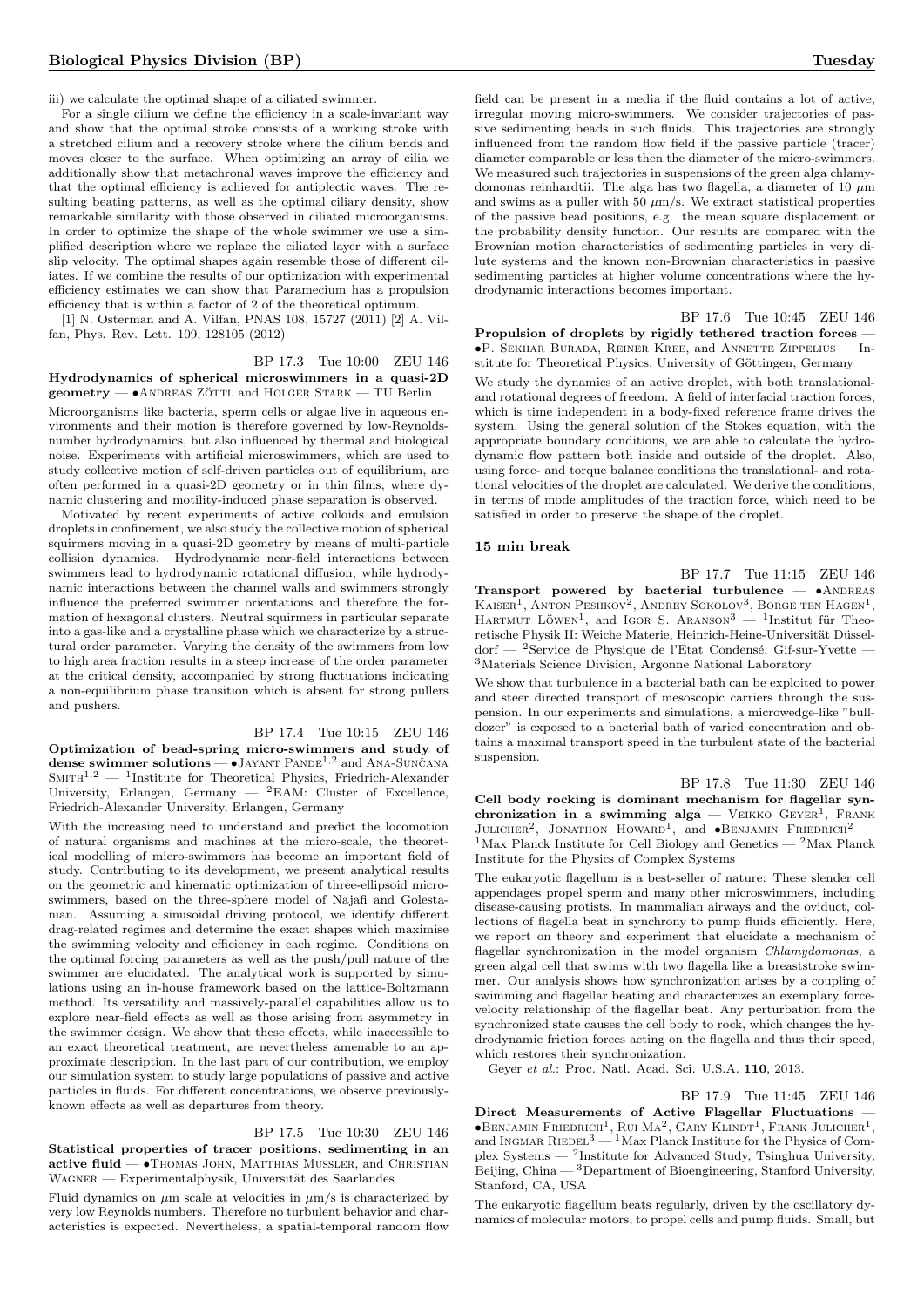perceivable fluctuations in the beat of individual flagella have physiological implications for synchronization in collections of flagella as well as for hydrodynamic interactions between flagellated swimmers. Here, we characterize phase diffusion and amplitude fluctuations of sperm flagellar beat patterns. We employ shape mode analysis and limit cycle reconstruction for a low-dimensional representation of flagellar bending waves. We find that flagellar fluctuations are dominantly of active origin. Using a minimal model of collective motor oscillations, we demonstrate how active fluctuations can naturally arise from the stochastic dynamics of individual motors.

BP 17.10 Tue 12:00 ZEU 146

Synchronization of rigid microrotors by time-dependent hy $d$ rodynamic interactions  $\bullet$ MARIO THEERS and ROLAND WINkler — Theoretical Soft Matter and Biophysics, Institute for Advanced Simulation and Institute of Complex Systems, Forschungszentrum Juelich, D-52425 Juelich, Germany

The synchronized beating of flagella is fundamental for the coordinated motion of microswimmers such as spermatozoa, bacteria, protozoa, or algae. It is a longstanding conjecture that this microscopic synchronization could be induced by hydrodynamic interactions. However, synchronization is not easily achieved for low Reynolds-number fluids, which are described by Stokes equations. The presence of kinematic reversibility combined with swimmer symmetries may prevent synchronization.

We provide an extension of previous low-Reynolds number studies by analyzing the linearized, time-dependent Navier-Stokes equations instead of the usually adopted Stokes equations. As a model system, we investigate the emergent dynamical behavior of hydrodynamically coupled microrotors and demonstrate that time-dependent hydrodynamic interactions inevitably lead to synchronization of their rotational motion, which is not achieved on the basis of Stokes equations. We show that the system can be described by coupled nonlinear integro-differential equations and derive analytical results for the the phase difference. Additionally, results are compared to mesoscale hydrodynamic simulations. Our studies provide a deeper insight into the nature of hydrodynamic interactions between microswimmers.

BP 17.11 Tue 12:15 ZEU 146 A close look at the tumbling of bacteria  $\bullet$ TAPAN CHANDRA ADHYAPAK and HOLGER STARK — Institut für Theoretische Physik, Technische Universität Berlin

Peritrichous bacteria such as Escherichia coli propel themselves by using multiple flagella, each rotated at the base by a rotary motor. Hydrodynamic interactions together with an intricate balance of elasticity of the flagella cause them to synchronize and form a single bundle leading to propulsion in a straight line. Such straight runs of a bacterium frequently terminate at relatively short lived tumbling events during which one or more of the flagella leave the bundle disrupting uniform motion and causing the bacterium to change its course. In addition to hydrodynamic interactions and elasticity, rotation-induced polymorphic transitions between different flagellar states [1] is observed to play an important role in re-orientating the bacterium. The detailed process however is complex and very little understood. We investigate the tumbling strategy of an E. Coli modelling its propulsion using an extended continuum theory of elasticity in presence of hydrodynamic interactions. We examine, in particular, the effect of rotation-induced polymorphic transitions of flagella during such processes.

[1] R. Vogel and H. Stark, Phys. Rev. Lett. 110, 158104 (2013).

# BP 18: Complex Fluids and Soft Matter (joint DY/CPP/BP)

Time: Tuesday 9:30–11:30 Location: ZEU 118

BP 18.1 Tue 9:30 ZEU 118 Microrheology of shear thinning solutions -  $\bullet$ JUAN RUBEN GOMEZ-SOLANO<sup>1,2</sup> and CLEMENS BECHINGER<sup>1,2</sup> - <sup>1</sup>Universitaet Stuttgart, 2. Physikalisches Institut, Pfaffenwaldring 57, 70569  $\text{Stuttgart, Germany} = \text{^2Max-Planck-Institute for Intelligent Systems},$ 70569 Stuttgart, Germany

Colloidal probes embedded in complex fluids have been extensively employed to investigate their rheological response to small stress. However, this approach is not evident for fluids subjected to large stresses, where a variety of non-Newtonian behaviors can occur. One example of such systems are semi-dilute micellar solutions, which consist of surfactant molecules forming worm-like micelles entangled in aqueous solution. In this work, we study the motion of a colloidal probe dragged by an optical trap through a semi-dilute micellar solution of cetylpyridinium chloride. The motion of the probe creates a shear strain, which depends linearly on its mean velocity v. We measure the effective viscous drag on the probe and the fluctuations of its position as a function of v. We find that at small v, the system can be characterized by a constant viscosity, whereas the position fluctuations are statistically the same as in thermal equilibrium. However, above a certain value, the viscosity decreases as a function of v. The fluctuations of the particle position are also affected in the shear-thinning regime, and their power spectral density increases with increasing v. We find that the transition between both regimes typically occurs when the shear rate exceeds the inverse relaxation time of the entangled micelles.

#### BP 18.2 Tue 9:45 ZEU 118

Shear driven instabilities in anisotropic colloidal mixtures - $\bullet$ RODRIGO LUGO-FRIAS and SABINE H. L. KLAPP — Institut für Theoretische Physik, Technische Universität Berlin, Hardenbergstr. 36, 10623 Berlin, Germany

In recent years much attention has been paid in understanding the orientational order of anisotropic hard bodies in the presence of steady shear flow [1,2]. On the other hand, sheared systems of binary mixtures of hard disc and rodlike particles have also been examined [3].

We focus in the nonequilibrium dynamics of a binary mixture of rodlike nematic polymers under shear flow. To do so, we derive from density functional theory (DFT) a mesoscopic free energy in terms of the alignment tensor for each component. We proceed to investigate

their dynamical behavior using the well known mesoscopic Doi–Hess theory, which lead to a set of nonlinear differential equations [4,5,6]. Finally, we examine the total alignment of each component and its dependencies with the physical properties of the system.

[1] S. H. L. Klapp and S. Hess, Phys. Rev. E 81, 051711 (2010).

[2] D. Strehober, H. Engel and S. H. L. Klapp, Phys. Rev. E 88, 012505 (2013).

[3] F. Tardani, L. Gentile, G. A. Ranieri and C. La Mesa, J. Phys. Chem. C, 117, 8556 (2013).

[4] S. Hess, Z.Naturforsch. A 31a, 1034 (1976).

[5] M. Doi, J.Polym. Sci., Polym. Phys. Ed. 19, 229 (1981).

[6] S. Hess and M. Kröger, J.Phys.: Cond. Matter, 16, S3835 (2004).

BP 18.3 Tue 10:00 ZEU 118

Friction of Colloidal Crystals on Commensurate and Incom $m$ ensurate Substrates — •ALEKSANDAR MIJAILOVIĆ and MICHAEL  $S$ CHMIEDEBERG — Theoretische Physik 2, Heinrich-Heine Universität, Düsseldorf, Germany

Among the fascinating properties of quasicrystals - structures that possess long range order but no translational symmetry - is the very low friction that was observed when a periodic crystal is moved over the surface of a quasicrystal [1]. Here we want to explore whether there are geometrical reasons for the small friction.

Using Brownian Dynamics simulations, the friction properties of 3D colloidal fcc-crystals on substrates with different geometries are studied. We measure the friction as a function of the drag force applied on the crystal, from which the friction coefficient is extracted. We repeat this analysis for commensurate, incommensurate perodic, and quasicrystalline substrates and investigate the effect of incommensurability as well as aperiodicity.

The (charged) colloidal particles are interacting via the Asakura-Oosawa Model, i.e., a superposition of the screened-Coulomb potential and an attractive term, which is due to the presence of non-adsorbing polymers (not treated explicitly). Finally, our results are compared to the 2D case (cf., e.g., [2].

1. J. Y. Park et al., Science 309, 1354 (2005).

<sup>2.</sup> T. Bohlein et al., Nat. Mat. 11, 126 (2012).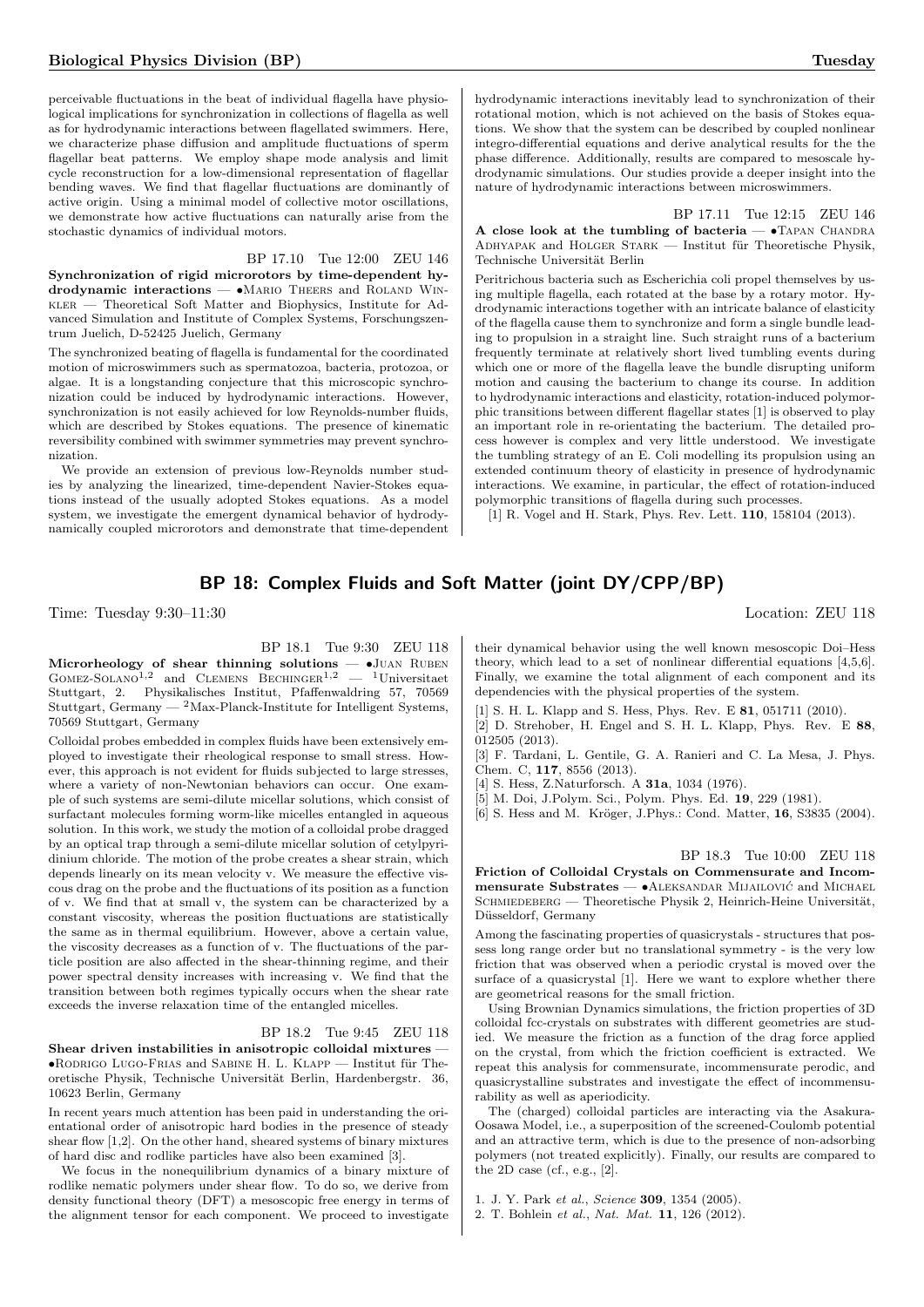BP 18.4 Tue 10:15 ZEU 118 Complex dynamics of a bilamellar vesicle as a simple model for leukocytes — •BADR KAOUI — Theoretical Physics I, University of Bayreuth, 95440 Bayreuth, Germany — Department of Applied Physics, Eindhoven University of Technology, P. O. Box 513, 5600 MB Eindhoven, The Netherlands

The influence of the internal structure of a biological cell (e.g., a leukocyte) on its dynamics and rheology is not yet fully understood. By using 2D numerical simulations of a bilamellar vesicle (BLV) consisting of two vesicles as a cell model, we find that increasing the size of the inner vesicle (mimicking the nucleus) triggers a tank-treading-to-tumbling transition. A new dynamical state is observed, the undulating motion: the BLV inclination with respect to the imposed flow oscillates while the outer vesicle develops rotating lobes. The BLV exhibits a non-Newtonian behavior with a time-dependent apparent viscosity during its unsteady motion. Depending on its inclination and on its inner vesicle dynamical state, the BLV behaves like a solid or a liquid [Badr Kaoui, Timm Krüger and Jens Harting, Soft Matter 9, 8057 (2013)].

#### 15 min break

BP 18.5 Tue 10:45 ZEU 118

Random Organization and Jamming within a unifying  $\text{model system} - \bullet \text{LARS} \text{ M}\text{LZ}^1$  and MICHAEL SCHMIEDEBERG<sup>2</sup> - $^1\rm Theoretische\ Physik,$  Universität Regensburg, D-93040 Regensburg, Germany — <sup>2</sup>Institut für Theoretische Physik 2: Weiche Materie, Heinrich-Heine-Universität Düsseldorf, D-40204 Düsseldorf, Germany

We show that both random organization and jamming occur within the same model packing problem despite the obvious differences between these two transitions: The random organization transition describes the change from reversible to irreversible dynamics in a nonequilibrium system and the athermal jamming transition occurs when particles can no longer avoid overlaps if quenched from infinite to zero temperature.

In our unifying model system the particles are initially randomly distributed and then displaced in each step if they overlap. For random displacements we obtain a random organization transition while jamming occurs in case of deterministic shifts. For the random organization transition, we also determine the critical exponents. For the jamming transition we observe a divergence of the relaxation time of our method.

Within our model system, random organization and jamming are opposite limits of random sphere packings. In future, we want to study intermediate packing problems or mixtures or random organization and jamming that probably correspond to other equilibrium or non-equilibrium transitions.

#### BP 18.6 Tue 11:00 ZEU 118

Foam morphology, frustration and topological defects in a Negatively curved Hele-Shaw geometry — •Adil Mughal, My-FANWY EVANS, and GERD SCHRÖDER-TURK — Institut fur Theoretische Physik, Friedrich-Alexander Universitat Erlangen-Nurnberg, Staudtstr. 7, D-91058 Erlangen, Germany

We present preliminary simulations of foams and single bubbles confined in a narrow gap between parallel surfaces. Unlike previous work, in which the bounding surfaces are flat (the so called Hele-Shaw geometry), we consider surfaces with non-vanishing Gaussian curvature.

We demonstrate that the curvature of the bounding surfaces induce a geometric frustration in the preferred order of the foam. This frustration can be relieved by the introduction of topological defects (disclinations, dislocations and complex scar arrangements). We give a detailed analysis of these defects for foams confined in curved Hele-Shaw cells and compare our results with exotic honeycombs, built by bees on surfaces of varying Gaussian curvature.

Our simulations, while encompassing surfaces of constant Gaussian curvature (such as the sphere and the cylinder), focus on surfaces with negative Gaussian curvature and in particular triply periodic minimal surfaces (such as the Schwarz P-surface and the Schoen's Gyroid surface). We use the results from a sphere-packing algorithm to generate a Voronoi partition that forms the basis of a Surface Evolver simulation, which yields a realistic foam morphology.

#### BP 18.7 Tue 11:15 ZEU 118

Molecular simulation methods to compute interfacial free energies — •Ronald Benjamin and Juergen Horbach — Theoretical Physics II, Heinrich-Heine Universitaet, 40225 Duesseldorf, Germany Knowledge of interfacial free energies are crucial to understanding physical phenomena such as wetting and nucleation. In this talk we discuss several ways to extract this quantity for wall-liquid and wallcrystal interfaces. Chiefly, we discuss a new thermodynamic integration scheme developed to determine the interfacial free energy and compare it to a non-equilibrium work method and a Gibb's-Duhem type of approach known as "Gibb's-Cahn integration".

We also extended our thermodynamic integration scheme to obtain the excess free energy of a supercooled liquid in contact with amorphous walls having the same structure as the liquid. Our results shed new light on the thermodynamic behavior of supercooled liquids and help explain their slowing down in the presence of such rough walls.

# BP 19: Focus Session: Dynamical Patterns in Neural Systems: From Brain Function to Dysfunction (joint DY/BP)

Pattern formation in biological systems is at the forefront of current cross-disciplinary research; scientists are striving across disciplines to understand detailed activity patterns in neural systems and their role in brain function.This focus session will outline the potential of modern imaging and network approaches for revealing collective mechanisms underlying normal and pathophysiological activity in the brain. (Organizers St. C. Müller and Th. Geisel)

Time: Tuesday 9:30–11:30 Location: HÜL 186

#### **Invited Talk** BP 19.1 Tue 9:30 HÜL 186 From epilepsy to migraine to stroke: A unifying framework. — •Markus A Dahlem — Department of Physics, Humboldt-Universität zu Berlin

We seek to understand in terms of quantitative mathematical models the dynamics of ion imbalances in three pathological conditions: epileptiform activity during seizures, cortical spreading depression in migraine, and anoxic depolarizations after stroke or traumatic brain injury. A family history of epilepsy increases the chances of having severe migraines and certain patients with migraine are at greater risk for stroke. The multiplicity of potential links include common genetic risk factors and indirect links like common triggers outside the brain. In the present approach, however, we will focus on basic electrophysiological mechanisms of neural excitability and the transitions between different activity forms related to ion imbalances in the brain. The change of both membrane potential and—due to reduced ion gradients—Nernst potentials together cause in varying degrees a release of Gibbs free en-

ergy, that is, the thermodynamic potential that measures the energy available to the neurons for normal functioning. We hence describe the three states related to epilepsy, migraine, and stroke in terms of their free energy starvation and stress. The mathematical description of such phenomena requires a broader thermodynamical perspective, as it goes beyond the original Hodgkin-Huxley description based on equivalent electrical circuits in membrane physiology.

**Invited Talk** BP 19.2 Tue 10:00 HUL 186 Non-standard Interactions in Networks: Synchrony and the Emergence of Neural Activity Patterns —  $\bullet$  MARC TIMME<sup>1</sup>, SVEN JAHNKE<sup>1</sup>, RAOUL-MARTIN MEMMESHEIMER<sup>2</sup>, WEN-CHUANG CHOU<sup>1</sup>, and CHRISTIAN TETZLAFF<sup>1</sup> — <sup>1</sup>Network Dynamics, MPI for Dynamics and Self-Organization — <sup>2</sup>Donders Institute for Neuroscience, University of Nijmegen

Patterns of spatio-temporally distributed neural activity have been experimentally observed in different systems and are intimately related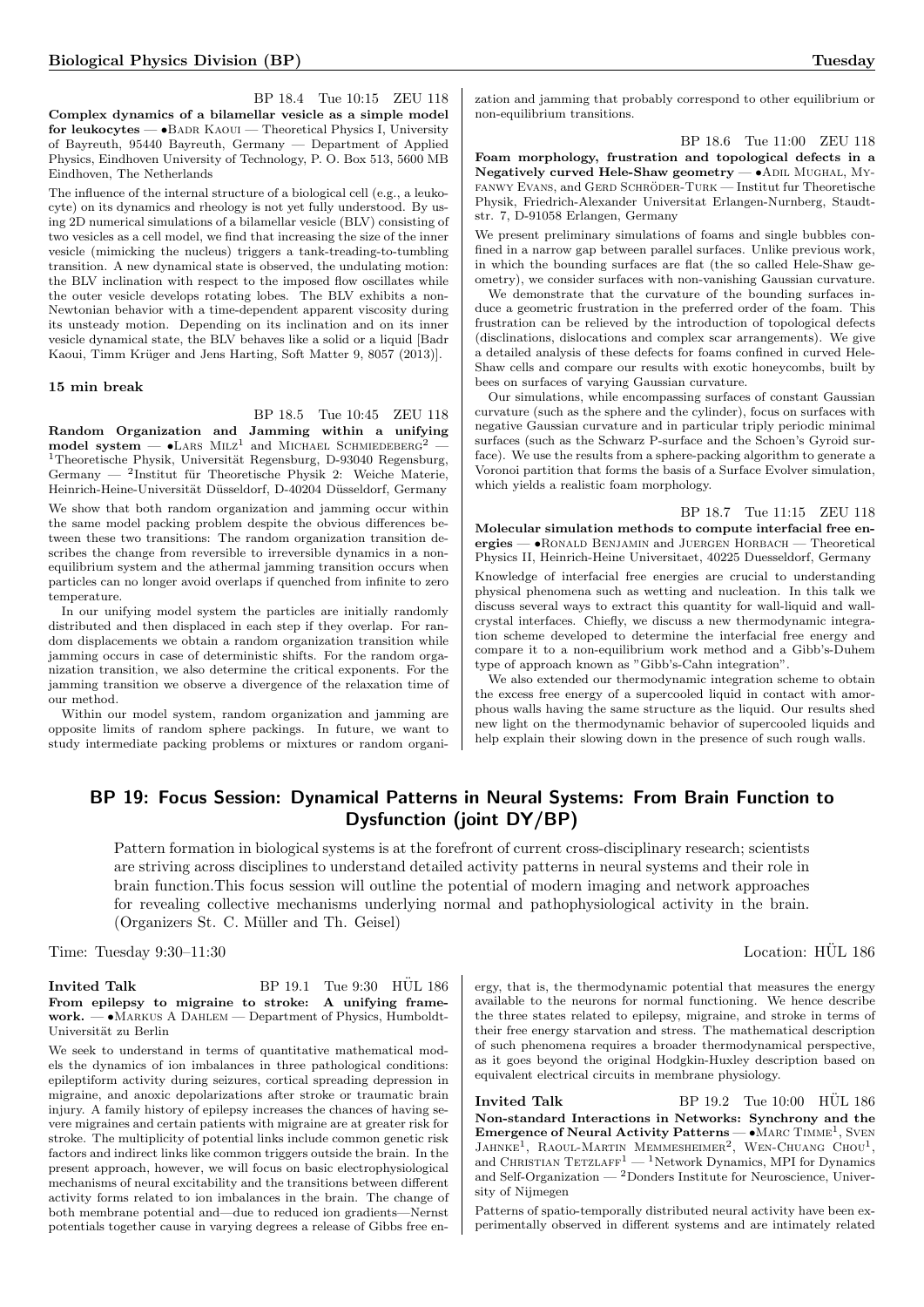to network function. How spatial and temporal specificity emerge dynamically in neural circuits, however, remains unclear.

Here we demonstrate how non-standard interaction mechanisms such as non-additive coupling and inhibitory feedback co-acting with heterogeneities may generate apparently disordered patterns that yet are precise in space and time and selectively respond to specific inputs only. The results may contribute towards an explanation of sensory processing in olfactory systems and processes involved in memory consolidation.

References: PLoS Comput. Biol. 8:e1002384 (2012); Phys. Rev. X 2:041016 (2012); PLoS Comput. Biol. 9:e1003307 (2013); Chou et al., in prep.

Invited Talk BP  $19.3$  Tue  $10:30$  HUL  $186$ Towards a dynamic map of neuronal circuits — •Alipasha Vaziri — Research Institute of Molecular Pathology (IMP), — Center for Molecular Biology, University of Vienna — Research Platform for Quantum Phenomena and Nanoscale Biological Systems, University of Vienna

Knowledge on structural connectivity in neuronal circuits is necessary for understanding information representation and processing in local circuits. Addressing this challenge has been hampered by lack of appropriate tools and methods that allow parallel and spatiotemporally specific application of excitation patterns onto neuronal populations while capturing the dynamic activity of the entire network at high spatial and temporal resolution. The combination of new optical excitation techniques, optogenetics and high speed functional imaging are providing new opportunities to address this question and move towards a dynamic map of neuronal circuits. Compared to standard two-photon microscopy exploiting the spectral properties of femtosecod lasers provide an additional degree of freedom whereby alternative spatial light distributions can be "sculpted" in a biological sample. We have developed such a two-photon technique for brainwide calcium imaging in C. elegans. The combination of this microscope with a nuclear-localized, genetically encoded calcium indicator, NLS-GCaMP5K, has allowed us to capture the activity of individual neurons within the densely packed head ganglia of C. elegans. We demonstrate near-simultaneous recording of activity of up to 70% of all head neurons.

BP 19.4 Tue 11:00 HÜL 186 Fast reconfiguration of high-frequency human brain networks in response to surprising changes in auditory input  $-\bullet$ SANDRA

# BP 20: Cell adhesion, mechanics and migration I

Topical Talk BP 20.1 Tue 13:00 HÜL 386 Catch bond interaction between glycosaminoglycans and cell  $\textbf{surface}\ \textbf{suffix} = \textbf{Sulf1} \ - \ \textbf{ALEXANDER}\ \text{HARDER}^{\text{1}},\ \textbf{ANN-KRISTIN}$ Moeller<sup>1</sup>, Fabian Milz<sup>2</sup>, Phillipp Neuhaus<sup>2</sup>, Volker Walhorn<sup>1</sup>, Thomas Dierks<sup>2</sup>, and  $\bullet$ Dario Anselmetti<sup>1</sup> — <sup>1</sup>Experimental Biophysics, Physics Faculty, Bielefeld University, D-33615 Bielefeld, Germany.  $-$  <sup>2</sup>Biochemistry I, Faculty of Chemistry, Bielefeld University, D-33615 Bielefeld, Germany.

In biological adhesion, the biophysical mechanism of specific noncovalent biomolecular interaction can be divided in slip- and catchbonds, respectively. Conceptually, slip bonds exhibit reduced bond lifetime under increased external loads whereas catch-bonds, in contrast, increased lifetime for a certain force interval. Since 2003, a handful of biological systems such as the adhesive proteins P-Selectin and FimH have been identified to display catch bond properties.

Upon investigating the specific interaction between the unique hydrophilic domain (HD) of human cell-surface sulfatase Sulf1 against the native glycosaminoglycan (GAG) target heparan sulfate (HS) by single molecule force spectroscopy (SMFS), we found clear evidence of catchbond behavior in this system. The HD, about 320 amino acids long and strongly positive charged, and the GAG-polymers, composed of up to 200 disaccharide units, were quantitatively investigated with atomic force microscopy (AFM) based dynamic force spectroscopy (DFS) as well as force clamp spectroscopy (FCS). The observed catch bond character of HD against GAGs was found to be specifically related to the GAG 6-O-sulfation site. Therefore, this behavior can also be found in HS-related GAGs like heparin and (to a lesser extent) dermatan sulfate

CHAPMAN<sup>1,2,3</sup>, RUTH NICOL<sup>4</sup>, PETRA VERTES<sup>5</sup>, PRADEEP NATHAN<sup>5,6</sup> MARIE SMITH<sup>7</sup>, YURY SHTYROV<sup>8</sup>, and EDWARD BULLMORE<sup>5,6</sup> -<sup>1</sup>CFSA, Physics, Univ. of Warwick, UK — <sup>2</sup>MPIPKS, Dresden, Germany —  ${}^{3}$ Mathematics and Statistics, UIT, Norway —  ${}^{4}$ University Hospitals Coventry and Warwickshire NHS Trust, Coventry, UK — <sup>5</sup>Behavioral and Clinical Neuroscience Institute, Dept. of Psychiatry, Univ. of Cambridge,  $UK - 6GSK$  Clinical Unit, Addenbrooke's Hospital, Cambridge,  $\mathrm{\breve{U}K-}$   $^7\mathrm{Dept.}$  of Psychological Sciences, Birkbeck, Univ. of London, UK —  $8$ MRC Cognition and Brain Sciences Unit, Cambridge, UK

We measured rapid changes in functional brain network organization in response to brief, discrete, changes in auditori stimulii. We estimated network topology and distance parameters in the immediate response, < 1 s, following auditory presentation of standard, repeated tones interspersed with occasional 'surprising' tones, using MEG to measure synchronization of high frequency (gamma band 33-64 Hz) oscillations in healthy volunteers. We found that global small-world parameters of the networks were unchanged between the standard and surprising tones. However, auditory surprises were associated with local changes in clustering of connections between temporal and frontal cortical areas, and with increased interlobar, long-distance synchronization. This work maps the dynamic network response that corresponds to the well known evoked response to this mismatch-negativity paradigm.

 $BP$  19.5 Tue 11:15  $HÜL$  186 The Cerebral Cortex as an Excitable Medium: Spiral Dynamics in Cortical Models of Epilepsy — • KENTAROH TAKAGAKI - Leibniz Institut für Neurobiologie, Magdeburg, Germany

Epilepsy affects up to 50 million people worldwide, each year. Although much research has focused on the genetic and pharmacological aspects of this disorder, little is known about how the population activity patterns of neurons initiate and stabilize within the epileptic cortex. Our work in cortical slice models of epilepsy shows that spatially organized, dynamically stable spiral patterns may contribute to such epileptogenesis. We have also recently recorded such phenomena in vivo, in the Mongolian Gerbil.

We hypothesize that such spiral dynamics may serve a role similar to the well-known reentrant spirals in ventricular fibrillation of the heart. To explore this hypothesis and brain population dynamics in general, we have been applying transcranial DC stimulation to modulate the excitability of the cortex, and observing the resulting population dynamics via voltage-sensitive dye imaging.

# Time: Tuesday 13:00–16:00 Location: HÜL 386

whereas in contrast, only slip bond binding can be observed in a GAG system where these sites are explicitly lacking. Our observed catch bond binding data can be interpreted within the theoretical framework of a force mediated transition between two slip bond regimes modelled by a switchover within a double-well energy landscape. Interestingly, the transition occurs in a force interval of only 5 Piconewtons while the life-time of the adhesion bond increases approximately 5-fold for heparan sulfate and heparin.

BP 20.2 Tue 13:30 HÜL 386 Migration patterns of dendritic cells in response to chemokines — •Veronika Bierbaum, Eva Kiermaier, Jan SCHWARZ, MICHAEL SIXT, and TOBIAS BOLLENBACH - IST Austria, Am Campus 1, 3400 Klosterneuburg, Austria

Dendritic cells are decisive components of the adaptive immune system. They navigate through tissues by sensing two different chemokines, CCL19 and CCL21. We develop a predictive physical description of dendritic cell migration as a function of the surrounding chemokine concentration fields. We are particularly interested in the role of cell size and shape in sensing and migration. We gain quantitative information about the influence of these parameters on cellular motion from in vitro assays. In these assays, cells are exposed to specific wellcontrolled combinations of the two different chemokines. We quantify the dynamics of the chemokine profiles and cell motion using timelapse microscopy. In this way, we obtain ensembles of cell trajectories, which we use to identify the key parameters that control cellular motion in varying environments. Our preliminary results indicate that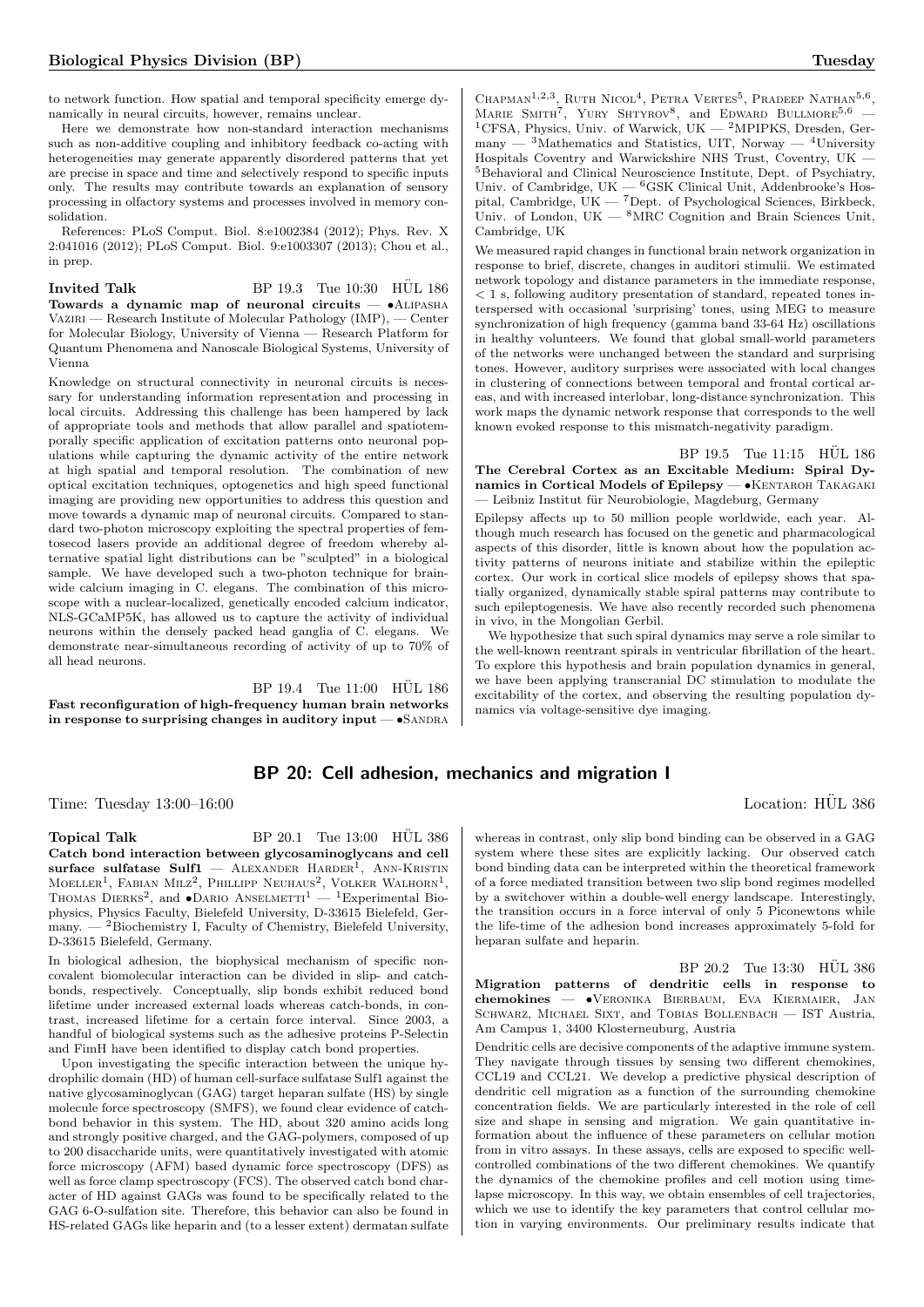dendritic cells perform a random walk in the absence of any chemokine gradient. The observed trajectories are generally well captured by Langevin equations, enabling us to separate the stochastic and deterministic contributions to the directionality and velocity of the moving cells. We further find that dendritic cells show qualitatively different migration behaviors for the two types of chemokines. Our combined experimental-theoretical study will enable us to identify general principles of cellular responses to chemokines that ensure robust cell migration.

#### BP 20.3 Tue 13:45 HÜL 386

Model-based Traction Force Microscopy Reveals Differential Tension in Stress Fibers —  $\bullet$ CHRISTOPH A. BRAND<sup>1,2</sup>, JÉRÔME R. D. SOINÉ<sup>1,2</sup>, JONATHAN STRICKER<sup>3</sup>, PATRICK W. OAKES<sup>3</sup>, MARGARET<br>L. GARDEL<sup>3</sup>, and ULRICH S. SCHWARZ<sup>1,2</sup> — <sup>1</sup>Institute for Theoretical Physics, Heidelberg University —  $^{2}$ Bioquant, Heidelberg University — <sup>3</sup>Gordon Center for Integrative Science, University of Chicago, USA

Adherent tissue cells use self-generated mechanical forces to probe and adapt to their mechanical environment. Traction force microscopy (TFM) has been successfully employed to obtain cellular forces transmitted to elastic substrates via cell-matrix adhesions. However, traction reconstruction represents an ill-posed problem and requires regularization to estimate optimal solutions. Here we introduce a novel technique termed model-based traction force microscopy (MB-TFM) to increase the predictive power of TFM and to reduce the effect of noise. In a first step, image processing of fluorescence microscopy data for focal adhesions and the actin cytoskeleton is used to identify contractile structures and attachement points. In a second step, these data are converted into a mechanical model of the cell using recent advances in modeling whole cell contractility with an actively contracting cable network. In a third step, we optimize the intracellular tension configuration for the best agreement between measured and simulated substrate displacement fields. As a first application, we show that different types of stress fibers are characterized by different tension levels.

# BP 20.4 Tue 14:00 HUL 386

Directional Motors Move on Cell Surface and Give Rise to Gliding Motility and Sporulation in M. xanthus  $\bullet$ Fabian Czerwinski<sup>1</sup>, Morgane Wartel<sup>2</sup>, Adrien Ducret<sup>2,3</sup>, SHASHI THUTUPALLI<sup>1</sup>, ANNE-VALERIE LE GALL<sup>2</sup>, EMILIA MAURIELLO<sup>2</sup>,<br>PTISSAM BERGAM<sup>2</sup>, YVES BRUN<sup>3</sup>, JOSHUA SHAEVITZ<sup>1</sup>, and TAM MIGNOT<sup>2</sup> — <sup>1</sup>Institute for Integrative Genomics, Princeton Univer- $\mathrm{six} = \mathrm{?Institut}$  de Microbiologie de la Méditerranée, CNRS Marseille <sup>-3</sup>Department of Biology, Indiana University, Bloomington

Eukaryotic cells utilize an arsenal of processive transport systems to deliver macromolecules to specific subcellular sites. In prokaryotes, such transport mechanisms have only been shown to mediate gliding motility, a form of microbial surface translocation. Here, we show that the motility function of the Myxococcus xanthus Agl-Glt machinery results from the specialization of a versatile class of bacterial transporters.

Specifically, we used fluorescence microscopy and optical traps to demonstrate that the Agl motility motor is modular and dissociates from the rest of the gliding machinery (the Glt complex) to bind the newly expressed Nfs complex, a close Glt paralogue, during sporulation. Following this association, the Agl system transports Nfs proteins directionally around the spore surface. Since the main spore coat polymer is secreted at discrete sites around the spore surface, its transport by Agl-Nfs ensures its distribution around the spore. Thus, the Agl-Glt/Nfs machineries may constitute a novel class of directional bacterial surface transporters that can be diversified to specific tasks depending on the cognate cargo and machinery-specific accessories.

#### BP 20.5 Tue 14:15 HUL 386

Magneto-aerotaxis in different strains of Magnetotactic bacteria — •Livnat Landau<sup>1,2</sup>, Christopher T. Lefèvre<sup>1</sup>, Math-<br>ieu Benneta<sup>1</sup>, Peter Vach<sup>1</sup>, Dennis A. Bazylinski<sup>3</sup>, Richard B.<br>Frankel<sup>4</sup>, Stefan Klumpp<sup>2</sup>, and Damien Faivre<sup>1</sup> — <sup>1</sup>Department of Biomaterials, Max Planck Institute of Colloids and Interfaces, 14424 Potsdam, Germany  $-$  <sup>2</sup>Department of Theory and Bio-Systems, Max Planck Institute of Colloids and Interfaces, 14424 Potsdam, Germany — <sup>3</sup>University of Nevada at Las Vegas, School of Life Sciences, Las Vegas, Nevada 89154-4004 USA — <sup>4</sup>Department of Physics, California Polytechnic State University, San Luis Obispo, California 93407, USA Magnetotactic bacteria align and swim along magnetic field lines in order to facilitate positioning at an optimal oxygen concentration.

Magnetic navigation is accomplished through special magnetic organelles, the magnetosomes, biomineralized, membrane-coated magnetic nanoparticles. We have characterized the magneto-aerotactic behavior of twelve magnetotactic bacteria with various morphologies, phylogenies, physiologies and flagellar apparatus. We have observed five different magneto-aerotactic behaviors that can be described as a combination of distinct mechanisms. Finally, we adapted a model for bacterial aerotaxis to describe magneto-aerotaxis with several different sensing mechanisms. Different sensing mechanisms lead to different behaviors in the presence of conflicting information, i.e. when the magnetic field points in a different direction relative to the oxygen gradient than in the natural environment.

#### 15 min. break

Invited Talk BP  $20.6$  Tue  $14:45$  HUL  $386$ Synthetic mechanobiology: Dissecting and rewiring forcebased signaling  $-$  •SANJAY KUMAR  $-$  University of California, Berkeley, USA

Living cells encounter a variety of mechanical signals encoded within their microenvironment, and these inputs can strongly regulate many fundamental cell and tissue behaviors. Here we present two complementary approaches we have recently created and applied to dissect and genetically manipulate this force-based signaling in living cells. First, we have used laser nanosurgery to spatially map the nanomechanical properties of actomyosin stress fibers. We have combined this approach with advanced molecular imaging tools (FRAP, FRET) to relate intracellular tensile forces to the conformational activation of mechanosensory proteins at the cell-extracellular matrix interface and the activities of specific myosin activators and isoforms. Second, we have used the tools of synthetic biology to precisely control the expression and activation of mechanoregulatory proteins in single cells using multiple mutually orthogonal inducer/repressor systems. This capability has enabled us to quantitatively elucidate relationships between signal activation and phenotype and to deconstruct complex signaling networks. In addition to improving our understanding of force-based signaling, these approaches are enabling us to "rewire" how cells communicate with their physical microenvironment, which we view as an important first step towards instructing cell behavior at interfaces between living and nonliving systems.

 $BP 20.7$  Tue  $15:15$  HUL 386 Blood platelet dynamics on structuredsubstrates  $\bullet$ RABEA  $S$ ANDMANN and  $S$ ARAH KÖSTER — University of Göttingen, Institut for X-Ray Physics, Friedrich-Hund Platz 1, 37077 Göttingen, Germany Blood platelets are the first cells to interact with implants and build a scaffold into which other cells are embedded. The implant's surface texture plays an important role for platelet behavior and thus for the correct incorporation of implants into the body. We investigate the reaction of platelets to microstructured surfaces by studying their spreading dynamics as well as the formation of cell protrusions (filopodia and lamellipodia). We observe, that on structured substrates, spreading takes more time than on flat substrates. This may be attributed to the decreased number of filopodia and the preference of these filopodia for certain directions. The spread area over time shows a sigmoidal shape and its turning point coincides with the transition from filopodia to lamellipodia. The phase of cellular retraction that follows spreading starts primarily over the holes. This behavior can be explained, since the parts of the cell that span over the holes are probably the mechanically most instable parts. When the spread area has decreased to values close to those at the turning point, new filopodia are formed. This leads us to the conclusion that platelets can detect their area and react to an area decrease by formation of filopodia to start the spreading process anew.

 $BP$  20.8 Tue 15:30 HÜL 386 modulation of t-lymphocyte adhesion forces by activation with  $\text{tnf}$   $\longrightarrow$   $\text{QIAN LI}^1$ , CONSTANZE LAMPRECHT<sup>1</sup>, DIETER ADAM<sup>2</sup>, and <code>cHRISTINE</code> <code>sELHUBER-UNKEL</code>  $\!1$  —  $\!1$  <code>Biocompatible Nanomaterials, Insti-</code> tute for Materials Science, University of Kiel, Germany  $-$  <sup>2</sup>Institute of Immunology, University of Kiel, Germany

Integrin-mediated T-lymphocyte adhesion to endothelial cells is a crucial step in the mammalian inflammatory response and the elimination of pathogens. In recent years, the outside-in signalling pathway of integrins in response to the proinflammatory cytokine tumor necrosis factor (TNF) was thoroughly studied. In addition, also an inside-out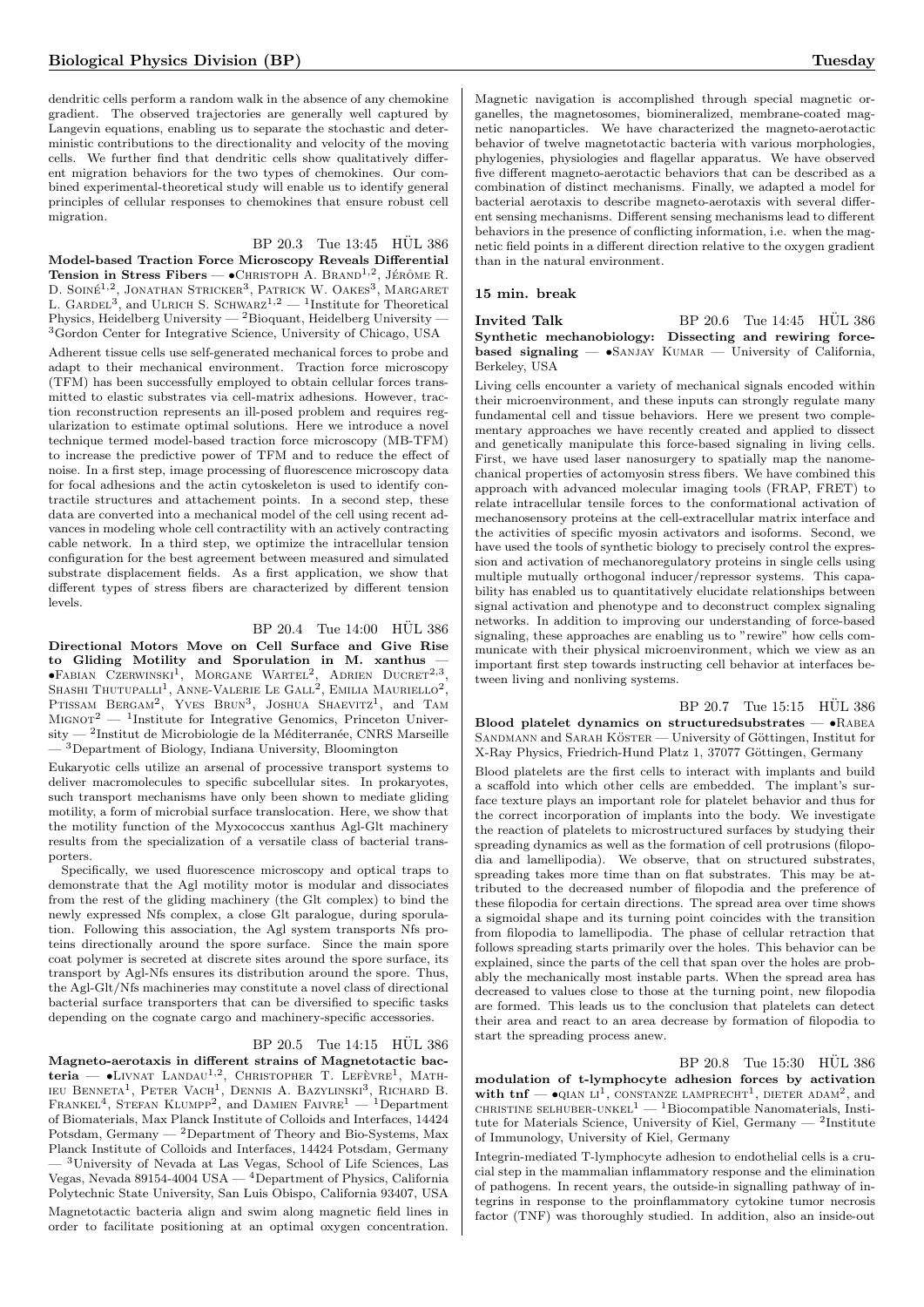signalling pathway of integrins in lymphocyte activation by TNF has been reported. How this activation modulates T-lymphocyte adhesion strength and dynamics is still not understood at all. We have chosen a biophysical approach to address this question and applied single-cell force spectroscopy (SCFS) to investigate T-lymphocyte (Jurkat E6-1) cell adhesion to fibronectin, which is naturally present on top of endothelial cell layers. In detail, we approached single Jurkat E6-1 cells to fibronectin-coated surfaces and analyzed cell detachment forces. We found that the addition of TNF significantly increased the maximum adhesion force and detachment energy of the cells, even at sub-second timescales.

 $BP$  20.9 Tue 15:45  $H\ddot{U}L$  386

Modeling ring formation in cell adhesion —  $\bullet$ Daniel Schmidt<sup>1,2</sup>, Timo Bihr<sup>1,2</sup>, Udo Seiffert<sup>2</sup>, and Ana-Sunčana Smith<sup>1</sup>  $-$ <sup>1</sup>Inst. f. Theor. Physik and Excellence Cluster: Engineering of Advanced Materials, Universität Erlangen-Nürnberg — <sup>2</sup>II. Inst. f. Theor. Physik, Universität Stuttgart

Cellular adhesion is mediated by pairs of adhesion molecules which

# BP 21: Membranes and Vesicles II

Time: Tuesday 14:00–16:00 Location: ZEU 250

BP 21.1 Tue 14:00 ZEU 250 Interactions of Radical Oxygen Species with Phosphatidylcholine Monolayers and Liposomes —  $\bullet$ ANDREAS GRÖNING<sup>1</sup>, HEIKO AHRENS<sup>1</sup>, FRANK LAWRENZ<sup>1</sup>, THOMAS ORTMANN<sup>1</sup>, GERALD BREZESINSKI<sup>2</sup>, FRITZ SCHOLZ<sup>3</sup>, DORIS VOLLMER<sup>4</sup>, and CHRISTIANE A.  $HELM<sup>1</sup>$  — <sup>1</sup>Inst. f. Physik, Uni Greifswald, 17487 Greifswald, Ger- $\text{many} = \text{^{2}MPI KGF}, \text{14476 Potsdam}, \text{Germany} = \text{^{3}Inst}. \text{ f. Biochemie},$ Uni Greifswald, 17487 Greifswald — <sup>4</sup>MPIP, 55128 Mainz, Germany During times of environmental stress (e.g., UV or heat exposure), levels of reactive oxygen species (ROS) can increase. This may result in significant damage to cell structures. Here we focus on the effect of hydroxyl radicals (produced by Fenton reaction) on model membranes.

For DPPC monolayers at the air/water interface a decrease in the lateral pressure is used as a measure of the efficiency of the radical attack. Combining isotherms, X-ray diffraction and IRRAS we find a partial cleavage of the head group leading to a reduced head group size with negative charge. X-ray reflectivity demonstrates  $Fe^{2+}$  binding to the head group, fluorescence microscopy immediate nucleation of new domains in the condensed phase.

The radicals destroy DMPC liposomes, only fragments remain as is observed with confocal microscopy. Differential scanning calorimetry shows that an increasing radical concentration causes a shift of the alkyl chain melting transition to higher temperatures.

Summarising, both monolayers and liposomes solidify on exposure to ROS, consistent with a common molecular mechanism.

BP 21.2 Tue 14:15 ZEU 250 The complexity of membrane domain formation.  $\bullet$ DJURRE H de Jong<sup>1</sup>, Siewert J Marrink<sup>2</sup>, and Andreas Heuer<sup>1</sup> — <sup>1</sup>Institut für Physikalische Chemie, Westfälische Wilhelms-Universität Münster, Germany — <sup>2</sup>Molecular Dynamics Group, University of Groningen, The Netherlands

Living cells are enveloped by the plasma membrane (PM): a thin layer consisting of a complex mixture of lipids and proteins. Rather than being a "shopping bag" keeping together the cell content, the PM plays an active and diverse role in the functioning of the cell. A fascinating aspect of the PM is the formation of transient, lateral domains, consisting of both lipids and proteins.

The time and length scales at which these membrane domains occur make them difficult to study, both experimentally (too small, too transient) or with simulations of full atomistic detail (too large, too long timescales). Here we use coarse grain molecular dynamics (CGMD) simulations, applying the Martini force field, to gain insight in the dynamics involved. Previously we have used this model to study the partitioning of membrane proteins between different domains in model bilayers and the influence of specific proteins and minor lipid species on the formation of domains. Here we quantify the energetic contributions to phase separation that different variation in system composition have. To this aim we combined the long timescales achieved with the Martini force field with the ability to sample non-physical states us-

form bonds. A famous example is the immune synapse where the adhesion of membranes of antigen presenting cells and different cells of the immune system takes place. The key step in this process involves two pairs of binding partners which upon recognition form a ring pattern, in a process that has not yet been fully understood. We study necessary conditions for the formation of rings in a minimal model within a newly developed Monte Carlo scheme. This simulation framework allows us to simulate the entire adhesion process on experimentally observed time and length scales while maintaining the full information about membrane transmitted cooperative effects between individual adhesion molecules. We show that the competition between the recruitment of adhesion molecules into the zone of contact between two cells and the binding kinetics between pairs of binders is sufficient to trigger this particular pattern formation. We find that the ring is transient if one of the binders is immobilized before molecular recognition takes place. However, if both adhesion molecules are mobile, the ring is stabilized through by membrane induced correlations and the ring becomes meta-stable. We compare our results to alternative theoretical models and to experiments in cell-mimetic systems.

ing sophisticated free energy sampling methods implemented in the software packages PLUMED and Gromacs.

BP 21.3 Tue 14:30 ZEU 250 Molecular Requirements for Raft Formation in a Lipid/Cholesterol System  $-\bullet$ Davit HAKOBYAN and ANDREAS HEUER — WWU Münster, Institut für Physikalische Chemie, Münster, Germany

Recent comparison of the MARTINI coarse-grained (CG) bilayer system with an equivalent atomistic system comprised of DPPC, unsaturated dilinoleyl phosphatidylcholine (DUPC) lipids and cholesterol (CHOL) showed very good agreement on the phase separation phenomena [1]. Here the properties of CG lipids and CHOL are systematically varied to study the molecular requirements for the raft formation. The DUPC lipid is assimilated to DPPC lipid by modifying the angles, the angle force constants as well as the bead types of the chains. It turns out that the unmixing is largely driven by van der Waals interactions between DPPC - CHOL/DPPC pairs and is nearly independent of the entropy of the DUPC chains. On the other hand reduction of the angle force constant of DPPC chains by 60 % keeps the system mixed suggesting that the entropic contribution of DPPC chains is important for the unmixing. By substituting the CHOL with shorter and stiffer DPPC-like molecules one observes unmixing similar to DPPC/DUPC/CHOL system which suggests the rigid and flat structure of CHOL to play a key role in raft formation. With a stiffened last bead of CHOL the order of DPPC/CHOL domain significantly increases indicating that the conformational entropy of CHOL is important to prohibit the gelation [2]. 1. Hakobyan, Heuer, J. Phys. Chem. B, 2013, 117, 3841. 2. Hakobyan, Heuer, PLOS ONE, In Press.

BP 21.4 Tue 14:45 ZEU 250 Domain formation in a membrane coupled to an actin network — •SINA SADEGHI<sup>1</sup>, ALF HONIGMANN<sup>2</sup>, CHRISTIAN EGGELING<sup>2</sup>, and RICHARD VINK<sup>1</sup> — <sup>1</sup>Institute of Theoretical Physics, Georg-August-Universität Göttingen, Göttingen, Germany — <sup>2</sup>Max Planck Institute for Biophysical Chemistry, Department of NanoBiophotonics, Göttingen, Germany

Lateral heterogeneity of the plasma membrane is receiving much attention. In contrast to model membranes which exhibit phase separation below a certain temperature, biological membranes typically do not phase separate. One hypothesis is that the cytoskeleton network on the cytoplasmic side of the cell membrane prevents phase separation. This motivates the study of pattern formation in membranes in the presence of an actin network. To this end, a series of experiments were performed on a supported membrane that was bound to an actin network via certain cross linker lipids (pinning sites). These experiments show that the lipid domain pattern that arises is strongly affected by the interaction of the pinning site with the surrounding diffusing lipids. In the present work, we propose an extended (Ising) model to rationalize these findings. Our model includes the effects of the membrane curvature on the lipid organization. To be precise, we modelled the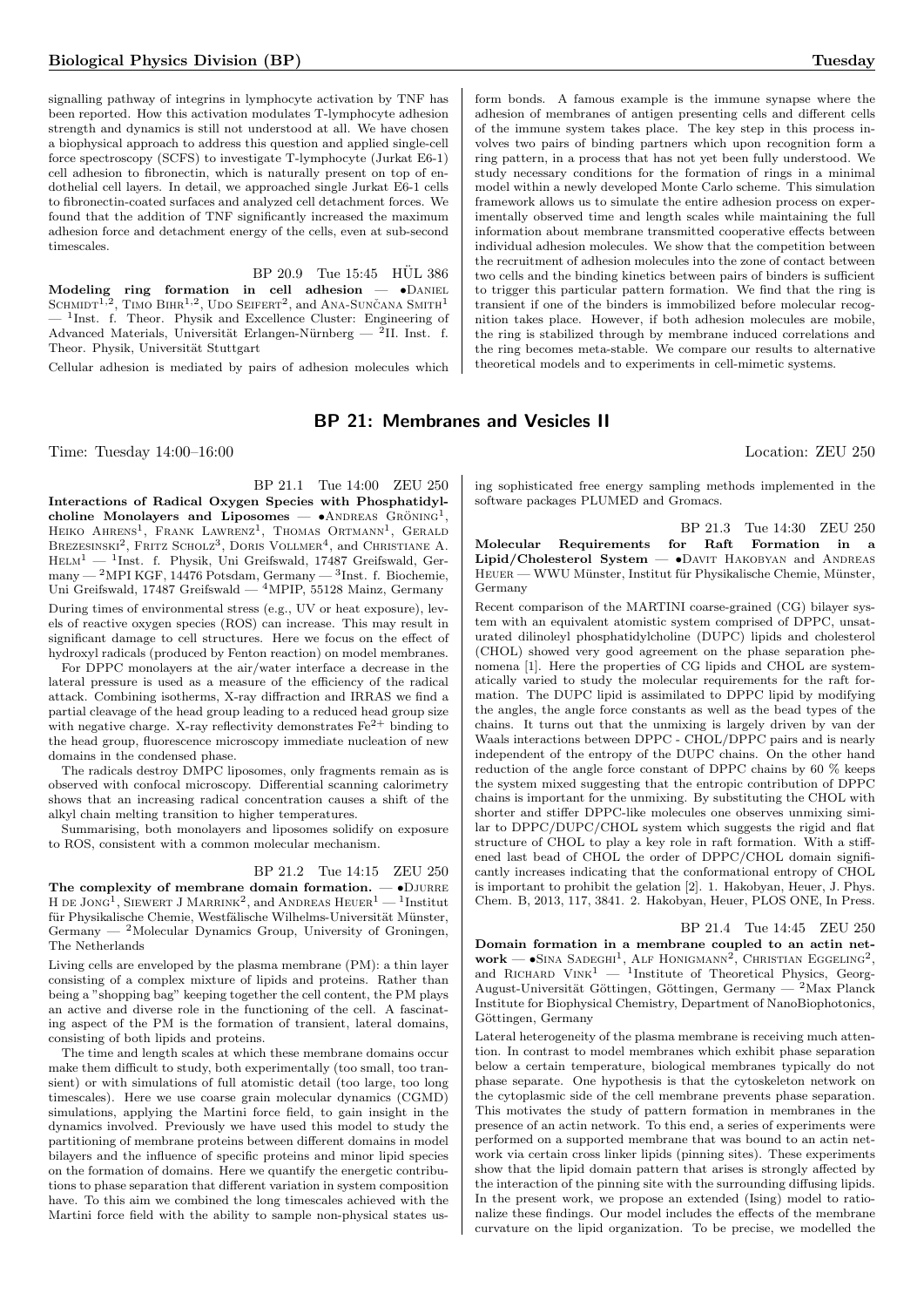elastic properties of the membrane using the Helfrich expansion, and assumed a coupling between the lipid domains and the local membrane curvature. Using computer simulation, we find that this coupling is crucial in order to reproduce the experimental results, especially for the case where the pinning sites have a small affinity for saturated lipids.

#### BP 21.5 Tue 15:00 ZEU 250

Probing the influence of soluble domains on the diffusion of peripheral membrane proteins — •Gernot Guigas and MATTHIAS WEISS — Experimental Physics I, University of Bayreuth, Bayreuth, Germany

Diffusion coefficients of membrane proteins are commonly assumed to be well predicted by the Saffman-Delbrück relation. The latter describes proteins as single membrane-spanning cylinders, i.e. effects of bulky extra-membrane domains and spatial protein interactions at crowded conditions are neglected. However, these quantities potentially play an important role for the survival of parasites of the trypanosome family in the bloodstream of mammals. To evade antibody recognition by the host's immune system, trypanosomes exchange their complete, very dense surface coat of bulky GPI-anchored glycoprotein VSG by a genetic variant within few minutes. Diffusion plays a crucial role for an efficient exchange of the dense VSG coat. We have used coarse-grained membrane simulations to study the diffusion properties of VSG and similar peripheral membrane proteins at crowded conditions. Both protein packing density and the size of the soluble domain have a strong influence on protein mobility. Diffusion coefficients are reduced by almost an order of magnitude when the VSG surface area fraction reaches physiological values of 30% and more. Enlarging the extra-membrane domain results in a similar reduction of VSG's diffusional mobility.

BP 21.6 Tue 15:15 ZEU 250 Translocation of amphiphilic polymers through lipid bilayer membranes - balanced hydrophobicity versus polarization — •MARCO WERNER<sup>1,2</sup> and JENS-UWE SOMMER<sup>1,2</sup> — <sup>1</sup>Leibniz-Institut für Polymerforschung Dresden, Germany — <sup>2</sup>Technische Universität Dresden, Germany

We discuss adsorption and passive translocation of amphiphilic polymers such as random copolymers [1] through a self-assembled lipid bilayer membrane. By using the bond fluctuation model with explicit solvent [2] we consider copolymers of hydrophilic and hydrophobic sites under variation of the fraction, H, of hydrophobic sites and chain length. Our results indicate a point of balanced hydrophobicity,  $H_L = 0.6$ , where a slight excess of hydrophobic monomers compensates an additional insertion barrier due to the self-organized packing of the bilayer. Translocation events of shorter polymers through the membrane can be observed close to the balanced condition  $H = H_L$ . For longer chains, translocations are suppressed due to the "polarization" of the amphiphilic molecules with respect to the interface. Close to the point of balanced hydrophobicity, the polymer induces dynamic and static perturbations in the bilayer and increased permeability with respect to solvent. We give a more general outlook on how to design

membrane active polymers with a desired emphasis on either translocation or permeabilization on the onset of balanced hydrophobicity.

[1] T. Goda, Y. Goto, und K. Ishihara, Biomaterials, 31, 2380 (2010). [2] J.-U. Sommer, M. Werner, und V. A. Baulin, Europhys. Lett., 98, 18003 (2012)

BP 21.7 Tue 15:30 ZEU 250 Asymmetric phospholipid: lipopolysaccharide bilayers; a Gram-negative bacterial outer membrane mimic —  $\bullet$ Maximilian Skoda<sup>1</sup>, Luke Clifton<sup>1</sup>, Emma Daulton<sup>1</sup>, Arwel HUGHES<sup>1</sup>, ANTON LE BRUN<sup>2</sup>, JEREMY LAKEY<sup>3</sup>, and STEPHEN HOLT<sup>2</sup>  $-$  <sup>1</sup>ISIS, STFC, Harwell, UK  $-$  <sup>2</sup>Bragg Institute, ANSTO, Kirrawee DC,Australia — <sup>3</sup> Institute for Cell and Molecular Biosciences, Newcastle University, Newcastle upon Tyne, UK

The Gram-negative bacterial outer membrane (OM) is a complex and highly asymmetric biological barrier but the small size of bacteria has hindered advances in in-vivo examination of membrane dynamics. Thus, model OMs, amenable to physical study, are important sources of data. Here, we present data from asymmetric bilayers which emulate the OM and are formed by a simple two-step approach. LB deposition of phosphatidylcholine on an SiO2 surface formed the inner leaflet and Langmuir-Schaefer deposition of either Lipid A or Escherichia coli rough lipopolysaccharides (LPS) the outer one. The membranes were examined using neutron reflectometry (NR). NR data showed that in all cases the initial deposition asymmetry was mostly maintained for more than 16 h. This stability enabled the sizes of the headgroups and bilayer roughness of 1,2-dipalmitoyl-sn-glycero-3-phosphocholine and Lipid A, Rc- and Ra-LPS to be clearly resolved. This shows that rough LPS can be manipulated like phospholipids and used to fabricate advanced asymmetric bacterial membrane models using well-known bilayer deposition techniques. Such models will enable OM dynamics and interactions to be studied under in-vivo like conditions.

BP 21.8 Tue 15:45 ZEU 250 Water-mediated forces at hydrophilic and hydrophobic sur $faces$   $\bullet$  Matej Kanduc<sup>1</sup>, Emanuel Schneck<sup>2</sup>, and Roland Netz<sup>1</sup>  $-$  <sup>1</sup>Free University Berlin, D-14195 Berlin, Germany  $-$  <sup>2</sup>Institut Laue-Langevin, Grenoble, France

Using all-atom molecular dynamics simulations, we study watermediated interactions between surfaces of various polarities in order to elucidate the relation between the repulsive hydration and attractive hydrophobic forces. We find that the hydration forces are oscillatory in the stiffer membranes, whereas monotonically-decaying in softer ones and they correlate with oscillations in density profiles. Based on the simulations at prescribed chemical potential and the free energy analysis, we determine the "Berg limit" crossover, which delimits the repulsive and attractive regimes. The surface attraction appears as a result of water cavitation, since the liquid water between the membranes becomes metastable with respect to vapor phase. We also show that the attraction repulsion regimes highly correlate with the formation and breaking of overall hydrogen bonds upon bringing the surfaces in close-contact state.

# BP 22: Networks, From Topology to Dynamics I (joint SOE/DY/BP)

Time: Tuesday  $15:00-16:00$  Location:  $\ddot{GOR}$  226

 $BP$  22.1 Tue 15:00  $GOR$  226 The Hidden Geometry of Complex, Network-Driven Contagion Phenomena —  $\bullet$ DIRK BROCKMANN<sup>1,2</sup> and DIRK HELBING<sup>3</sup> —  $1$ Humboldt University, Berlin —  $2$ Robert Koch Institute, Berlin —  $^3\rm ETH$ Zurich

The global spread of epidemics, rumors, opinions, and innovations are complex, network-driven dynamic processes. The combined multiscale nature and intrinsic heterogeneity of the underlying networks make it difficult to develop an intuitive understanding of these processes, to distinguish relevant from peripheral factors, to predict their time course, and to locate their origin. We show that complex spatiotemporal patterns can be reduced to surprisingly simple, homogeneous wave propagation patterns, if conventional geographic distance is replaced by a probabilistically motivated effective distance[1]. In the context of global, air-traffic-mediated epidemics, we show that effective distance reliably predicts disease arrival times. Even if epidemiological parameters are unknown, the method can still deliver relative arrival times. The approach can also identify the spatial origin of spreading processes. We validate the approach by application to data on the worldwide 2009 H1N1 influenza pandemic, the 2003 SARS epidemics and the 2011 outbreak of EHEC/HUS in Germany.

D. Brockmann, D. Helbing, Science (2013)

BP 22.2 Tue 15:15 GOR 226 Spread of Infectious Diseases with Finite Infectious Period on Temporal Networks — •Andreas Koher, Lucian Willareth, HARTMUT LENTZ, and IGOR M. SOKOLOV - Institut für Physik, Humboldt-Universität zu Berlin, Newtonstr. 15, 12489 Berlin, Germany

Traversal in temporal networks is only possible, if paths are formed by a causal sequence of edges. Recently, a matrix formalism has been introduced in order to compute the causal path structure of temporal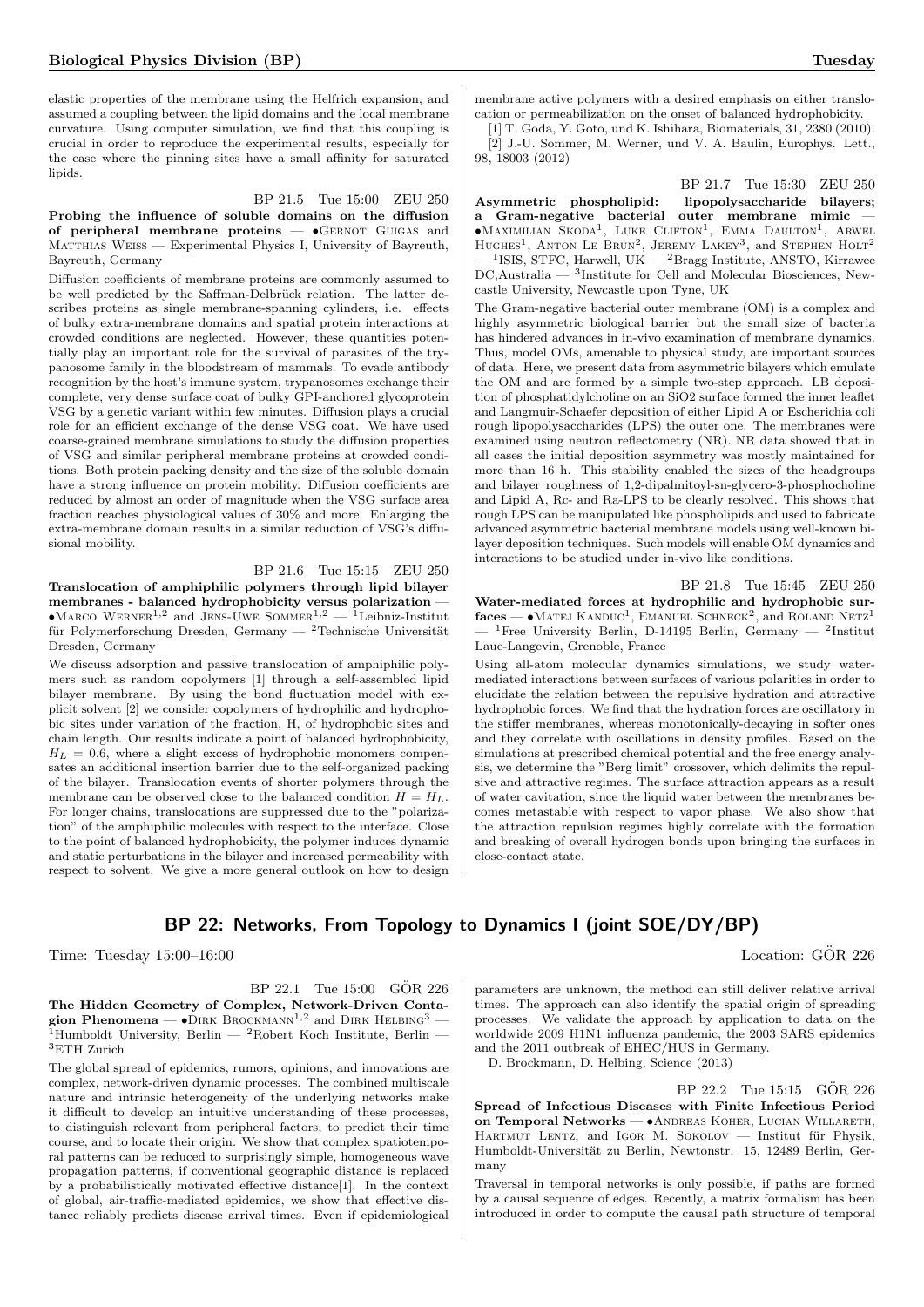networks [1]. This formalism describes the spread of infectious diseases that can traverse the network even after arbitrary waiting times, i.e. a SI-model (susceptible-infected-model). Many infectious diseases however possess a finite infectious period, i.e. the time period after which the infection dies out, if it is not passed on. This can be implemented as an SIS or SIR (susceptible-infected-recovered) model, respectively. In this work, we introduce a novel matrix formalism that allows for an explicit consideration of finite infectious periods, which gives a more realistic model of outbreak scenarios. As a central result, we compute the critical infectious period necessary in order to allow for percolation on a given temporal network. The introduced methods can be implemented efficiently and we demonstrate their capability on different datasets.

[1] Lentz et al., Unfolding Accessibility Provides a Macroscopic Approach to Temporal Networks, Phys. Rev. Lett. (2013)

BP 22.3 Tue 15:30 GÖR 226 Dynamics of Manufacturing Supply Networks — •Thilo Gross

— University of Bristol

High-value manufacturing builds on increasingly complex supply networks. In contrast to classical supply chains these networks have a high connectivity and can contain loops and hubs. Failure of the supply network can cause business disruptions associated with high financial losses. Presently, already more than 30% of such losses are caused by cascading effects that propagate through the system. In the face of

this threat mathematical tools are needed to assess the robustness and resilience of supply networks and identify vulnerabilities. In this talk I present modelling approaches and results on the stability of dynamical manufacturing supply networks. In particular, I identify potential bifurcations of the network and propose a method to identify the most critical suppliers in large networks.

 $BP$  22.4 Tue 15:45  $GOR$  226 Automatic discovery of plausible network models TELMO  $M$ ENEZES<sup>1,2</sup> and  $\bullet$ CAMILLE ROTH<sup>1</sup> — <sup>1</sup>Centre Marc Bloch Berlin, CNRS — <sup>2</sup>Centre d'Analyse et de Mathématique Sociales, CNRS/EHESS

A methodology is proposed to discover plausible network generators for complex networks. Generators are defined as computer programs that define local morphogenetic behaviors. We employ a machine learning technique inspired by biological Darwinism to look for generators that produce synthetic networks which match a number of metrics on target real networks. We use a number of metrics that capture both global and fine-grained structural characteristics of networks. Remarkably, when applied on networks stemming from prototypical models of the Erdös-Rényi or Barabási-Albert sort, our approach generally discovers the exact original generator. Empirical validation of our methodology is then presented in the form of a number of plausible generators for a series of five real networks, including a simple brain and a social network.

# BP 23: Cytoskeleton (joint BP/CPP)

Time: Wednesday 9:30–13:00 Location: HUL 386 ¨

**Topical Talk** BP 23.1 Wed  $9:30$  HUL 386 Intermediate filaments - mechanical building blocks and dy $n$ amic elements of the cell —  $\bullet$ SARAH KÖSTER — Institut für Röntgenphysik, Georg-August-Universität Göttingen, Göttingen, Germany Intermediate filaments (IFs) are a major component of the eukaryotic cytoskeleton. By contrast to actin filaments and microtubules, which are highly conserved throughout cell types and organisms, IFs are divers and are believed to define cellular mechanics to a considerable degree. In the cell, IFs form complex hierarchical networks and bundles that are linked to other cytoskeletal proteins. In vitro experiments on purified proteins in combination with cell experiments thus provide insight into the mechanical and dynamic properties of IFs. Following this concept, we investigate the mechanical characteristics of individual purified IFs in confinement and inter-filament interactions mediated by multivalent cations. In the cell, bundling of IFs is more complex as various regulatory proteins are involved. Despite this complexity, direct observation of the bundle-and networkdynamics sheds light onto the mechanical and structural properties of the bundles themselves as well as of the surrounding cytoplasm.

 $BP$  23.2 Wed 10:00  $HÜL$  386

Keratin 8/18 Networks and their Interplay with Different Crosslinkers —  $\bullet$ Ines Martin<sup>1</sup>, Tobias Neckernuss<sup>1</sup>, Tobias PAUST<sup>1</sup>, MICHAEL BEIL<sup>2</sup>, HARALD HERRMANN<sup>3</sup>, and OTHMAR MARTI<sup>1</sup> — <sup>1</sup>Department of Experimental Physics, Ulm University, Ulm, Ger- $\mu$ many  $-$  <sup>2</sup>Clinic of Internal Medicine I, Ulm University, Ulm, Germany — <sup>3</sup>Division of Molecular Genetics, German Cancer Research Center (DKFZ), Heidelberg, Germany

The keratin 8/18 dimer is a structural building block of intermediate filaments (IFs), which are basic constituents of the cytoskeleton in epithelial cells. They are responsible for the stiffness of cells and responses to mechanical stimuli. The understanding of the cytoskeleton is for example important for the characterization of the movement of metastasizing cells.

Keratin filaments can be crosslinked by proteins like plectin, which also link IFs to hemidesmosomes as well as to different constituents of the cytoskeleton. Additionally Keratins can be bundled by ions like MgCl<sup>2</sup> or KCl. In this work we assembled keratin 8/18 together with plectin, KCl and  $MgCl<sub>2</sub>$  in vitro to form crosslinked networks. We checked the resulting networks with Scanning Electron Microscopy (SEM) and Immuno-Gold-Labeling. With this we were able to identify the position of plectin molecules. The viscoelastic network properties were measured by passive microrheology and we compared in  $vitro$  assembled networks without crosslinker and with KCl,  $MgCl<sub>2</sub>$ 

and plectin.

BP 23.3 Wed 10:15 HÜL 386

The role of keratins for the mechanical properties of ker- $\text{atinocytes} \longrightarrow \text{GLORIA FABRIS}^1$ , RONALD SPRINGER<sup>1</sup>, LENA RAMMS<sup>1</sup>, REINHARD WINDOFFER<sup>2</sup>, NICOLE SCHWARZ<sup>2</sup>, SIMONE STIEFEL<sup>1</sup>, NILS HERSCH<sup>1</sup>, THOMAS MAGIN<sup>3</sup>, RUDOLF LEUBE<sup>2</sup>, BERND HOFFMANN<sup>1</sup>, and RUDOLF MERKEL<sup>1</sup>  $-$ <sup>1</sup>ICS-7, Forschungszentrum Jülich, Germany

— <sup>2</sup> Institute of Molecular and Cellular Anatomy, RWTH Aachen, Germany — <sup>3</sup>Translational Centre for Regenerative Medicine and Institute of Biology, University of Leipzig, Germany

Keratin intermediate filaments contribute forming the cytoskeleton of many epithelial cell types: in keratinocytes, for example, type I and type II keratins form a stable network which is supposedly crucial to the mechanical integrity at the cellular and tissue level.

Owing to compensatory keratin expression, the overall contribution of keratin proteins to cell mechanics is difficult to examine in vivo upon deletion of single genes. In our study, we compared wild type mouse epidermal keratinocytes with mutant cells (KO) in which the whole gene cluster expressing members of the keratin family was deleted [1].

Atomic force microscopy indentation experiments showed a highly significant softening of KO keratinocytes when compared with the wild type, which could not be attributed to modifications of other cytoskeletal structures (i.e. microfilaments/microtubules).

Data clearly indicated that the keratin cytoskeleton plays a vital role in conferring stiffness and structural stability to keratinocytes.

[1] Ramms L, et al., PNAS 110(46):18513-18518 (2013).

 $BP 23.4$  Wed  $10:30$  HÜL 386 Correlations in the random hydrolysis model of actin fila- $\mathbf{ments}$  and  $\mathbf{microtubules} \longrightarrow \mathbf{ThOMAS}$  NIEDERMAYER and REINHARD Lipowsky — Max Planck Institute of Colloids and Interfaces, Potsdam, Germany

The polymerization (assembly) and depolymerization (disassembly) of actin filaments and microtubules are pivotal for cell motility, cell adhesion, and cell division. These dynamic processes are controlled by analogous mechanisms: Actin monomers can bind ATP or ADP, whereas tubulin dimers bind either GTP or GDP. In both cases, the hydrolysis of the bound ATP/GTP within the filaments increases the subunit dissociation rate and thereby couples to the stochastic dynamics of filament growth and shrinkage. In the widely discussed random hydrolysis model, which appropriately describes actin and microtubule dynamics in vitro, the hydrolysis rate is identical at each filament subunit. We studied this model by a novel theoretical approach and stochastic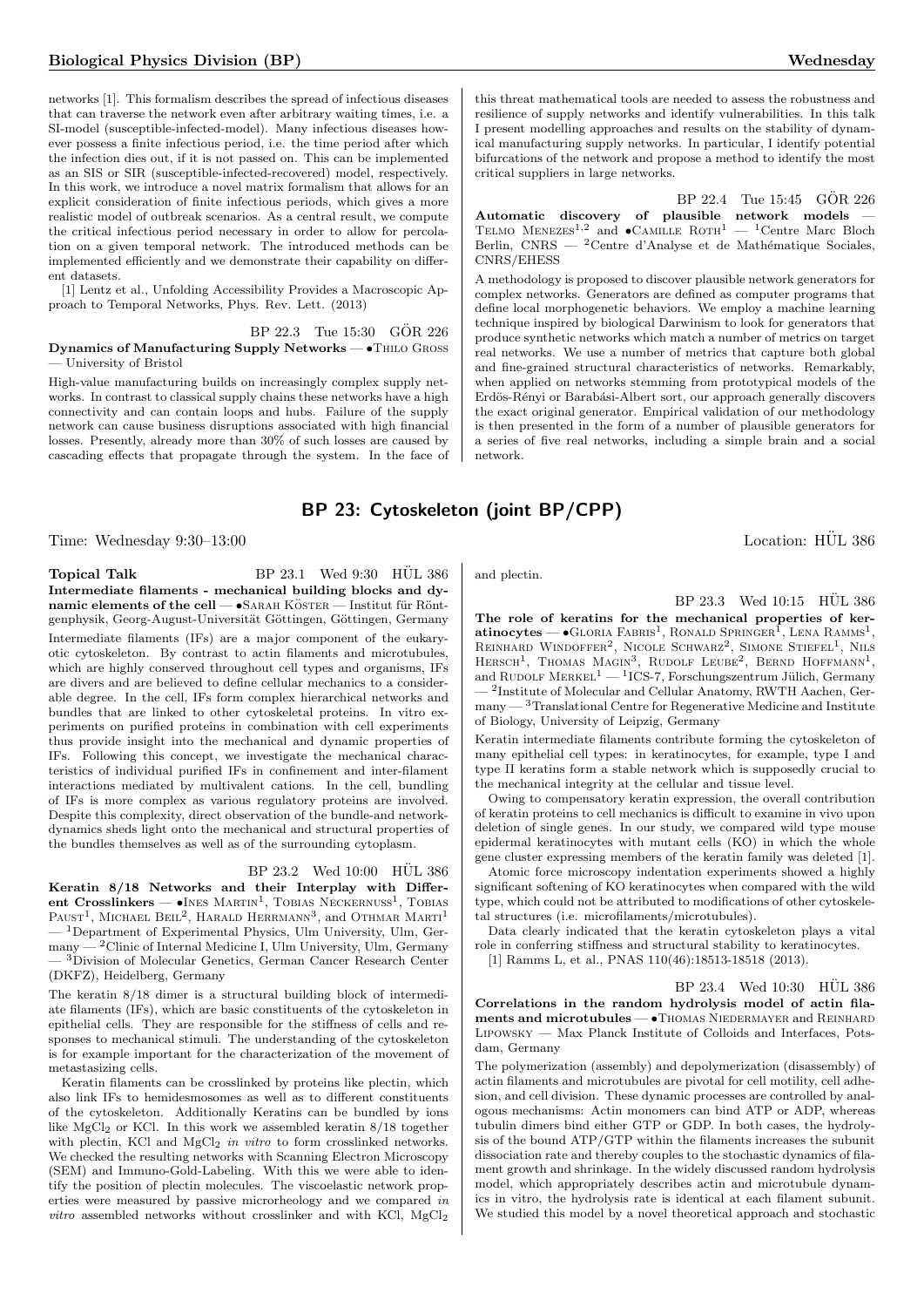simulations. While mean field solutions, which are considered in the recent literature, fail to describe the filament dynamics in physiologically relevant cases, our analytical approach matches the simulations, as it accounts for correlation effects.

 $BP$  23.5 Wed 10:45  $HÜL$  386

Nematic microstructure in biopolymer solutions -  $\bullet$ MARC LÄMMEL and KLAUS KROY — Institut für Theoretische Physik, Leipzig, Germany

Alignment of polymers is a major mechanism employed by cells to adapt their mechanical strength. Since it is easily induced by steric and energetic interactions, as well as by shear ordering, it is also ubiquitious in biopolymer solutions and gels. Here, we address the influence of such nematic order on the packing structure of semiflexible polymer networks, based on the wormlike chain model. The complicated many-body problem is approached utilizing the concept of the tube [1], which accounts for caging of a test polymer by surrounding filaments. As recently elucidated [2], this cage, rather than being homogeneous, features characteristic variations along the polymer contour. In our approach, the tube is represented through of harmonic confinement potential that is self-consistently determined. In particular, we analyze the effect of local nematic order on the microstructure in terms of the mean tube radius and its distribution [3], for which we observe a remarkable agreement between the analytical predictions and results of hybrid Brownian dynamics/Monte Carlo simulations [4].

[1] Morse, Phys. Rev. E 63, 031502 (2001)

[2] Glaser and Kroy, Phys. Rev. E 84, 051801 (2011)

[3] Glaser *et al.*, Phys. Rev. Lett. 105, 037801 (2010)

[4] Ramanathana and Morse, J. Chem. Phys. 126, 094906 (2007)

 $BP$  23.6 Wed 11:00 HUL 386

Elasto-plastic response of reversibly crosslinked biopolymer bundles — •Poulomi Sadhukhan and Claus Heussinger — Institute for theoretical Physics, University of Goettingen, Friedrich Hund Platz 1, 37077 Goettingen, Germany.

We model cytoskeletal actin bundles under stress in order to explain the elasto-plastic response observed in recent experiments (D. Strehle et al 2011). In doing so, we allow crosslinks to reversibly un- and rebind to the actin filaments. Cross-link reorganization leads to defect formation, which we speculate to be the underlying mechanism responsible for the residual ("plastic") deformation observed in the experiments. The problem is studied for two cases related by the Legendre transformation - under given force and under given deflection of the bundle. Our main result is in agreement with the experiment. We show that a small bending stress can deform the bundle for soft crosslinks, and shows plastic-like behaviour. On the other hand, bundles with stiff crosslinks show elastic behaviour. Along with this, we also observe how the defect position is related to the applied stress and crosslink stiffness and how the required stress to create a residual deformation of the bundle varies with the crosslink stiffness.

#### 15 min. break

 $BP$  23.7 Wed 11:30  $HÜL$  386

Physical basis of spindle self-organization —  $\bullet$  Jan  $\mathrm{Brucu}\mathrm{s}^1$ and DANIEL NEEDLEMAN<sup>2</sup> — <sup>1</sup>MPI for Physics of Complex Systems/MPI of the Molecular Cell Biology and Genetics. Dresden. Ger $m$ any  $-$  <sup>2</sup> Center for Systems Biology, Harvard University. Cambridge. USA

The spindle, which segregates chromosomes during cell division, is known to be composed of microtubules and hundreds of other proteins, but the manner in which these molecular constituents self-organize to form the spindle remains unclear. Here we use a holistic approach, based on quantitative measurements in spindles of the spatio-temporal correlation functions of microtubule density, orientation and stresses, to identify the key processes responsible for spindle self-organization. We show that microtubule turnover and the collective effects of local microtubule interactions, mediated via motor proteins and crosslinkers, can quantitatively account for the dynamics and the structure of the spindle. We thus reveal the physical basis of spindle selforganization and provide a framework that may be more generally useful for understanding cytoskeletal function in vivo.

BP 23.8 Wed 11:45 HÜL 386 Structural and mechanical properties of the kinetochore:

a biophysical approach.  $\bullet$  GHEORGHE COJOC<sup>1</sup>, EMANUELE ROSCIOLI<sup>2</sup>, LIJUAN ZHANG<sup>3</sup>, IVA M. TOLIĆ-NØRRELYKKE<sup>1</sup>, DANIELA CIMINI<sup>2</sup>, and JURAJ GREGAN<sup>3</sup> — <sup>1</sup>Max Planck Institute of Molecular Cell Biology and Genetics, Dresden, Germany —  $^2$ Dept. Biological Sciences, Virginia Tech, Blacksburg, VA, USA — <sup>3</sup>Max F. Perutz Laboratories, University of Vienna, Vienna, Austria

The equal partitioning of replicated sister chromatids during cell division depends on proper attachment of kinetochores (KTs) to the microtubules (MTs) emanating from opposite poles. The KT is a multidomain structure that assembles during mitosis to create the MTbinding sites on the centromere. Although mounting evidence suggests that the mechanical properties of KTs may contribute to faithful chromosome segregation, an in-depth characterization of such properties is still lacking. Here, we used merotelic KTs as a model to characterize the mechanical properties of different KT subdomains. Merotelic KT attachment is an error in which MTs nucleating from both poles attach to the same KT. Merotelic KTs persisting into anaphase become significantly stretched, which makes them an ideal model to study KT mechanical properties. We developed an in vivo assay to investigate KT mechanics by releasing the forces acting on the merotelic KT and performing live cell imaging at high spatial and temporal resolution. In our assay, the forces on the KT are released by severing (using laser microsurgery) one of the two MT bundles attached to the stretched merotelic KT.

BP 23.9 Wed 12:00  $\,$  HÜL 386  $\,$ Network elasticity of microtubules cross-linked with ds DNA  $-$  •Meenakshi Prabhune<sup>1</sup>, Knut Heidemann<sup>2</sup>, Max Wardetzky<sup>2</sup>, CHRISTOPH F. SCHMIDT<sup>1</sup>, and FLORIAN REHFELDT<sup>1</sup> - <sup>1</sup>Third Institute of Physics-Biophysics, Georg August University, Göttingen  $-\,$ <sup>2</sup>Department for Numerical and Applied Mathematics, Georg August University, Göttingen

The cytoskeleton is a composite polymer network of cytoskeletal filaments ranging from rod-like microtubules and actin bundles to softer semi-flexible intermediate filaments and actin filaments. Studying the interactions between these heterogeneous filaments is an important step in understanding cell mechanics. Single-component in vitro networks have been studied, but well defined composites are more difficult to construct and are not yet well understood. Here, we have generated heterogeneous networks in vitro by cross-linking microtubules using ds DNA via a hetero-bifunctional cross-linker (sulpho SMCC). DNA as a cross-linker has the unique advantage of having a monodisperse well-defined length, which we vary in our experiments. We have measured the linear and nonlinear shear-elastic response in these networks by macrorheology experiments. Simultaneously, we also compare the experimental data to numerical simulations that we have developed for networks of stiff slender rods connected by semi-flexible linkers.

BP 23.10 Wed 12:15 HÜL 386

Fluorescent beads disintegrate actin networks  $\bullet$  TOM GOLDE, CARSTEN SCHULDT, JÖRG SCHNAUSS, DAN STREHLE, MARTIN GLASER, and JOSEF KAS — Institut für Experimentalphysik 1, Universität Leipzig, Leipzig, Deutschland

We studied the influence of fluorescent polystyrene beads on both entangled and cross-linked actin networks. Thermal bead fluctuations were observed via video particle tracking and analyzed with one-point microrheology. Illumination of fluorescent beads with their appropriate excitation wavelength leads to a drastic softening of actin gels. Other wavelengths and bright field microscopy do not increase thermal bead fluctuations. This effect cannot be significantly reduced by adding common oxygen scavengers. We conclude that the usage of fluorescent beads impairs results when studying the microrheology of actin networks [1].

[1] Golde et al., Physical Review E 88, 044601 (2013)

 $BP$  23.11 Wed 12:30 HÜL 386 Circular Dorsal Ruffles — • ERIK BERNITT and HANS-GÜNTHER DÖBEREINER — Institut für Biophysik, Universität Bremen, 28334 Bremen

Circular Dorsal Ruffles (CDRs) are actin-based structures that form at the dorsal side of adherent cells like, e.g., fibroblasts. CDRs are usually of a ring-like morphology and exhibit a soliton-like propagation. We are interested in the underlying mechanism that leads to CDR formation and propagation. We observe a rich set of phenomena that allows to draw conclusions on the underlying processes. Among them are periodic formations of CDRs at the same location, fusion and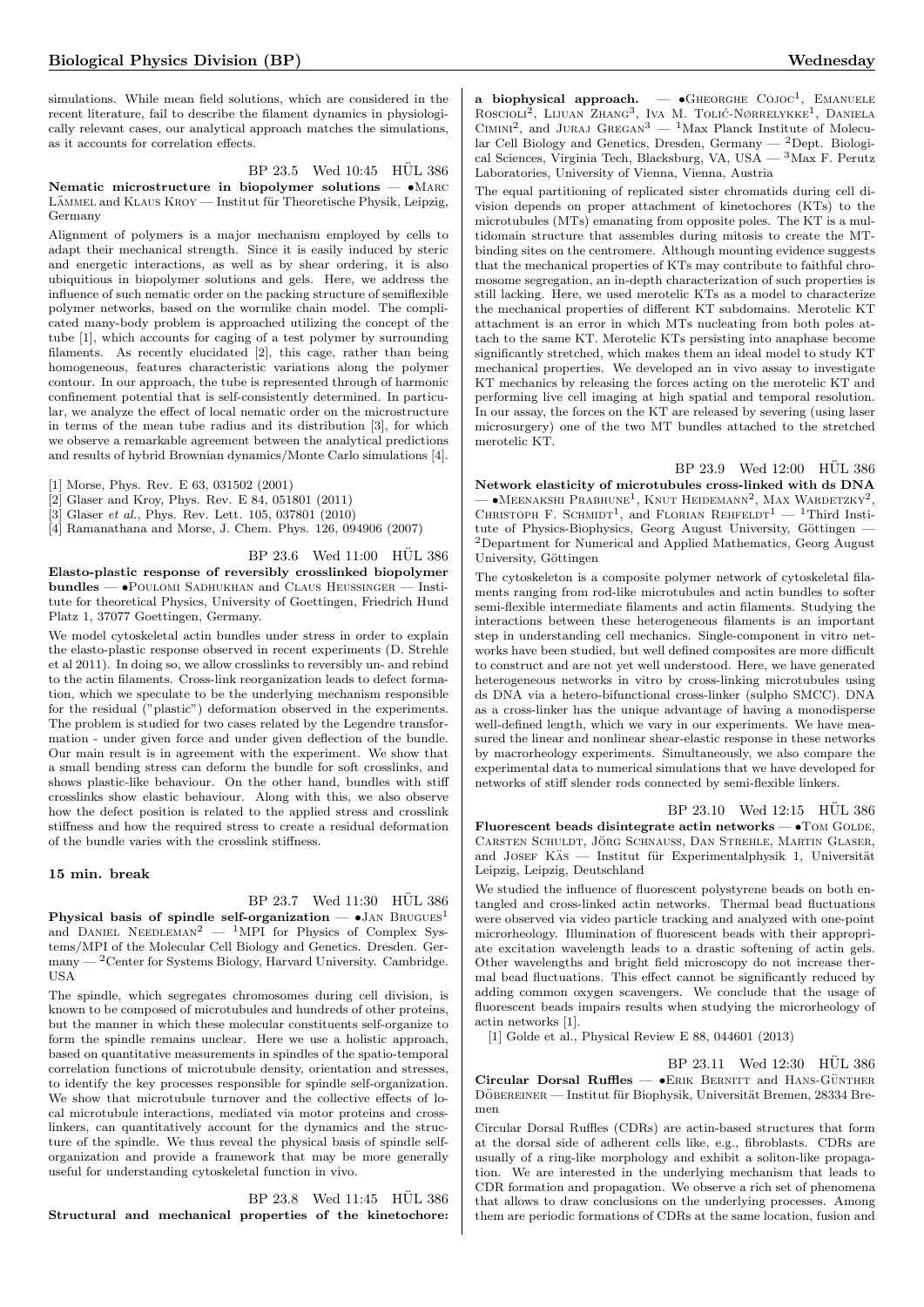fission dynamics, stationary behavior, and reflection of CDRs.

Apparently, cell morphology plays a key role for CDR dynamics. Despite the typically inhomogeneous shape of adherent fibroblasts we find a universal trajectory in phase space that seems to govern CDR dynamics.

To simplify the constraints set by the morphology, we plate cells on circular fibronectin patterns. This system allows us to compare data acquired on different cells. We find waves that propagate in angular direction with a remarkably conserved velocity.

BP 23.12 Wed 12:45 HÜL 386

FtsZ rings and helices: physical mechanisms for the dynamic alignment of biopolymers in rod-shaped bacteria — •Elisabeth Fischer-Friedrich, Benjamin M. Friedrich, and Nir S. Gov — Weizmann Institute of Science, Rehovot, Israel

In many bacterial species, the protein FtsZ forms a cytoskeletal ring that marks the future division site and scaffolds the division machinery.

In rod-shaped bacteria, most frequently membrane-attached FtsZ rings or ring fragments are reported and occasionally helices. By contrast, axial FtsZ clusters have never been reported. In this paper, we investigate theoretically how dynamic FtsZ aggregates align in rod-shaped bacteria. We study systematically different physical mechanisms that affect the alignment of FtsZ polymers using a computational model that relies on autocatalytic aggregation of FtsZ filaments at the membrane. Our study identifies a general tool kit of physical and geometrical mechanisms by which rod-shaped cells align biopolymer aggregates. Our analysis compares the relative impact of each mechanism on the circumferential alignment of FtsZ as observed in rod-shaped bacteria. We determine spontaneous curvature of FtsZ polymers and axial confinement of FtsZ on the membrane as the strongest factors. Including Min oscillations in our model, we find that these stabilize axial and helical clusters on short time scales, but promote the formation of an FtsZ ring at the cell middle at longer times. This effect could provide an explanation to the long standing puzzle of transiently observed oscillating FtsZ helices in Escherichia coli cells prior to cell division.

# BP 24: Systems biology

Time: Wednesday 9:30–11:15 Location: ZEU 250

**Topical Talk** BP 24.1 Wed 9:30 ZEU 250 Collaboration between biomolecules: A physical analysis — •Ulrich Gerland — Ludwig Maximilians Universit¨at, M¨unchen, Germany

In biology, different molecules often collaborate on a common task, creating functionalities far beyond what a single type of molecule could accomplish. The physical principles underlying this synergism are only beginning to be understood and exploited in engineered systems. I will present a theoretical study that focuses on enzymes which collaborate to catalyze multi-step biochemical reactions. Cells often coordinate the spatial arrangement of such enzyme teams, into intra- or extracellular clusters, or co-localize them on the cell membrane. We study the impact of the spatial arrangement on the reaction efficiency within reaction-diffusion models [1,2]. Remarkably, although the study of reaction-diffusion systems has a long history, many questions about systems with localized reaction centers remain largely unexplored.

[1] A. Buchner, F. Tostevin, and U. Gerland (2013) Clustering and optimal arrangement of enzymes in reaction-diffusion systems. Phys. Rev. Lett. 110, 208104.

[2] A. Buchner, F. Tostevin, F. Hinzpeter, and U. Gerland (2013) Optimization of collective enzyme activity via spatial localization. J. Chem. Phys. 139, 135101.

BP 24.2 Wed 10:00 ZEU 250 A model for sigma factor competition in bacterial cells

•Marco Mauri and Stefan Klumpp — Max Planck Institute of Colloids and Interfaces, Potsdam, Germany

Bacteria respond to changing environment conditions by switching the global pattern of transcribed genes, making only those products essential for their survival. In response to specific environmental stresses, the cell activates several stress-specific molecules called sigma factors. They bind the core RNA polymerase and direct it towards the appropriate stress response genes. Since more than one sigma species could be present in the cell at the same time, it is believed that the modulation of their availability and competition among them for core RNAP provide important mechanisms for the global switch of the transcriptional program. To analyze this competition, we developed a theoretical model based on earlier work from the Gross lab. Within this framework, we inspect the effects of some factors that modulate the competition such as anti-sigma factors, small RNA, active transcription and non-specific binding. The model shows that a passive regulation of the transcription of the alternative sigma cognate genes is feasible and a more effective upregulation is achieved in competition regime. We also examine under which conditions a stop of transcription of ribosomal RNA as in the stringent response can passively up-regulate transcription driven by alternative sigmas. Our model matches well to in vitro and in vivo measurements here analyzed. The theory supports evidence for a passive global switch of the transcriptional program and gives new insights into RNAP partitioning in the cell.

BP 24.3 Wed 10:15 ZEU 250

Centrosomes are autocatalytic droplets of pericentriolar material organized by centrioles  $\bullet$ DAVID ZWICKER<sup>1</sup>, MARKUS DECKER<sup>2</sup>, STEFFEN JAENSCH<sup>2</sup>, ANTHONY A. HYMAN<sup>2</sup>, and FRANK JÜLICHER $^1$  — <sup>1</sup>Max Planck Institute for the Physics of Complex Systems, Dresden, Germany — <sup>2</sup>Max Planck Institute of Molecular Cell Biology and Genetics, Dresden, Germany

During cell division, the mitotic spindle is organized with the help of two centrosomes located at the spindle poles. Centrosomes consist of centrioles that are surrounded by pericentriolar material. The physical nature of centrosomes and in particular of the pericentriolar material remain unclear. We describe centrosomes as liquid-like droplets and study their assembly using a general theoretical description. Our model is based on two forms of the centrosome components: A soluble form in the cytoplasm and a form that tends to phase separate and forms droplets. We show that an autocatalytic chemical transition between these forms can account for the experimentally observed growth dynamics of centrosomes. Such autocatalytic growth requires an initial trigger, which we propose is provides by a catalytic activity of the centrioles. This activity provides a nucleation mechanism that puts centrosome formation under the reliable control by centrioles. Spontaneous homogeneous or heterogeneous nucleation is strongly suppressed in this scenario. Autocatalytic growth can explain rapid centrosome assembly from material provided in the cytoplasm while the control of nucleation by centrioles is reliable. Our theory highlights the role of phase separation in the spatial organization of cells.

BP 24.4 Wed 10:30 ZEU 250 A Biophysical Taxonomy of Quorum Sensing Networks — •Bastian Drees and Ilka Bischofs — BioQuant, Center for Quantitative Analysis of Molecular and Cellular Biosystems at Heidelberg University, Heidelberg

Bacteria control their collective behavior in response to population size by encoding information about cell density into a concentration of signaling molecules. To carry out this process, called quorum sensing (QS), bacteria use signaling networks that vary in their organization between different organisms. This diversity in the physical organization (transport mechanism, receptor location, etc.), potentially gives rise to classes of different QS architectures. To introduce a classification scheme we systematically studied the encoding properties of a comprehensive set of 116 generic signal generating network topologies focusing on their sensitivity and noise characteristics. Intimate relationships between architecture and encoder function can be employed to rationalize a hierarchical network classification scheme. Our model shows that almost all signal generating architectures are able to mediate QS. The resulting taxonomic scheme consists of two layers: One layer containing three basic encoder classes that are defined by a characteristic "core network motif" and that share the same qualitative noise and sensitivity behavior, independent of system parameters. The second layer contains five classes of architectures that are composed out of two core motifs and as a result can express complex and counter-intuitive encoding behaviors. Our analysis indicates that different QS systems might enable bacteria to conduct different types of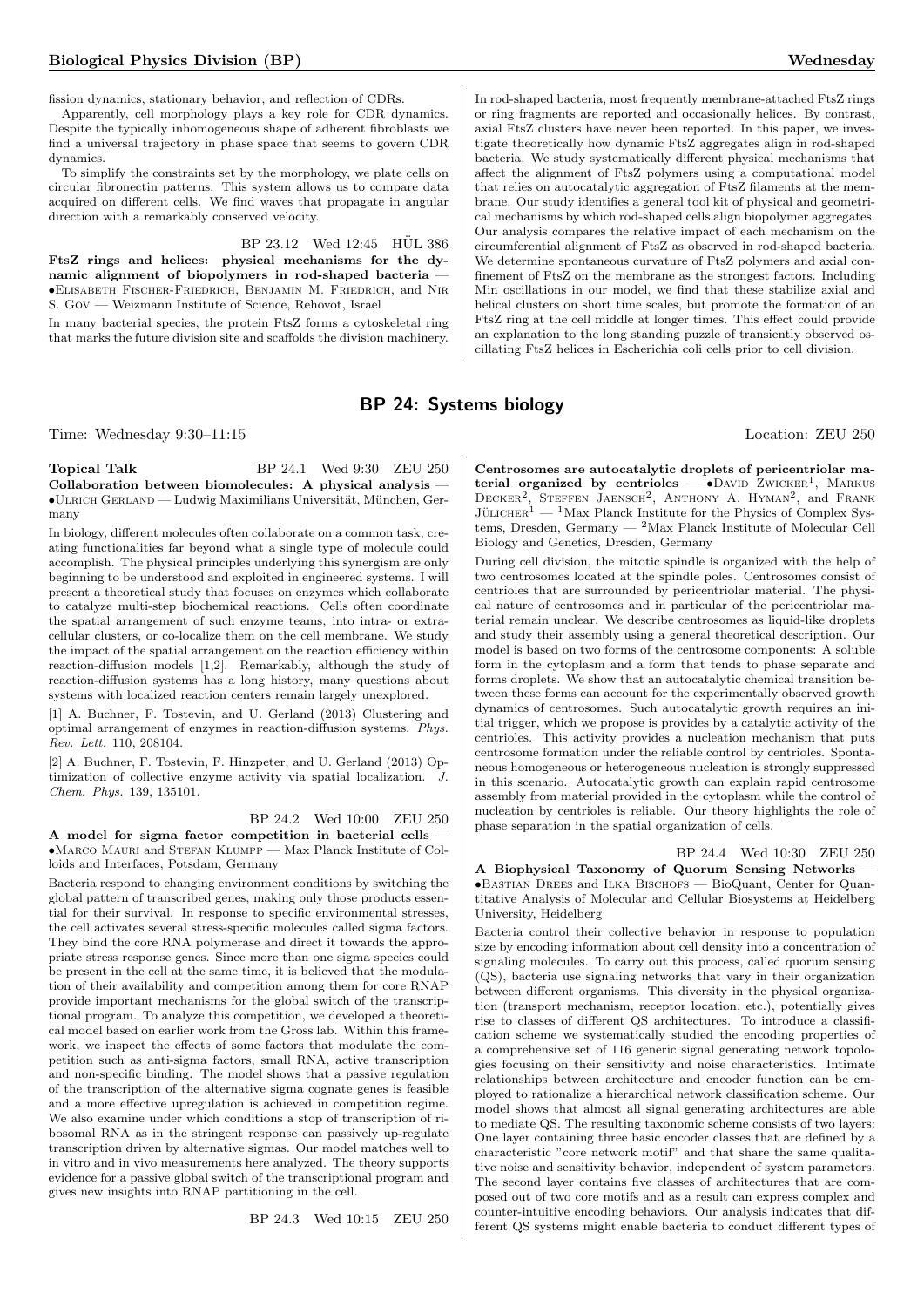QS.

**Invited Talk** BP 24.5 Wed 10:45 ZEU 250 Gene expression in embryos: from single molecules to network dynamics — •Thomas Gregor — Joseph Henry Laboratories of Physics and Lewis Sigler Institute for Integrative Genomics, Princeton University, Princeton, USA

The nodes of the pattern forming segmentation network in the early fly embryo are transcription factors, i.e. proteins that cross-regulate each other via activating or repressive interactions. Hence, in order

# BP 25: Statistical Physics in Biological Systems (joint DY/BP)

Time: Wednesday 9:30–12:00 Location: ZEU 160

BP 25.1 Wed 9:30 ZEU 160 Statistics of local multiple sequence alignments — •Pascal Fieth and Alexander K. Hartmann — Institute of Physics, University of Oldenburg

To assess the significance of alignment scores obtained by comparing DNA or amino acid sequences using sequence alignment, knowledge of the score distribution in the biologically relevant high-scoring region is necessary. The score distribution can analytically be shown to follow a Gumbel extreme value distribution for gapless local alignments. For gapped alignments, however, the distribution can only be obtained numerically. To cover the rare-event region of the distribution, studies of the score distribution of pairwise local alignments were done utilising parallel tempering[1]. They showed that, unlike predicted by previous simple sampling approaches, a Gaussian correction to the Gumbel distribution is necessary in case of finite sequence lengths. Here, this study is expanded to sum-of-pair scores of multiple sequence alignments, i.e. the alignments of more than two sequences, with gaps. Results will be shown for the score distributions of local multiple alignments and compared to previous results for global multiple alignments, where regions with probabilities smaller than  $10^{-70}$ could be obtained.

[1] S. Wolfsheimer, B. Burghardt, A.K. Hartmann, Local sequence alignment statistics: deviations from Gumbel statistics in the rareevent tail, Algorithms for Molecular Biology (2007)

BP 25.2 Wed 9:45 ZEU 160 Optimising the spatial structure of BLN protein models by means of "partial distortion"-quench cycles — •FLORIAN  $G$ UNTHER<sup>1,2,3</sup>, ARNULF MÖBIUS<sup>2</sup>, and MICHAEL SCHREIBER<sup>3</sup> -<sup>1</sup>Helmholtz-Zentrum Dresden-Rossendorf, Germany — <sup>2</sup>Institute for Theoretical Solid State Physics, IFW Dresden, Germany — <sup>3</sup>Institute of Physics, Technical University Chemnitz, Germany

The prediction of the spatial structure of a protein based on its amino acid sequence is a challenging problem. Corresponding theoretical studies of the protein folding require highly efficient structure optimisation tools. Here we investigate whether and to what extent the thermal cycling (TC) algorithm [1] is appropriate for determining low energy structures of the BLN protein model by J.D. Honeycutt and D. Thirumalai [2]. In our simulations for 46-, 58-, and 69-bead sequences, the TC algorithm reliably finds the global minimum within reasonable computing time. In comparison to the multi-start local search and simulated annealing approaches, TC turns out to be far more efficient.

In the present work, the BLN model with rigid bonds is studied in detail for the first time. Comparing these results to data for the extended model by Berry et al. [3], where stiff springs are substituted for the rigid bonds, we observe several level crossings when varying the spring constant, even for quite hard springs.

[1] A. Möbius et al., Phys. Rev. Lett. 79 (1997) 4297.

[2] J.D. Honeycutt and D. Thirumalai, Biopolymers 32 (1992) 695.

[3] R.S. Berry et al., Proc. Natl. Acad. Sci. USA 94 (1997) 9520.

BP 25.3 Wed 10:00 ZEU 160

Stochastic Processes with Delays and Their Application to Gene Regulation and Epidemics - • TOBIAS BRETT and TOBIAS Galla — The University of Manchester, Manchester, United Kingdom

Many of the systems modeled in biology have memory: not all of the effects of interactions can be well approximated as occurring instantaneously. Examples are transcriptional and translational delays in gene regulation, or recovery periods in the context of infectious diseases.

to answer questions about the physical underpinnings of this network, obtaining quantitative access to the transcription processes is key. In particular, in addition to proteins, quantitative handles to other molecular species such as RNA-polymerases and mRNA molecules are crucial to understand the transition from one network node to the next. I will report on our recent progress in developing methods to count individual molecules of mRNA in intact embryos, and to monitor the transcriptional activity of nascent mRNA at their site of production on the DNA in living fly embryos. Initial results using these methods will be discussed.

We focus on chemical reaction models with delays. For such processes it is not straightforward to formulate Master equations, and it is not clear how to derive systematic Gaussian approximations. We demonstrate that progress can be made using a path-focused view, based on generating functionals. These do not describe the time-evolution of one-time probability distributions, instead they capture the probabilities of entire paths. We derive analytical expressions for Gaussian approximations for a wide class of delay systems, and apply these to two biological problems in which delay is relevant. One is the susceptibleinfective-recovered model in epidemiology and the other a model of delayed autoinhibition in gene regulation. This allows us to characterise the phenomena arising from the combination of intrinsic noise and delayed dynamics.

Reference: T. Brett, T. Galla, Phys. Rev. Lett. 110, 250601 (2013)

BP 25.4 Wed 10:15 ZEU 160

Environmental effects on DNA denaturation - · CHRISTIAN VON  $FERBER<sup>1</sup>$  and YURIJ HOLOVATCH<sup>2</sup> — <sup>1</sup>AMRC, Coventry University, Coventry, UK  $-$  <sup>2</sup>Institute for Condensed Matter Physics, National Academy of Sciences of Ukraine, Lviv, Ukraine

We re-consider the Poland and Scheraga model for the DNA denaturation transition where the double DNA strands locally and then globally detach as the transition temperature is attained. Applying a polymer field theory approach we discuss in particular variants of this transition that may occur due to the properties of the environment. We show that different environments may shift the transition further or less towards a first order transition. Effects we discuss are: the presence of (1) uncorrelated and (2) power-law long-range correlated disorder where the latter influences the transition as function of the power law exponent,(3) quality of the solution which may affect the self- and mutual interaction of both single and double strands, and (4) combinations of these effects. We find that the effects studied significantly influence the transition.

#### 15 min break

BP 25.5 Wed 10:45 ZEU 160 Pattern formation in individual-based systems with timevarying parameters -  $\bullet$ PETER ASHCROFT and TOBIAS GALLA -The University of Manchester, Manchester, UK

We study the patterns generated in finite-time sweeps across symmetry-breaking bifurcations in individual-based models of evolutionary dynamics and cell differentiation. Similar to the well-known Kibble-Zurek scenario of defect formation, large-scale patterns are generated when model parameters are varied slowly, whereas fast sweeps produce a large number of small domains. The symmetry breaking is triggered by intrinsic noise, originating from the discrete dynamics at the microlevel. Based on a linear-noise approximation, we calculate the characteristic length scale of these patterns. We demonstrate the applicability of this approach in a model of evolutionary game theory with a time-dependent fitness structure, and in a model of cell differentiation, which we relate to Waddington's epigenetic landscape. Our theoretical estimates are confirmed in simulations. In further numerical work, we observe a similar phenomenon when the symmetry-breaking bifurcation is triggered by population growth.

Reference: P. Ashcroft and T. Galla, Phys. Rev. E 88, 062104 (2013)

BP 25.6 Wed 11:00 ZEU 160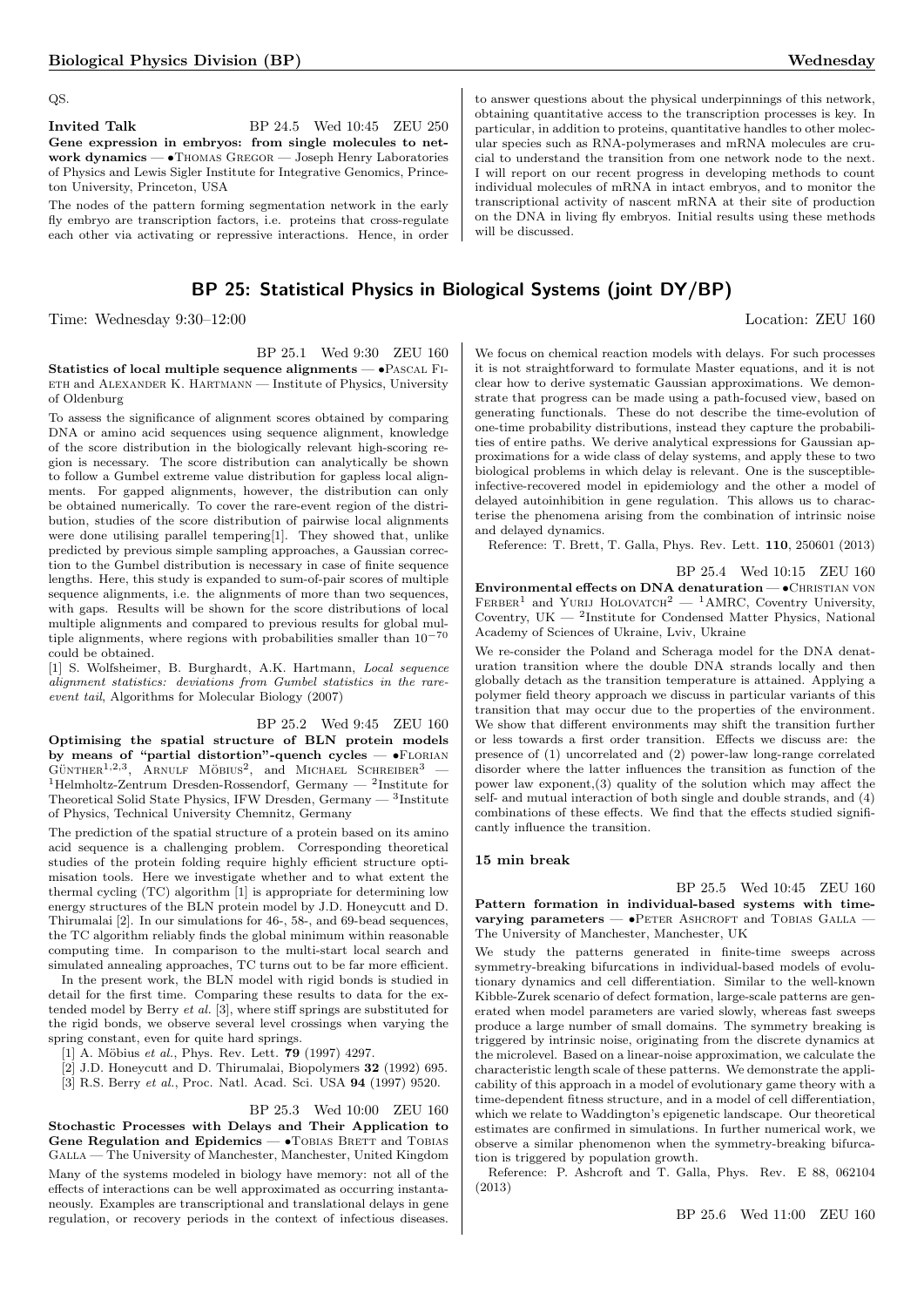A time-continuous model for E. coli's motion using shot noise  $\bullet$ Oliver Pohl<sup>1</sup>, Marius Hintsche<sup>2</sup>, Carsten Beta<sup>2</sup>, and Holger  $S\textsc{rank}^1$  — <sup>1</sup>Institut für Theoretische Physik, Technische Universität Berlin, 10623 Berlin, Germany — $^2$ Institut für Physik und Astronomie, Universität Potsdam, 14476 Potsdam, Germany

The bacterium Escherichia coli moves with alternating runs and tumbles that occur with a mean tumble rate. In the presence of gradients of a chemoattractant, E. coli performs chemotaxis [1]. It adjusts the tumble rate in response to the time-integrated concentration in order to increase the uptake of the chemical.

We set up a time-continuous model that describes runs and tumbles as a stochastic process of the bacterium's swimming direction and speed. The swimming direction updates according to rotational Brownian motion and additional shot noise, which initiates tumbling events. The speed is not constant as in previous models but is determined by the random shots as well. By analyzing experimental data on swimming trajectories, we adjust the parameters of our model. First, we determine the shot noise from higher moments of the experimental trajectories. Second, we present a novel approach to determine the chemotactic response function, which E.Coli uses to integrate the chemical concentration in time. Finally, we want to use our model to explore the behavior of E. Coli in different chemical concentration profiles.

[1] H.C. Berg, "E.Coli in motion", Springer, New York, (2003)

BP 25.7 Wed 11:15 ZEU 160

Self-propelled particles with alignment and anti-alignment  $\longrightarrow$  • ROBERT GROSSMANN<sup>1</sup>, PAWEL ROMANCZUK<sup>1</sup>, MARKUS BÄR<sup>1</sup>, and LUTZ SCHIMANSKY-GEIER<sup>2</sup> — <sup>1</sup>Physikalisch-Technische Bundesanstalt, Berlin, Germany — <sup>2</sup>Department of Physics, Humboldt-Universität zu Berlin, Germany

It was recently suggested that the observations of vortex structures in the local polarization of dense bacterial suspensions can be explained by a negative viscosity in the hydrodynamic equation for the polar order parameter [1]. Here, we propose a simple model of self-propelled particles interacting via a short-ranged alignment and a long-ranged anti-alignment, which may exhibit negative viscosity. This simple model allows us to systematically derive a coarse-grained description via a one-particle Fokker-Planck equation [2], and to analyze the relation of hydrodynamic transport coefficients on the microscopic parameters of the model. We explore the impact of different approximations required in the derivation of the coarse-grained theory on the validity of the linearized equations. Furthermore, we verify our results by comparing numerical simulations of the microscopic model with predictions of the coarse-grained theory.

[1] Dunkel, J. et al., New J. Phys., 15, 045016 (2013)

[2] Grossmann, R. et. al, New J. Phys., 15, 085014 (2013)

BP 25.8 Wed 11:30 ZEU 160

Constructing a Stochastic Model of Bumblebee Flights from Experimental Data — FRIEDRICH LENZ<sup>1</sup>, ALEKSEI V. CHECHKIN<sup>2</sup>, and  $\bullet$ Rainer Klages<sup>1</sup> — <sup>1</sup>Queen Mary U. of London, School of Math. Sci., UK — <sup>2</sup> Inst. f. Theor. Physics, NSC KIPT, Kharkov, Ukraine

The movement of organisms is subject to a multitude of influences of widely varying character: from the bio-mechanics of the individual, over the interaction with the complex environment many animals live in, to evolutionary pressure and energy constraints. As the number of factors is large, it is very hard to build comprehensive movement models. Even when movement patterns in simple environments are analysed, the organisms can display very complex behaviours. While for largely undirected motion or long observation times the dynamics can sometimes be described by isotropic random walks, usually the directional persistence due to a preference to move forward has to be accounted for, e.g., by a correlated random walk. We generalise these descriptions to a model in terms of stochastic differential equations of Langevin type, which we use to analyse experimental search flight data of foraging bumblebees [1]. Using parameter estimates we discuss the differences and similarities to correlated random walks. From simulations we generate artificial bumblebee trajectories which we use as a validation by comparing the generated ones to the experimental data [2]

[1] T.C.Ings, L.Chittka, Curr. Biol. 18, 1520 (2008)

[2] F.Lenz, A.V.Chechkin, R.Klages, PLoS ONE 8, e59036 (2013)

BP 25.9 Wed 11:45 ZEU 160 Swarming of self-propelled agents with selective attractionrepulsion interaction - From microscopic dynamics to coarsegrained theories —  $\bullet$ Pawel ROMANCZUK<sup>1</sup>, ROBERT GROSSMANN<sup>1</sup>, and LUTZ SCHIMANSKY-GEIER<sup>2</sup> — <sup>1</sup>Physikalisch-Technische Bundesanstalt, Berlin —  $^2$ Department of Physics, Humboldt Universität zu Berlin

We propose a model of stochastic self-propelled agents interacting via selective attraction-repulsion interaction, where individuals respond differently to their neighbours depending on their relative state of motion (approach versus movement away) [1]. This kind of social response is directly motivated by visual sensory information available to individuals (e.g. looming stimuli). We show that the model exhibits various modes and collective behaviour and derive a coarse-grained description via a non-linear Fokker-Planck equation, which allows us to formulate hydrodynamic equations for the density and velocity fields of the Toner-Tu type [2]. Finally, we compare the predictions on the linear stability from our coarse-grained theory with the results of individualbased simulations of the microscopic model, and discuss the limitations of the hydrodynamic theory and its region of validity.

[1] Romanczuk P. and Schimansky-Geier L., Interface Focus 2, 746- 756 (2012)

[2] Grossmann R., Schimansky-Geier L., Romanczuk P., New J Phys 15, 085014, (2013)

# BP 26: Multi-cellular systems and Physics of Cancer

Time: Wednesday 11:45–13:30 Location: ZEU 250

BP 26.1 Wed 11:45 ZEU 250 Modeling the electrical excitation in a cross section of the human heart with simultaneous consideration of varied cell- $\tt type\ distribution,\, \rm fiber\text{-}angle\ rotation\ and\ stimulation\ protocol.\ \textcolor{red}{\boldsymbol{-}}\blacklozenge\text{MAXIMILIAN}$   $\rm EISBACH^1,\, STEFAN\ FRUHNER^2,\, HARALD\ ENGEL^1,\,$ and MARKUS  $B\ddot{A}R^2$  — <sup>1</sup>TU Berlin — <sup>2</sup>PTB Berlin

The anisotropy of the electrical conduction system in a human heart is believed to play a critical role in the electrical wavefront dynamics. Yet, the validity of rule based approaches for embedding fibre orientation and cell-type distribution remains unclear. We investigated the influence of different fibre assignments and cell type distribution on the propagation of the electrical excitation in a 2D slice obtained from MRI measurements of a human heart. Since a cross section is a radical simplification of the 3D structure of the human heart, we additionally studied the impact of varying stimulation protocols. We conclude that the stimulation position has a greater influence on the shape of the excitation wave in a cross section of the heart, than differing anisotropy of the electrical conduction system.

BP 26.2 Wed 12:00 ZEU 250

Osmotic effects in MDCK model tissues  $\bullet$ DAMIR VURNEK<sup>1</sup>, SARA KALIMAN<sup>1</sup>, MATTHIAS GEBHARDT<sup>2</sup>, FLORIAN REHFELDT<sup>3</sup>, KAT-RINA BINGER<sup>2</sup>, and ANA-SUNČANA SMITH<sup>1</sup>  $-$  <sup>1</sup>Institut für Theoretische Physik, Universität Erlangen-Nürnberg — <sup>2</sup>Max-Delbrück Center for Molecular Medicine, Berlin  $33^{rd}$  Institute of Physics-Biophysics, University of Göttingen

The capacity to respond and adapt to changes in the environmental osmotic conditions is vitally important for the functioning of epithelial tissues. We study this response by growing MDCK II model tissues in environments with an increased concentration of mannitol, urea or NaCl. The phase space of tissue viability is established and characterized from isotonic to elevated toxic conditions. Furthermore, we identify the time scales on which the survival, growth and the internal organization of the colony is affected. In young colonies, elevated osmotic conditions suppress the growth. As the age of the colony increases, adaptation takes place, and the colony develops the same morphology as the controls, with the edge at the low and the center at relatively high densities. We show that the appearance of this internal organization is independent of the initial configuration of seeded cells. Apart from the general trends, example of which is the quadratic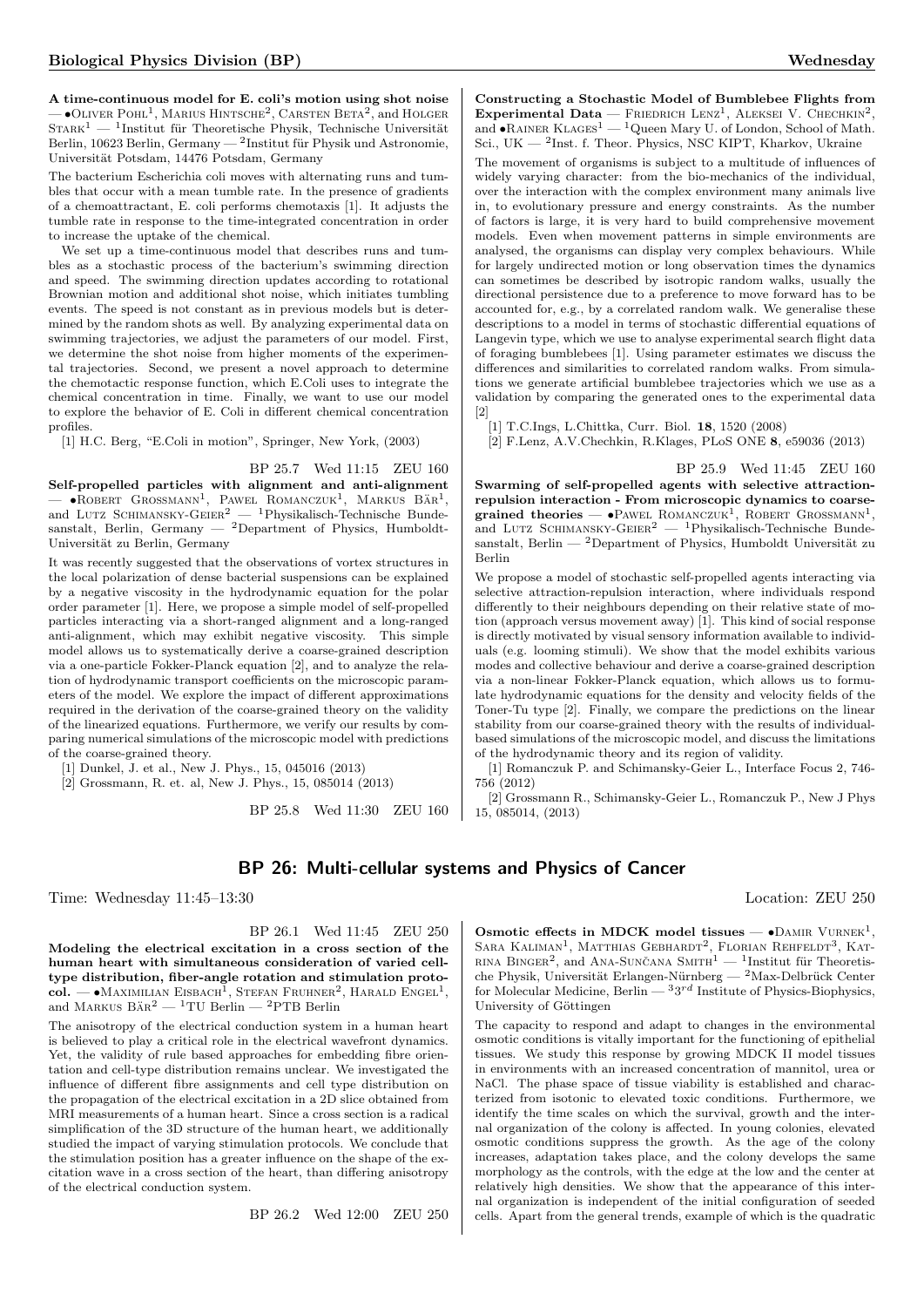growth of the area observed in the young colonies, we characterize the osmolyte-and concentration-specific proliferation rates, growth rates and absolute colony sizes, as well as the steady state cell densities. Finally, we analyze the internal structure of cells within the colony and characterize the changes in their nuclei shape and the evident DNA damage.

#### BP 26.3 Wed 12:15 ZEU 250

Size control on the fly ocellar complex pattern  $\bullet$ DANIEL AGUILAR-HIDALGO<sup>1</sup>, DAVID BECERRA-ALONSO<sup>2</sup>, MARÍA CARMEN LEMOS<sup>3</sup>, ANTONIO CÓRDOBA<sup>3</sup>, and FERNANDO CASARES<sup>4</sup> - <sup>1</sup>Max Planck Institute for the Physics of Complex Systems, Dresden, Germany.  $-$  <sup>2</sup>Dept. Engineering and Mathematics - Univ. Loyola Andalucía, Sevilla, Spain. —  ${}^{3}$ Dept. Condense Matter Physics - Univ. de Sevilla, Sevilla, Spain. — <sup>4</sup>CABD (CSIC-UPO), Sevilla, Spain.

During development, organs grow until reaching a specific size. Different species show distinct organ sizes maintaining functionality. We are studying the organ growth scalability in the D. melanogaster ocellar complex. It comprises three simple eyes, or ocelli, located at the vertices of a triangular patch of cuticle on the fly's forehead. This pattern sets the specification of two mutually alternative cell fates: (1) interocellar cuticle flanked by two (2) ocelli. We developed a mathematical and computational model as a gene regulatory network (GRN) that describe the qualitative aspects of the patterning and predicts several of its properties [1]. In nature, different fly species show different size distribution of the ocellar complex constituents. Is the same GRN able to generate different size distributions? We found that randomized parametric sets show not random but structured size distributions. A study of this distribution on several fly species show the same structure as predicted by the model. This suggests that the same GRN defines different sizes for the ocellar complex, and that the system constrains the possible distribution results, avoiding non-functional structures.

[1] Aguilar-Hidalgo et al. Development, (2013) 140 (1), 82-92.

### BP 26.4 Wed 12:30 ZEU 250

Physical Principles of Body Plan Scaling in Planarians - STEFFEN WERNER<sup>1</sup>, MANUEL BEIRÁN AMIGO<sup>1</sup>, JOCHEN RINK<sup>2</sup>, FRANK JÜLICHER<sup>1</sup>, and BENJAMIN M. FRIEDRICH<sup>1</sup>  $-$  <sup>1</sup>Max-Planck-Institute for the Physics of Complex Systems, Dresden, Germany — <sup>2</sup>Max-Planck-Institute of Molecular Cell Biology and Genetics, Dresden, Germany

In many biological systems, body plan patterning operates at variable length scales during development and regeneration. The flatworm Planarian is a master of regeneration and body plan scaling, inspiring our theoretical work on fundamental principles of scalable pattern formation.

Planarians can grow and actively degrow by more than an order of magnitude in size, depending on feeding conditions, while maintaining shape and function of all parts of the body. Moreover, Planarians can rebuild its entire body plan from a tiny amputation fragment, prompting for size-independent mechanisms of self-organized body patterning.

We are interested in general principles underlying scalable pattern formation that go beyond classical Turing mechanisms. Turing mechanisms provide a means of self-organized patterning that is characterized by an intrinsic length scale, which eventually precludes scaling. We discuss feedback mechanisms that adjust this length-scale to the system size in an autonomous manner, resulting in a minimal model for robust pattern-formation that scales with system size. We are closely collaborating with the experimental lab of Jochen Rink at the MPI CBG (Dresden) to apply our theoretical framework to Planarians.

#### BP 26.5 Wed 12:45 ZEU 250

A Distinct Intermolecular FasL Distance Triggers Either Apoptosis or Proliferation in Glioma and Pancreatic Cancer Cells  $\bullet$  CORNELIA MONZEL<sup>1</sup>, THOMAS KAINDL<sup>1</sup>, JOEL Beaudouin<sup>2,3</sup>, Susanne Kleber<sup>2</sup>, Marcin Teodorczyk<sup>2,4</sup>, Motomu TANAKA<sup>1,5</sup>, and ANA MARTIN-VILLALBA<sup>2</sup> — <sup>1</sup>Dept. of Physical Chemistry of Biosystems, Heidelberg University, Germany  $-$  <sup>2</sup>Dept. of Molecular Neurobiology, DKFZ, Heidelberg, Germany — <sup>3</sup>Dept. of Signal Transduction Biophysics, BioQuant, Heidelberg, Germany —

4 Inst. for Microscopic Anatomy and Neurobiology, Mainz University, Germany — <sup>5</sup> Inst. for Integrated Cell Materials Science, Kyoto University, Japan

The trimerized Fas receptor-ligand (Fas-FasL) interaction has long been described as inducer of apoptosis, but recent studies also suggest its critical role in proliferation or metastasis. In order to elucidate the mechanisms inducing cell death we designed quantitative cell surface models of supported lipid membranes displaying FasL at defined intermolecular distances (6-17 nm). Utilizing live cell imaging, we evaluated the reaction kinetics of cancer apoptosis. Intriguingly, in both glioma and pancreatic cancers an optimal ligand distance for the most effective apoptosis was found, which was accompanied by increased Fas-FasL aggregate formation. In contrast, when we transferred this membrane on microbeads injected into 3D tumors, pronounced proliferation and self-renewal in vivo and in vitro was observed. These findings demonstrate the significant impact of a distinct FasL distance, which results in opposite consequences in single- and multicellular sytems.

BP 26.6 Wed 13:00 ZEU 250

Multiple mutations in hierarchically organized tissues. —  $\bullet$ Benjamin Werner<sup>1</sup>, David Dingli<sup>2</sup>, and Arne Traulsen<sup>1</sup> — <sup>1</sup>Max Planck Institute for Evolutionary Biology, Plön Germany —  $^2 \rm{Mayo}$ Clinic, Rochester USA

Cancers are rarely caused by single mutations, but often develop based on the combined effects of multiple mutations. For most cells, the number of possible cell divisions is limited due to various biological constrains, as for example progressive telomere shortening or a hierarchically organized tissue structure. Thus, the risk of accumulating cells carrying multiple mutations is low. Nonetheless, many diseases are based on the accumulation of such multiple mutations. We model a general, hierarchically organized tissue by a multi compartment approach, allowing any number of mutations within a cell. I present closed solutions for the deterministic clonal dynamics and the reproductive capacity of single clones. I show that hierarchically organized tissues strongly suppress cells carrying multiple mutations and derive closed solutions for the expected size and diversity of clonal populations founded by a single mutant within the hierarchy.

References:

Werner B., Dingli D., Lenaerts T., Pacheco J. M., and Traulsen A. Dynamics of mutant cells in hierarchical organized tissues. PLoS Computational Biology 2011(e1002290)

Werner B., Dingli D. and Traulsen A. A deterministic model for the occurrence and dynamics of multiple mutations in hierarchically organized tissues. Journal of the Royal Society Interface 2013 (10)

#### BP 26.7 Wed 13:15 ZEU 250

Computer Simulation of the Metastatic Progression and **Treatment Interventions — •**Anja Bethge<sup>1</sup>, Udo Schumacher<sup>2</sup>, and GERO WEDEMANN<sup>1</sup> — <sup>1</sup>CC Bioinformatics, University of Applied Sciences Stralsund, Germany — <sup>2</sup> Institute for Anatomy and Experimental Morphology, University Medical Center Hamburg-Eppendorf, Germany

The process of metastasis formation is still subject of discussion and even established models differ considerably in several basic details and conclusions drawn from them. A computer model was developed which permits comparison of different models quantitatively with clinical data and which additionally predicts the outcome of treatment interventions. It is based on a discrete event simulation protocol. The growth of the primary tumour is described via analytical functions, while a rate function models the intravasation events of the primary tumour and its metastases. Events describe the behaviour of the emitted malignant cells until the formation of new metastases. Using the computer model we investigated different questions: Are metastases able to metastasize? Is metastasis an early or a late event? Do metastases undergo a dormancy phase before they start to grow out into a macro metastasis? (Bethge et al. PLoS ONE 7(4): e35689, 2012) We studied the effects of different treatments, such as the resection of the primary tumour, radionuclide therapy, radioembolization and chemotherapy in the model.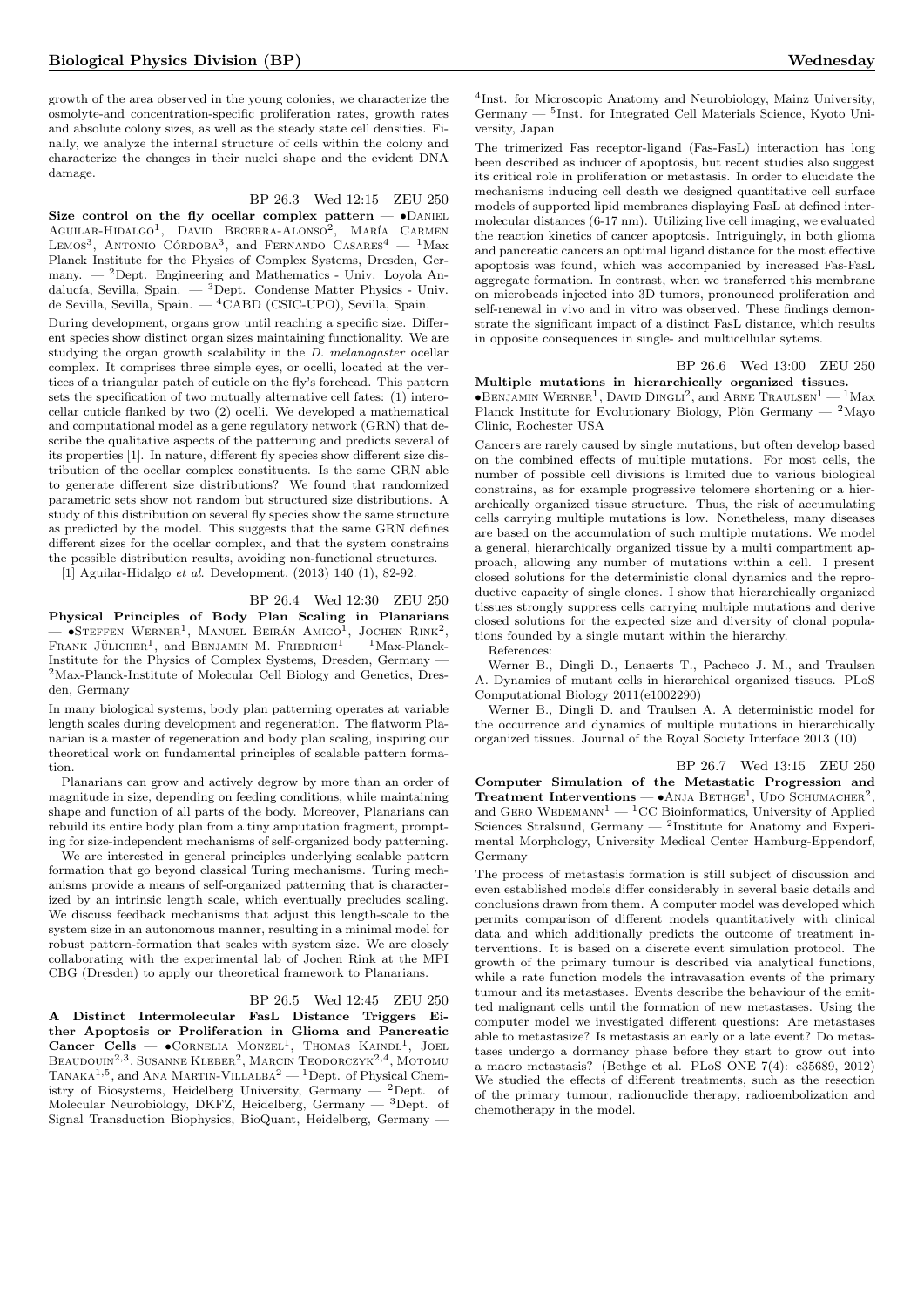# BP 27: Modelling of non-linear dynamics in biological movement (focus session, joint BP/DY)

Time: Wednesday 14:00–16:30 Location: ZEU 250

#### Topical Talk BP 27.1 Wed 14:00 ZEU 250 Legged locomotion. - From biology to mechanics and return. — •Reinhard Blickhan — Science of Motion, Jena, Germany

The locomotory system of animals has to cope with external and internal physical conditions confining and shaping the evolutionary space. This space can be probed by combining experimental observations with modelling supported by numerical simulations. To sustain locomotion animals are enforced to use oscillatory modes. In terrestrial locomotion this led to the development of legs in arthropods and vertebrates. Physical suitability combined with the requirement to enhance power and/or efficiency and to reduce or facilitate the control effort shape the space of solutions. We can show that gaits such as bipedal walking, grounded running, and running do represent an outcome of a compliant system being operated under different initial conditions. As nonlinear systems these systems inherit the property of attractive modes of operation which are used to reduce the control effort. During locomotion the legs as structural elements must fulfil their prescribed task efficiently. Segmentation of legs must prove itself with respect to this demand. The muscle as a common actuator is traded through evolution. Nevertheless, we start to understand that muscles seem to aggregate properties such as compliance, damping, and a geared output in a rather suitable and adaptable way. An integrative view covering the different levels of organization and the vast range of designs may help us to deduce general principles.

BP 27.2 Wed 14:30 ZEU 250 Learning Motor Skills with Information-Theoretic Ap- $\overline{\mathbf{p}}$ roaches  $\overline{\phantom{a}}$   $\bullet$  Jan Peters<sup>1,2</sup>, Christian Daniel<sup>1</sup>, and Gerhard  $N$ EUMANN<sup>1</sup> — <sup>1</sup>Technische Universität Darmstadt — <sup>2</sup>Max Planck Institut für Intelligente Systeme

Synthesizing new motor skills from data has been a long standing vision of robotics, artificial intelligence, and the cognitive sciences. A first step towards this goal is to create approaches that can learn tasks triggered by environmental context or higher level instruction. However, learning techniques have yet to live up to this promise as only few methods manage to scale to high-dimensionality of humans and anthropomorphic robots. In this talk, we investigate a general framework suitable for learning motor skills in robotics and for explaining human movement learning which is based on the information-theoretic principles, such as movement organization, representation and acquisition by information entropy. As a result, the framework involves generating a representation of motor skills by parameterized motor primitive policies acting as building blocks of movement generation, and a learned task execution module that transforms these movements into motor commands. We discuss task-appropriate information-theoretic learning approaches for movements and illustrate their effectiveness on human movement data and in robot motor skill learning on both toy examples (e.g., paddling a ball, ball-in-a-cup) and on playing robot table tennis.

# BP 27.3 Wed 14:45 ZEU 250

Humans run like pogosticks - with ankles -  $\bullet$ HORST-MORITZ  $\text{Maus}^1$ , Shai Revzen<sup>2</sup>, John Guckenheimer<sup>3</sup>, Christian Ludwig<sup>1</sup>, JOHANN  $\text{REGER}^4$ , and ANDRE  $\text{SEYFARTH}^1$  — <sup>1</sup>TU Darmstadt, Deutschland — <sup>2</sup>University of Michigan, Ann Arbor, USA — <sup>3</sup>Cornell University, Ithaca, USA — <sup>4</sup>TU Ilmenau, Deutschland

Running is an essential mode of human locomotion. Its large number of biomechanical and neural degrees of freedom are often modeled as a simple Spring Loaded Inverted Pendulum (SLIP). The SLIP body bounces as if on a pogo stick, pivoting on its spring leg and then jumping through a ballistic aerial phase. Updating SLIP model parameters to fit each step can result in trajectories that follow an observed path much more closely. These parameter updates represent a control input modulating the uncontrolled SLIP dynamics to obtain human-like movement and stability. Here we systematically construct a minimalistic \*ankle-SLIP\* model from measurements of humans running on a treadmill. Using Data Driven Floquet Analysis we identify candidate predictors for the parameter changes. Selecting a predictor related to ankle state allows us to predict running motion stride to stride and mimic rates of recovery from perturbation. We reveal inherent limitations in predictions made by other SLIP variants. Our methods produce a systematic means to search for prediction enhancing, yet low dimensional models of rhythmic processes in the physical sciences. More directly the "ankle-SLIP" models may impact gait assessment in sports and in clinical contexts and suggest control strategies for humanoid robots and prosthetic limbs.

BP 27.4 Wed 15:00 ZEU 250 Quantifying control effort of biological and technical movements: an information entropy based approach -  $\bullet$ DANIEL  $H \ddot{A} U F L E^{1,2}$ , MICHAEL GÜNTHER<sup>1</sup>, GÜNTER WUNNER<sup>2</sup>, and SYN SCHMITT<sup>1,3</sup> — <sup>1</sup>Institut für Sport- und Bewegungswissenschaft, Universität Stuttgart, Germany — <sup>2</sup>Institut für Theoretische Physik 1, Universität Stuttgart, Germany —  ${}^{3}$ Stuttgart Research Centre for Simulation Technology, Universität Stuttgart, Germany

In biomechanics and biorobotics muscles are often associated with reduced movement control effort compared to technical actuators. This is based on the notion that the muscle properties positively influence movement control and allow for simpler controllers. Other physical measures, such as energy consumption, stability, or jerk, have already be applied to compare such systems. However, previous definitions of control effort were based on system specific measures, such as voltages, forces, muscle activity, etc., which made it impossible to quantitatively compare the control effort of different actuation systems. Here, a system independent measure of control effort based on information entropy is presented. By calculating the Shannon information entropy of all sensor signals required for control, models of biological and technical control systems can be compared. Exemplarily applied to (biomechanical) models of hopping it reveals that the required information for controlling hopping is only  $I = 32$ bit with a muscle vs.  $I = 660$ bit with a DC-motor. This approach to control effort is thus applicable to and comparable across completely different actuators and control approaches.

#### BP 27.5 Wed 15:15 ZEU 250 COMPUTATIONAL MODEL FOR A FLEXIBLE SENSO-RIMOTOR MEMORY BASED ON A RECURRENT NEU-RAL NETWORK — • KIM JORIS BOSTRÖM and HEIKO WAGNER -Motion Science, University of Münster, Germany

The motor system has the unique capacity to learn complex movements in a flexible manner. Using recent recurrent network architecture based on the reservoir computing approach, we propose a computational model of a flexible sensorimotor memory for the storage of motor commands and sensory feedback into the synaptic weights of a neural network. The stored patterns can be retrieved, modulated, interpolated, and extrapolated by simple static commands. The network is trained in a manner that corresponds to a realistic exercising scenario, with experimentally measured muscular activations and with kinetic data representing proprioceptive feedback. The model may help to explain how complex movement patterns can be learned and then executed in a fluent and flexible manner without the need for detailed attention. Furthermore, it may help to understand the reafference principle in a new way, as an internal feedforward model for the prediction of expected sensory reafference would no longer be necessary. Instead, the reafference would be learned together with the motor commands by one and the same network, so that neural resources were exploited in a highly efficient way.

BP 27.6 Wed 15:30 ZEU 250 A COMPUTATIONAL MODEL EXPLAINS THE RELA-TIONSHIP BETWEEN MUSCULAR CO-ACTIVATION, REFLEXIVE CONTROL AND SELF-STABILITY - • HEIKO WAGNER and KIM JORIS BOSTRÖM — Motion Science, University of Münster, Germany

Sustaining stability during bipedal locomotion poses a challenge to the neuro-muscular-skeletal system, not only for the extremities but also for the spine. Commonly, a major role in maintaining stability is attributed to the reflex control system, which, however, is limited by the neural conduction velocity. For this reason, the concept of self-stability has been introduced, which claims that the mechanical properties of the muscular-skeletal system are exploited to maintain stability via muscular co-activation. Based on a computational model, we analyze the relationship between muscular co-activation, reflexive control and self-stability. The model includes pelvis, rib cage, and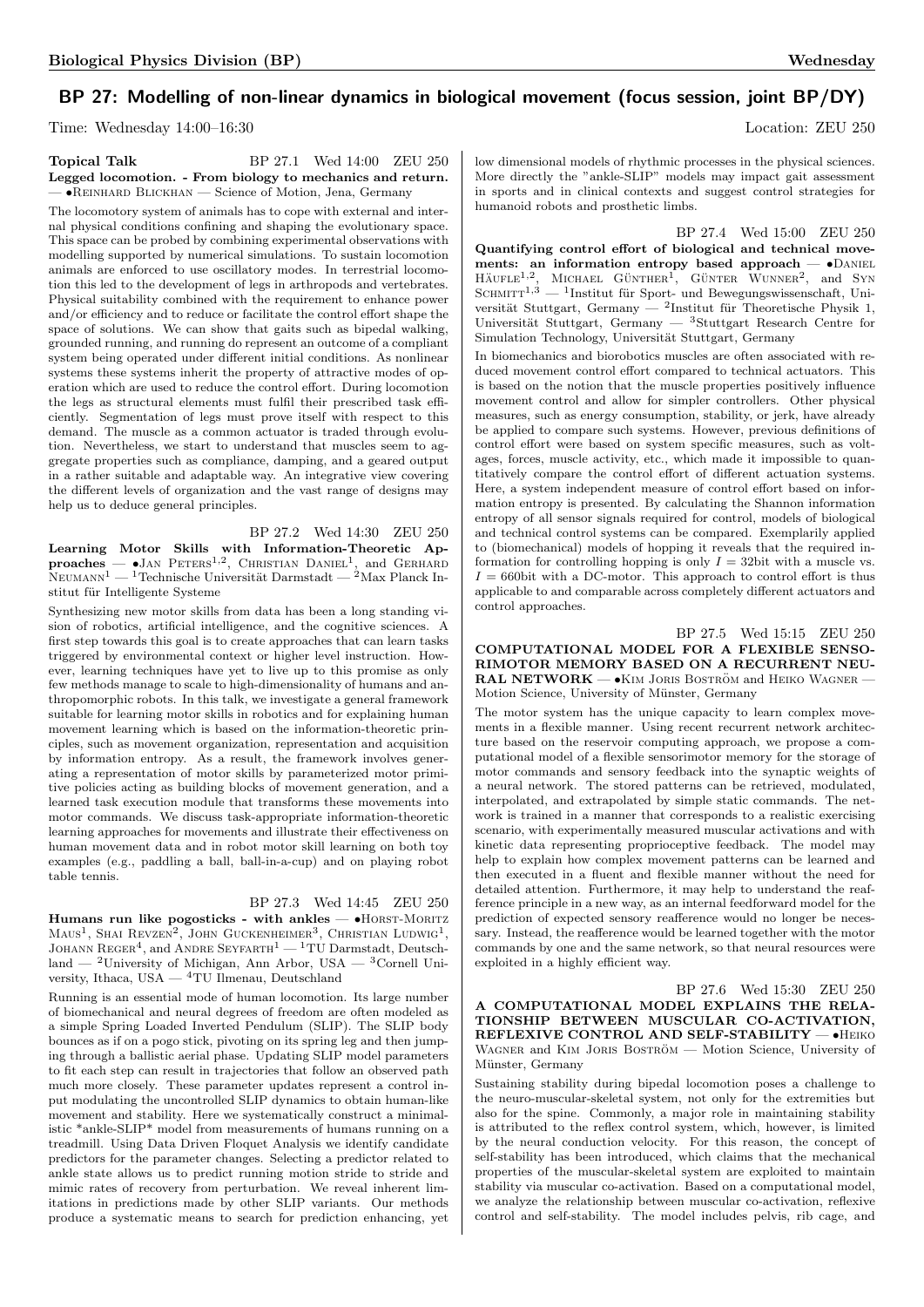lumbar spine, as well as 90 Hill-type muscles, each endowed with a delayed monosynaptic reflex based on the lambda model. We show that muscular co-contraction not always increases the stability of the system, but rather that for a given reflex delay time there exists an optimal amount of co-contraction. These results may have an impact on the understanding of the motor control system in general, and in particular of the pathological reflex delay found in patients with low back pain.

#### BP 27.7 Wed 15:45 ZEU 250

How to turn the non-linear muscle into a linear all-purpose  $\text{tool}$   $\text{—}$   $\bullet$ KARL THEODOR KALVERAM  $\text{—}$  Heinrich Heine Universität Düsseldorf, Germany — Technische Universität Darmstadt, Germany The three basic categories of biologically motivated tasks that we discriminate we call "reaching", "cycling" and "enforcing". Because in all these activities the physical environment has to be influenced in a scaled manner, the organism must provide appropriately scaled forces. Our muscular-skeletal system solves those problems. We ascribe this to the organism's property to generate forces by muscular activation, and to generate this activation through neural stimulation. It remains, however, the open question, how to specify that stimulation, which exactly produces that forces, which are necessary to complete the respective task correctly?

Here we propose a control schema, which makes the non-linear Hilltype muscle a multiple-purpose tool for solving the biologically imposed motor tasks mentioned above. We achieve this by training an artificial neural network by a two-step auto-imitative learning algorithm (a special type of learning by regression), which makes the network an adaptive inverse controller of the physical environment to be controlled.

BP 27.8 Wed 16:00 ZEU 250 Computer simulation in biomechanics – past, present, future  $-$  •Hanns Ruder<sup>1</sup> and Syn Schmitt<sup>2</sup> — <sup>1</sup>Theoretische Astrophysik, Universität Tübingen —  $^2$ Human Movement Simulation Lab, Universität Stuttgart

Since the beginning of science, humans wonder about, observe, and try to understand Nature. They do so by using the available tools and methods of their time to the best of their knowledge. In classical physics, over a century ago, research on the phenomena of life was common and driven by the desire to test the universality of physical laws. Already in 1906, Otto Fischer published theoretical considerations on studying the mechanics of human movement. Later, with the invention of computers, numerics helped researchers to solve more complex problems. It is now possible to study the birth and death of stars and the history of our universe. These new possibilities that come with Simulation technology are said to be the scientific paradigm of our age encouraging researchers from all disciplines to use these new methods. As physicists, we use reduced models to explore Nature and, for example in biomechanics, seek principles of human movement. We share the understanding that the very same forces which move the stars in the universe move the hips to let humans walk. Thus, computer simulations can help to understand the phenomena of human movement.

In this talk, we will discuss the organisation of biological material fulfilling the known principles of physics to walk, run, or jump. In short: from wobbling masses to intervertebral discs.

# BP 28: Protein structure and dynamics II

Time: Wednesday 15:00–18:30 Location: HÜL 386

Topical Talk BP 28.1 Wed 15:00 HÜL 386 Single Molecule Mechanics of Proteins —  $\bullet$ MATTHIAS RIEF -Physikdepartment der TUM, James-Franck-Str., 85748 Garching, Germany

The development of nano-mechanical tools like Atomic Force Microscopy and optical traps has made it possible to address individual biomolecules and study their response to mechanical forces. In my talk, I will show how single molecule mechanical methods can be used to study the folding and interaction of proteins. Examples include the folding of calmodulin as well as the interaction of the cytoskeletal protein filamin with transmembrane proteins.

BP 28.2 Wed 15:30 HUL 386

Variable Temperature Single Molecule Force Spectroscopy of an Extremophilic Protein -  $\bullet$ KATARZYNA TYCH<sup>1,2</sup>, TONI  $H$ OFFMANN<sup>1,2</sup>, DAVID BROCKWELL<sup>2</sup>, and LORNA DOUGAN<sup>1,2</sup> – <sup>1</sup>Molecular and Nanoscale Physics Group, School of Physics and Astronomy, University of Leeds, LS2 9JT, UK  $-$  2Astbury Centre for Structural Molecular Biology and Institute of Molecular and Cellular Biology, University of Leeds, LS2 9JT, UK

Extremophiles (organisms which survive and thrive in the most extreme chemical and physical conditions on Earth) exhibit a range of fascinating cellular- and molecular-level adaptations. The flexibility of extremophilic proteins is one of the key determinants of their ability to function at the extremes of environmental temperatures.

We use single molecule force spectroscopy (SMFS) by atomic force microscopy (AFM) to measure the effect of temperature on the mechanical stability and flexibility of a protein derived from a hyperthermophilic organism.

The study was performed using an AFM SMFS instrument with variable temperature capabilities. We study temperature-dependent changes in the unfolding energy landscape of this protein by measuring changes in the unfolding force with temperature in combination with Monte Carlo simulations. We find that the position of the transition state to unfolding shifts away from the native state with increased temperature, reflecting a reduction in the spring constant of the protein and an increase in structural flexibility [1].

[1] K. M. Tych et al. (2013), Soft Matter (9): 9016-9025

 $BP 28.3$  Wed  $15:45$  HUL 386

Determining the protein folding core: an experimental and computational approach  $\bullet$  JACK HEAL, CLAUDIA BLINDAUER, ROBERT FREEDMAN, and RUDOLF RÖMER — University of Warwick, Coventry, England, CV4 7AL

The protein folding problem has been a prevalent concern of structural biology for more than 50 years. We study the folding process by identifying an experimental 'folding core' through hydrogen-deuterium exchange NMR (HDX) as well as a computationally determined folding core based on a combination of coarse-grained simulations using the software FRODA and rigidity analysis using FIRST. We test whether such rapid methods can reliably predict the results of HDX experiments. Our experimental system is Cyclophilin A (CypA), an enzyme that helps proteins to fold. It also binds to and aids the function of the immunosuppressant drug cyclosporin A (CsA) as well as binding to the HIV-1 capsid protein. We characterise the protein and its interaction with CsA using circular dichroism and fluorescence spectroscopy in addition to HDX experiments. From the set of slowly exchanging residues we establish the HDX folding core for both the unbound CypA and the CypA-CsA complex. We are able to improve upon the prediction from the established method of FIRST by using FRODA in combination with normal mode analysis. To accomplish this, we introduce a method of tracking the surface-exposure of backbone N-H atoms through the simulation. In this way, we are in the process of designing computationally undemanding methods that can predict the results of sophisticated experiments characterising ligand binding.

 $BP 28.4$  Wed  $16:00$  HUL 386 Protein dynamical transition \* Insights from a combination of neutron scattering and MD simulations  $-$  •KERSTIN KÄMPF and MICHAEL VOGEL — Institut für Festkörperphysik, TU Darmstadt Evaluating the temperature-dependent mean square displacement (MSD) of proteins with neutron scattering (NS) a non-linear increase due to anharmonic dynamics is found well below room temperature [1]. It is still under debate whether this phenomenon, denoted as protein dynamical transition, occurs in one or two steps and whether these steps result from to a true dynamical onset or from local  $(\beta)$  [2] or structural  $(\alpha)$  [3] relaxations entering the time window. A promising approach to clarify these issues is to combine NS data with MD simulations [4]. Application of such combination to hydrated elastin shows that NS data obtained from backscattering experiments are highly con-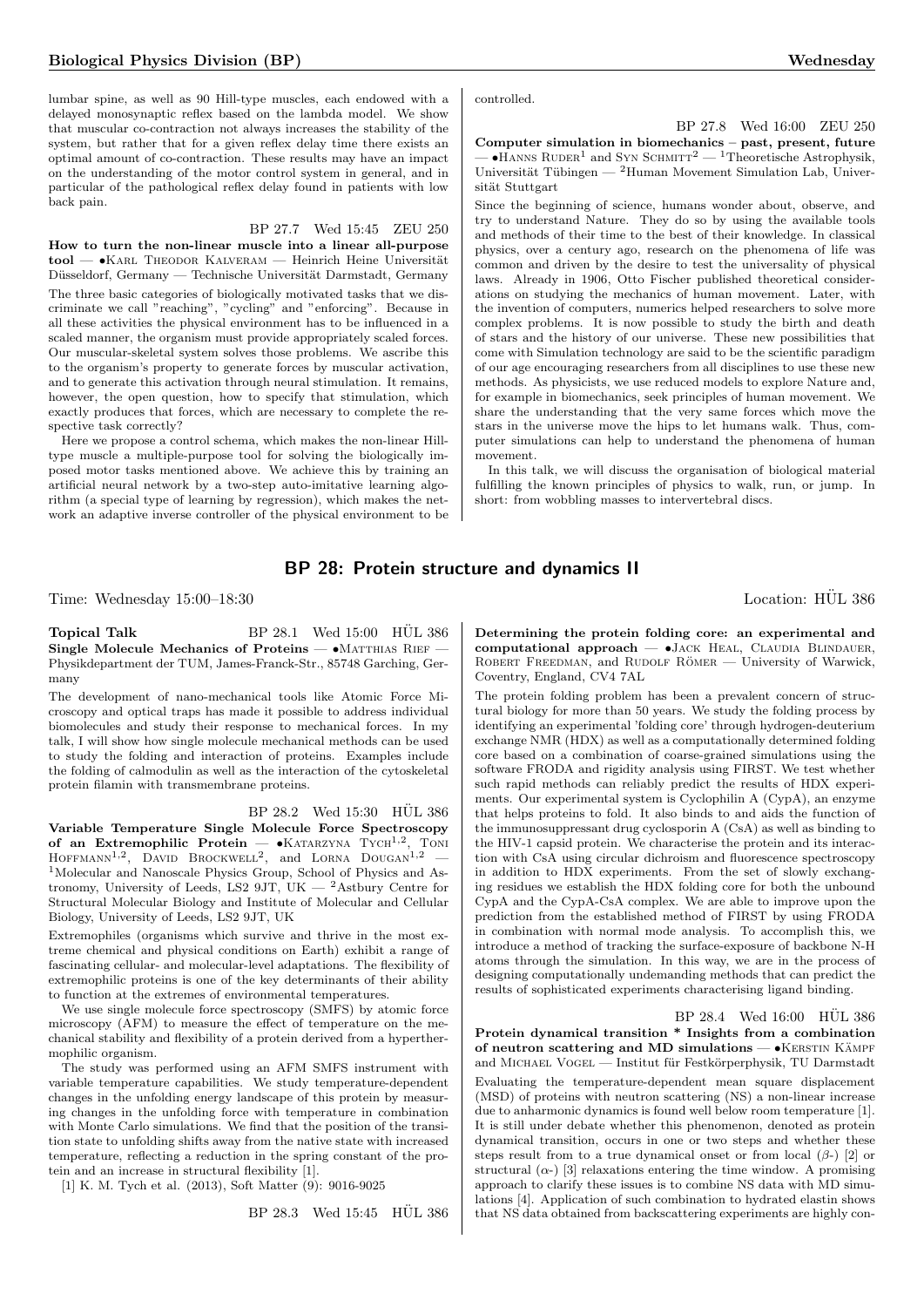sistent with MD results. We find that anomalous internal protein dynamics, leading to a subdiffusive time dependence of the MSD and a power-law or logarithmic-like decay of correlation functions [5], dominates the findings in the time window of the experiments. The increase of the MSD is thus a signature of the onset of complex internal protein motion.

- [1] Doster et al, Nature, 337, 754, (1989).
- [2] Capaccioli et al. J. Phys. Chem. B, 111, 8197, (2007).
- [3] Doster et al, J. Non-Cryst. Sol., 357, 622, (2011).
- [4] Hong et al, Phys. Rev. Lett., 107, 148102, (2011).
- [5] Kämpf et al., J. Chem. Phys., 137, 205105, (2012).

 $BP$  28.5 Wed  $16:15$  HUL 386

Bistable retinal Schiff base photo-dynamics of the histidine kinase rhodopsin HKR1 from the green alga Chlamy $domonas$  reinhardtii — •Alfons Penzkofer<sup>1</sup>, Meike Luck<sup>2</sup>, Tilo MATHES<sup>2,3</sup>, and PETER HEGEMANN<sup>2</sup> — <sup>1</sup>Fakultät für Physik, Universität Regensburg, Universitätsstrasse 31, D-93053 Regensburg, Germany — <sup>2</sup>Institut für Biologie/Experimentelle Biophysik, Humboldt Universität zu Berlin, Invalidenstrasse 42, D-10115 Berlin, Germany — <sup>3</sup>Department of Exact Sciences / Biophysics, Vrije Universiteit, De Boolelaan 1081A, 1081 HV Amsterdam, The Netherlands

The photo-dynamics of the recombinant rhodopsin fragment of HKR1 [1] was studied. The retinal cofactor of HKR1 exists in two Schiff base forms, RetA (deprotonated 13-cis retinal) and RetB (protonated all-trans retinal). Blue light exposure converts RetB fully to RetA. UVA light exposure converts RetA to RetB and RetB to RetA giving a mixture of both. The quantum efficiencies of photo-conversion of RetA to RetB and RetB to RetA were determined to be 0.096±0.005 and  $0.405\pm0.01$ , respectively. In the dark, thermal equilibration occurs between RetA and RetB with a time constant of about 3 days giving mole fractions of 0.8 RetA and 0.2 RetB. Ground state and excited state potential energy curve schemes for the inter-conversion of RetA and RetB were developed. The photo-induced inter-conversions of RetA and RetB are caused by excited-state isomerization on a picosecond timescale, proton transfer, and retinal Schiff base - rhodopsin apoprotein ground-state equilibration on a millisecond timescale.

[1] M. Luck et al., J. Biol. Chem. 287 (2012) 40083.

 $BP$  28.6 Wed 16:30 HUL 386

Terahertz spectroscopy on amino acids — • SEBASTIAN EMMERT, Martin Wolf, Peter Lunkenheimer, and Alois Loidl — Experimental Physics V, Center for Electronic Correlations and Magnetism, University of Augsburg, Germany

All known proteins are built up from a set of 23 standard amino acids. Their three-dimensionally folded structure is mainly determined by the non-covalent interactions of the amino acid residues, such as hydrogen bonds. Therefore it is crucial to study the binding abilities and vibrational properties of these basic building blocks, to achieve a better understanding of the dynamics of the biological macromolecules.

With the novel technique of terahertz time-domain spectroscopy the interesting, but only rarely explored spectral region between the dielectric and the optical frequency regime can be covered. The amino acids in their crystalline state show numerous characteristic resonant features in the range 0.2 THz to 5 THz. It is shown that only by a thorough investigation of the temperature evolution of these spectral features and by a comparison with additional experimentally and theoretically obtained data, a complete assignment of all resonances is made possible. For this purpose, spectra of various amino acids were measured in the temperature range 4 K to 300 K. Fits were performed to quantify the temperature-induced shifts and intensity variations. In this way, spectral contributions from intra- and intermolecular vibrations could be separated by means of their anharmonicity and the dynamics of specific functional groups could be studied.

# BP 28.7 Wed 16:45 HÜL 386

Genetically Encoded Spin Labelled Artificial Amino Acids — •Malte Drescher, Moritz Schmidt, and Daniel Summerer — Konstanz Research School Chemical Biology and Department of Chemistry, University of Konstanz, Germany

Recent publications demonstrate the ability of electron paramagnetic resonance spectroscopy (EPR) to provide structural, dynamical and functional data on biomacromolecules in cells. Of particular interest are distance measurements in the nanometer range. The advantages of the method are sensitivity, selectivity, the lack of any limitation imposed by the size of the macromolecule, and the possibility to get information on coexisting conformations via analyzing distance distri-

butions. However, so far, these approaches require microinjection of spin-labelled macromolecules. Moreover, the biomolecules transferred to cells by these means have limited access to natural mechanisms of cellular processing like folding, localization, posttranslational modification and natural decay.

Here, we show for the first time the successfull incorporation of a genetically encoded modified lysine amino acid containing 2, 2, 5, 5, -tetramethyl-pyrrolin-1-oxyl-label into various positions in GFP and TRX mutants in E.coli. First EPR distance measurements on extracted proteins demonstrate the potential of this novel approach.

#### 15 min. break

BP 28.8 Wed 17:15 HUL 386 Structure and dynamics of interfacial water associated with the climate-active ice nucleating proteins probed by sum frequency generation spectroscopy — · RAVINDRA PANDEY<sup>1</sup>, JANINE  $\overline{\text{F}}$ röhlich<sup>2</sup>, Ulrich Pöschl<sup>2</sup>, Ruth Livingstone<sup>1</sup>, Mischa Bonn<sup>1</sup>, and TOBIAS WEIDNER<sup>1,3</sup> — <sup>1</sup>Max-Planck Institute for Polymer Research, Mainz  $-$  <sup>2</sup>Max-Planck Institute for Chemistry, Mainz  $-$ <sup>3</sup>Chemical Engineering, University of Washington, USA

Specific Bacteria such as Pseudomonas syringae effectively attack plants by using ice-nucleating proteins (INP) anchored to their outer cell surfaces. INP promotes the growth of ice crystals. To understand the ice formation by INP, it is important to understand the molecular mechanisms by which INP interact with water molecules. In this study, we have investigated the interaction of a monolayer of the INP with water molecules at the air-water interface using static and time resolved sum frequency generation spectroscopy. When cooling the monolayer of the INP with water molecules from room temperature to near-freezing temperature, an increase in the structural order of interfacial water molecules was observed. This effect was not observed for water surface or for proteins lacking ice nucleating activity. By using femtosecond pump probe SFG spectroscopy, we found a decrease of the lifetime of the O-D stretch vibrations as a function of temperature. This may be explained by strongly bound O-D groups, which play a decisive role in the ice nucleating activity. The specific binding at lower temperatures could be due to side chain orientations, which emulate the lattice of ice and hence promote the ice formation.

BP 28.9 Wed 17:30  $\,$  HUL 386  $\,$ Characterizing Protein Adsorption by In situ Atomic Force Microscopy at Single Protein Resolution —  $\bullet$ CHRISTIAN KREIS, JONAS HEPPE, CHRISTIAN SPENGLER, HENDRIK HÄHL, and KARIN JAcobs — Department of Experimental Physics, Saarland University, Saarbrücken, 66041, Germany

The adsorption of proteins to surfaces is governed by the mutual interactions of proteins, solution and substrate. To fully characterize the interactions, we have shown before that also the long range van der Waals forces arising from the subsurface of the substrate have to be taken into account  $[1,2]$ . However, the uppermost layer defines the surface chemistry and is dominating the strength of the interfacial energy. Studies using e. g. ellipsometry or X-ray reflectometry observe a strong influence of the surface chemistry on protein adsorption. These studies, however, average over hundred thousands of proteins in the measurement and the spatial arrangements of the proteins remain unknown. To resolve the latter, we applied in situ AFM measurements in buffer solution and characterized the different protein distributions on hydrophilic and hydrophobic silicon wafers. Additionally, a strong denaturation of the studied proteins can be observed. These results demonstrate the influence of the surface chemistry on protein adsorption and help to elucidate the differences in adsorption kinetics or the final adsorbed layer.

[1] Y. Schmitt et al. Biomicrofluidics 4 (2010) 032201 [2] H. Hähl et al.  $Langmuir$  28 (2012) 7747-7756

 $BP 28.10$  Wed  $17:45$   $HÜL 386$ Adsorptive Capability and Conformational Efficiency between Lysozyme and Nanosilica/-diamond at  $pH=7-13$  –  $\bullet$ VICTOR WEI-KEH CHAO — Department of Chemical and Materials Engineering, National Kaohsiung University of Applied Sciences, 80782 Kaohsiung, Taiwan. — Victor Basic Research Laboratory, e.V. Gadderbaumer-Str. 22, D-33602 Bielefeld, Germany.

Adsorption dynamics of lysozyme and nanosilica(NS)/-diamond(ND) with diameter 100 nm and 0.25  $\mu$ g/ $\mu$ L, lysozyme in 0-1000 nM of 7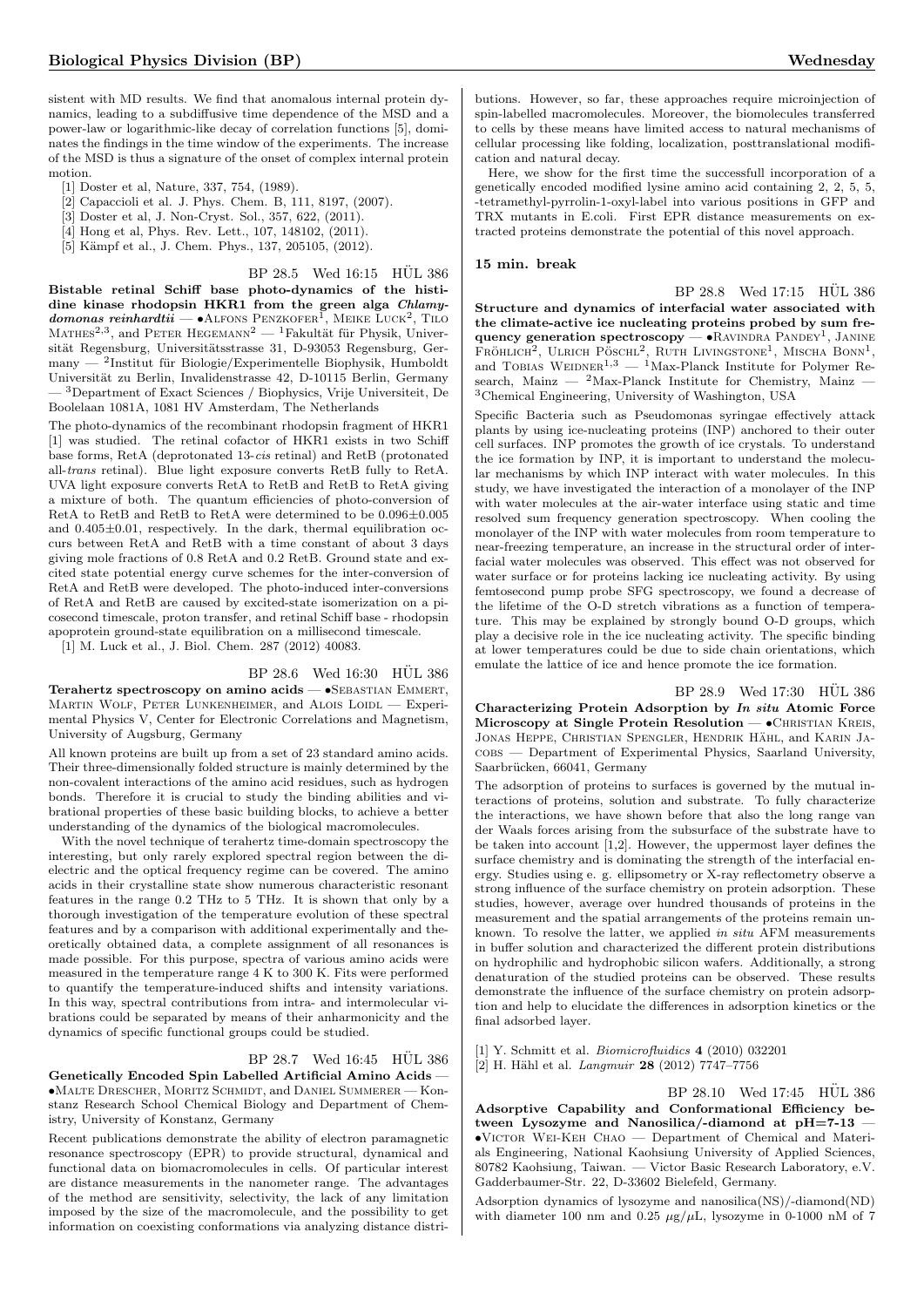mM PPBS at pH=7, 9, 11, and 13 have been investigated by Fluorescence spectroscopy. Chem. instead of phys. adsorption, as well as modification of nanosurface may be necessary for the further investigation of nanocarring of protein or drug through pH-gradients in vivo. Surface of ND was acidified and with approx. 7 % of all covered with COOH groups. Because the acidified surface was only a small part, profile or roughness of the nanosurface is still the decisive factor for the comparison of adsorption strength between NS and ND (adsorption reaction constant NS/ND≈1/4 at four pH values). The highest adsorption capabilities and conformational efficiencies at pH=13 have been obtained. Lysozyme can be prepared, adsorbed and carried with optimal activity and helicity, with 10 and 2 mg/m<sup>2</sup> on nanosurface, 150 and 130 mg/g in g of nanoparticle, within the linear coverages at 150-250 nM and four pH values for NS and ND, respectively. They can be prepared in the tightest packed form, with 55 and 20  $mg/m^2$ , 580-1100 and 810-1680 mg/g at adsorption thresholds and four pH for NS and ND, respectively. Ref. Chin. J. Chem. Phys. 26, 295(2013).

#### BP 28.11 Wed 18:00 HUL 386

Biomolecules at metal interfaces: a novel force field approach including polarization  $-$  •Isidro Lorenzo<sup>1</sup>, Hadi Ramezani-DAKHEL<sup>2</sup>, HENDRIK HEINZ<sup>2</sup>, and MARIALORE SULPIZI<sup>1</sup> — <sup>1</sup>Johannes Gutenberg University Mainz, Staudinger Weg 7 55099 Mainz — <sup>2</sup>Departament of Polymer Engineering, University of Akron, Ohio 44325

Increasing interest in bio-interfaces for medical and bio-technological applications calls for microscopic understanding and control of proteinsurface interactions. In particular here we aim to provide a characterization of peptide / gold interactions at a molecular level in order to explain and interpret recent surface experimental results [1] and to fill the gap between fundamental science and real applications. Atomistic simulations have been performed with the GROMACS package using available force field parameters such as CHARMM27 using 12-6 Lennard-Jones potentials [2] force field. A novel scheme is devised to

include the metal polarization (image charge effect) induced by the adsorbed molecules. Extensive tests have been performed for the force field validation and comparisons with quantum mechanics (QM) density functional theory (DFT) are also discussed. Results for the diand tri-peptide of the insulin-like growth factor on gold are presented.

[1] Anne Vallee, Vincent Humblot, and Claire-Marie Pradier Acc. Chem. Res., 2010, 43 (10), pp 1297\*1306

[2] Heinz H, Vaia RA, Farmer BL, Naik RR J. Phys. Chem. C 2008, 112, 17281 17290; Heinz H, Farmer BL, Pandey RB, Slocik JM, Patnaik SS, Pachter R, Naik RR. J. Am. Chem. Soc. 2009, 131, 9704-9714

 $BP 28.12$  Wed  $18:15$  HUL 386 Fibrinogen flexibilty and adsorption properties investigated using atomistic molecular dynamics simulations  $-$  STEPHAN  $K\ddot{\text{o}}$ HLER<sup>1,2</sup>, FRIEDERIKE SCHMID<sup>1</sup>, and  $\bullet$ GIOVANNI SETTANNI<sup>1,3</sup> <sup>1</sup>Institut für Physik, Johannes Gutenberg-Universität, Mainz, Germany — <sup>2</sup>Graduate School Materials Science in Mainz — <sup>3</sup>Max Planck Graduate Center mit der Johannes Gutenberg-Universität Mainz

Fibrinogen is a multiprotein complex, fundamental for the coagulation of blood. Adsorption of fibrinogen on material surfaces plays an important role in the viability of those materials for medical implants. Here we use molecular dynamics simulations of fibrinogen in solution and adsorbing on inorganic surfaces to evaluate the behavior of fibrinogen on material surfaces and study the initial adsorption stages. The simulations reveal the extraordinary flexibility of fibrinogen and help to explain how fibrinogen's surface electrostatics influence the adsorption patterns observed experimentally on different inorganic surfaces. This, in turn, may have implications for medical applications such as material design for implants. In addition, the simulation data can ultimately be used to build coarse grained models of fibrinogen to study its aggregation properties[1].

[1] A multiscale model for fibrinogen, S. Köhler, M. McCullagh, F. Schmid, G. Settanni, DPG meeting '14 abstract BP56

# BP 29: Networks – Statistics and Dynamics (joint DY/BP/SOE)

Time: Wednesday 15:00–18:45 Location: ZEU 118

#### BP 29.1 Wed 15:00 ZEU 118

Chimera states: spontaneous symmetry-breaking in dynam $ical$  networks — • $E$ CKEHARD SCHÖLL — Institut für Theoretische Physik, TU Berlin, Hardenbergstr 36, 10623 Berlin, Germany

Systems of nonlocally coupled identical oscillators can exhibit symmetry-breaking in the form of complex spatiotemporal patterns, called chimera states, which consist of coexisting domains of spatially coherent (synchronized) and incoherent (desynchronized) dynamics. We describe the scenario leading from complete coherence to complete incoherence via chimera states [1,2], and present a general analytical calculation of the critical coupling strength at the onset of the chimera states.

[1] I. Omelchenko, Y. Maistrenko, P. Hövel, and E. Schöll: Loss of coherence in dynamical networks: spatial chaos and chimera states, Phys. Rev. Lett. 106, 234102 (2011).

[2] A. Hagerstrom, T.E. Murphy, R. Roy, P. Hövel, I. Omelchenko, and E. Schöll: Experimental observation of chimeras in coupled-map lattices. Nature Physics 8, 658 (2012)

Work in collaboration with A. Hagerstrom, P. Hövel, K. Krischer, Y. Maistrenko, T.E. Murphy, I. Omelchenko, O.E. Omel'chenko, R. Roy, A. Zakharova.

#### BP 29.2 Wed 15:15 ZEU 118

Pattern-matching via a network of phase oscillators of different frequency: A novel Architecture — •DANIEL HEGER and KATHARINA KRISCHER — Technische Universität München, Physikdepartment

Oscillatory networks can in principle be used for pattern recognition. Nevertheless, current architectures either lack scalability towards large numbers of oscillators or need the external input of complex timedependent coupling functions. In our talk, we will present a novel architecture for pattern matching with oscillatory neural networks. A system of oscillators of different frequencies and coupling functions is used whose dynamics average to the dynamics of an all-to-all coupled oscillator network. In contrast to previous approaches, the necessary

coupling functions are automatically generated inside the network and the output pattern can easily be read out binary. By additionally choosing a new type of coupling function, the matching mechanism is stable even for high coupling strengths and the degenerate attractive limit set containing the memorized patterns transforms to a system of seperated attractors for each memorized pattern. Although the system's dynamics do not average to the dynamics of simple coupled Kuramoto oscillators, the appealing mathematical structure permits determination of the stability of all fixed points using nonlinear stability analysis and a dynamic equation solely in pattern space can be derived.

BP 29.3 Wed 15:30 ZEU 118 Data acquistion by vectorization of high resolution images of vascular networks — •JANA LASSER — Max-Planck-Institut für Dynamik und Selbstorganisation

Leaf vein networks form highly complex, reticulate, hierarchically organized webs that are believed to be the result of a process of gradual optimization over the course of evolutionary history. These networks form planar graphs dominated by cycles, but to this day the topological properties of such reticulate networks have not been adequately described. We analyze the hierarchical organization of the loops in transport networks from roughly 100 cleared leaf images that are converted into a weighted graph representation using custom tailor-made image analysis tools. We employ tools from statistics and topology, in particular an algorithmic way of assigning a topological tree graph to the leaf's loop graph which represents its hierarchical organization, thus allowing us to make use of specialized tree metrics to unravel the distinguishing characteristics between different network realisations. Our algorithmic tools allow us to quantitatively describe subtle differences between venation phenotypes, and compare reticulate network data with the predictions of optimisation models.

BP 29.4 Wed 15:45 ZEU 118 Structure and Topology of Optimal Transport Networks in Plant Leaves — •HENRIK RONELLENFITSCH and ELENI KATIFORI —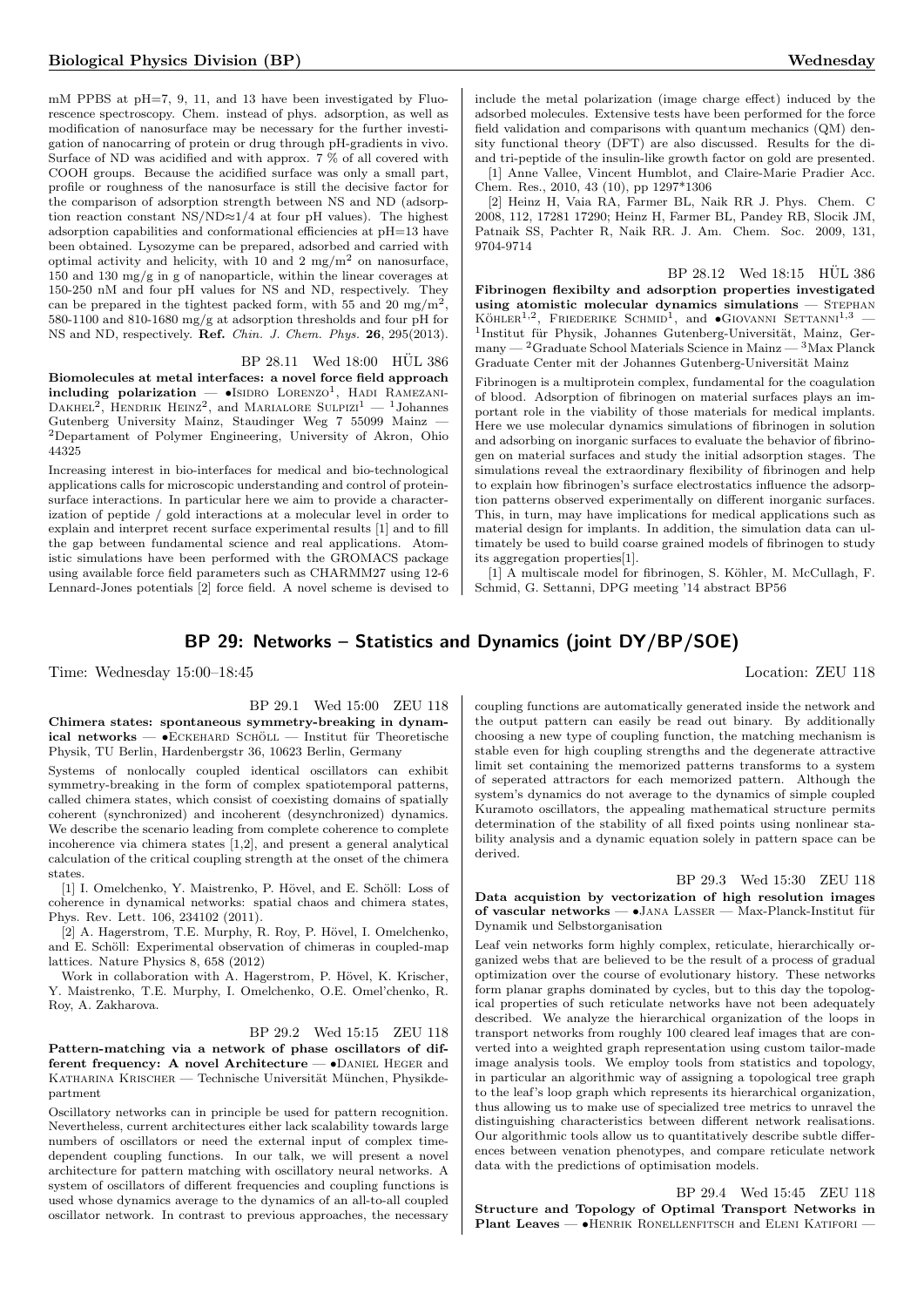Max Planck Institute for Dynamics and Self-Organization, Göttingen, Germany

Efficient photosynthesis in plants crucially depends on the ability to transport water from the soil into the leaves, where it can evaporate. To this effect, plants are equipped with a network of pipe-like cells, the xylem, facilitating efficient delivery of water to all parts of the organism. In the leaf, these networks form highly complex, highly reticulate, hierarchically organized webs that are believed to be the result of a process of gradual optimization over the course of evolutionary history. Based on the assumption of functional optimization over the course of evolution, we construct models for optimal transport networks adapted to different kinds of damage (modelling herbivory, diseases, etc...) and fluctuating load (modelling the fact that the stomata, small orifices responsible for the exchange of gasses, open in patches at a time). We numerically solve the resulting optimization problem and analyze the solutions with special regard to structure and hierarchical organization of loops which arise in response to damage and fluctuations.

#### BP 29.5 Wed 16:00 ZEU 118

The topology of adaptively controlled networks  $\bullet$ JUDITH LEHNERT<sup>1</sup>, PHILIPP HÖVEL<sup>1,2</sup>, ALEXANDER FRADKOV<sup>3,4</sup>, and ECKE- $\textsc{HARD}$  Schö $\textsc{L1}$  —  $\textsc{l}$  Institut für Theoretische Physik, TU Berlin, Hardenbergstr. 36, 10623 Berlin, Germany — <sup>2</sup>Bernstein Center for Computational Neuroscience, HU Berlin, Philippstr. 13, 10115 Berlin, Germany — <sup>3</sup>SPb State University, Universitetskii pr.28, St. Petersburg, 198504 Russia — <sup>4</sup> Institute for Problems of Mechanical Engineering, Russian Academy of Sciences, Bolshoy Ave, 61, V. O., St. Petersburg, 199178 Russia

Adaptive networks are characterized by a complicated interplay between the dynamics of the nodes and a changing topology: The topology evolves according to the state of the system, while at the same time the dynamics on the network and thus its state is influenced by that topology. Here, we present an algorithm for a changing topology that allows us to control the dynamics on the network. In particular, we control zero-lag and cluster synchronization in delay-coupled networks of Stuart-Landau oscillators.

The emerging topology of the network is modulated by the delay. If the delay time is a multiple of the system's eigenperiod, the coupling within a cluster and to neighboring clusters is on average positive (excitatory), while the coupling to clusters with a phase lag close to  $\pi$  is negative (inhibitory). For delay times equal to odd multiples of half of the eigenperiod, we find the opposite: Nodes within one cluster and of neighboring clusters are coupled by inhibitory links, while the coupling to clusters distant in phase state is excitatory.

#### BP 29.6 Wed 16:15 ZEU 118

Hierarchical block structures and high-resolution model selection in large networks —  $\bullet$ TIAGO P. PEIXOTO — Universität Bremen, Germany

Many social, technological, and biological networks are composed of modules, which represent groups of nodes which have a similar role in the functioning of the network. The problem of detecting and characterizing these modules is a central one in the broad field of complex systems. However most existing methods used to obtain the modular structure of networks suffer from serious problems, such as the resolution limit on the size of communities. This phenomenon occurs for the very popular approach of modularity optimization, but also for more principled ones based on statistical inference and model selection. Here I construct a nested generative model which, through a complete description of the entire network hierarchy at multiple scales, is capable of avoiding this limitation, and enables the detection of modular structure at levels far beyond those possible by current approaches. Even with this increased resolution, the method is based on the principle of parsimony, and is capable of separating signal from noise. Furthermore, it fully generalizes other approaches in that it is not restricted to purely assortative mixing patterns, directed or undirected graphs, and ad hoc hierarchical structures such as binary trees..

References: [1] Tiago P. Peixoto, Phys. Rev. Lett. 110 14 148701 (2013); [2] Tiago P. Peixoto, arXiv: 1310.4377; [3] Tiago P. Peixoto, arXiv: 1310.4378

#### BP 29.7 Wed 16:30 ZEU 118

Temporal networks: Laplacian spectra and synchroniza- $\text{tion} = \bullet$ KONSTANTIN KLEMM<sup>1,2</sup>, NAOKI MASUDA<sup>3</sup>, and VICTOR M. EGUILUZ<sup>4</sup> — <sup>1</sup>Bioinformatics, Institute of Computer Science, Leipzig University, Germany  $-$  <sup>2</sup>Bioinformatics and Computational Biology, University of Vienna, Austria — <sup>3</sup>Department of Mathematical Infor-

matics, The University of Tokyo, Japan —  $^4$ Instituto de Fisica Interdisciplinar y Sistemas Complejos, Palma de Mallorca, Spain

Interactions among units in complex systems occur in a specific sequential order thus affecting the flow of information, the propagation of diseases, and general dynamical processes. We investigate the Laplacian spectrum of temporal networks and compare it with that of the corresponding aggregate network. First, we show that the spectrum of the ensemble average of a temporal network has identical eigenmodes but smaller eigenvalues than the aggregate networks. In large networks without edge condensation, the expected temporal dynamics is a time-rescaled version of the aggregate dynamics. Even for single sequential realizations, diffusive dynamics is slower in temporal networks [1]. These discrepancies are due to the noncommutability of interactions. The final part of the presentation uses the calculated spectra to predict the stability of non linear-systems with diffusive temporal couplings.

[1] N. Masuda, K. Klemm, V. M. Eguiluz, Phys. Rev. Lett. 111, 188701 (2013).

#### 15 min break

BP 29.8 Wed 17:00 ZEU 118 Phase Transitions in Cooperative Coinfections: Simulation Results for Networks and Lattices —  $\bullet$  WEIRAN CAI<sup>1</sup>, LI CHEN<sup>2,3</sup> FAKHTEH GHANBARNEJAD<sup>2</sup>, and PETER GRASSBERGER<sup>4</sup> — <sup>1</sup>Faculty of Electrical and Computer Engineering, Technische Universität Dresden, Germany  $-$  <sup>2</sup>Max Planck Institute for Physics of Complex Systems, Dresden, Germany — <sup>3</sup>Robert Koch-Institut P4 - Epidemiologische Modellierung von Infektionskrankheiten, Berlin, Germany  $-$ <sup>4</sup>JSC, FZ Jülich, D-52425 Jülich, Germany

In this talk, we study the spreading of a cooperative coinfection on different networks topologies. Previous work has shown that in a mean field approximation, the cooperativity of two diseases in the SIR framework can lead to first-order transitions, where the relative size of the infected cluster changes discontinuously with respect to control parameters. However, due to the mean field approximation, such discontinuous transitions could occur only when the initial density of infected sites is finite. Here we show that the same is true on trees, but not on other networks. On Erd˝os-Renyi(ER) networks, on networks with long range contacts, and lattices with dimension = 3 we find first order transitions initiated even by a single sick site, while no first order transitions are observed on 2-dimensional lattices, if the contacts are short range. The importance of loops for the presence/absence of discontinuous transitions is discussed.

BP 29.9 Wed 17:15 ZEU 118 Stability of Boolean and continuous dynamics  $\bullet$ FAKHTEH GHANBARNEJAD<sup>1</sup> and KONSATNTIN KLEMM<sup>2,3</sup> — <sup>1</sup>Max-Planck-Institut für Physik komplexer Systeme, Dresden, Germany —  $^2$ Bioinformatics, Institute for Computer Science, University of Leipzig, Germany — 3 Institute for Theoretical Chemistry, University of Vienna, Austria

Regulatory dynamics in biology is often described by continuous rate equations for continuously varying chemical concentrations. Binary discretization of state space and time leads to Boolean dynamics. In the latter, the dynamics has been called unstable if flip perturbations lead to damage spreading. Here, we find that this stability classification strongly differs from the stability properties of the original continuous dynamics under small perturbations of the state vector. In particular, random networks of nodes with large sensitivity yield stable dynamics under small perturbations. (Phys. Rev. Lett. 107, 188701  $(2011)$ 

BP 29.10 Wed 17:30 ZEU 118

Physiological networks studied with time-delay stability  $analysis$  —  $\bullet$ Jan W. KANTELHARDT<sup>1</sup>, AMIR BASHAN<sup>2</sup> , Ronny P. BARTSCH<sup>3</sup>, SHLOMO HAVLIN<sup>2</sup>, and PLAMEN C. IVANOV<sup>3</sup> — <sup>1</sup>Institut für Physik, Martin-Luther-Universität Halle-Wittenberg —  $^2\rm{Department}$ of Physics, Bar-Ilan University, Israel — <sup>3</sup>Harvard Medical School, Boston, USA

The human organism is an integrated network where complex physiological systems, each with its own regulatory mechanisms, continuously interact, and where failure of one system can trigger a breakdown of the entire network. Identifying and quantifying dynamical networks of diverse systems with different types of interactions is a challenge. We have developed time-delay stability analysis as a framework to probe interactions among diverse systems and identified a physiologi-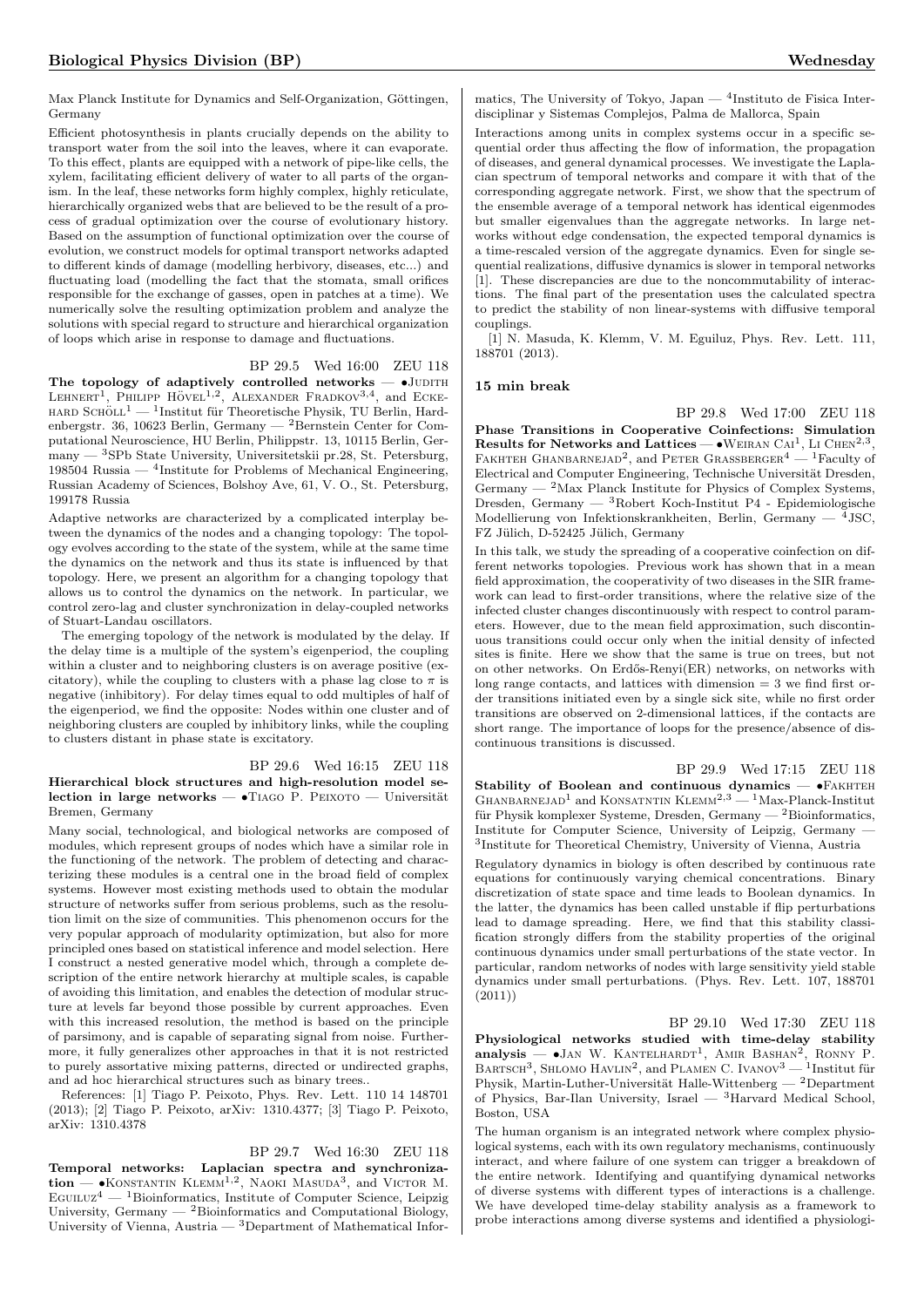cal network from recorded time series data. Each physiological state is characterized by a specific network structure, demonstrating a robust interplay between network topology and function. Across physiological states, the network undergoes topological transitions associated with fast reorganization of physiological interactions on time scales of a few minutes, indicating high network flexibility in response to perturbations.

### BP 29.11 Wed 17:45 ZEU 118

Large networks have small Problems  $\bullet$ HELGE AUFDERHEIDE<sup>1</sup> and THILO  $\rm{Gross^2} - \rm{^1Max\text{-}Planck\text{ Institute}$ für Physik komlpexer Systeme — <sup>2</sup>University of Bristol, MV School of Engineering Mathematics

On several levels, humans depend on the functioning of complex networks, such as food webs and technical infrastructure networks. However, recent work shows that trying to stabilize a network can lead to large-scale failures. This suggests that it is important to assess not only the risk of a failure, but also its scale. Here we show that instabilities which naturally occur in large networks are typically localized, such that they affect only a relatively small part of the network directly, whereas attempts to stabilize the network can lead to a delocalization, such that instabilities are less likely but will affect a larger number of nodes when they occur. These results may explain how many natural networks can stabilize themselves by sacrificing the parts in which instabilities occur, whereas cases of delocalized systemic failure are known to occur in artificial technical or organizational networks.

#### BP 29.12 Wed 18:00 ZEU 118

Outbreaks of coinfections: the critical role of cooperativity  $-$  •Fakhteh Ghanbarnejad<sup>1</sup>, Li Chen<sup>1</sup>, Weiran Cai<sup>2</sup>, and Peter GRASSBERGER<sup>1,3</sup> — <sup>1</sup>Max Planck Institute for the Physics of Complex Systems, Dresden, Germany — <sup>2</sup>Faculty of Electrical and Computer Engineering, TU Dresden, Germany  $-$ <sup>3</sup> JSC, FZ Jülich, D-52425 Jülich, Germany

Modeling epidemic dynamics plays an important role in studying how diseases spread, predicting their future course, and designing strategies to control them. In this talk, we introduce a model of SIR (susceptibleinfected-removed) type which explicitly incorporates the effect of cooperative coinfection. More precisely, each individual can get infected by two different diseases, and an individual already infected with one disease has an increased probability to get infected by the other. Depending on the amount of this increase, we prove different threshold scenarios. Apart from the standard continuous phase transition for single disease outbreaks, we observe continuous transitions where both diseases must coexist, but also discontinuous transitions are observed, where a finite fraction of the population is already affected by both diseases at the threshold. All our results are obtained in a mean field model using rate equations, but we argue that they should hold also in more general frameworks. (arXiv:1307.2404)

BP 29.13 Wed 18:15 ZEU 118 Onset of self-sustained activity in a simple model of excitable dynamics on graphs  $\bullet$ CHRISTOPH FRETTER<sup>1,2</sup>, AN-NICK LESNE<sup>3</sup>, CLAUS C. HILGETAG<sup>1,4</sup>, and MARC-THORSTEN HÜTT<sup>2</sup>  $-$ <sup>1</sup>Department of Computational Neuroscience, Universitätsklinikum Hamburg-Eppendorf, Hamburg, Germany — <sup>2</sup>School of Engineering and Science, Jacobs University Bremen, Germany  $-$ <sup>3</sup>LPTMC UMR 7600, Université Pierre et Marie Curie-Paris 6, 4 place Jussieu, F-75252 Paris, France — <sup>4</sup>Department of Health Sciences, Boston Uniersity, Boston, USA

Models of simple excitable dynamics on graphs are an efficient framework for studying the interplay between network topology and dynamics. This subject is a topic of practical relevance to diverse fields, ranging from neuroscience to engineering. Using a discrete excitable node model, we analyse how a single excitation propagates through a random network as a function of the excitation threshold,that is, the percentage of excitations in the neighborhood required for an excitation of a node. Using numerical simulations and analytical considerations, we can understand the onset of sustained activity as an interplay between topological cycle statistics and path statistics. Our findings are interpreted in the context of the theory of network reverberations in neural systems, which is a question of long-standing interest in computational neuroscience.

BP 29.14 Wed 18:30 ZEU 118 Laplacian Spectrum of 2d Lattice Triangulations  $-$  •ELLA SCHMIDT, BENEDIKT KRÜGER, and KLAUS MECKE — Institut für Theoretische Physik, FAU Erlangen-N¨urnberg, Staudtstr. 7, 91058 Erlangen

Triangulations are an important tool in physics for describing curved geometries. Unimodular triangulations on 2d lattices can also be considered as connected, simple, plane graphs, which allows the appliance of methods from spectral graph theory on triangulations.

We calculate the distribution and averages of eigenvalues of the Laplacian matrix for random and highly ordered unimodular triangulations. Introducing a curvature energy of triangulations we measure microcanonical and canonical averages of the eigenvalues using Monte-Carlo-Simulations. We examine the probability distributions of the spectra of the ensembles of triangulations, the dependence of the eigenvalues on energy and temperature as well as the scaling with the lattice size and compare with random graph models.

In the microcanonical ensemble we find in agreement with our analytical predicitions a linear dependence of the algebraic connectivity and the spectral radius on the energy, in the canonical ensemble we encounter quasi-critical behaviour.

# BP 30: Biomaterials and Biopolymers I (joint CPP/BP)

Time: Wednesday 15:00–18:15 Location: ZEU 222

#### **Invited Talk** BP 30.1 Wed 15:00 ZEU 222 Fabrication of 3D Cell Structures Using Self-Folding Polymer Films — •LEONID IONOV — Leibniz Institute of Polymer Research Dresden

Nature offers an enormous arsenal of ideas for the design of novel materials with superior properties and interesting behaviors. In particular, self-assembly and self-organization, which are fundamental to structure formation in nature, attract significant interest as promising concepts for the design of intelligent materials. Self-folding stimuliresponsive polymer films are exemplary biomimetic materials and can be viewed as model systems for bioinspired actuation. Such films, on one hand, mimic movement mechanisms in certain plant organs and, on the other hand, are able to self-organize and form complex 3D structures. These self-folding films consist of two polymers layers with different properties. For such a bilayer to changes its curvature at least one of these polymers, the active one, must change its volume more than the other one in response to changes in the external environmental such as temperature, pH or light. Because of this non-equal expansion of polymers, these films are able to form tubes, capsules or more 3D complex structures. Self-folding polymeric films provide unique possibilities for the straightforward fabrication of fibers with complex responsive architectures and that cannot be achieved using

other currently available technologies. In this presentation, new applications of self-folding films for encapsulation and release of cells, 3D cell patterning as well as design of scaffolds will be demonstrated.

BP 30.2 Wed 15:30 ZEU 222 Surface-Nanostructure Induced Structural and Dynamical Properties of Adsorbing Protein Layers -  $\bullet$ Thomas F. KELLER<sup>1</sup>, ROBERT SCHULZE<sup>2</sup>, JÖRG BOSSERT<sup>2</sup>, MARK KASTANTIN<sup>3</sup>, DANIEL K. SCHWARTZ<sup>3</sup>, and KLAUS D. JANDT<sup>3</sup> — <sup>1</sup> Deutsches Elektronen Synchrotron (DESY), Hamburg, Germany — <sup>2</sup>Friedrich Schiller University Jena, Germany — <sup>3</sup>University of Colorado Boulder, USA

Designing implant surface properties on the nanoscale may be one method for tuning the structure and dynamics of adsorbing protein layers. For a set of materials with relevance in the biomedical field, such as ultra high molecular weight polyethylene (UHMWPE), titanium dioxide (TiO2) and polystyrene-b-poly(ethylene oxide) (PS-b-PEO) block copolymers, we show how advanced materials processing permits the creation of surface nanostructures suitable for guiding adsorbing proteins into lateral arrangements that may also affect their dynamic behavior, as determined from mapping using accumulated probe trajectories (MAPT). By atomic force microscopy (AFM), we observed that 1) the surface nanostructure of native UHMWPE may establish a densely packed, ordered arrangement of fibrinogen, which is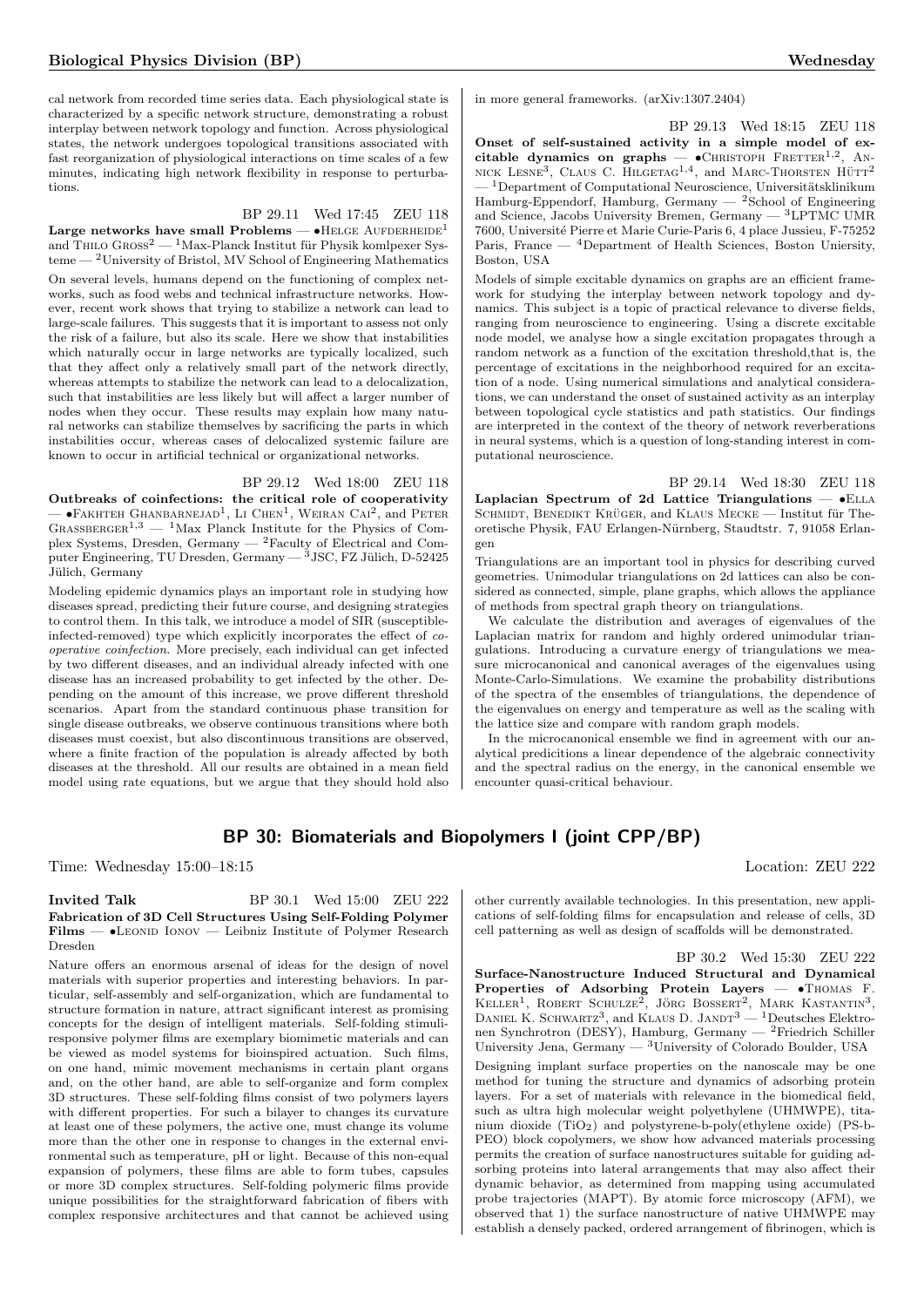one key protein in the implant-induced blood coagulation cascade, 2) adjacent crystalline facets on a nanostructured  $TiO<sub>2</sub>$  surface create local adsorption sites that guide fibrinogen into different conformational arrangements, and 3) nanoscale phase domains on block copolymer surfaces may serve as nucleation sites for fibrinogen networks. Ref.: ACS Nano 2011, 5, 3120; Adv. Funct. Mater. 2012, 22, 2617; Acta Biomater. 2013, 9, 5810; Macromolecules 2012, 45, 4740.

#### BP 30.3 Wed 15:45 ZEU 222

On the Relationship between Peptide Adsorption Resistance and Surface Contact Angle: A Combined Experimental and Simulation Single-Molecule Study —  $\bullet$ NADINE SCHWIERZ<sup>1</sup>, DOMINIK HORINEK<sup>1</sup>, SUSANNE LIESE<sup>2</sup>, TOBIAS PIRZER<sup>1</sup>, BIZAN N. BALZER<sup>1</sup>, THORSTEN HUGEL<sup>1</sup>, and ROLAND R. NETZ<sup>2</sup> — <sup>1</sup>Technische Universität München, Germany — <sup>2</sup>Freie Universität Berlin, Germany Controlling the adsorption of proteins and peptides at synthetic surfaces is the ultimate goal for designing biocompatible implants and fouling resistant surfaces. To gain a microscopic understanding of the transition between peptide adsorption and adsorption resistance, the force-induced desorption of single peptide chains is investigated in closely matched molecular dynamics simulations and atomic force microscopy experiments. In both simulations and experiments, the surfaces become adsorption resistant when their contact angle decreases below  $\theta = 50^{\circ}$ -60°, thus confirming the so-called Berg limit, established in the context of protein and cell adsorption.

Entropy/enthalpy decomposition of the simulation results reveals that the key discriminator between the adsorption of different residues on a hydrophobic monolayer is of entropic nature and thus is suggested to be linked to the hydrophobic effect. Peptide adsorption resistance is caused by the strongly bound water hydration layer and characterized by the simultaneous gain of both total entropy in the system and total number of hydrogen bonds between water, peptide, and surface. This mechanistic insight into peptide adsorption resistance might help to refine design principles for anti-fouling surfaces.

#### BP 30.4 Wed 16:00 ZEU 222

Structural investigation of biomineralization processes in bio(mimetic)-materials by means of solid state NMR —  $\bullet$ Anastasia Vyalikh and Ulrich Scheler — Leibniz-Institut für Polymerforschung Dresden e.V.

Solid state NMR is applied to study the structure of biominerals. While the 31P solid state NMR spectra of phosphate containing materials represent a single broad line resulting from the diversity of structural motives, 2D heteronuclear correlation (HETCOR) experiments provide signal separation, and therefore can be used to determine the nature of mineral phases and interfacial organic-inorganic structures. The structure formation of biomimetic apatite-gelatine nanocomposites has been revealed, demonstrating the interaction of mineral domains with the organic matrix in the intergrowth region. HETCOR NMR provides resolution for the identification of different phosphate minerals at very early mineralization stages, which do not yet result in crystallite particles visible in imaging and diffraction techniques. The development of different calcium phosphate species in newly formed tissues has been demonstrated, when dental model implants were inserted in the mandible of minipigs and extracted after various healing time. While in mature bone hydroxyapatite, amorphous calcium phosphate and octacalcium phosphate are observed, the earlier stages include in addition ß-tricalcium phosphate and brushite-like structures. We propose a method, which offers identification of biomineral components as well as the information on crystallite dimensionality based on strength of hydrogen bonds in water related structures.

# BP 30.5 Wed 16:15 ZEU 222

Elucidating insulin structure at hydrophobic interfaces —  $\bullet$ SERGIO MAURI<sup>1,2</sup>, TOBIAS WEIDNER<sup>2</sup>, and HEIKE ARNLODS<sup>1</sup> – <sup>1</sup>Surface Science Research Centre, Department of Chemistry, University of Liverpool,  $UK - 2$ Max Planck Institute for Polymer Research, Mainz, Germany

Insulin unfolding and aggregation represents a hot topic for improving the delivery and storage of insulin based drugs.

Human insulin is a small peptide (51 amino acids) that regulates glycemia in the human body. It can be found in the form of hexamers, dimers and monomers: only the latter undergo unfolding and aggregation, forming fibril-like structures (amyloids).

It is generally known that interfaces trigger protein denaturation and eventually aggregation: in particular hydrophobic interfaces (such as the air/water interface) are known to disrupt insulin secondary struc-

ture, but the mechanism has not been explained in detail yet, since conventional spectroscopic methods do not have sufficient sensitivity to detect the interfacial protein layer.

Here we address this problem by applying a nonlinear optical technique, infrared-visible sum frequency generation, which is interface sensitive by virtue of optical selection rules and compare it to attenuated total internal reflection IR data at hydrophobic interfaces.

#### 15 min. break

BP 30.6 Wed 16:45 ZEU 222 A theoretical study of intermolecular interactions in crys $talline$  cellulose  $\bullet$ JOHANNES HOJA and ALEXANDER F. SAX -Department of Chemistry, University of Graz, Graz, Austria

It is often claimed that cellulose I consists of sheets held together by van der Waals interactions and that each sheet consists of chains held together by hydrogen bonds. Since all weak intermolecular interactions consist of electrostatic, exchange, induction, and dispersion contributions we analyze in this study all intermolecular interactions in cellulose in terms of these four interaction contributions. It was shown that dispersion is crucial for the stabilization of alcohol dimers.[1] This justifies the use of a dispersionless density functional and an additional function that describes the dispersion contribution to the interaction energy for the investigation of the interactions in cellulose  $I\alpha$ ,  $I\beta$ , and II. For a better understanding of the nature of hydrogen bonds between cellulose chains we investigate model systems of alcohol dimers containing a different number of hydrogen bonds. Especially we study how the dimer stability depends on the intermonomer distance and the topology of the hydrogen bonding networks. For these investigations we use symmetry-adapted perturbation theory based on DFT description of monomers [SAPT(DFT)]. We find that dispersion is not only responsible for the intersheet stabilization but also contributes significantly to the intrasheet interactions. This is in opposition to the general view that only electrostatic interactions are important for hydrogen bonding.

[1] Hoja et al., Chem. Eur. J., DOI: 10.1002/chem.201303528, in press.

BP 30.7 Wed 17:00 ZEU 222 Biomodified, stimuli responsive surface coatings based on polymer brushes - • EVMORFIA PSARRA<sup>1,2</sup>, ULLA KÖNIG<sup>1</sup>, KLAUS-JOCHEN EICHHORN<sup>1</sup>, MANFRED STAMM<sup>1,2</sup>, and PETRA UHLMANN<sup>1</sup> -<sup>1</sup>Leibniz-Institut für Polymerforschung Dresden e.V., Dresden, Ger- $\text{many} \longrightarrow \text{Technische Universität Dresden}, \text{Physical Chemistry of Poly-}$ mer Materials, Dresden, Germany

The main focus of this work is the surface biofunctionalization of ultrathin, stimuli responsive polymer brushes grafted to model surfaces. Different polymer brushes either composed out of a pH responsive component, the Poly(acrylic) acid (PAA), and/or a temperature responsive material, the Poly(N-isopropyl acrylamide) (PNIPAAm) are used to investigate the Arg-Gly-Asp (RGD) peptide binding to the brush surface. Using PNIPAAm mixed with PAA polymer material in order to generate binary brushes will help to create smart surface coatings which are hiding or exposing their functionalities by changing the temperature from physiological (37◦C) to room temperature. Binary brushes functionalized with cell-signaling molecules, can lead to intelligent stimuli-responsive bio-nanosurfaces, able to regulate cell adhesion and function. Here we are presenting detailed surface analysis results for the PNIPAA-PAA RGD modified system.

BP 30.8 Wed 17:15 ZEU 222 Microtopographic substrates for controlling cell adhesion at the nanoscale —  $\bullet$ Laith Kadem, Julia Purtov, Constanze Lamprecht, and Christine Selhuber-Unkel — Biocompatible Nanomaterials, Institute for Materials Science, University of Kiel

Diblock-copolymer micelle nanolithography has in recent years proven to be a valuable tool for controlling the adhesion of cells at the nanoscale by offering a control over spacing variation in binding sites of single-cell adhesion receptors. Here we present a novel method to additionally control binding sites spacing on regular micropatterns. We use a micro-structured topography on Si substrates that can be easily produced with photolithography followed by wet etching. Performing a diblock-copolymer micelle nanolithography procedure on such substrates introduces nanoparticle arrays of different densities and spacings in the pattern provided by the microtopography in a single-step. With this technique, we can achieve spacing variations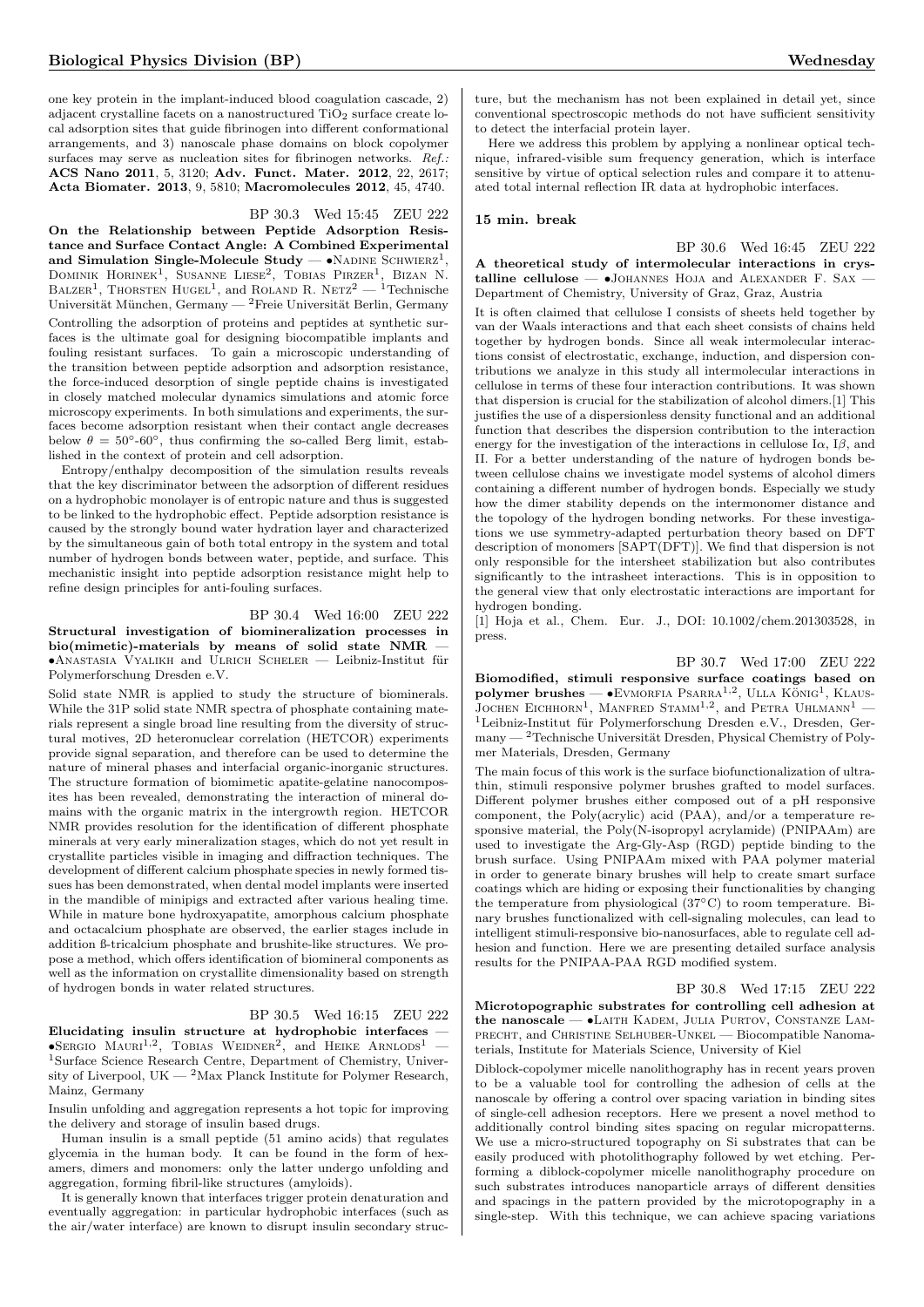in the micropattern of up to 25 nm. The microstructured domains patterned with nanoparticle arrays were biofunctionlized with RGD ligands in order to make them attractive for integrin binding in order to further study the effect of ligand spacing on cell adhesion. Thus, our micro-patterned nanostructured surfaces now provide a versatile platform for studying cellular adhesion processes that are influenced by micro-nanostructured ligand spacing and density.

#### BP 30.9 Wed 17:30 ZEU 222

Thermal Melting of Protein Beta Sheet Crystals - ANDREAS WURM<sup>1</sup>, EVGENY ZHURAVLEV<sup>1</sup>, XIAO HU<sup>2</sup>, DAVID KAPLAN<sup>2</sup>, PEGGY CEBE<sup>2</sup>, and  $\bullet$ CHRISTOPH SCHICK<sup>1</sup> — <sup>1</sup>University of Rostock, Institute of Physics, Germany — <sup>2</sup>Tufts University, Medford MA, USA

The remarkable stability that makes silk useful in garments and surgical sutures has impeded efforts by scientists to study its thermophysical properties. Here, we use fast scanning chip calorimetry and report the first reversible thermal melting of protein beta-pleated-sheet crystals, exemplified by silk fibroin. Heating nanogram-sized samples at 2000K/s, allowed us to avoid thermal decomposition, and demonstrate that beta-pleated-sheet crystals melt to become random coils, helices and turns. We establish that following melting silk can be recrystallized into beta-pleated-sheets, and remelted. The similarity between thermal melting behavior of beta-pleated-sheet crystals and crystals of synthetic polymers is confirmed. Significance for controlling beta-pleated-sheet content during thermal processing of biomaterials is envisioned based on these findings. Demonstration of reversible thermal transitions in silk, the most beta-pleated-sheet-enriched and stable protein, suggests important new insights can also be gained with the broader range of proteins where beta-pleated-sheets serve as critical control points in structural transitions.

**Invited Talk** BP 30.10 Wed 17:45 ZEU 222 Biopolymer Network Mechanics: Nonlinearity and Hierarchy. —  $\bullet$  CORNELIS STORM — Department of Applied Physics and Institute for Complex Molecular Systems, Eindhoven University of Technology, The Netherlands.

Biological materials possess some remarkable mechanical properties. Cells and tissues can adjust, remodel, stiffen, soften, in some cases even pack up and leave when circumstances require action. Surprisingly, most systems that exhibit this stunningly complex response, such as the cytoskeleton inside cells and the extracellular matrix, share a common design: under a microscope, they are crosslinked, hierarchical networks of biological polymers. Even more surprisingly, many of the in vivo behaviors can be reproduced in vitro in reconstituted proteinaceous polymer gels. Many of these systems, most notably collagen, play a purely structural role in living organisms. In other words, their function is their mechanical response. Biopolymer networks are therefore particularly suited to begin to understand the complex relationship between structural design and functionality in living systems.

In this seminar, I will discuss our efforts to bridge the gap from microscopic structure to macroscopic mechanical response of such nonlinear systems using collagen as an example. Towards the end, I will discuss our first steps towards controlling the nonlinear mechanical properties of biomimetic synthetics.

# BP 31: Cell adhesion, mechanics and migration II

Time: Wednesday 17:00–18:30 Location: ZEU 250

| Topical Talk                                                    |  |  |  | BP 31.1 Wed 17:00 ZEU 250                             |  |
|-----------------------------------------------------------------|--|--|--|-------------------------------------------------------|--|
|                                                                 |  |  |  | Active torque generation by the actomyosin cortex $-$ |  |
| $\bullet$ STEPHAN GRILL — BIOTEC, TU Dresden, Germany — MPI-PKS |  |  |  |                                                       |  |
| Dresden, Germany — MPI-CBG Dresden, Germany                     |  |  |  |                                                       |  |

Many developmental processes break left/right symmetry with a consistent handedness, which requires cellular processes that are chirally asymmetric. Here we describe a novel process of active torquegeneration in the actomyosin cortex. We present evidence that active torques drive chiral counter-rotating cortical flow in the polarizing Caenorhabditis elegans zygote, depend on myosin activity, and can be specifically altered through changes in cortical structure and dynamics. Notably, genes that affect the establishment of the C. elegans left/right body axis also control active torques. Our work suggests that actomyosin-based cell chirality provides a fundamental mechanism for chiral morphogenesis in development.

BP 31.2 Wed 17:30 ZEU 250

Keratocyte-like movement of the slime mold Physarum polycephalum — •Christina Oettmeier, Jonghyun Lee, Erik Bernitt, and HANS-GÜNTHER DÖBEREINER  $-$  Institut für Biophysik, Universität Bremen, 28359 Bremen

We report on a particular motility pattern in P. polycephalum, which closely resembles the forward movement of fish keratocytes. When microplasmodia are plated upon an agar surface, they will fuse and form a network in a percolation transition [1]. However, under certain environmental conditions, the microplasmodia fuse into wedge-shaped structures ("satellites") and start to move outwards for several hours. The satellites are laterally elongated, with one large, curved growth front along the front arc. They move unidirectionally for several cm and maintain a half-moon shape. This behaviour has not been described in *P. polycephalum* locomotion before, but is characteristic for, e.g., fish keratocytes. One mutant Dictyostelium cell line, however, was shown to exhibit this movement as well [2]. We characterize the morphology and different phases of development of the satellites, using light microscopy, fluorescence imaging and electron microscopy. The fact that both Dictyostelium amoebae and vertebrate cells are relatively small whereas P. polycephalum is huge and multinucleate, makes the discovery of a seemingly common movement pattern significant for further investigation of universal modes of motility. [1] Fessel, Oettmeier, Bernitt, Gauthier, Döbereiner, PRL 109 (2012) [2] Asano, Mizuno, Kon, Nagasaki, Sutoh, Uyeda, Cell Motility and the Cytoskeleton 59 (2004)

BP 31.3 Wed 17:45 ZEU 250

Actin-MT interactions result in mutual sensing and remodeling — •FLORIAN HUBER<sup>1</sup>, MAGDALENA PRECIADO LÓPEZ<sup>1</sup>, MICHEL O. STEINMETZ<sup>2</sup>, ANNA AKHMANOVA<sup>3</sup>, GIJSJE KOENDERINK<sup>1</sup>, and MAR-ILEEN  $D$ OGTEROM<sup>1</sup> — <sup>1</sup>FOM Institute AMOLF, Amsterdam, The Netherlands — <sup>2</sup>Laboratory of Biomolecular Research, Paul Scherrer Institut, Switzerland —  ${}^{3}$ Division of Cell Biology, Utrecht University, The Netherlands

The cooperative functioning of actin and microtubules (MTs) is increasingly regarded as a central element for many cellular key processes including cell division, cell migration, and adhesion. Several specific actin-MT linker molecules have been discovered, but a detailed understanding of their effects on actin-MT co-organization remains elusive. For a more profound and quantitative understanding of actin-MT crosstalk we developed a simple yet realistic reconstituted model system. To account for the diversity of cytoskeleton architectures we confront dynamic MTs with loose actin networks or rigid bundles. Coupling between the two cytoskeleton components is introduced in form of transient binding of growing MT plus ends to actin filaments using a physiologically relevant actin-MT linker (MACF). We find that MACF allows growing microtubules to steer actin bundle formation and to transport actin filaments. In return, existing actin bundles can reliably capture and guide growing microtubules. Facing a wide spectrum of different geometrical and mechanical settings, the same dynamic actin-MT cross-linker can hence lead to a rich repertoire of co-organizational effects, independent of biochemical regulation.

BP 31.4 Wed 18:00 ZEU 250 Speed and nuclear deformations during cancer cell migration through narrow pores  $\bullet$ CHRISTOPH KÄMMERER<sup>1</sup>, LENA LAUTSCHAM<sup>I</sup>, SEBASTIAN LACHNER<sup>1</sup>, AMY ROWAT<sup>2</sup>, CAROLIN GLUTH<sup>1</sup>, and BEN  $FABRY^1$  — <sup>1</sup>Department of Physics, Biophysics Group, University of Erlangen-Nuremberg, Germany — <sup>2</sup>Department of Integrative Biology and Physiology, UCLA, USA

To metastasize, cancer cells migrate through the narrow pores of the extracellular matrix. To study cell migration and nuclear deformations in narrow pores, we use soft lithography to fabricate a series of channel segments ( $18\mu m$  length,  $3.7\mu m$  height, decreasing width from  $10.5 - 1.7 \mu m$ , each separated by a  $20x20 \mu m$  chamber so that cells can spread and relax between channel crossings. We compare highly invasive HT1080 fibrosarcoma cells with less invasive MDA-MB-231 breast carcinoma cells. Cells are stained with Hoechst 33342 dye to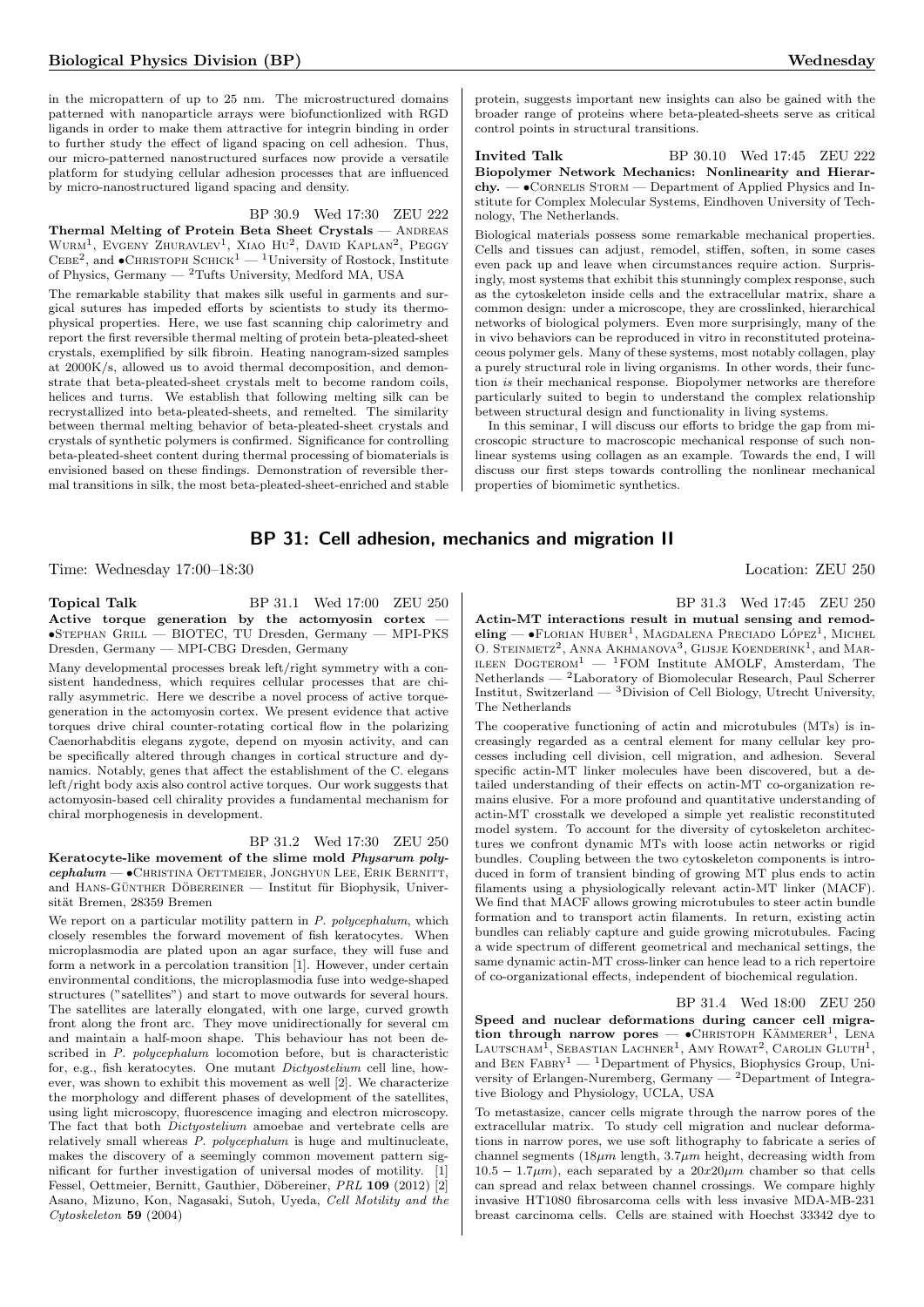track the speed and shape of the nucleus. For channels  $> 7\mu m$ , cell migration is largely unimpeded. When encountering smaller channels, the cell nucleus stalls while the cell body migrates through the channel. Eventually, the nucleus elongates and enters the channel. Once fully elongated, the nucleus glides through and exits the channel with higher speed. Highly invasive HT1080 cells migrate faster through narrow channels compared to MDA-MB-231 cells. These data show that the nucleus is the principal source of resistance against migration through narrow channels. The stalling of the nucleus when entering a channel, and the speed-up of the nucleus when exiting a channel indicate that cells need to build up traction forces to pull the nucleus along.

BP 31.5 Wed 18:15 ZEU 250 Real-time and high-throughput mechanical phenotyping of suspended cells  $\bullet$ Oliver Otto<sup>1</sup>, Philipp Rosendahl<sup>1</sup>, Ste-FAN GOLFIER<sup>1</sup>, ALEXANDER MIETKE<sup>1</sup>, SALVATORE GIRARDO<sup>1</sup>, STE-FANO PAGLIARA<sup>2</sup>, ULRICH FELIX KEYSER<sup>2</sup>, and JOCHEN GUCK<sup>1,2</sup> -<sup>1</sup>Biotechnology Center, TU Dresden, Tatzberg 47/49, 01307 Dresden, Germany — <sup>2</sup>Cavendish Laboratory, University of Cambridge,

#### JJ Thomson Avenue, Cambridge, CB3 0HE, UK

The mechanical properties of cells have been emerging as label-free, inherent marker of biological function and disease. Concerted utilization has so far been hampered by the availability of a convenient and robust measurement technique. We report the development and characterization of a microfluidic system for mechanical single cell classification in real-time with analysis rates of several hundred cells per second.

A cell suspension is driven through the constriction zone of a microfluidic chip resulting in cell deformation due to hydrodynamic interactions only. Our custom-built image processing software is capable of performing image acquisition, image analysis and data storage on the fly allowing for mechanical phenotyping of several hundred cells per second in real-time.

The ensuing deformations can be described by an analytical hydrodynamic model. Initial experiments based on our novel technology with different cell types are in agreement with results obtained with atomic force microscopy and optical stretcher. Our method allows continuous mechanical phenotyping of large cell populations with a throughput previously only known from flow cytometry.

# BP 32: BP Mitgliederversammlung

Time: Wednesday 19:00–20:00 is a control of the control of the control of the control of the control of the control of the control of the control of the control of the control of the control of the control of the control o Discussion

# BP 33: Active cell and tissue mechanics (focus session) I

systems.

Time: Thursday  $9:30-12:30$  Location: HUL 386

Invited Talk  $BP\,33.1$  Thu  $9:30$  HUL  $386$ Self-Focusing of the Ran Gradient in Mitosis: Signaling, Mechanics, and Spindle Size —  $\bullet$ Daniel Needleman and Doogie Oh — Harvard University, Cambridge, MA 02138, USA

During spindle assembly, microtubules are highly enriched near chromatin by a process which, in many systems, is driven by the GTPase Ran. The Ran pathway has been proposed to establish a reactiondiffusion network that generates gradients in the behaviors of soluble proteins around chromatin, but the manner in which this happens is poorly understood. To better characterize the behavior of the Ran pathway, we developed a novel form of fluorescence fluctuation spectroscopy capable of quantitatively measuring the concentration, diffusion, and interactions of soluble proteins simultaneously at hundreds of locations throughout cells. We use this technique to study the behaviors of soluble Ran, importin-alpha, importin-beta, RanBP1, RanGAP, and a variety of downstream cargo proteins throughout mitotic human tissue culture cells, and we investigate how the spatial organization of this network changes in response to perturbations. Our results suggest that a self-focusing of the Ran pathway is produced by an interplay between soluble gradients of upstream signaling molecules and the mechanics of the microtubule network they generate. This feedback has interesting implications for models of spindle assembly and the maintenance of spindle size.

# BP 33.2 Thu 10:00 HUL 386

Surface tension governs the shape of confined mitotic HeLa cells —  $\bullet$ ELISABETH FISCHER-FRIEDRICH<sup>1,2</sup>, ANTHONY A. HYMAN<sup>2</sup>, FRANK JÜLICHER<sup>1</sup>, DANIEL J. MÜLLER<sup>3</sup>, and JONNE HELENIUS<sup>3</sup> – <sup>1</sup>MPI PKS, Dresden, Germany — <sup>2</sup>MPI CBG, Dresden, Germany — <sup>3</sup>D-BSSE, ETHZ, Basel, Switzerland

During mitosis, adherent cells round up, by increasing the tension of the contractile actomyosin cortex while increasing the internal hydrostatic pressure. In the simple scenario of a liquid cell interior, the surface tension is related to the local curvature and the hydrostatic pressure by Laplace's law. However, verification of this scenario for cells requires accurate measurements of cell shape. Here, we use wedged micro-cantilevers to uniaxially confine single cells and determine confinement forces while concurrently determining cell shape using confocal microscopy. We fit experimentally measured confined cell shapes to shapes obeying Laplace's law with uniform surface tension and find quantitative agreement. Geometrical parameters derived from fitting the cell shape, and the measured force were used to calculate hydrostatic pressure and surface tension of cells. We find that HeLa cells increase their internal hydrostatic pressure and surface tension from  $\approx 40 \text{ Pa}$  and  $0.2 \text{ mNm}^{-1}$  during interphase to  $\approx 400 \text{ Pa}$  and 1.6 mNm−<sup>1</sup> during metaphase. The method introduced provides a means to determine pressure and surface tension of rounded cells accurately and with minimal cellular perturbation, and should be applicable to characterize the mechanical properties of various cellular

 $BP$  33.3 Thu 10:15  $HÜL$  386 Active pulsatory patterns  $\bullet$ VIJAY KRISHNAMURTHY<sup>1,2</sup>, JUSTIN BOIS<sup>3</sup>, FRANK JÜLICHER<sup>1</sup>, and STEPHAN GRILL<sup>1,2,4</sup> - <sup>1</sup>Max Planck Institute for the Physics of Complex Systems, Nöthnitzer Straße 38, 01187 Dresden, Germany —  ${}^{2}$ BIOTEC, Technische Universität Dresden, Tatzberg 47/49, 01307 Dresden, Germany — <sup>3</sup>UCLA Department of Chemistry and Biochemistry, 611 Charles E Young Drive East, Los Angeles, CA 90095, USA  $-$  <sup>4</sup>Max Planck Institute of Molecular Cell Biology and Genetics, Pfotenhauer Straße 108, 01307 Dresden, Germany

We study pulsatory patterns in a system of two chemical species suspended in a thin film active fluid. Active stress in the fluid is regulated by the concentrations of the two species, which diffuse and are also advected by the flows generated by active stress gradients. We demonstrate that this system exhibits spontaneous pulsatory patterns when the following conditions are met: (i) the fast-diffusing species upregulates the active stress and the slow-diffusing species down-regulates the active stress, or (ii) the active-stress up-regulator turns-over faster compared to the active-stress down-regulator. Our study motivated by the actomyosin cortex of cells provides a simple generic mechanism for oscillatory patterns in active fluids.

 $BP$  33.4 Thu 10:30  $H\ddot{U}L$  386

Characterizing the functionality of engineered cardiac tissue using computational motion tracking: A noninvasive alternative to electrophysiological methods  $\bullet$ PETER LOSKILL<sup>1</sup>, NATHANIAL HUEBSCH<sup>2</sup>, NATALIE C. MARKS<sup>1</sup>, ANURAG MATHUR<sup>1</sup>, ZHEN MA<sup>1</sup>, C. IAN SPENCER<sup>2</sup>, BRUCE R. CONKLIN<sup>2</sup>, and KEVIN E. HEALY<sup>1</sup>  $^{-1}$ Department of Bioengineering, UC Berkeley, Berkeley, United States — <sup>2</sup>Gladstone Institute of Cardiovascular Disease, San Francisco, United States

Drug discovery and development to date has relied on animal models, which are useful, but fail to mimic human physiology. The discovery of iPS cells has led to the emergence of a new paradigm of drug screening using human organ-like cultures in a dish. A crucial requirement for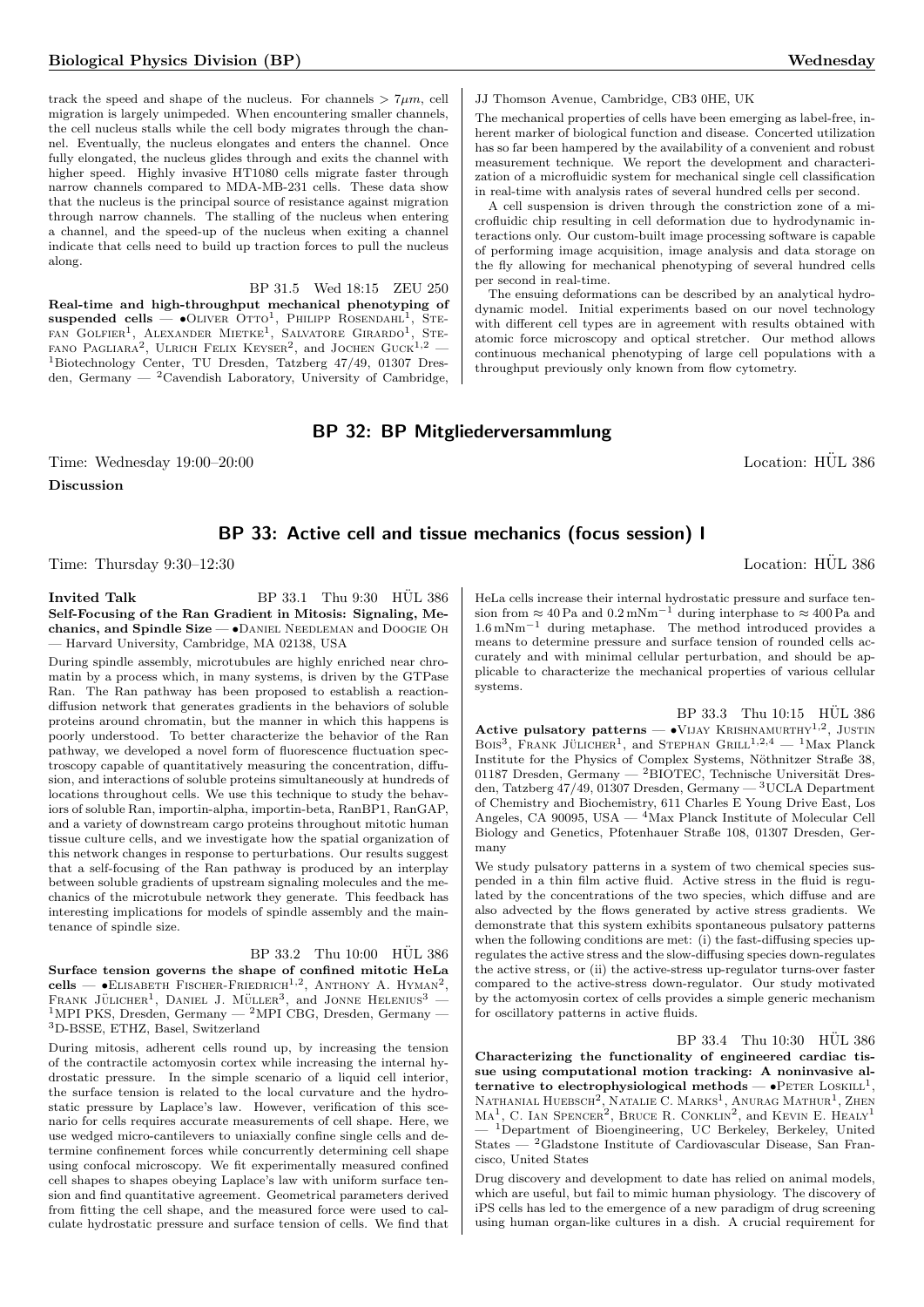the application of in vitro organ models is the ability to characterize in situ their functionality. In the case of cardiac tissue, electrophysiological methods are commonly applied. These are, however, limited in terms of choice of substrate and versatility. To overcome these limitations, we have developed a user-friendly motion capturing software that quantifies the mechanical movement of engineered cardiac tissue. The software is based on a block matching algorithm and optimized to capture beating motions of cardiomyocytes and cardiac microtissue. Without the necessity for staining or tracers, multiple parameters such as beat rate, beat duration, and contractility can be obtained using phase contrast microscopy. The software was validated by comparing the obtained result to electrophysiological methods and was applied to study the drug response of various 3D cardiac tissue constructs.

# BP 33.5 Thu 10:45 HÜL 386

Tissue packing dynamics during morphogenesis of the early Drosophila m. embryo, in toto.  $-$  •STEFAN GÜNTHER<sup>1</sup>, SE-BASTIAN STREICHAN<sup>2</sup>, UROS KRZIC<sup>3</sup>, MARVIN ALBERT<sup>1</sup>, TIMOTHY<br>SAUNDERS<sup>4</sup>, and LARS HUFNAGEL<sup>1</sup> — <sup>1</sup>European Molecular Biology Laboratory, Heidelberg, Germany — <sup>2</sup>Kavli Institute For Theoretical Physics, USA  $-$  <sup>3</sup>Carl Zeiss Microscopy, TASC, Munich, Germany  $-$ <sup>4</sup>Mechanobiology Institute and Department of Biological Sciences, Singapore

The organization of tissues is challenged by the propagation dynamics of the cells which constitute the tissue. How the dynamic motion shape tissues in vivo during early development is poorly understood due to a lack of quantifiable data. We use a selective plane illumination microscope (MuVi-SPIM) and automated image analysis to quantify the dynamics of the nuclei packing in 3D. High temporal and spatial resolution allows us to analyze the relationship between the packing of nuclei in the entire embryo and the orientation of the division axis of nuclei. Lineages of all nuclei through several rounds of division are used to explore the role of a nucleus' spatio-temporal history for its local packing. We further use computational models in order to propose the necessary interactions that can lead to the orderliness and the dynamics of the observed nuclei packing and test the predictions using laser ablations to locally perturb the developing embryo.

#### 30 min. break

# $BP$  33.6 Thu 11:30 HÜL 386

Living cells: Active at long times but passive at short times -WYLIE AHMED, MATTHIAS BUSSONNIER, and  $\bullet$ TIMO BETZ - Physical-Chemistry-Curie, Institut Curie, Paris, France

Living cells are per definition out of thermodynamic equilibrium as they consume energy to maintain their organization. This has an important impact on their mechanical properties and on the measurement of these properties. Up to now, the correct description of cell mechanics by using passive techniques such as particle tracking based microrheology inside living cells remains a challenge, since these measurements suffer from incomplete knowledge about the active contribution of cellular dynamics. Active microrheology, where the probe particles are moved by a controlled force, provides a solution to this problem since it offers independent access to the mechanical properties. We combine active and passive microrheology to directly determine the active contribution of intracellular dynamics. These experiments suggest that at short timescales equilibrium thermodynamics hold, while it is violated in long timescales. Using phagocytosed beads and cell organelles we can determine the timescale of this difference which is found to be dependent of the cell type and varies between  $\approx 5 - 100$ ms. Using this information we exploit the high frequency regime to calibrate the optical forces on cell organelles which gives direct and simple access to the mechanical properties important for organelle transport. This method can be also used in 3D cultures to directly measure the differences in intracellular mechanics for 2D versus 3D cultures. Hence, we can show that at short timescales even a living cell behaves like dead material.

#### $BP$  33.7 Thu 11:45  $HÜL$  386

The role of mechanics in leaf primary vein morphogenesis - $\bullet$ Jonathan Edward Dawson<sup>1</sup>, Irina Kneuper<sup>2</sup>, William Teale<sup>2</sup>,

KLAUSE PALME<sup>2</sup>, FRANCK DITENGOU<sup>2</sup>, and ELENI KATIFORI<sup>1</sup> — <sup>1</sup>Max Planck Institute for Dynamics and Self-Organization, Göttingen, Germany —  $^2$ Albert-Ludwigs-Universität Freiburg, Institute of Biology, Freiburg, Germany

The veins of plant leaves exhibit a large variety of morphological patterns. Growth and development of leaf veins is a highly regulated process. Mechanisms that regulate the formation of veins and vascular architecture are largely unknown. In addition to genetic regulation, cell mechanics must also play an important role in these processes. However, to what extent cell mechanics and the interplay between mechanics and biochemistry plays a role in vascular patterning is not well understood. Using a cell based model in which cells are polygons, here we describe the vascular development in early stages of growing leaf primordia. Here we investigate the formation of leaf primary vein. We simulate tissue growth driven by inter-cellular diffusion of the plant hormone auxin, from auxin synthesizing cells. We show that dynamic modulation of the cell mechanical properties based on cell auxin concentration can reproduce realistic mid vein as observed in growing leaf primordia. We further tested our model by comparing with perturbation experiments, in which the inter-cellular auxin transport as well as auxin biosynthesis in leaf primordia is affected.

BP 33.8 Thu 12:00 HÜL 386 PAR dependent regulation of mechanical activity of the actomyosin cortex in C. elegans zygotes - · PETER GROSS<sup>1,2</sup>, VIJAY KRISHNAMURTHY<sup>2,3</sup>, NATHAN GOEHRING<sup>4</sup>, JUSTIN BOIS<sup>5</sup>, and STEPHAN  $GRILL^{1,2,3}$  — <sup>1</sup>MPI-CBG, Dresden, Germany — <sup>2</sup>BIOTEC, TU Dresden — <sup>3</sup>MPI-PKS, Dresden, Germany — <sup>4</sup>London Research Institute, UK — <sup>5</sup>UCLA, Los Angeles, CA

The interplay between biochemistry and cell mechanics is critical for a broad range of morphogenetic changes. A prominent example hereof is the emergence of cell polarity during the early embryogenesis of C. elegans, resulting in a patterned state of the membrane-associated PAR polarity proteins. Crucial for the robust emergence of the patterned state are large-scale flows in the membrane-associated actomyosin cortex, which are observed concomitantly with the emergence of PAR polarization. The coupling of biochemistry and large-scale transport via cortical flows, driving this mechanochemical patterning processes, remain poorly understood. We demonstrate a regulatory role of the PAR polarity domains on actomyosin cortex contractility, which can generate cortical flows at the onset of polarization. We quantify the spatial regulation of non-muscle myosin II (nmy-2) turnover in the cortex by a combination of Fluorescence Recovery After Photobleaching (FRAP) and RNA interference (RNAi). Furthermore we present a theoretical description of this process in the framework of active fluids combined with PAR biochemistry in a coupled reaction-diffusioncontraction-advection approach, and show that this model captures all aspects of the dynamics of the PAR polarization process quantitatively.

 $BP$  33.9 Thu 12:15  $HÜL$  386 Pattern formation in nematic active fluids  $\bullet$ FABIO STANISCIA<sup>1</sup>, ANNE-CÉCILE REYMANN<sup>2</sup>, RALPH BOHME<sup>2</sup>, JUSTIN BOIS<sup>3</sup>, FRANK JÜLICHER<sup>1</sup>, STEPHAN GRILL<sup>1,2</sup>, and GUILLAUME SALBREUX<sup>1</sup> <sup>1</sup>Max Planck Institute for the Physics of Complex Systems, Dresden,  $\rm{Germany} \xspace - \xspace ^2\rm{Max}$  Planck Institute of Molecular Cell Biology and Genetics, Dresden, Germany — <sup>3</sup>UCLA Department of Chemistry and Biochemistry, Los Angeles, USA

We study the patterns formed in a nematic active fluid submitted to active stress generated by myosin activity. The fluid is described by a hydrodynamic theory including the fields of myosin concentration, actin velocity and nematic order parameter describing the local alignment of actin filaments. The pattern-forming region in the parameters space is found through a linear stability analysis, and the effects of the nonlinearities is studied both analytically and numerically. The structure and dynamics of these patterns are reminiscent of the process of formation of myosin foci connected by actin cables in the C. Elegans embryo cortex. Using measurements of the velocity and alignment profiles in the polarization flow of the C. Elegans embryo, we can show that there is indeed a relation between these two quantities which can be explained by our model.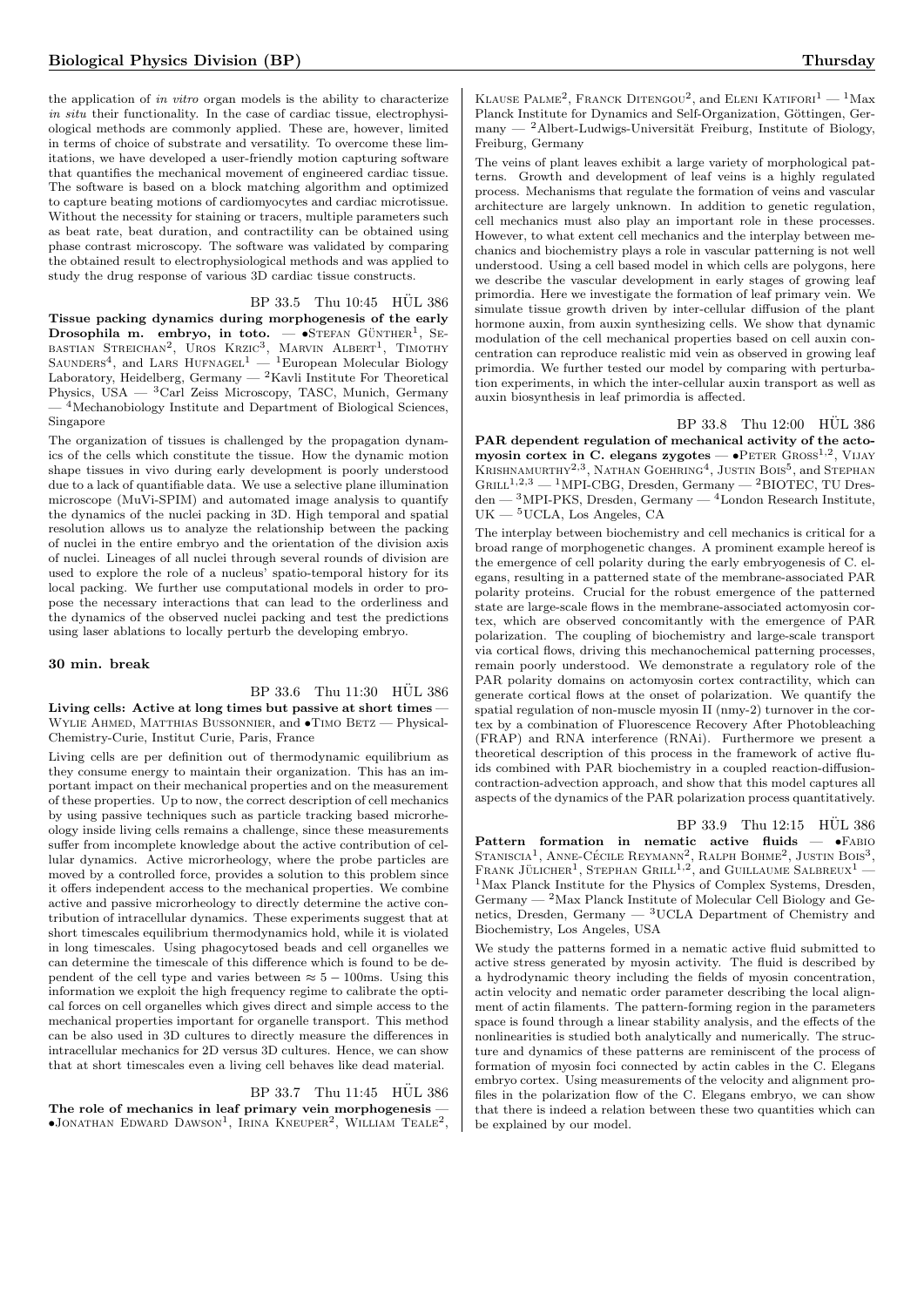# BP 34: Imaging

Time: Thursday 9:30–11:45 Location: ZEU 250

BP 34.1 Thu 9:30 ZEU 250 Fast Frame-Rate FLIM for Applications in Molecular Biology and Photosynthesis Research —  $\bullet$ FRANZ-JOSEF SCHMITT<sup>1</sup>, DANILO BRONZI<sup>2</sup>, MARCO VITALI<sup>1</sup>, CORNELIA JUNGHANS<sup>1</sup>, FRANCO ZAPPA<sup>2</sup>, and THOMAS FRIEDRICH<sup>1</sup> — <sup>1</sup>Institute of Chemistry, Biophysical Chemistry, TU Berlin, Straße des 17. Juni 135, D-10623 Berlin, Germany — <sup>2</sup>Dipartimento di Elettronica Informatica e Bioingegneria, Politecnico di Milano, Piazza Leonardo Da Vinci 25, I-20133 Milano, Italy

A monolithic 64x32 CMOS image sensor for fluorescence detection is presented. Each pixel consists of three 9-bit gated counters and a single-photon avalanche diode (SPAD). Thanks to their inherent digital nature, SPADs have a sensitivity limited only by photon shot noise and therefore single-photon imaging at very high-frame rate is enabled. Moreover, we used a sliding-time window scheme to achieve time-resolved photon detection for measuring the fluorescence lifetime with a temporal resolution down to 200 ps. The described sensor has been used for simultaneous imaging of the fluorescence amplitude and lifetime of a pH-sensitive dual-emission GFP fusion protein (deGFPph-Sens) expressed in chinese hamster ovary cells (CHO). This allows to monitor over time the pH distribution within individual compartments and organelles of living cells. Additionally, we present fluorescence induction images at the frame-rate of 1 kfps of dark adapted living cells of the blue alga Synechocystis sp. PCC 6803.

BP 34.2 Thu 9:45 ZEU 250 3D-Density Measurements of the Bacterium Deinococcus Radiodurans by Tomo-Ptychographic X-ray Imaging — •Robin N. Wilke<sup>1</sup> , Marius Priebe<sup>1</sup> , Matthias Bartels<sup>1</sup> , Klaus GIEWEKEMEYER<sup>2</sup>, ANA DIAZ<sup>3</sup>, MALTE VASSHOLZ<sup>1</sup>, and TIM SALDITT<sup>1</sup>  $-$  <sup>1</sup>Institut für Röntgenphysik, Universität Göttingen, Germany  ${}^{2}$ European XFEL, Hamurg, Germany —  ${}^{3}$ Paul Scherrer Institut, Villigen, Switzerland

D.radiodurans[1,2] is famous for its extraordinary resistance to high doses of ionizing radiation, which has been tentatively linked to the structural organization of DNA in the nucleoid[3,4]. Determination of the mesoscopic density in the nucleoid would help to test these ideas and eventually to discriminate different models of DNA packing.

Ptychographic phasing[5-9] is one promising (coherent) X-ray imaging technique for this particular problem and other biological applications. We present results of quantitative 3D resolved mass density maps of D.radiodurans by a combination of ptychography and tomography of unstained, unsliced and freeze-dried bacterial cells[8]. In addition, we show how ptychographic results can be enhanced by increasing the dynamic range of pixel detectors by introducing a Semi-Transparent Central Stop[9].

[1]Levin-Zaidman et al.,Science299,2003

- [2]Eltsov&Dubochet,J.Bacteriol.187,2005
- [3]Eltsov&Dubochet,J.Bacteriol.188,2006
- [4]Minsky et al.,J.Bacteriol.188, 2006

[5]Rodenburg et al.,PRL98,2007.

- [6]Thibault et al.,Science321,2008
- [7]Giewekemeyer et al.,PNAS107,2010
- [8]Wilke et al.,Opt.Expr.20,2012
- [9]Wilke et. al.,ActaCryst.A69,2013

#### BP 34.3 Thu 10:00 ZEU 250

Imaging of biological cells with helium-ion microscopy —  $\bullet$ André Beyer<sup>1</sup>, Natalie Frese<sup>1</sup>, Henning Vieker<sup>1</sup>, Matthias SCHÜRMANN<sup>2</sup>, BARBARA KALTSCHMIDT<sup>2</sup>, CHRISTIAN KALTSCHMIDT<sup>2</sup>, and ARMIN GÖLZHÄUSER<sup>1</sup> — <sup>1</sup>Physics of Supramolecular Systems, University of Bielefeld, 33615 Bielefeld, Germany  $-$  <sup>2</sup>Cell Biology, University of Bielefeld, 33615 Bielefeld, Germany

Helium-ion microscopy (HIM) images are generated by scanning a beam of helium ions while recording the emitted secondary electrons. Advantages of HIM include the high resolution, high surface sensitivity as well as an efficient charge compensation mechanism, which allows imaging of insulating samples without the need for a conductive coating.

In this contribution, a HIM imaging study of biological cells is presented. This study focuses on neuronal differentiated inferior turbinate stem cells as well as mouse neurons which were prepared in different

ways for imaging under the required vacuum conditions. Charging of specimens without conductive coating was effectively compensated by an electron flood gun. Therewith, extremely small features at cell surfaces were imaged with an estimated edge resolution of 1.5 nm. Indications of lipid rafts at the surface of all investigated cells will be discussed.

BP 34.4 Thu 10:15 ZEU 250 Suitability of the echo-time-shift method as laboratory standard for thermal ultrasound dosimetry  $- \cdot$  TINA FUHRMANN<sup>1</sup>, OLGA GEORG<sup>2</sup>, JULIAN HALLER<sup>2</sup>, and KLAUS-VITOLD JENDERKA<sup>1</sup> <sup>1</sup>University of Applied Sciences, Merseburg, Germany  $-$ <sup>2</sup>Physikalisch-Technische Bundesanstalt (PTB), Braunschweig, Germany

Ultrasound therapy is a promising, non-invasive medical application. It is used e.g. for physiotherapy and lithotripsy for the destruction of kidney stones and has high potential for surgical and therapeutic applications like treatment of cancer, bone repair and treatment of stroke with high intensity focused ultrasound (HIFU). To further develop this technique, to ensure a save clinical application and repeatability of the treatment, laboratory dosimetry standards and quality control mechanisms for therapeutic devices are necessary.

Our approach is to measure temperature with a diagnostic ultrasound device by tracing the time-shift in the backscattered signal. This shift is mainly due to the temperature dependence of speed of sound. We evaluated the suitability of this echo-time shift method for laboratory dosimentry and quality control, especially its general suitability, uncertainties and limitations.

#### 15 min. break

BP 34.5 Thu 10:45 ZEU 250 Optical tweezers based coherent sub-diffraction 3D imaging of helical bacteria and sensing of deformation forces -•Matthias Koch, Julian Roth und Alexander Rohrbach — Lab for Bio- and Nano-Photonics, University of Freiburg, Georges-Koehler-Allee 102, 79110 Freiburg, Germany

Simple living cells such as bacteria are often regarded as model systems in order to analyse basic cellular reactions. The size of a bacterial cell or of small protrusions is often in the range of only a few tens to hundreds of nanometres and their shape may change rapidly. Therefore, advanced photonic measurement techniques are needed which are also capable of extracting forces and energetics on a broad temporal bandwidth. We show how an optical tweezers setup can be used to generate high contrast, 3D super-resolution movies of an only 200nm thin helical bacterium at rates up to 1kHz without any object staining [1]. Images are generated by analysing the interference pattern of the incident and the coherently scattered laser light in the back focal plane of a detection lens. Our system allows the simultaneous measurement and manipulation of fast shape changes and deformation forces generated by the cell. The bacterium itself uses a unique linear motor composed of cytoskeletal protein ribbons for propulsion/swimming. The subunits of these ribbons undergo subsequent conformational changes associated with force generation of the cell body. We show how this technique can be used to analyse the force an torque generation of the motor under different environmental situations.

[1] Koch, M. & A. Rohrbach (2012). Nature Photonics 6(10): 680-686

BP 34.6 Thu 11:00 ZEU 250 Scanning probe magnetic spin imaging of the protein com $plex$  ferritin  $\bullet$  DOMINIK SCHMID-LORCH, THOMAS HÄBERLE, AN-

DREA ZAPPE, FRIEDEMANN REINHARD, and JÖRG WRACHTRUP  $-3$ . Physikalisches Institut und Forschungszentrum SCoPE, Universität Stuttgart, Germany

We present a novel technique to image nanoscale magnetic fields. It is based on the nitrogen-vacancy (NV) center, a color center in diamond, which can be used as a novel magnetic field sensor by monitoring the Zeeman-shift of its spin sublevels [1]. Mounted to the tip of an atomicforce microscope (AFM), this atomic-sized color center promises to map magnetic fields with a resolution in the atomic range [2-3]. Being sensitive enough to detect single electron and nuclear spins in its close environment, it could enable imaging and structure determination of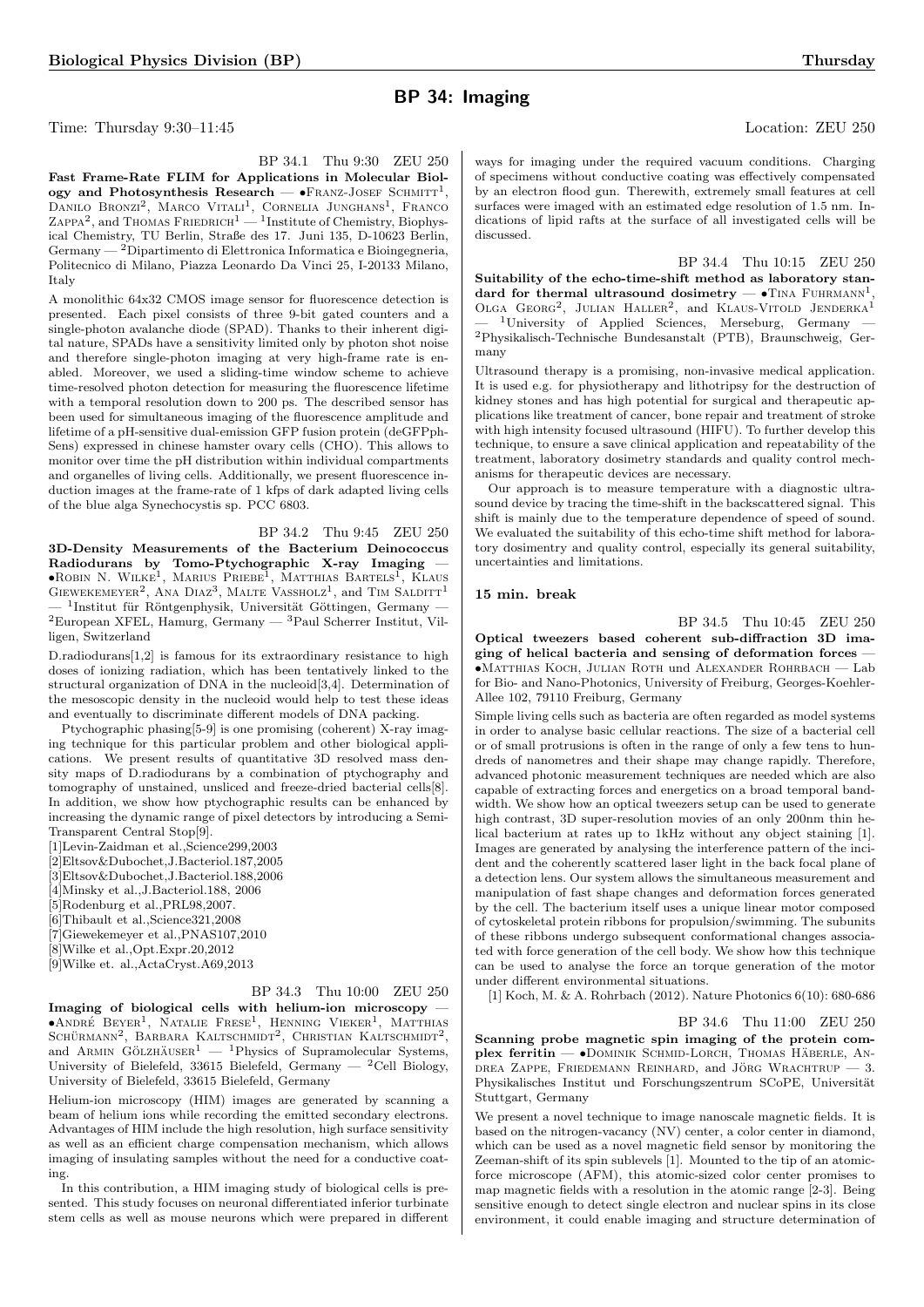single biomolecules.

We will demonstrate imaging of magnetic resonance contrast agents with a resolution in the 10 nm range using this technique. Specifically, we have been able to image small ensembles of Ferritin, an iron storage protein complex [4], by detecting its spin noise with a scanning NV center probe. Beyond these results, we will present our progress towards imaging of single Ferritin complexes.

- [1] G. Balasubramanian et al., Nature, Vol 455, 648-651 (2008)
- [2] L. Rondin et al., Appl. Phys. Lett., Vol 100, 153118 (2012)
- [3] P. Maletinsky et al., Nat. Nanotech., Vol 7, 320-4 (2012)
- [4] M. Uchida et al., Magn. Reson. Med., Vol 60, 1073-1081 (2008)

BP 34.7 Thu 11:15 ZEU 250

The nitrogen vacancy in nanodiamonds as a bio-marker for resolving dynamics of bio molecules  $\bullet$ TORSTEN RENDLER, SEOYOUNG PAIK, SANY-YUN LEE, and JÖRG WRACHTRUP  $-$  3. Physikalisches Institut, University of Stuttgart, Pfaffenwaldring 57, 70550 Stuttgart, Germany

Fluorescent probes are essential for bio imaging application. Therefore several different types of fluorescent markers like dye molecules, quantum dots and fluorescent nanodiamonds (fND) have been developed and studied for their purpose as bio-markers. Besides the superior long time stability of the fluorescent emissions, fNDs decorated with the nitrogen-vacancy (NV) color center exhibit another interesting property based on its electron spin system: The NV can probe both the orientation and strength of magnetic field in its environment [1]. This allows not only to locate the fND but also to detect its relative orientation to an external magnetic field in real time on a ms-timescale [2]. It also has been suggested that the rotational diffusion rate of nanodiamonds even in faster time scales are accessible [3]. These works motivate the development of experimental techniques to resolve the rotational diffusion of fNDs, which will also open the door for molecular motion tracing, like monitoring fast conformational changes of working

bio molecules. As a preliminary test, we investigate the spin dynamics of NVs in freely rotating fNDs.

[1] Balasubramanian, G. et al., Nature 455, 648-651 (2008). [2] McGuinness, L. P. et al., Nat. Nanotech. 6, 358-363 (2011). [3] Maclaurin,D. et al.,PRL 108 240403(2012).

BP 34.8 Thu 11:30 ZEU 250

Detection of vancomycin resistances in enterococci using a combined dielectrophoresis-Raman setup and a three-level chemometric model —  $\bullet$ ULRICH SCHRÖDER<sup>1,2</sup>, CORA ASSMANN<sup>2</sup>, CLAUDIA BELEITES<sup>1</sup>, UWE GLASER<sup>1,2</sup>, UWE HÜBNER<sup>1</sup>, WOLFGANG<br>PFISTER<sup>4</sup>, WOLFGANG FRITZSCHE<sup>1</sup>, JÜRGEN POPP<sup>1,2,3</sup>, and UTE  $NEUGEBAUER<sup>1,2</sup>$  — <sup>1</sup>Institute of Photonic Technology, Jena, Germany  $-$ <sup>2</sup>Center for Sepsis Control and Care, Jena University Hospital, Germany — <sup>3</sup> Institute of Physical Chemistry and Abbe Center of Photonics, University Jena, Germany — <sup>4</sup> Institute of Medical Microbiology, Jena University Hospital, Germany

The rising resistances of pathogens towards antibiotics represent a significant problem in human health-care. In this context, enterococci have become one of the most challenging nosocomial problems. It is of utmost interest to detect these resistances early in time to initiate appropriate tailored antibiotic therapies. We present a combined DEP-Raman setup which traps bacteria directly from dilute suspension within micro sized regions so as to perform highly specific Raman spectroscopic analysis. The setup is used to analyze the response of sensitive and resistant enterococci with respect to the antibiotic vancomycin. In combination with a three-level chemometric model based on PLS and LDA we are able to detect the induced drug resistance within less than three hours. Compared to standard microbiological methods which take 24 hours and more our method holds the potential to reduce diagnosis time by orders of magnitude. Acknowledgement: Financial support of BMBF (FKZ 01EO1002) is highly acknowledged.

# BP 35: The Collapsed State of Polymers: From Physical Concepts to Applications and Biological Systems (Symposium SYCP, joint CPP/BP/DY)

Time: Thursday 9:30–12:15 Location: HSZ 02

# Invited Talk BP 35.1 Thu 9:30 HSZ 02

Why do polymer collapse and polymer topology frustrate each other  $\bullet$ ALEXANDER Y. GROSBERG  $-$  Department of Physics and Center for Soft Matter Research, New York University, NY, USA

Polymer topology is most commonly studied in the context of a melt or concentrated solution. Here, the role of topological constraints is discussed in the context of a single chain swelling or collapse behavior, both in kinetics and in equilibrium (the latter in case topology is quenched, one way or another). Biological aspects are discussed in the context of both chromatin and proteins.

**Invited Talk** BP 35.2 Thu 10:00 HSZ 02 Nanoscopy of nuclear Genome Structure — • CHRISTOPH CREmer — Institute of Molecular Biology (IMB), D-55128 Mainz — Kirchhoff-Institute of Physics (KIP) University Heidelberg, D-69120 Heidelberg — Institute of Pharmacy and Molecular Biotechnology (IPMB) University Heidelberg, D-69120 Heidelberg

Numerical models as well biochemical data indicate a decisive functional role of genome nanostructure; but due to the conventional resolution limits of far-field light microscopy, direct light microscopic tests of such models were believed to be impossible. However, novel developments in optical technology and photophysics succeeded to radically overcome these conventional limits. With such"superresolution" techniques, it has become possible to analyze nuclear genome structure with a greatly enhanced light optical resolution down to a few tens of nanometer. Application examples will be presented on the use of such "nanoscopy" procedures to measure in cell nuclei the size of individual small chromatin domains, of replication and transcription complexes, as well as the spatial distribution of individual nuclear proteins and of short specifically labelled DNA sequences. It is anticipated that the wealth of nanoscale information on nuclear genome nanostructure accessible by the novel superresolution approaches will substantially contribute to the theoretical understanding of the folding in space and time of the huge polymers called chromosomes, and its functional consequences.

**Invited Talk** BP 35.3 Thu 10:30 HSZ 02 Blood Clotting Inspired Polymer Physics —  $\bullet$ ALFREDO Alexander-Katz — Massachusetts Institute of Technology

Nature has devised creative and efficient ways of solving complex problems, and one of these problems is that of blood clotting in flowing conditions. In fact, nature has used a novel combination of polymer physics and chemistry that enhances the self-healing propensity of a vessel when strong flows are present while avoiding coagulation when the flow is diminished, a rather counter-intuitive phenomenon. Underlying this process is a globular biopolymer, the so-called von Willebrand Factor, whose function is strongly regulated by flow. In this talk I will present our work on this macromolecule starting from the single molecule approach and building up to the multi component system that more closely resembles blood. I will emphasize how new concepts have emerged from trying to understand such a complex system, in particular I will show how these polymers can display giant non-monotonic response to shear, as well as a very large propensity to form polymer-colloid composites in flow while being a stable dispersed suspension in quiescent conditions. In fact, the aggregation behavior is universal and can be explained with simple scaling arguments. These novel concepts and results are in principle not unique to blood clotting and can have important ramifications in other areas.

### 15 min. break

**Invited Talk** BP 35.4 Thu 11:15 HSZ 02 Modeling dynamic spatial genome organization in yeast — •Christophe Zimmer — Institut Pasteur, 25 rue du Docteur Roux, 75015 Paris

The spatial organization and dynamics of chromosomes plays important roles for gene expression, DNA repair and replication, but its underlying principles remain poorly known. We will present quantitative experimental data and simulation results showing that the territorial organization the interphase yeast nucleus and the dynamics of chromosomes can be largely predicted by a model based on generic polymer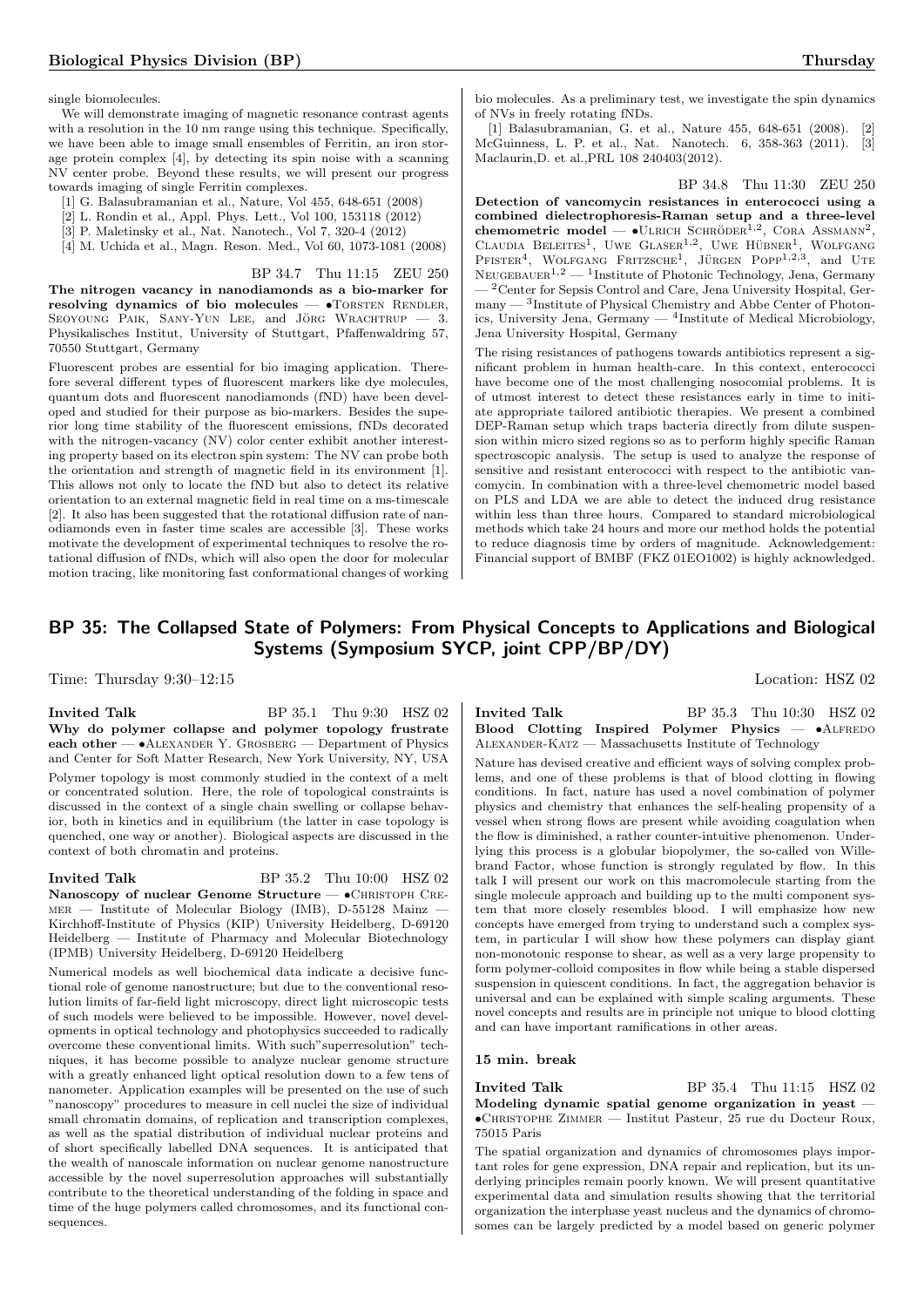physics with a minimal set of DNA sequence-specific constraints and assumptions. We will also discuss extensions of our budding yeast model to other organisms and address implications of this model for a quantitative understanding of DNA repair.

Invited Talk BP 35.5 Thu 11:45 HSZ 02 Ring polymers in the melt state: the physics of crumpling — • $R_{ALF}$  EVERAERS<sup>1</sup> and ANGELO  $R$ OSA<sup>2</sup> — <sup>1</sup>Laboratoire de Physique et Centre Blaise Pascal, ENS Lyon, CNRS UMR5672, 46 allée d'Italie, 69364 Lyon, France — <sup>2</sup>SISSA - Scuola Internazionale Superiore di Studi Avanzati, Via Bonomea 265, 34136 Trieste (Italy)

The conformational statistics of ring polymers in melts or dense solutions is strongly affected by their quenched microscopic topological state. The effect is particularly strong for non-concatenated unknotted

# BP 36: Evolutionary Game Theory and Economic Models (joint SOE/BP/DY)

Time: Thursday  $11:00-12:15$  Location: GÖR 226

 $BP 36.1$  Thu  $11:00$  GÖR  $226$ 

Learning dynamics explains human behavior in Prisoner's Dilemma on networks  $\bullet$  GIULIO CIMINI<sup>1</sup> and ANGEL SANCHEZ<sup>1,2</sup>  ${}^{1}$ Grupo Interdisciplinar de Sistemas Complejos (GISC), Universidad Carlos III de Madrid, 28911 Leganés, Madrid, Spain — <sup>2</sup>Instituto de Biocomputación y Física de Sistemas Complejos (BIFI), Universidad de Zaragoza, 50018 Zaragoza, Spain

Cooperative behavior lies at the very basis of human societies, yet its evolutionary origin remains a key unsolved puzzle. Whereas reciprocity or conditional cooperation is one of the most prominent mechanisms proposed to explain the emergence of cooperation in social dilemmas, recent experimental findings on networked Prisoner's Dilemma games suggest that conditional cooperation also depends on the previous action of the player—namely on the 'mood' in which the player currently is. Roughly, a majority of people behave as conditional cooperators if they cooperated in the past, while they ignore the context and freeride with high probability if they did not. However, the ultimate origin of this behavior represents a conundrum itself. Here we aim specifically at providing an evolutionary explanation of moody conditional cooperation. To this end, we perform an extensive analysis of different evolutionary dynamics for players' behavioral traits—ranging from standard processes used in game theory based on payoff comparison to others that include non-economic or social factors. Our results show that only a dynamic built upon reinforcement learning is able to give rise to evolutionarily stable moody conditional cooperation, and at the end to reproduce the human behaviors observed in the experiments.

# BP 36.2 Thu 11:15 GÖR 226

Human coordination in the presence of local and global infor**mation:** A laboratory experiment  $-$  •ALBERTO ANTONIONI<sup>1,2</sup>, MARCO TOMASSINI<sup>1</sup>, and ANGEL SÁNCHEZ<sup>2</sup>  $-$  <sup>1</sup>University of Lausanne, Switzerland — <sup>2</sup>Universidad Carlos III de Madrid, Spain

Pure coordination games arise in many situations that affect the functioning of society. In fact, many frequent social and economic activities require individuals to coordinate their actions on a common goal since in many cases the best course of action is to conform to the standard behavior. In particular, social coordination can be studied through coordination games between individuals located in space. Here we study the behavior of humans in the laboratory when they play a pure coordination game in a setting in which subjects are situated in a virtual two-dimensional grid space and can move around. We compare a local information setting situation to one in which global information is available. In the local information treatment subjects can see only the eight cells that are their spatial neighbors in the grid and they can decide if they want to move and/or pay a cost to switch to the other strategy type. In the global treatment subjects are in the same condition as before but they possess also the global information about the current fraction of strategies in the population. We observe that in the local information treatment people tend to converge to two separated monomorphic clusters each playing a different strategy. In contrast, in the global setting this can lead to full predominance of one strategy when strategy fluctuations reach a threshold such that imitation of the majority sets in.

BP 36.3 Thu 11:30 GÖR 226

rings, which are known to crumple and segregate and which have been implicated as models for the generic behavior of interphase chromosomes. Here we use a computationally efficient multi-scale approach to identify the subtle physics underlying their behavior, where we combine massive Molecular Dynamics simulations on the fiber level with Monte Carlo simulations of a wide range of lattice models for the large scale structure. We show that (i) topological constraints may be neglected on scales below the standard entanglement length,  $L_e$ , (ii) that rings with a size  $1 \leq L_r/L_e \leq 30$  exhibit nearly ideal lattice animal behavior characterized by primitive paths which are randomly branched on the entanglement scale, (iii) that larger rings are weakly swollen relative to ideal lattice animals with gyration radii  $\langle R_g^2(L_r) \rangle \propto L_r^{2\nu}$  and  $\nu \approx 1/d > 1/4$ , and (iv) that ring melts can be quantitatively mapped to coarse-grained melts of interacting randomly branched primitive paths.

Differential value of information in non-cooperative games — NILS BERTSCHINGER<sup>1</sup>, DAVID H. WOLPERT<sup>2</sup>,  $\bullet$ ECKEHARD OLBRICH<sup>1</sup>, and JÜRGEN JOST<sup>1,2</sup> — <sup>1</sup>Max Planck Institut für Mathematik in den Naturwissenschaften, Leipzig — <sup>2</sup>Santa Fe Institute, NM, USA

We study how players value changes in the information structure of non-cooperative games with imperfect information.

We use the functionals central to Shannon's information theory to quantify amounts of information study how changes in the values of those functionals are related to changes in the expected utility of the players. Our approach is based on the Multi-Agent Influence Diagram representation of games, and is based on a generalization of the concept of marginal utility in decision scenarios to apply to infinitesimal changes of the channel parameters in non-cooperative games. Using that framework we derive general conditions for the possibility of a negative value of information, and show that generically, these conditions hold in all games unless one imposes a priori constraints on the allowed changes to information channels. In other words, in any game in which a player values some aspect of the game's specification beyond the information provided in that game, there will be an infinitesimal change to the parameter vector specifying the game that increases the information but hurts the player.

We demonstrate these results numerically for a leader-follower game and discuss their general implications.

BP 36.4 Thu 11:45 GÖR 226 Stability of Zero-Sum Games in Evolutionary Game Theory — •Johannes Knebel, Torben Kruger ¨ , Markus F. Weber, and  $E$ RWIN FREY — Ludwigs-Maximilians-Universität, München, Deutschland

Evolutionary game theory has evolved into a successful theoretical concept to study mechanisms that govern the evolution of ecological communities. On a mathematical level, this theory was formalized in the framework of the celebrated replicator equations (REs) and its stochastic generalizations.

In our work, we analyze the long-time behavior of the REs for zerosum games with arbitrarily many strategies, which are generalized versions of the children's game Rock-Paper-Scissors (1). We demonstrate how to determine the strategies that survive and those that become extinct in the long run. Our results show that extinction of strategies is exponentially fast in generic setups, and that conditions for the survival can be formulated in terms of the Pfaffian of the REs' antisymmetric payoff matrix. Consequences for the stochastic dynamics, which arise in finite populations, are reflected by a generalized scaling law for the extinction time in the vicinity of critical reaction rates.

Our findings underline the relevance of zero-sum games as a reference for the analysis of other models in evolutionary game theory.

(1) J. Knebel, T. Krüger, M.F. Weber, E. Frey, Phys. Rev. Lett. 110, 168106 (2013)

 $BP$  36.5 Thu 12:00  $G\ddot{O}R$  226 Opportunistic strategies and the emergence of responsible punishment — •Arne Traulsen — Max-Planck-Institute for Evolutionary Biology, Evolutionary Theory Group, Plön, Germany One way to promote cooperation among selfish actors is to allow for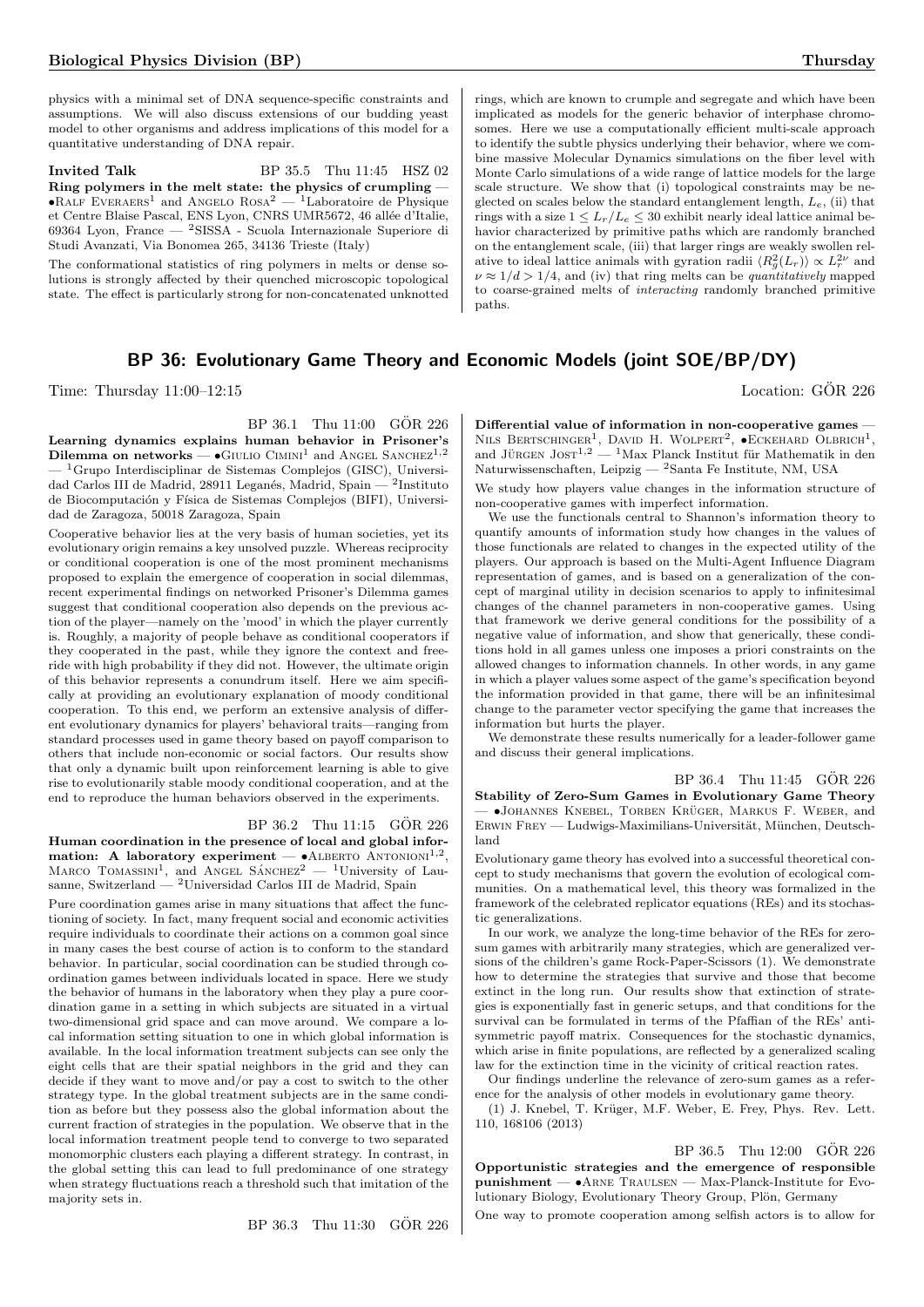the opportunity to punish those peers who do not cooperate. However, the vast majority of models and behavioral experiments considers situations in which actors cannot assess whether it is likely that they will be punished. If this information is available, opportunistic strategies that act according to this information become possible and lead to

the emergence of responsible punishment targeted at non-cooperators only, without the problems of antisocial punishment, second order freeriding or spite. Also for institutional, so called pool punishment, such opportunistic strategies are successful, which implies that the presence of punishment institutions should be made public.

# BP 37: Networks, From Topology to Dynamics II (joint SOE/DY/BP)

Time: Thursday  $12:15-13:00$  Location: GOR 226

#### BP 37.1 Thu 12:15 GOR 226

Synchronization in two-layer multiplex networks of conformist and contrarian interactions —  $\bullet$ MAXIMILIAN SADILEK<sup>1</sup> and STEFAN THURNER<sup>1,2,3</sup>  $-$  <sup>1</sup>Section for Science of Complex Systems, Medical University of Vienna, Spitalgasse 23, A-1090, Austria — <sup>2</sup>Santa Fe Institute, 1399 Hyde Park Road, Santa Fe, NM 87501, USA — <sup>3</sup> International Institute for Applied Systems Analysis, Schlossplatz

1, A-2361 Laxenburg, Austria

Several mathematical models have been proposed to describe synchronization in social, biological and physical systems, the most known being the Kuramoto model (KM).

We present a Kuramoto-type model on two layers which is designed to capture the interplay of synchronization-enhancing (conformist) and -reducing (contrarian) links in a multiplex network. The model is a combination of a KM on the first layer and a phase shifted KM on the second layer. The topology of the layers varies from random networks to small world networks.

We find indications of a phase transition from the synchronized to the unsynchronized phase in terms of the phase shift parameter of the model. Further, we observe an upward shift of the dominant frequencies in the power spectra with increasing values of the phase shift parameter.

These results may elucidate the understanding of synchronization modes in the human brain and their consequences.

BP 37.2 Thu 12:30 GÖR 226

Controllability of Temporal Networks —  $\bullet$ MÁRTON PÓSFAI<sup>1,2</sup> and PHILIPP  $\text{HöVEL}^{2,3}$  — <sup>1</sup>Department of Physics of Complex Systems, Eötvös University, Budapest, Hungary — <sup>2</sup>Institut für Theoretische Physik, TU Berlin, Berlin, Germany —  ${}^{3}$ Bernstein Center for Computational Neuroscience, HU Berlin, Berlin, Germany

The control of complex systems is an ongoing challenge of complexity research. Resent advances making use of structural control made it possible to deduce a wide range of control related properties from the network representation of complex systems. Here we examine the con-

trollability of complex systems for which the timescale of the dynamics we control and the timescale of changes in the network topology are comparable. We provide analytical and computational tools to study the controllability of such systems based on temporal network characteristics of the system. We apply these results to investigate the controllable subnetwork using a single input. We present analytical results for a simple class of temporal network models, and we preform measurements using data collected from real systems. Depending on the density of the interactions compared to the timescale of the dynamics, we witness a phase transition describing the sudden emergence of a giant controllable subspace spanning a finite fraction of the network. We also study the role of temporal patterns in real data making use of various randomization processes, with special focus on the role of the hubs.

BP 37.3 Thu 12:45 GÖR 226 Analysis of local network structure by node-specific triadic  $Z$ -score profiles —  $\bullet$ Marco Winkler and Jörg Reichardt — Institute for Theoretical Physics, University of Würzburg, Germany

Over the last decade so called network motifs have attracted high attention. A motif is a subgraph pattern that appears significantly more often than in a random network with the same degree distribution as the original one. Triadic Z-score profiles,  $\vec{Z}$ , assign every possible triadic subgraph pattern i a score  $Z_i$ , corresponding to the magnitude of over-/underrepresentation of the pattern compared to the random null model. These Z-score profiles are a common tool to analyze complex networks.

However, triad patterns are not necessarily homogeneously distributed over the network. Therefore, we introduce the concept of node-specific Z-scores. For the node-specific Z-score profile,  $\vec{Z}^{\alpha}$ , of a node  $\alpha$ , only the triads it participates in are taken into account. The node-specific Z-score profiles can then be used for classification of a network's vertices into different structural groups. We present results for various real-world data sets including neural networks and transcription networks.

# BP 38: Active cell and tissue mechanics (focus session) II

Time: Thursday 15:00–17:30 Location: HUL 386

Topical Talk BP 38.1 Thu 15:00 HÜL 386 Analyzing integrin's force transduction using novel biosensors —  $\bullet$ CARSTEN GRASHOFF — Max-Planck-Institute of Biochemistry, Group of Molecular Mechanotransduction, Am Klopferpsitz 18, 82152 Planegg, Germany

Cell adhesion to the extracellular matrix is mediated by integrin receptors which connect to the cytoskeleton in complex structures called focal adhesions (FAs). The ability of these adhesions to bear and transduce mechanical forces is central to many developmental or homeostatic processes and plays an important role in a range of pathological situations; yet our understanding of how integrin forces are propagated in FAs remains fragmentary.

One reason for our limited understanding has been the lack of suitable methods to study force propagation on the sub-cellular level in the living cell. Therefore, we have previously developed a FRET-based method to visualize and quantify mechanical forces within cells.

Here, I will introduce a novel, calibrated biosensor and describe its application to the integrin activator talin-1.

BP 38.2 Thu 15:30 HUL 386 Transduction channel's gating controls friction on vibrating hair-cell bundles in the ear  $\bullet$  VOLKER BORMUTH<sup>1</sup>, JÉRÉMIE

BARRAL<sup>1</sup>, JEAN-FRANÇOIS JOANNY<sup>1</sup>, FRANK JÜLICHER<sup>2</sup>, and PAS-CAL MARTIN<sup>1</sup> — <sup>1</sup>Laboratoire Physico-Chimie Curie, CNRS, Institut Curie, UPMC; 75005 Paris, France — <sup>2</sup>2Max Planck Institute for the Physics of Complex Systems, 01187 Dresden, Germany

Hearing starts when sound-evoked mechanical vibrations of the haircell bundle activate mechanosensitive ion channels, giving birth to an electrical signal. As for any mechanical machine, friction impedes movements of the hair bundle and thus constrains the sensitivity and frequency selectivity of auditory transduction. Using dynamic force measurements on single hair-cell bundles, we demonstrate here that the opening and closing of the transduction channels produce internal friction forces that can dominate viscous drag on the micrometric hairbundle structure. A theoretical analysis reveals that channel friction arises from coupling the dynamics of the conformational change associated with channel gating to tip-link tension. We propose that this intrinsic source of friction contributes to the process that sets the hair cell's characteristic frequency of responsiveness.

 $BP$  38.3 Thu 15:45  $H\ddot{U}L$  386 Mechanical properties of syncytial Drosophila embryos by high-speed video microrheology -  $\bullet$ ALOK D. WESSEL and CHRISTOPH F. SCHMIDT — Drittes Physikalisches Institut, Georg-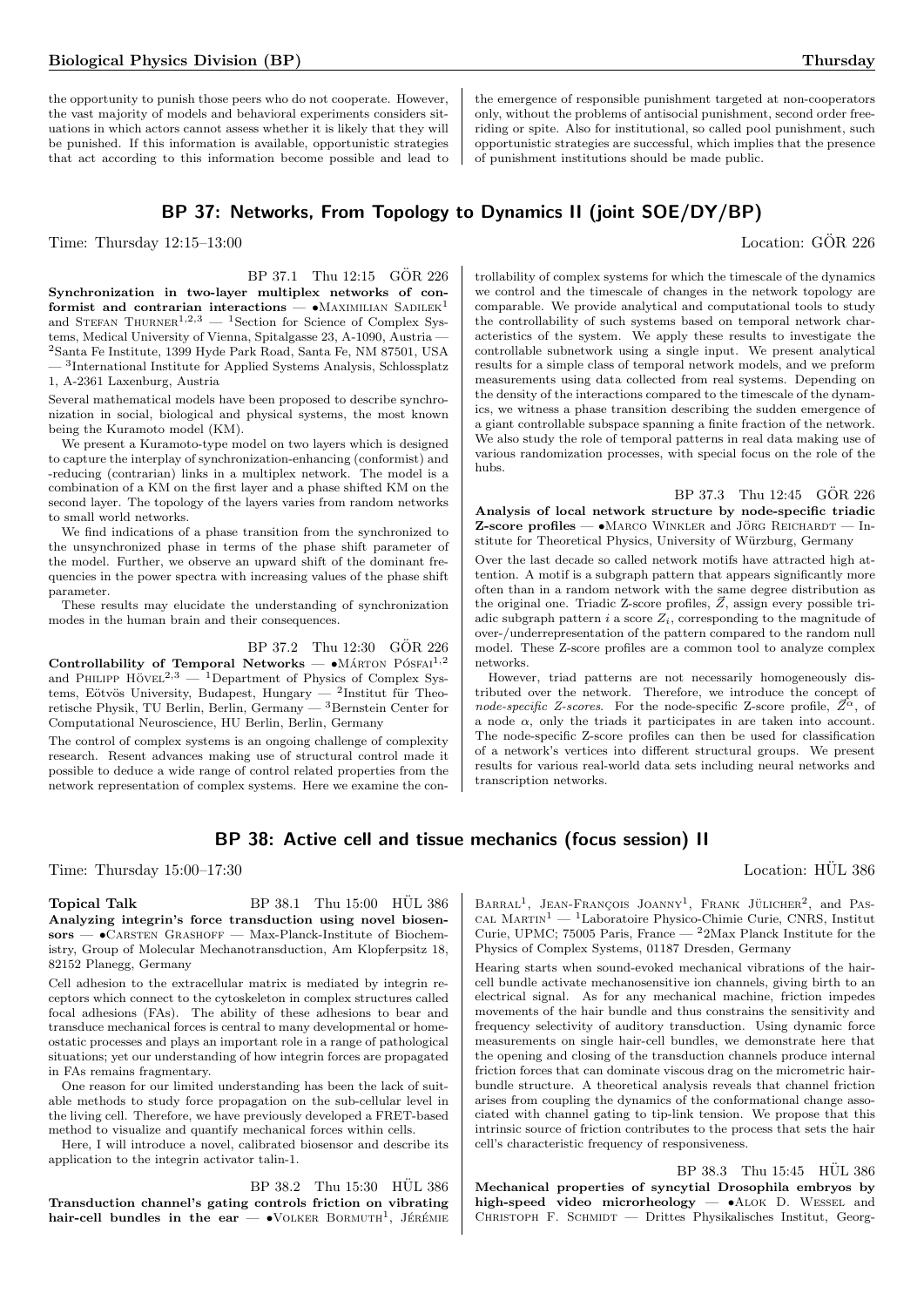#### August-Universität Göttingen, Germany

In the early syncytial stage Drosophila melanogaster embryos nuclei are duplicating, but are not yet separated by membranes. They are interconnected by cytoskeletal polymer networks consisting of actin and microtubules. Between division stages 9 and 13, nuclei and the cytoskeletal networks form a well-ordered 2D cortical layer. To understand the underlying mechanical properties and dynamics of this self-organizing "pre-tissue", we have measured shear elastic moduli of the interior of the embryo and its cortical layer by high-speed video microrheology. We have recorded position fluctuations of injected micronsized fluorescent beads with a high-speed camera at kHz sampling frequencies. In that manner we can analyze the local mechanics of the embryo in time and space. The interior of syncytial embryos shows a homogeneous, viscously dominated character with a viscosity approximately 300 times higher than water. In the actin-rich outer layers, near the nuclei, we measured a viscoelastic response. Furthermore we were able to resolve temporal variations of the shear modulus inside the layer.

# BP 38.4 Thu 16:00 HÜL 386

Active mechanics and dynamics of epithelia during mor $phogenesis$   $\bullet$ Amitabha Nandi<sup>1</sup>, Marko Popovic<sup>1</sup>, Matthias MERKEL<sup>1</sup>, RAPHAËL ETOURNAY<sup>2</sup>, SUZANNE EATON<sup>2</sup>, GUILLAUME<br>SALBREUX<sup>1</sup>, and FRANK JÜLICHER<sup>1</sup> — <sup>1</sup>Max-Planck Institute for the Physics of Complex Systems, Nöthnitzer Str. 38, 01187 Dresden, Ger- $\text{many} \longrightarrow 2\text{Max-Planck Institute of Molecular Cell Biology and Genet$ ics, Pfotenhauerstrasse 108, 01307 Dresden, Germany

During development of an organism, epithelial tissues are dynamically remodeled due to forces generated in the cells, cellular rearrangements, and cell division and apoptosis. Such remodeling occurring over long time-scales leads to reorganization of the tissue allowing to establish the shape of the organism. In this work, we introduce a physical description of the slow timescale behavior of an epithelium. We obtain the hydrodynamic constitutive equations describing the continuum mechanics of an epithelium in two dimensions on spatial scales larger than a cell. Within this framework, topological rearrangements relax elastic stresses in the tissue and can be actively triggered by internal cell processes. We study simple limit cases of the flows and deformation predicted by the continuum theory. Using segmentation of the wing disc cell packing at pupal stage of the fly, we analyze experimental coarse-grained patterns of flow field and tissue shear. We show that our continuum theory can account for the key features of the cell flow and deformation fields. We find that a gradient of active contractile stress acting together with active cell rearrangement that are polarized in the tissue plane can explain the flow patterns observed in experiments.

#### 15 min. break

#### $BP$  38.5 Thu  $16:30$  HUL 386

Impact of heating on passive and active biomechanics of suspended cells  $\bullet$ Chii Jou Chan<sup>1,2</sup>, Graeme Whyte<sup>1,3</sup>, Lars BOYDE<sup>1</sup>, GUILLAUME SALBREUX<sup>4</sup>, and JOCHEN GUCK<sup>1,2</sup> — <sup>1</sup>Cavendish Laboratory, Department of Physics, University of Cambridge, UK <sup>2</sup>Biotechnology Center, TU Dresden, Dresden, Germany <sup>3</sup>Department of Physics and Institute of Medical Biotechnology, University of Erlangen-Nuremberg, Germany — <sup>4</sup>MPI PKS, Dresden, Germany

Heating can have a dramatic effect on cell mechanical properties, similar to its impact on the dynamics of artificial polymer networks. We investigated such mechanical changes by the use of an optical stretcher which allowed us to probe single-cell mechanics at different heating conditions and time-scales. We find that HL60/S4 myeloid precursor cells become mechanically more compliant and fluid-like when subjected to either a sudden temperature increase or a prolonged exposure to higher ambient temperature. Above a critical temperature of 52◦C, we observed active cell contraction which was strongly correlated with calcium influx through temperature-sensitive TRPV2 ion channels. The change from passive to active cellular response can be effectively described by a mechanical model incorporating cell viscoelastic components and an additional time-dependent active component. Our work highlights the role of TRPV2 in regulating the thermo-mechanical response of cells, and offers insights on how cortical tension and osmotic pressure can actively regulate cell shape changes in response to heat and mechanical stress.

BP 38.6 Thu 16:45 HÜL 386

#### The mechanics of cultured cell monolayers  $\bullet$  GUILLAUME CHARRAS — University College London, London, UK

One-cell thick monolayers are the simplest tissues in multi-cellular organisms, yet they fulfil critical roles in development and normal physiology. In early development, embryonic morphogenesis results largely from monolayer rearrangement and deformation due to internally generated forces. Later, monolayers act as physical barriers separating the internal environment from the exterior and must withstand externally applied forces. Though resisting and generating mechanical forces is an essential part of monolayer function, simple experimental methods to characterise monolayer mechanical properties are lacking. Using a novel tensile testing system that enables examination of monolayer mechanics at subcellular, cellular and tissue-scales, we provide measurements of monolayer elasticity and show that this is two orders of magnitude larger than the elasticity of their isolated cellular components. Monolayers could withstand more than a doubling in length before failing through rupture of intercellular junctions. Measurement of stress at fracture enabled a first estimation of the average force needed to separate cells within truly mature monolayers, ˜9-fold larger than measured in pairs of isolated cells. As in single cells, monolayer mechanical properties were strongly dependent on the integrity of the actin cytoskeleton, myosin, and intercellular adhesions interfacing adjacent cells. This multiscale study of monolayer response to deformation enabled by our novel device provides the first quantitative investigation of the link between monolayer biology and mechanics.

BP 38.7 Thu 17:00 HÜL 386 Individual cell phenotype determines growth modes of cell colonies —  $\bullet$ BEN FABRY<sup>1</sup>, JANINA LANGE<sup>1</sup>, PAMELA STRISSEL<sup>2</sup>, JU-LIAN STEINWACHS<sup>1</sup>, and CLAUS METZNER<sup>1</sup> — <sup>1</sup>Department of Physics, University of Erlangen-Nuremberg, Erlangen, Germany  $-2$ Women's Hospital, University Clinics, Erlangen, Germany

Many tumor cells proliferate without anchorage to the matrix and often lack the cell-contact inhibition that normally prevents cells from proliferating beyond confluency. It is unclear, however, how individual cells contribute to the collective behavior and growth in a colony. Here we study colonies of different tumor and non-tumor cells lines on planar substrates. Despite the stochastic behavior of individual cells, deterministic features emerge at the colony level that are qualitatively independent of cell type, such as the linear increase of colony radius with time, a global radial streaming motion of cells away from the colony center, and a strong increase of streaming velocity and persistence at the colony border. Quantitatively, however, we find systematic differences between 6 differently adhesive and cohesive cell lines. All measured collective and single cell parameters showed a strong covariance, and no single parameter emerged as a principle component. Rather, all parameters correlated or anticorrelated strongly with the ranking order of these cell lines from a mesenchymal to an epithelial cell phenotype, suggesting that collective behavior is tightly linked with individual cell mechanical behavior.

 $BP$  38.8 Thu 17:15  $HÜL$  386 Furrow constriction in animal cell cytokinesis  $\bullet$ HERVÉ TURLIER<sup>1,2</sup>, BASILE AUDOLY<sup>3</sup>, JEAN-FRANÇOIS JOANNY<sup>1,4</sup>, and<br>JACQUES PROST<sup>1,4</sup> — <sup>1</sup>Physico-chimie Curie, Institut Curie, Paris, France — <sup>2</sup>EMBL, Heidelberg, Germany — <sup>3</sup>Institut Jean-le-Rond d'Alembert, UPMC, Paris, France — <sup>4</sup>ESPCI, Paris, France

Cytokinesis is the process of physical cleavage at the end of cell division; it proceeds by ingression of an actomyosin furrow at the equator of the cell. Its failure leads to multinucleated cells and is a possible cause of tumorigenesis. We calculate the full dynamics of furrow ingression and predict cytokinesis completion above a well-defined threshold of equatorial contractility. The cortical acto-myosin is identified as the main source of mechanical dissipation and active forces. Thereupon, we propose a viscous active nonlinear membrane theory of the cortex that explicitly includes actin turnover and where the active RhoA signal leads to an equatorial band of myosin overactivity. The resulting cortex deformation is calculated numerically, and reproduces well the features of cytokinesis such as cell shape and cortical flows toward the equator. Our theory gives a physical explanation of the independence of cytokinesis duration on cell size in embryos. It also predicts a critical role of turnover on the rate and success of furrow constriction. Scaling arguments allow for a simple interpretation of the numerical results and unveil the key mechanism that generates the threshold for cytokinesis completion: cytoplasmic incompressibility results in a competition between the furrow line tension and the cell poles\* surface tension.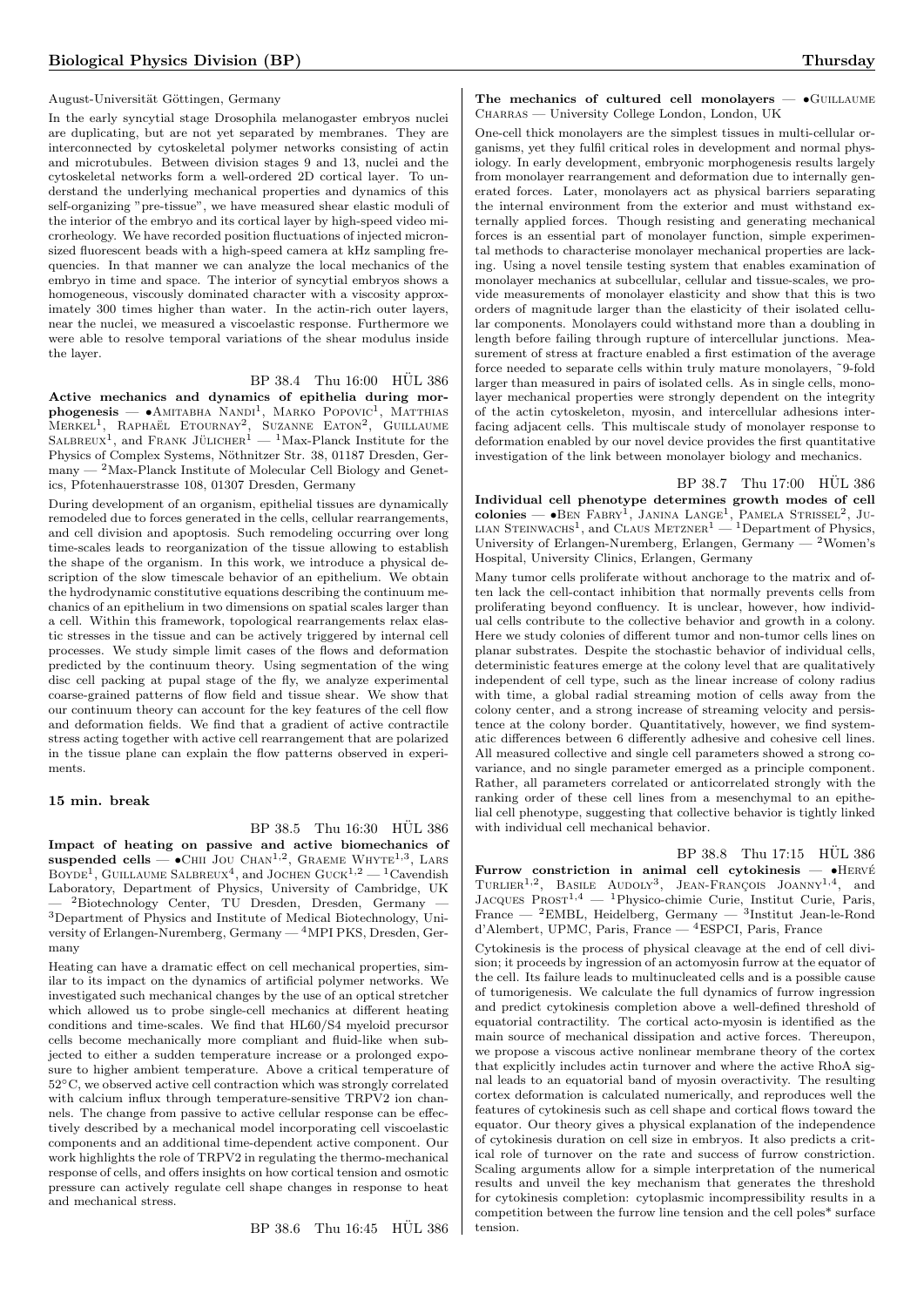# BP 39: The Collapsed State of Polymers: From Physical Concepts to Applications and Biological Systems (accompanying session, joint CPP/BP/DY)

Time: Thursday  $15:00-17:30$  Location: ZEU 250

BP 39.1 Thu 15:00 ZEU 250 Collapse and self-organization of polymer structures in poor solvent - A Monte Carlo Study —  $\bullet$ MARCO WERNER<sup>1,2</sup>, CHRISTOPH JENTZSCH<sup>1,2</sup>, and JENS-UWE SOMMER<sup>1,2</sup> - <sup>1</sup>Leibniz-Institut für Polymerforschung Dresden, Germany —  $2$ Technische Universität Dresden, Germany

We investigate poor solvent effects in polymer structures such as single polymer globules [1], collapsed polymer brushes as well as selfassembled lipid bilayer membranes [2] by using the bond-fluctuation model with explicit solvent. Focussing on the coil-to-globule transition of single polymer chains we show that even in the case of very poor solvent our coarse grained lattice model avoids freezing effects and preserves dynamic fluctuations at the polymer-solvent interface in contrast to corresponding implicit solvent models. We demonstrate that fluctuations will be necessary for a complete description of the force-extension curve during the unravelling process of a single polymer globule. In particular in the region of coexistence of collapsed and stretched part we observe a fluctuating ensemble of globules along the chain, which smooths the force-extension curve.

[1] C. Jentzsch, M. Werner, und J.-U. Sommer, J. Chem. Phys. 138 (9), 094902 (2013).

[2] J.-U. Sommer, M. Werner, und V. A. Baulin, Europhys. Lett. 98, 18003 (2012).

BP 39.2 Thu 15:15 ZEU 250 Melts of unconcatenated and unknotted polymer rings revisited — •JOACHIM WITTMER, HENDRIK MEYER, and ALBERT JOHNER — Institut Charles Sadron & CNRS, 23 Rue du Loess, 67034 Strasbourg CEDEX 2, France

A paradigmatic example for soft matter systems ruled by topological interactions is provided by melts of unconcatenated polymer rings. Recent computational studies suggest that sufficiently long rings become compact which begs the question of whether the irregular surfaces of these compact objects may be characterized by a finite fractal surface dimension  $d_s < 3$ . We revisit the scaling analysis of the intramolecular structure factor by Halverson et al. [J. Chem. Phys. 134, 204904 (2011)] claiming  $d_s \approx 2.8$ . Our analysis suggests that this conclusion might be due to an inappropriate application of the Generalized Porod Law. We present then in the second part of our talk a "decorated Gaussian loop model" which does not require a finite fractal surface dimension  $d_s < 3$ . In this approach the topological interactions between different rings are taken into account by a self-similar and space-filling random tree of polydisperse Gaussian loops ranging from the entanglement length to a skeleton ring of length  $N^{2/3}$ . Individual rings are predicted to be marginally compact with an average chain size  $R^2 \sim N^{2/3} (1 - 1/N^{1/3})$  where all prefactors have been omitted for clarity. Sluggish  $1/N^{1/3}$ -corrections to the leading powerlaw behavior are also shown to arise for other experimentally relevant properties.

BP 39.3 Thu 15:30 ZEU 250 Fractal globule as an artificial molecular machine — •Nechaev SERGEI — LPTMS (Orsay, France)

The relaxation of an elastic network, constructed by a contact map of a fractal (crumpled) polymer globule is investigated. We found that: i) the slowest mode of the network is separated from the rest of the spectrum by a wide gap, and ii) the network quickly relaxes to a low-dimensional (one-dimensional, in our demonstration) manifold spanned by slowest degrees of freedom with a large basin of attraction, and then slowly approaches the equilibrium not escaping this manifold. By these dynamic properties, the fractal globule elastic network is similar to real biological molecular machines, like myosin. We have demonstrated that unfolding of a fractal globule can be described as a cascade of equilibrium phase transitions in a hierarchical system. Unfolding manifests itself in a sequential loss of stability of hierarchical levels with the temperature change.

BP 39.4 Thu 15:45 ZEU 250 Conformation and Structural Changes of Diblock Copolymers with Octopus-Like Micelle Formation under the Influence of Water Vapor — • KIRSTEN DAMMERTZ<sup>1</sup>, MASOUD

 $A$ MIRKHANI<sup>1</sup>, CHRISTOPH JENTZSCH<sup>2</sup>, JENS-UWE SOMMER<sup>2,3</sup>, and Othmar Marti<sup>1</sup> — <sup>1</sup>Institute of Experimental Physics, Ulm Univeristy —  $^{2}$ Leibniz-Institute of Polymer Research Dresden — 3 Institute of Theoretical Physics, TU-Dresden

External stimuli like vapors, pressure or electric fields can be used to manipulate the polymer configurations of diblock-copolymers. Due to the conformational flexibility of such polymers, AB-diblock copolymers constitute a valuable tool to develop functional nanomaterials and devices.

We study the conformation and structural response of PS-b-PMMA, PS and PMMA adsorbed on mica under water vapor, respectively. At polymer concentrations below the minimum needed for the development of thin films, octopus-like surface micelles are formed. By applying water vapor to a system containing polar PMMA chains, additional mobility can be provided to the polymers. In contrast, PS is less affected since it does not contain a permanent dipole moment. Furthermore, collapse and decollapse effects were observed.

In addition to AFM measurements, we performed BFM Monte Carlo simulations to analyze the formation process of the micellular structures as well as their response to water vapor.

Invited Talk BP 39.5 Thu 16:00 ZEU 250 Universal aspects of chromosome folding  $- \cdot$  ANGELO ROSA  $-$ Scuola Internazionale Superiore di Studi Avanzati (SISSA), Trieste  $(Italv)$ 

The dynamics of the mm-long chromatin  $(i.e., DNA+histones)$  fibers in the cell nucleus is subject to strong topological constraints [Sikorav & Jannink (1994)]. In particular, their incomplete equilibration during interphase [Rosa & Everaers (2008)] results in territorial, crumpled globule-like chromosome conformations [Grosberg et al. (1993)].

It has been suggested [Rosa & Everaers, ibid.; Vettorel et al. (2009)], that this incomplete relaxation might underlie a subtle analogy between interphase chromosomes and corresponding solutions of nonconcatenated ring polymers. Here, we start from our recent multi-scale computational approach for explicit construction of equilibrated solutions of giant ring polymers [Rosa & Everaers (2013); see talk by R. Everaers] to further explore the physical and biological consequences of this analogy.

We show that not only the territorial confinement [Cremer & Cremer (2001)] but also other characteristic features of chromosome folding such as their conformational statistics [Sachs et al. (1995); Lieberman-Aiden et al. (2009)] and the loop-on-loop structure of internal contacts [Cook (2010)] arise as a generic consequence of the polymeric nature of chromosomes. Integrated with biological information on intra- and inter-chromosomal interactions, our results pave the way for the systematic modeling of the nuclear structure and dynamics.

#### 15 min break

BP 39.6 Thu 16:45 ZEU 250 Effects of nucleosome positioning on condenstation of short and  $\log$  chromatin fibers — ROBERT SCHÖPFLIN<sup>1</sup>, OLIVER  $MÜLER<sup>1</sup>$ , CHRISTIN WEINBERG<sup>1</sup>, VLADIMIR B. TEIF<sup>2</sup>, KARSTEN  $R$ IPPE<sup>2</sup>, and  $\bullet$ GERO WEDEMANN<sup>1</sup> — <sup>1</sup>CC Bioinformatics, University of Applied Sciences Stralsund, Stralsund, Germany — <sup>2</sup>Deutsches Kreb-

sforschungszentrum & BioQuant, Heidelberg, Germany

In eukaryotes DNA is associated with proteins in a complex structure termed chromatin. The basic packaging unit of chromatin is the nucleosome in which DNA is wrapped around a histone octamer. Experiments indicate that chromatin has different packaging conditions connected to distinct activation states. Experimental evidence showed that packaging and activation states are closely linked to positions of nucleosomes on the DNA which are actively regulated. To improve the understanding of the interplay between nucleosome positions and chromatin structure we applied computer simulations of a coarse-grained chromatin model including fundamental physical properties such as elasticity, electrostatics and nucleosome interactions using a feedbackoptimized replica exchange protocol. We calculated the effect of nucleosome positioning on the structure of polynucleosomes of different length scales, up to the size of a gene locus. We compared chromatin models based on synthetic positions with models based on experimen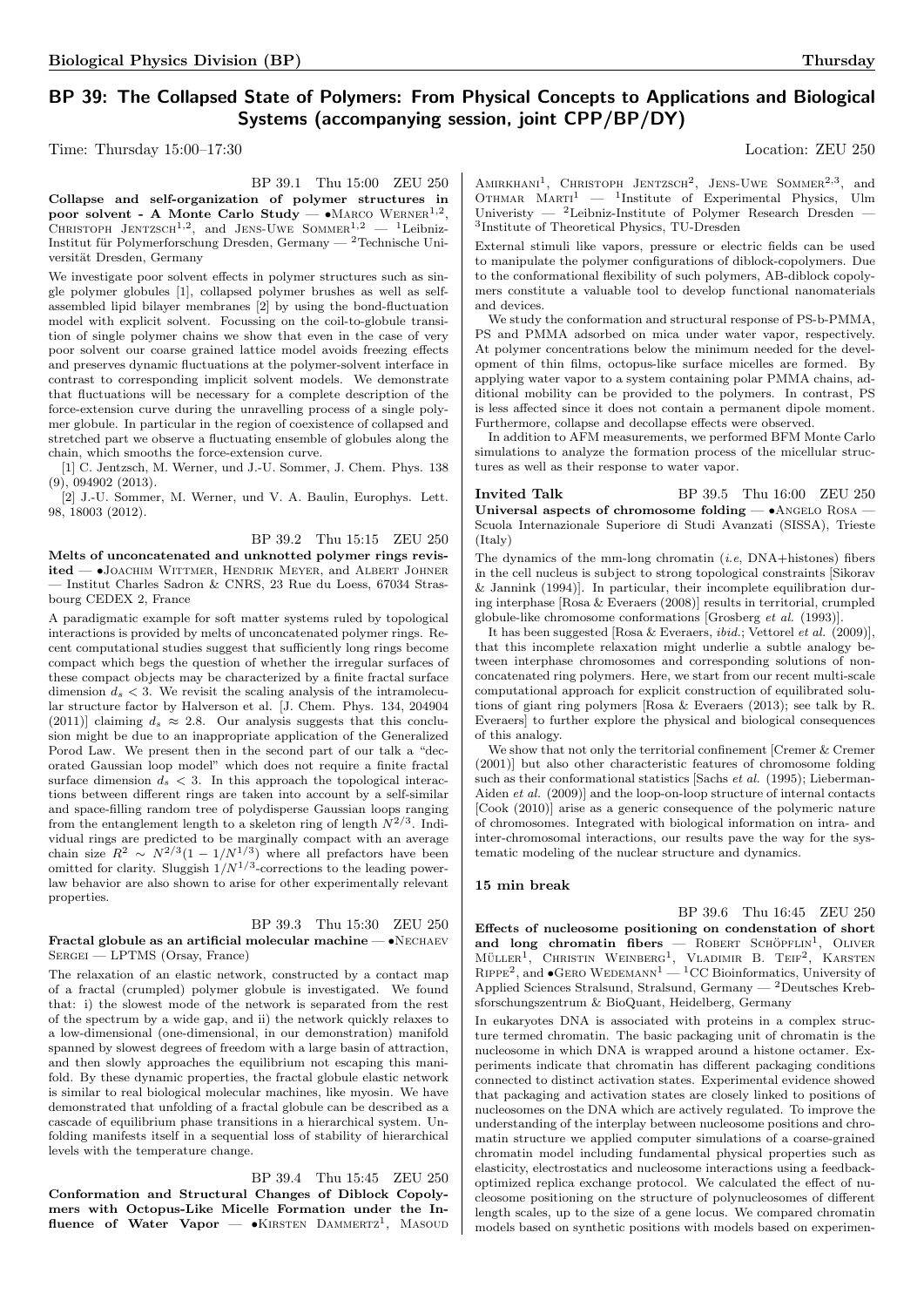tally derived nucleosome positions from cells at different stages of cell differentiation. Simulation results revealed a significant influence of nucleosome positions on the three dimensional structure of chromatin.

BP 39.7 Thu 17:00 ZEU 250 Loop models in Magnetic Spin Ice crystals  $\bullet$ LUDOVIC JAUBERT<sup>1</sup>, MASUD HAQUE<sup>2</sup>, and RODERICH MOESSNER<sup>2</sup> — <sup>1</sup>OIST, Okinawa, Japan — <sup>2</sup>MPI-PkS, Dresden

Loops are ubiquitous in physics, either as tangible entities such as polymers, or as emergent phenomena, especially where we do not expect them. In this talk, we shall focus on the latter case, where loops appear as extended degrees of freedom in spin ice crystals.

Spin ice has become a canonical member of the large and growing family of frustrated magnets, where excitations take the form of magnetic monopoles. The ground state of this system is highly degenerate and can be mapped exactly onto a fully packed loop model. We studied the statistics of this model both in 2 and 3 dimensions [1], making contact with Stochastic-Loewner Evolution processes (SLE), percolation and polymer physics, before illustrating implications of these results in related problems (Heisenberg magnets, itinerant electrons [2]).

[1] Jaubert, Haque, Moessner, PRL, 107, 177202 (2011)

[2] Jaubert, Pitaecki, Haque & Moessner, PRB, 85, 054425 (2012)

BP 39.8 Thu 17:15 ZEU 250 Membrane-driven collapse of DNA macromolecules and semiflexible filamentous virus particles — ANASTASIIA B. ARTEMIEVA<sup>1</sup>, CHRISTOPH HEROLD<sup>2</sup>, ANDREY G. CHERSTVY<sup>3</sup>, PETRA SCHWILLE<sup>1</sup>, and  $\bullet$ EUGENE P. PETROV<sup>1</sup> — <sup>1</sup>Max Planck Institute of Biochemistry, 82152 Martinsried, Germany — <sup>2</sup>BIOTEC, Technische Universität Dresden, 01307 Dresden, Germany —  $^3$ University of Potsdam, 14476 Potsdam-Golm, Germany

Interaction of (bio)macromolecules and colloidal particles with lipid membranes is one of the important problems of the modern bioinspired soft matter physics. Earlier, we have found [1] that interaction of DNA molecules with strongly charged freestanding cationic lipid bilayers [2] leads membrane-mediated coil-globule transition of membrane-absorbed DNA macromolecules. Our recent experimental observations show that membrane-driven interactions at higher membrane charge densities are strong enough to induce the membranemediated collapse of much stiffer fd virus particles  $(l_p \sim 2.2 \mu m)$ . We discuss these experimental findings in the framework of our new theoretical treatment [3] which takes into account membranepolyelectrolyte electrostatic interactions, local membrane deformations, and polyelectrolyte bending rigidity.

[1] C. Herold, P. Schwille, and E. P. Petrov, Phys. Rev. Lett. 104 (2010) 148102.

[2] C. Herold, G. Chwastek, P. Schwille, and E. P. Petrov, Langmuir 28 (2012) 5518.

[3] A. G. Cherstvy and E. P. Petrov,  $PCCP$  (2014) in press.

# BP 40: Stochastic Dynamics of Growth Processes in Biological and Social Systems (Symposium SYGP, joint DY/BP/SOE)

Time: Thursday 15:00–17:45 Location: HSZ 02

**Invited Talk** BP 40.1 Thu 15:00 HSZ 02 Noisy invasions: large fluctuations in stochastic invasion models — •Baruch Meerson — Racah Institute of Physics, Hebrew University of Jerusalem, Jerusalem 91904 Israel

Invasion fronts have been recognized as important, and often fateful, phenomena in ecology, epidemiology and biological evolution. The position of an invasion front fluctuates because of the shot noise of individual reactions. What is the probability to observe, at a given time, a front displacement that is considerably smaller or larger than that predicted from deterministic theory? The answer strongly depends on whether the front propagates into a metastable or unstable state, and I will review recent theoretical progress in both cases. The progress is mostly based on a dissipative version of WKB theory which assumes many individuals in the front region. In this theory the most likely history of the system, for a given front displacement, is encoded in a special trajectory of the underlying effective Hamilton mechanics, a classical field theory. This special trajectory is described by a traveling front solution. For fronts, propagating into unstable states, very large front displacements are much more likely than very small ones. The leading contribution to the probability density of a large displacement comes from a few fastest particles running ahead of the front. For such fronts the WKB theory breaks down, and new methods are needed.

#### **Invited Talk** BP 40.2 Thu 15:30 HSZ 02 Fractal clustering of inertial particles in random velocity fields — •Bernhard Mehlig and Kristian Gustavsson — Depart-

ment of Physics, University of Gothenburg, 41296 Gothenburg, Sweden

Independent particles suspended in incompressible turbulent or randomly mixing flows may cluster together even though incompressible flows exhibit no sinks. This is an inertial effect: inertia allows the particles to detach from the flow. Distinct mechanisms have been invoked to explain clustering in incompressible flows. The two most common ones are "preferential concentration" and "multiplicative amplification". Preferential concentration refers to the tendency of heavy particles to avoid vortical regions of the flow. Multiplicative amplification, by contrast, explains clustering in terms of the logarithmic amplification of the sequence of many small kicks that the suspended particles experience.

In order to quantify the relative importance of the two mechanisms it is necessary to compute the fluctuations of the flow-velocity gradients that the particles experience as they move through the flow. We show how this can be achieved systematically by means of perturbation expansions that recursively take into account how the flow affects

the actual particle trajectory. We analyse the statistics of particle- and flow-velocity gradients as seen by the particles. Based on these results we show that in random velocity fields multiplicative amplification has a much stronger effect than preferential concentration, except at very small Stokes numbers. We discuss the implications of these findings for particles suspended in turbulent flows.

**Invited Talk** BP 40.3 Thu 16:00 HSZ 02 Stochastic population dynamics on rugged fitness landscapes  $\bullet$ JOACHIM KRUG — Institut für Theoretische Physik, Universität zu Köln

Biological evolution is inherently noisy because of random mutations and stochasticity induced by sampling in finite populations. Since the sampling noise is inversely proportional to population size, one expects deterministic dynamics to emerge in large populations, but in practice this regime is hardly every attainable and fluctuations dominate the behavior even in the largest microbial populations. In this talk I will show how the interplay of the stochastic population dynamics with the structure of the underlying fitness landscape can lead to counterintuitive phenomena such as an adaptive advantage of small populations and a non-monotonic dependence of evolutionary predictability on population size. If time permits, the adaptive benefits of recombination in rugged fitness landscapes will be briefly addressed as well. The talk is based on joint work with Kavita Jain, Johannes Neidhart, Stefan Nowak, Su-Chan Park, Ivan Szendro and Arjan de Visser.

#### 15 min break

**Invited Talk** BP 40.4 Thu 16:45 HSZ 02 Modeling cancer as a stochastic process -  $\bullet$ TIBOR ANTAL -School of Mathematics at Edinburgh University, Edinburgh, UK

Stochasticity is essential when modeling initiation of tumors, progression of tumors from benign to malignant states, or metastasis formation. Many aspects of these phenomena can be modeled by simple multi-type branching processes, and the results compare fairly well with experimental and clinical data. These models then can be used to optimize drug treatments. Spatial heterogeneity of tumors are also important for treatment, and their exploration has recently begun by modeling the interplay between tumor shapes and genetic mutations.

**Invited Talk** BP 40.5 Thu 17:15 HSZ 02 Von Neumann's growth model: from statistical mechanics to cell metabolism — •Andrea De Martino — Sapienza Universita'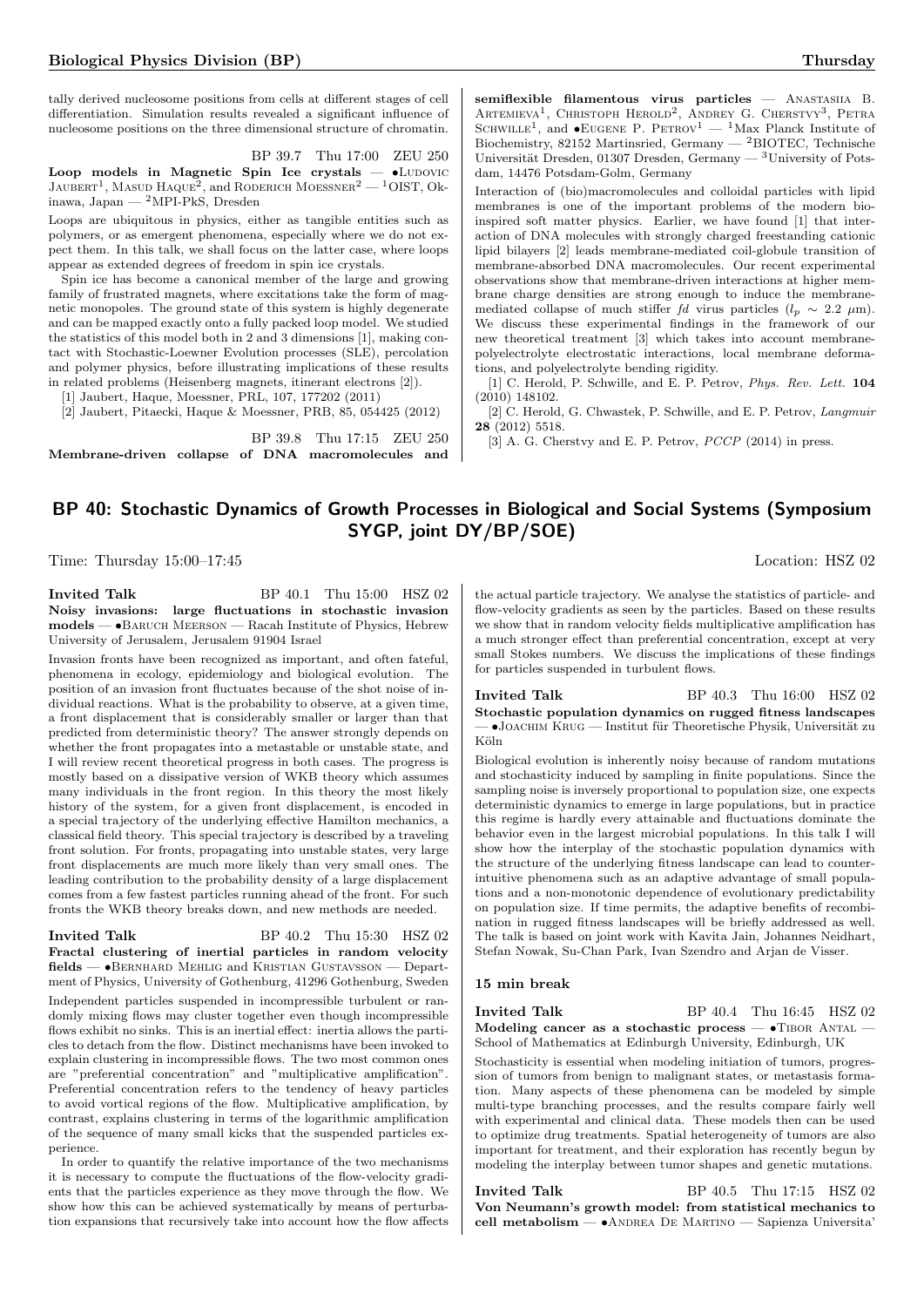di Roma & CNR, Roma, Italy

This talk reviews the basic properties of Von Neumann's model of growth in production economies, mainly from a statistical mechanics perspective. In addition, I will discuss its recent applications in quan-

titative biology, for the profiling of a cell's metabolic activity and of its thermodynamics. Finally, a class of Boolean constraint-satisfaction problems based on Von Neumann's idea will be presented, whose solutions allow to shed new light on the modular organization of metabolic networks.

# BP 41: Biomaterials and Biopolymers II (joint CPP/BP)

Time: Thursday 15:00–18:45 Location: ZEU 222

#### BP 41.1 Thu 15:00 ZEU 222

Observing the onset of amyloid fibril formation at interfaces with Reflection Anisotropy Spectroscopy — •HEIKE ARNOLDS, Sergio Mauri, Caroline Smith, and Peter Weightman — Surface Science Research Centre, University of Liverpool, Oxford Road, Liverpool L69 3BX, UK

The interaction of proteins with surfaces facilitates misfolding and leads to the formation of amyloid fibrils. This has a major impact on human health, because fibril formation during drug storage and injection decreases drug activity, for example in human insulin, and fibril formation at cell membranes is associated with diseases such as Alzheimer's. The key event is the formation of  $\beta$ -sheet structures which further self-assemble into amyloid fibrils, but there is little mechanistic understanding to date due to a dearth of experimental techniques which are sensitive and informative enough. Reflection anisotropy spectroscopy (RAS) provides structural information of adsorbates from the azimuthal angular variation of the optical spectrum about the direction of the incident light. It has been used for example to monitor the conformational change in cytochrome P450 in real time [1]. Here we apply the technique to the adsorption of human insulin on model methyl and amine terminated stepped Si(111) surfaces. By comparison to attenuated total reflection infrared spectra of the amide I band, we show that RAS can detect a helical  $\beta$ -sheet structure, which likely represents the onset of fibril formation.

[1]P. Weightman et al, Phys Rev E 88, 032715 (2013)

#### BP 41.2 Thu 15:15 ZEU 222

UV treatment of stretchable polymer foils for bio- $\text{applications} \longrightarrow \text{Ruxannra-A. Bara}^1$ , Birte Magnus<sup>2</sup>, There- $\text{SIA}$  GREUNZ<sup>4</sup>, DAVID STIFTER<sup>4</sup>, RAINER MARKSTEINER<sup>2</sup>, SIEGFRIED INNERBICHLER<sup>3</sup>, and JOHANNES HEITZ<sup>1</sup>  $-$  <sup>1</sup>Institute of Applied Physics, Johannes Kepler University Linz, Austria — <sup>2</sup>Innovacell Biotechnologie AG, Innsbruck, Austria — <sup>3</sup> Innerbichler GmbH, Breitenbach am Inn, Austria — <sup>4</sup>CDL-MS-MACH, Johannes Kepler University Linz, Austria

Polymers are often used as substrates for cell cultivation. Stretchable polymer foils are required in a cell stretcher, which allows to investigate the behavior of cells during uni-axial mechanical strain or compression [1]. However, many stretchable polymers have weak cyto-compatibilty. We demonstrate here that the cyto-compatibility of fluorinated ethylene propylene (FEP) or polyurethane (PU) can be significantly enhanced by UV photo-modification in a reactive atmosphere by means of a Xe2\* excimer lamp emitting at 172 nm. Cells seeded on the treated polymer foils show enhanced cell adhesion and proliferation. Water contact angle and XPS measurements indicate that this is a result of improved wettability and a significant change in surface chemistry. However, tensile tests show that UV induced chain scissions can also lead to a degradation of the mechanical stability. But with suitable irradiation dose and foil thickness, repeatedly stretchable polymer foils with sufficient cell adhesion can be prepared.

[1] A. Gerstmair, G. Fois, S. Innerbichler, P. Dietl, E. Felder, J. Appl. Physiol. 107, 613-620 (2009).

BP 41.3 Thu 15:30 ZEU 222

Mechanics of engineered spider silk microparticles -  $\bullet$ MARTIN PETER NEUBAUER<sup>1</sup>, CLAUDIA BLUEM<sup>2</sup>, THOMAS SCHEIBEL<sup>2</sup>, and AN-DREAS  $F_{\text{ERY}}^{1}$  — <sup>1</sup>Department of Physical Chemistry II, University of Bayreuth, Germany  $-$  <sup>2</sup>Department of Biomaterials, University of Bayreuth, Germany

Spider silk fibers are well known for their high tensile strength and elasticity. Further, spider silk is biocompatible and -degradable. Thus, application perspectives can be envisaged for pharmaceutics or cosmetics. Employing recombinant synthesis spider silk proteins are readily available and can be processed into different morphologies such as particles, capsules or films.[1]

We focus on mechanical properties of spider silk microparticles.<sup>[2]</sup> These could serve as fillers in composite materials or for drug delivery [3]. In this context, the understanding and controlling of mechanics is essential. From AFM force spectroscopy experiments we could show the drastic influence of hydration on the particles' elastic modulus which drops by orders of magnitude. Other investigated parameters include crosslinking and molecular weight. These mechanical studies are accompanied by the examination of structure, swelling and thermal behavior.

[1] Humenik, M., Smith, A. M., Scheibel, S., Polymers 2011, 3: 640- 661

[2] Neubauer, M. P., Bluem, C., Agostini, E., Engert, J., Scheibel, S., Fery, A., Biomater. Sci. 2013, 1: 1160-1165

[3] Bluem, C., Scheibel, T., BioNanoSci. 2012, 2: 67-74

BP 41.4 Thu 15:45 ZEU 222 Multivalent Ligand Design  $\bullet$ SUSANNE LIESE  $-$  FU Berlin, Berlin

The binding strength of multivalent ligands of different geometry and rigidity is studied, using an analytic statistical mechanics model. By varying the spacer length between the ligand units, the binding strength is optimized. It is found that for low association constants of the monovalent ligand, even an optimized multivalent structure, does not bind better than the monovalent correspondent. The critical association constant above which a multivalent ligand enhances binding, depends cubically on the distance between the receptor binding sites. In all systems we find that a multivalent ligand binds best, if the average spacer length is in the range of the receptor binding site distance and if the spacer is as stiff as possible.

BP 41.5 Thu 16:00 ZEU 222 Structure/Property-Correlation of Alinate-Surfactant Mixtures at the Water Surface  $\bullet$ PATRICK DEGEN<sup>1</sup>, VICTO-RIA JAKOBI<sup>2</sup>, MICHAEL PAULUS<sup>1</sup>, and METIN TOLAN<sup>1</sup> - <sup>1</sup>Fakultät Physik/DELTA, TU Dortmund, Germany — <sup>2</sup>Analytical Chemistry - Biointerfaces, Ruhr-Universität Bochum, Germany

Usually soft colloids, such as emulsion droplets or foam bubbles are stabilized by adsorbed layers of surfactants, polymers and mixtures of both. In recent years industrial researchers focus on polymers that are biocompatible such as gum acacia, chitosan or alginate. Such mixtures are found in pharma-ceutical and food applications, in cosmetic products, detergents, and so forth. Nevertheless, the knowledge of basic properties of oil-water interfaces stabilized by surfactant-polymer mixtures is challenged by the complexities of the interactions involved. We present complementary investigations of surface tension and surface rheology properties on the alginate/surfactant system. In combination with dynamic light scattering and fluorescence spectroscopy this work provides new insights into the interactions between alginate and different surfactants in bulk and at the interface. Additionally, Xray reflectivity measurements give information about the microscopic structure of such interfacial films. We demonstrate that some of the characteristic rheological features related to polymer - surfactant associations correlate with the X-ray reflectivity results, where the formation of large-scale complexes, depending on the surfactant concentration was observed.

BP 41.6 Thu 16:15 ZEU 222 Determining the Specificity of Monoclonal Antibody HPT-101 to Tau-Peptides with Optical Tweezers  $- \cdot$  TIM STANGNER<sup>1</sup>, CAROLIN WAGNER<sup>1</sup>, DAVID SINGER<sup>2</sup>, STEFANO ANGIOLETTI-UBERTI<sup>3</sup>, CHRISTOF GUTSCHE<sup>1</sup>, JOACHIM DZUBIELLA<sup>3</sup>, RALF HOFFMANN<sup>2</sup>, and FRIEDRICH KREMER<sup>1</sup> — <sup>1</sup>University of Leipzig, Department of Experimental Physics I, D-04103 Leipzig, Germany  $-2$ University of Leipzig, BBZ, D-04103 Leipzig, Germany — <sup>3</sup>Humboldt University Berlin, De-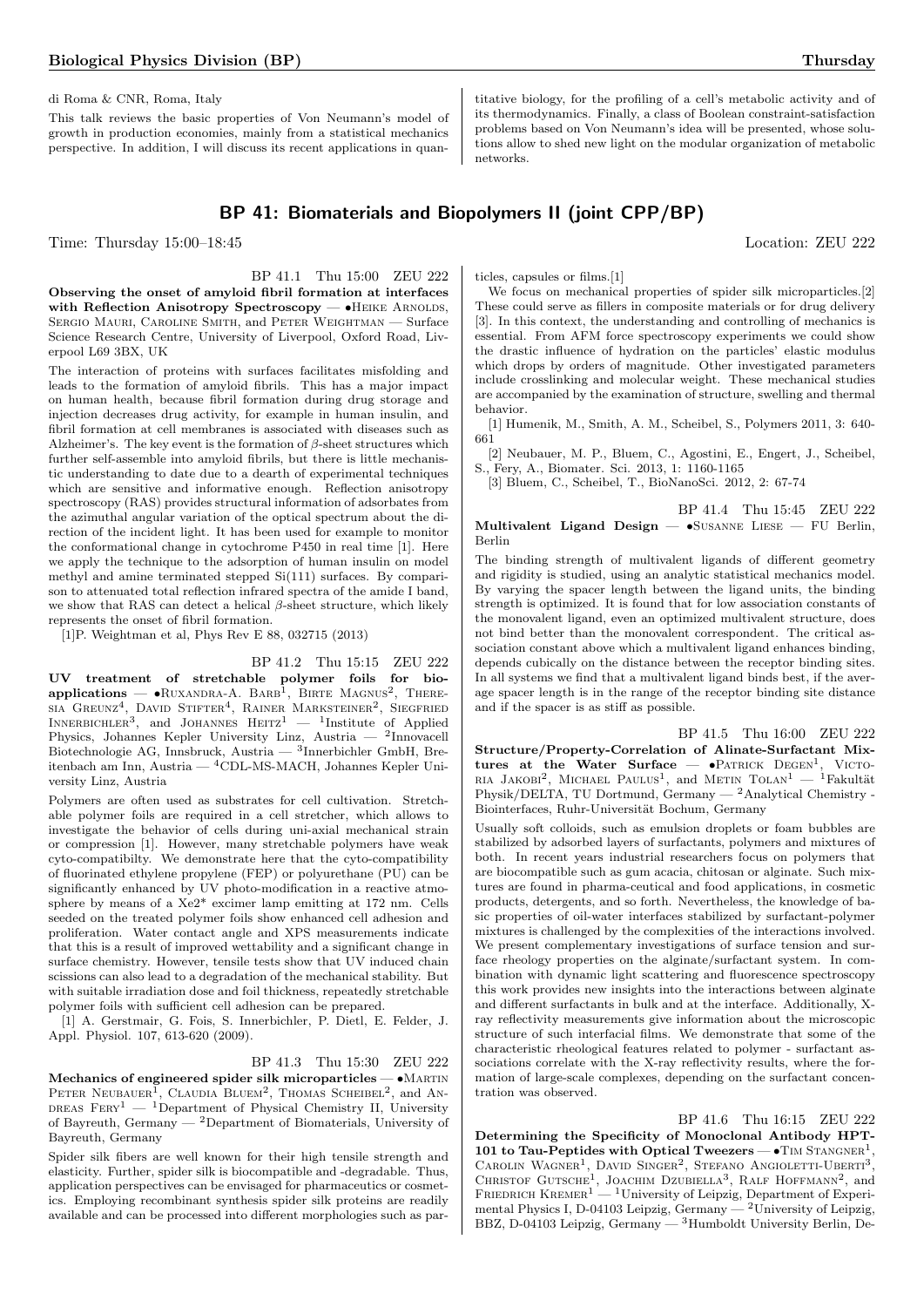#### partment of Physics, Berlin 12489, Germany

Optical tweezers-assisted dynamic force spectroscopy (DFS) is employed to investigate specific receptor/ligand bindings on the level of single binding events. Here, the binding of the phosphorylationspecific antibody HPT-101 to tau-peptides (pThr231/pSer235) with two potential phosphorylation sites is analyzed. According to ELISAmeasurements, the antibody binds only specificity to the doublephosphorylated tau-peptide. It is shown by DFS that HPT-101 binds also to each sort of the mono-phosphorylated peptides. By analyzing the measured rupture-force distributions characteristic parameters are determined for all interactions. Using the extracted bond parameters, we build a simple theoretical model to predict features of the unbinding process for the double-phosphorylated peptide purely based on data on the monophosphorylated ones. Furthermore we introduce a method to estimate the relative affinity of the bonds. The values obtained for this quantity are in accordance with ELISA, showing how DFS can offer important insights about the dynamic binding process that are not accessible with this common and widespread assay.

#### 15 min. break

**Invited Talk** BP 41.7 Thu 16:45 ZEU 222 Threading DNA through nanopores for biosensing applications — •MARIA FYTA — Insitute for Computational Physics, University of Stuttgart

The use of nanopores to read-out in an ultra-fast and cheap way the information inherent in DNA is being intensively investigated the last two decades. A biomolecule, like DNA, in a salt solution is electrophoretically threaded through a nanometer sized pore altering the ionic current that flows through the pore. Simultaneously, measuring the transverse tunneling currents across the nanopore can possibly lead to distinguishable electronic signatures for each DNA unit. Here, we will review some of our work related with the statistical and dynamical characteristics of the translocation process and the ionic current through the pore as obtained through multiscale simulations. Using more accurate simulations we will then report on our attempts to optimize the nanopore. Our efforts are focused on proper functionalization of the nanopore in order to enhance the transverse ionic current for reading-out the genetic information in DNA.

BP 41.8 Thu 17:15 ZEU 222 DNA Interactions in Crowded Nanopores - NADANAI LAOHAKUNAKORN<sup>1</sup>, SANDIP GHOSAL<sup>2</sup>, OLIVER OTTO<sup>1</sup>, KAROLIS<br>Misiunas<sup>1</sup>, and •Ulrich F. Keyser<sup>1</sup> — <sup>1</sup>Cavendish Laboratory, University of Cambridge, JJ Thomson Ave, CB3 0HE Cambridge, UK — <sup>2</sup>Northwestern University, Evanston, IL 60208-3109, USA

The motion of DNA in crowded environments is a common theme in physics and biology. Examples include gel electrophoresis and the selfinteraction of DNA within cells and viral capsids. Here we study the interaction of multiple DNA molecules within a nanopore by tethering the DNA to a bead held in a laser optical trap to produce a \*molecular tug-of-war\*. We measure this tether force as a function of the number of DNA molecules in the pore and show that the force per molecule decreases with the number of molecules [1]. A simple scaling argument based on a mean field theory of the hydrodynamic interactions between multiple DNA strands explains our observations. At high salt concentrations, when the Debye length approaches the size of the counterions, the force per molecule becomes essentially independent of the number of molecules. We attribute this to a sharp decrease in electroosmotic flow which makes the hydrodynamic interactions ineffective.

[1] N. Laohakunakorn, S. Ghosal, O. Otto, K. Misiunas, and U. F. Keyser. DNA Interactions in Crowded Nanopores. Nano Letters, 13(6):2798-2802, (2013).

#### BP 41.9 Thu 17:30 ZEU 222

Diffusion regulation in the basal lamina  $-$  •FABIENNA ARENDS<sup>1,2</sup> and OLIVER LIELEG<sup>1,2</sup> — <sup>1</sup>Zentralinstitut für Medizintechnik, Technische Universität München, Boltzmannstr.11, 85748 Garch $ing - {^{2}}Fakultät für Maschinenwesen,Technische Universität München,$ Boltzmannstr.15, 85748 Garching

The permeability of the basal lamina, a biological hydrogel found at the basolateral side of the epithelium, is an important property for the design of both new drug delivery systems and biomimetic hydrogels. Moreover, it is highly desirable to understand the diffusion of colloidal particles and macromolecules such as drug delivery vehicles, nutrients, growth factors, and proteins across the basal lamina. The mobility

of those objects in this highly complex gel is regulated by a broad range of factors including geometric constraints and different types of physical interactions between the particles/molecules and the hydrogel constituents.

Here, we quantify the diffusion of colloids and molecules within an extracellular matrix gel (ECM) purified from the Engelbreth-Holm-Swarm sarcoma, which is a model system for the basal lamina. For this quantification we use single particle tracking techniques and measure the formation of a concentration gradient of solutes across the ECM. From our data we aim at deciphering the underlying mechanisms responsible for the permeability properties of the hydrogel.

BP 41.10 Thu 17:45 ZEU 222 Induction phase of entropic DNA segregation in bacteria — •Elena Minina and Axel Arnold — Institute for Computational Physics, University of Stuttgart, Allmandring 3, 70569, Stuttgart, Germany

Cell division is a complex mechanism which consists of two main processes – DNA replication and segregation. In primitive bacteria such as Escherichia coli, which has a rod-like shape and a single chromosome, the dsDNA molecule of the mother cell is split into two daughter strands which are complemented again. During the replication these daughter strands segregate, i.e. move towards opposite sides of the cell to create two new cells. It was previously shown that the segregation of confined linear polymers (DNA) is entropically driven and does not need to involve any active mechanisms [A. Arnold and S. Jun, Phys. Rev. E 76 (2007)]. However, the initial configuration of fully overlapping polymers is perfectly symmetrical. Initiation of segregation requires to break this symmetry. This period of time is called induction and has a rather broad distribution, which significantly reduces the efficiency of entropic segregation. In the present study we investigate the induction more closely and determine the mechanism that breaks the symmetry of the system. Combination of MD simulations with theory based on free energy calculation shows that the induction is not diffusive as it was predicted, but is a process related to the ordering of the polymer ends during breaking the system symmetry, when the tail of one strand tries to pass the tail of the other strand. Our findings might explain the segregation delay observed in experiments on E.coli.

BP 41.11 Thu 18:00 ZEU 222 The influence of topology and thermal backbone fluctuations on sacrificial bonds  $\bullet$ SORAN NABAVI<sup>1</sup>, MATTHEW J. HARRINGTON<sup>2</sup>, OSKAR PARIS<sup>1</sup>, PETER FRATZL<sup>2</sup>, and MARKUS A.  $HARTMANN<sup>1</sup>$  — <sup>1</sup>Institute of Physics, Montanuniversität Leoben, Leoben, Austria — <sup>2</sup>Max-Planck-Institute of Colloids and Interfaces, Department of Biomaterials, Potsdam, Germany

One strategy to improve the mechanical performance of natural materials is sacrificial bonding that can be found in bone, wood, and in some softer biological materials like silk, mussel byssus threads. Sacrificial bonds (SBs) are reversible bonds which are weaker than the covalent bonds that hold the structure together. Thus, upon loading SBs break before the covalent bonds rupture. The rupture of SBs reveals hidden length providing a very efficient energy dissipation mechanism. Furthermore, SBs can reform after their rupture providing molecular repair and self-healing. We use Monte Caro simulations to examine the influence of topology and SBs density on mechanical properties of single polymeric chains. The influence of SB density, topology and thermal backbone fluctuations on mechanical behavior are investigated by computationally mimicking tensile and cyclic loading test. Increasing the SBs density increases the work to fracture and also the energy dissipation in cyclic loading whereas the topology (determines the position and spacing of peak force) and thermal fluctuations (determine height of SB force) changes the mechanical properties. The results bear important implications for the understanding of natural systems and for the generation of strong and ductile biomimetic polymers.

#### BP 41.12 Thu 18:15 ZEU 222

Dynamic glass transition in room temperature ionic liquids with calorimetric methods.  $-$  •EVGENI SHOIFET<sup>1,2</sup>, HEIKO HUTH<sup>1</sup>, SERGEY VEREVKIN<sup>2,3</sup>, and CHRISTOPH SCHICK<sup>1,2</sup> -1 Institute of Physics, Rostock University, Rostock, 18051, Germany — <sup>2</sup> Interdisciplinary Faculty, Rostock University, Rostock, 18051, Germany — <sup>3</sup> Institute of Chemistry, Rostock University, Rostock, 18051, Germany

Many ionic liquids are good glass formers. Nevertheless, only a few studies of the glass transition in ionic liquids are available so far. Par-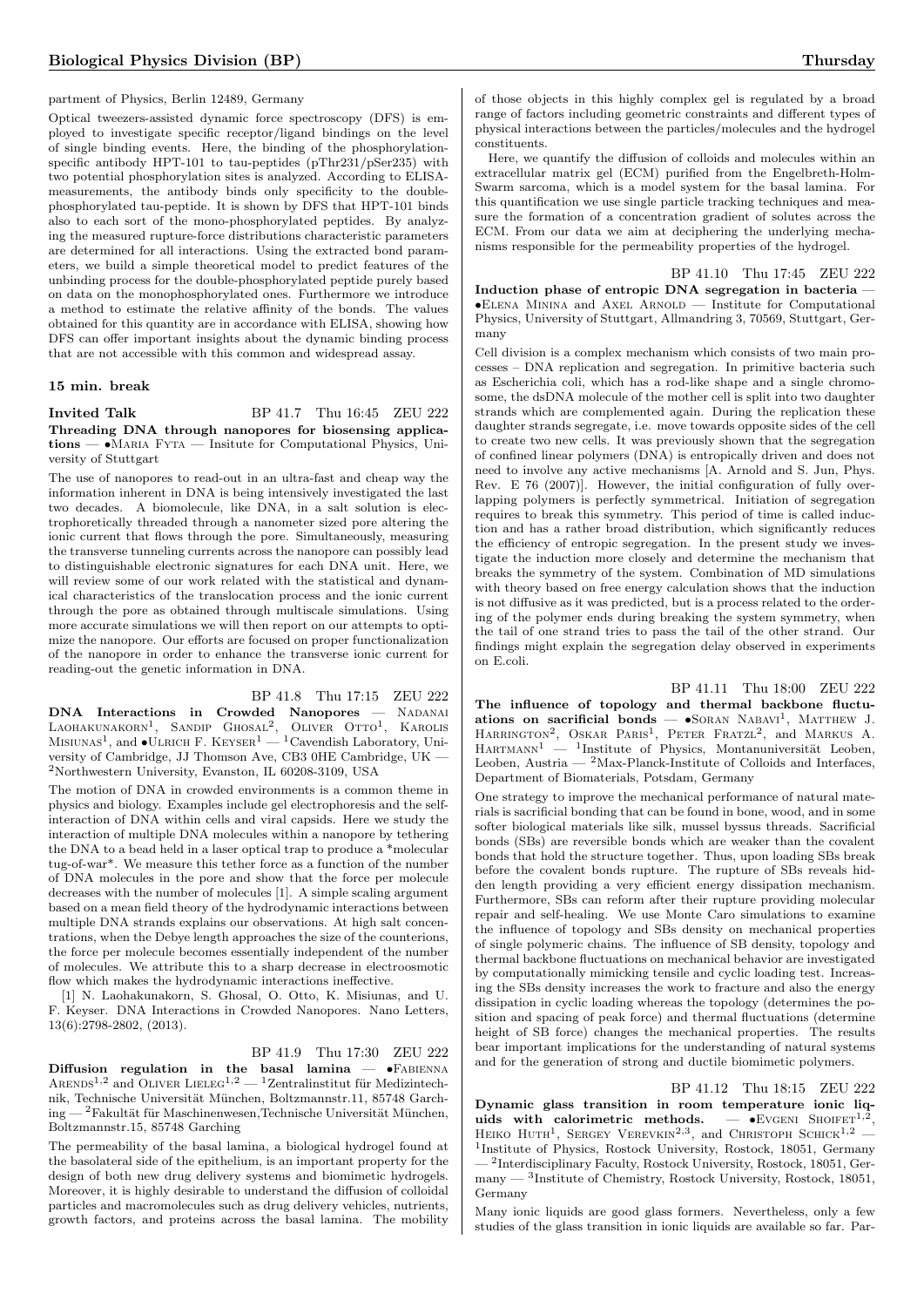ticularly the frequency dependence of the dynamic glass transition  $(\alpha$ relaxation) is not known for most ionic liquids. The standard technique for such studies - dielectric spectroscopy - is not easily applicable to ionic liquids because of the high electrical conductivity. We try to use calorimetric techniques to obtain complex heat capacity and to investigate the dynamic glass transition of room temperature ionic liquids (RTILs) in a wide frequency range. This can give an insight in cooperative motions of ions and ion clusters in RTILs.

BP 41.13 Thu 18:30 ZEU 222

Unusual behavior of vapor deposited glasses of 1-pentene and ethylcyclohexane investigated by fast-scanning and AC chip  $\mathbf{n}$ anocalori $\mathbf{m}$ etry —  $\bullet$ Yeong Zen Chua<sup>1</sup>, Mathias Ahrenberg<sup>1</sup>, CHRISTOPH SCHICK<sup>1</sup>, KATHERINE WHITAKER<sup>2</sup>, MICHAEL TYLINSKI<sup>2</sup>, and MARK EDIGER<sup>2</sup> — <sup>1</sup>Institute of Physics, University of Rostock,

# BP 42: Biotechnology and bioengineering

Time: Friday 9:30–12:00 Location: HÜL 386

BP 42.1 Fri 9:30 HÜL 386 Massively parallel computation with self-propelled biological agents in nanofabricated networks  $\bullet$ TILL KORTEN<sup>1</sup>, DAN V. NICOLAU JR.<sup>2</sup>, MERCY LARD<sup>3</sup>, FALCO VAN DELFT<sup>4</sup>, MALIN PERSSON<sup>5</sup>, ELINA BENGTSSON<sup>5</sup>, ALF MÅNSSON<sup>5</sup>, STEFAN DIEZ<sup>1</sup>, HEINER LINKE<sup>2</sup>, and DAN V. NICOLAU<sup>6</sup>  $-$ <sup>1</sup>B CUBE - Center for Molecular Bioengineering, TU Dresden, Dresden, Germany — <sup>2</sup>University of California, Berkeley, USA —  ${}^{3}$ Lund University, Lund, Sweden —  ${}^{4}$ Philips Research, Eindhoven, The Netherlands — <sup>5</sup>Linnaeus University, Kalmar, Sweden — <sup>6</sup>McGill University, Montreal, Canada

Combinatorial optimization problems are important for network routing, protein folding, and decrypting encoded messages. Solving such a problem often requires computation of all possible combinations of the elements in a problem set. However, the number of combinations - and thus the number of calculation operations - grows exponentially with the number of elements. Because they work sequentially, conventional computers are quickly overwhelmed with solving even relatively small problem sets of this type. We demonstrate a new parallel and scalable computation approach by encoding the NP-complete subset-sum problem in a physical network of lithographically defined nanochannels. The network, and thereby solution space, is explored in a massively parallel fashion by a large population of cytoskeletal filaments powered by molecular motors. All possible subset sums are recovered from the final positions of the filaments. The method is scalable, energy efficient, and may be used to augment conventional computing devices for solving combinatorial optimization problems.

# BP 42.2 Fri 9:45 HÜL 386

A droplet based microfluidic device for single paramecia cell trapping and viability measurements  $\bullet$ RICO ILLING<sup>1</sup>, DANIEL PFITZNER<sup>2</sup>, CORINNA BURKART<sup>2</sup>, DIRK JUNGMANN<sup>2</sup>, LARYSA BARABAN<sup>1</sup>, and GIANAURELIO CUNIBERTI<sup>1,3</sup> — <sup>1</sup>Institute for Materials Science, Max Bergmann Center of Biomaterials Center for Advancing Electronics Dresden, Technische Universität Dresden, 01062 Dresden,  $(Germany)$  — <sup>2</sup>Technische Universitaet Dresden Faculty of Environmental Sciences Institute of Hydrobiology  $-$  3 Center for Advancing Electronics Dresden, 01062 Dresden, (Germany)

Digital microfluidics, enabling entrapping of living cells inside of the emulsion droplets, is an attractive platform for rapid single-cell analysis. Here we present a simple way for encapsulating and observing the viability and growth kinetics of single paramecia cells in droplets (approx. 200 nL). The aim of the work is to measure the viability of single cells within hundreds of microreactors, exposed to different silver nitrate concentrations. Hundreds of droplets were created which were containing paramecia cells, culture media, viability indicator resazurin and silver nitrate. Detection of the cells activity was done by measuring the fluorescence intensity of the viability indicator, added to each droplet. To be flexible with different viability indicators, the spectrum of every single droplet was measured in less than one minute. With the help of the spectra counting and labelling of the droplet was also achieved. Finally, our detection platform enabled precise determination of a number of encapsulated cells per droplet relying only on metabolic activity of the paramecia cell.

BP 42.3 Fri 10:00 HÜL 386

Rostock 18051, Germany — <sup>2</sup>Department of Chemistry, University of Wisconsin, Madison, Wisconsin 53706, United States

Glasses produced by physical vapor deposition exhibit different densities and relaxation behaviors, depending upon the deposition conditions. Glasses deposited at temperatures of about 0.85 of glass transition temperature  $T_g$ , called stable glass, have low enthalpy, low heat capacity, high kinetic stability and high density, while glasses deposited at much lower temperatures than  $T_g$  have opposite properties. We have investigated the glasses of 1-pentene and ethylcyclohexane created from PVD in a wide range of deposition temperatures between 10 K and 120 K by fast-scanning and AC chip nanocalorimetry. Fastscanning calorimetry provides information about the enthalpy of the deposited samples, while AC chip nanocalorimetry allows for a highly sensitive heat capacity measurement on the same samples.

Aerographite for biomedical applications -  $\bullet$ CONSTANZE LAMPRECHT<sup>1</sup>, CARSTEN GRABOSCH<sup>1</sup>, ARNIM SCHUCHARDT<sup>1</sup>, INGO<br>Paulowicz<sup>1</sup>, Matthias Mecklenburg<sup>2</sup>, Karl Schulte<sup>2</sup>, Rainer ADELUNG<sup>1</sup>, and CHRISTINE SELHUBER-UNKEL<sup>1</sup> — <sup>1</sup>Institute for Materials Science, University of Kiel, Kiel, Germany — <sup>2</sup> Istitute of Polymers and Composites, Hamburg University of Technology, Hamburg, Germany

Aerographite is a novel carbon based material that exists as a seamless 3D network of interconnected nano- and microtubes. The material exhibits outstanding physical properties such as ultra-lightweight, excellent electrical conductivity, and mechanical robustness, which are shared by the related material of carbon nanotubes (CNTs). CNTs have found a multitude of possible applications in a variety of disciplines including biomedical and tissue engineering. Notably CNT substrates have been shown to promote cell attachment, growth, and differentiation. However, the natural scaffold of tissues, the extracellular matrix, is a 3D structure with nano- and microscale features such as interconnecting pores, ridges, and fibers. While these requirements pose a difficult challenge for CNT composites, Aerographite (AG) might present new bioengineering possibilities, as it naturally provides a stable porous 3D scaffold that offers accessibility and penetrability of surfaces. AG can be synthesized as a macroscopic self supportive 3D scaffold in a variety of micro- and nano-architectures tailored by the growth conditions. This structural flexibility may prove as competitive advantage of AG for biomedical applications.

BP 42.4 Fri 10:15 HÜL 386 Two-photon composition and modification of a PEGbased hydrogel —  $\bullet$ Christiane Jungnickel<sup>1</sup>, Mikhail Tsurkan<sup>2</sup>, CARSTEN WERNER<sup>2</sup>, and MICHAEL SCHLIERF<sup>1</sup> - <sup>1</sup>B CUBE - Center for Molecular Bioengineering, Dresden, Germany — <sup>2</sup>IPF - Leibniz-Institut für Polymerforschung Dresden e.V, Dresden, Germany

Hydrogels are used on an everyday basis in a lot of different fields like contact lenses [1], biomimetic scaffolding [2] and drug delivery [3]. Hydrogels are becoming increasingly popular in biological and medical sciences because of their broad application possibilities for tissue engineering.

Here, we present a novel approach to build up a hydrogel with nanometer precision in 3D around a living cell via two-photon reaction [4]. In comparison to previous approaches, the polymer based hydrogel does not require photoinitiators for its reaction. The two-photon process allows a high spatial and temporal control and enables furthmore a precise surface or volume structuring with a broad selection of functionalized biomolecules. Therefore it is now possible to trap cells in a hydrogel cage, manipulate and release them afterwards.

[1] O. Wichterle et al., Nature 185, 117 (1960)

[2] P.B. Welzel et al., Polymers 3, 602 (2011)

- [3] T. Nermonden et al., Chem. Rev. 112, 2853 (2012)
- [4] M.Pawlicki et al., Angew. Chem. Int. Ed. 48, 3244 (2009)

BP 42.5 Fri 10:30 HÜL 386 A versatile 3D tubular platform for single cell analysis and study — • WANG  $XI^{1,2}$ , SAMUEL SANCHEZ<sup>1,2</sup>, CHRISTINE K. SCHMIDT<sup>3</sup>, DAVID H. GRACIAS<sup>4</sup>, RICHARD BUTLER<sup>3</sup>, RAFAEL E. CARAZO-SALAS<sup>3</sup>, STEPHEN P. JACKSON<sup>3,5</sup>, and OLIVER G. SCHMIDT<sup>1,6,7</sup> - <sup>1</sup>Institute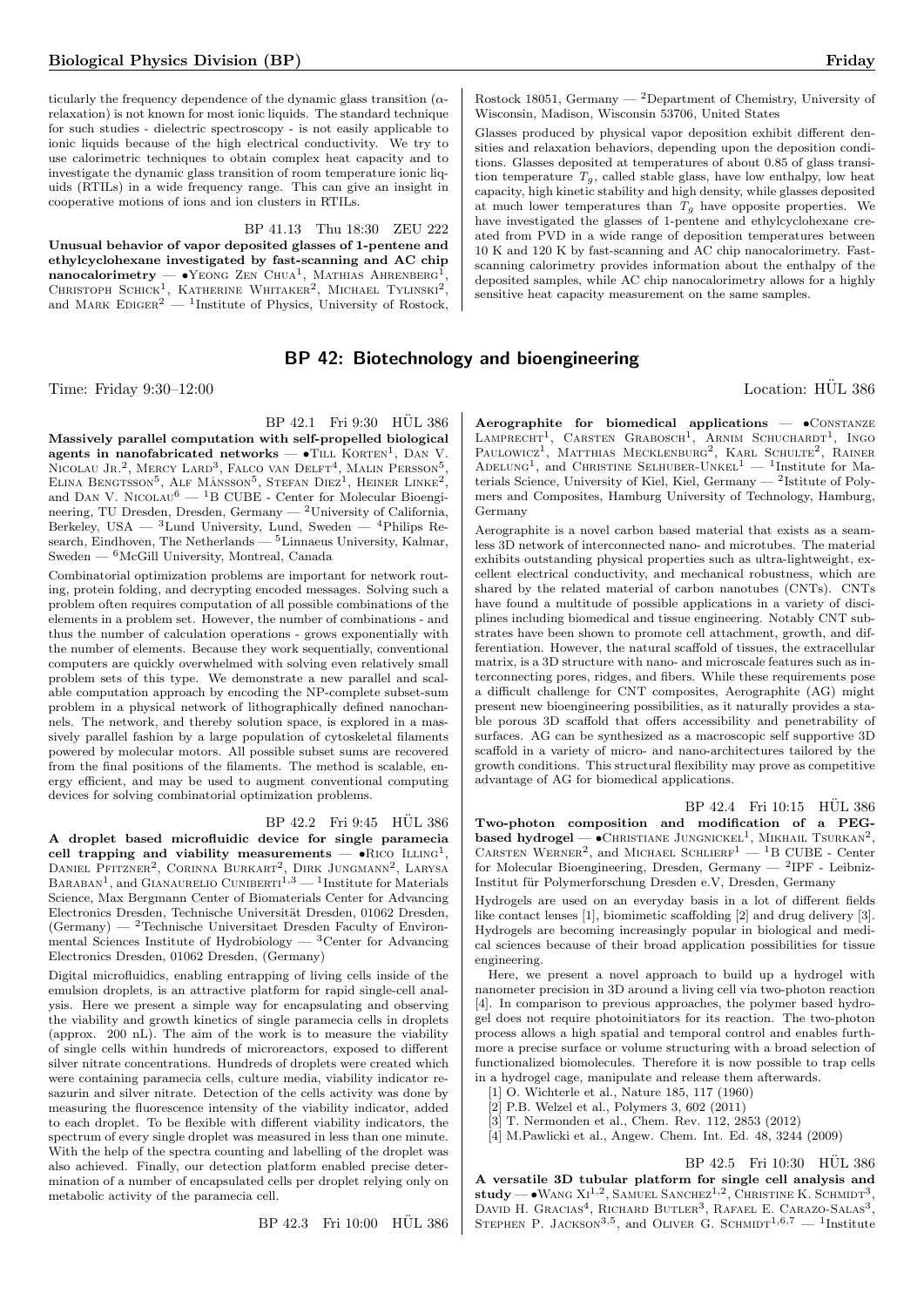for Integrative Nanosciences, IFW Dresden, Dresden, Germany —  $2$ Max Planck Institute for Intelligent Systems, Stuttgart, Germany - ${}^{3}$ The Gurdon Institute, Cambridge, UK  $-{}^{4}$ Johns Hopkins University, Baltimore,  $US - {^5The}$  Wellcome Trust Sanger Institute, Cambridge,  $UK - 6$ Material Systems for Nanoelectronics, Chemnitz University of Technology, Chemnitz, Germany — <sup>7</sup>Center for Advancing Electronics Dresden, Dresden University of Technology, Dresden, Germany

We use micropatterning and strain engineering to encapsulate single live mammalian cells into 3D rolled-up transparent nanomembrane architectures suitable for the scrutiny of cellular dynamics within confined 3D-microenvironments with high- and super-resolution microscopy. We show that during cell division in non-transformed RPE1 cells and transformed HeLa cancer cells the extent of spatial confinement correlates strikingly with chromosome missegregation, delayed mitotic progression, cortex bipolarisation and membrane blebbing, highlighting both conserved and novel phenomena compared to the effects previously reported in 2D cultured mammalian cells. Collectively, this novel approach represents a multifunctional device which enables the detection and scrutinization of single cell inside the 3D space of cavity of microtubes which would capture more of the complexity present in tissue scaffold.

#### 15 min. break

BP 42.6 Fri 11:00 HÜL 386

Heart-on-a-chip - Design, Fabrication, and Characterization of a Microphysiological Platform for Drug Screening in Cardiac Tissue —  $\bullet$ Peter Loskill<sup>1</sup>, Anurag Mathur<sup>1</sup>, Zhen Ma<sup>1</sup>, Mi-CAELA FINNEGAN<sup>1</sup>, NATALIE C. MARKS<sup>1</sup>, SOONGWEON HONG<sup>1</sup>, BRUCE R. CONKLIN<sup>2</sup>, LUKE P. LEE<sup>1</sup>, and KEVIN E. HEALY<sup>1</sup> — <sup>1</sup>Department of Bioengineering, UC Berkeley, Berkeley, United States — <sup>2</sup>Gladstone Institute of Cardiovascular Disease, San Francisco, United States

Drug discovery and development to date has relied on animal models, which are useful, but fail to resemble human physiology. The discovery of human induced pluripotent stem (iPS) cells has led to the emergence of a new paradigm of drug screening using human disease-specific organ-like cultures in a dish. One promising approach to produce these organ-like structures is the use of microfluidic devices, which can simulate 3D tissue structure and function with microphysiological features. Using microfabrication techniques we have developed a 3D microphysiological platform that mimics human cardiac tissue and is amenable to drug screening. The microfluidic 3D culture platform consists of three functional components: endothelial like barriers that are  $2 \mu m$ wide; 30  $\mu \mathrm{m}$  wide capillary like media channels; and 100-200  $\mu \mathrm{m}$  wide cell culture channels. The platform is able to create a functional cardiac microtissue with physiological beat rates (60-80 beats/min) and with viability for multiple weeks. Assessing the physiological response to various cardiac drugs validated function of the cardiac microtissue. The microphysiological platform is extremely versatile and can be used for drug toxicity screening and therapeutic applications.

# BP 42.7 Fri 11:15 HÜL 386

Biocompatibility of  $Fe_{70}Pd_{30}$  ferromagnetic shape memory films for cell sensing —  $\bullet$  Mareike Zink<sup>1</sup>, Uta Allenstein<sup>1</sup>, Yan-HONG MA<sup>2</sup>, FLORIAN SZILLAT<sup>2</sup>, and STEFAN G. MAYR<sup>2,3</sup> — <sup>1</sup>Division of Soft Matter Physics, Institute for Experimental Physics I, Universität Leipzig, Germany — <sup>2</sup>Leibniz-Institut für Oberflächenmodifizierung (IOM) e.V., Leipzig —  $\rm{^{3}Translationszentrum}$  für Regenerative Medizin and Fakultät für Physik und Geowissenschaften, Universität Leipzig, Germany

Ferromagnetic shape memory alloys (FSMAs) have received great at-

tention recently as an exciting class of smart functional materials. In comparison to conventional shape memory alloys, FSMA bear the significant potential for miniaturized devices for single cell actuation which is capable of yielding magnetically controllable shear strains and/or volume dilations of several percent. However, biocompatibility of this material remains to be confirmed. Our in vitro assessments show that various cell types adhere and proliferate well on Fe-Pd. Since adhesion and spreading is mediated by the interaction of the amino acid sequence RGD which binds to integrin receptors on the cell surface, we further compared the interaction of RGD molecules with Fe-Pd by ab initio simulation, delamination and cell tests. We could demonstrate that the adhesion force of RGD with Fe-Pd is larger compared to the binding strength of RGD with integrin receptors - a prerequisite for good bioactivity of the surface.

## BP 42.8 Fri 11:30 HÜL 386 Label free biomolecular interaction studies with imaging ellipsometry \* an Overview.  $-\bullet$ PETER H. THIESEN  $-$  Accurion GmbH, Göttingen, Germany

Interactions between biomolecules play a central roles in every life process. Surface plasmon resonance (SPR) in Kretschmann configuration is state of the art in bio molecular interaction analysis, but a number of papers in literature show that the high lateral resolution, the capability of mapping and ellipsometric contrast micrographs performed by Imaging SPR in the ellipsometric mode or imaging surface plasmon resonance enhanced ellipsometry (i-SPREE) is promising for the development of new options in detection and screening of biomolecular interaction. Valiokas et al. [1] characterized differential protein assemblies on micro patterned surfaces with nitriletriacetic acid based surface functionalization. Klenkar et al. [2] used the technique to follow the addressable adsorption of lipid vesicles and subsequent protein interaction studies and to detect Narcotics trace detection [3]. Schuy et al. report a mimetic approach to the active drug target for fusion inhibitors of HIV (human immunodeficiency virus) and SIV (simian immunodeficiency virus) [4]. Beside reviewing, new applications in the field of protein adsorption, protein/protein and single strain DNA interaction, the capability of imaging ellipsometry in QC of arrays and also basic surface coating will be addressed. [1] Valiokas et al., Chem-BioChem 7, 1325 (2006) [2] Klenkar et al., Biointerphases 3, 29(2008) [3] Klenkar et al., Anal Bioanal Chem 391, 1679(2008) [4] Schuy et al., Journal of Structural Biology 168, 125 (2009)

BP 42.9 Fri 11:45 HÜL 386 Tiny nanodiamonds as potential DNA detectors  $\bullet$  GANESH SIVARAMAN and MARIA FYTA — Institute for Computational Physics. University of Stuttgart, Allmandring 3, 70569 Stuttgart, Germany

Diamondoids are tiny hydrogen-terminated diamond clusters with a variety of doping and functionalization possibilities. These nanostructures can show strong quantum confinement effects and are potential candidates as nanoscale biosensors. Along these lines, we investigate the possibility of chemically modified diamondoids to detect biomolecules, such as DNA. Quantum mechanical calculations are performed to study the specific interactions of diamondoids with DNA units and reveal the bonding characteristics and distinguishable electronic properties of diamondoid-DNA complexes. At a second step, we perform electronic transport measurements along a DNA placed between two diamondoid-functionalized surfaces in order to reveal whether the diamondoid can enhance the electronic signal differences arising from different DNA units. In the end, we discuss the relevance of our results in view of biosensing applications and specifically nanopore sequencing of DNA.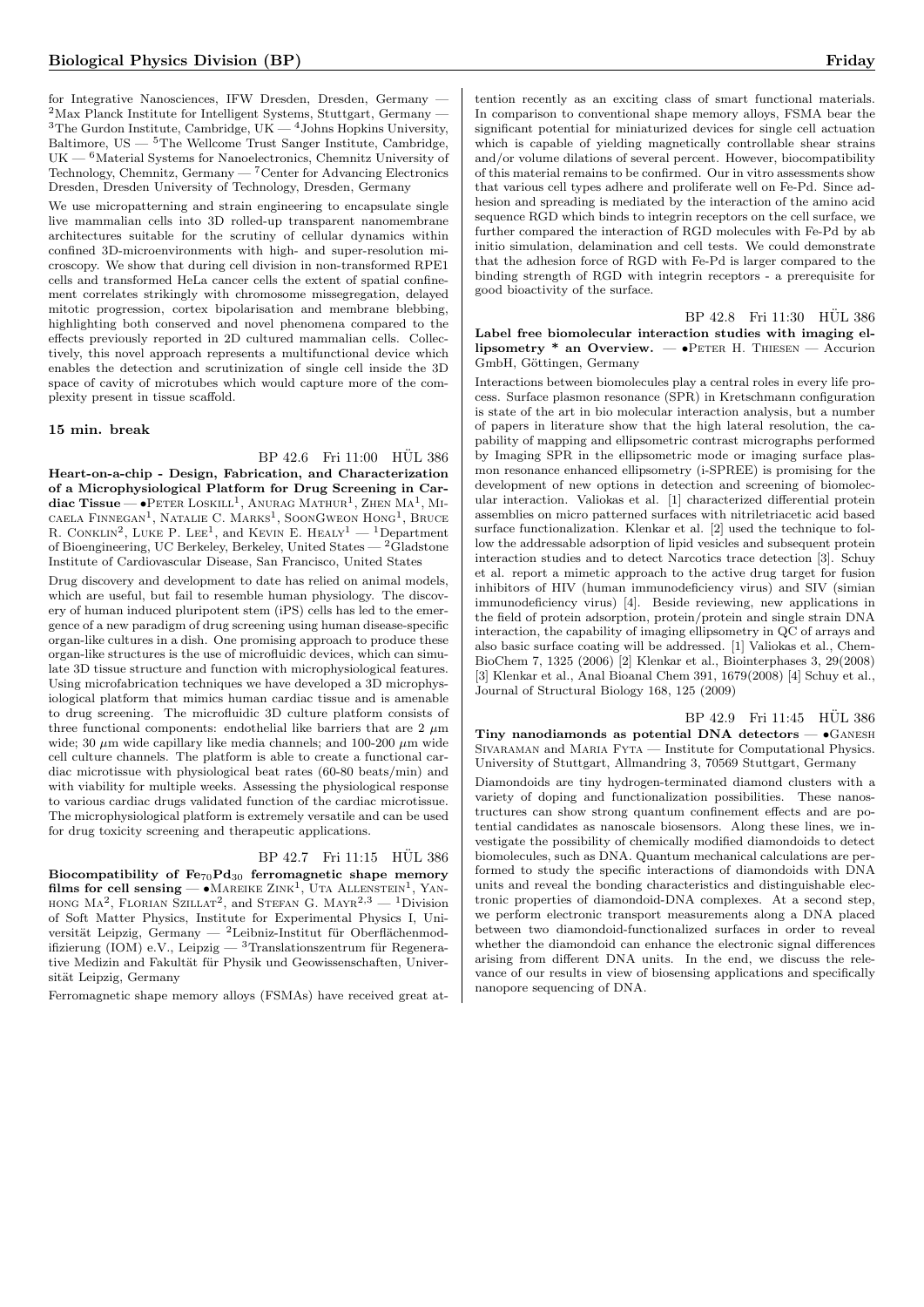# BP 43: Neurosciences

Time: Friday 9:30–11:45 Location: ZEU 250

Topical Talk BP 43.1 Fri 9:30 ZEU 250 The Dynamics of Neuronal Circuits  $- \bullet$  FRED WOLF  $-$  Max Planck Institute for Dynamics and Self-Organization — Bernstein Center for Computational Neuroscience, Göttingen University — Faculty of Physics, Göttingen University

Current advances in photonic live imaging, the ability to \*instrument\* living cells with genetically encoded sensors and effectors, and emerging techniques for the large-scale mapping of neuronal micro-circuits are currently driving a revolutionary change in the science of biological nervous systems. These advances are opening up exciting avenues for studying the collective dynamics and cooperative phenomena underlying the function of neuronal systems. This talk will first provide a condensed survey of emerging experimental techniques for observing and perturbing neuronal circuits. I will then present examples from our own theoretical and experimental work[1-8] on the dynamics of neocortical circuits that exemplify challenging dynamical systems and statistical physics problems that need to be solved to understand biological neuronal circuits.

[1]M. Kaschube et al., Science 330, 1113 (2010). [2]T. Tchumatchenko et al., Phys Rev Lett 104, 58102 (2010). [3]W. Wei and F. Wolf, Phys Rev Lett 106, 88102 (2011). [4]T. Tchumatchenko et al. J Neurosci 31, 12171 (2011). [5]M. Monteforte and F. Wolf, Phys Rev Lett 105, 1 (2010). [6]M. Monteforte and F. Wolf, Phys. Rev. X 2, 041007 (2012). [7]V. Ilin et al., Neurosci 33, 2281 (2013). [8]W. Keil et al., Science 336, 413 (2012).

# BP 43.2 Fri 10:00 ZEU 250

The neuronal action potential as a nonequilibrium first order phase transition —  $\bullet$  BENJAMIN SCHÄFER<sup>1,3</sup>, BERNHARD ALTANER<sup>2</sup>, FEDERICO FARACI<sup>1</sup>, and MARC TIMME<sup>1,4</sup> — <sup>1</sup>Network Dynamics, Max Planck Institute for Dynamics and Self-Ogranization, 37077 Göttingen, Germany  $-2$  Dynamics of Complex Fluids, Max Planck Institute for Dynamics and Self-Ogranization, 37077 Göttingen, Germany  $-3$ Ottovon-Guericke University Magdeburg, 39106 Magdeburg, Germany — <sup>4</sup> Bernstein Center for Computational Neuroscience (BCCN) Göttingen

Neuroscience has become one of the fastest growing topics in science, with aims ranging from understanding brain function to medical applications. Foundational assumptions underlying theoretical and modeling approaches are rarely questioned, in particular if they are already "long-estabilished". For example the excitation of a single nerve was explained in 1952 with a mathematical model by Hodgkin and Huxley and this model was since then modified and supplemented with overwhelming success in characterizing experimental data.

Is this the only way to explain neuronal excitation? This talk addresses the question whether models based on a complementary perspective of phase transitions can consistently explain nerve excitation. We start with a short review on the Hodgkin-Huxley model and several experiments performed on nerves. The idea of the neuronal action potential modeled as a phase transition is presented and the relation to existing models is shown. The talk ends by giving an exemplary biological mechanism that could realize the phase transition in biological nerve cells.

#### BP 43.3 Fri 10:15 ZEU 250

Asymmetric two-trace model for  $STDP$   $\bullet$  RODRIGO ECHEVESTE and CLAUDIUS GROS — Institut für Theoretische Physik. Johann Wolfgang Goethe Universität, Max-von-Laue-Str. 1, Frankfurt am Main, Germany

In the present work we propose a simple model formulating synaptic potentiation and depression in terms of two interacting traces, representing the fraction of open NMDA receptors and the  $Ca^{2+}$  concentration in the post-synaptic neuron, respectively. These two traces then determine the evolution of the synaptic weight. We first test that the standard STDP curve for low frequency trains of pairs of pre- and post-synaptic spikes is obtained and we then evaluate high frequency effects. Secondly, we study triplets. In this case, we are interested in non-linear effects and, in particular, in possible asymmetric response to pre-post inversion.

Having a low number of parameters and composed of only polynomial differential equations, the model is able nonetheless to reproduce key features of LTP and LTD. Moreover, since the parameters of the model are easily related to the dynamical properties of the synapse, it

permits to make a connection between the observed synaptic weight change and the behaviour of the underlying traces.

BP 43.4 Fri 10:30 ZEU 250

Including intrinsic thalamic currents in a population model of the thalamo-cortical system during deep sleep  $-$  MICHAEL SCHELLENBERGER COSTA<sup>1</sup>, ARNE WEIGENAND<sup>1</sup>, THOMAS MARTINETZ<sup>1</sup>, and •JENS CHRISTIAN CLAUSSEN<sup>2,1</sup> — <sup>1</sup>INB, Universität zu Lübeck, Germany — <sup>2</sup>Computational Systems Biology Lab, Research II, Jacobs University Bremen, Germany

Sleep has been shown to be beneficial for the consolidation of memories [1, 2]. As the thalamocortical interaction is important for both the processing of sensory stimuli and the generation of slow waves a detailed understanding of its dynamical properties is needed, to reveal the influence of one on the other. Population models have been used to investigate the behaviour of awake brain networks [3,4,5]. These models lack the hallmarks of a sleeping thalamus e.g. rebound bursts and waxing/waning of spindles [6]. Therefore we adapt a cortical population model proposed [7] and extend it with the respective intrinsic properties specific in the RE and TC neurons.

[1] L. Marshall et al, Nature, 444, 610 (2006) [2] H V V Ngo et al, J Sleep Res (2013), Neuron (2013). [3] M. Ursino et al, NeuroImage, 52, (2010). [4] R. C. Sotero et al, Neur Comp 19, 478 (2007) [5] B S Bhattacharya et al, Neural Networks 24, 631 (2011). [6] A Destexhe, T J Sejnowski, Physiol Rev 83, 1401 2003) [7] D. Steyn-Ross et al, J Biol Phys 31, 547 (2005)

BP 43.5 Fri 10:45 ZEU 250 Statistics of neural spiking under non-Poissonian stimulation  $\bullet$ TILO SCHWALGER<sup>1</sup> and BENJAMIN LINDNER<sup>2,3</sup> - <sup>1</sup>EPFL, Lau- $\frac{1}{2}$  sanne, Switzerland —  $\frac{2}{2}$ Humboldt-Universität zu Berlin, Berlin, Germany — <sup>3</sup>Bernstein-Center for Computational Neuroscience, Berlin, Germany

Nerve cells in the brain generate sequences of spikes with a complex statistics. To understand this statistics, the synaptic input received from other neurons is often modeled by temporally uncorrelated input (Poissonian shot noise), which possesses a flat (white) power spectrum. However, realistic input is temporally correlated because presynaptic neurons exhibit refractoriness, bursting or adaptation, carry a time-dependent signal in their spikes and are subject to short-term synaptic plasticity. The effect of such "colored noise" input is poorly understood theoretically because the the associated first-passage-time problem with colored noise is generally a hard problem. Based on a weak-noise expansion of a multi-dimensional Fokker-Planck equation, we derive simple analytical formulas for essential spike train statistics for a tonically firing neuron driven by arbitrarily correlated synaptic input. We show that synaptic input with power-law correlations also leads to power laws in the interspike interval correlations and the Fano factor. Furthermore, input spikes that are more regular than Poisson, as well as neurons with short-term synaptic depression, cause negative interval correlations similar to neurons with adaptation. Our results provide a framework for the interpretation of spiking statistics measured in vivo.

## BP 43.6 Fri 11:00 ZEU 250

Asymmetric neural coding in the honeybee brain — Elisa RIGOSI<sup>1,2</sup>, GIANFRANCO ANFORA<sup>3</sup>, RENZO ANTOLINI<sup>4</sup>, PAUL SZYSZKA<sup>5</sup>, GIORGIO VALLORTIGARA<sup>2</sup>, and  $\bullet$ ALBRECHT HAASE<sup>2,4</sup> — <sup>1</sup>BIOtech center, Dep. of Industrial Engineering, University of Trento, Mesiano (TN), Italy — <sup>2</sup>Center for Mind/Brain Sciences, University of Trento, Mattarello (TN), Italy  $-$  <sup>3</sup>Research and Innovation Center, Fondazione Edmund Mach, San Michele a/A (TN), Italy — <sup>4</sup>Department of Physics, University of Trento, Povo  $(TN)$ , Italy — 5Department of Biology, Neurobiology, University of Konstanz, Konstanz, Germany

Left-right asymmetric processing of symmetric stimuli is a common property of sensory systems, yet little is known about asymmetric neuronal coding. We studied this aspect in the honeybee using various methods to trace asymmetries along the olfactory pathway. Electron microscopy was used to image the odour receptor sensilla and electroantennography for the olfactory receptor neurons to characterize the input to the primary processing centers, the antennal lobes (ALs). Two photon microscopy visualizes the AL morphology and in vivo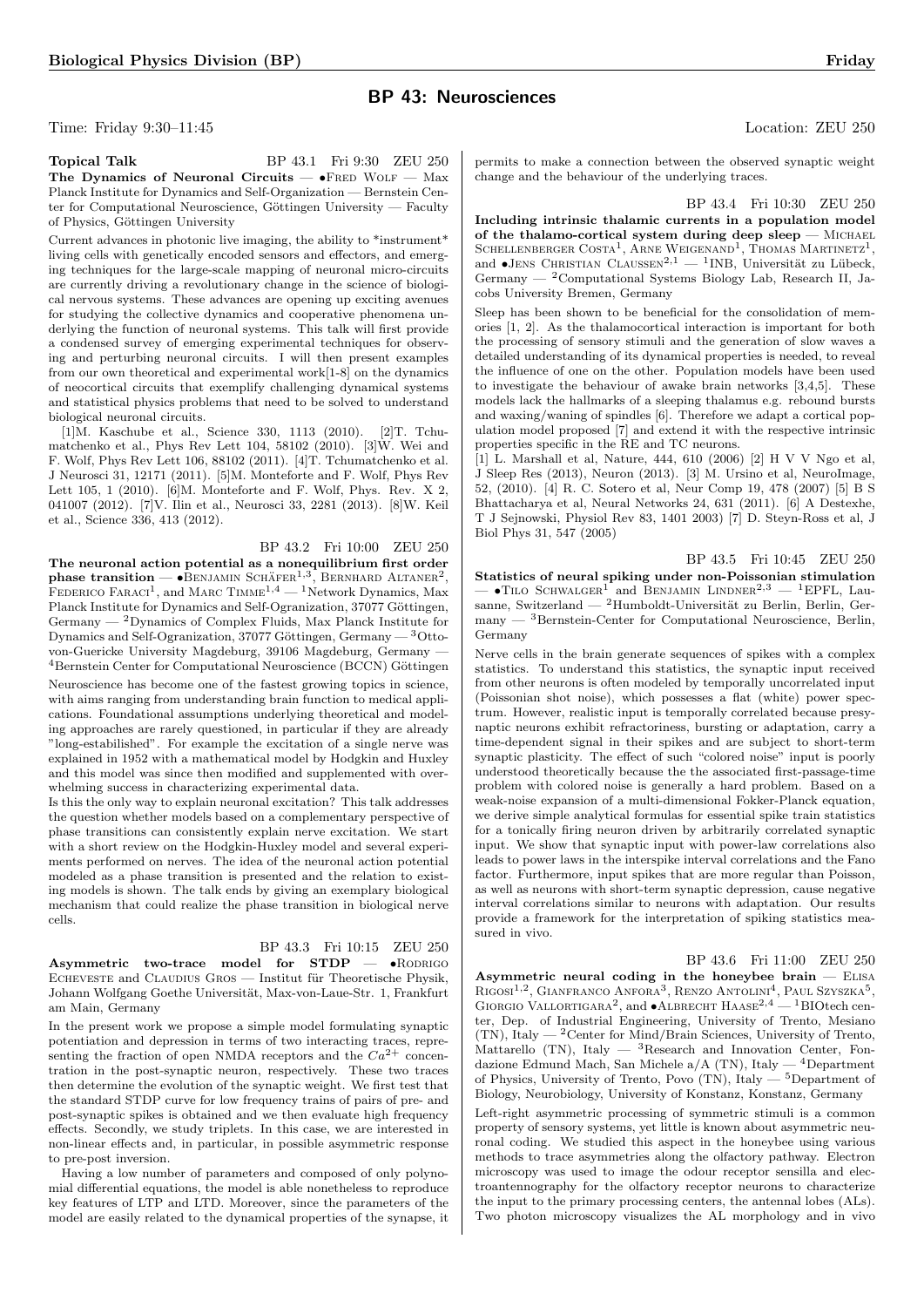functional imaging of the projection neurons describes the output of the ALs. We identified for the first time a left-right asymmetry in the neural coding during odour processing. Neurophysiological distances between odours in the right antennal lobes are higher than in the left ones. Moreover, mixture processing differs between sides. Behavioural experiments support the brain imaging results. The implementation of different neuronal coding strategies in the left and right brain side may serve to increase coding capacity by parallel processing.

#### BP 43.7 Fri 11:15 ZEU 250

Computer simulation of the distribution of histone deacetylases 1 and 3 in the brain  $\bullet$ Davoud Pouladsaz  $-$  Department of Biological Physics, Max Planck Institute for the Physics of Complex Systems, Dresden, Germany

Since their abnormal activities have been implicated in various neurological disorders, including oncogenesis, neurodegenerative and psychiatric disorders, histone decaetylases (HDACs), a class of enzymes that alter the chromosome structure and affect the gene expression, are potential targets for therapeutic development. Therefore, understanding the distribution of HDACs in the brain can serve as a valuable tool in this regard. We perfom Monte Carlo simulations in order to calculate the distribution of HDAC1 and HDAC3 in the brain based on previous experimental results of patterns of histone acetylation in the brain in response to MS-275, a benzamide derivative with in vivo antitumor activity and selectivity against HDAC1 and HDAC3. The results show significant correlation to experimental measurements.

BP 43.8 Fri 11:30 ZEU 250

The fly on a swing- Generation of complex locomotor pattern through nonlinear coupling to a prototypical dynamic environment  $-$  •Jan Bartussex<sup>1,2,3</sup>, Hannah Haberkern<sup>3</sup>, and Mar-TIN ZAPOTOCKY<sup>2</sup> — <sup>1</sup>Department of Animal Physiology,University of Rostock, Albert-Einstein-Str. 3, 18059 Rostock, Germany — 2 Institute of Physiology, Academy of Sciences of the Czech Republic, Videnska 1083, 14220 Praha 4, Czech Republic — 3Institute of Neuroinformatics, ETH/Uni Zurich, Winterthurerstr. 190, 8057 Zurich, Switzerland

We investigated the mutual, dynamic coupling of flying flies with their environment. By gluing single fruit flies to a steel tether with defined mechanical properties, we replaced the dynamics of the natural world by a prototypical environment, which can be modelled as a simple harmonic oscillator. We used an interferometer to measure the vibrations of the tether induced by the flying fly. Depending on the tether resonance frequency, the forces from the fly were inducing a large cumulative motion of the tether and activation of the fly's mechanosensors. The fly therefore received delayed feedback dependent on its previous activity. This lead to a variety of observed dynamical locomotor patterns, including locking of the wingbeat to the tether resonance frequency. We were able to reproduce most of the observed dynamical features in a simple nonlinear model of two mutually coupled oscillators. Aerodynamic calculations indicate that even in natural free flight, the wingbeat might be continuously locked to mechanosensory feedback due to body oscillations. We argue how this locking can improve flight control on fast time scales.

# BP 44: Stochastic Dynamics of Growth Processes in Biological and Social Systems (accompanying session, joint DY/BP/SOE)

Time: Friday  $10:00-12:45$  Location: GÖR 226

BP 44.1 Fri 10:00 GÖR 226

Evolution of increasingly complex linear molecules  $-\bullet$  PHILIPP ZIMMER<sup>1</sup>, EMANUEL GREGOR WORST<sup>2</sup>, EVA WOLLRAB<sup>2</sup>, ALBRECHT OTT<sup>2</sup>, and KARSTEN KRUSE<sup>1</sup> — <sup>1</sup>Universität des Saarlandes, Theoretische Biologische Physik, Postfach 151150, 66041 Saarbrücken - $2$ Universität des Saarlandes, Biologische Experimentalphysik, Postfach 151150, 66041 Saarbrücken

Darwinian evolution is based on variation and selection acting on mutations, reproduction, or the metabolism of a species. These processes can only take place when the underlying system is out of thermodynamical equilibrium. For natural evolution the species as well as their relation network has continuously been gaining complexity. The conditions necessary for a steady increase in complexity are not well understood. Performing stochastic simulations as well as experiments with DNA, we analyze a chemical system consisting of autocatalytically concatenating chains. We find that, despite its inherent stochastical nature, the system evolves along a reproducible path towards states of increasing complexity if the autocatalytic activity exceeds a critical value.

### BP 44.2 Fri 10:15 GÖR 226

Autocatalysis in a primordial broth - SABRINA SCHERER, EVA WOLLRAB, and ALBRECHT OTT - Biologische Experimentalphysik, Universität des Saarlandes

In many energetically driven systems non-linearities lead to pattern formation. Here we study the dynamics of a driven primordial broth, synthesized from a gas mixture of methane, ammonia and steam that is triggered by eletric discharge and heat. Using real-time mass spectrometry, we observe the generation of many hundreds of different molecules in a mass range from 50 to 1000 Dalton. The temporal course of the primordial broth reveals the spontaneous emergence and disappearance of several oligomeric groups that consist primarily of polyethylene glycol (PEG) surfactants. These oligomers appear in aperiodic oscillations. This requires stronger non-linearities than a simple autocatalytic reaction. PEG and -surfactants are well known phasetransfer catalysts, able to favour biochemical reactions by inhibiting hydrolysis. We suggest that autocatalytic phase-transfer leads to selforganizing processes in a primordial broth and enables the production of relevant biomolecules.

BP 44.3 Fri 10:30 GÖR 226

Cooperation in suddenly changing environments  $-$  •KARL WIENAND<sup>1</sup>, JONAS CREMER<sup>2</sup>, ANNA MELBINGER<sup>2</sup>, and ERWIN  $FREF<sup>1</sup>$  — <sup>1</sup>Arnold Sommerfeld Center for Theoretical Physics, Ludwig-Maximilians-Universität München, Theresienstrasse 37, 80333 München, Germany — <sup>2</sup>UC San Diego, 9500 Gilman Dr., La Jolla, CA 92093, U.S.A.

The interdependence of evolutionary and growth dynamics shapes the evolutionary fate of populations. This is especially the case in microbial populations, where volatile population sizes and capricious environments are the rule rather than the exception. A suddenly changing carrying capacity, which periodically oscillates between abundance and scarcity of resources, represents such changing environment and causes the population size to grow and shrink. The variation in size, in turn, affects the evolutionary dynamics. Studying this complex interplay, we find most oscillating environments enhance demographic fluctuations and cooperative behavior.

BP 44.4 Fri 10:45 GÖR 226 Selection and drift in expanding bacterial colonies  $\bullet$  FRED FARRELL<sup>1</sup>, BARTLOMIEJ WACLAW<sup>1</sup>, DAVIDE MARENDUZZO<sup>1</sup>, and Os-KAR HALLATSCHEK<sup>2</sup> — <sup>1</sup>School of Physics, University of Edinburgh, Edinburgh, UK  $-$  <sup>2</sup>Department of Physics, University of California, Berkeley, California, USA

In an expanding population, such as a bacterial colony growing on a surface in the laboratory or in nature, evolution proceeds very differently to in a well-mixed population with a static population size. This is mostly due to the so-called founder effect, where individuals close to the expanding front of the population have a much better chance of passing their genes on to future generations than those deep within the population. Since there are relatively few of these founders, rates of genetic drift are much higher, and the probability that a beneficial mutation will fixate in the population much lower. This is important as it will impact the speed with which such a population adapts to its environment, for example developing antibiotic resistance.

I will present my work using a fairly detailed agent-based biophysical simulation model of an expanding microbial colony to estimate probabilities of fixation of beneficial mutations, and how these depend on the fitness advantage and the properties of the cells, and compare these results to analytical theories of selection in expanding populations.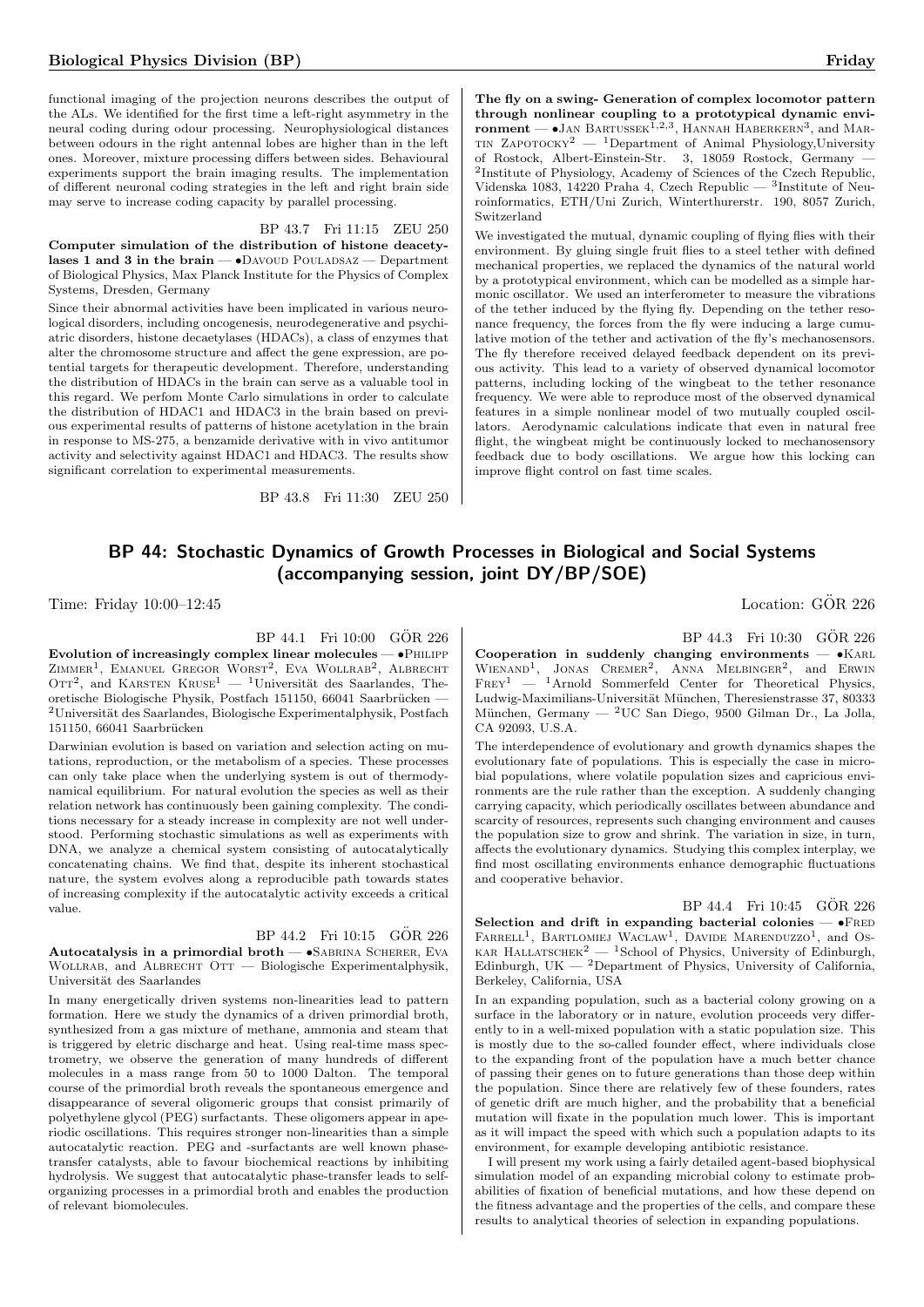BP 44.5 Fri 11:00 GÖR 226 Bacterial population genetics in antibiotic concentration gradients: Accelerated evolution of antibiotic resistance  $\bullet$ Philip Greulich<sup>1,2</sup>, Bartlomiej Waclaw<sup>2</sup>, and Rosalind Allen<sup>2</sup>  $1$ Cavendish Laboratory, University of Cambridge, Cambridge, UK <sup>2</sup>School of Physics and Astronomy, University of Edinburgh, Edinburgh, UK

The increased emergence of antibiotic resistance poses a major threat to human health nowadays. Evolution of antibiotic resistance occurs by a sequence of mutations (mutational pathway) when bacteria are exposed to the selection pressure of an applied antibiotic. Recent experiments indicate that the spatial distribution of an antibiotic plays an important role for the evolution of antibiotic-resistant bacterial strains. I will present a stochastic model for the population genetics of bacteria growing in different spatial distributions of an antibiotic. This model reveals an intriguing interplay between the mutational pathway and the spatial structure of the drug distribution. It shows that spatial gradients in antibiotic concentrations can strongly accelerate the emergence of resistance when the mutational pathway involves a long sequence of mutants. However, gradients may slow down evolution if the pathway is short or crosses a fitness valley.

#### BP 44.6 Fri 11:15 GÖR 226

Evolution of the size distribution of colloidal particles: focussing, breakdown of scaling, and asymptotic distributions  $-$  •MARTIN ROHLOFF<sup>1,2</sup> and JÜRGEN VOLLMER<sup>1,2</sup> — <sup>1</sup>Max Planck Institute for Dynamics and Self-Organisation (MPIDS), 37077 Göttingen, Germany —  ${}^{2}$ Faculty of Physics, University of Göttingen, 37077 Göttingen, Germany

Mechanisms underlying the synthesis of mono-disperse colloids and nanocrystals are under vivid discussion. A common feature of the recipies is the growth of an assembly of particles subjected to a flux of material, provided e.g. by a chemical reaction like the decomposition of precurser.

We present analytical and numerical studies on diffusion dominated growth of particles with a constant overall volumetric growth rate. The resulting particle growth is qualitatively different from Ostwald ripening, and it leads to narrow and non-universal asymptotic size distributions.

## BP 44.7 Fri 11:30 GÖR 226

Multi-Species Range Expansions: Frequency-Dependent Selection at Rough Fronts — •JAN-TIMM KUHR and HOLGER STARK — Institut für Theoretische Physik, Technische Universtität Berlin

Growing microbial colonies have recently been used as model systems for macroscopic colonization events, known as range expansions, since growth in the Petri dish is comparably fast and controllable.

Employing the statistical Eden model, already single-strain colonies feature remarkable properties like self-affine fronts, which have also been found in experiments. Multi-species settings promise a plethora of possible phenomena, e.g. irreversible mutations resulting in a nonequilibrium phase transition to an absorbing state [1].

Whereas a simple selective advantage entails quasi-deterministic fixation of the faster growing strain, local frequency-dependent selection gives rise to non-trivial outcomes. We focus on representations of social dilemmas, where local group selection brings about extremely rough fronts, the effects of which are neglected in other approaches.

[1] J.-T. Kuhr, M. Leisner, and E. Frey, Range expansion with mutation and selection: dynamical phase transition in a two-species Eden model, New J. Phys. **13**, 113013 (2011).

# BP 44.8 Fri 11:45 GÖR 226

Clonal interference and Muller's ratchet in spatial habitats - JAKUB OTWINOWSKI<sup>1</sup> and  $\bullet$ JOACHIM KRUG<sup>2</sup> — <sup>1</sup>Biology Department, University of Pennsylvania, Philadelphia, USA — <sup>2</sup>Institute for Theoretical Physics, University of Cologne, Cologne, Germany

Competition between independently arising beneficial mutations is enhanced in spatial populations due to the linear rather than exponential growth of the clones. The resulting fitness dynamics is analogous to a surface growth process, where new layers nucleate and spread stochastically, leading to the build up of scale-invariant roughness. This scenario differs qualitatively from the standard view of adaptation in that the speed of adaptation becomes independent of population size while the fitness variance does not, in apparent violation of Fisher's fundamental theorem. Here we exploit recent progress in the understanding of surface growth processes to obtain precise results for the universal, non-Gaussian shape of the fitness distribution for one-dimensional habitats. We then consider a version of the model where all mutations are deleterious, that is, a spatial version of Muller's ratchet. Based on an analogy to models of nonequilibrium wetting, we show that the system displays a phase transition related to directed percolation. The transition is governed by the ratio  $U/s^2$ , where U denotes the deleterious mutation rate and s the selection coefficient of mutations. For  $U/s^2 > 1$  the speed of the ratchet remains finite in the limit of infinite habitat size.

BP 44.9 Fri 12:00 GÖR 226 A Non-Equilibrium Phase Transition in a Biofilm Growth Model in a Fluctuating Environment  $\bullet$ FLORENTINE MAYER and Erwin Frey — Arnold Sommerfeld Center for Theoretical Physics (ASC) and Center for NanoScience (CeNs), Department of Physics, Ludwig-Maximilians-Universität München, Germany

Bacterial communities represent complex and dynamic ecological systems. They appear in the form of free-floating bacteria and biofilms in nearly all parts of our environment. They are highly relevant for human health and disease. Spatial patterns arise from heterogeneities of the underlying landscape or are self-organized by the bacterial interactions, and play an important role in maintaining species diversity. Bacteria must rapidly adapt to fluctuating environments in order to survive. In biofilms this is often achieved by phenotypic diversity, where bacteria can switch between different phenotypic states. Survival of the population can increase if each of these phenotypes is adapted to different environmental conditions.To analyze biofilm growth we set up a twospecies automaton model in which growth, death and switching rates depend on the environmental conditions. These fluctuate, resulting in periodically interchanged reaction rates. Depending on the rates we find either fast extinction or thriving biofilms with intriguing spatiotemporal patterns. Close to the region of extinction patterns become self-affine, which is typical for a phase transition to an absorbing state. Employing extensive stochastic simulations we measure critical exponents of our non-equilibrium phase transition and find universal scaling behaviour characterising the universality class of our model.

BP 44.10 Fri 12:15 GÖR 226 Discrete scale invariance in growing networks – WEI CHEN<sup>1,2,3</sup> •MALTE SCHRÖDER<sup>4</sup>, RAISSA M. D'SOUZA<sup>3</sup>, DIDIER SORNETTE<sup>5</sup>, and JAN NAGLER<sup>5,4</sup> — <sup>1</sup>Chinese Academy of Sciences, Beijing — <sup>2</sup>Peking University, Beijing —  ${}^{3}$ University of California, Davis —  ${}^{4}$ MPI DS  $Göttingen - 5ETH Zürich$ 

Discrete scale invariance (DSI) arises in systems where the usual (continuous) scale invariance (for example at phase transitions) is partially broken, leading to a remarkable discrete hierarchy of resonances in the system order parameter. DSI has broad technical, physical and biological relevance, penetrating statistical physics (Potts model, Singularities), hydrodynamics, turbulence, astronomy, evolution, fracture and economics. (D. Sornette, Phys. Rep. 297, 239 (1998)).

A hierarchy of discrete micro-transitions leading up to the transition to global connectivity in models of continuous and discontinuous percolation is observed. These transitions can in some cases be observed in the relative variance of the size of the largest cluster even in the thermodynamic limit.

Depending on the model these cascades exhibit either genuine discrete scale-invariance or a generalized (novel) form. In contrast to average values, the size of the largest cluster before the phase transition is limited to integer values. This leads to a family of scaling relations that describe the behavior of the micro-transition cascade (Chen, Schröder, D'Souza, Sornette, Nagler (under review)). Our findings open up the possibility for the prediction of tipping in complex systems that are dominated by large-scale disorder.

BP 44.11 Fri 12:30 GÖR 226

Firm growth and inter-organizational flows in the Stockholm region, 1990-2003 – •HERNAN MONDANI<sup>1</sup>, PETTER HOLME<sup>2,3,1,4</sup> and FREDRIK LILJEROS<sup>1,4</sup> — <sup>1</sup>Department of Sociology, Stockholm University, Sweden — <sup>2</sup>Department of Energy Science, Sungkyunkwan University, Korea — <sup>3</sup>IceLab, Department of Physics, Umeå University, Sweden — <sup>4</sup>Institute for Futures Studies, Stockholm, Sweden

Explaining the emergence of fat-tailed growth-rate distributions in terms of the action of individual agents remains an important open question in the study of socio-economic systems. Studies of organizational growth statistics are limited by the quantity and level of detail of the available information. Large databases have little or no information about the composition of each workplace, and the time-dependent